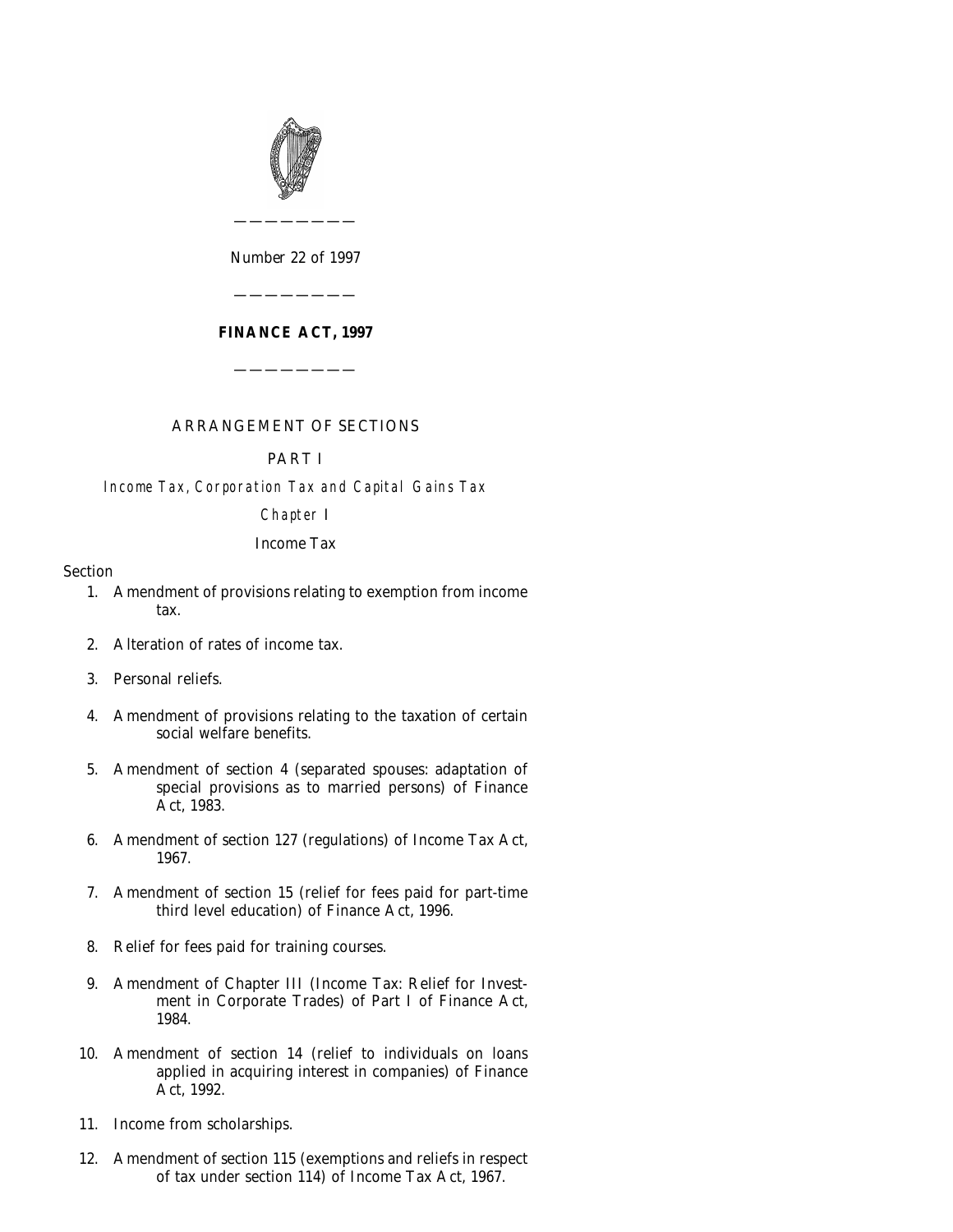- [13. Tax deductions from payments made to sub-contractors.](#page-24-0)
- [14. Tax relief for agreed pay restructuring.](#page-25-0)
- [15. Amendment of section 4 \(charge of tax on sums applied out](#page-29-0)side the State in repaying certain loans) of Finance Act, 1971.

#### Chapter II

#### *Income Tax, Corporation Tax and Capital Gains Tax*

- [16. Relief for gifts made to third level institutions.](#page-29-0)
- [17. Amendment of provisions relating to relief for expenditure](#page-32-0) on significant buildings, etc.
- [18. Amendment of section 134 \(deduction for increase in stock](#page-39-0) values) of Finance Act, 1996.
- [19. Amendment of section 135 \(special provision for qualifying](#page-39-0) farmers) of Finance Act, 1996.
- [20. Farming: allowances for capital expenditure on the construc](#page-39-0)tion of farm buildings etc. for control of pollution.
- [21. Capital allowances for, and deduction in respect of, vehicles.](#page-42-0)
- [22. Amendment of section 241 \(wear and tear of machinery,](#page-42-0) plant, etc.) of Income Tax Act, 1967.
- [23. Amendment of Chapter I \(Industrial Buildings and Struc](#page-43-0)tures: Annual Allowances and Balancing Allowances and Charges) of Part XVI of Income Tax Act, 1967.
- [24. Capital allowances: room ownership schemes.](#page-43-0)
- [25. Capital allowances for buildings used for third level edu](#page-44-0)cational purposes.
- [26. Amendment of Chapter IV \(Urban Renewal Reliefs: Intro](#page-46-0)duction of New Scheme in Certain Areas) of Part I of Finance Act, 1994.
- [27. Amendment of provisions relating to double rent allowance.](#page-49-0)
- [28. Amendment of section 39B \(relief in relation to income from](#page-49-0) certain trading operations carried on in Custom House Docks Area) of Finance Act, 1980.
- [29. Relief for pre-trading expenditure.](#page-50-0)
- [30. Amendment of section 35 \(relief for investment in films\) of](#page-51-0) Finance Act, 1987.
- [31. Amendment of section 14 \(special portfolio investment](#page-53-0) accounts) of Finance Act, 1993.
- [32. Amendment of section 18 \(taxation of collective investment](#page-54-0) undertakings) of Finance Act, 1989.
- [33. Taxation of strips of securities.](#page-54-0)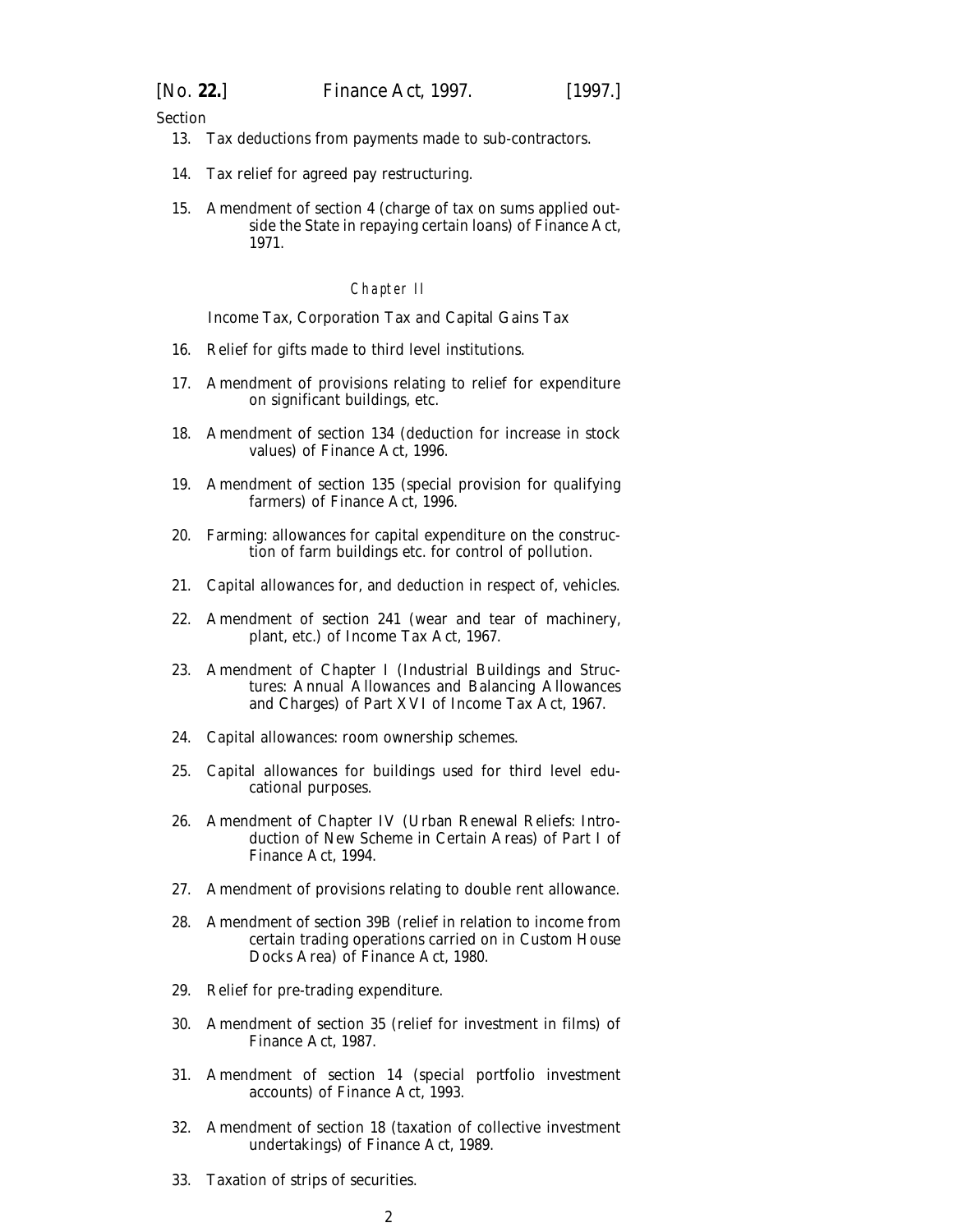- [34. Amendment of section 138 \(tax treatment of securities issued](#page-56-0) at a discount) of Finance Act, 1990.
- [35. Amendment of section 17 \(undertakings for collective](#page-56-0) investment) of Finance Act, 1993.
- [36. Amendment of section 31 \(interest payments by companies](#page-57-0) and to non-residents) of Finance Act, 1974.
- [37. Tax credits in respect of distributions.](#page-57-0)
- [38. Amendment of section 37 \(application of section 25](#page-58-0) (attribution of distributions to accounting periods) of Finance Act, 1989, to interim dividends) of Finance Act, 1992.
- [39. Amendment of Chapter VIII \(taxation of acquisition by a](#page-58-0) company of its own shares) of Part I of Finance Act, 1991.
- [40. Amendment of section 40 \(treatment under Tax Acts of cer](#page-58-0)tain employment grants and recruitment subsidies) of Finance Act, 1996.
- [41. Employers' pension contributions.](#page-59-0)
- [42. Deemed disposal of assets on company ceasing to be resident](#page-61-0) in the State.
- [43. Postponement of charge on deemed disposal under](#page-63-0) *section 42.*
- [44. Tax on non-resident company recoverable from another](#page-64-0) member of group or from controlling director.
- [45. Amendment of section 464 \(issue of securities with exemp](#page-65-0)tion from tax) of Income Tax Act, 1967.
- [46. Amendment of section 470 \(securities of Irish local auth](#page-66-0)orities issued abroad) of Income Tax Act, 1967.
- [47. Amendment of section 474 \(exemption of certain securities](#page-66-0) from tax) of Income Tax Act, 1967.
- [48. Replacement of harbour authorities by port companies.](#page-66-0)
- [49. Treatment of certain profits and gains for tax purposes.](#page-66-0)
- [50. Amendment of Chapter IX \(profit sharing schemes\) of Part](#page-66-0) 1 of, and Third Schedule (profit sharing schemes) to, Finance Act, 1982.
- [51. Employee share ownership trusts.](#page-69-0)

#### Chapter III

*Urban Renewal Reliefs: Introduction of New Scheme in the Dublin Docklands Area*

[52. Interpretation \(](#page-71-0)*Chapter III*).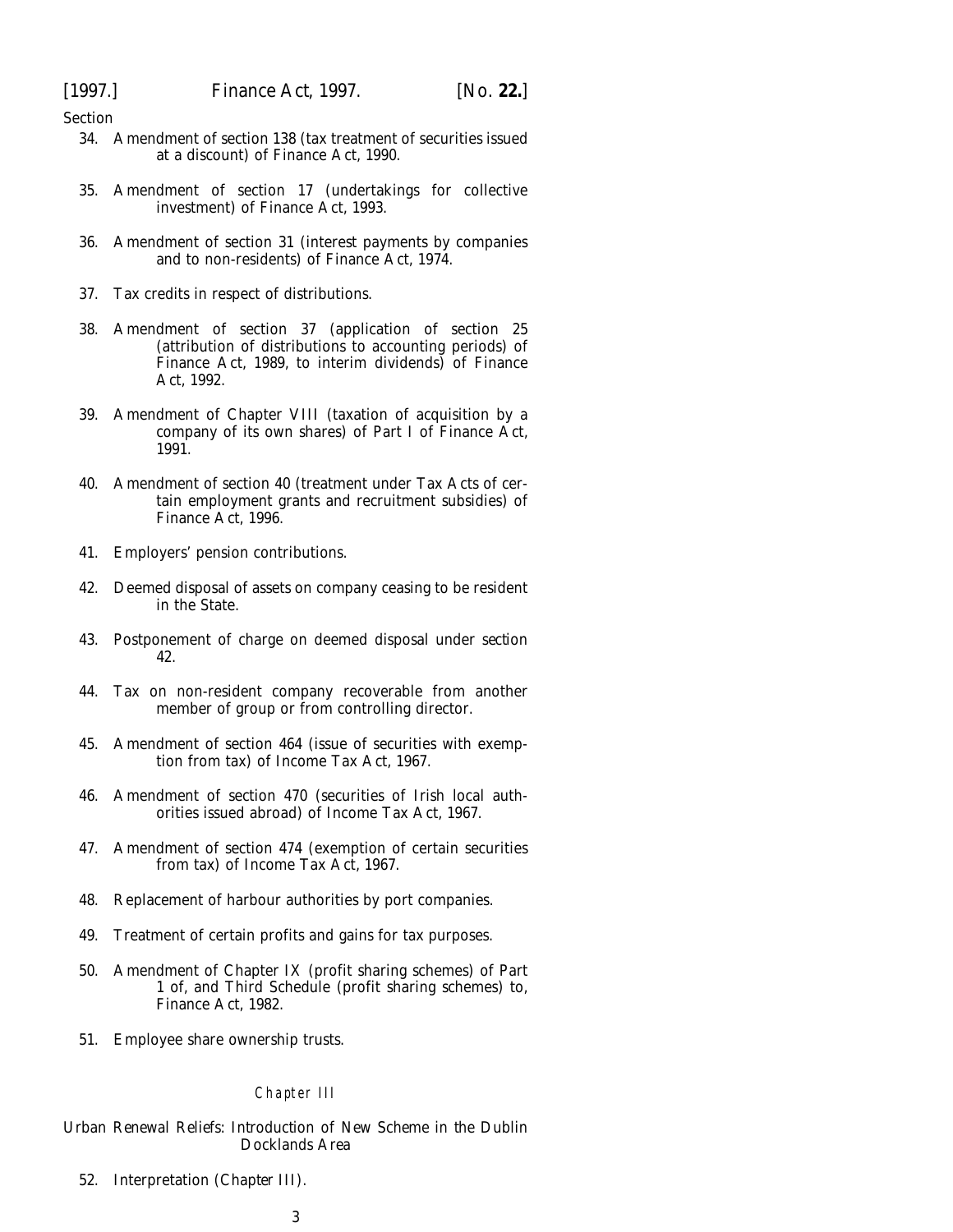[53. Qualifying area.](#page-71-0)

- [54. Accelerated capital allowances in relation to construction or](#page-72-0) refurbishment of certain industrial buildings or structures.
- [55. Capital allowances in relation to construction or refur](#page-73-0)bishment of certain commercial premises.
- [56. Double rent allowance in respect of rent paid for certain busi](#page-76-0)ness premises.
- [57. Residential accommodation: allowance to owner-occupiers in](#page-80-0) respect of expenditure on construction or refurbishment.
- [58. Provisions supplementary to](#page-81-0) *section 57.*

#### Chapter IV

#### *Corporation Tax*

- [59. Rate of corporation tax.](#page-83-0)
- [60. Amendment of section 28A \(reduced rate of corporation tax](#page-84-0) for certain income) of Corporation Tax Act, 1976.
- [61. Repeal of section 80 \(exemption of income from carrying out](#page-84-0) of voluntary health insurance schemes) of Corporation Tax Act, 1976.
- [62. Exemption of harbour authorities and port companies.](#page-85-0)
- [63. Exemption of income of body designated under Irish Take](#page-86-0)over Panel Act, 1997.
- [64. Amendment of section 56 \(relief for gifts to The Enterprise](#page-86-0) Trust Ltd.) of Finance Act, 1992.
- [65. Amendment of section 51 \(relief for gifts made to First Step\)](#page-87-0) of Finance Act, 1993.
- [66. Amendment of section 36 \(amendment of section 39B \(relief](#page-87-0) in relation to income from certain trading operations carried on in Custom House Docks Area) of Finance Act, 1980) of Finance Act, 1988.
- [67. Amendment of section 35 \(profits of life business\) of Corpor](#page-88-0)ation Tax Act, 1976.
- [68. Amendment of section 36 \(investment income reserved for](#page-89-0) policy holders) of Corporation Tax Act, 1976.
- [69. Amendment of section 46A \(deemed disposal and reacquis](#page-90-0)ition of certain assets) of Corporation Tax Act, 1976.

# Chapter V

#### *Capital Gains Tax*

[70. Amendment of Schedule 2 to Capital Gains Tax Act, 1975.](#page-90-0)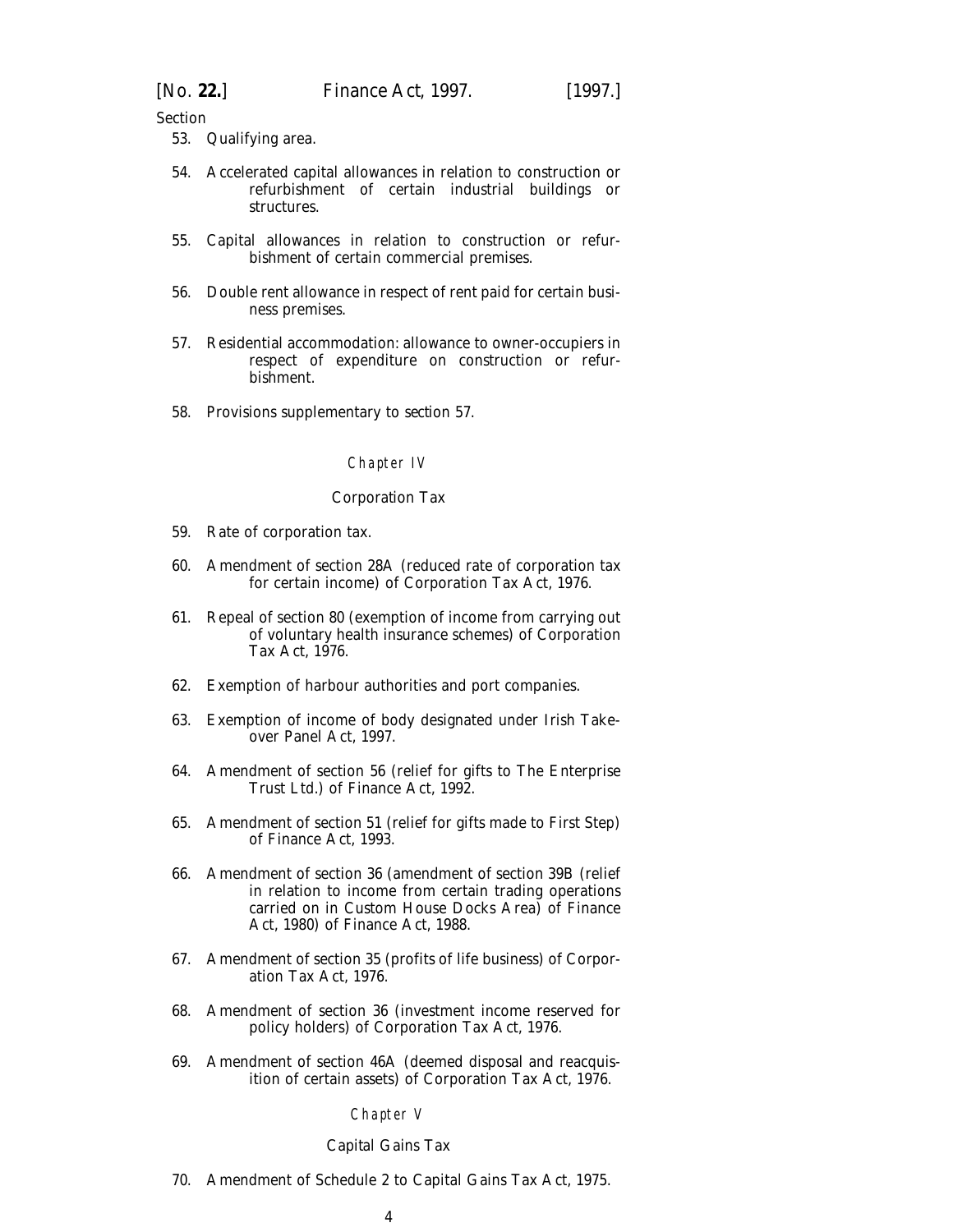- [71. Divorced persons: transfers of assets.](#page-92-0)
- [72. Separated spouses: transfers of assets.](#page-93-0)
- [73. Amendment of section 15 \(settled property\) of Capital Gains](#page-94-0) Tax Act, 1975.
- [74. Amendment of section 20A \(foreign life assurance and](#page-94-0) deferred annuities: taxation and returns) of Capital Gains Tax Act, 1975.
- [75. Amendment of section 27 \(relief for individuals on certain](#page-95-0) reinvestment) of Finance Act, 1993.
- [76. Amendment of section 66 \(reduced rate of capital gains tax](#page-96-0) on certain disposals of shares by individuals) of Finance Act, 1994.
- [77. Amendment of section 39 \(amendment of provisions regard](#page-96-0)ing replacement of assets) of Finance Act, 1982.
- [78. Amendment of section 46 \(debts\) of Capital Gains Tax Act,](#page-97-0) 1975.

### PART II

#### Customs and Excise

#### Chapter I

#### *Vehicle Registration Tax*

- [79. Interpretation \(](#page-97-0)*Chapter I*).
- [80. Vehicle built up from chassis or monocoque or assembly.](#page-97-0)
- [81. Evidence of computer stored records in court proceedings.](#page-98-0)

#### Chapter II

# *Miscellaneous*

- [82. Hydrocarbons and substitute motor fuel.](#page-99-0)
- [83. Amendment of section 56 \(hydrocarbons\) of Finance Act,](#page-100-0) 1988.
- [84. Recycled hydrocarbon oil used as a motor fuel.](#page-101-0)
- [85. Tobacco products.](#page-101-0)
- [86. Amendment of section 1 \(interpretation\) of Finance \(Excise](#page-101-0) Duty on Tobacco Products) Act, 1977.
- [87. Amendment of section 10A \(offences in relation to tax](#page-103-0) stamps) of Finance (Excise Duty on Tobacco Products) Act, 1977.
- [88. Amendment of section 106 \(treatment of excisable products](#page-104-0) released for consumption in another Member State) of Finance Act, 1992.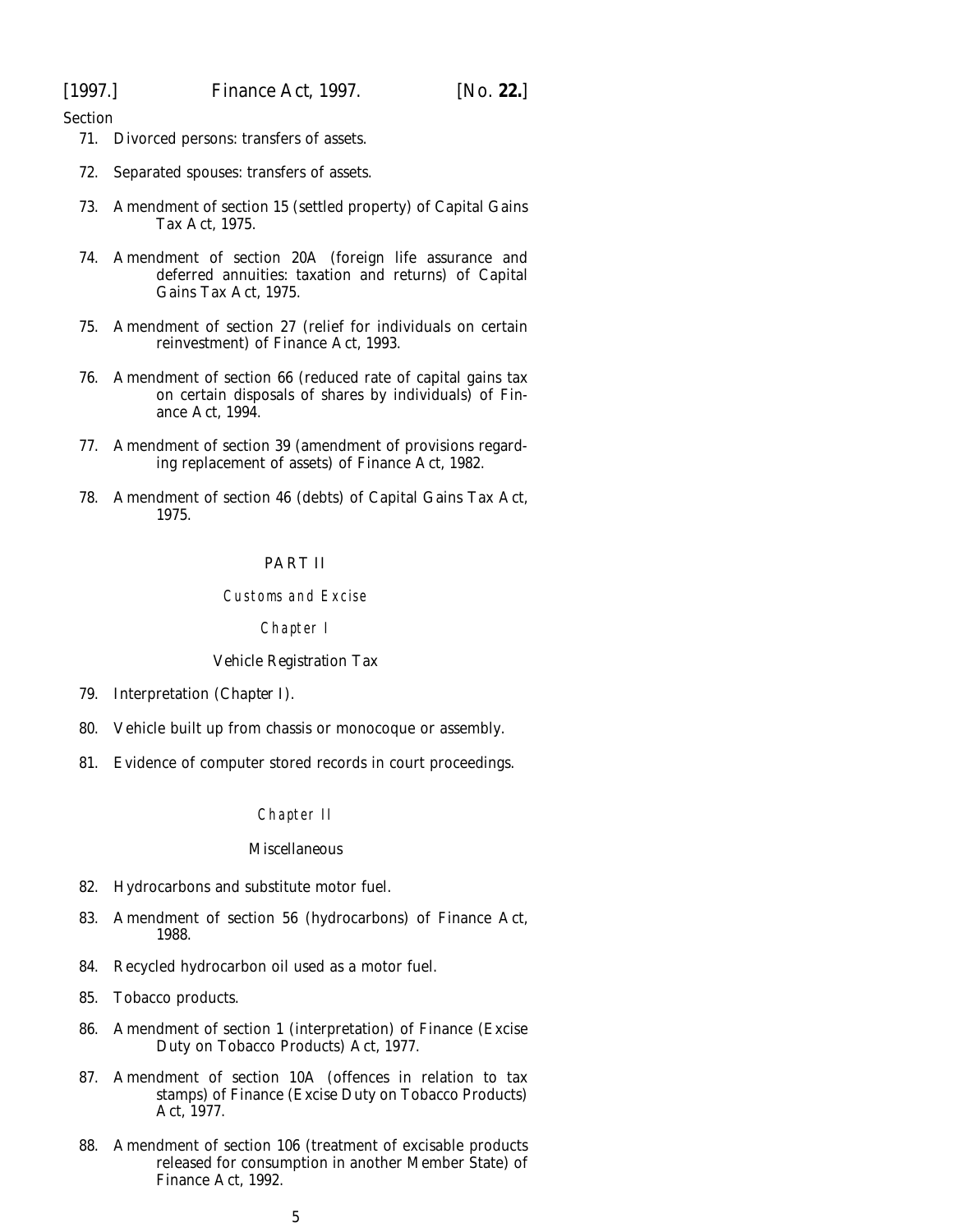- [89. Amendment of penalties under section 186 \(illegally](#page-104-0) importing) of Customs Consolidation Act, 1876.
- [90. Amendment of section 34 \(amendments relative to penalties\)](#page-104-0) of Finance Act, 1963.
- [91. Amendment of section 89 \(seizure of goods and vehicles\) of](#page-105-0) Finance Act, 1995.
- [92. Obligation to answer certain questions, detention and arrest](#page-105-0) in respect of certain tobacco products.
- [93. Amendment of section 94 \(power to deal with seizures before](#page-106-0) condemnation) of Finance Act, 1995.
- [94. Ships stores.](#page-106-0)

#### PART III

#### Value-Added Tax

- [95. Interpretation \(](#page-106-0)*Part III*).
- [96. Amendment of section 1 \(interpretation\) of Principal Act.](#page-106-0)
- [97. Amendment of section 3A \(intra-Community acquisition of](#page-107-0) goods) of Principal Act.
- [98. Amendment of section 4 \(special provisions in relation to the](#page-107-0) supply of immovable goods) of Principal Act.
- [99. Amendment of section 5 \(supply of services\) of Principal Act.](#page-110-0)
- [100. Amendment of section 7 \(waiver of exemption\) of Principal](#page-110-0) Act.
- [101. Amendment of section 8 \(taxable persons\) of Principal Act.](#page-111-0)
- [102. Amendment of section 10 \(amount on which tax is](#page-111-0) chargeable) of Principal Act.
- [103. Amendment of section 11 \(rates of tax\) of Principal Act.](#page-113-0)
- [104. Amendment of section 12 \(deduction for tax borne or paid\)](#page-113-0) of Principal Act.
- [105. Amendment of section 12A \(special provisions for tax](#page-114-0) invoiced by flat-rate farmers) of Principal Act.
- [106. Amendment of section 13 \(remission of tax on goods](#page-114-0) exported, etc.) of Principal Act.
- [107. Amendment of section 19 \(tax due and payable\) of Principal](#page-116-0) Act.
- [108. Amendment of section 20 \(refund of tax\) of Principal Act.](#page-116-0)
- [109. Amendment of section 25 \(appeals\) of Principal Act.](#page-116-0)
- [110. Amendment of First Schedule to Principal Act.](#page-116-0)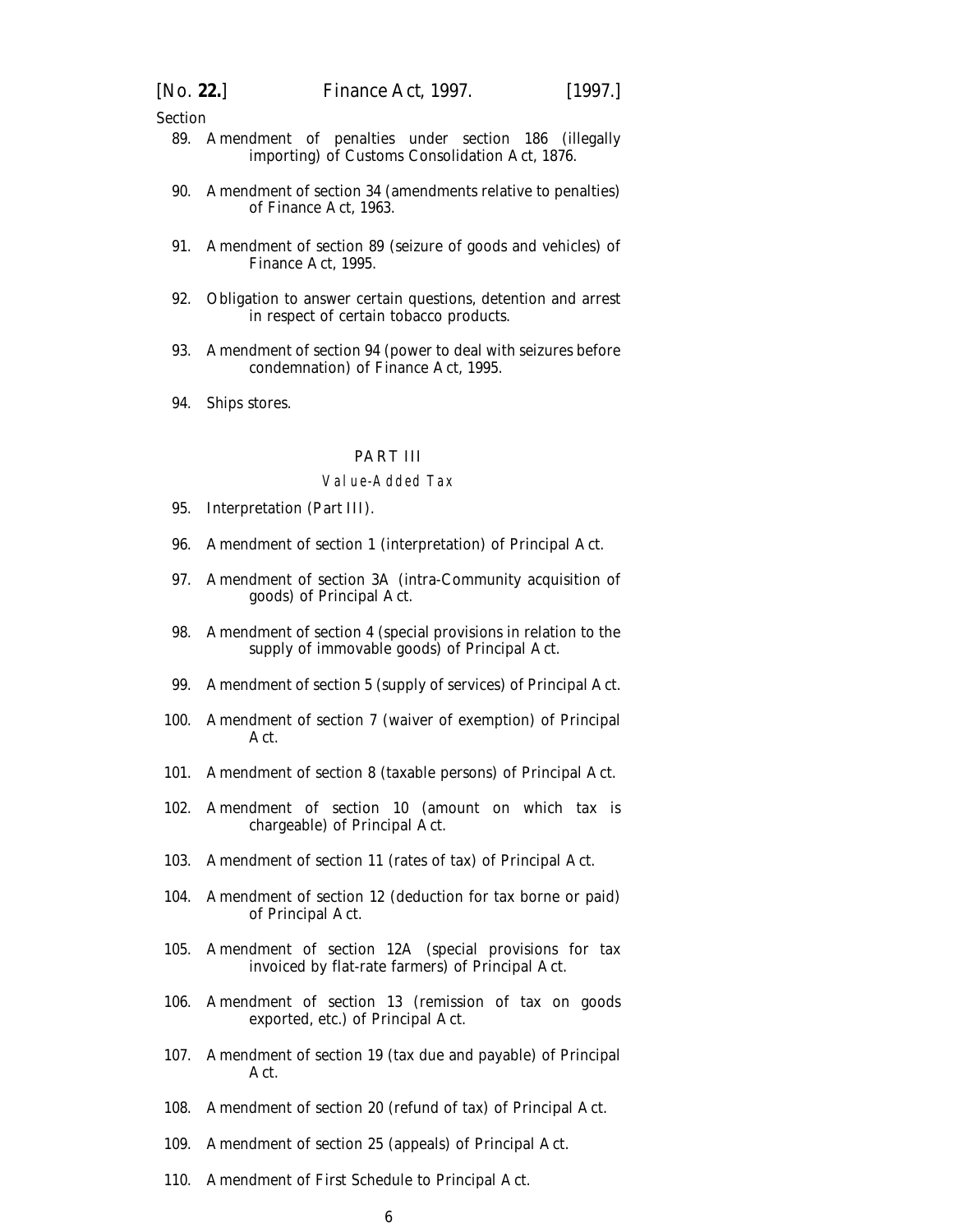[1997.] *Finance Act,* 1997. [*No.* **22.**]

Section

- [111. Amendment of Second Schedule to Principal Act.](#page-116-0)
- [112. Amendment of Fourth Schedule to Principal Act.](#page-117-0)
- [113. Amendment of Sixth Schedule to Principal Act.](#page-117-0)
- [114. Revocation \(](#page-117-0)*Part III*).

# PART IV

# Stamp Duties

# Chapter I

# *Special provisions relating to residential property*

- [115. Interpretation \(](#page-118-0)*Chapter I*).
- [116. Commencement \(](#page-118-0)*Chapter I*).
- [117. Amendment of the First Schedule.](#page-118-0)
- [118. Amendment of section 122 \(definitions\) of the Act of 1891.](#page-118-0)
- [119. Amendment of section 58 \(conveyances on sale: direction as](#page-119-0) to duty in certain cases) of the Act of 1891.
- [120. Amendment of section 77 \(leases: directions as to duty in](#page-120-0) certain cases) of the Act of 1891.
- [121. Surcharges.](#page-120-0)
- [122. Furnishing of an incorrect certificate.](#page-122-0)

# Chapter II

#### *Miscellaneous*

- [123. Amount chargeable to duty where chargeable on new dwell](#page-122-0)inghouse or apartment.
- [124. Provision relating to section 112 \(stamp duty on transfers of](#page-122-0) building land) of Finance Act, 1990.
- [125. Amendment of section 207 \(exemption from stamp duty of](#page-122-0) certain financial services instruments) of Finance Act, 1992.
- [126. Amendment of section 112 \(relief from stamp duty in respect](#page-123-0) of transfers to young trained farmers) of Finance Act, 1994.
- [127. Exemption of certain transfers from stamp duty following the](#page-123-0) dissolution of a marriage.
- [128. Exemption from stamp duty of certain instruments \(Dublin](#page-123-0) Docklands Development Authority).
- [129. Exemption from stamp duty of certain policies of health](#page-123-0) insurance.
- [130. Repeal \(](#page-123-0)*Part IV*).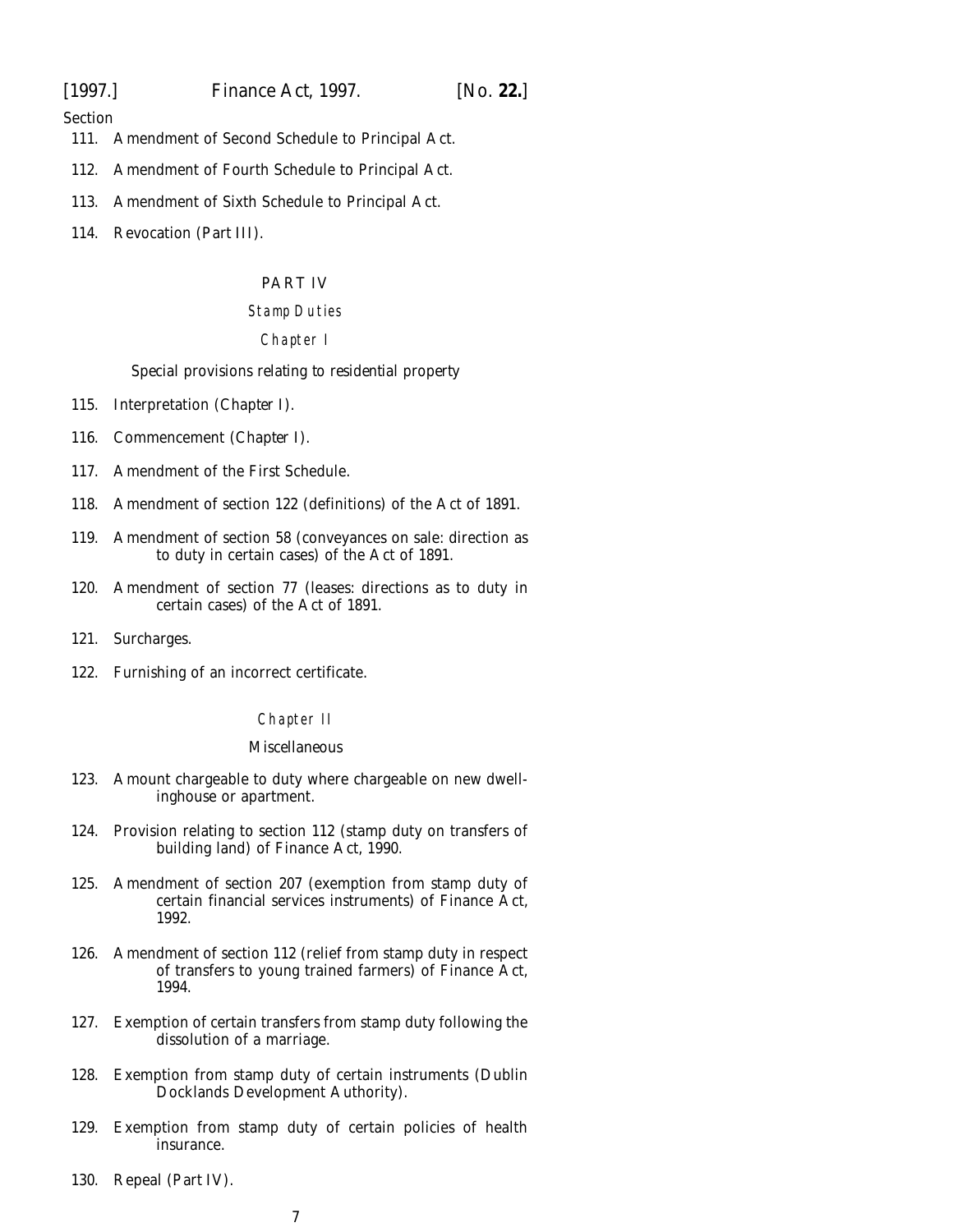# PART V

#### Residential Property Tax

# Section

- [131. Abolition of residential property tax.](#page-124-0)
- [132. Amendment of section 110A \(clearance on sale of certain](#page-124-0) residential property) of Finance Act, 1983.

# PART VI

#### Capital Acquisitions Tax

- [133. Interpretation \(](#page-124-0)*Part VI*).
- [134. Amendment of section 19 \(value of agricultural property\) of](#page-124-0) Principal Act.
- [135. Amendment of section 57 \(exemption of certain securities\)](#page-124-0) of Principal Act.
- [136. Second Schedule \(computation of tax\) to Principal Act,](#page-124-0) declaratory provision.
- [137. Amendment of section 39 \(extension of section 55](#page-125-0) (exemption of certain objects) of Capital Acquisitions Tax Act, 1976) of Finance Act, 1978.
- [138. Amendment of section 117 \(reduction of market value of cer](#page-126-0)tain dwellings) of Finance Act, 1991.
- [139. Amendment of section 126 \(business relief\) of Finance Act,](#page-126-0) 1994.
- [140. Amendment of section 127 \(relevant business property\) of](#page-126-0) Finance Act, 1994.
- [141. Amendment of section 135 \(withdrawal of relief\) of Finance](#page-127-0) Act, 1994.
- [142. Exemption of certain transfers from capital acquisitions tax](#page-127-0) following the dissolution of a marriage.
- [143. Abatement and postponement of probate tax on certain](#page-128-0) property.

# PART VII

#### Miscellaneous Pre-Consolidation Provisions

#### Chapter I

#### *Income Tax, Corporation Tax and Capital Gains Tax*

- [144. Securities of certain State-owned companies.](#page-128-0)
- [145. Relief for interest paid on certain home loans.](#page-129-0)
- [146. Pre-consolidation amendments and repeals.](#page-133-0)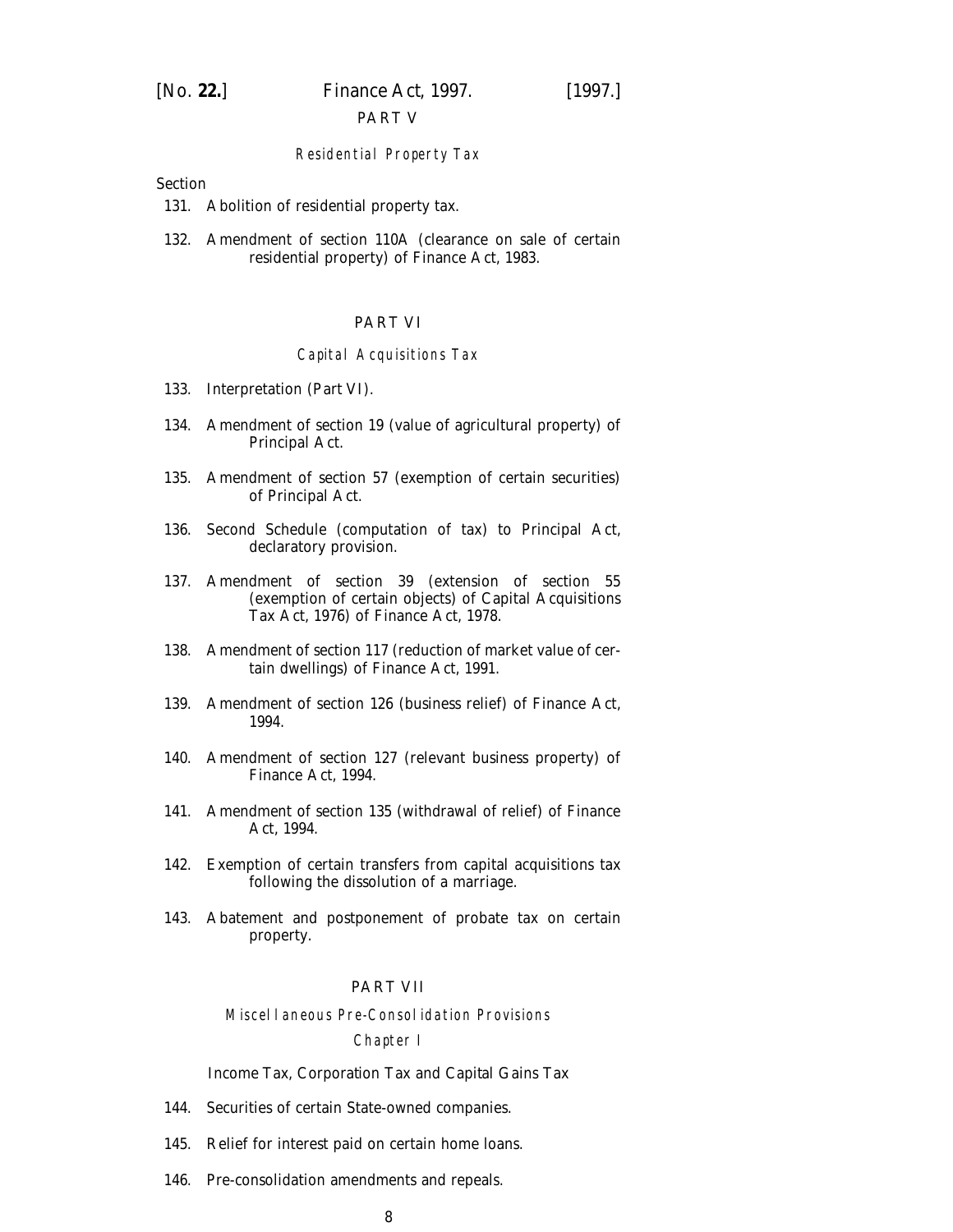#### Chapter II

#### *Urban Renewal: Temple Bar Area*

Section

- [147. Preliminary and general.](#page-134-0)
- [148. Accelerated capital allowances in relation to construction or](#page-134-0) refurbishment of certain industrial buildings or structures.
- [149. Capital allowances in relation to construction or refur](#page-136-0)bishment of certain commercial premises.
- [150. Double rent allowance in respect of rent paid for certain busi](#page-139-0)ness premises.
- [151. Rented residential accommodation: deduction for certain](#page-142-0) expenditure on construction.
- [152. Rented residential accommodation: deduction for certain](#page-145-0) expenditure on conversion.
- [153. Rented residential accommodation: deduction for certain](#page-149-0) expenditure on refurbishment.
- [154. Residential accommodation: allowance to owner-occupiers in](#page-153-0) respect of expenditure on construction or refurbishment.
- [155. Provisions supplementary to](#page-155-0) *sections 151* to *154*.
- [156. Repeals and consequential amendments.](#page-158-0)

#### PART VIII

#### Miscellaneous

- [157. Amendment of section 162 \(Collector-General\) of Income](#page-158-0) Tax Act, 1967.
- [158. Amendment of section 23 \(publication of names of](#page-158-0) defaulters) of Finance Act, 1983.
- [159. Evidence of authorisation.](#page-159-0)
- [160. Tax clearance for moneylenders, mortgage intermediaries](#page-160-0) and credit intermediaries.
- [161. Amendment of section 54 \(creation and issue of securities by](#page-167-0) Minister for Finance) of Finance Act, 1970, etc.
- [162. Advance of moneys to Post Office Savings Bank Fund by the](#page-167-0) Minister for Finance.
- [163. Amendment of National Treasury Management Agency Act,](#page-167-0) 1990.
- [164. Capital Services Redemption Account.](#page-168-0)
- [165. Care and management of taxes and duties.](#page-169-0)
- [166. Short title, construction and commencement.](#page-169-0)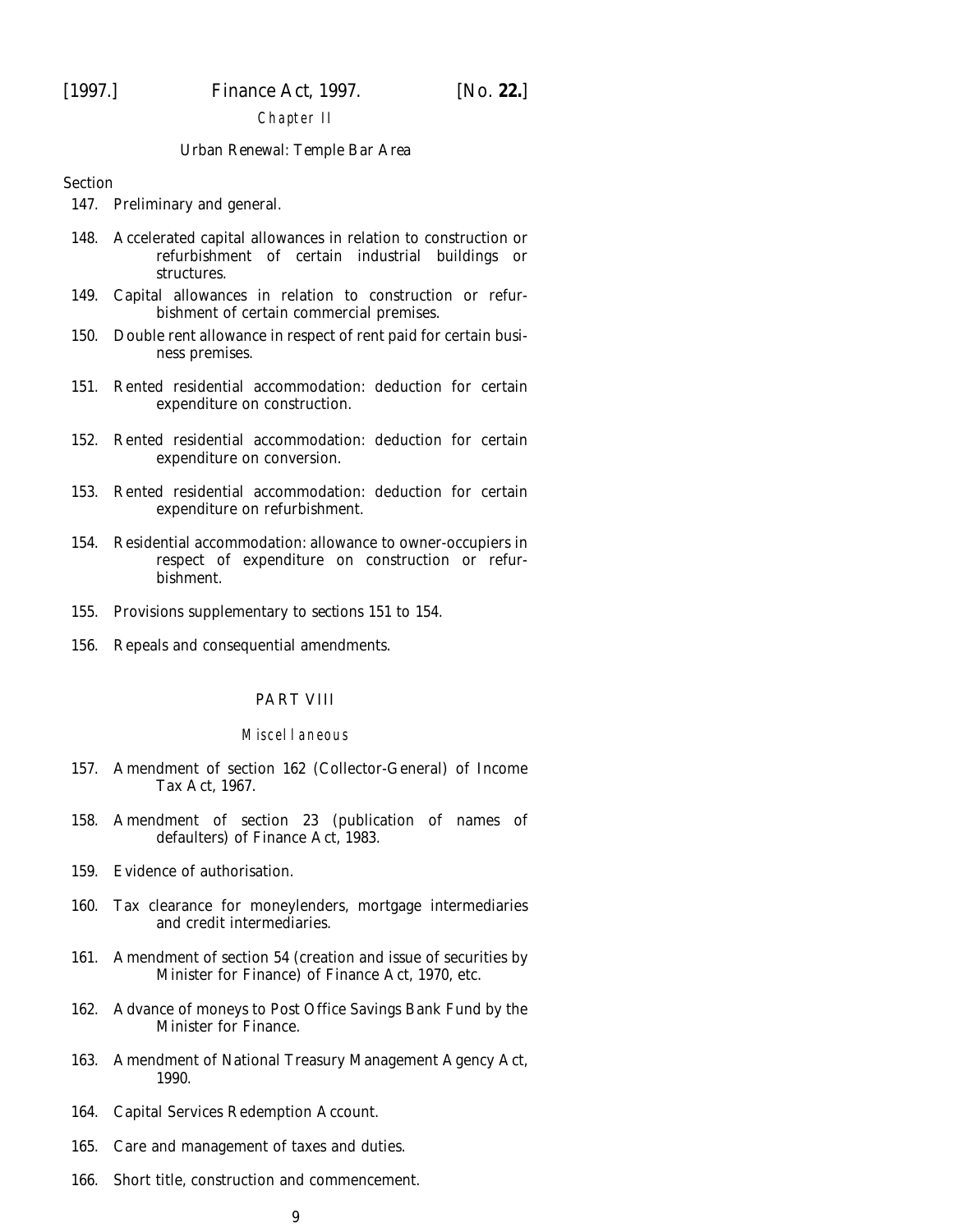# [*No.* **22.**] *Finance Act,* 1997. [1997.]

# [FIRST SCHEDULE](#page-171-0)

Amendments Consequential on Changes in Personal Reliefs

# [SECOND SCHEDULE](#page-172-0)

Amendments Consequential on Changes in Amounts of Tax Credits in respect of Distributions

# [THIRD SCHEDULE](#page-173-0)

Employee Share Ownership Trusts

# [FOURTH SCHEDULE](#page-184-0)

Farm Buildings and Structures to which Allowances for the Control of Pollution Apply

[FIFTH SCHEDULE](#page-185-0) Replacement of Harbour Authorities by Port Companies

[SIXTH SCHEDULE](#page-187-0)

Change in Rate of Corporation Tax: Consequential Provisions

[SEVENTH SCHEDULE](#page-189-0) Rates of Excise Duty on Tobacco Products

# [EIGHTH SCHEDULE](#page-190-0)

Stamp Duty on Instruments

# [NINTH SCHEDULE](#page-198-0)

# PART I

Pre-Consolidation Amendments

# PART II

Pre-Consolidation Repeals

# [TENTH SCHEDULE](#page-216-0)

Income Tax and Corporation Tax: Reliefs for Certain Enterprise Areas

Part I

# *Interpretation*

# Part II

*Description of Cherry Orchard/Gallanstown Enterprise Area*

## Part III

*Description of Finglas Enterprise Area*

# Part IV

*Description of Rosslare Harbour Enterprise Area*

————————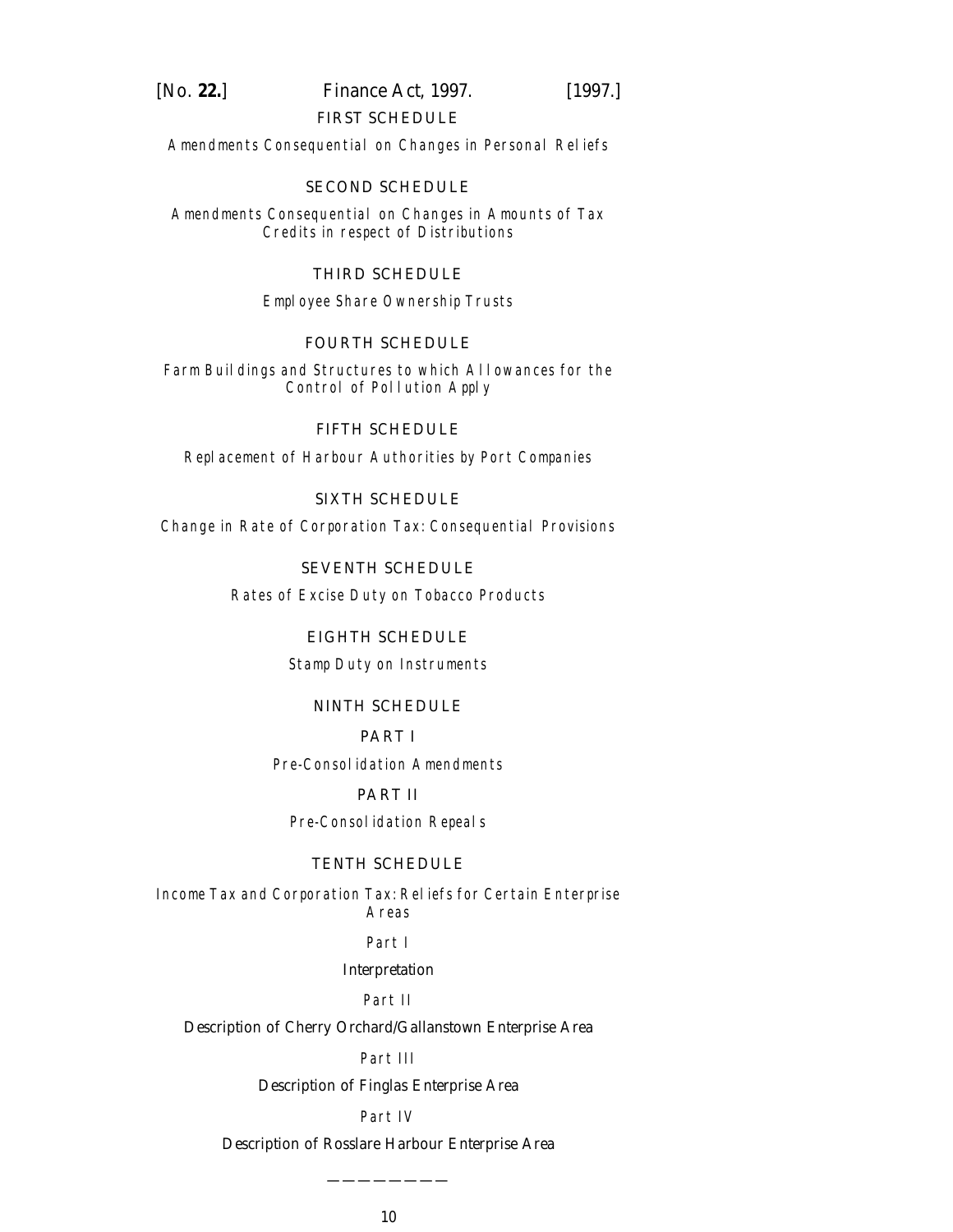# Acts Referred to

| Capital Acquisitions Tax Act, 1976                        | 1976, No. 8                |
|-----------------------------------------------------------|----------------------------|
| Capital Gains Tax Act, 1975                               | 1975, No. 20               |
| Child Care Act, 1991                                      | 1991, No. 17               |
| Companies Acts 1963 to 1990                               |                            |
| Consumer Credit Act, 1995                                 | 1995, No. 24               |
| Corporation Tax Act, 1976                                 | 1976, No. 7                |
| Criminal Procedure Act, 1967                              | 1967, No. 12               |
| Customs Act, 1956                                         | 1956, No. 7                |
| Customs and Inland Revenue Act, 1879                      | 42 & 43 Vict., c. 21       |
| <b>Customs Consolidation Act, 1876</b>                    | 39 & 40 Vict., c. 36       |
| Dentists Act, 1985                                        | 1985, No. 9                |
| Dublin Docklands Development Authority Act, 1997          | 1997, No. 7                |
| Family Law Act, 1995                                      | 1995, No. 26               |
| Family Law (Divorce) Act, 1996                            | 1996, No. 33               |
|                                                           |                            |
| Finance (1909-10) Act, 1910                               | 10 Edw. 7 & 1 Geo. 5, c. 8 |
| Finance Act, 1950                                         | 1950, No. 18               |
| Finance Act, 1963                                         | 1963, No. 23               |
| Finance Act, 1967                                         | 1967, No. 17               |
| Finance Act, 1968                                         | 1968, No. 33               |
| Finance Act, 1969                                         | 1969, No. 21               |
| Finance Act, 1970                                         | 1970, No. 14               |
| Finance Act, 1971                                         | 1971, No. 23               |
| Finance Act, 1972                                         | 1972, No. 19               |
| Finance Act, 1973                                         | 1973, No. 19               |
| Finance Act, 1974                                         | 1974, No. 27               |
| Finance Act, 1975                                         | 1975, No. 6                |
| Finance Act, 1976                                         | 1976, No. 16               |
| Finance Act, 1977                                         | 1977, No. 18               |
| Finance Act, 1978                                         | 1978, No. 21               |
| Finance Act, 1979                                         | 1979, No. 11               |
| Finance Act, 1980                                         | 1980, No. 14               |
| Finance Act, 1981                                         | 1981, No. 16               |
|                                                           |                            |
| Finance Act, 1982                                         | 1982, No. 14               |
| Finance Act, 1983                                         | 1983, No. 15               |
| Finance Act, 1984                                         | 1984, No. 9                |
| Finance Act, 1985                                         | 1985, No. 10               |
| Finance Act, 1986                                         | 1986, No. 13               |
| Finance Act, 1987                                         | 1987, No. 10               |
| Finance Act, 1988                                         | 1988, No. 12               |
| Finance Act, 1989                                         | 1989, No. 10               |
| Finance Act, 1990                                         | 1990. No. 10               |
| Finance Act, 1991                                         | 1991, No. 13               |
| Finance Act, 1992                                         | 1992, No. 9                |
| Finance (No. 2) Act, 1992                                 | 1992, No. 28               |
| Finance Act, 1993                                         | 1993, No. 13               |
| Finance Act, 1994                                         | 1994, No. 13               |
| Finance Act, 1995                                         | 1995, No. 8                |
| Finance Act, 1996                                         | 1996, No. 9                |
| Finance (Excise Duty on Tobacco Products) Act, 1977       | 1977, No. 32               |
| Finance (Miscellaneous Provisions) Act, 1968              | 1968, No. 7                |
| Finance (Taxation of Profits of Certain Mines) Act, 1974  | 1974, No. 17               |
|                                                           |                            |
| Harbours Act, 1946                                        | 1946, No. 9                |
| Harbours Act, 1996                                        | 1996, No. 11               |
| Health Acts, 1947 to 1996                                 |                            |
| Health Contributions Act, 1979                            | 1979, No. 4                |
| Health Insurance Act, 1994                                | 1994, No. 16               |
| Higher Education Authority Act, 1971                      | 1971, No. 22               |
| Housing (Miscellaneous Provisions) Act, 1979              | 1979, No. 27               |
| Income Tax Act, 1967                                      | 1967, No. 6                |
| Industrial and Commercial Property (Protection) Act, 1927 | 1927, No. 16               |
| Industrial and Provident Societies Acts, 1893 to 1978     |                            |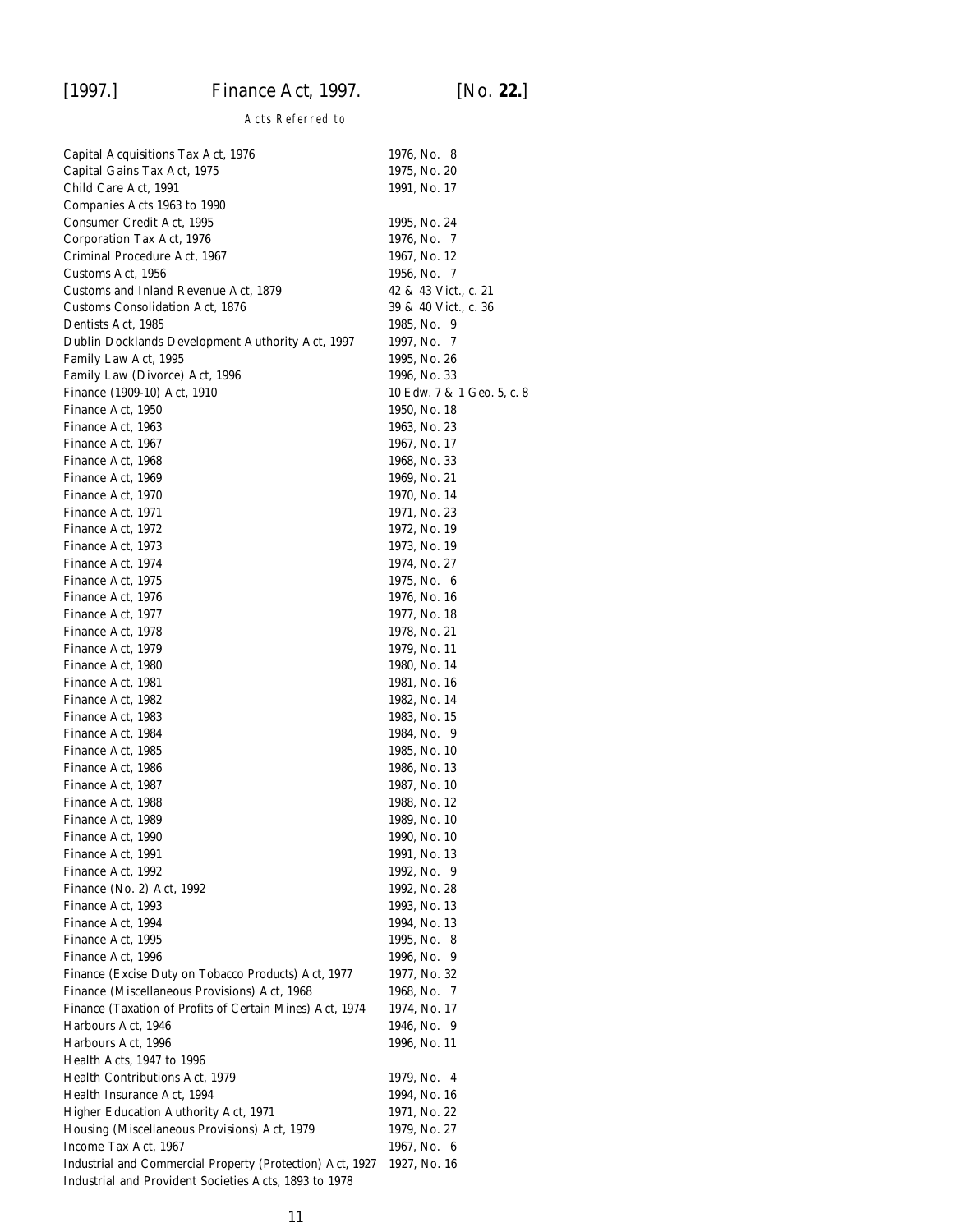| <b>Industrial Development Act, 1986</b>                           | 1986, No. 9          |
|-------------------------------------------------------------------|----------------------|
| Industrial Development Act, 1993                                  | 1993, No. 19         |
| <b>Industrial Development Act, 1995</b>                           | 1995, No. 28         |
| Irish Horseracing Industry Act, 1994                              | 1994, No. 18         |
| Irish Takeover Panel Act, 1997                                    | 1997, No. 5          |
| Judicial Separation and Family Law Reform Act, 1989               | 1989, No. 6          |
| Labour Services Act, 1987                                         | 1987, No. 15         |
| Local Authorities (Higher Education Grants) Acts, 1968 to<br>1992 |                      |
| Local Government (Financial Provisions) Act, 1978                 | 1978, No. 35         |
| Local Government (Planning and Development) Acts, 1963            |                      |
| to 1993                                                           |                      |
| <b>Medical Practitioners Act, 1978</b>                            | 1978, No. 4          |
| National Archives Act, 1986                                       | 1986, No. 11         |
| National Treasury Management Agency Act, 1990                     | 1990, No. 18         |
| Official Secrets Act, 1963                                        | 1963, No. 1          |
| Patents Act, 1964                                                 | 1964, No. 12         |
| Patents Act, 1992                                                 | 1992, No. 1          |
| Registration of Business Names Act, 1963                          | 1963, No. 30         |
| Social Welfare (Consolidation) Act, 1993                          | 1993, No. 27         |
| Stamp Act, 1891                                                   | 54 & 55 Vict., c. 39 |
| <b>Succession Act, 1965</b>                                       | 1965, No. 27         |
| Trade Union Act, 1941                                             | 1941, No. 22         |
| Trade Union Act, 1942                                             | 1942, No. 23         |
| Urban Renewal Act, 1986                                           | 1986, No. 19         |
| Value-Added Tax Act, 1972                                         | 1972, No. 22         |
| Value-Added Tax Acts, 1972 to 1996                                |                      |
| Value-Added Tax (Amendment) Act, 1978                             | 1978, No. 34         |
| Youth Employment Agency Act, 1981                                 | 1981, No. 32         |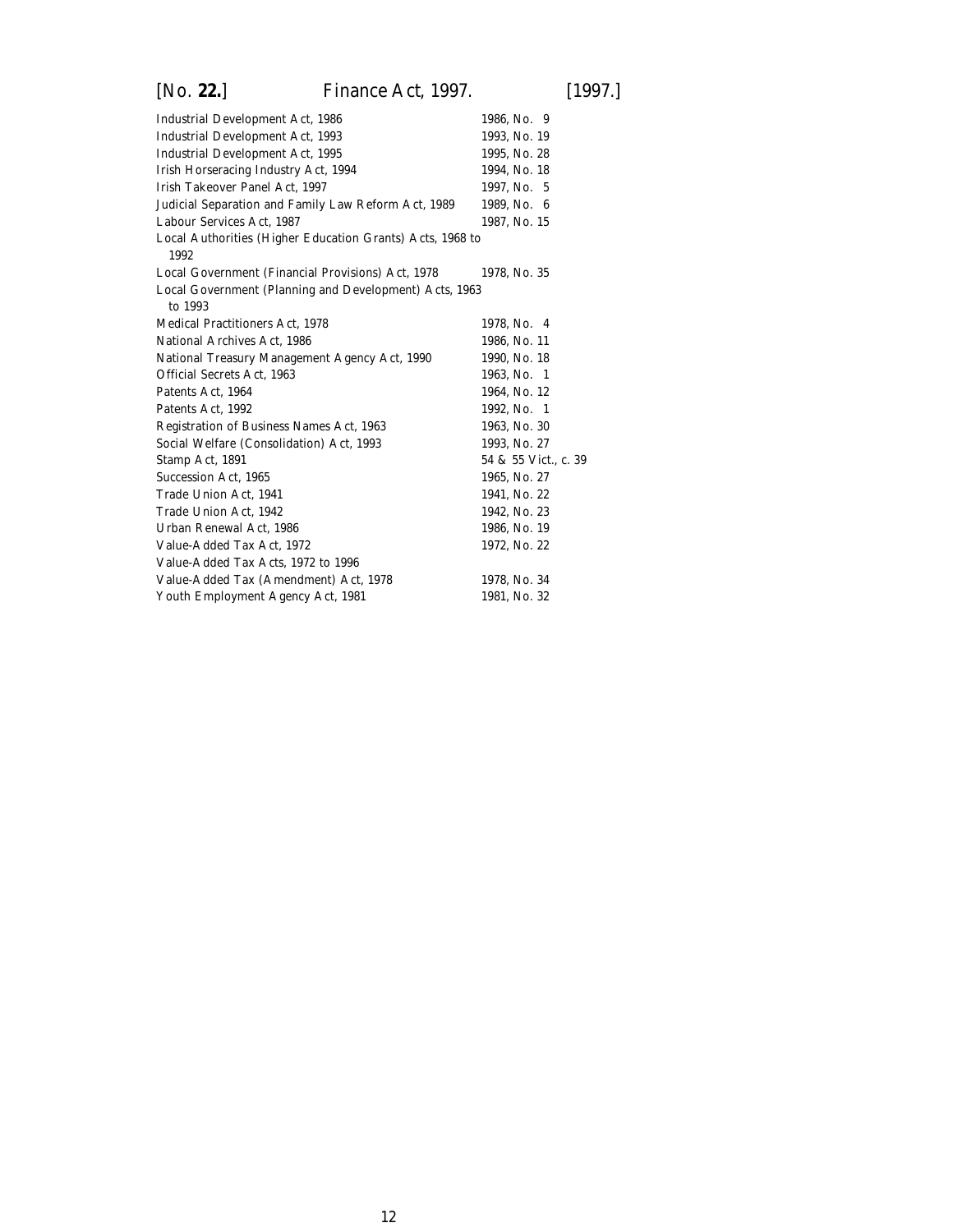<span id="page-12-0"></span>

*Number* 22 *of* 1997

————————

————————

# **FINANCE ACT, 1997**

————————

# AN ACT TO CHARGE AND IMPOSE CERTAIN DUTIES OF CUSTOMS AND INLAND REVENUE (INCLUDING EXCISE), TO AMEND THE LAW RELATING TO CUS-TOMS AND INLAND REVENUE (INCLUDING EXCISE) AND TO MAKE FURTHER PROVISIONS IN CONNEC-TION WITH FINANCE. [10*th May,* 1997]

BE IT ENACTED BY THE OIREACHTAS AS FOLLOWS:

# PART I

Income Tax, Corporation Tax and Capital Gains Tax

# Chapter I

#### *Income Tax*

**1.**—As respects the year of assessment 1997-98 and subsequent Amendment of years of assessment, the Finance Act, 1980, is hereby amended—

provisions relating to exemption from income tax.

- (*a*) in section 1, by the substitution, in subsection (2) (inserted by the Finance Act, 1989), of ''£8,000'' and ''£4,000'', respectively, for ''£7,800'' and ''£3,900'' (inserted by the Finance Act, 1996), and
- (*b*) in section 2, by the substitution, in subsection (6) (inserted by the Finance Act, 1989)—
	- (i) of ''£9,200'' and ''£10,400'', respectively, for ''£9,000'' and ''£10,200'' (inserted by the Finance Act, 1996), in paragraph (*a*), and
	- (ii) of ''£4,600'' and ''£5,200'', respectively, for ''£4,500'' and ''£5,100'' (inserted by the Finance Act, 1996), in paragraph (*b*),

and the said subsection (2) of the said section 1 and the said subsection (6) of the said section 2, as so amended, are set out in the Table to this section.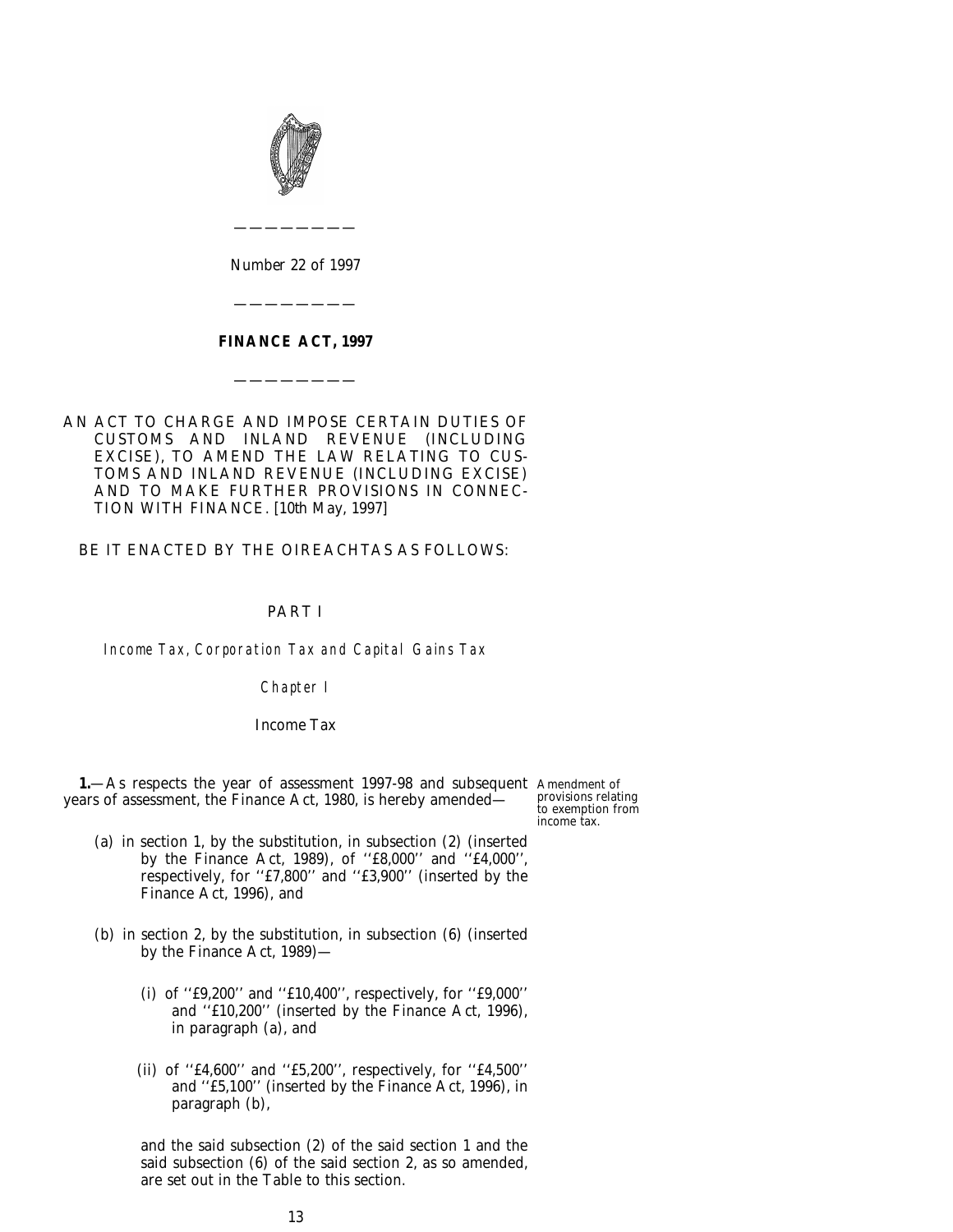#### TABLE

(2) In this section ''the specified amount'' means, subject to subsection  $(3)$ —

- (*a*) in a case where the individual would, apart from this section, be entitled to a deduction specified in section 138 (*a*) of the Income Tax Act, 1967, £8,000, and
- (*b*) in any other case, £4,000.

(6) In this section ''the specified amount'' means, subject to subsection (3) of section 1—

(*a*) in a case where the individual would, apart from this section, be entitled to a deduction specified in section 138 (*a*) of the Income Tax Act, 1967, £9,200:

Provided that, if at any time during the year of assessment either the individual or his spouse was of the age of seventyfive years or upwards, ''the specified amount'' means £10,400, and

(*b*) in any other case, £4,600:

Provided that, if at any time during the year of assessment the individual was of the age of seventy-five years or upwards, ''the specified amount'' means £5,200.

**2.**—Section 2 of the Finance Act, 1991, is hereby amended, as respects the year of assessment 1997-98 and subsequent years of assessment, by the substitution of the following Table for the Table to that section:

#### ''TABLE

#### part i

| Part of taxable income |           |          |          | Rate of tax  | Description of rate |
|------------------------|-----------|----------|----------|--------------|---------------------|
| The first £9,900       | $\ddotsc$ | $\cdots$ | $\cdots$ | 26 per cent. | the standard rate   |
| The remainder          |           | .        | $\cdots$ | 48 per cent. | the higher rate     |

part ii

| Part of taxable income |           |          |          | Rate of tax  | Description of rate |
|------------------------|-----------|----------|----------|--------------|---------------------|
| The first £19,800      | $\ddotsc$ | $\cdots$ | $\cdots$ | 26 per cent. | the standard rate   |
| The remainder          |           |          | $\cdots$ | 48 per cent. | the higher rate     |
|                        |           |          |          |              |                     |

Personal reliefs.

Alteration of rates of income tax.

> **3.**—(1) Where a deduction falls to be made from the total income of an individual for the year of assessment 1997-98 or any subsequent year of assessment in respect of relief to which the individual is entitled under a provision mentioned in *column (1)* of the Table to this subsection and the amount of the deduction would, but for this section, be an amount specified in *column (2)* of the said Table, the amount of the deduction shall, in lieu of being the amount specified in the said *column (2)*, be the amount specified in *column (3)* of the said Table opposite the mention of the amount in the said *column (2).*

<span id="page-13-0"></span>Pt.I S.1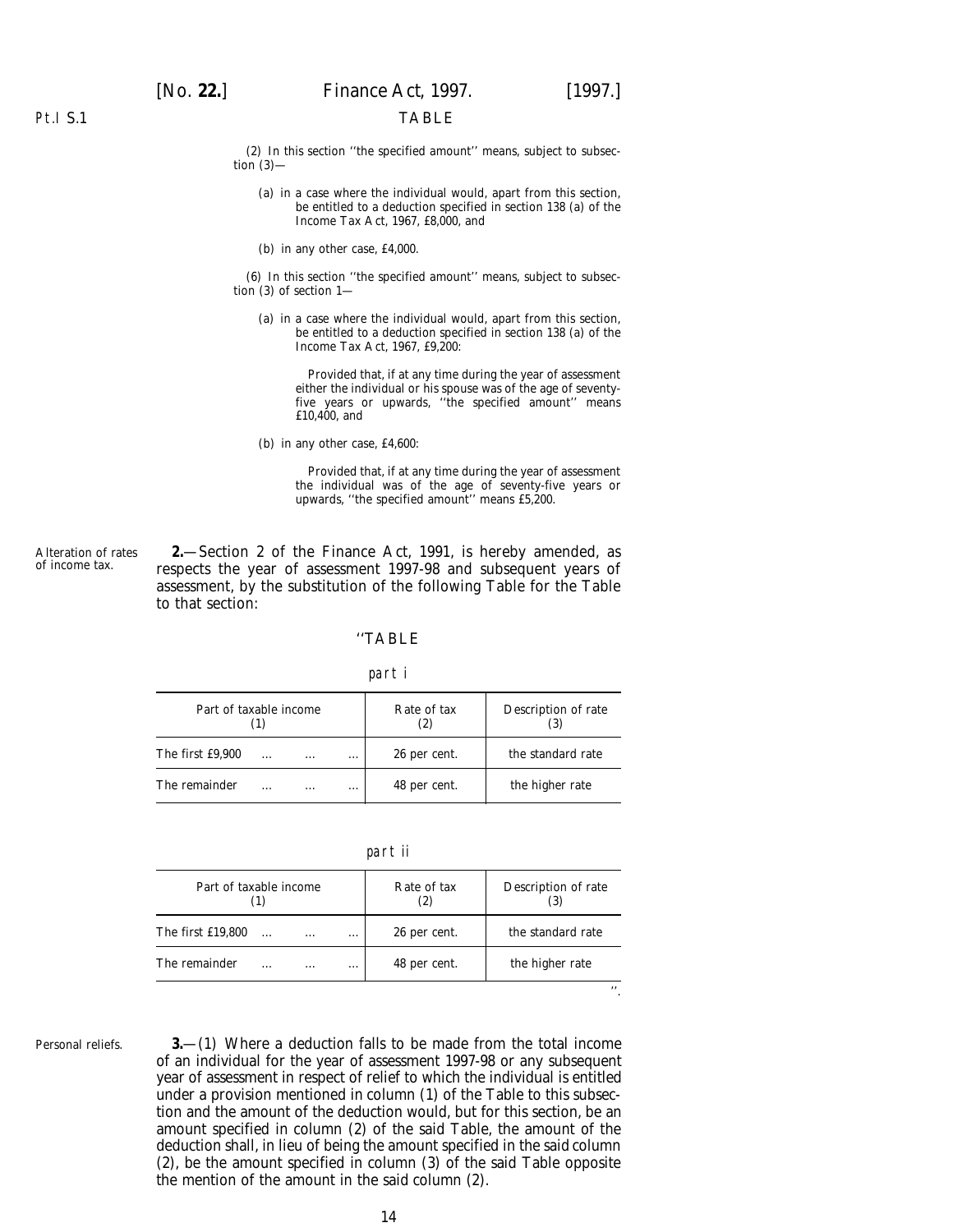<span id="page-14-0"></span>

Pt.I S.3

| <b>Statutory provision</b>                                                                                                                                                                         | Amount to be<br>deducted from total<br>income for the year<br>1996-97 | Amount to be<br>deducted from total<br>income for the year<br>1997-98 and<br>subsequent years |
|----------------------------------------------------------------------------------------------------------------------------------------------------------------------------------------------------|-----------------------------------------------------------------------|-----------------------------------------------------------------------------------------------|
| (1)                                                                                                                                                                                                | (2)                                                                   | (3)                                                                                           |
| Income Tax Act. 1967:                                                                                                                                                                              | £                                                                     | £                                                                                             |
| section 138<br>(married person)<br>(widowed person bereaved in the<br>year of assessment)<br>$\cdots$<br>(widowed person)<br>$\cdots$<br>.<br>(single person)<br>.                                 | 5,300<br>5,300<br>3,150<br>2,650                                      | 5,800<br>5,800<br>3,400<br>2,900                                                              |
| section 138A<br>(additional allowance for widowed<br>persons and others in respect of<br>children)<br>(widowed person)<br>$\cdots$<br>$\left( \text{other person} \right) \dots$<br>$\ddotsc$<br>. | 2,150<br>2,650                                                        | 2,400<br>2,900                                                                                |
| Finance Act, 1974:                                                                                                                                                                                 |                                                                       |                                                                                               |
| section 8<br>(age allowance)<br>(single or widowed person)<br>.<br>(married person)<br>.                                                                                                           | 200<br>400                                                            | 400<br>800                                                                                    |

(2) Section 3 of the Finance Act, 1986, and section 3 of the Finance Act, 1996, shall have effect subject to the provisions of this section.

(3) The *First Schedule* shall have effect for the purpose of supplementing *subsection (1).*

**4.**—(1) Section 15 of the Finance Act, 1992, is hereby amended, Amendment of in subsection (2) (inserted by the Finance Act, 1995), by the insertion provisions relating to the taxation of of the following additional proviso:

certain social welfare benefits.

''Provided also that the aggregate of the amounts of disability benefit, or of injury benefit, or of both disability benefit and injury benefit, payable to a person in respect of—

- (*a*) for the year of assessment 1997-98, the first 18 days, and
- (*b*) for the year of assessment 1998-99 and subsequent years of assessment, the first 36 days,

incapacity for work for which the person is entitled to payment of either disability benefit or injury benefit shall be disregarded for all the purposes of the Income Tax Acts.''.

(2) (*a*) Notwithstanding the provisions of section 15 (as amended by *subsection (1)*) of the Finance Act, 1992, and the Finance Act, 1992 (Commencement of Section 15) (Unemployment Benefit and Pay-Related Benefit) Order, 1994 (S.I. No. 19 of 1994), the said section 15 shall not apply, as respects the year of assessment 1997-98, in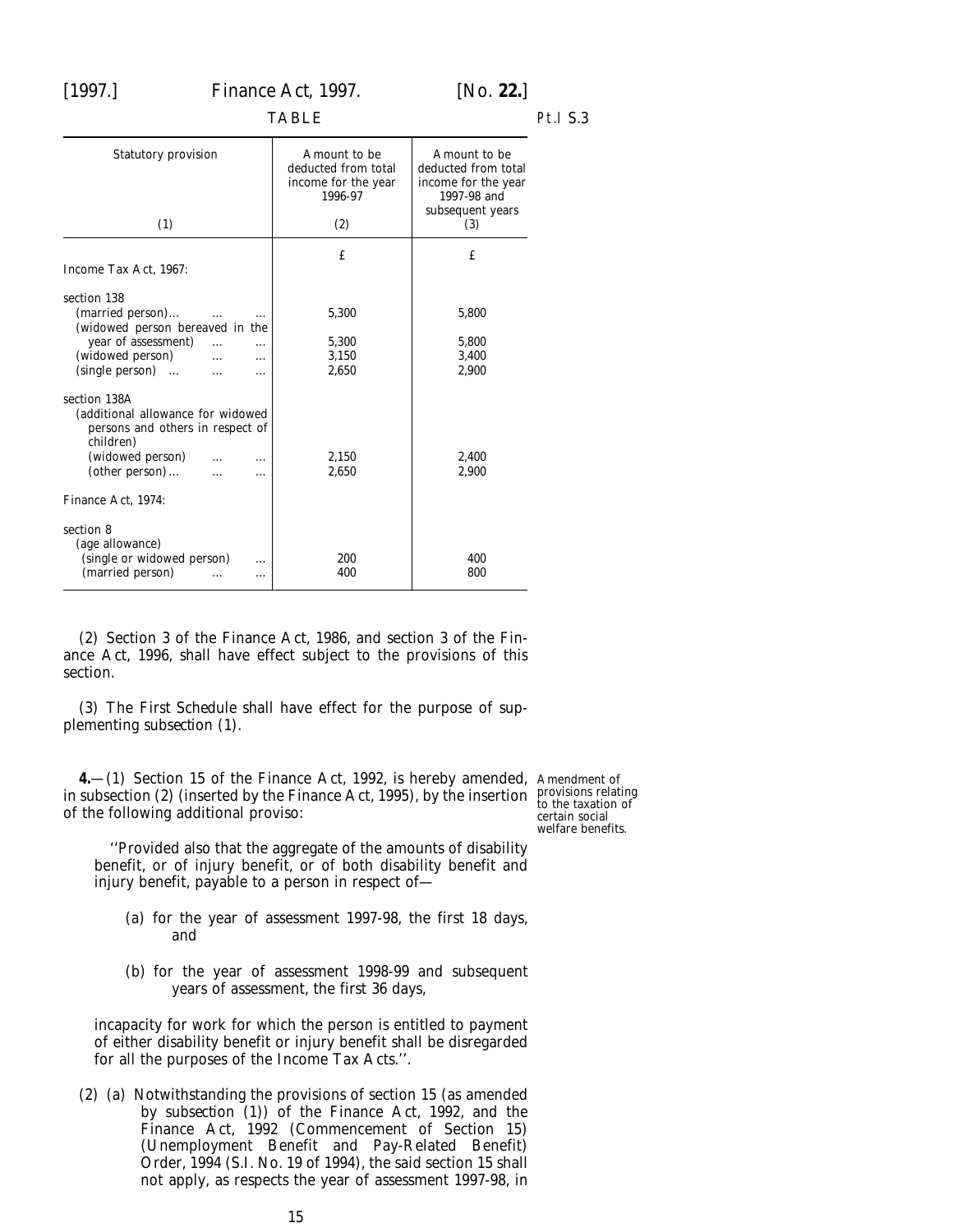relation to unemployment benefit paid or payable to a person employed in short-time employment.

(*b*) In this subsection, ''short-time employment'' has the same meaning as it has for the purposes of the Social Welfare Acts but also includes such an employment as is referred to in section 79 (2) (*b*) of the Social Welfare (Consolidation) Act, 1993.

**5.**—As respects the year of assessment 1997-98 and subsequent years of assessment—

(*a*) section 4 of the Finance Act, 1983, is hereby amended by the insertion of the following subsection after subsection  $(2)$ :

> "(3) Notwithstanding the provisions of subsection (1), where a payment to which section 3 applies is made in a year of assessment by a spouse who is a party to marriage, that has been dissolved, for the benefit of the other spouse and—

- (*a*) the dissolution was under either—
	- (i) section 5 of the Family Law (Divorce) Act, 1996, or
	- (ii) the law of a country or jurisdiction other than the State, being a divorce that is entitled to be recognised as valid in the State,
- (*b*) both spouses are resident in the State for tax purposes for that year of assessment, and
- (*c*) neither spouse has entered into another marriage,

then, the other provisions of this section shall, with any necessary modifications, have effect in relation to the spouses for that year of assessment as if their marriage had not been dissolved.",

and

(*b*) section 49 of the Family Law Act, 1995, and section 32 of the Family Law (Divorce) Act, 1996, are hereby repealed.

**6.**—(1) Section 127 of the Income Tax Act, 1967, is hereby amended by the insertion of the following after subsection (5):

''(5A)(*a*) Notwithstanding the provisions of subsection (5), regulations made in accordance with the provisions of paragraphs (*f*) and (*g*) of subsection (1) shall not apply to an employer (being an individual) who pays emoluments to an employee engaged by that employer in a domestic employment where—

- (i) the emoluments from that employment are less than £30 per week, and
- (ii) the employer has only one such employee.

Amendment of section 4 (separated spouses: adaptation of special provisions as to married persons) of Finance Act, 1983.

<span id="page-15-0"></span>Pt.I S.4

Amendment of section 127 (regulations) of Income Tax Act, 1967.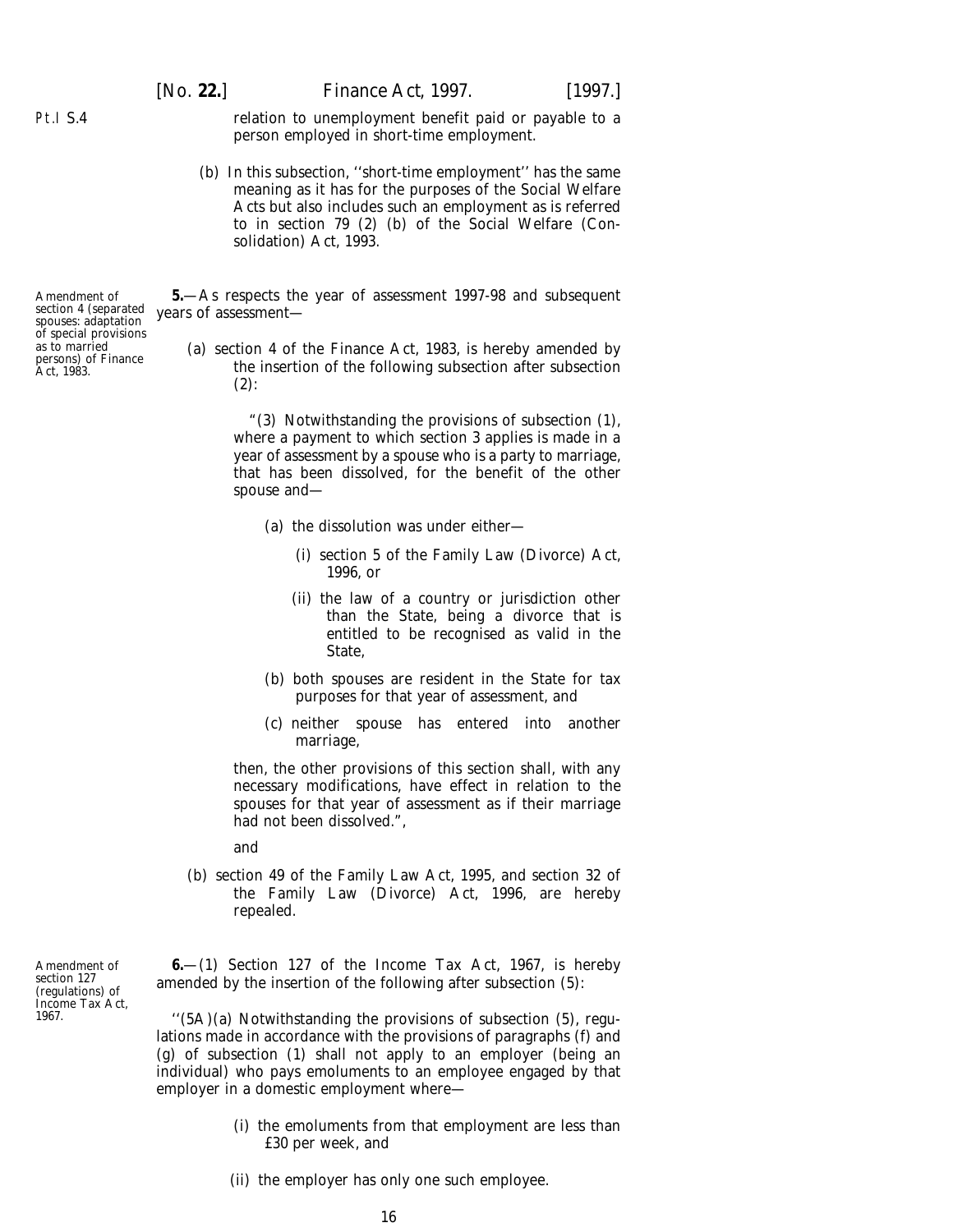<span id="page-16-0"></span>

Pt.I S.6

(*b*) In this subsection—

'domestic employee' means an employee who is employed solely on domestic duties (including the minding of children) in the employer's private dwelling house;

'domestic employment' means employment by reference to which an employee is a domestic employee.''.

(2) This section shall apply and have effect as on and from the 6th day of June, 1997.

**7.**—Section 15 of the Finance Act, 1996, is hereby amended—

(*a*) in subsection  $(1)$ —

(i) by the substitution of the following for the definition of ''approved college'':

'' 'approved college', in relation to a year of assessment, means a college or institution in the State, or a college or institution in another Member State of the European Union providing distance education in the State, which—

- (*a*) provides courses to which a scheme approved by the Minister under the Local Authority (Higher Education) Grants Acts, 1968 to 1992, applies, or
- (*b*) operates in accordance with a code of standards, which from time to time, may with the consent of the Minister for Finance, be laid down by the Minister,

and which the Minister approves of for the purposes of this section;'',

(ii) by the substitution of the following for the definition of ''qualifying individual'':

'' 'qualifying individual' means—

- (*a*) an individual other than an individual who has been conferred with a certificate, diploma or degree in respect of the completion by him or her of an undergraduate course of study of not less than 2 academic years duration, or
- (*b*) an individual who has been conferred with a certificate or diploma as referred to in paragraph (*a*) and who is pursuing an approved course in respect of which the approved college certifies that the certificate or diploma, as the case may be, with which he or she has been conferred, has qualified him or her for exemption for one or more years of study from the normal duration of the approved course but is not otherwise an individual who is not a qualifying individual for the purposes of paragraph (*a*).'',

Amendment of section 15 (relief for fees paid for parttime third level education) of Finance Act, 1996.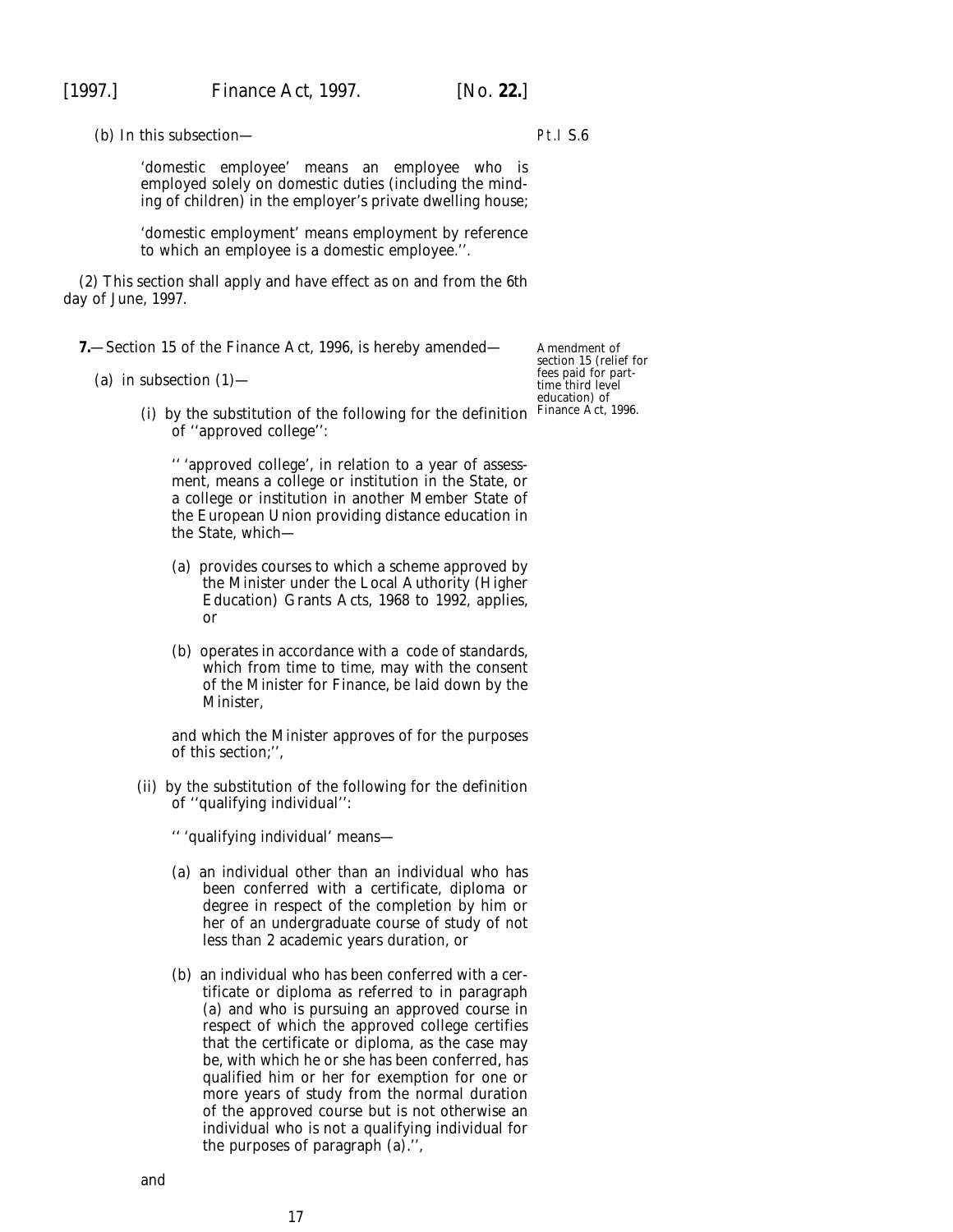<span id="page-17-0"></span>Pt.I S.7

(*b*) by the insertion of the following subsection after subsection  $(2)$ :

> ''(2A) Notwithstanding the provisions of subsection (2), where, for any year of assessment—

- (*a*) the spouse of a qualifying individual is assessed to tax in accordance with the provisions of section 194 (inserted by the Finance Act, 1980) of the Income Tax Act, 1967, and
- (*b*) qualifying fees are paid by the qualifying individual, or paid by that spouse on behalf of the qualifying individual, in respect of an approved course for the academic year in relation to that course commencing in that year of assessment,

then, relief under this section shall, except where the provisions of section 197 (as so inserted) of the Income Tax Act, 1967, apply, be granted to the spouse of the qualifying individual in respect of the qualifying fees so paid as if he or she were a qualifying individual and the qualifying fees had been paid by him or her on his or her own behalf.''.

Relief for fees paid for training courses. **8.**—(1) In this section—

"An Foras" means An Foras Áiseanna Saothair;

''approved course provider'' means a person providing approved courses who—

- (*a*) operates in accordance with a code of standards which from time to time may, with the consent of the Minister for Finance, be agreed between An Foras and the Minister, and
- (*b*) is approved of by An Foras for the purposes of this section;

''approved course'' means a course of study or training, other than a post graduate course, provided by an approved course provider which—

- (*a*) is confined to—
	- (i) such aspects of information technology, or
	- (ii) such foreign languages,

as are approved of by the Minister, with the consent of the Minister for Finance, for the purposes of this section,

- (*b*) is of less than two years duration,
- (*c*) results in the awarding of a certificate of competence, and
- (*d*) having regard to a code of standards which, from time to time, may, with the consent of the Minister for Finance, be agreed between An Foras and the Minister in relation to—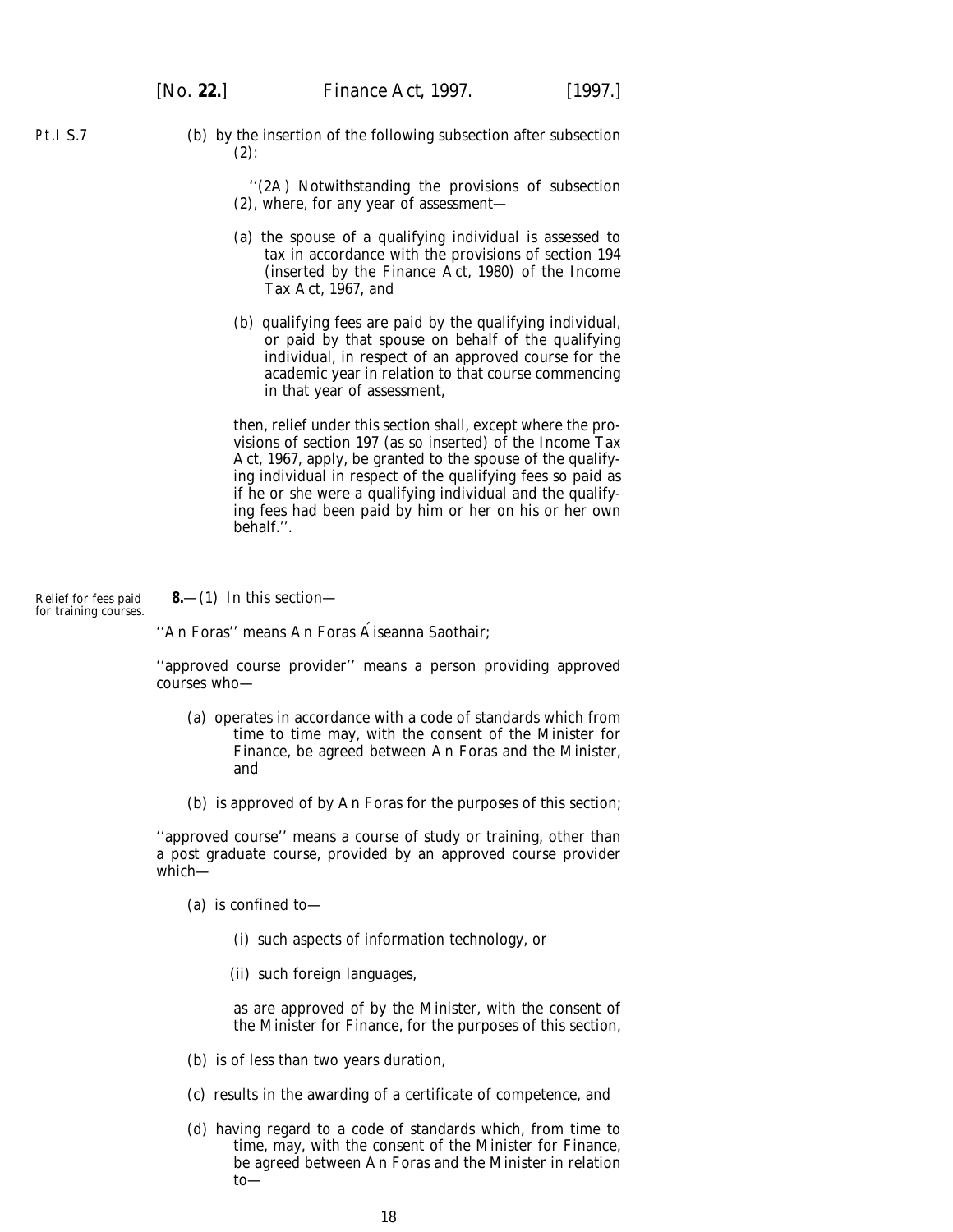- (i) the quality and standard of training to be provided on Pt.I S.8the approved course, and
- (ii) the methods and facilities to be used by the course provider in delivering the course and in assessing competence,

is approved of by An Foras for the purposes of this section;

''certificate of competence'', in relation to an approved course, means a certificate awarded in accordance with the standards set out in the code of standards referred to in *paragraph (d)* of the definition of ''approved course'' and certifying that a minimum level of competence has been achieved by the individual to whom the certificate is awarded;

''foreign language'' means a language other than an official language of the State;

''the Minister'' means the Minister for Enterprise and Employment;

''qualifying fees'', in relation to an approved course, means the amount of fees chargeable in respect of tuition to be provided in relation to such course where the net amount of such fees are not less than £250 and to the extent that they do not exceed £1,000.

- (2) (*a*) Subject to the provisions of this section, where an individual makes a claim in that behalf and proves that—
	- (i) he or she has on his or her own behalf made a payment in respect of qualifying fees in respect of an approved course, and
	- (ii) has been awarded a certificate of competence in respect of that course,

the income tax to be charged on the individual, other than in accordance with section 5(3) of the Finance Act, 1974, for the year of assessment in which that certificate of competence is awarded, shall be reduced by an amount which is the lesser of—

- (I) the amount equal to the appropriate percentage of the aggregate of all such payments proved to be so made, and
- (II) the amount which reduces that income tax to nil.
- (*b*) In this subsection ''appropriate percentage'', in relation to a year of assessment, means a percentage equal to the standard rate of tax for that year.

(3) Where, for a year of assessment in which an individual is awarded a certificate of competence—

(*a*) the spouse of the individual is assessed to tax in accordance with the provisions of section 194 (inserted by the Finance Act, 1980) of the Income Tax Act, 1967, and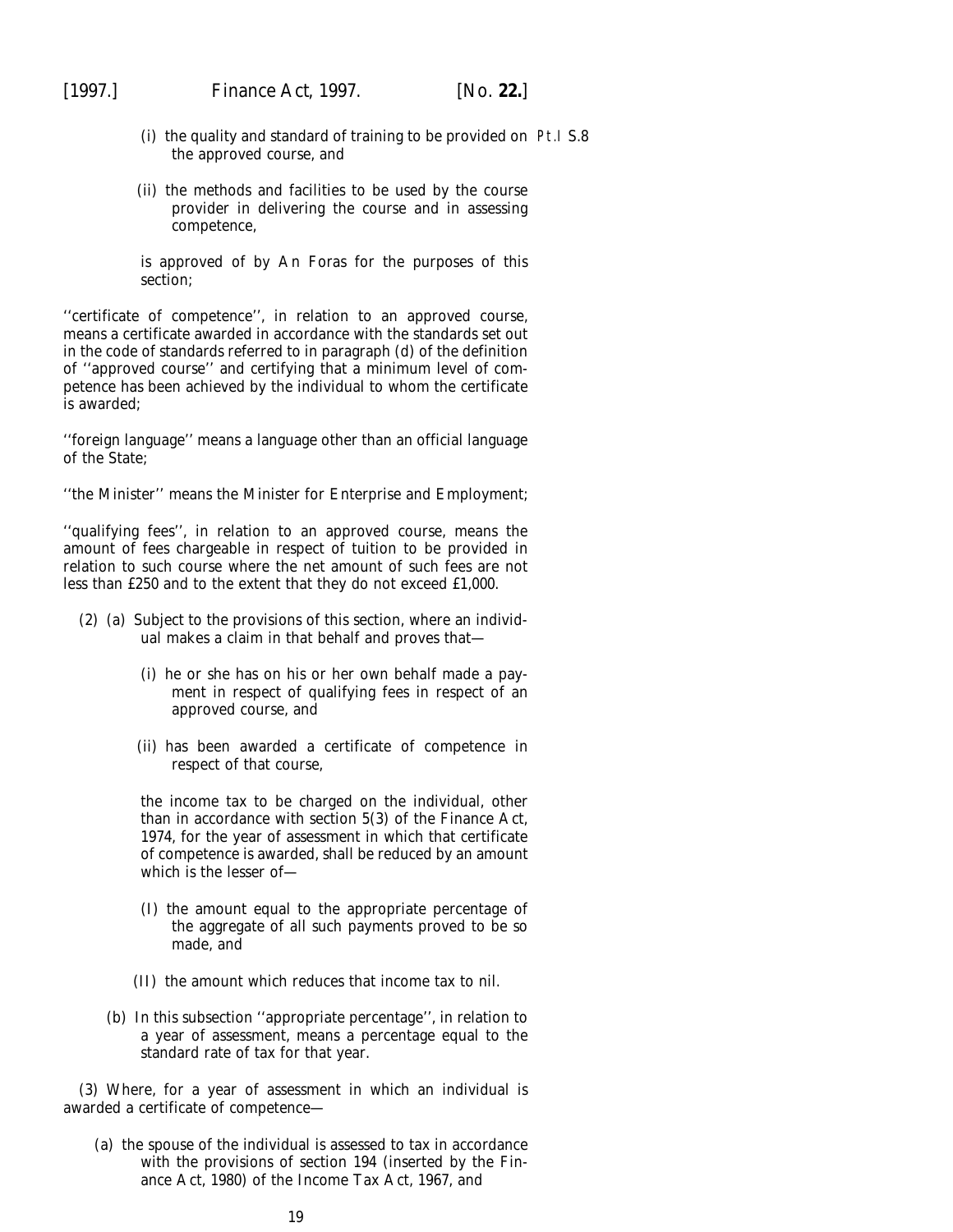(*b*) qualifying fees are paid by the individual, or paid by that spouse on behalf of the individual, in respect of the approved course,

then, relief under this section shall, except where the provisions of section 197 (as so inserted) of the Income Tax Act, 1967, apply, be granted to the spouse of the individual in respect of the qualifying fees so paid as if the qualifying fees had been paid by him or her on his or her own behalf.

(4) Relief under this section shall not be given in respect of an individual for a year of assessment in respect of more than one approved course.

(5) For the purposes of this section a payment in respect of qualifying fees shall be regarded as not having been made in so far as any sum, in respect of or by reference to such fees, has been or is to be received either directly or indirectly by an individual from any source whatsoever by way of grant, scholarship or otherwise.

(6) An Foras, where it is satisfied that an approved course provider, or an approved course provided by an approved course provider, no longer meets the appropriate code of standards laid down, may by notice in writing given to the approved course provider withdraw the approval of that course provider or approved course, as the case may be, from such date as it considers appropriate and this section shall cease to apply to that course provider or that course, as the case may be, with effect from that date.

- (7) (*a*) As soon as may be practicable after it has—
	- (i) approved a course provider or a course for the purposes of this section, or
	- (ii) withdrawn such approval,

An Foras shall notify the Revenue Commissioners in writing of such approval or withdrawal of approval.

- (*b*) If any question arises as to whether—
	- (i) a course provider is an approved course provider, or
	- (ii) a training course is an approved course,

for the purposes of this section, the Revenue Commissioners may consult with An Foras.

(8) Part II of the Table to section 137 (inserted by the Finance Act, 1996) of the Income Tax Act, 1967, is hereby amended by the addition of ''*Section 8* of the *Finance Act, 1997*''.

(9) Section 198 (inserted by the Finance Act, 1980) of the Income Tax Act, 1967, is hereby amended, in subsection  $(1)(a)$ , by the insertion of the following additional subparagraph:

''(xix) so far as it flows from relief under *section 8* of the *Finance Act, 1997*, in the proportions in which they incurred the expenditure giving rise to the relief,''.

Pt.I S.8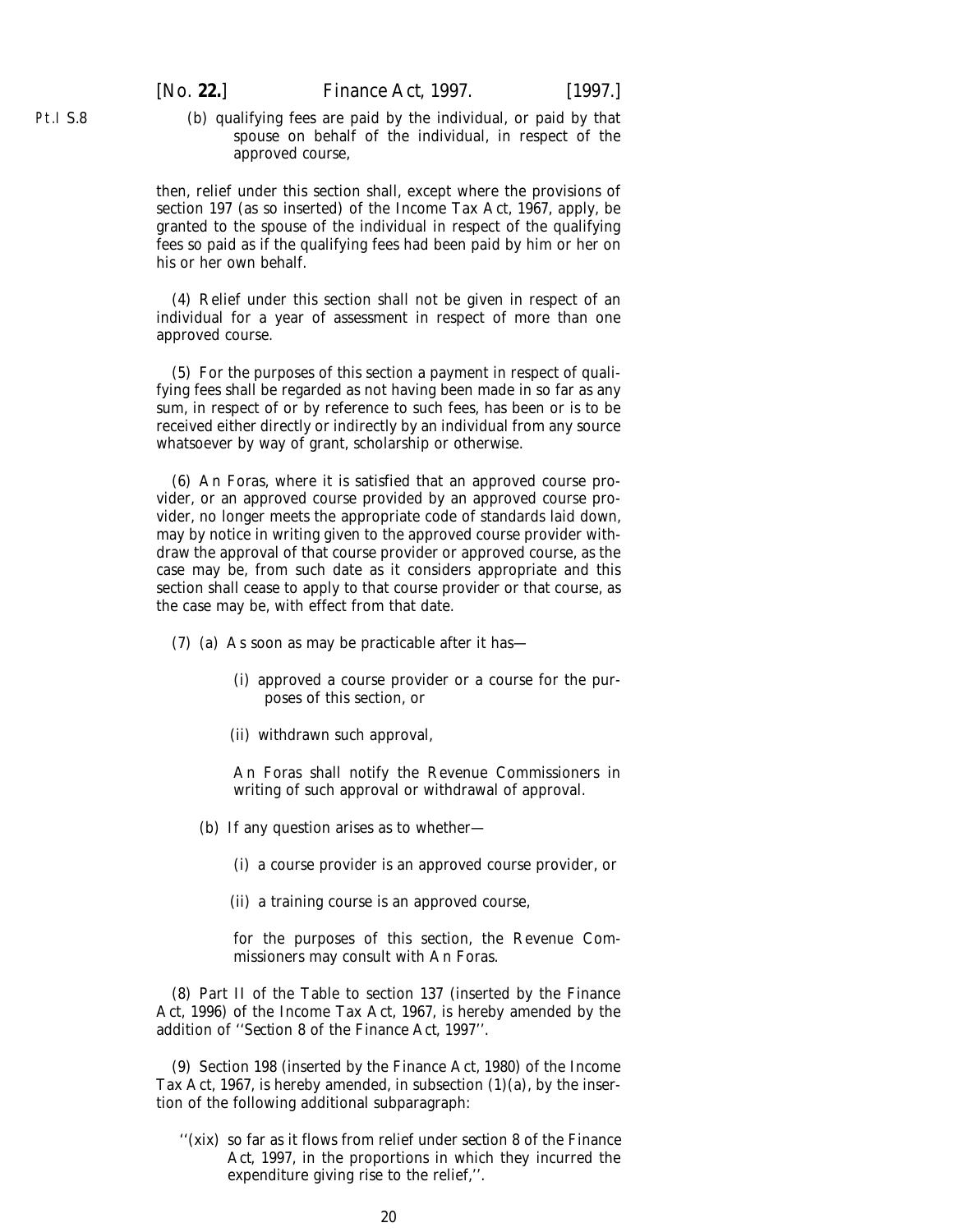<span id="page-20-0"></span>

(10) Any relief under this section shall be in substitution for and Pt.I S.8 not in addition to any relief to which the individual might be entitled to in respect of the same payment under any other provision of the Income Tax Acts.

(11) This section shall come into operation on such date as may be fixed by order of the Minister for Finance.

**9.**—Chapter III of Part I of the Finance Act, 1984, is hereby Amendment of amended—

Chapter III (Income Tax: Relief for Investment in

(*a*) in subsection (1) of section 11, by the substitution, as on and Corporate Trades) from the 6th day of April, 1997, of the following defini-<br>
Act, 1984. tion for the definition of ''unquoted company'':

> '' 'unquoted company' means a company none of whose shares, stocks or debentures—

- (i) are listed in the official list of a stock exchange, or
- (ii) are quoted on an unlisted securities market of a stock exchange other than on the market known as the Developing Companies Market of the Irish Stock Exchange.'',
- (*b*) in section 14A (inserted by the Finance Act, 1995), by the substitution, as respects a subscription for eligible shares made on or after the 2nd day of June, 1995, of the following subsection for subsection (3):

''(3) The individual shall, throughout the relevant period, possess at least 15 per cent. of the issued ordinary share capital of the company in which that individual makes a relevant investment.'',

- (*c*) in section 16, by the substitution, as respects a relevant investment made on or after the passing of this Act, of the following subparagraph for subparagraph (ii*c*) of paragraph (*a*) of subsection (2):
	- ''(ii*c*) the rendering of such services as are referred to in subparagraph (ii) in respect of which an industrial development agency or a County Enterprise Board (being a board referred to in the Schedule to the Industrial Development Act, 1995) has provided financial support of not less than £2,000 towards the undertaking of a feasibility study by a person approved of by the agency or the County Enterprise Board into the potential commercial viability of the services to be rendered,'',

and

(*d*) in section 16A (inserted by the Finance Act, 1995), as respects a relevant investment made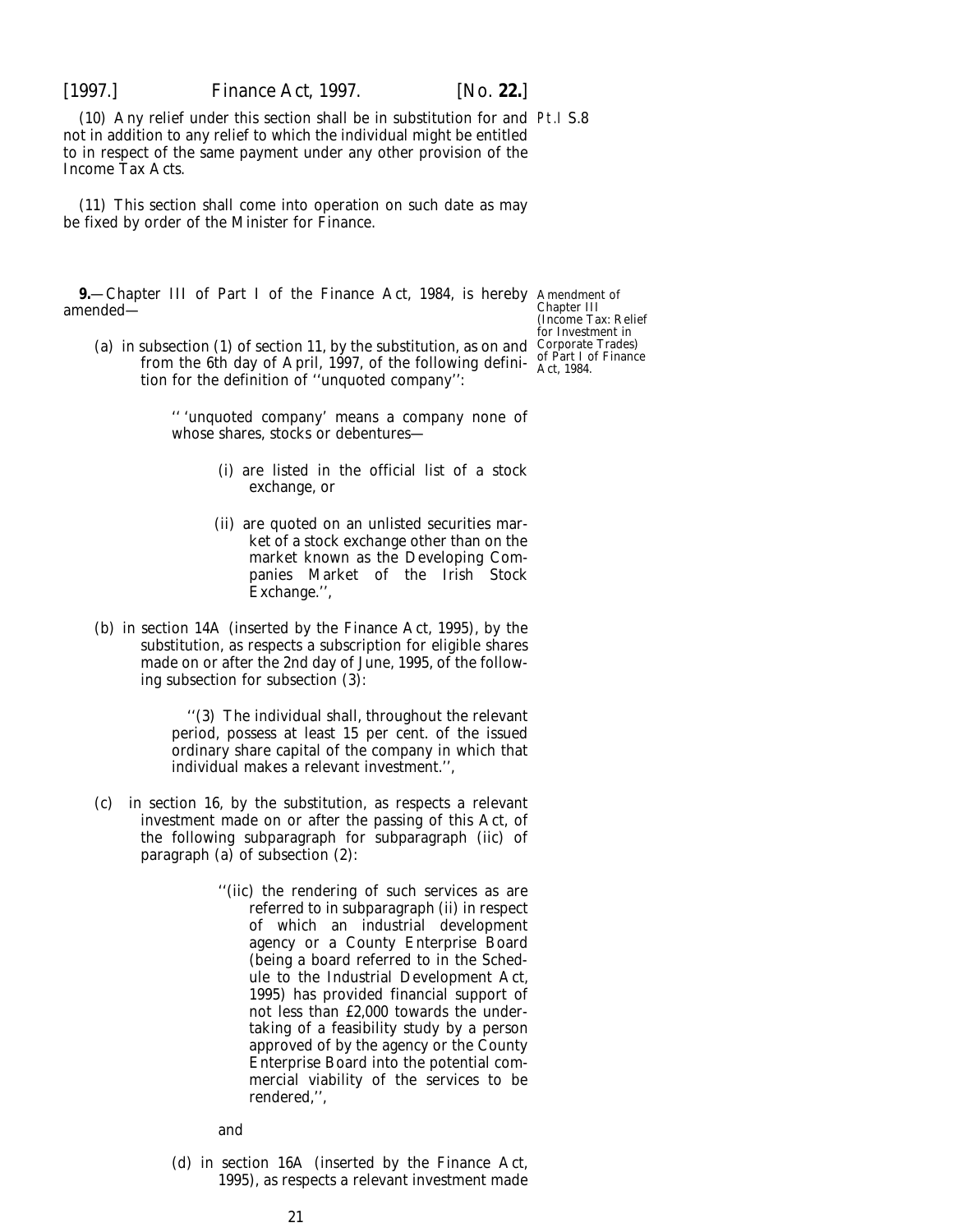on or after the passing of this Act, by the addition of the following after subsection (6):

- ''(7)(*a*) For the purposes of this Chapter, a certificate under subsection (2) may, instead of being given by an authority, be given by a County Enterprise Board (being a board referred to in the Schedule to the Industrial Development Act, 1995) to a company carrying on or intending to carry on one or more such qualifying trading operations as are mentioned in—
	- (i) subparagraph (i) (as amended by the Finance Act, 1993),
	- (ii) subparagraph (ii) (inserted by the Finance Act, 1990), and
	- (iii) subparagraph (ii*c*) (inserted by the *Finance Act, 1997*),

of paragraph (*a*) of subsection (2) of section 16 and the provisions of subsections (2) and (6) of this section shall, subject to the modification specified in paragraph (*b*) and any other necessary modification, apply accordingly.

(*b*) The modification referred to in paragraph (*a*) is that, for the purposes of this subsection, the guidelines of the kind mentioned in subsection (2)(*b*) shall be agreed between the Minister for Finance and the Minister for Arts, Culture and the Gaeltacht or the Minister for Enterprise and Employment, as may be appropriate in the circumstances.''.

Amendment of section 14 (relief to individuals on loans applied in acquiring interest in companies) of Finance Act, 1992.

**10.**—As on and from the 6th day of April, 1997, section 14 of the Finance Act, 1992, is hereby amended by the substitution of the following definition for the definition of ''quoted company'':

'' 'quoted company' means a company whose shares, or any class of whose shares—

- (*a*) are listed in the official list of the Irish Stock Exchange or any other stock exchange, or
- (*b*) are quoted on an unlisted securities market of any stock exchange;''.

<span id="page-21-0"></span>Pt.I S.9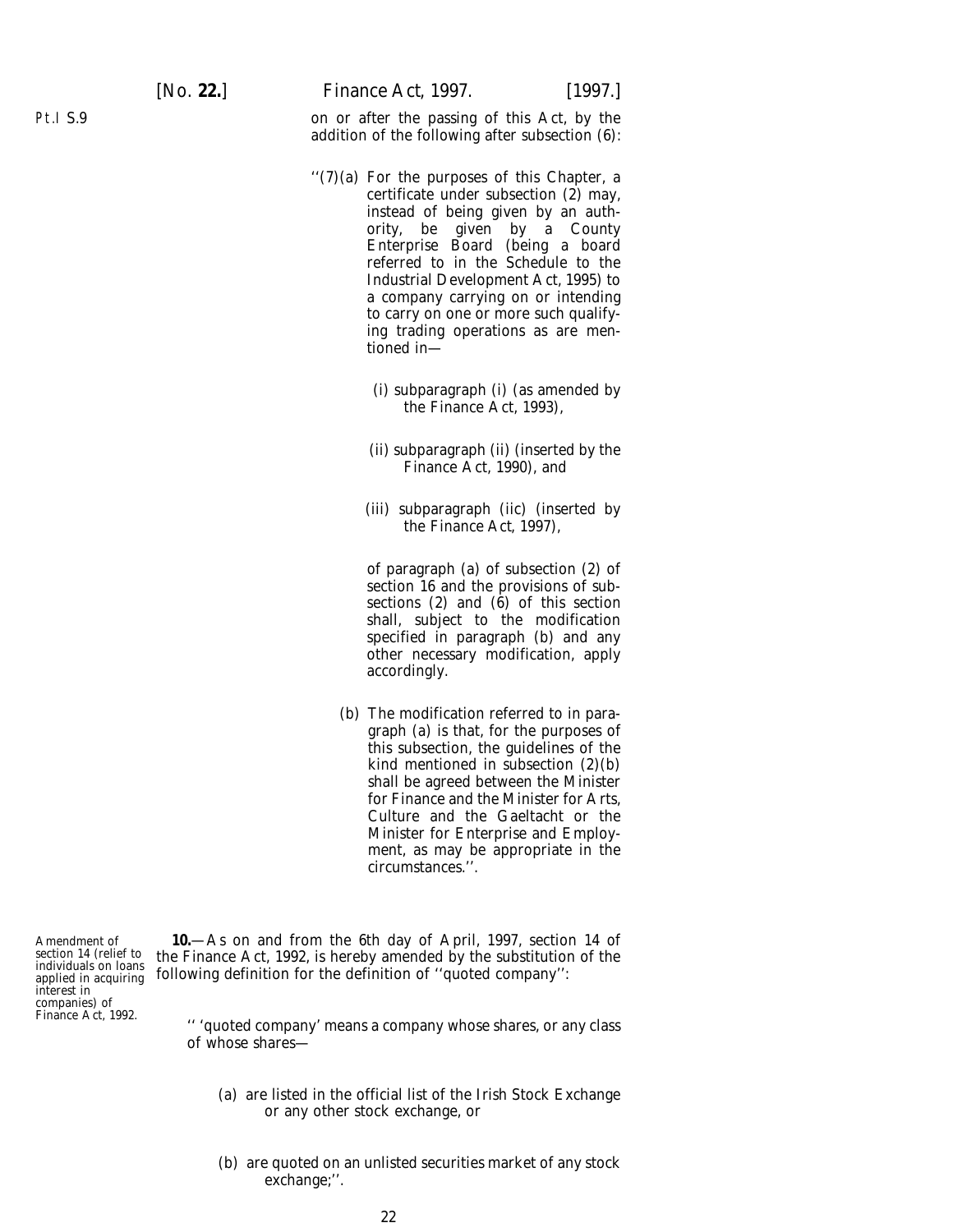<span id="page-22-0"></span>

**11.**—(1) Section 353 of the Income Tax Act, 1967, is hereby Pt.I amended by the substitution of the following for subsections (2) and Income from (3):

scholarships.

''(2) Nothing in subsection (1) shall be construed as conferring on any person other than the person holding the scholarship in question any exemption from a charge to tax.

(3) Notwithstanding the provisions of subsection (2), a payment of income arising from a relevant scholarship which is—

- (*a*) provided from a trust fund or under a scheme, and
- (*b*) held by a person receiving full-time instruction at a university, college, school or other educational establishment,

shall be exempt from tax if, in the year of assessment in which the payment is made, not more than 25 per cent. of the total amount of the payments made from that fund, or under that scheme, in respect of scholarships held as mentioned in paragraph (*b*) is attributable to relevant scholarships.

(4) (*a*) In this section—

'relevant body' means a body corporate, unincorporated body, partnership, individual or other body;

'relevant scholarship' means a scholarship provision for which is made, either directly or indirectly, by a relevant body or a person connected with that relevant body and where payments are made, either directly or indirectly, in respect of such a scholarship to—

- (i) an employee or, where the relevant body is a body corporate, a director of the relevant body, or
- (ii) the spouse, family, dependants or servants of such employee or director;

'scholarship' includes an exhibition, bursary or other similar educational endowment.

- (*b*) A person shall be regarded as connected with a relevant body for the purposes of this subsection, if that person is—
	- (i) a trustee of a settlement, within the meaning of section 131 of the Finance Act, 1996, made by the relevant body, or
	- (ii) a relevant body,

and that person would be regarded as connected with the relevant body for the purposes of the said section 131.

(5) If any question arises whether any income is income arising from a scholarship held by a person receiving full-time instruction at a university, college, school or other educational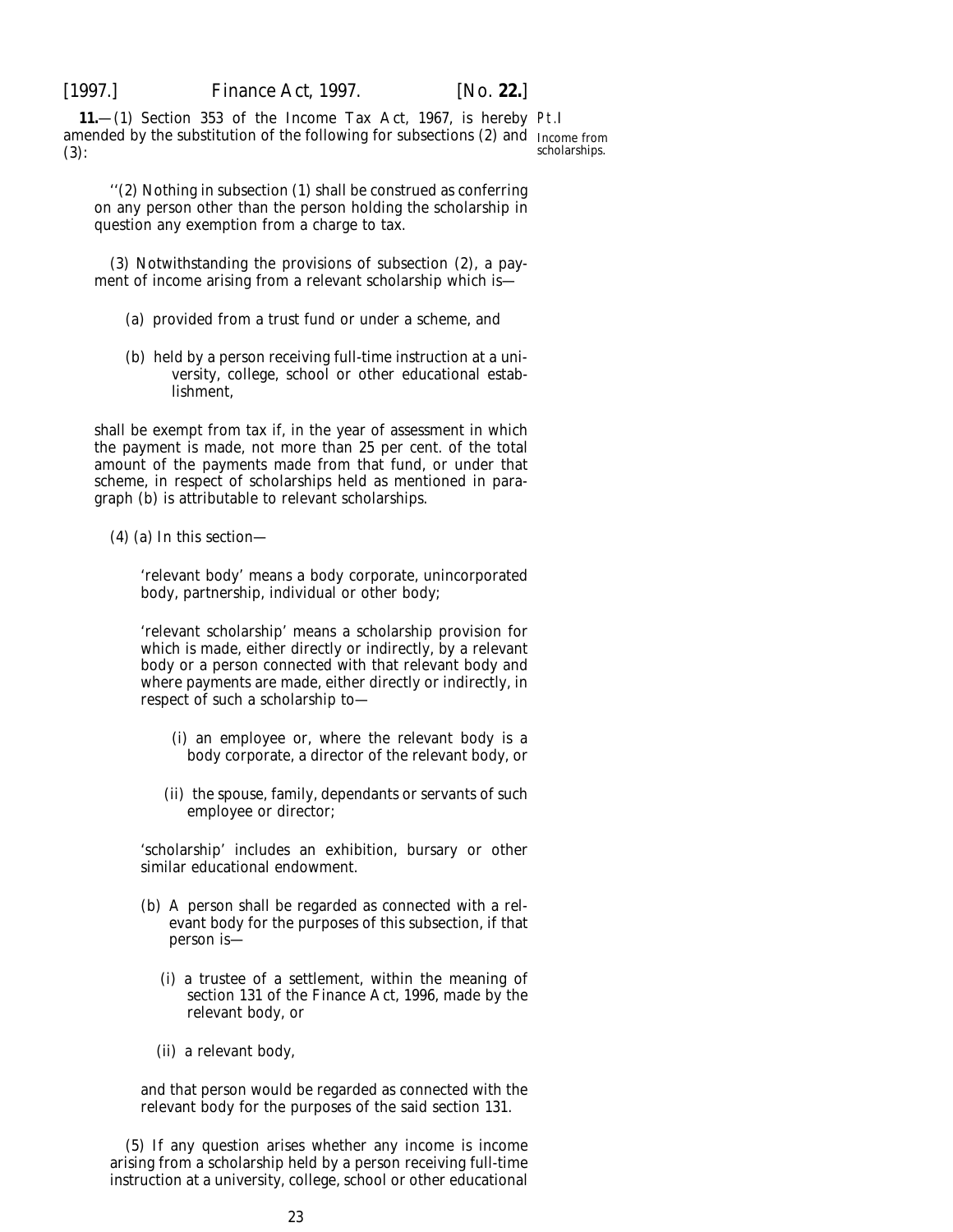[*No.* **22.**] *Finance Act,* 1997. [1997.]

establishment, the Revenue Commissioners may consult the Minister for Education.''.

(2) This section shall apply and have effect in relation to a payment made on or after the 26th day of March, 1997, other than a payment made before the 6th day of April, 1998, in respect of a scholarship awarded before the said 26th day of March, 1997.

(3) For the purpose of ascertaining, in accordance with the provisions of subsection (3) (as inserted by this section) of section 353 of the Income Tax Act, 1967, the percentage of the total amount of the payments made in the year of assessment 1996-97 in respect of scholarships from any fund or under any scheme which, apart from the said subsection (3), would be chargeable to tax, this section shall be deemed to have applied and had effect in relation to all such payments made in that year.

(4) Section 178 of the Income Tax Act, 1967, is hereby amended, in subsection (1), by the insertion of the following after paragraph (*aaa*) (inserted by the Finance Act, 1982):

> ''(*aaaa*) particulars of any relevant scholarships (within the meaning of section 353 (as amended by the *Finance Act, 1997)* of the Income Tax Act, 1967) in relation to those persons;''.

**12.**—Section 115 of the Income Tax Act, 1967, is hereby amended in subsection (1A) (inserted by the Finance Act, 1993)-

- (*a*) by the insertion in paragraph (*a*) of the following after subparagraph (iii):
	- "(iv) a benefit paid in pursuance of any statutory scheme (within the meaning of Chapter II of Part I of the Finance Act, 1972), other than a payment representing normal retirement benefits, which is made in consideration or in consequence of, or otherwise in connection with, the termination of the holding of an office or employment in circumstances—
		- (I) of redundancy or abolition of office, or
		- (II) for the purposes of facilitating improvements in the organisation of the employing company, organisation, Department or other body by which greater efficiency or economy can be effected,

and for the purposes of this subparagraph, 'normal retirement benefits' means recognised superannuation benefits customarily payable to an individual on retirement at normal retirement date under the relevant statutory scheme, notwithstanding that, in relation to the termination of an office or employment in the circumstances described in this subparagraph, such benefits may be paid earlier than the designated retirement date or may be calculated by reference to a period greater than the individual's actual period of service in the office or employment, and includes benefits described as short service gratuities which are calculated on a basis approved by the Minister for Finance.",

Amendment of section 115 (exemptions and reliefs in respect of tax under section 114) of Income Tax Act, 1967.

<span id="page-23-0"></span>Pt.I S.11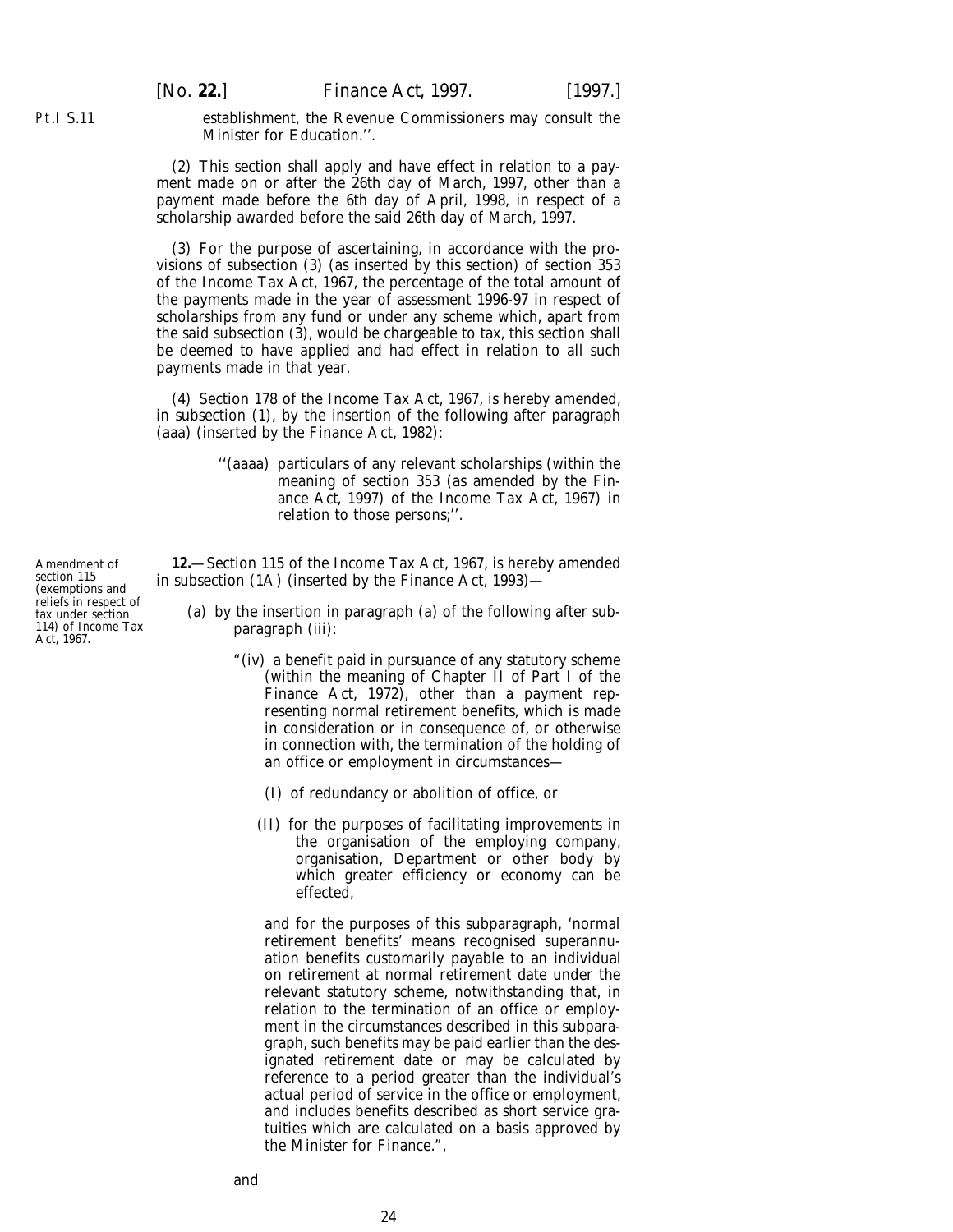<span id="page-24-0"></span>

- (*b*) by the insertion, in paragraph (*b*), of the following after sub-Pt.I S.12 paragraph (ii):
	- "(iii) Subparagraph (iv) of paragraph (*a*) shall apply and have effect in relation to any statutory scheme established or amended after the passing of the *Finance Act, 1997*.".
- **13.**—(1) Section 17 of the Finance Act, 1970, is hereby amended— Tax deductions

from payments made to sub-

- (a) by the substitution in subsection (1), with effect from the contractors. 6th day of October, 1997, of the following for paragraph (*a*) of the definition of ''forestry operations'' (inserted by the Finance Act, 1992):
	- ''(*a*) the planting, thinning, lopping or felling of trees in woods, forests or other plantations;
	- (*aa*) the maintenance of woods, forests and plantations and the preparation of land, including woods or forests which have been harvested, for planting;'',
- (*b*) by the substitution of the following for clause (C) of subsection  $(4)(c)(ii)$ :
	- ''(C) in respect of—
		- (I) employment contributions and self-employment contributions under the Social Welfare Acts,
		- (II) health contributions under the Health Contributions Act, 1979, and
		- (III) Employment and Training Levy under the Youth Employment Agency Act, 1981, as amended by the Labour Services Act, 1987.'',

and

(*c*) by the insertion, as respects offences committed or penalties incurred on or after the passing of this Act, of the following after subsection (10):

> ''(10A) Notwithstanding the provisions of any other enactment, summary proceedings in respect of offences under this section may be instituted within 10 years of the commission of the offence.

> (10B) The provisions of sections 128(4), 500(4), 501(3), 502(3), 506 and 507 of the Income Tax Act, 1967, shall, with any necessary modifications, apply for the purposes of this section and any regulations made thereunder as they apply for the purposes of those provisions.''.

(2) Schedule 15 to the Income Tax Act, 1967, is hereby amended, as respects acts or omissions occurring on or after the passing of this Act, by—

(*a*) the deletion in column 2 of ''Regulations under section 17 of the Finance Act, 1970'',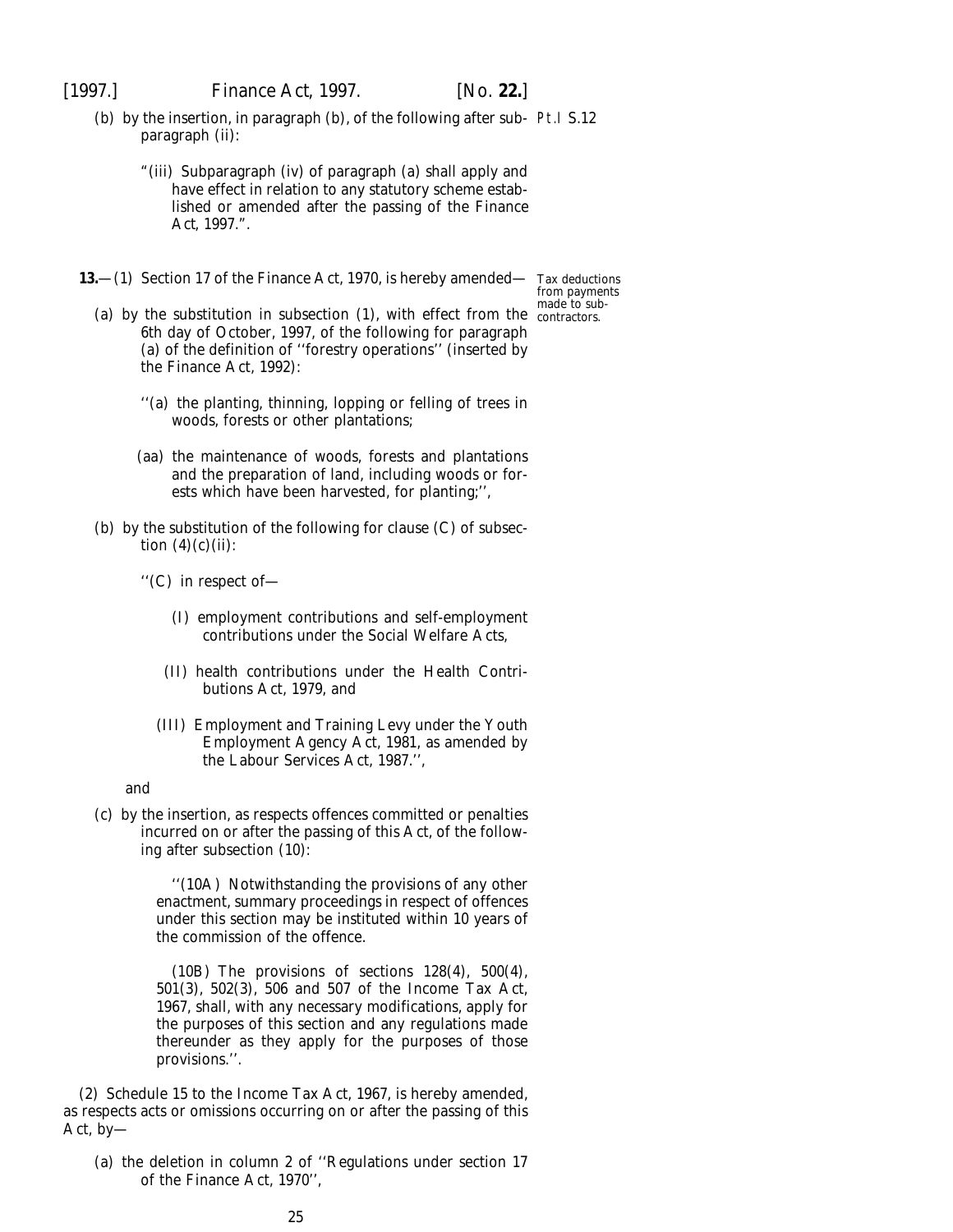- (*b*) the insertion in columns 1 and 3 of ''Finance Act, 1970, section 17 and Regulations made thereunder'', and
- (*c*) the insertion in column 3 of ''Finance Act, 1970, section  $17A$ ".

**14.**—(1) (*a*) In this section—

''basic pay'', in relation to a participating employee of a qualifying company, means the employee's emoluments (other than non-pecuniary emoluments) from the company in respect of an employment held with the company;

''collective agreement'' means an agreement entered into by a company with, or on behalf of, one or more than one body representative of employees of the company where each such body is either the holder of a negotiation licence under the Trade Union Act, 1941 or is an excepted body within the meaning of section 6 of that Act as amended by the Trade Union Act, 1942;

''control'', in relation to a qualifying company, means the power of a person to secure, by means of the holding of shares or the possession of voting power in or in relation to that qualifying company or any other qualifying company, or by virtue of any power conferred by the articles of association or any other document regulating that or any other qualifying company, that the affairs of the first-mentioned qualifying company are conducted in accordance with the wishes of that person and, in relation to a partnership, means the right to a share of more than one-half of the assets, or of more than one-half of the income, of the partnership;

''emoluments'' has the meaning assigned to it by section 138B (inserted by the Finance Act, 1980) of the Income Tax Act, 1967;

''employment'' means an office or employment of profit such that any emoluments thereof fall to be charged to tax under Schedule E;

''the Minister'' means the Minister for Enterprise and Employment;

''participating employee'', in relation to a qualifying company, means a qualifying employee who is a participant in a relevant agreement with the company;

''qualifying company'' means a company to which the Minister has issued a certificate under *subsection (2)* which certificate has not been withdrawn under that subsection;

''qualifying employee'', in relation to a qualifying company, means an employee of the company in receipt of emoluments from the company;

Tax relief for agreed pay restructuring.

<span id="page-25-0"></span>Pt.I S.13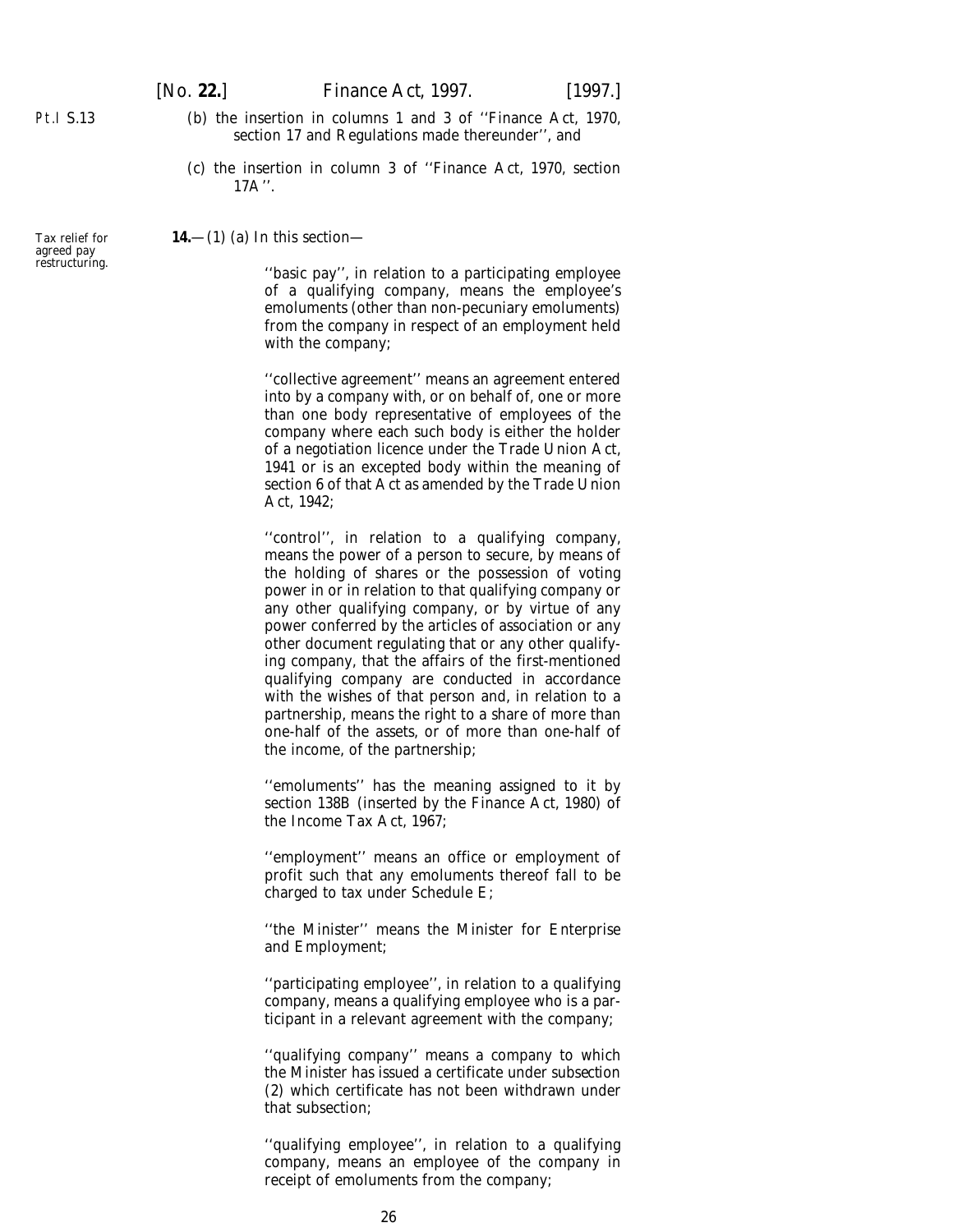''reduced basic pay'', in relation to a participating Pt.I S.14employee, means the basic pay of the employee as reduced by the substantial reduction provided for in the relevant agreement concerned;

''relevant agreement'', in relation to a qualifying company, means a collective agreement covering all, or substantially all, of the qualifying employees of the company—

- (*a*) which provides, amongst other things, for—
	- (i) a substantial reduction in the basic pay of the participating employees,
	- (ii) the payment of the reduced basic pay to the participating employees for the duration of the relevant period, and
	- (iii) the payment to the participating employees of a lump sum to compensate for that reduction,

and

(*b*) which is registered with the Labour Relations Commission;

''relevant date'', in relation to a relevant agreement, means the date the relevant agreement was registered with the Labour Relations Commission;

''relevant period'', in relation to a relevant agreement, means the period of 5 years commencing with the relevant date in relation to that agreement;

''specified amount'', in relation to a participating employee, means £6,000 together with £200 for each complete year of service (subject to a maximum of 20 years), up to the relevant date, of the employee in the service of the qualifying company.

- (*b*) For the purposes of this section—
	- (i) a reduction in the basic pay of a participating employee shall not be regarded as substantial unless it amounts to at least 10 per cent. of the average for one year of the employee's basic pay ascertained by reference to such pay for the two year period ending with the relevant date, and
	- (ii) employments in respect of which payments to which this section applies are made shall be treated as held with associated qualifying companies if, on the date of any of those payments, one of those companies is under the control of the other or of a third person who controls or is under the control of the other on that or any other such date.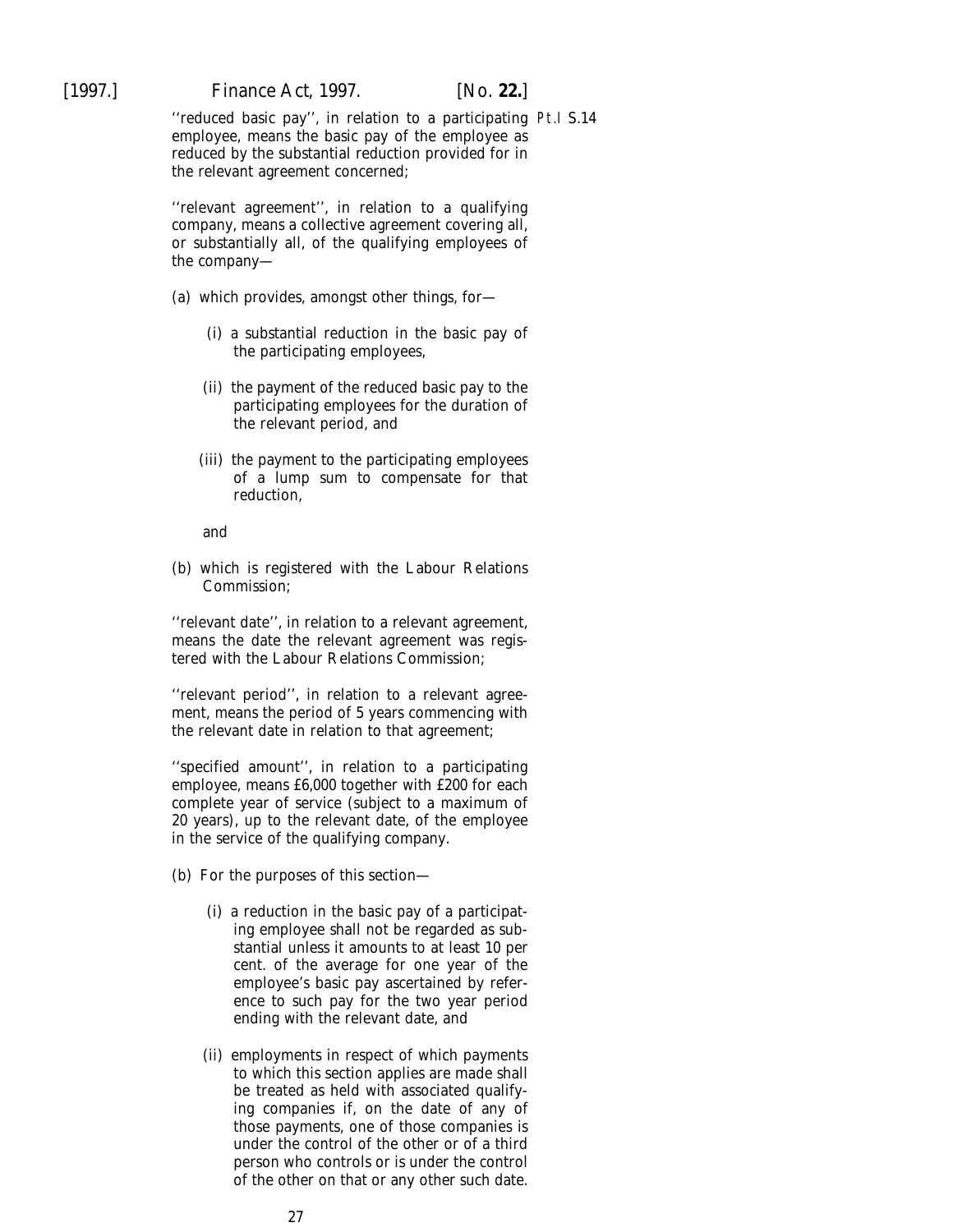- (2) (*a*) The Minister, on the making of an application in that behalf by a company, may, in accordance with guidelines laid down for the purpose by the Minister with the agreement of the Minister for Finance, give a certificate to a company stating that, for the purposes of this section, it may be treated as a qualifying company.
	- (*b*) The Minister may not grant a certificate to a company under this subsection unless the Minister is satisfied, on advice from the Labour Relations Commission, that—
		- (i) the company is faced with an actual or imminent substantial adverse change to its competitive environment which will determine its survival, and
		- (ii) to meet that change and achieve its survival, it is necessary for it to enter into a relevant agreement with its qualifying employees, and
		- (iii) the relevant agreement into which it is proposed to enter is designed for the sole purpose of addressing, and can be reasonably expected to address, that change.
	- (*c*) An application under *paragraph (a)* shall be in such form as the Minister may direct and shall contain such information in relation to the company, its trade or business and the terms of the relevant agreement into which it proposes to enter with its qualifying employees as may be specified in the guidelines referred to in that paragraph.
	- (*d*) A certificate issued by the Minister under *paragraph (a)* shall contain such conditions as the Minister considers appropriate and specifies therein.
	- (*e*) Any cost incurred by the Labour Relations Commission in providing advice to the Minister in accordance with *paragraph (b)* shall be reimbursed by the company concerned to the Commission.
	- (*f*) Where, during the relevant period, a qualifying company fails to comply with any of the conditions to which a certificate given to it under *paragraph (a)* is subject, the Minister may, by notice in writing to the company, revoke the certificate.
	- (*g*) The Minister may not give a certificate under *paragraph (a)* at any time on or after the 6th day of April, 2000.
- (3) (*a*) An agreement shall not be a relevant agreement for the purposes of this section unless and until it has been registered with the Labour Relations Commission.
	- (*b*) A qualifying company shall, within the period of one month from the date of each of the first 5 anniversaries of the relevant date or such longer period as the Labour Relations Commission may in writing allow, confirm to the Commission, in such form as the Commission shall direct, that all the terms of the relevant agreement, to the extent that they are still relevant, continue to be in force.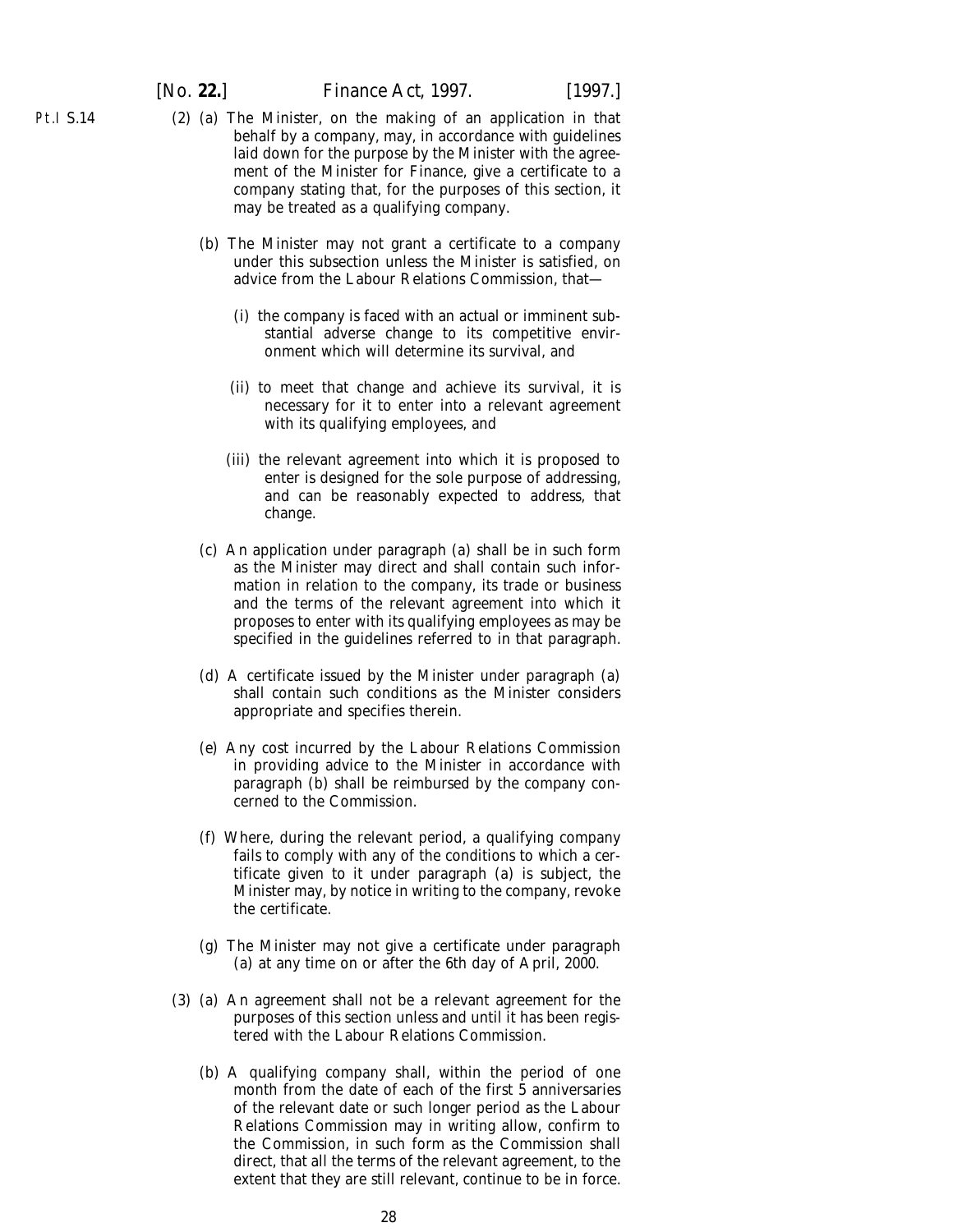(4) Nothing in this section shall be construed as preventing a part-Pt.I S.14icipating employee from receiving, during the relevant period, an increase in basic pay—

- (*a*) which is—
	- (i) provided for under the terms of the agreement known as Partnership 2000 for Inclusion, Employment and Competitiveness entered into by the Government and the Social Partners in December, 1996, or any similar increase under an agreement, whether negotiated on a national basis or otherwise, which succeeds that agreement or which succeeds an agreement which succeeds the first-mentioned agreement, or
	- (ii) part of an incremental scale under the terms of the employee's contract of employment and which was in place 12 months prior to the relevant date,

and

- (*b*) which is determined by reference to the employee's reduced basic pay or that pay as subsequently increased as aforesaid.
- (5) (*a*) This section applies to a payment made to a participating employee by a qualifying company under a relevant agreement.
	- (*b*) A payment to which this section applies shall, to the extent that the payment does not exceed the specified amount, be exempt from any charge to tax.
	- (*c*) Where two or more payments to which this section applies are made to or in respect of the same person in respect of the same employment or in respect of different employments held with the same qualifying company or an associated qualifying company, this subsection shall apply as if those payments were a single payment of an amount equal to the aggregate of those payments; and the amount of any payment chargeable to tax shall be ascertained as follows, that is to say—
		- (i) where the payments are treated as income of different years of assessment, the specified amount shall be deducted from a payment treated as income of an earlier year before any payment treated as income of a later year, and
		- (ii) subject to *subparagraph (i)*, the specified amount shall be deducted from a payment made earlier in a year of assessment before any payment made later in that year.
- (6) If, during the relevant period—
	- (*a*) the Minister revokes, in accordance with the provisions of *paragraph (f)* of *subsection (2)*, a certificate given to a company under *paragraph (a)* of that subsection, or
	- (*b*) a qualifying company fails to meet the requirements of *paragraph (b)* of *subsection (3)*, or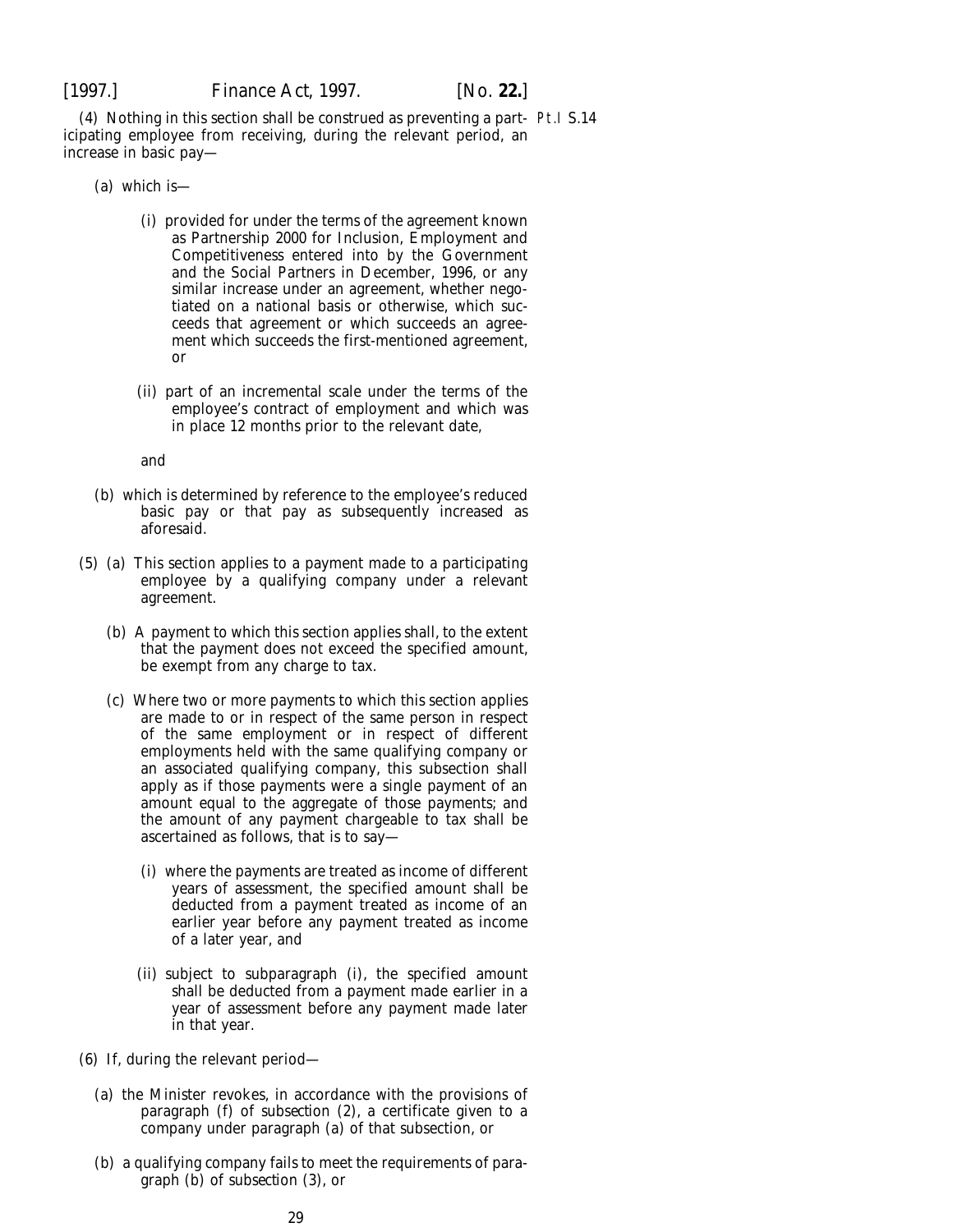<span id="page-29-0"></span>(*c*) a participating employee receives an increase in reduced basic pay, other than as provided for in *subsection (4)*,

then, any relief granted under this section, where *paragraph (a)* or *(b)* applies, to all the participating employees of the company or, where *paragraph (c)* applies, to the participating employee concerned, shall be withdrawn by the making of an assessment to tax under Case IV of Schedule D for the year of assessment for which the relief was granted.

(7) Where, during the relevant period, a participating employee receives a payment from a qualifying company, other than a payment to which this section applies, which is chargeable to tax by virtue of section 114 of the Income Tax Act, 1967, any relief from tax in respect of that payment under the provisions of section 115(3) of, or Schedule 3 to, that Act, shall be reduced by the amount of any relief given under this section in respect of a payment, made in that period, to which this section applies.

(8) The provisions of section 115 of, and Schedule 3 to, the Income Tax Act, 1967, and section 3 of the Finance Act, 1968, shall not apply or have effect in relation to a payment to which this section applies.

**15.**—Section 4 of the Finance Act, 1971, is hereby amended by the addition after subsection (5) of the following subsection:

''(6) In relation to income applied in or towards satisfaction of a debt for money lent on or after the 20th day of February, 1997, or a debt incurred for satisfying in whole or in part any such debt, this section shall apply and have effect as if the references to ordinarily resident in the State in subsection (1) and subsection (2) were references to resident or ordinarily resident in the State.''.

#### Chapter II

*Income Tax, Corporation Tax and Capital Gains Tax*

#### **16.**—(1) In this section—

''approved institution'' means an institution in the State in receipt of public funding which provides courses to which a scheme approved by the Minister under the Local Authorities (Higher Education Grants) Acts, 1968 to 1992, applies or any body established in the State for the sole purpose of raising funds for such an institution;

''approved project'' means a project in respect of which the Minister has given a certificate under *subsection (2)* which certificate has not been revoked under that subsection;

''project'' means one or more of the following—

- (*a*) the undertaking of research;
- (*b*) the acquisition of equipment;
- (*c*) infrastructural development in institutions specified in the guidelines referred to in *subsection (2) (a) (i)*;

Amendment of section 4 (charge of tax on sums applied outside the State in repaying certain loans) of Finance Act, 1971.

Relief for gifts made to third level institutions.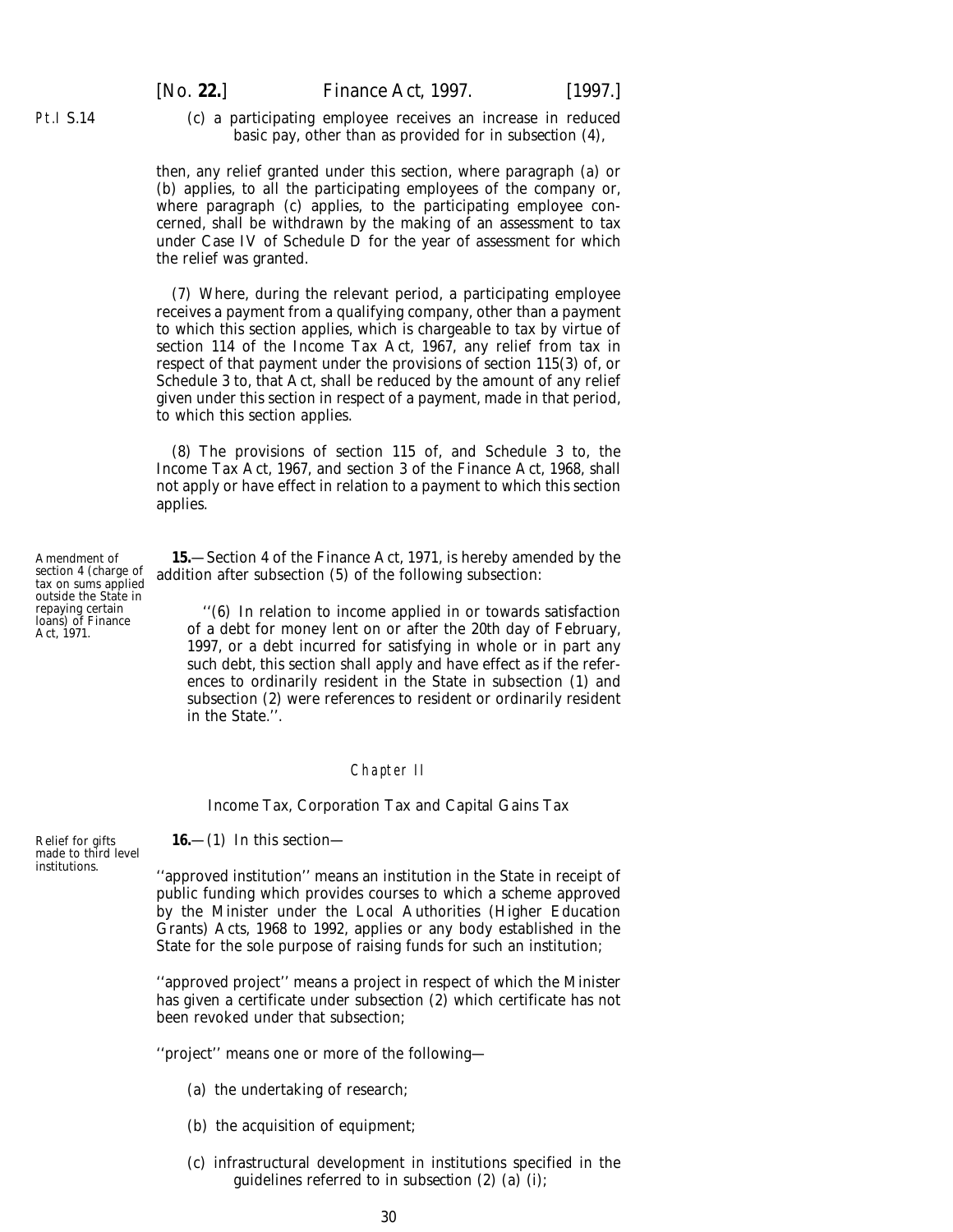(d) the provision of facilities designed to increase student num- Pt.I S.16 bers in areas of skills needs;

''Minister'' means the Minister for Education;

''relevant gift'' means a gift of money which—

- (*a*) on or after the 6th day of April, 1997, is made to an approved institution for the sole purpose of funding an approved project,
- (*b*) is or will be applied by the approved institution for the said purpose, and
- (*c*) is not, apart from this section, deductible in computing for the purposes of tax the profits or gains of a trade or profession, or is not income to which the provisions of section 439 of the Income Tax Act, 1967, apply, or is not a gift of money to which the provisions of section 32 of the Finance Act, 1984, apply;

''tax'' means income tax or corporation tax, as the case may be.

- (2) (*a*) (i) The Minister, on the making of an application by an approved institution, may, in accordance with guidelines laid down by the Minister with the consent of the Minister for Finance, give a certificate to that institution stating that a project may be treated as an approved project for the purposes of this section.
	- (ii) An application under this subsection shall be in such form as the Minister may direct and shall contain such information as may be specified in the guidelines referred to in *subparagraph (i)*.
	- (iii) The Minister shall consult the Higher Education Authority in relation to an application under this subsection.
	- (*b*) (i) A certificate given by the Minister under *paragraph (a)* shall be subject to such conditions as the Minister may consider proper and specifies therein (including a condition as to the amount, or the percentage amount, of the total cost of the approved project which shall be met by relevant gifts).
		- (ii) The Minister may amend or revoke any condition specified in a certificate under *paragraph (a)*, or add to such conditions, by giving notice in writing to the approved institution of the amendment, revocation or addition and the provisions of this section shall apply as if—
			- (I) a condition so amended or added by the notice was specified in the certificate, and
			- (II) a condition as so revoked was not specified in the notice.
	- (*c*) Where an approved institution fails to comply with any of the conditions to which a certificate given to it under *paragraph (a)* is subject by virtue of *paragraph (b)*, the Minister may, by notice in writing given to the institution,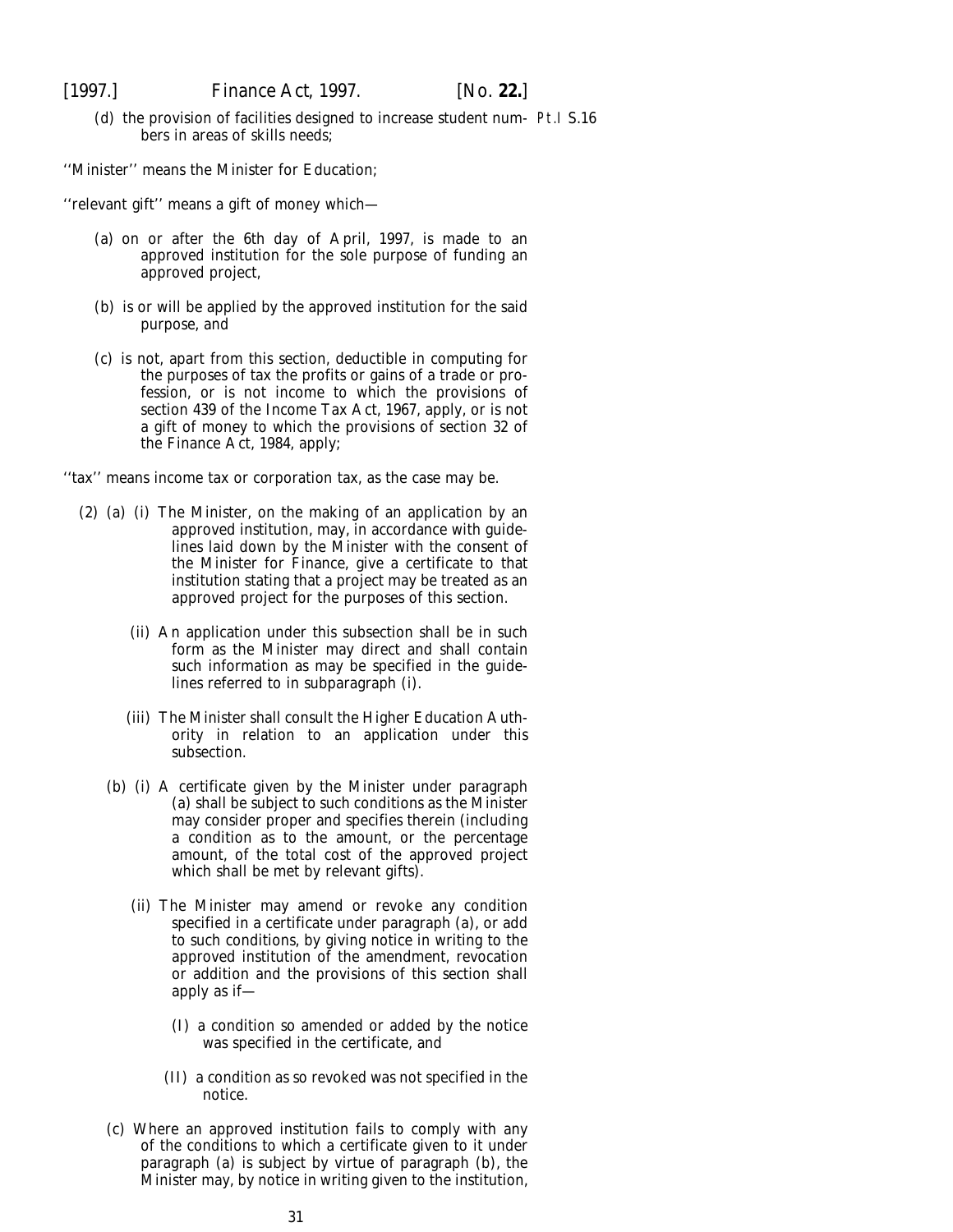[*No.* **22.**] *Finance Act,* 1997. [1997.]

revoke the certificate and the project shall cease to be an approved project as respects any gifts made to the institution after the date of the Minister's notice.

(3) Where it is proved to the satisfaction of the Revenue Commissioners that a person has made a relevant gift and the person claims relief from tax by reference thereto, the provisions of *subsection (6)* or, as the case may be, *subsection (7)* shall apply.

(4) Where a relevant gift is made by a chargeable person within the meaning of Chapter II of Part I of the Finance Act, 1988, a claim under this section shall be made with the return required to be delivered by that person under section 10 of that Act, for the chargeable period in which the gift is made.

(5) In determining the net amount of the gift for the purposes of *subsection (6)* or *(7)*, the amount or value of any consideration received by the person concerned as a result of making the gift, whether received directly or indirectly from the approved institution to which the gift was made or otherwise, shall be deducted from the amount of the gift.

(6) For the purposes of income tax for the year of assessment in which a person makes a gift to which this section applies, the net amount thereof shall be deducted from or set off against any income of the person chargeable to income tax for that year and tax shall, where necessary, be discharged or repaid accordingly and the total income of the person or, where the person's spouse is assessed to income tax in accordance with the provisions of section 194 (inserted by the Finance Act, 1980) of the Income Tax Act, 1967, the total income of the spouse shall be calculated accordingly.

(7) Where a relevant gift is made by a company, the net amount thereof shall, for the purposes of corporation tax, be deemed to be a loss incurred by the company in a separate trade in the accounting period of the company in which the gift is made.

(8) Relief under this section shall not be given to a person for a year of assessment or an accounting period, as the case may be, if the net amount of the gift (or the aggregate of the net amounts of gifts) made by such person in that year or that accounting period, as the case may be, is less than £1,000.

(9) Every approved institution, when required to do so by notice from the Minister, shall, within the time limited by the notice, prepare and deliver to the Minister a return containing particulars of the aggregate amount of relevant gifts received by the institution in respect of each approved project.

- (10) If any question arises as to whether—
	- (*a*) an institution is an approved institution, or
	- (*b*) a project is an approved project, or
	- (*c*) a gift is a relevant gift,

for the purposes of this section, the Revenue Commissioners may consult with the Minister.

(11) For the purposes of a claim to relief under this section, an approved institution shall, on acceptance of a relevant gift, give to the person making the relevant gift a receipt which shall—

Pt.I S.16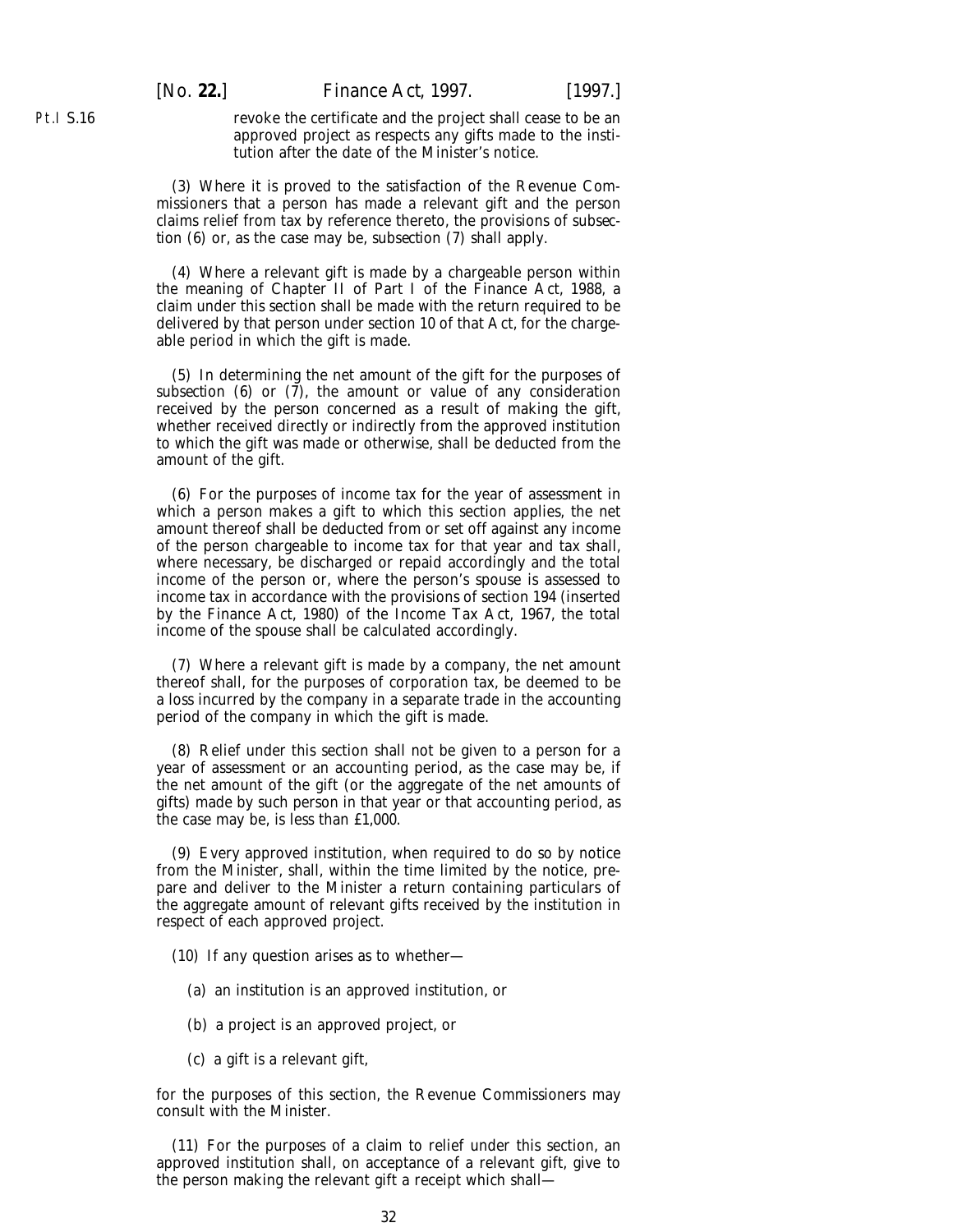<span id="page-32-0"></span>(*a*) contain a statement that—

### Pt.I S.16

- (i) it is a receipt for purposes of this section,
- (ii) the institution is an approved institution for purposes of this section,
- (iii) the gift in respect of which the receipt is given is a relevant gift for purposes of this section, and
- (iv) the project in respect of which the relevant gift has been made is an approved project,

and

(*b*) show—

- (i) the name and address of the person making the relevant gift,
- (ii) the amount of the relevant gift in both figures and words,
- (iii) the date of the relevant gift,
- (iv) the full name of the approved institution,
- (v) the date on which the receipt was issued, and
- (vi) particulars of the approved project in respect of which the relevant gift has been made,

and

(*c*) be signed by a duly authorised official of the approved institution.

**17.**—(1) Section 19 (as amended by the Finance Act, 1995) of the Amendment of Finance Act, 1982, is hereby amended—

provisions relating to relief for expenditure on significant buildings, etc.

- (*a*) in subsection  $(1)$ 
	- (i) by the insertion of the following definition after the definition of ''approved building'':

'' 'approved object', in relation to an approved building, has the meaning assigned to it by subsection  $(4A);$ ",

(ii) by the substitution of the following definition for the definition of ''authorised person'':

'' 'authorised person' means—

- (*a*) an inspector or other officer of the Revenue Commissioners authorised by them in writing for the purposes of this section, or
- (*b*) a person authorised by the Minister in writing for the purposes of this section;'',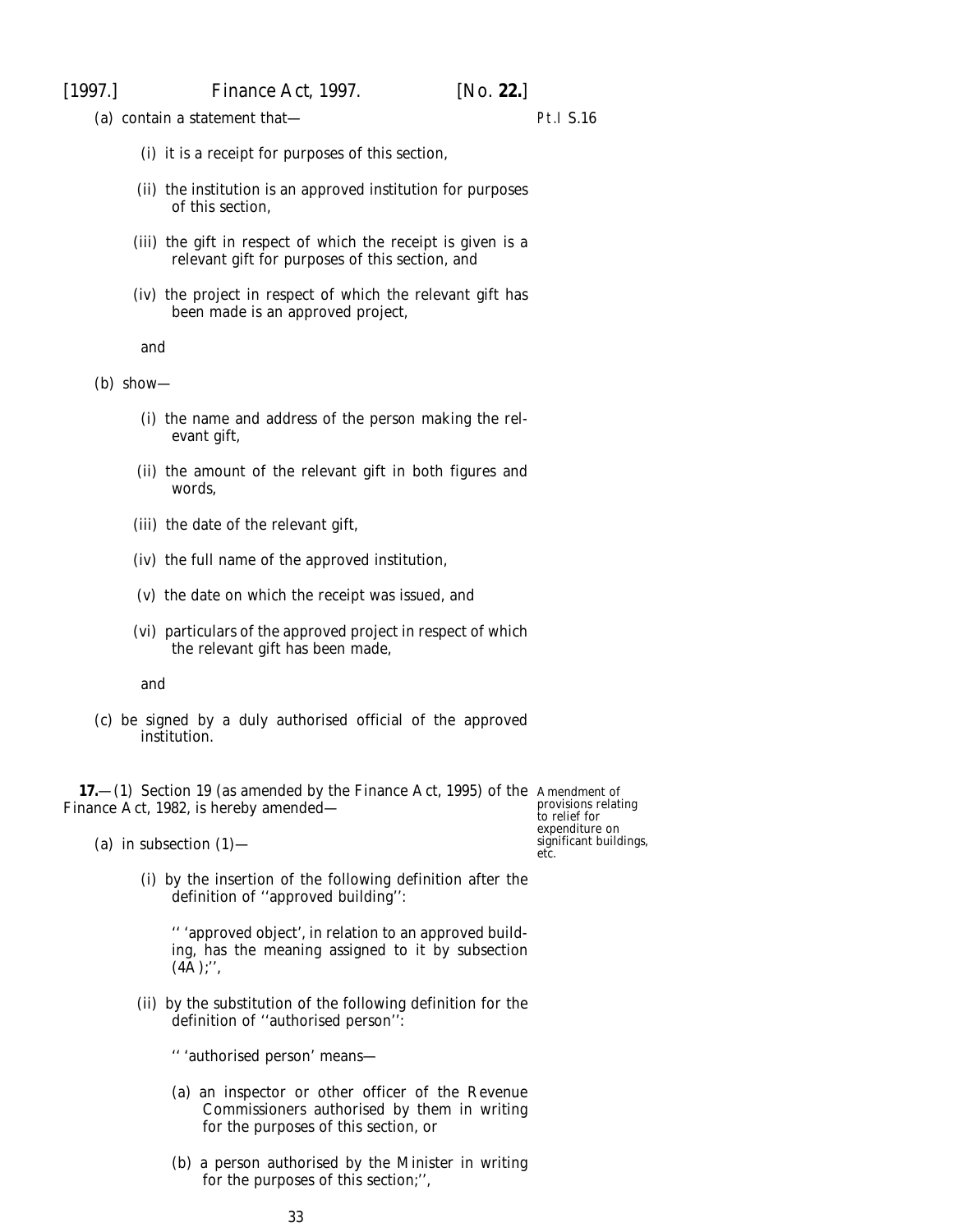Pt.I S.17

(iii) by the insertion of the following definition after the definition of ''chargeable period'':

'' 'the Minister' means the Minister for Arts, Culture and the Gaeltacht;'',

(iv) by the insertion of the following definition after the definition of ''the Minister'' (inserted by *subparagraph (iii)*):

'' 'public place', in relation to an approved building in use as a tourist accommodation facility, means a part of the building to which all patrons of the facility have access;'',

(v) by the substitution of the following definition for the definition of ''qualifying expenditure'':

'' 'qualifying expenditure', in relation to an approved building, means expenditure incurred, by the person who owns or occupies the approved building, on one or more of the following—

- (*a*) the repair, maintenance or restoration of the approved building or the maintenance or restoration of any land occupied or enjoyed with the approved building as part of its garden or grounds of an ornamental nature, and
- (*b*) to the extent that the aggregate expenditure in a chargeable period does not exceed £5,000—
	- (i) the repair, maintenance or restoration of an approved object in the approved building,
	- (ii) the installation, maintenance or replacement of a security alarm system in the approved building, and
	- (iii) public liability insurance for the approved building;'',
- (vi) by the insertion of the following definition after the definition of ''qualifying expenditure'':

'' 'security alarm system' means an electrical apparatus installed as a fixture in the approved building which, when activated, is designed to give notice to the effect that there is an intruder present or attempting to enter the approved building in which it is installed;'',

and

- (vii) by the insertion of the following paragraph after paragraph (*b*):
	- ''(*c*) For the purposes of this section, references to an approved building, unless the contrary intention is expressed, shall be construed as including a reference to any land occupied or enjoyed with an approved building as part of its garden or grounds of an ornamental nature.'',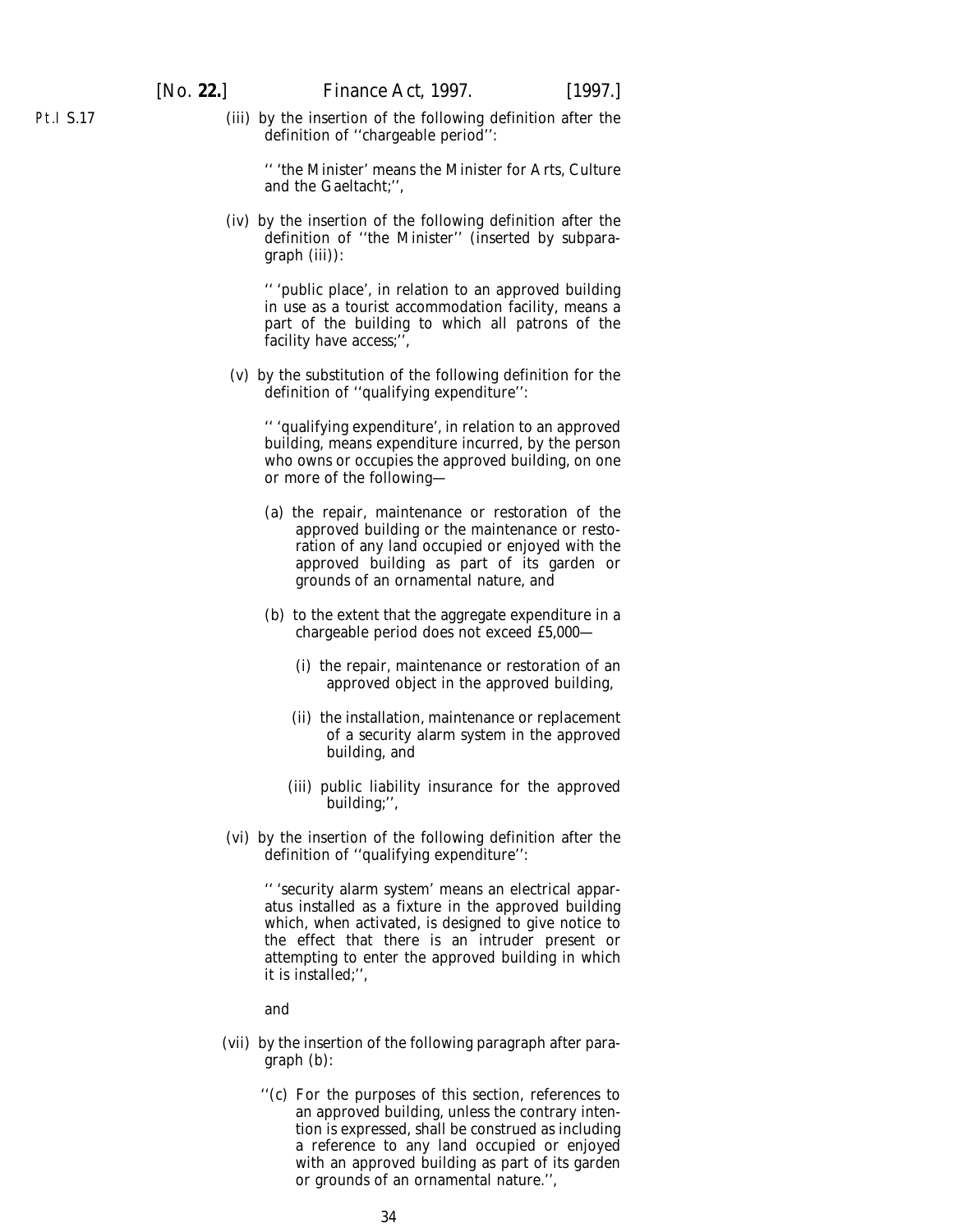- (*b*) in subsection (2), by the substitution, in paragraph (*a*), of Pt.I S.17the following subparagraph for subparagraph (i):
	- ''(i) that he has incurred in a chargeable period qualifying expenditure in relation to an approved building,'',
- (*c*) by the insertion of the following subsection after subsection (2):

''(2A) (*a*) Where—

- (i) by virtue of subsection (2), qualifying expenditure in a chargeable period is treated as if it were a loss sustained in the chargeable period in a trade carried on by the person separate from any trade actually carried on by that person, and
- (ii) owing to an insufficiency of income, relief under the Tax Acts cannot be given for any part of the qualifying expenditure so treated (in this subsection referred to as 'the unrelieved amount'),

then, all the provisions of the Tax Acts shall apply as if the unrelieved amount were a loss sustained in the next following chargeable period in a trade carried on by the person separate from any trade actually carried on by that person.

- (*b*) Where owing to an insufficiency of income, relief under the Tax Acts cannot be given by virtue of paragraph (*a*) for any part of the unrelieved amount, then all the provisions of the Tax Acts shall apply as if that part of the unrelieved amount were a loss sustained in the chargeable period next following the period referred to in paragraph (*a*) in a trade carried on by the person separate from any trade actually carried on by that person.
- (*c*) Where, in any chargeable period, relief under the Tax Acts is due by virtue of two or more of the following provisions, that is to say, subsection (2) and paragraphs (*a*) and (*b*) of this subsection, then the following provisions shall apply—
	- (i) any relief due under those Acts by virtue of paragraph (*b*) shall be given in priority to any relief due under those Acts by virtue of subsection (2) or paragraph (*a*), and
	- (ii) where relief has been given in accordance with subparagraph (i) or where no such relief is due, any relief due under those Acts by virtue of paragraph (*a*) shall be given in priority to relief due under those Acts by virtue of subsection (2).'',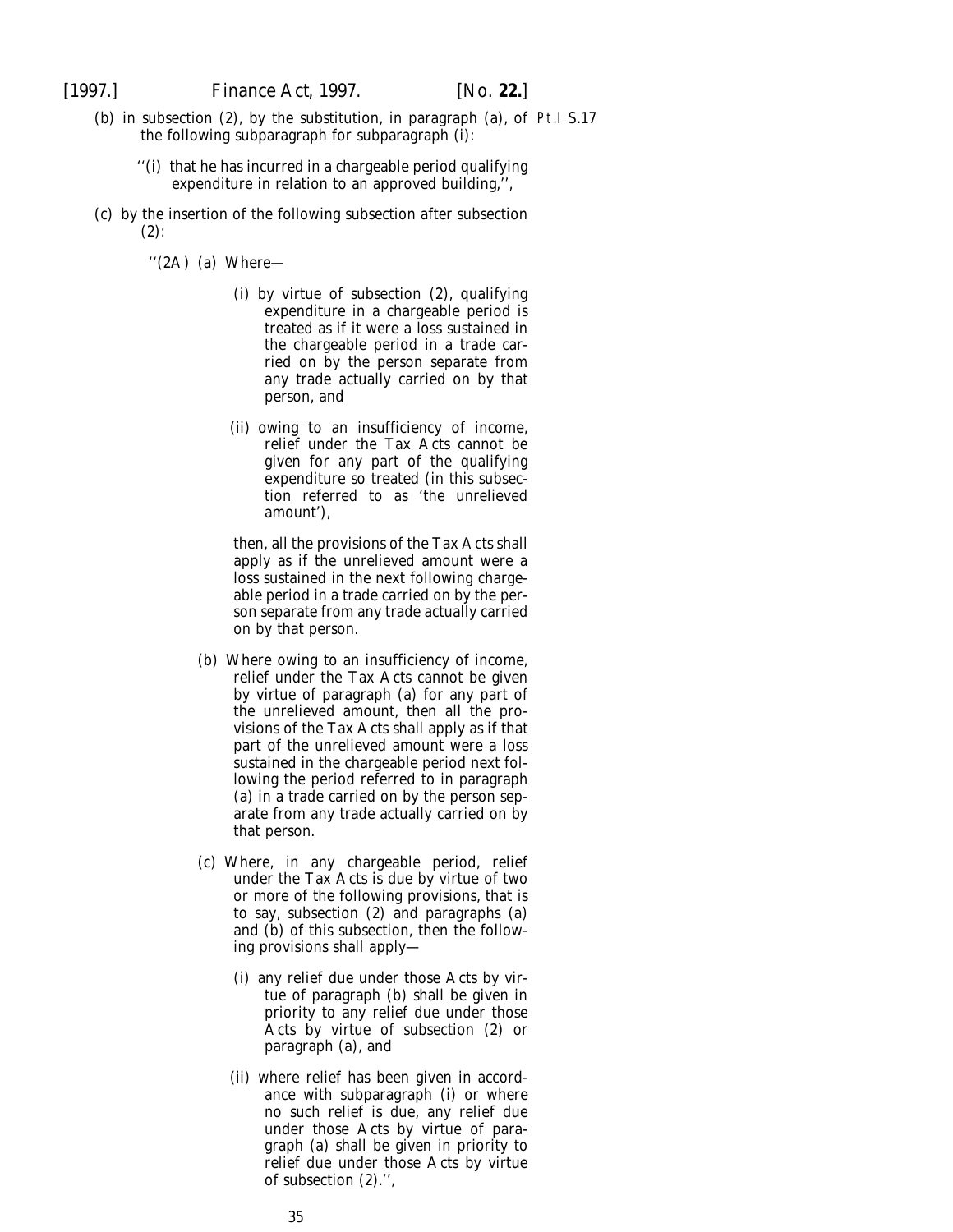Pt.I S.17 (*d*) in subsection (4)—

- (i) by the substitution in paragraph (*a*) of the following subparagraph for subparagraph (i):
	- ''(i) by the Minister, to be a building which is intrinsically of significant scientific, historical, architectural or aesthetic interest, and'',
- (ii) by the substitution of the following paragraph for paragraph (*c*):
	- ''(c) Where under paragraph (*a*) the Minister makes a determination in relation to a building and, by reason of any alteration made to the building, or any deterioration of the building, subsequent to the determination being made, the Minister considers that the building is no longer a building which is intrinsically of significant scientific, historical, architectural or aesthetic interest, the Minister may, by notice in writing given to the owner or occupier of the building, revoke the determination with effect from the date on which the Minister considers that the building ceased to be a building which is intrinsically of significant scientific, historical, architectural or aesthetic interest, and this subsection shall cease to apply to the building from that date.'',
- (*e*) by the insertion of the following subsection after subsection  $(4)$ :
	- ''(4A) (*a*) In this subsection, 'approved object', in relation to an approved building, means an object (including a picture, sculpture, print, book, manuscript, piece of jewellery, furniture, or other similar object) or a scientific collection which is owned by the owner or occupier of the approved building and which, on application to them in that behalf by that person, is determined—
		- (i) by the Minister, after consideration of any evidence in relation to the matter which such owner or occupier submits to the Minister and after such consultation (if any) as may seem to the Minister to be necessary with such person or body of persons as in the opinion of the Minister may be of assistance to the Minister, to be an object which is intrinsically of significant national, scientific, historical or aesthetic interest, and
		- (ii) by the Revenue Commissioners, to be an object reasonable access to which is afforded, and in respect of which reasonable facilities for viewing are provided, in the building to the public.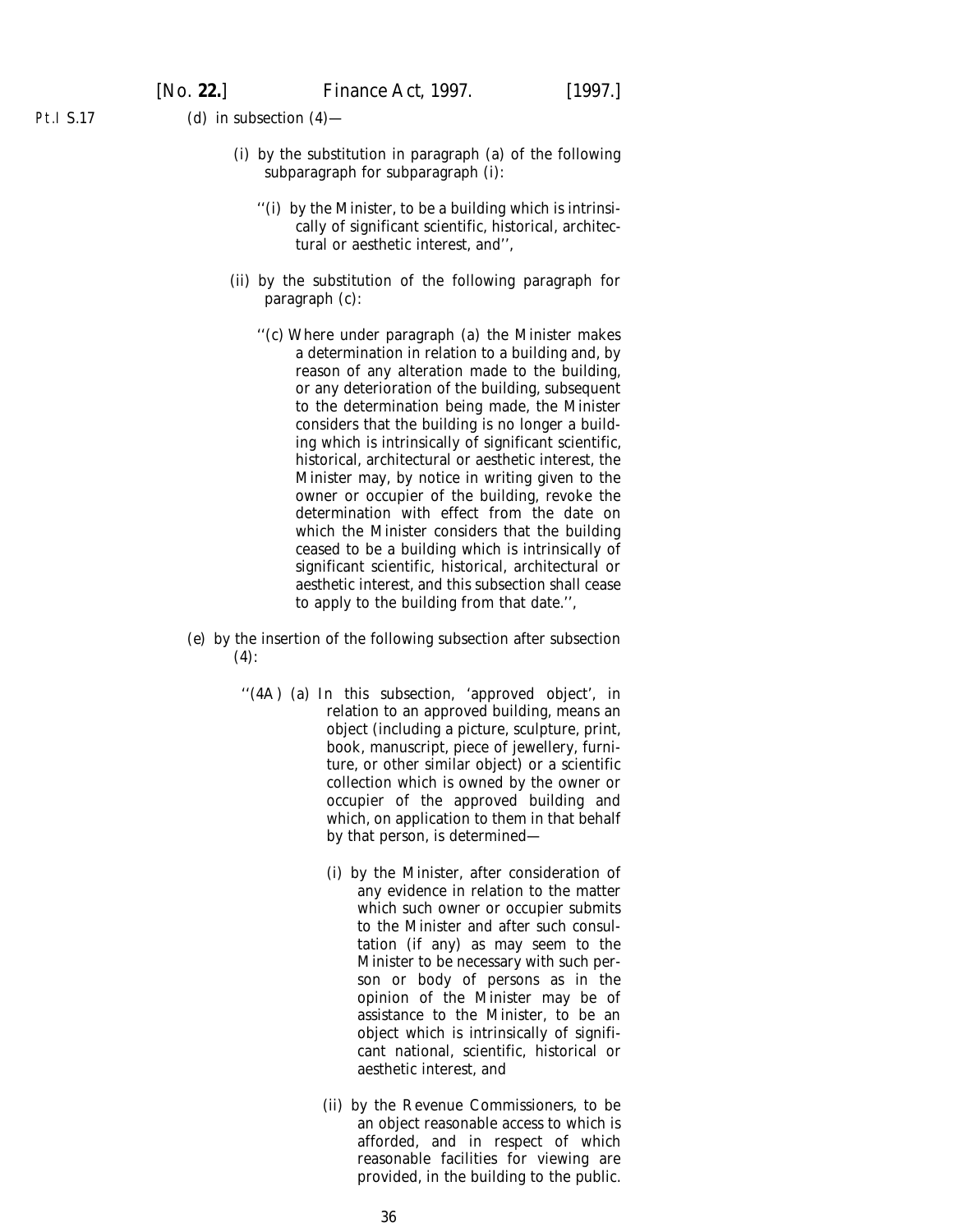[1997.] *Finance Act,* 1997. [*No.* **22.**]

- (*b*) Without prejudice to the generality of the Pt.I S.17requirement that reasonable access be afforded, and that reasonable facilities for viewing be provided, to the public, access to and facilities for the viewing of an object shall not be regarded as being reasonable access afforded, or the provision of reasonable facilities for viewing, to the public unless, subject to such temporary removal as is necessary for the purposes of the repair, maintenance or restoration of the object as is reasonable—
	- (i) in a case where the approved building is a tourist accommodation facility, the object is displayed in a public place in the building, or
	- (ii) in the case of any other approved building—
		- (I) access to the object is afforded and such facilities for viewing the object are provided to the public on the same days and at the same times as access is afforded to the public to the approved building in which the object is kept, and
		- (II) the price, if any, paid by the public in return for such access is, in the opinion of the Revenue Commissioners, reasonable in amount and does not operate to preclude the public from seeking access to the object.
- (*c*) Where under paragraph (*a*) the Minister makes a determination in relation to an object and, by reason of any alteration made to the object, or any deterioration of the object, subsequent to the determination being made, the Minister considers that the object is no longer an object which is intrinsically of significant national, scientific, historical or aesthetic interest, the Minister may, by notice in writing given to the owner or occupier of the building, revoke the determination with effect from the date on which the Minister considers that the object ceased to be an object which is intrinsically of significant national, scientific, historical or aesthetic interest, and this subsection shall cease to apply to the object from that date.
- (*d*) Where under paragraph (*a*) the Revenue Commissioners make a determination in relation to an object and—
	- (i) reasonable access to the object ceases to be afforded, or reasonable facilities for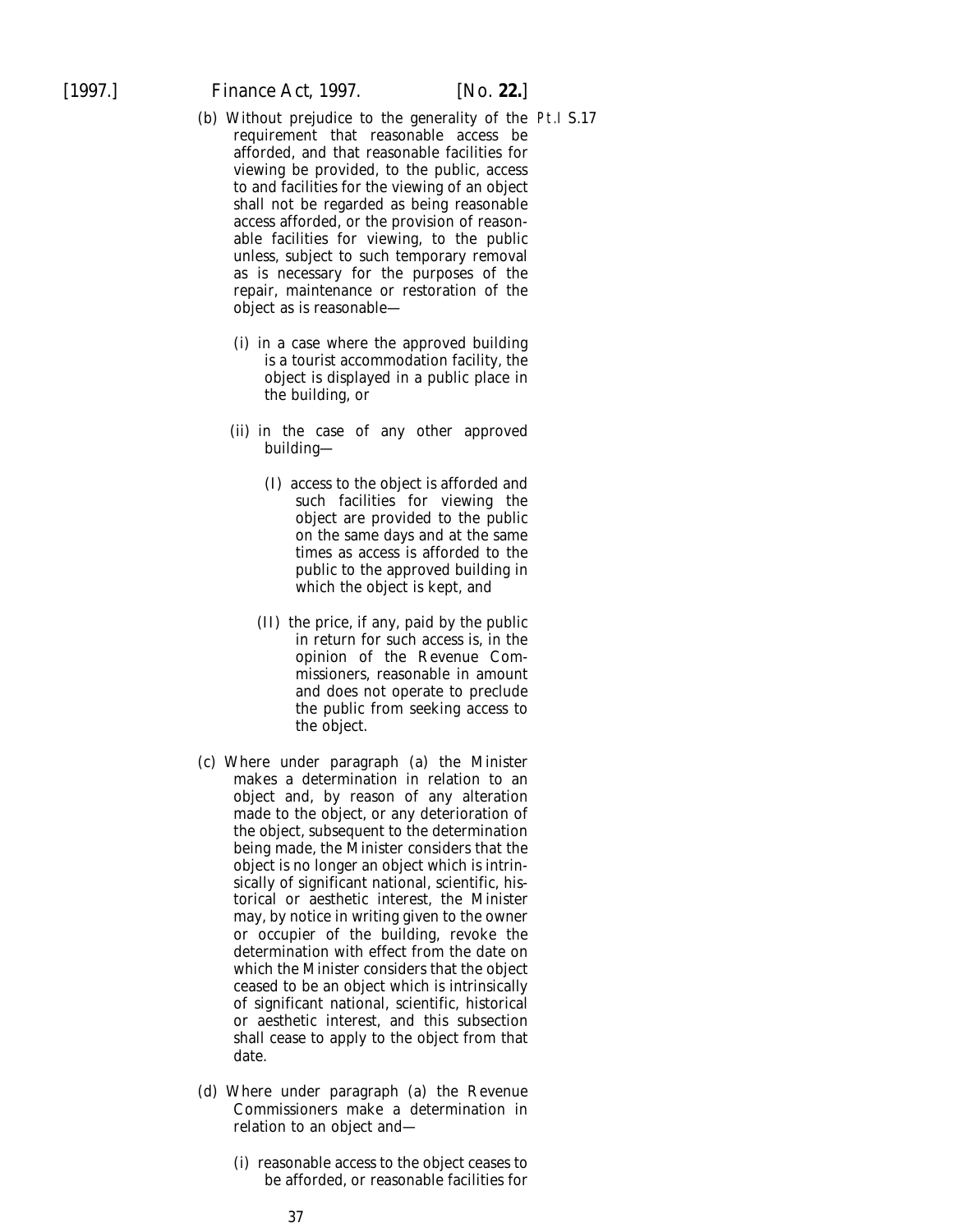the viewing of the object cease to be provided, to the public, or

(ii) the object ceases to be owned by the person to whom relief in respect of that qualifying expenditure has been granted under this section,

the Revenue Commissioners may, by notice in writing given to the owner or occupier of the approved building in which the object is or was kept, revoke that determination with effect from the date on which they consider that such access, such facilities for viewing or such ownership, as the case may be, so ceased, and—

- (i) this subsection shall cease to apply to the object from that date, and
- (ii) if relief has been given under this section in respect of qualifying expenditure incurred in relation to that object in the period of two years ending on the date from which the revocation has effect, that relief shall be withdrawn and there shall be made all such assessments or additional assessments as are necessary to give effect to the provisions of this subsection.'',

and

- (*f*) by the substitution in subsection (5) of the following paragraph for paragraph (*a*):
	- ''(*a*) Where a person makes a claim under subsection (2), an authorised person may, at any reasonable time, enter the building in relation to which the qualifying expenditure has been incurred for the purpose of inspecting, as the case may be, the building or an object or of examining any work in respect of which the expenditure to which the claim relates was incurred.''.

(2) Section 29 of the Finance Act, 1993, is hereby amended in subsection (1)—

- (*a*) by the substitution of the following paragraph for paragraph (*a*) of the definition of ''approved garden'':
	- ''(*a*) by the Minister for Arts, Culture and the Gaeltacht, to be a garden which is intrinsically of significant horticultural, scientific, historical, architectural or aesthetic interest, and'',
- (*b*) by the substitution of the following definition for the definition of ''qualifying expenditure'':

'''qualifying expenditure', in relation to an approved garden, means expenditure incurred, by the person who owns or occupies the approved garden, on one or more of the following—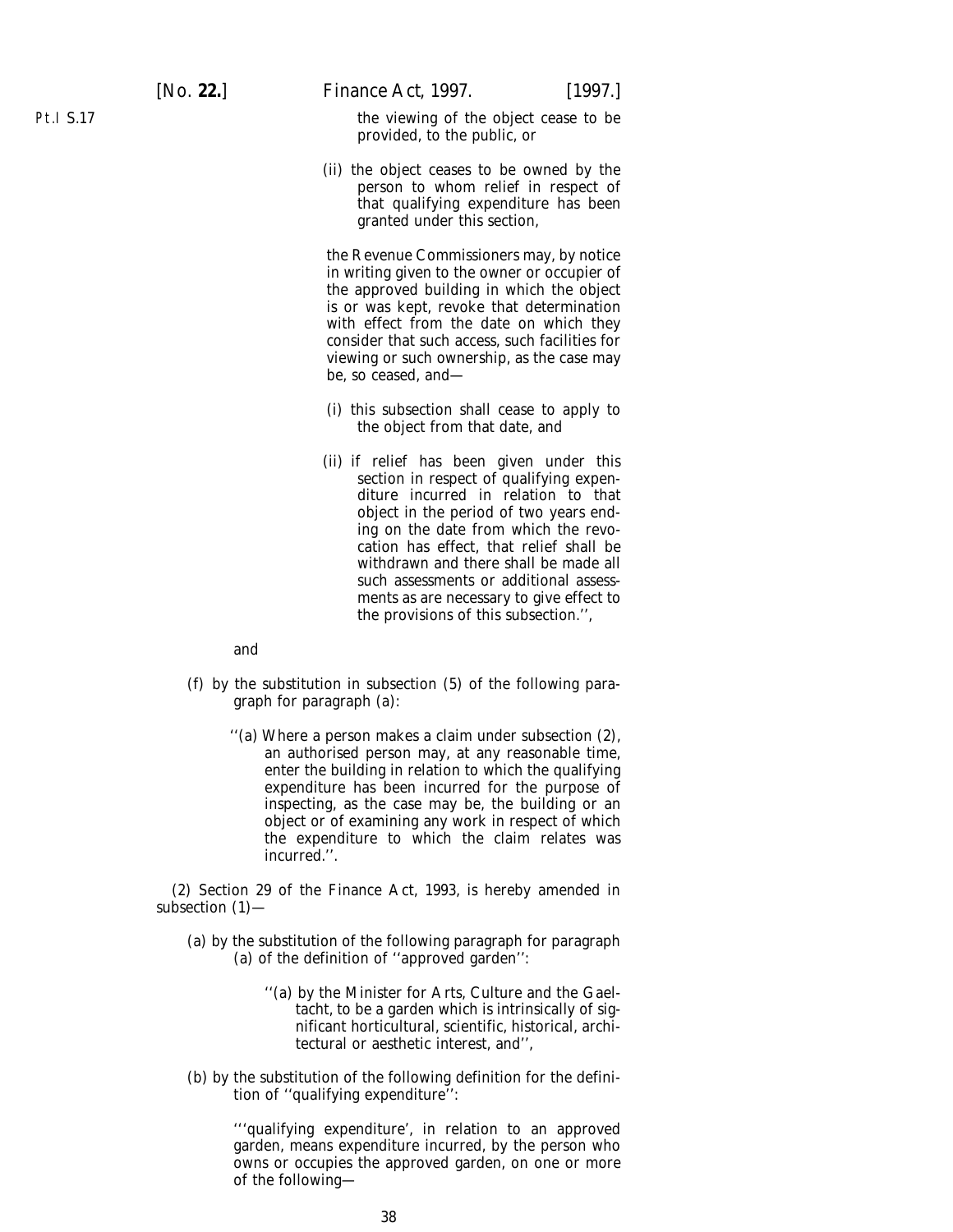- (*a*) the maintenance or restoration of the approved Pt.I S.17garden, and
- (*b*) to the extent that the aggregate expenditure in a chargeable period does not exceed £5,000—
	- (i) the repair, maintenance or restoration of an approved object in the approved garden,
	- (ii) the installation, maintenance or replacement of a security alarm system in the approved garden, and
	- (iii) public liability insurance for the approved garden;'',

and

(*c*) by the insertion of the following definition after the definition of ''qualifying expenditure'':

> '' 'security alarm system' means an electrical apparatus installed as a fixture in the approved garden which, when activated, is designed to give notice to the effect that there is an intruder present or attempting to enter the approved garden in which it is installed.''.

- (3) (*a*) *Subparagraphs (ii)* and *(iii)* of *paragraph (a)*, and *paragraph (d)*, of *subsection (1)* and *paragraph (a)* of *subsection (2)* shall be deemed to have come into operation and had effect as on and from the 12th day of March, 1996.
	- (*b*) *Paragraph (c)* of *subsection (1)* shall apply and have effect as respects qualifying expenditure incurred in a chargeable period being—
		- (i) where the chargeable period is a year of assessment, the year 1995-96 and any subsequent year of assessment, or
		- (ii) where the chargeable period is an accounting period of a company, an accounting period beginning on or after the 6th day of April, 1995.
	- (*c*) *Subsection (1)*, other than *subparagraphs (ii)* and *(iii)* of *paragraph (a)* and *paragraphs (c)* and *(d)* thereof, and *paragraphs (b)* and *(c)* of *subsection (2)* shall apply and have effect as respects qualifying expenditure incurred in a chargeable period being—
		- (i) where the chargeable period is a year of assessment, the year 1997-98 and any subsequent year of assessment, or
		- (ii) where the chargeable period is an accounting period of a company, an accounting period beginning on or after the 6th day of April, 1997.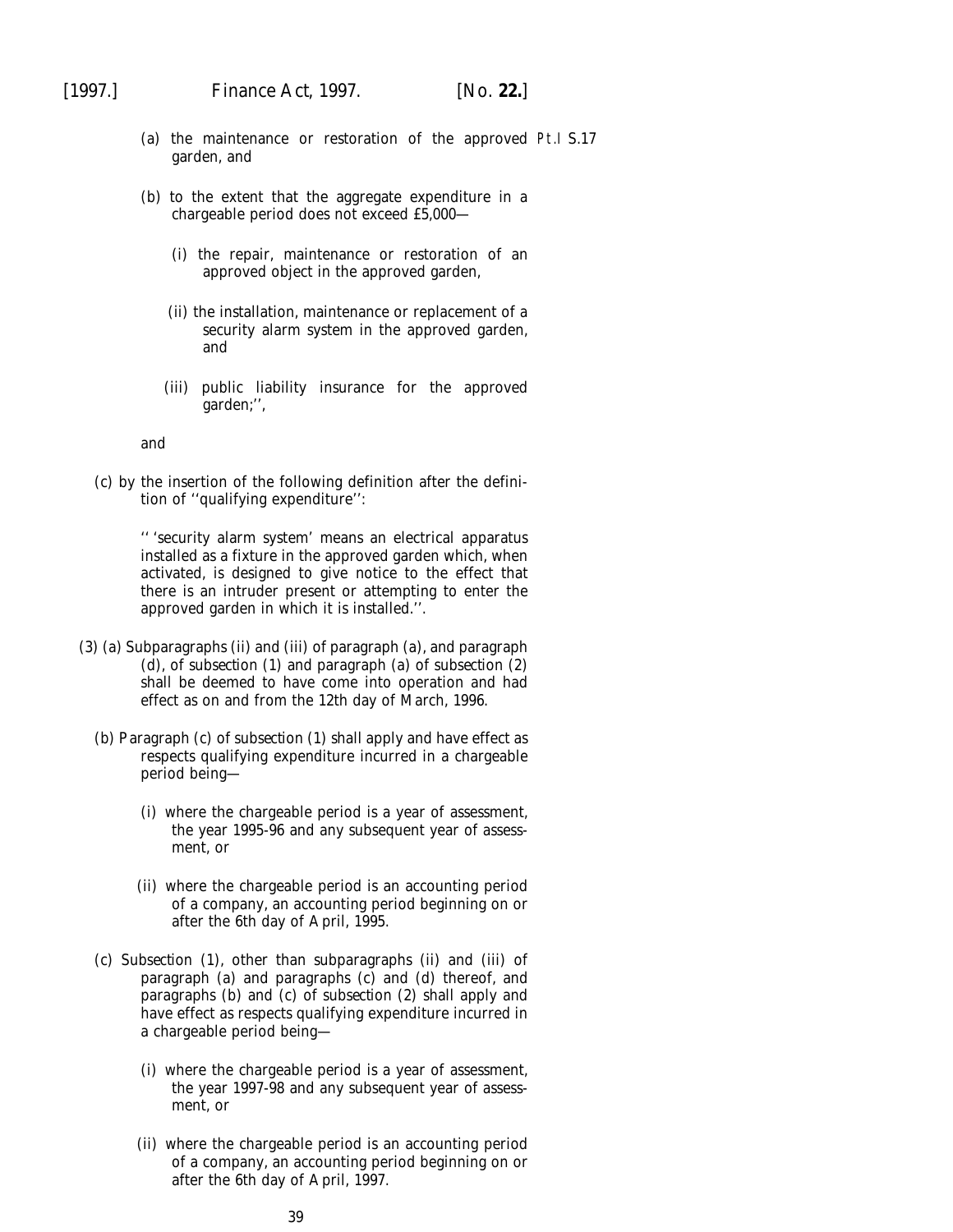**18.**—Section 134 of the Finance Act, 1996, is hereby amended in subsection (3)—

- (*a*) by the substitution in paragraph (*a*) of ''1999'' for ''1997'', and
- (*b*) by the substitution in paragraph (*b*) of ''1998-99'' for ''1996- 97'',

and the said paragraphs (*a*) and (*b*), as so amended, are set out in the Table to this section.

#### TABLE

- (*a*) A deduction shall not be allowed under the provisions of this section in computing a company's trading income for any accounting period which ends on or after the 6th day of April, 1999.
- (*b*) Any deduction allowed by virtue of this section in computing the profits or gains of the trade of farming for an accounting period of a person other than a company shall not have effect for any purpose of the Income Tax Acts for any year of assessment later than the year 1998- 99.

**19.**—Section 135 of the Finance Act, 1996, is hereby amended in paragraph (*b*) of subsection (1)—

- (*a*) by the substitution in subparagraph (ii) of ''three immediately succeeding years of assessment, or'' for ''three immediately succeeding years of assessment.'', and
- (*b*) by the insertion of the following subparagraph after subparagraph (ii):
	- ''(iii) on or after the 6th day of April, 1997, and before the 6th day of April, 1999, for the year of assessment in which the person becomes a qualifying farmer and for the immediately succeeding year of assessment.''.
- **20.**—(1) This section applies to any person—
	- (*a*) carrying on farming, the profits or gains of which are chargeable to tax in accordance with the provisions of section 15 of the Finance Act, 1974, and
	- (*b*) for whom, in respect of capital expenditure to which *paragraph (c)* refers and in respect of farm land occupied by him or her, a farm nutrient management plan has been drawn up by an agency or planner approved to draw up such plans by the Department of Agriculture, Food and Forestry, and drawn up in accordance with—
		- (i) the guidelines in relation to such plans entitled "Farm Nutrient Management Plan" which were issued by the Department of Agriculture, Food and Forestry on the 21st day of March, 1997, or
		- (ii) a plan drawn up under the scheme known as the Rural Environment Protection Scheme (REPS) or the scheme known as the Erne Catchment Nutrient

Amendment of section 135 (special provision for qualifying farmers) of Finance Act, 1996.

Farming: allowances for capital expenditure on the construction of farm buildings etc. for control of pollution.

values) of Finance

Pt.I

Amendment of section 134 (deduction for increase in stock

Act, 1996.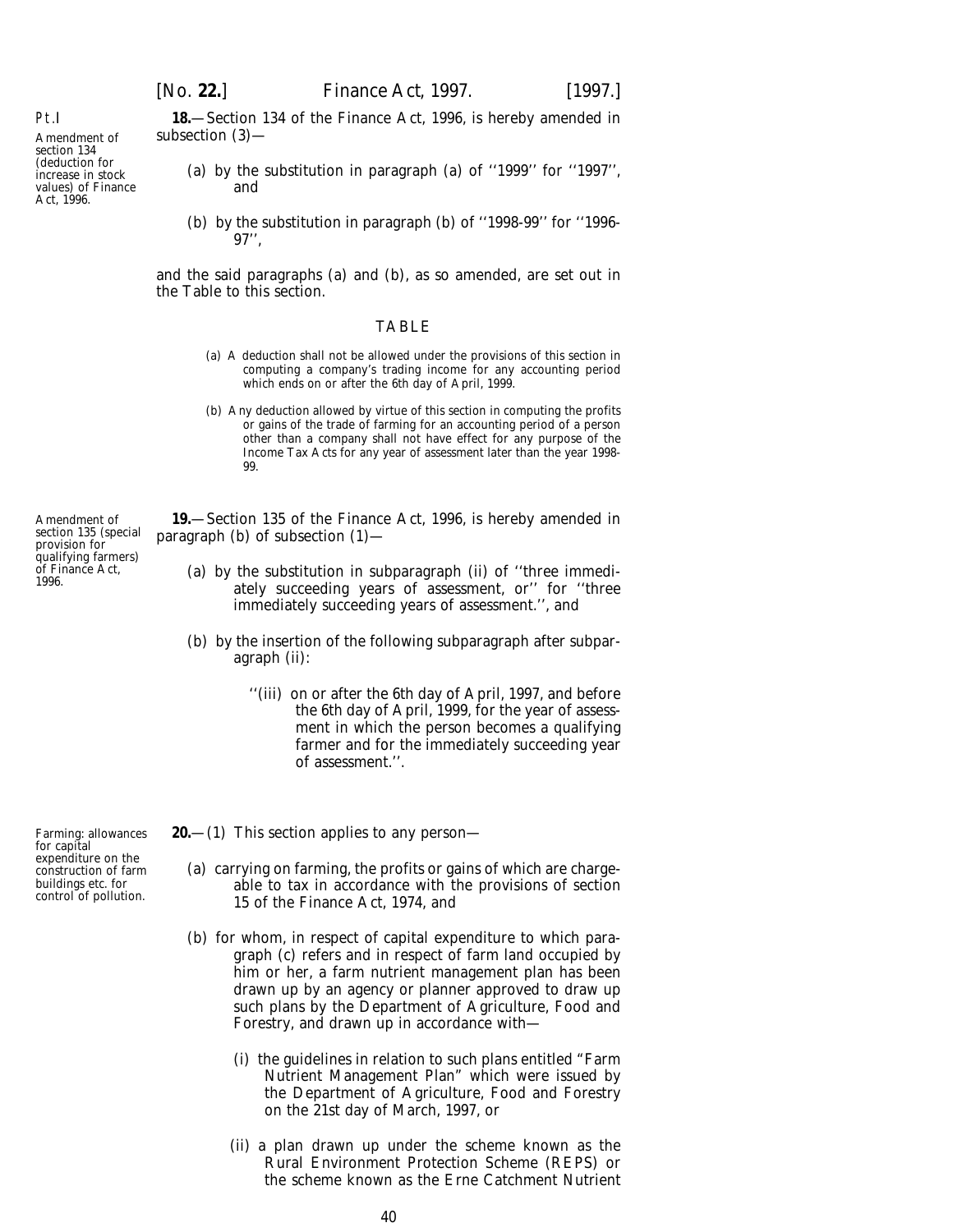Management Scheme, both being schemes adminis-Pt.I S.20tered by the Department of Agriculture, Food and Forestry,

and

(*c*) who incurs capital expenditure on or after the 6th day of April, 1997, and before the 6th day of April, 2000, on the construction of those farm buildings (excluding a building or part of a building used as a dwelling) or structures specified in the *Fourth Schedule* in the course of a trade of farming land occupied by such person where such building or structures are constructed in accordance with the said farm nutrient management plan and are certified as being necessary by the said agency or planner for the purpose of securing a reduction in or the elimination of any pollution arising from the trade of farming.

(2) Subject to the provisions of Article 6 of Council Regulation (EEC) No. 2328/91 of 15 July, 1991\* on improving the efficiency of agricultural structures, as amended and subject to *subsection (3)*, where a person to whom this section applies has delivered to the Department of Agriculture, Food and Forestry a farm nutrient management plan to which *subsection (1)* relates, incurs capital expenditure to which *subsection (1)* applies, there shall be made to such person during a writing-down period of 8 years beginning with the chargeable period related to that expenditure, writing-down allowances (in this section referred to as "farm pollution control allowances") in respect of that expenditure and such allowances shall be made in taxing the trade.

(3) The farm pollution control allowances to be made in accordance with *subsection (2)* in respect of capital expenditure incurred in a chargeable period shall be—

- (*a*) as respects the first year of the said writing-down period referred to in *subsection (2)*—
	- (i) where the capital expenditure incurred has not exceeded £20,000, an amount equal to 50 per cent. of the said expenditure, or
	- (ii) where the capital expenditure incurred has exceeded  $£20,000$ , an amount equal to  $£10,000$ ,
- (*b*) as respects the next 6 years of the said writing-down period, an amount equal to 15 per cent. of the balance of the said expenditure after deducting the amount of any allowance made by virtue of *paragraph (a)*, and
- (*c*) as respects the last year of the said writing-down period, an amount equal to 10 per cent. of the balance of the said expenditure after deducting the amount of any allowance made by virtue of *paragraph (a).*

(4) Paragraph 1 of the First Schedule to the Corporation Tax Act, 1976, shall have effect for the interpretation of this section and ''basis period'' has the meaning assigned to it by section 297 of the Income Tax Act, 1967.

\*OJ No. L218, 6 August 1991, page 1.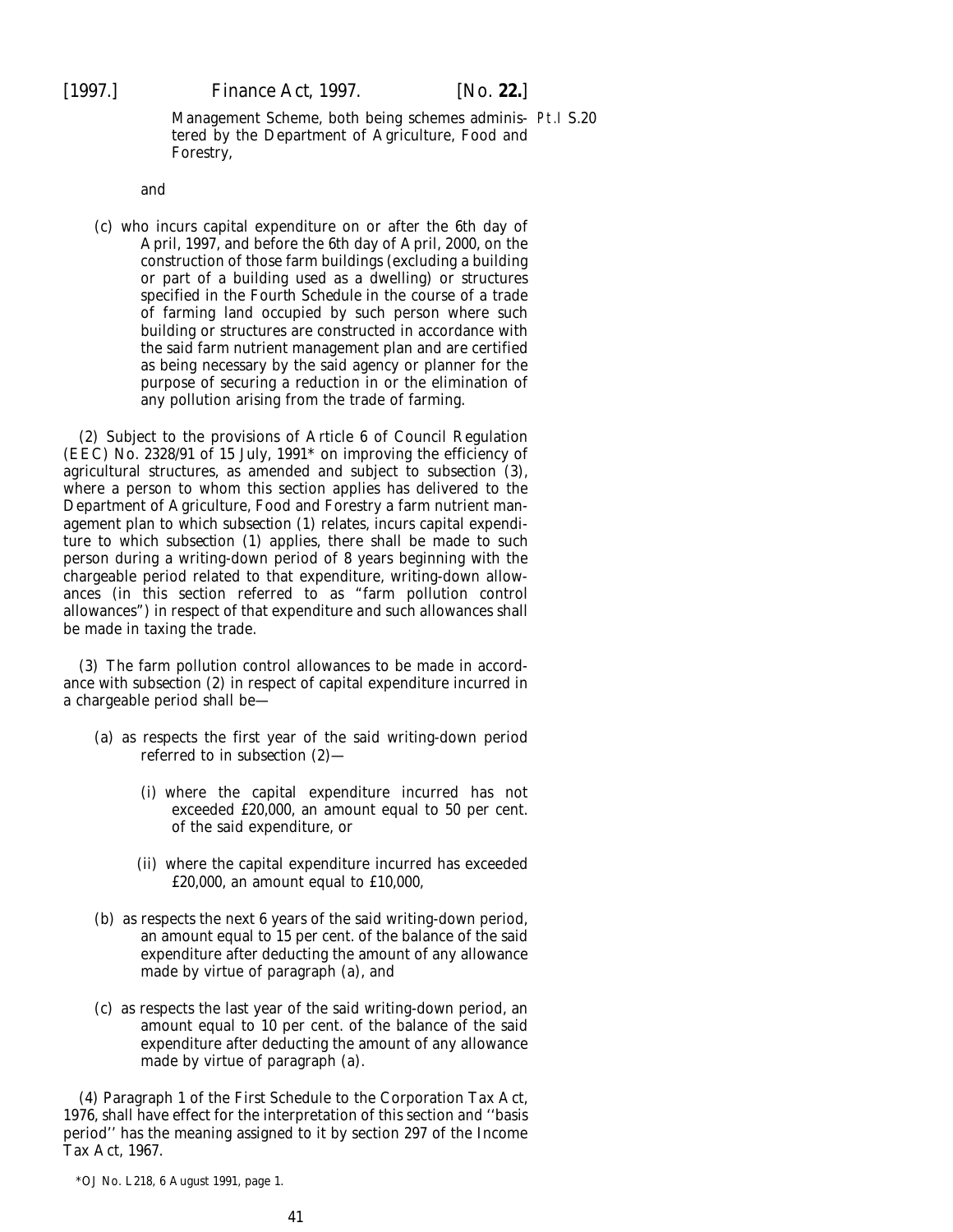(5) Any claim by a person for a farm pollution control allowance falling to be made to such person shall be included in the annual statement required to be delivered under the Income Tax Acts of the profits or gains from farming, and section 241 (3) of the Income Tax Act, 1967, shall apply in relation to the allowance as it applies in relation to allowances in respect of wear and tear of machinery or plant.

(6) Any claim for a farm pollution control allowance shall be made to and determined by the inspector, but any person aggrieved by any decision of the inspector on any such claim may, on giving notice in writing to the inspector within 21 days after the notification to the person of the decision, appeal to the Appeal Commissioners.

(7) The Appeal Commissioners shall hear and determine an appeal to them made under *subsection (6)* as if it were an appeal against an assessment to tax and the provisions of the Income Tax Acts relating to the rehearing of an appeal and the statement of a case for the opinion of the High Court on a point of law shall apply accordingly with any necessary modifications.

(8) Subject to *subsection (9)*, where a person who is entitled to farm pollution control allowances in respect of farm land occupied by the person transfers his or her interest in that farm land or any part of that farm land to another person, that other person shall, to the exclusion of the first-mentioned person be entitled to the allowances under this section for the chargeable periods following the chargeable period in which the transfer of interest took place.

(9) Where the transfer of interest to which *subsection (8)* refers took place in relation to part of the farm land, *subsection (8)* shall apply to so much of the farm pollution control allowance as is properly referable to that part of the land as if it were a separate allowance.

(10) Where expenditure is incurred partly for a purpose for which a farm pollution control allowance falls to be made and partly for another purpose, *subsection (2)* shall apply to so much only of that expenditure as on a just apportionment ought fairly to be treated as incurred for the first-mentioned purpose.

(11) No farm pollution control allowance shall be made in respect of any expenditure if for the same or any other chargeable period an allowance is or has been made in respect of it under Chapter II of Part XV or Chapter I of Part XVI of the Income Tax Act, 1967 or section 22 of the Finance Act, 1974.

(12) Expenditure shall not be regarded for any of the purposes of this section as having been incurred by a person in so far as it has been or is to be met directly or indirectly by the State or by any person other than the first-mentioned person.

(13) For the purposes only of determining, in relation to a claim for a farm pollution control allowance, whether and to what extent capital expenditure incurred on the construction of a building or structure to which this section applies is incurred or not incurred in the period specified in *paragraph (c)* of *subsection (1)*, only such an amount of that capital expenditure as is properly attributable to work on the construction of the building or structure which was actually carried out during the said period shall (notwithstanding any other provision of the Tax Acts as to the time when any capital expenditure is, or is to be treated as, incurred) be treated as having been incurred in that period.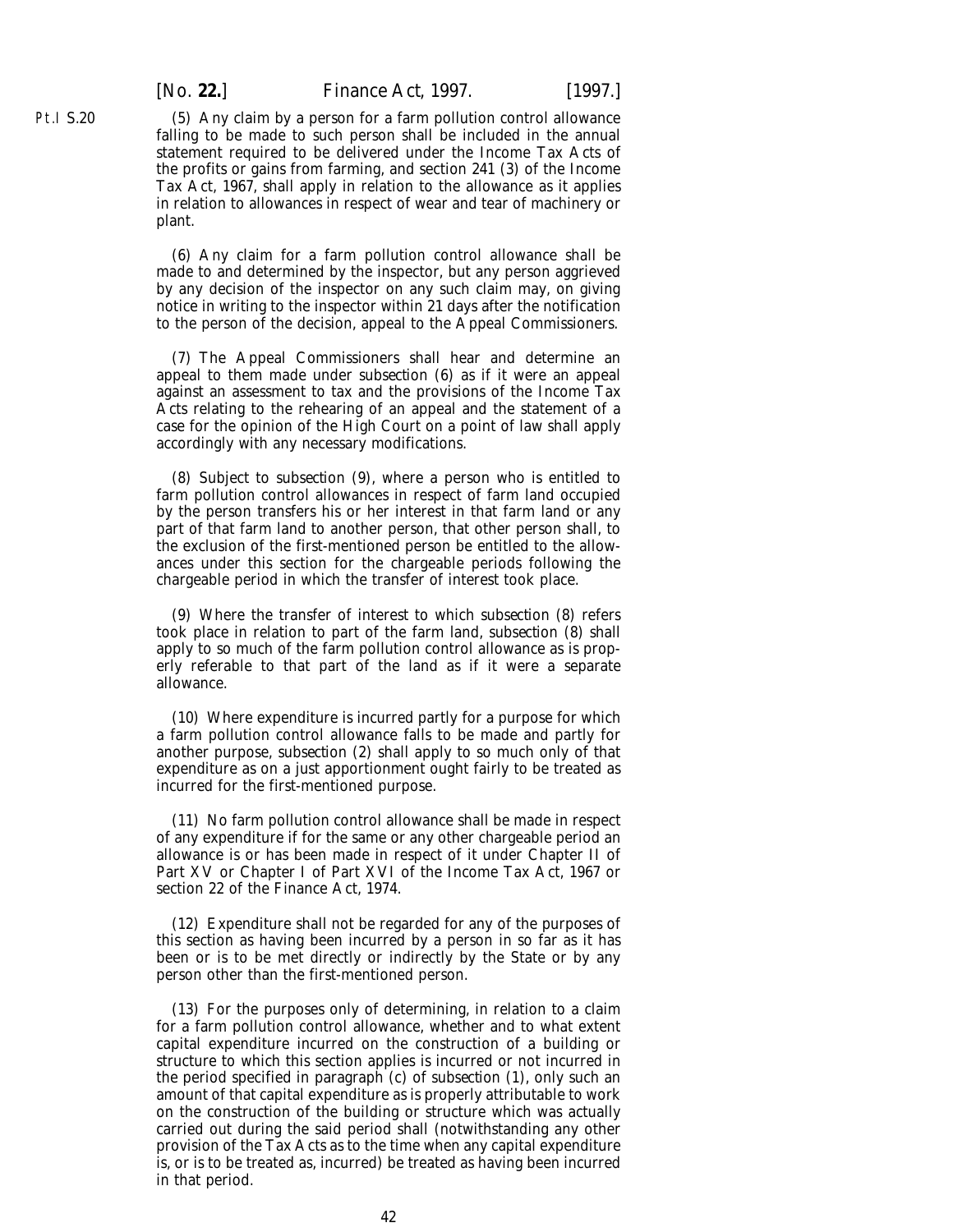[1997.] *Finance Act,* 1997. [*No.* **22.**]

(14) Section 29 of the Finance Act, 1975, shall have effect as if Pt.I S.20 subsection (1) of that section included a reference to this section.

- **21.**—(1) (*a*) Subject to *paragraph (b)*, sections 25 to 29 of the Fin-Capital allowances ance Act, 1973, shall have effect, in relation to for, and deduction comparitives incurred on the precision on higher of a in respect of, expenditure incurred on the provision or hiring of a weblicles. vehicle to which those sections apply, as if for "£2,500" (construed as a reference to £14,000 by virtue of section 23 of the Finance Act, 1995), in each place where it occurs in those sections, there were substituted "£15,000".
	- (*b*) *Paragraph (a)* shall apply only to expenditure incurred on or after the 23rd day of January, 1997, on the provision or hiring of a vehicle which, on or after that date is not a used or secondhand vehicle and is first registered in the State under section 131 of the Finance Act, 1992, without having been previously registered in any other State which duly provides for the registration of a mechanically propelled vehicle.

(2) Section 32 of the Finance Act, 1976, shall have effect, in relation to qualifying expenditure (within the meaning of that section) incurred on or after the 23rd day of January, 1997, as if for "£3,500" (construed as a reference to £14,000 by virtue of section 23 of the Finance Act, 1995), in each place where it occurs, there were substituted "£15,000".

**22.**—Section 241 of the Income Tax Act, 1967, is hereby amended Amendment of by the substitution of the following subsections for subsection (10):

"(10) The preceding provisions of this section shall, with any necessary modifications, apply in relation to professions, employments, offices and, subject to subsection (11), the letting of any premises the profits or gains from which are chargeable under Chapter VI of Part IV as they apply in relation to trades.

- (11) (*a*) Where, by virtue of subsection (10), the provisions of this section apply to the letting of any premises, they shall apply and have effect as respects the year of assessment 1997-98 and subsequent years of assessment in respect of capital expenditure incurred on the provision of machinery or plant within the meaning of subsection (1) (*b*) (i) where—
	- (i) such expenditure is incurred wholly and exclusively in respect of a house which is used solely as a dwelling which is or is to be let as a furnished house, and
	- (ii) the said furnished house is provided for renting or letting on *bona fide* commercial terms in the open market.
	- (*b*) Where a person incurs capital expenditure of the type to which paragraph (*a*) applies and an allowance falls to be made in respect of that expenditure under this section—
		- (i) subsection (2) of section 16 of the Corporation Tax Act, 1976, shall not apply or have effect as

section 241 (wear and tear of machinery, plant, etc.) of Income Tax Act, 1967.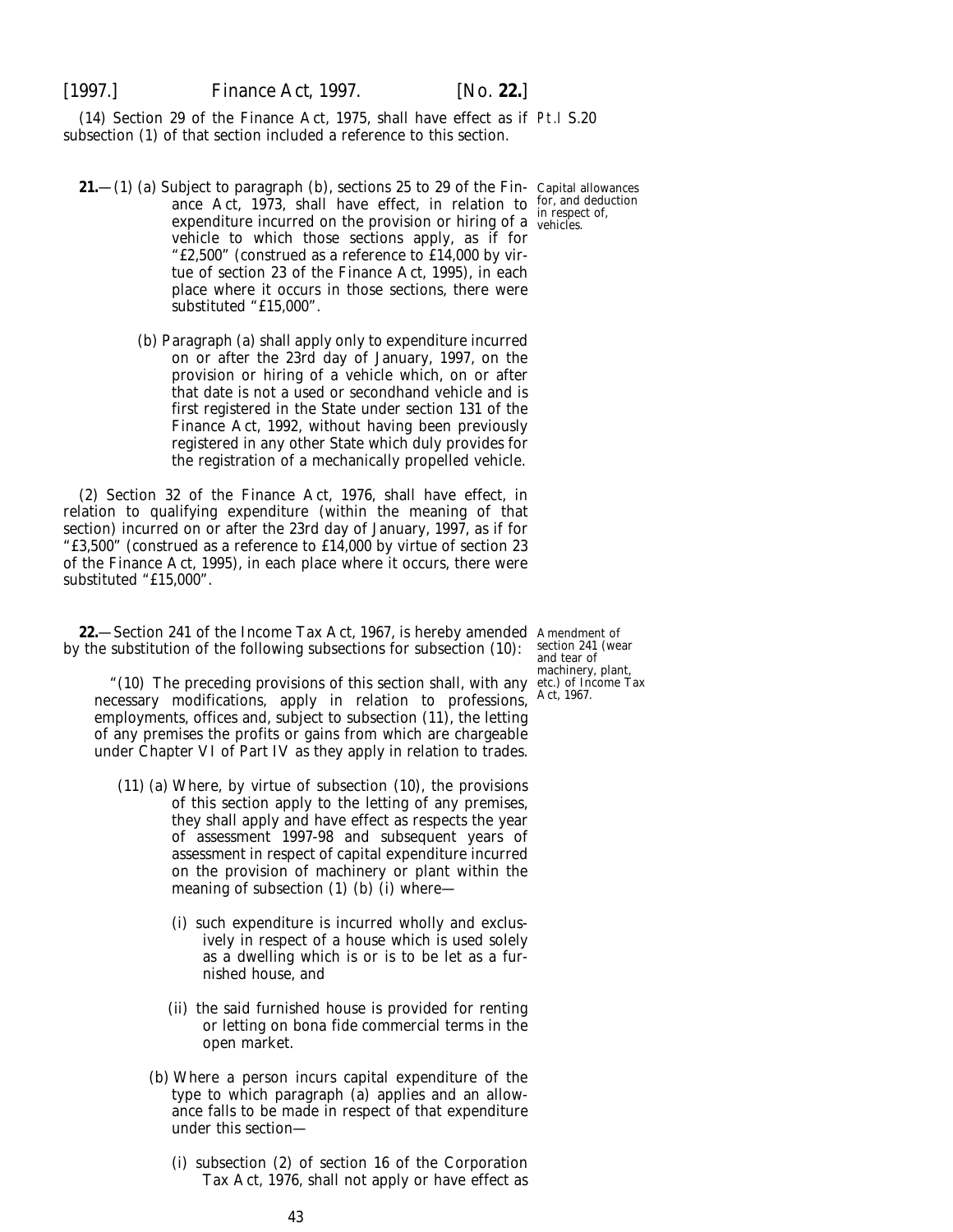[*No.* **22.**] *Finance Act,* 1997. [1997.]

respects the whole or part (as the case may be) of any loss which would not have arisen but for the making of the said allowance, and

(ii) subsection (6) of section 14 of the Corporation Tax Act, 1976, shall not apply or have effect as respects the said allowance.".

**23.**—(1) Chapter I of Part XVI of the Income Tax Act, 1967, is hereby amended—

- (*a*) in section 265 by the insertion in paragraph (*d*) of subsection (1) after "other than rent or an amount treated" of "or partly treated", and
- (*b*) in subsection 266 by the addition after subsection (6) of the following subsection:

"(7) If, on receipt of consideration of the type referred to in subsection (1) (*d*) of section 265, a balancing allowance is made in respect of the expenditure, there shall be written off at the time of the event giving rise to the balancing allowance or, if later, on the 26th day of March, 1997, the amount by which the residue of the expenditure before the said event exceeds the said consideration.".

(2) *Paragraph (a)* of *subsection (1)* shall apply and have effect in relation to consideration of the type referred to in subsection (1) (*d*) of section 265 which is received on or after the 26th day of March, 1997.

Capital allowances: room ownership schemes.

**24.**—(1) In this section—

''hotel investment'' means capital expenditure incurred either on the construction of, or the acquisition of a relevant interest in, a building or structure which falls to be regarded as an industrial building or structure within the meaning of section 255 (1) (*d*) of the Income Tax Act, 1967, other than a building or structure to which the first proviso to that provision relates;

''hotel partnership'' includes any syndicate, group or pool of persons, whether or not a partnership, through or by means of which, a hotel investment is made;

''market value'' shall be construed in accordance with section 49 of the Capital Gains Tax Act, 1975;

''member'' in relation to a hotel partnership includes every person who participates in that partnership or who has contributed capital, directly or indirectly, to that partnership;

''preferential terms'' in relation to the acquisition of an interest referred to in *subsection (4) (a) (i)*, means terms under which such interest is acquired for a consideration which, at the time of the acquisition, is or may be other than its market value.

(2) This section is for the purpose of counteracting any room ownership scheme entered into in connection with a hotel investment by a hotel partnership.

Amendment of Chapter I (Industrial

Buildings and Structures: Annual Allowances and Balancing Allowances and Charges) of Part XVI of Income Tax Act, 1967.

Pt.I S.22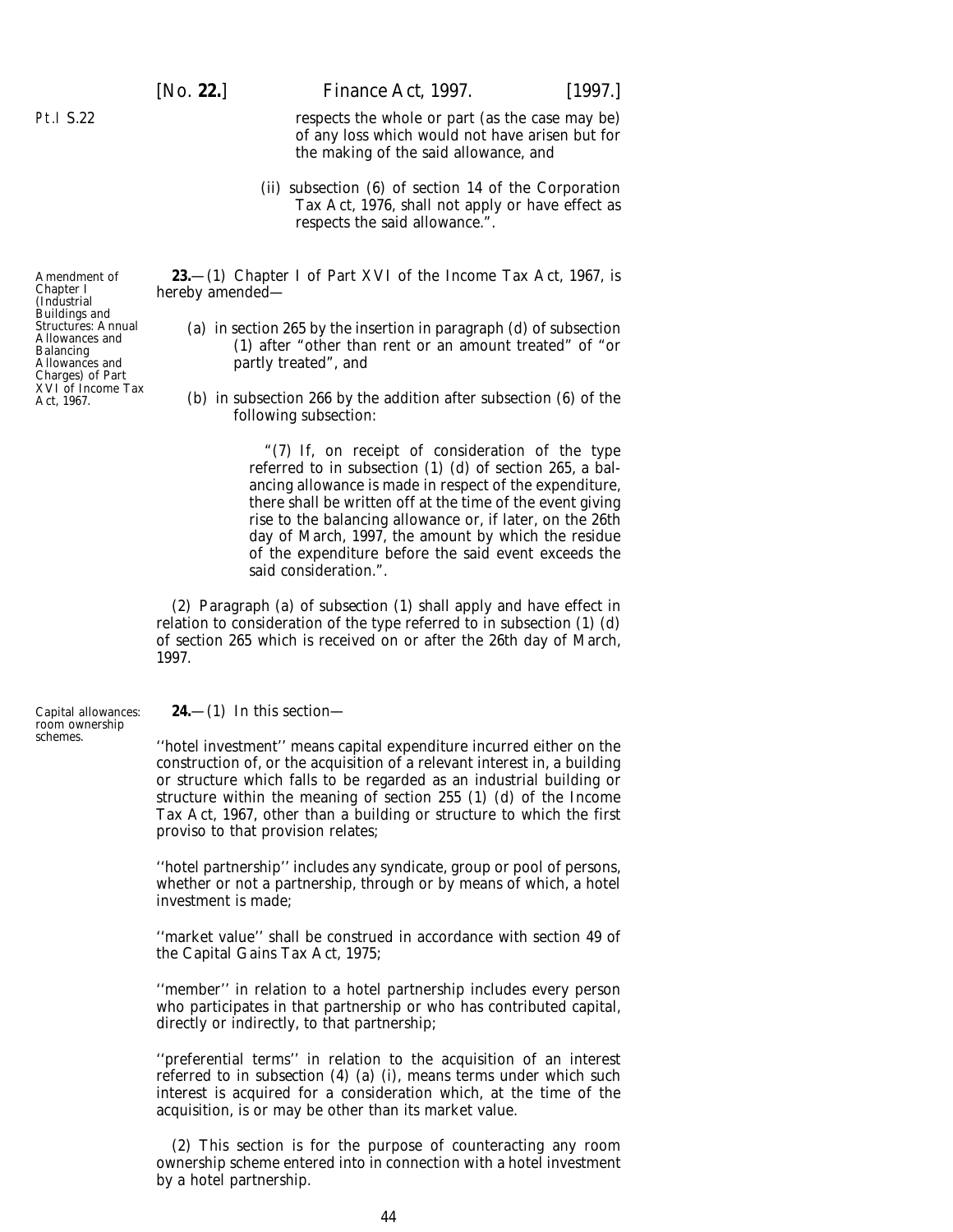(3) Subject to *subsection (5)*, no allowance shall be made under Pt.I S.24 Chapter II of Part XV or Chapter I of Part XVI of the Income Tax Act, 1967, in respect of a hotel investment by a hotel partnership where, in connection with any such investment, there exists a room ownership scheme.

- (4) For the purposes of this section—
	- (*a*) a scheme shall be a room ownership scheme in connection with a hotel investment if, at the time a hotel investment is made by a hotel partnership, there exists any agreement, arrangement, understanding, promise or undertaking (whether express or implied and whether or not enforceable or intended to be enforceable by legal proceedings), under or by virtue of which any member of that hotel partnership, or a person connected with such member, may—
		- (i) acquire on preferential terms an interest in, or
		- (ii) retain for use other than for the purposes of the trade of hotel-keeping,

any room or rooms in, or any particular part of, the building or structure which is the subject of the hotel investment,

- (*b*) where a hotel investment is made by one or more than one member of a hotel partnership, it shall be deemed to be made by the hotel partnership, and
- (*c*) any question whether a person is connected with another shall be determined in accordance with the provisions of section 131 of the Finance Act, 1996.
- (5) (*a*) Except as provided for in *paragraph (b)*, this section shall apply to a hotel investment the capital expenditure in respect of which is incurred on or after the 26th day of March, 1997.
	- (*b*) This section shall not apply to a hotel investment if, before the 26th day of March, 1997, in respect of a building or structure which is the subject of such investment—
		- (i) a binding contract in writing was entered into for the construction of, or the acquisition of a relevant interest in, the building or structure, or
		- (ii) an application for planning permission for the construction of the building or structure was received by a planning authority.

**25.**—(1) In this section—

"approved institution" means an institution in the State in receipt of educational public funding which provides courses to which a scheme approved purposes.by the Minister for Education under the Local Authorities (Higher Education Grants) Acts, 1968 to 1992, applies;

Capital allowances for buildings used for third level

''qualifying expenditure'' means capital expenditure incurred on—

- (*a*) the construction of a qualifying premises, or
- (*b*) the provision of machinery or plant,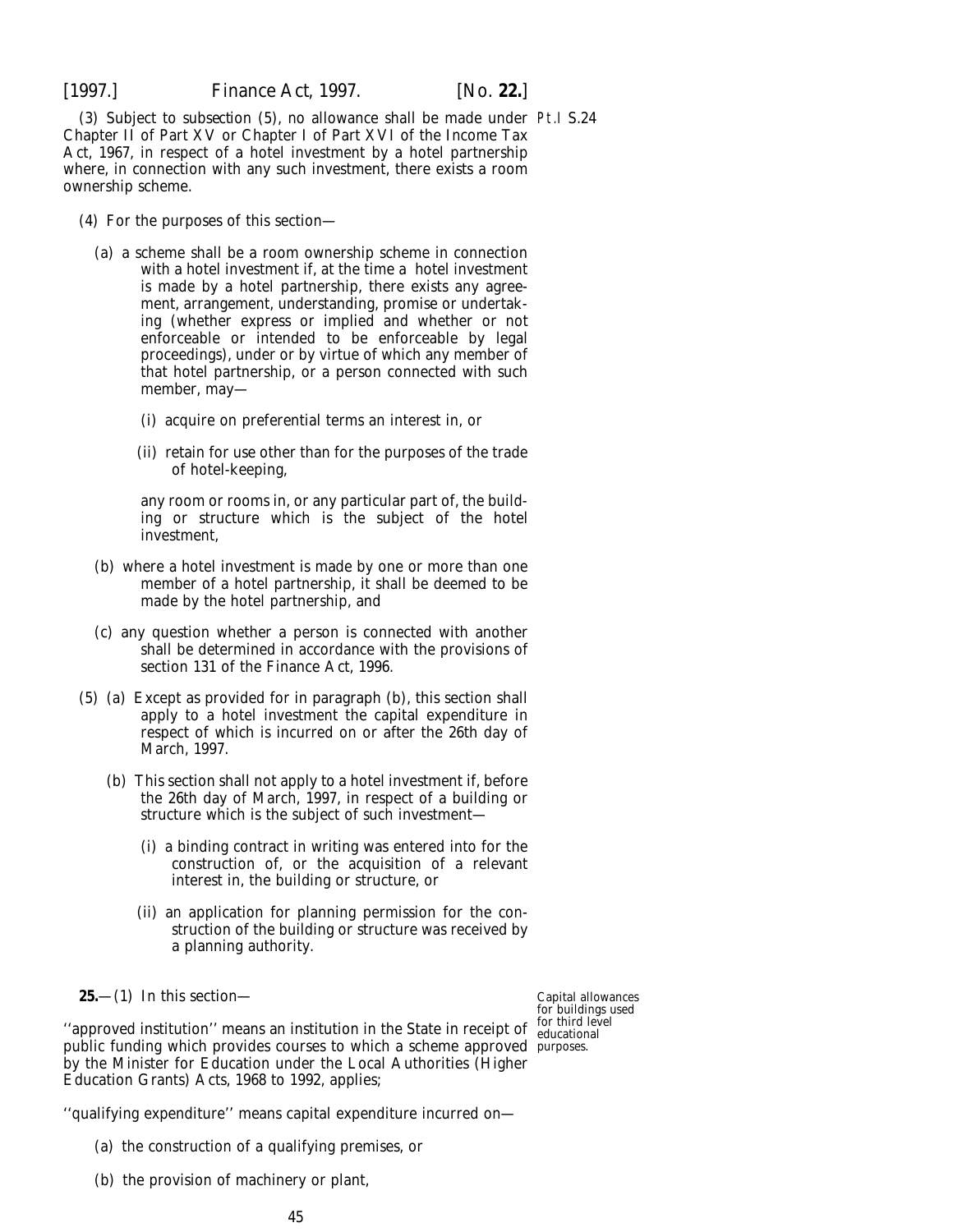which, following receipt of the advice of An tU $d$  darás, is approved for that purpose by the Minister for Education with the consent of the Minister for Finance;

''qualifying premises'' means a building or structure which—

- (*a*) apart from this section, is not an industrial building or structure within the meaning of section 255 of the Income Tax Act, 1967, and
- (*b*) (i) is in use for the purposes of third level education provided by an approved institution,
	- (ii) is let to an approved institution on *bona fide* commercial terms for such consideration as might be expected to be paid in a letting of the building or structure which was negotiated on an arm's length basis,

but does not include any part of a building or structure in use as, or as part of, a dwelling-house;

"An tÚdarás" means the Body established by section 2 of the Higher Education Authority Act, 1971.

(2) Subject to *subsections (3)* to *(7)*, all the provisions of the Tax Acts (other than section 303(3) of the Income Tax Act, 1967) relating to the making of allowances or charges in respect of capital expenditure which is incurred on the construction of an industrial building or structure shall, notwithstanding anything to the contrary therein, apply in relation to qualifying expenditure on a qualifying premises—

- (*a*) as if the qualifying premises were, at all times at which it is a qualifying premises, a building or structure in respect of which an allowance falls to be made for the purposes of income tax or corporation tax, as the case may be, under Chapter II of Part XV, or Chapter I of Part XVI, of the Income Tax Act, 1967, by reason of its use for a purpose specified in section 255(1)(*a*) of that Act, and
- (*b*) where any activity carried on in the qualifying premises is not a trade, as if it were a trade.

(3) In relation to qualifying expenditure on a qualifying premises section 264 of the Income Tax Act, 1967, shall apply as if—

- (*a*) in subsection (1), the reference to one-fiftieth were a reference to fifteen-hundredths, and
- (*b*) in subsection (3), the reference to fifty years were a reference to seven years.

(4) No allowance shall be made under *subsection (2)* unless, prior to the commencement of construction of a qualifying premises, the Minister for Finance certifies that—

(*a*) an approved institution has procured or otherwise secured a sum of money, none of which has been met directly or indirectly by the State, which sum is not less than onehalf of the qualifying expenditure to be incurred on the qualifying premises, and

Pt.I S.25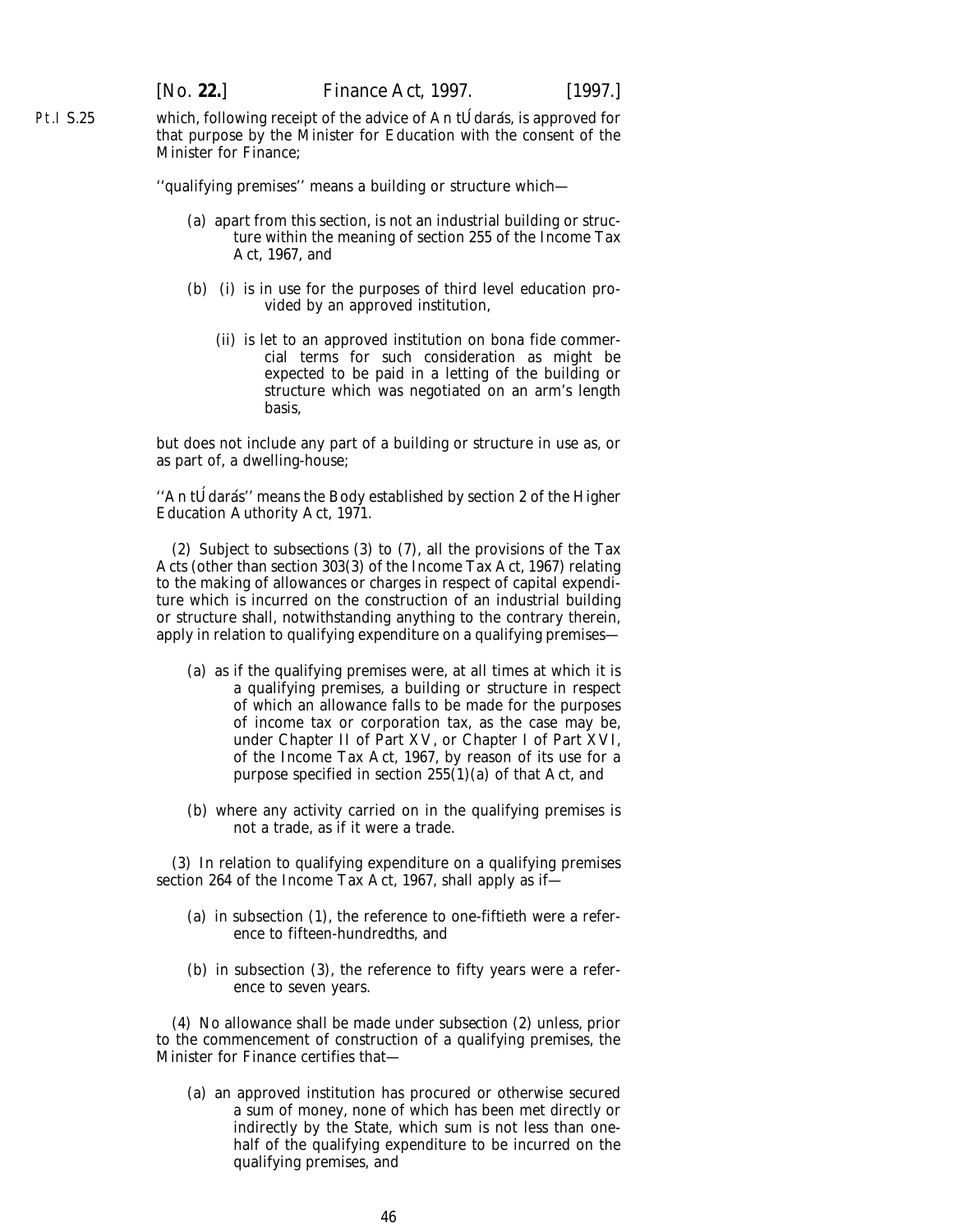[1997.] *Finance Act,* 1997. [*No.* **22.**]

- (*b*) such sum is to be used solely by the approved institution for Pt.I S.25 the following purposes:
	- (i) paying interest on money borrowed for the purpose of funding the construction of the qualifying premises, and
	- (ii) paying any rent on the qualifying premises during such times as the qualifying premises is the subject of a letting on such terms as are referred to in *paragraph (b)(ii)* of the definition of qualifying premises in *subsection (1)*, and
	- (iii) purchasing the qualifying premises following the termination of the letting referred to in *subparagraph (ii)*.

(5) Notwithstanding section 265(1) of the Income Tax Act, 1967, no balancing charge shall be made in relation to a qualifying premises by reason of any of the events specified in the said section 265(1) which occurs more than 7 years after the qualifying premises were first used.

(6) This section shall come into operation on the 1st day of July, 1997.

(7) The Minister for Finance may not give a certificate under *subsection (4)* at any time later than the 1st day of July, 2000.

**26.**—Chapter IV of Part I of the Finance Act, 1994, is hereby Amendment of chapter IV (Urban amended—

(*a*) in section 38—

(i) by the substitution of the following definition for the Act, 1994.definition of ''enterprise area'' in subsection (1):

'' 'enterprise area' means—

- (*a*) an area or areas specified as an enterprise area by order under section 39, or
- (*b*) an area or areas described in the *Tenth Schedule* to the *Finance Act, 1997*;'',
- (ii) by the substitution of the following definition for the definition of ''qualifying period'' in subsection (1):

'' 'qualifying period' means—

- (*a*) subject to subsection (3) and section 39 and other than for the purposes of section 41B, the period commencing on the 1st day of August, 1994, and ending on the 31st day of July, 1997, or
- (*b*) in respect of an area or areas described in the *Tenth Schedule* to the *Finance Act, 1997*, the period commencing on the 1st day of July, 1997, and ending on the 30th day of June, 2000;'',

Renewal Reliefs: Introduction of New Scheme in Certain Areas) of Part I of Finance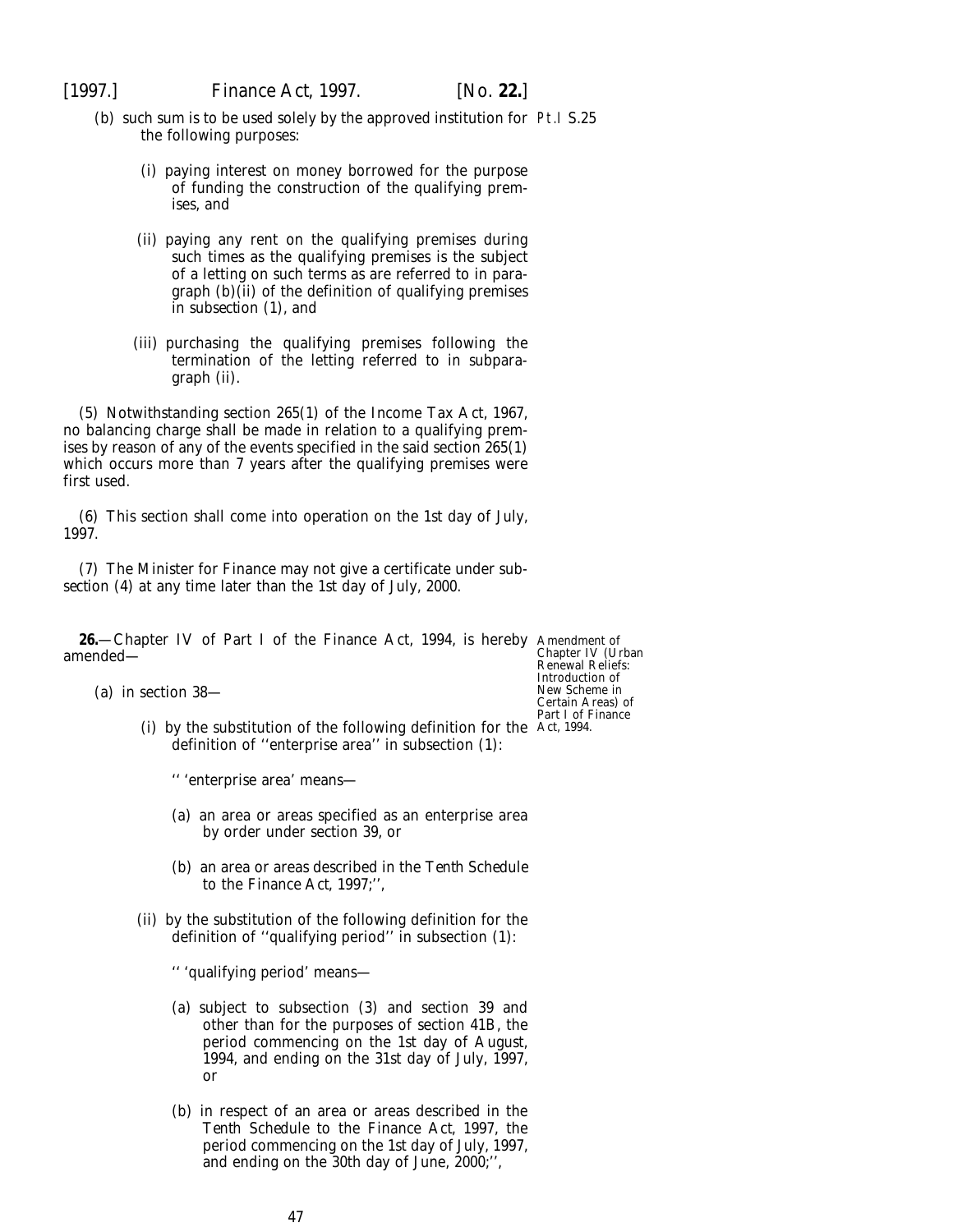[*No.* **22.**] *Finance Act,* 1997. [1997.]

Pt.I S.26

(iii) by the insertion of the following definition after the definition of ''qualifying period'' in subsection (1):

'' 'the relevant local authority', in relation to the construction of, conversion into, refurbishment of, or, as the case may be, construction or refurbishment of a building or structure to which paragraph (*a*) of subsection (3) applies, means the council of a county or the corporation of a county or other borough or, where appropriate, the urban district council, in whose functional area the qualifying premises is situated;'',

and

- (iv) by the addition of the following subsections after subsection (2):
	- ''(3) (*a*) Where in relation to the construction of, conversion into, refurbishment of, or, as the case may be, construction or refurbishment of a building or structure which is—
		- (i) to be an industrial building or structure to which section 40 applies,
		- (ii) a qualifying premises within the respective meanings assigned in sections 41, 42 (other than a building or structure to which paragraph (*a*) (iv) of that meaning in that section applies), 43, 44, 45 and 46, or
		- (iii) a qualifying building within the meaning assigned in section 41A,

the relevant local authority gives a certificate in writing, on or before the 30th day of September, 1997, to the person constructing, converting or refurbishing, as the case may be, such a building or structure stating that it is satisfied that not less than 15 per cent. of the total cost of the building or structure had been incurred prior to the 31st day of July, 1997, then, the reference in paragraph (*a*) of the definition of 'qualifying period' in subsection (1) to the period ending on the 31st day of July, 1997, shall, as respects such a building or structure, be construed as a reference to a period ending on the 31st day of July, 1998, and the references in paragraph (*a*) of subsection (2) and paragraph (*a*) (i) of subsection (3) of section 40 and in paragraphs (*a*) (i) and (*b*) (i) (I) of subsection (8) of section 41A to 'before the 1st day of August, 1997' and the reference in paragraph (*a*) (i) of subsection (4) of section 41 to 'the 1st day of August, 1997' shall be construed as references to 'before the 1st day of August, 1998' and 'the 1st day of August, 1998', respectively.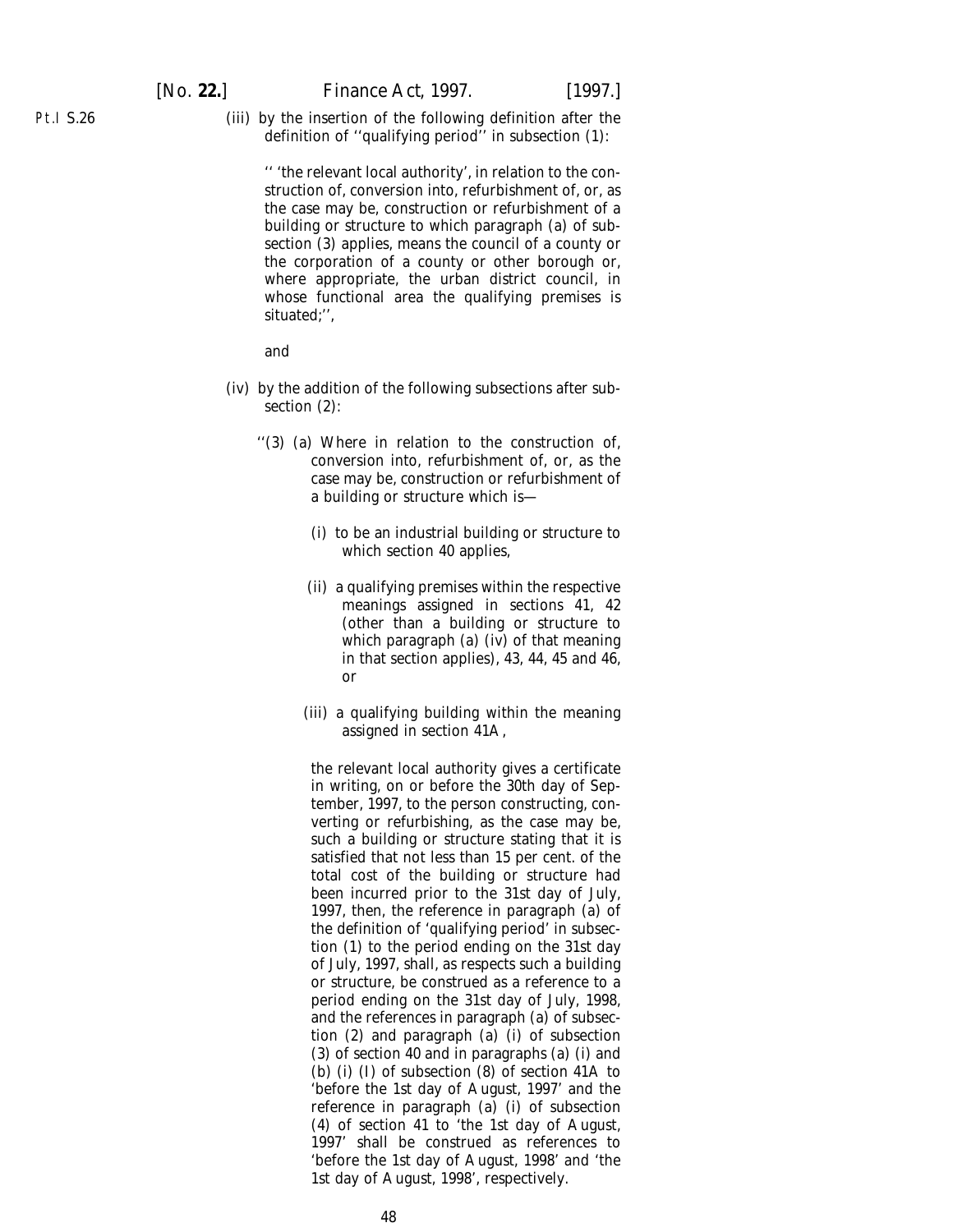[1997.] *Finance Act,* 1997. [*No.* **22.**]

(b) In considering whether to give such a certifi- Pt.I S.26 cate as is referred to in paragraph (*a*), the relevant local authority shall have regard only to the guidelines in relation to the giving of such certificates entitled *'Extension from 31 July, 1997, to 31 July, 1998, of the time limit for qualifying expenditure on developments'* which were issued by the Department of the Environment on the 28th day of January, 1997.

(4) The *Tenth Schedule* to the *Finance Act, 1997*, shall apply for the purposes of supplementing this Chapter.'',

- (*b*) in section 39—
	- (i) by the addition after subsection (1) of the following subsection:

''(1A) The Minister for Finance may, after consultation with the Minister for Transport, Energy and Communications and following receipt of a proposal from or on behalf of a company intending to carry on qualifying trading operations (within the meaning of section 41A) in an area or areas immediately adjacent to any of the airports commonly known as—

- (*a*) Cork Airport,
- (*b*) Donegal Airport,
- (*c*) Galway Airport,
- (*d*) Kerry Airport,
- (*e*) Knock International Airport,
- (*f*) Sligo Airport, or
- (*g*) Waterford Airport,

being a company which, if those trading operations were to be carried on in an area which apart from this subsection would be an enterprise area, would be a qualifying company (within the meaning of section 41A), by order direct that—

- (i) the said area or areas described in the order shall be an enterprise area for the purposes of this Chapter, and
- (ii) as respects any such area so described in the order, the reference in paragraph (*a*) of the definition of 'qualifying period' in section 38(1) to the period commencing on the 1st day of August, 1994, and ending on the 31st day of July, 1997, shall be construed as a reference to such period as shall be specified in the order in relation to that area, but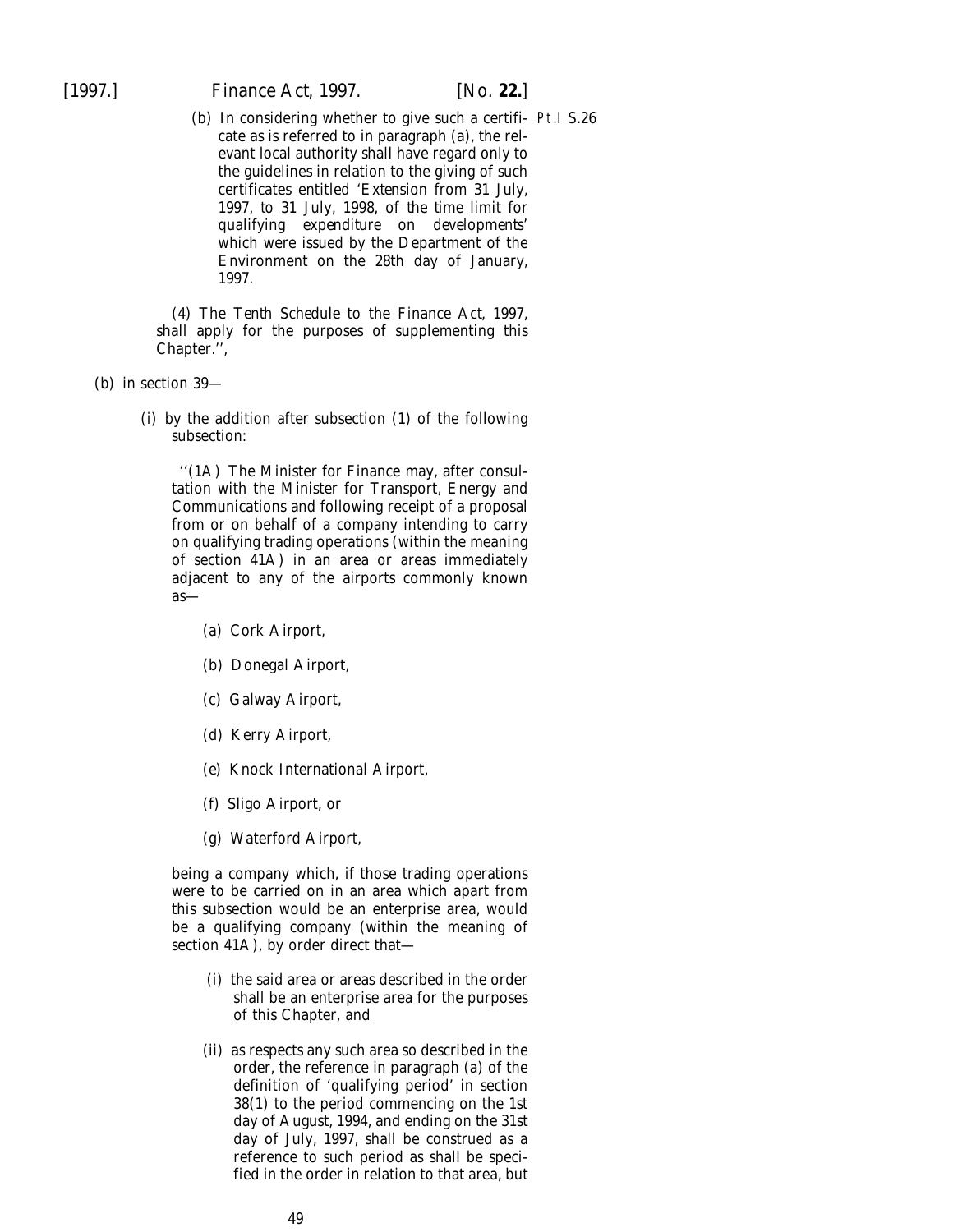no such period specified in the order shall commence before the 1st day of August, 1994, or end after the 30th day of June, 2000.'',

and

- (ii) by the substitution in subsection (2) of ''subsection  $(1)$  or  $(1)$ " for "subsection  $(1)$ ".
- (*c*) in section 42 by the substitution of the following definition for the definition of "qualifying lease" in subsection (1):

" 'qualifying lease' means a lease in respect of a qualifying premises granted on *bona fide* commercial terms—

- (*a*) in the qualifying period in the case of a qualifying premises which is a building or structure to which subsection (3) (*a*) of section 38 refers, or
- (*b*) in the qualifying period, or within the period of one year from the day next after the end of the qualifying period in the case of any other qualifying premises,

by a lessor to a lessee who is not connected with the lessor, or with any other person who is entitled to a rent in respect of the qualifying premises, whether under that lease or any other lease;".

Amendment of provisions relating to double rent allowance.

**27.**—Section 45 of the Finance Act, 1986, section 42 of the Finance Act, 1994, and section 49 of the Finance Act, 1995, are hereby amended—

- (*a*) in subsection (2) of the said section 45,
- (*b*) in subsection (3) of the said section 42, and
- (*c*) in subsection (3) of the said section 49,

by the substitution in each case for ''equal to the amount of the firstmentioned deduction'' of the following:

''(in this subsection referred to as 'the second-mentioned deduction') equal to the amount of the first-mentioned deduction but, as respects a qualifying lease granted on or after the 21st day of April, 1997, where the first-mentioned deduction is on account of rent which is payable by such person to a connected person, such person shall not be entitled in that computation to the second-mentioned deduction''.

Amendment of section 39B (relief in relation to income from certain trading operations carried on in Custom House Docks Area) of Finance Act, 1980.

**28.**—Section 39B (as amended by the Finance Act, 1995) of the Finance Act, 1980, is hereby amended by the addition, after subsection (9), of the following subsection:

''(10) (*a*) For the purposes of this section, the Minister for Finance, after consultation with the Minister for the Environment, may, by order direct that the definition of 'the Custom House Docks Area' contained in section 41 of the Finance Act, 1986, shall include such area or areas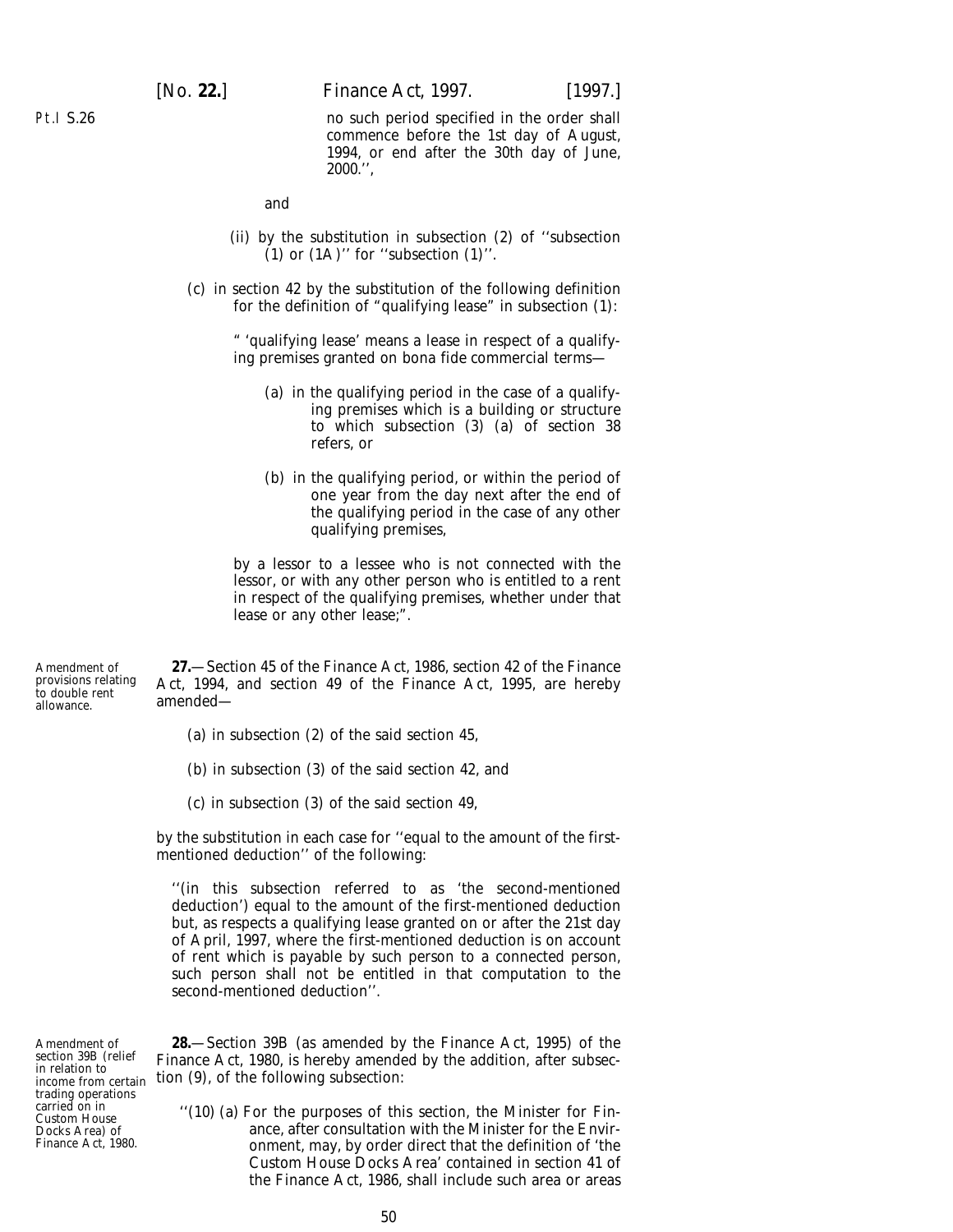[1997.] *Finance Act,* 1997. [*No.* **22.**]

described in the order which, but for the order, would Pt.I S.28 not be included in that definition, and where the Minister for Finance so orders, the said definition of 'the Custom House Docks Area' shall, for the purposes of this section, be deemed to include the said area or areas.

- (*b*) The Minister for Finance may, for the purposes of making an order under this section and an order under section 27 of the Finance Act, 1987, exercise the powers to make those orders by making one order for the purposes of both of those sections.
- (*c*) The Minister for Finance may make orders for the purpose of this section and any order made under this section shall be laid before Dáil Éireann as soon as may be after it is made and, if a resolution annulling the order is passed by Dáil Éireann within the next twenty-one days on which Dáil Éireann has sat after the order is laid before it, the order shall be annulled accordingly, but without prejudice to the validity of anything previously done thereunder.''.

**29.**—(1) Subject to *subsection (4)*, where a person incurs expendi- Relief for preture for the purposes of a trade or profession before the time that trading expenditure. the trade or profession has been set up and commenced by that person, and such expenditure—

- (*a*) is incurred not more than three years before that time, and
- (*b*) is not allowable, apart from this section, as a deduction for the purpose of computing the profits or gains of the trade or profession for the purposes of Case I or Case II of Schedule D, but would have been so allowable if it had been incurred after that time,

then the expenditure shall be treated for that purpose as having been incurred at that time.

- (2) Where—
	- (*a*) a company pays any charges on income (within the meaning of section 10 of the Corporation Tax Act, 1976) before the time it sets up and commences a trade, and
	- (*b*) the payment is made wholly and exclusively for the purposes of that trade,

that payment, to the extent that it is not otherwise deducted from total profits of the company, shall be treated for the purposes of corporation tax as paid at that time.

(3) Where an individual who has set up and commenced a trade or profession has been assessed to tax for any year of assessment under section 434 of the Income Tax Act, 1967, in respect of a payment—

- (*a*) made before the time the trade or profession has been set up and commenced, and
- (*b*) wholly and exclusively for the purposes of the trade or profession,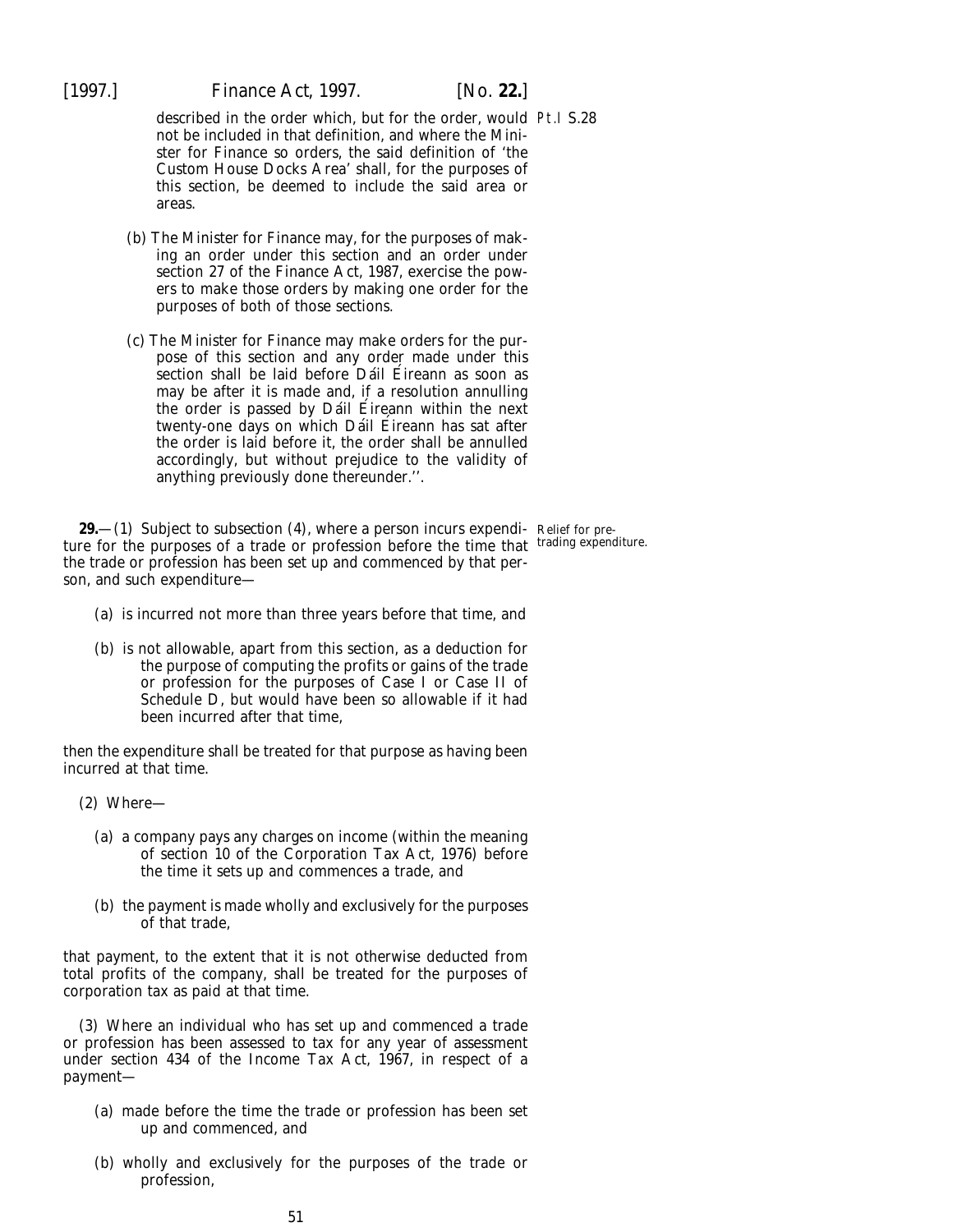[*No.* **22.**] *Finance Act,* 1997. [1997.]

then section 316 of the Income Tax Act, 1967, shall apply in relation to the payment as it would apply if the payment were made at that time.

(4) The amount of any expenditure which is to be treated under *subsection (1)* as incurred at the time that a trade or profession has been set up and commenced shall not be so treated for the purposes of section 307 of the Income Tax Act, 1967, or section 16 (2), 16A (3), 116 or 116A of the Corporation Tax Act, 1976.

(5) An allowance or deduction shall not be made under any provision of the Tax Acts, other than this section, in respect of any expenditure or payment which is treated under this section as incurred on the day on which a trade or profession is set up and commenced.

(6) This section shall apply to expenditure incurred for the purposes of a trade or profession which is set up and commenced on or after the 22nd day of January, 1997.

**30.**—(1) Section 35 (inserted by section 31 (1) of the Finance Act, 1996) of the Finance Act, 1987, is hereby amended—

- (*a*) in subsection  $(1)$ 
	- (i) in the definition of ''film'' by the substitution of ''means a film of a kind which is included within the categories of films eligible for certification as set out in guidelines referred to in subsection (2) which is produced'' for ''means a film which is produced'', and
	- (ii) in the definition of ''qualifying company'', to insert after paragraph (*a*) the following new paragraph:
		- ''(*aa*) does not contain in its name registered under either or both the Companies Acts, 1963 to 1990, or the Registration of Business Names Act, 1963, the words, 'Ireland', 'Irish', 'Éireann', 'Éire' or 'National', and'',
- (*b*) in subsection (2)—
	- (i) in paragraph  $(a)(i)$  by the insertion of the following proviso:

''Provided that nothing in this section shall be construed as obliging the Minister to give a certificate under this paragraph, and in any case where in relation to a film, the principal photography has commenced, the first animation drawings have commenced or the first model movement has commenced, as the case may be, before application is made by a qualifying company, the Minister shall not issue a certificate under this paragraph.'', and

(ii) in paragraph (*b*) by the substitution for paragraph (II) of the proviso to subparagraph (ii) of the following paragraph:

Amendment of section 35 (relief for investment in films) of Finance Act, 1987.

Pt.I S.29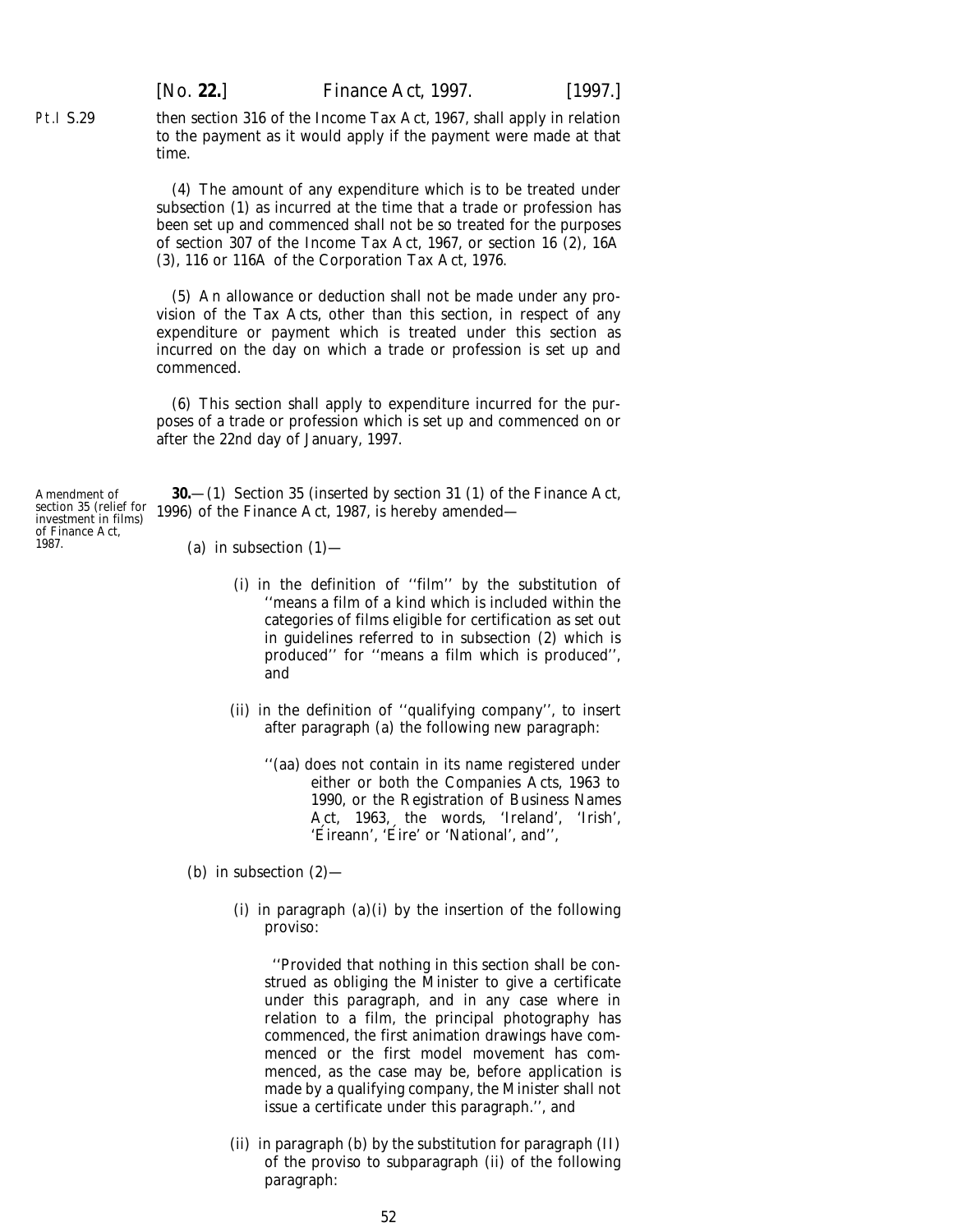- ''(II) (A) (*a*) in relation to a film (other than an animation film) in respect of which the principal photography commences at any time during the months of October, November, December and January, and the production of the film continues to completion without unreasonable delay from that time, or
	- (*b*) in relation to a film in respect of which post production work is to be carried out wholly or mainly in the State,

the references in paragraph (I) of this proviso to—

- (i) 60 per cent., shall be construed as a reference to 66 per cent.,
- (ii) 50 per cent., shall be construed as a reference to 55 per cent., and
- (iii) £7,500,000 shall be construed as a reference to £8,250,000,

and

- (B) in relation to a film in respect of which not less than one-half of the amount of the total cost of production met by relevant investments has been met by relevant investments paid by allowable investor companies, the references in this proviso, apart from this subparagraph, to—
	- (*a*) £7,500,000 shall be treated as a reference to £15,000,000, and
	- (*b*) £8,250,000 shall be treated as a reference to £16,500,000,'',

and

 $(c)$  in subsection  $(4)$ —

- (i) by the substitution of ''£8,000,000'' for ''£6,000,000'',
- (ii) in paragraph (*a*) of the proviso by the substitution of ''£3,000,000'' for ''£2,000,000'', and
- (iii) in paragraph (*b*) of the proviso by the substitution of ''£3,000,000'' for ''£2,000,000''.
- (2) *Subsection (1)* shall apply and have effect—
	- (*a*) as respects *paragraph (a)* and *subparagraph (i)* of *paragraph (b)*, in relation to a film in respect of which the Minister did not receive, before the 29th day of April, 1997, the application to enable the Minister to consider whether a certificate should be given under section 35(2) of the Finance Act, 1987,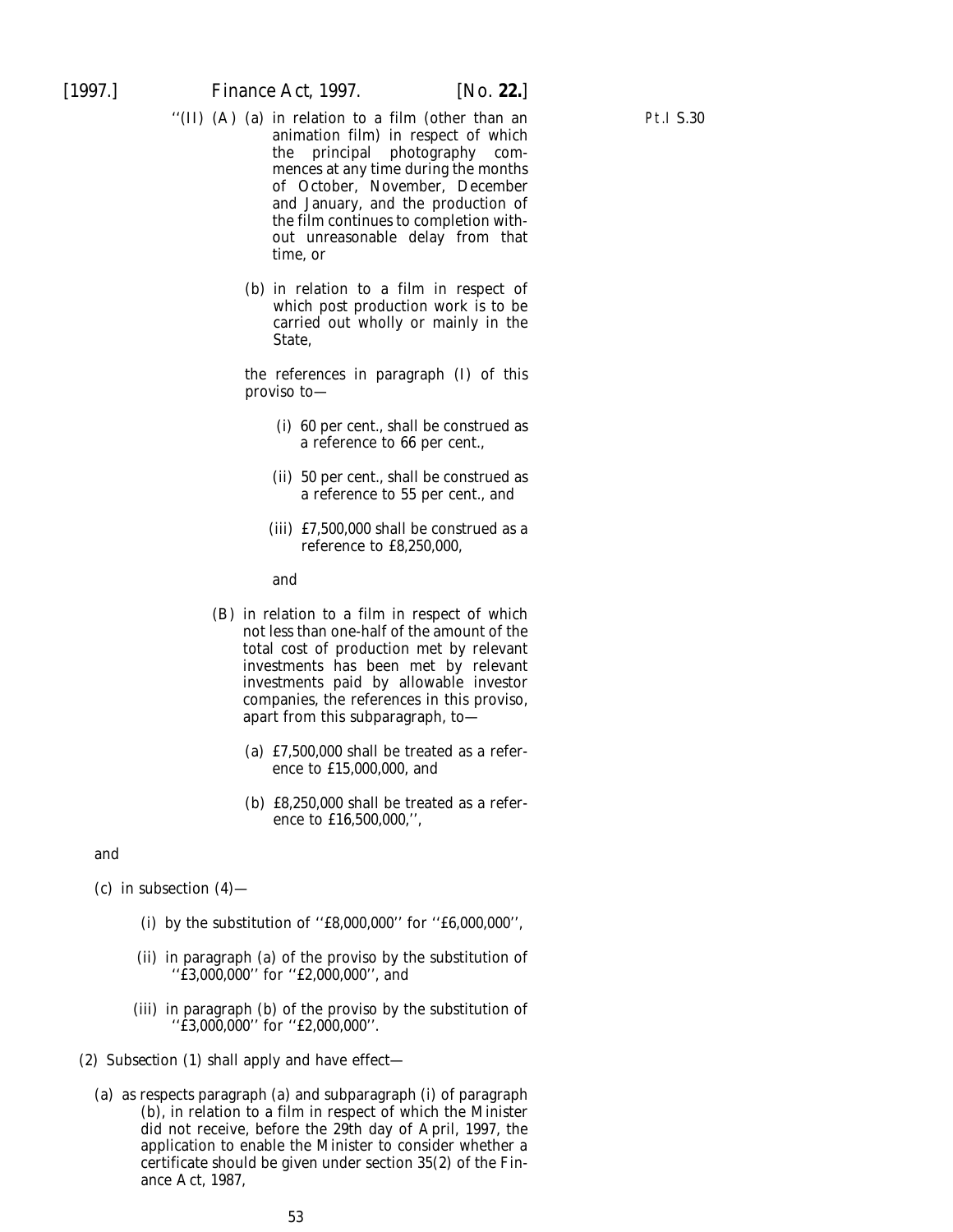Pt.I S.30

- (*b*) as respects *subparagraph (ii)* of *paragraph (b)*, in relation to a film in respect of which the Minster has received the application on or after the 26th day of March, 1997, to enable the Minister to consider whether a certificate should be given under section 35(2) of the Finance Act, 1987,
- (*c*) as respects *subparagraph (i)* of *paragraph (c)*, in relation to any period of twelve months ending on an anniversary of the 22nd day of January, 1997,
- (*d*) as respects *subparagraph (ii)* of *paragraph (c)*, in relation to a relevant investment made on or after the 26th day of March, 1997, and
- (*e*) as respects *subparagraph (iii)* of *paragraph (c)*, in relation to any twelve month period commencing on or after the 23rd day of January, 1997.

**31.**—(1) Section 14 (as amended by section 37 of the Finance Act, 1996) of the Finance Act, 1993 is hereby amended—

- (*a*) in the definition of ''qualifying shares'' in paragraph (*a*) of subsection (1) by the substitution for subparagraph (ii) of the following subparagraph:
	- ''(ii) quoted on the market known as the Developing Companies Market, or the market known as the Exploration Securities Market, of the Irish Stock Exchange,'',

and

- (*b*) in subsection (2) by the substitution for paragraph (*b*) of the following paragraph:
	- ''(*b*) the amount of a specified deposit or, if there is more than one, the aggregate of such amounts in respect of assets held at the same time as part of a special portfolio investment account shall not exceed—
		- (i) in the case of a special portfolio investment account in respect of which—
			- (I) the first specified deposit was made on or before the 5th day of April, 2000, and
			- (II) an amount (hereafter in this paragraph referred to as the 'particular amount') equal to the whole or a part of the specified deposit or specified deposits, has been used to acquire shares in a company quoted on the market known as the Developing Companies Market of

Amendment of section 14 (special portfolio investment accounts) of Finance Act, 1993.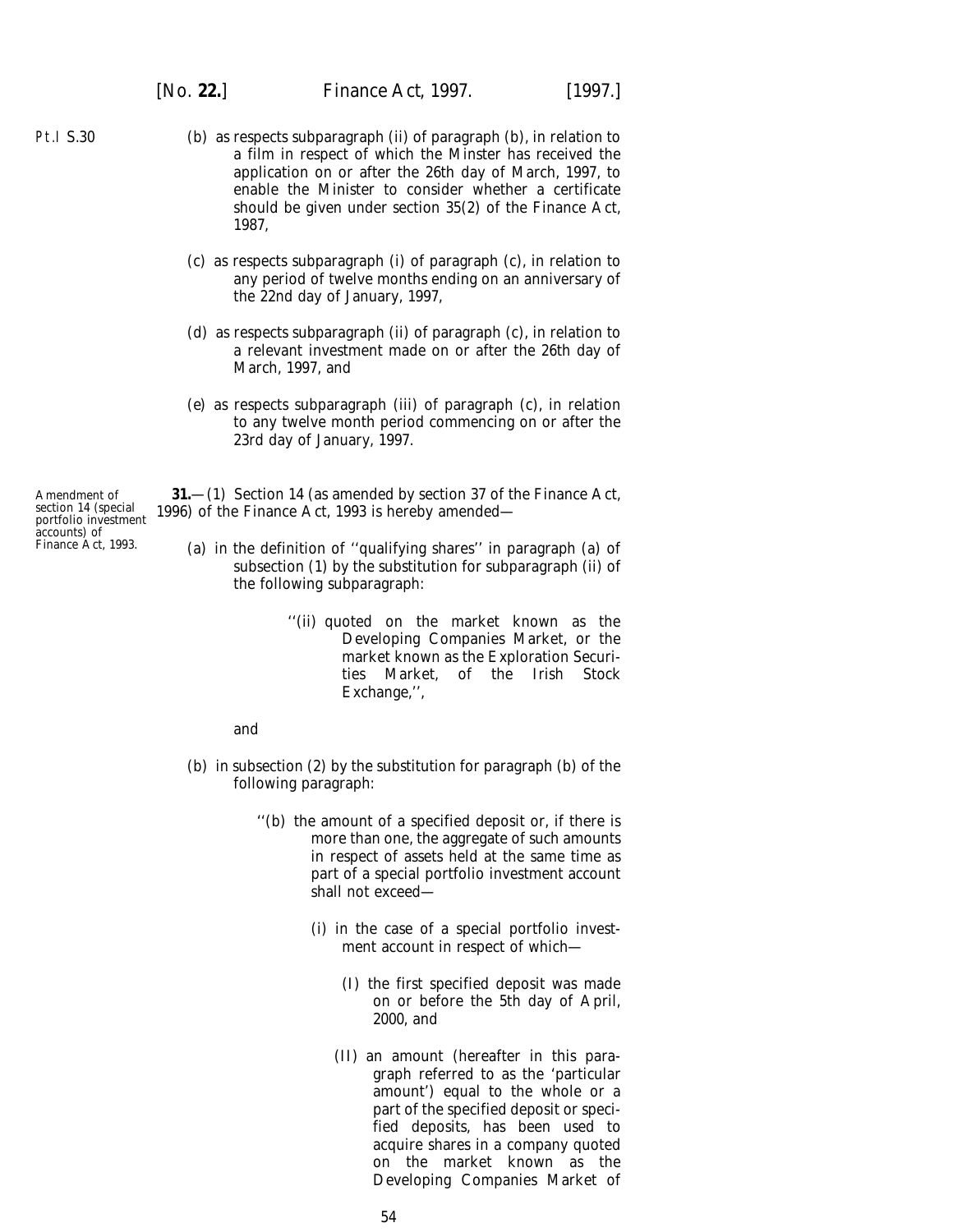[1997.] *Finance Act,* 1997. [*No.* **22.**]

the Irish Stock Exchange and those Pt.I S.31 shares are, at that time, held as assets of the special portfolio investment account,

£50,000 increased by the lesser of—

(A) the particular amount, and

(B) £10,000,

and

(ii) in the case of any other special portfolio investment account, £50,000;''.

(2) This section shall apply and have effect as on and from the 6th day of April, 1997.

**32.**—Section 18 (as amended by the Finance Act, 1996) of the Fin-Amendment of ance Act, 1989, is hereby amended in subsection (1) by the insertion section 18 (taxation of the following proviso to the definition of "specified collective investment" investment undertaking'':

undertakings) of Finance Act, 1989.

''Provided that, for the purposes of this definition, reference to a qualifying management company shall be construed as if—

- (i) in subsection (2) of section 39A (inserted by the Finance Act, 1981) of the Finance Act, 1980, there were deleted 'and any certificate so given shall, unless it is revoked under subsection (4), (4A) or (4B), remain in force until the 31st day of December, 2005', and
- (ii) in subsection (2) of section 39B (inserted by the Finance Act, 1987) of the Finance Act, 1980, there were deleted 'and any certificate so given shall, unless it is revoked under subsection  $(4)$ ,  $(5)$  or  $(5A)$ , remain in force until the 31st day of December, 2005'.''.

**33.**—(1) In this section—

Taxation of strips of securities.

''chargeable period'' has the meaning assigned to it in paragraph 1 (2) of the First Schedule to the Corporation Tax Act, 1976;

''market value'' has the meaning assigned to it in section 49 of the Capital Gains Tax Act, 1975;

''nominal value'', in relation to a unit of a security, means—

- (*a*) where the interest on the unit of the security is expressed to be payable by reference to a given value, that value, and
- (*b*) in any other case, the amount which was paid for the unit of the security on its issue;

''opening value'', in relation to a unit of a security from which at any time strips of the unit have been created by a person means—

(*a*) in the case of a person who is carrying on a trade, which consists wholly or partly of dealing in securities of which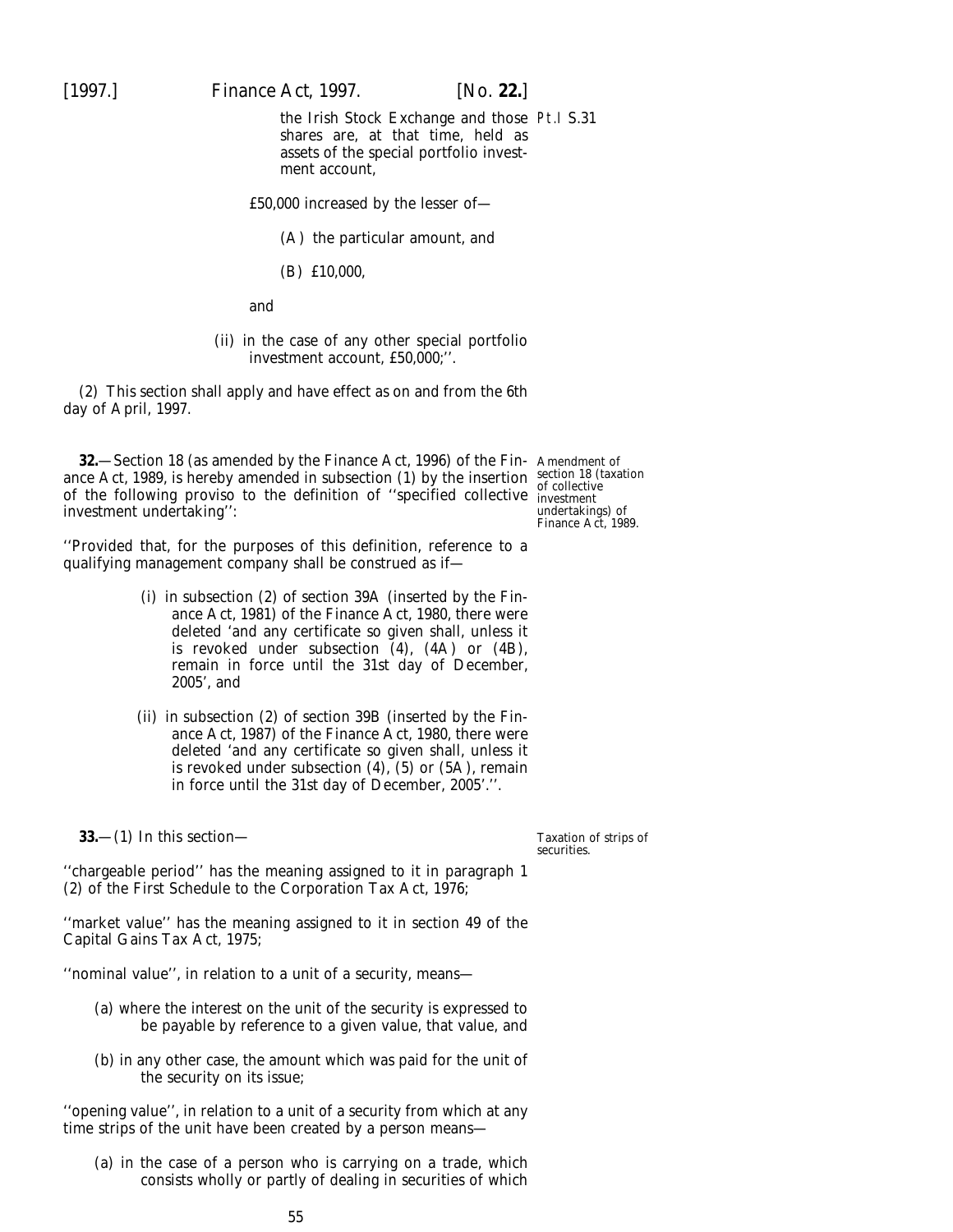Pt.I S.33

the unit of the security is an asset in respect of which any profits or gains are chargeable to tax under Case I of Schedule D, an amount equal to the market value of the unit of the security at the time the strips were created, and

- (*b*) in the case of any other person, an amount equal to—
	- (i) the market value of the unit of the security at the time the strips were created, or
	- (ii) the nominal value of the unit of the security,

whichever is the lesser;

''relevant day'', in relation to a person who holds a strip, means—

- (*a*) where the person is not a company within the charge to corporation tax, the 5th day of April in a year of assessment, and
- (*b*) where the person is a company within the charge to corporation tax, the day on which an accounting period of the company ends;

''securities'' has the same meaning as it has in subsection (1) of section 29 of the Finance Act, 1984, and a unit of a security shall be construed accordingly;

''strip'', in relation to a unit of a security, means an obligation of the person who issued the security to make a payment, whether of interest or of principal, which has been separated from other obligations of that person to make payments in respect of the unit of the security.

(2) Where at any time a person who owns a unit of a security creates strips of that unit—

- (*a*) the unit of the security shall be deemed to have been sold at that time by that person for an amount equal to its market value at that time,
- (*b*) that person shall be deemed to have acquired at that time each strip for the amount which bears the same proportion to the opening value of the unit of the security as the market value of the strip at that time bears to the aggregate of the market value at that time of each of the strips of the unit of the security, and
- (*c*) each strip shall be deemed to be a non-interest-bearing security any profits or gains arising on a disposal or redemption of which shall, subject to *subsection (5)*, be chargeable to tax under Case III of Schedule D unless charged to tax under Case I of that Schedule.

(3) Where a person, other than a person carrying on a trade which consists wholly or partly of dealing in securities in respect of which any profits or gains are chargeable to tax under Case I of Schedule D, acquires a strip of a unit of a security in relation to which section 19 of the Capital Gains Tax Act, 1975, applies, otherwise than in accordance with *subsection (2)*, the person shall be deemed to have acquired the strip for an amount equal to—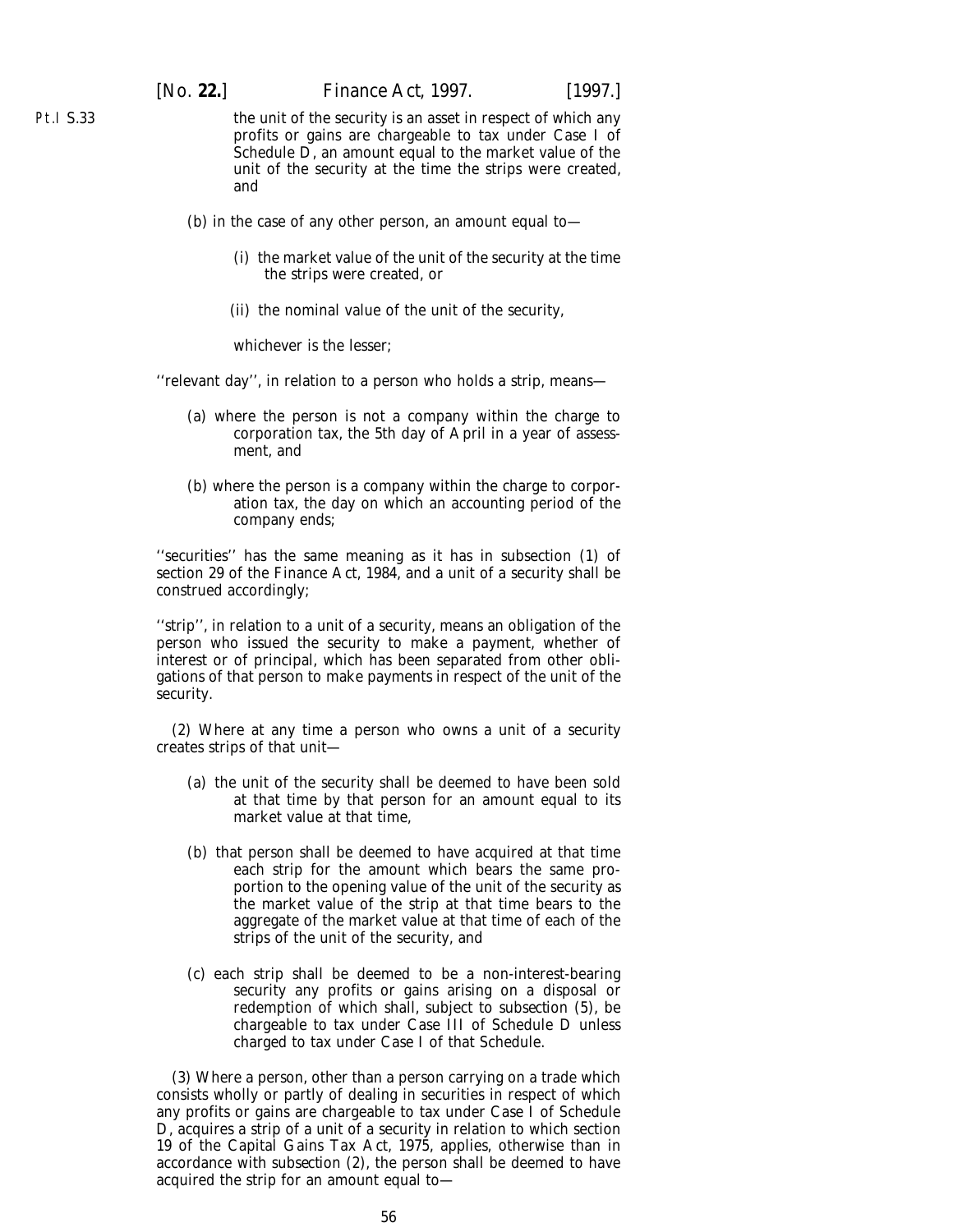- (*a*) the amount which bears the same proportion to the nominal Pt.I S.33 value of the unit of the security as the market value of the strip at the time of issue of the security would have borne to the aggregate of the market value at that time of each of the strips of the unit of the security if the strip had been created at the time of issue of the security, or
- (*b*) the amount paid by the person for the acquisition of the strip,

whichever is the lesser.

(4) Where at any time strips of a unit of a security are reconstituted into a unit of the security by any person—

- (*a*) each of the strips shall be deemed to have been sold at that time by that person for an amount equal to its market value at that time, and
- (*b*) that person shall be deemed to have acquired at that time the unit of the security for an amount equal to the aggregate of the market value at that time of each of the strips.

(5) Where a person holds a strip on a relevant day, that person shall on that day be deemed to have disposed of and immediately reacquired the strip at the market value of the strip on that day.

(6) Where under *subsection (5)*, a person is deemed to have disposed of a strip on a relevant day, the amount to be included in the profits or gains chargeable to tax under Case III of Schedule D for the chargeable period in which the relevant day falls shall be the aggregate of the amounts of any profits or gains arising on such deemed disposals in the chargeable period after deducting the aggregate of the amounts of any losses arising on such deemed disposals in that chargeable period, and, so far as they have not been allowed as a deduction from profits or gains in any previous chargeable period, any losses arising on such deemed disposals in any previous chargeable period.

**34.**—Section 138 of the Finance Act, 1990, is hereby amended in Amendment of the definition of ''securities'' in subsection (1) by the deletion of ''and'' at the end of paragraph (*a*), the substitution of ''Agriculture, and'' for ''Agriculture;'' in paragraph (*b*) and the insertion of the a discount) of Finance Act, 1990. following paragraph after paragraph (*b*):

> ''(*c*) strips within the meaning of section 54 (10) of the Finance Act, 1970 (inserted by *section 161* of the *Finance Act, 1997*);''.

**35.**—Section 17 of the Finance Act, 1993, is hereby amended by Amendment of the substitution for paragraph (*a*) of subsection (4) of the following section 17 paragraph:

section 138 (tax treatment of securities issued at

(undertakings for collective investment) of Finance Act, 1993.

''(*a*) (i) Every asset of an undertaking for collective investment on the day on which a chargeable period of the undertaking ends shall, subject to the subsequent provisions of this subsection, be deemed to have been disposed of and immediately reacquired by the undertaking at the asset's market value on the said day.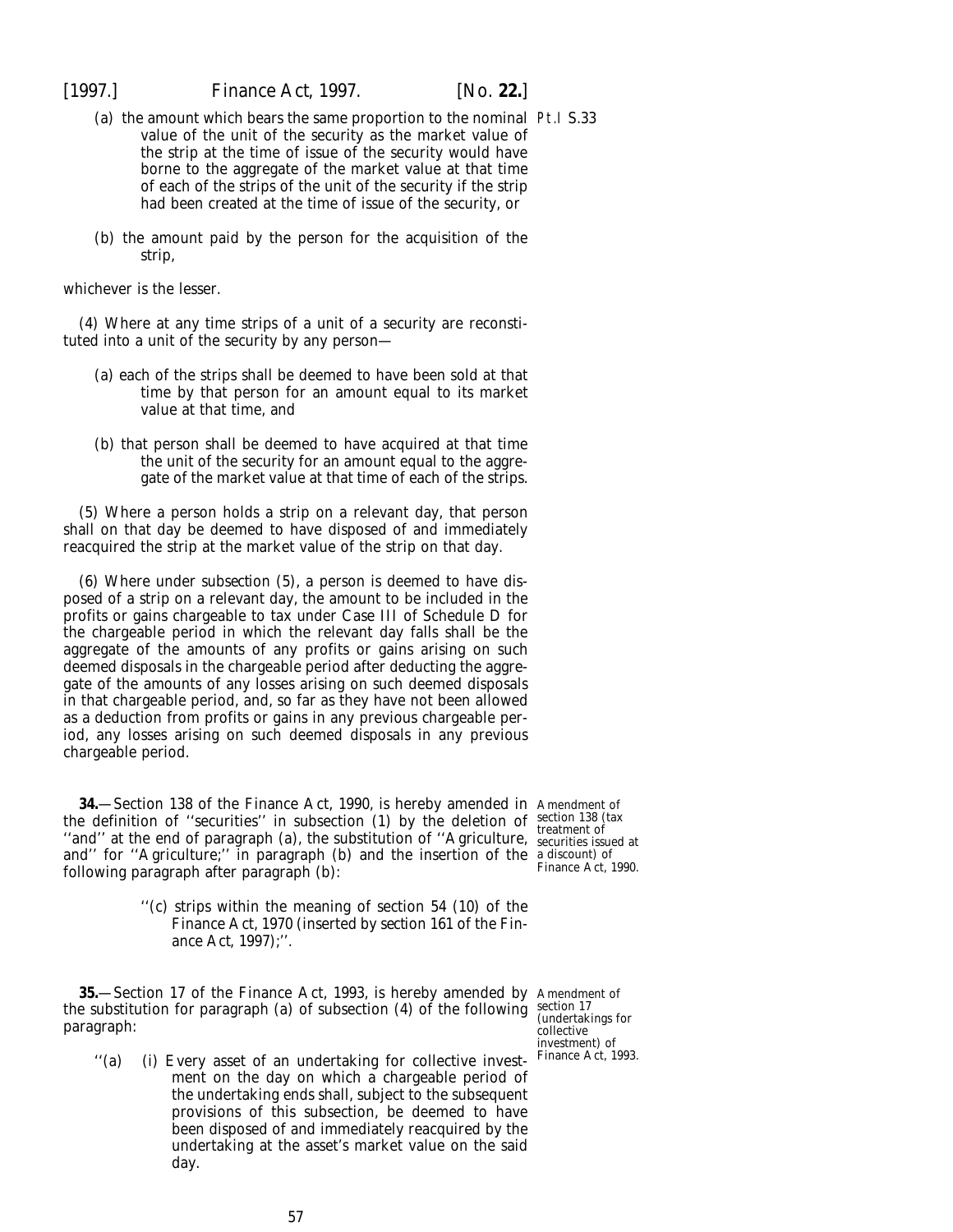[*No.* **22.**] *Finance Act,* 1997. [1997.]

#### (ii) Subparagraph (i) shall not apply to—

- (I) assets to which subsection  $(5)(a)$ (ii) relates other than where such assets are held in connection with a contract or other arrangement which secures the future exchange of the assets for other assets to which the said subsection does not relate, and
- (II) assets which are strips within the meaning of *section 33* of the *Finance Act, 1997*.''.

**36.**—Section 31 (as amended by the Finance Act, 1996) of the Finance Act, 1974, is hereby amended—

- (*a*) by the substitution for subsection (1) of the following subsection:
	- ''(1) In this section—

'company' means any body corporate;

'relevant security' means a security issued by a company on or before the 31st day of December, 2005, on terms which oblige the company to redeem the security within a period of 15 years after the date on which the security was issued.'',

and

(*b*) by the addition, after subsection (3) of the following subsection:

> ''(4) In relation to interest paid in respect of a relevant security paragraph (*cc*) of subsection (3) shall apply—

- (*a*) as if there were deleted from subsection (2) of section 39A (inserted by the Finance Act, 1981) of the Finance Act, 1980, ', and any certificate so given shall, unless it is revoked under subsection (4), (4A) or (4B), remain in force until the 31st day of December, 2005', and
- (*b*) as if there were deleted from subsection (2) of section 39B (inserted by the Finance Act, 1987) of the Finance Act, 1980, ', and any certificate so given shall, unless it is revoked under subsection (4), (5) or (5A), remain in force until the 31st day of December, 2005'.''.

Tax credits in respect of distributions.

**37.**—(1) The provisions of the Corporation Tax Act, 1976, specified in *paragraph 1* of the *Second Schedule* shall have effect in relation to distributions made on or after the 6th day of April, 1997, as if the standard rate for the year of assessment 1997-98 and subsequent years of assessment were 21 per cent.

(2) The *Second Schedule* shall have effect for the purpose of supplementing *subsection (1).*

Amendment of section 31 (interest payments by companies and to non-residents) of Finance Act, 1974.

Pt.I S.35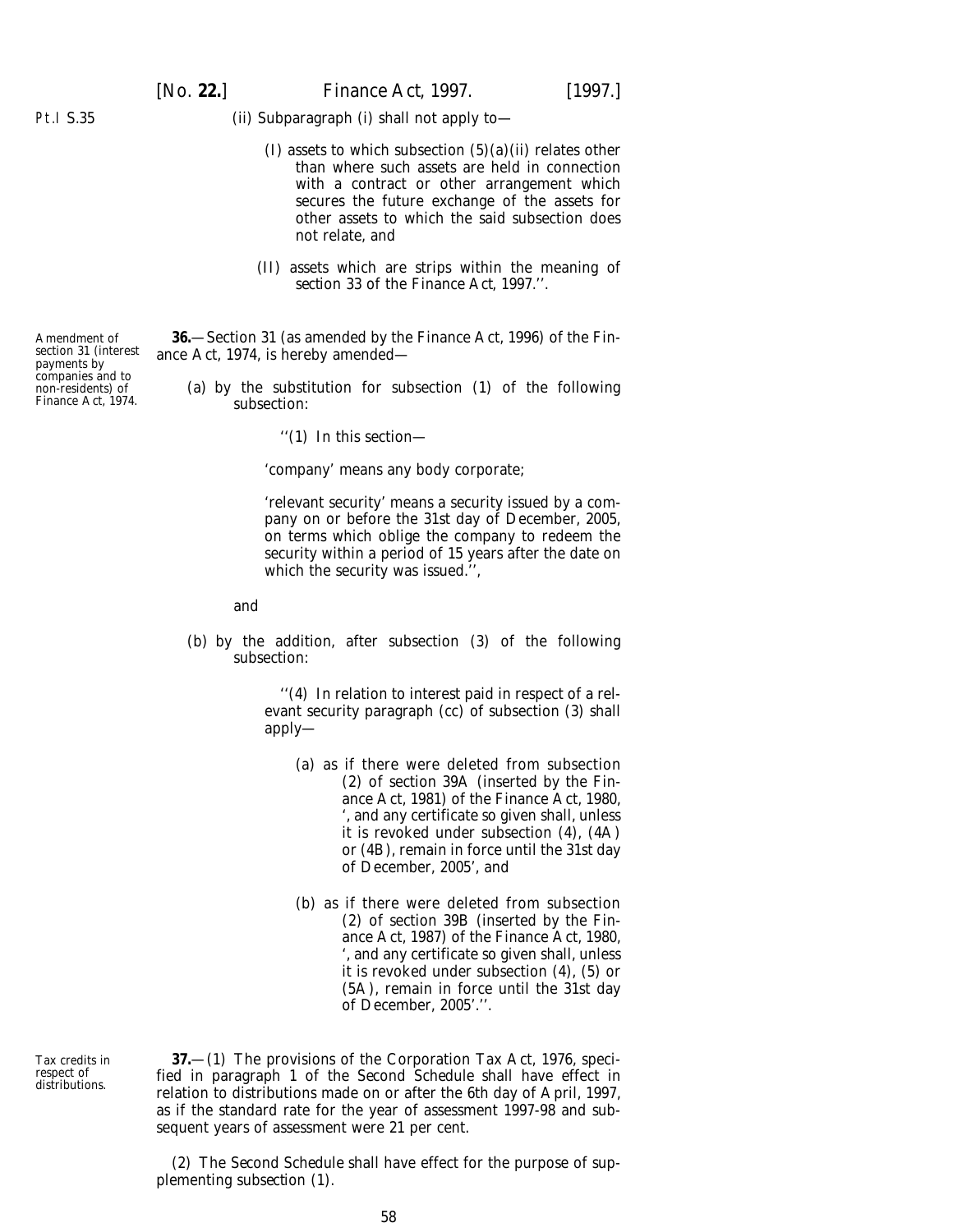**38.**—Section 37 of the Finance Act, 1992, is hereby amended by Pt.I the substitution in subsection (1) of ''6th day of April, 2002'' for ''6th Amendment of day of April, 1997''.

section 37 (application of section 25 (attribution of distributions to accounting periods) of Finance Act, 1989, to interim dividends) of

**39.**—(1) Chapter VIII of Part I of the Finance Act, 1991, is hereby Amendment of amended—

- (*a*) in section 59—
	- (i) in subsection  $(1)$ 
		- (I) by the insertion, after the meaning assigned to 'control'' of the following definition:

'' 'group' means a company which has one or more 51 per cent. subsidiaries together with those subsidiaries;'',

and

(II) in the definition of ''trading group'' by the deletion of the words after ''trades'',

and

(ii) in subsection (3), by the substitution for ''section 61'' of ''section 60A or 61'',

and

#### (*b*) by the insertion, after section 60, of the following section:

''Purchase of own 60A.—(1) Notwithstanding any provision of shares by a quoted Part IX of the Act of 1976, references in the Tax Acts to distributions of a company shall be construed so as not to include references to a payment made by a quoted company on the redemption, repayment or purchase of its own shares.

> (2) References in subsection (1) to a quoted company shall include references to a company which is a member of a group of which a quoted company is a member.''.

(2) This section shall have effect as respects payments made on or after the 26th day of March, 1997.

**40.**—(1) Section 40 of the Finance Act, 1996, is hereby amended Amendment of in subsection (2) by the insertion of the following paragraphs after paragraph (*c*):

- "(*cc*) the Employment Support Scheme, being a scheme established on the 1st day of January, 1993, and administered by the National Rehabilitation Board,
- (*ccc*) the Pilot Programme for the Employment of People with Disabilities, being a programme

section 40 (treatment under Tax Acts of certain employment grants and recruitment subsidies) of Finance Act, 1996.

Finance Act, 1992. Chapter VIII (taxation of acquisition by a company of its own shares) of Part I of Finance Act, 1991.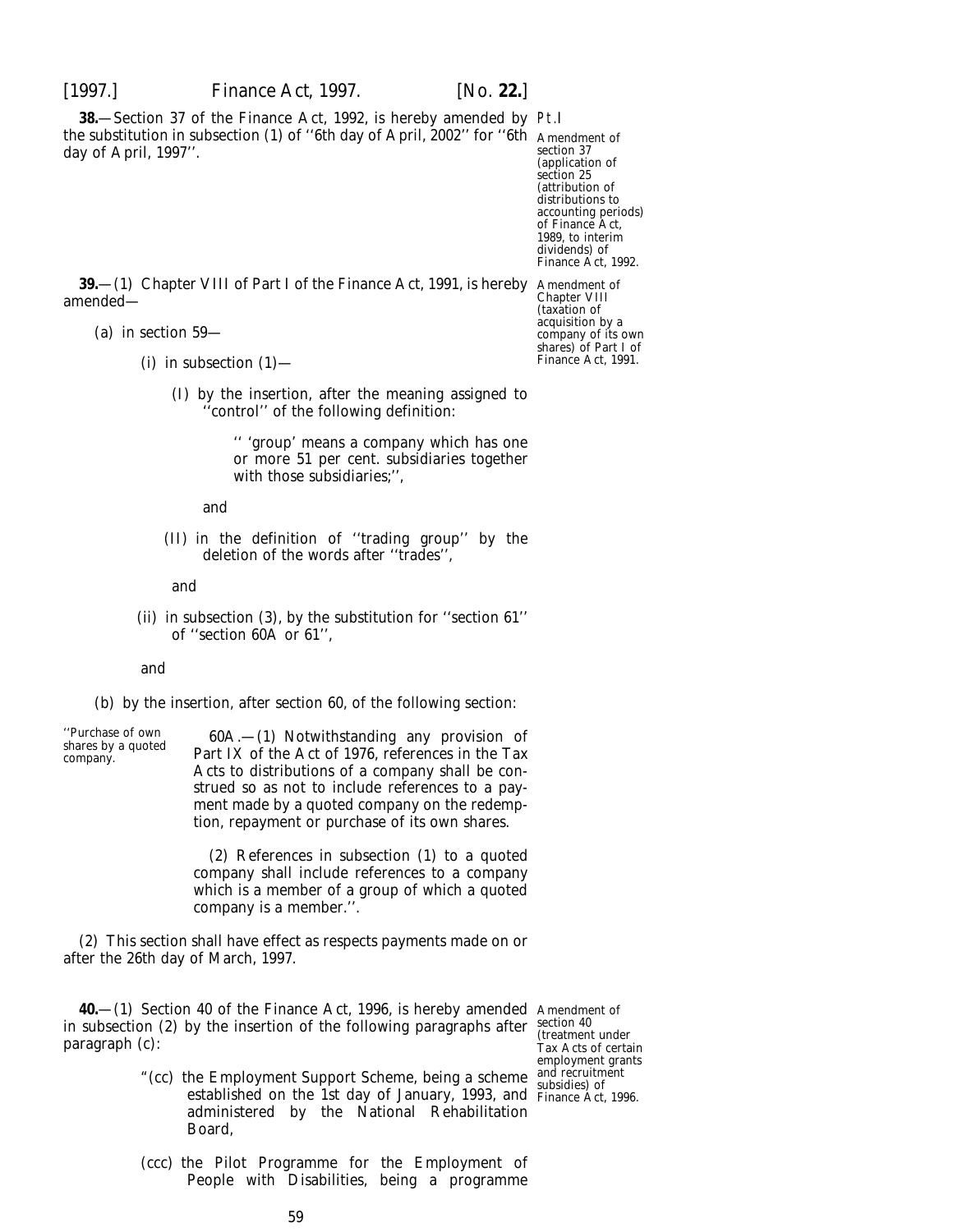administered by a company incorporated on the 7th day of March, 1995, as The Rehab Group,".

(2) This section shall have effect as respects grants or subsidies paid on or after the 6th day of April, 1997.

Employers' pension contributions. **41.**—(1) Chapter II of Part I of the Finance Act, 1972, is hereby amended—

- (*a*) in section 16, by the substitution of the following for subsection (4):
	- ''(4) (*a*) Any sum paid by an employer by way of contribution under the scheme shall, for the purposes of Case I or II of Schedule D and of sections 15 and 33(2) of the Corporation Tax Act, 1976, be allowed to be deducted as an expense, or expense of management, incurred in the chargeable period in which the sum is paid but no other sum shall for those purposes be allowed to be deducted as an expense, or expense of management, in respect of the making, or any provision for the making, of any contributions under the scheme.
		- (*b*) For the purposes of this section and of section  $16\Delta$ 
			- (i) a reference to a 'chargeable period' shall be construed as a reference to a 'chargeable period or its basis period' (within the meaning of paragraph  $\overline{1}$  of the First Schedule to the Corporation Tax Act, 1976), and
			- (ii) in relation to an employer whose chargeable period is a year of assessment, 'basis period' means the period on the profits or gains of which income tax for that year of assessment falls to be finally computed for the purposes of Case I or II of Schedule D in respect of the trade, profession or vocation of the employer.
	- (4A) The amount of an employer's contributions which may be deducted under subsection (4) shall not exceed the amount contributed by that employer under the scheme in respect of employees in a trade or undertaking in respect of the profits of which the employer is assessable to income tax or corporation tax, as the case may be.
	- (4B) A sum not paid by way of an ordinary annual contribution shall for the purposes of subsection (4) be treated, as the Commissioners may direct, either as an expense incurred in the chargeable period in which the sum is paid, or as an expense to be spread over such period of years as the Commissioners think proper.'',

and

(*b*) by the insertion of the following section after section 16:

Pt.I S.40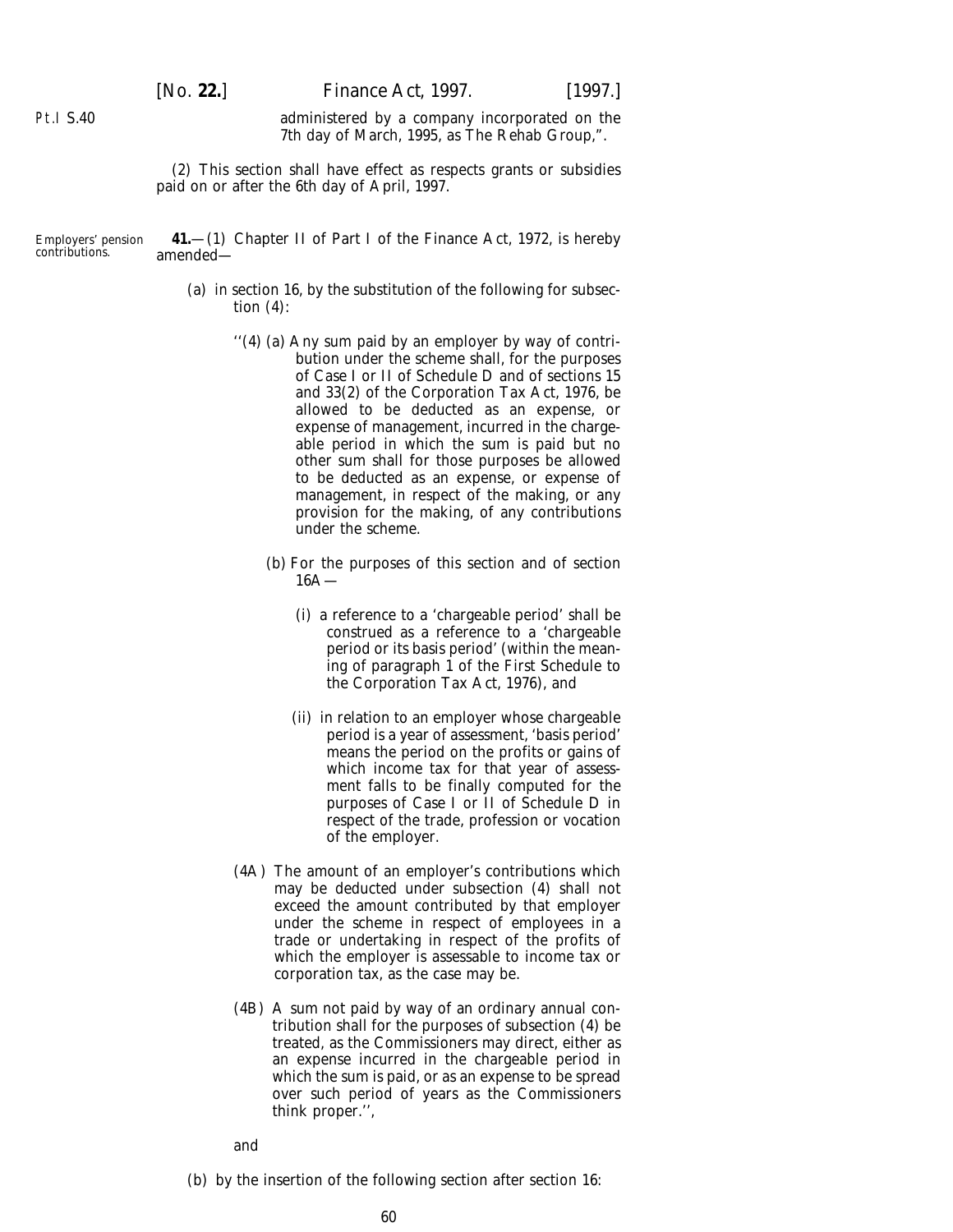"Provisions  $16A$ .—(1) Where—<br>supplemental to section  $16(4)$ .

- (*a*) there is, after the 21st day of April, 1997, an actual payment by an employer of a contribution under an exempt approved scheme,
- (*b*) that payment would, apart from this section, be allowed to be deducted as an expense, or expense of management, of the employer in relation to any chargeable period, and
- (*c*) the total of previously allowed deductions exceeds the relevant maximum,

the amount allowed to be so deducted in respect of the payment mentioned in paragraph (*a*) and of any other actual payments of contributions under the scheme which, having been made after the 21st day of April, 1997, fall within paragraph (*b*) in relation to the same chargeable period shall be reduced by whichever is the smaller of the excess and the amount which reduces the deduction to nil.

(2) In relation to any such actual payment by an employer of a contribution under an exempt approved scheme as would be allowed to be deducted as mentioned in subsection (1) in relation to any chargeable period—

- (*a*) the reference in that subsection to the total of previously allowed deductions is a reference to the aggregate of every amount in respect of the making, or any provision for the making, of that or any other contributions under the scheme, which has been allowed to be deducted as an expense, or expense of management, of that person in relation to all previous chargeable periods, and
- (*b*) the reference to the relevant maximum is a reference to the amount which would have been that aggregate if the restriction on deductions for sums other than actual payments imposed by virtue of subsection (4) of section 16 had been applied in relation to every previous chargeable period,

and, for the purposes of this subsection, an amount the deduction of the whole or any

Pt.I S.41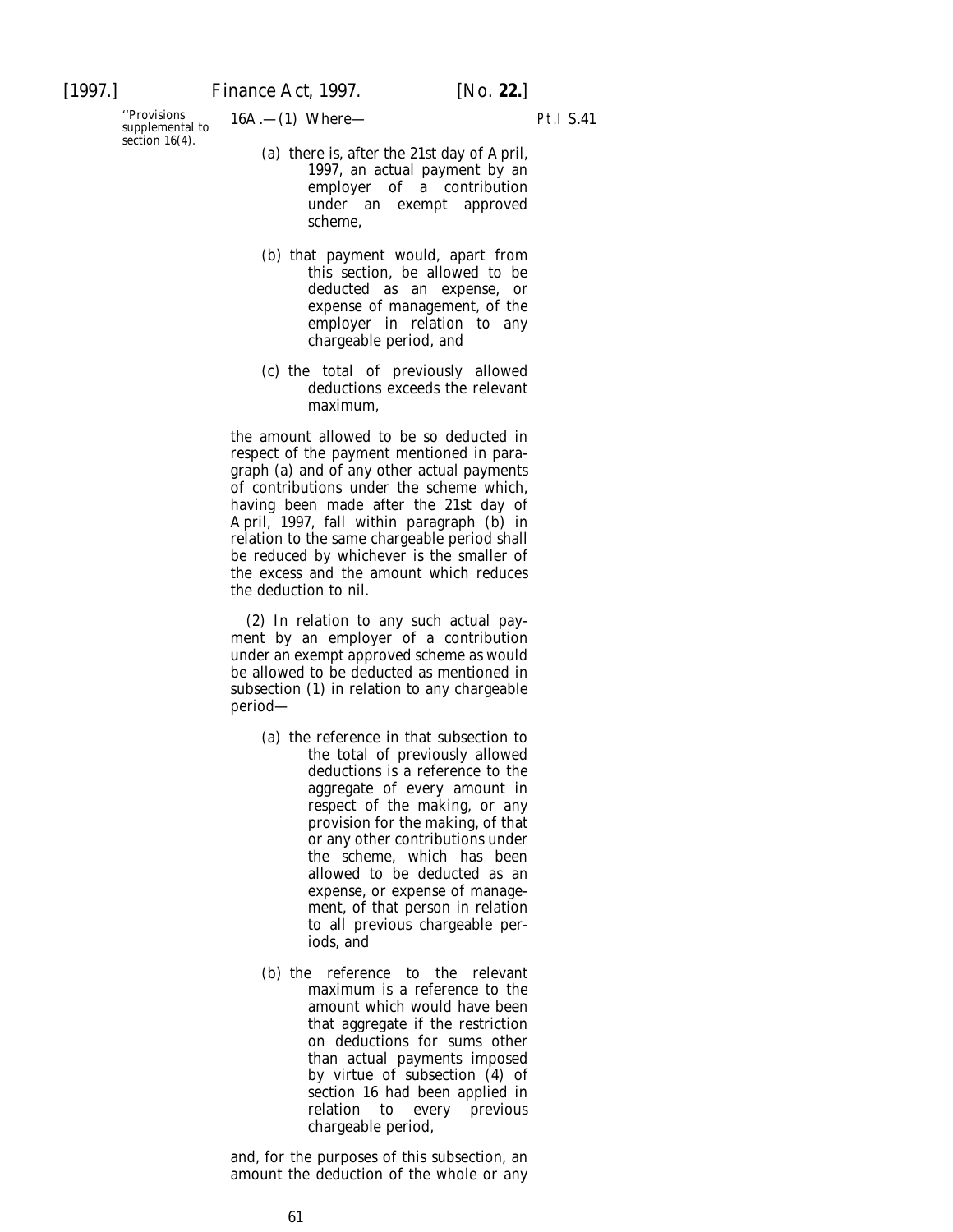[*No.* **22.**] *Finance Act,* 1997. [1997.]

part of which falls to be taken into account as allowed in relation to more than one chargeable period shall be treated as if the amount allowed were a different amount in the case of each of those periods.

(3) For the purposes of this section, any payment which is treated under subsection (4B) of section 16 as spread over a period of years shall be treated as actually paid at the time when it is treated as paid in accordance with that subsection.''.

(2) The Corporation Tax Act, 1976, is hereby amended, in Part 1 of the Second Schedule, by the deletion of paragraph 31.

(3) This section shall have effect in the case of any employer for a chargeable period (within the meaning of section 16 (as amended by this Act) of the Finance Act, 1972) being—

- (*a*) where the chargeable period is an accounting period of a company, an accounting period ending with a day after the 21st day of April, 1997, and
- (*b*) where the chargeable period is a year of assessment, any year of assessment the employer's basis period for which ends with a day after that date.
- **42.**—(1) (*a*) In this section and in *section 43*—

''designated area'', ''exploration or exploitation activities'' and ''exploration or exploitation rights'' have, respectively, the same meanings as they have in section 33 of the Finance Act, 1973;

''exploration or exploitation assets'' means assets used or intended for use in connection with exploration or exploitation activities, carried on in the State or in a designated area;

''market value'' shall be construed in accordance with section 49 of the Capital Gains Tax Act, 1975;

''the new assets'' and ''the old assets'' have, respectively, the meanings assigned to them in section 28 of the Capital Gains Tax Act, 1975.

- (*b*) For the purposes of this section and *section 43* a company shall not be regarded as ceasing to be resident in the State by reason only that it ceases to exist.
- (2) (*a*) Subject to *paragraph (b)*, this section and *section 43* shall apply to a company (hereafter in this section referred to as a ''relevant company'') if, at any time (hereafter in this section and in *section 43* referred to as ''the relevant time'') on or after the 21st day of April, 1997, the company ceases to be resident in the State.
	- (*b*) This section and *section 43* shall not apply to a company which is an excluded company.
	- (*c*) In this subsection—

Deemed disposal of assets on company ceasing to be resident in the State.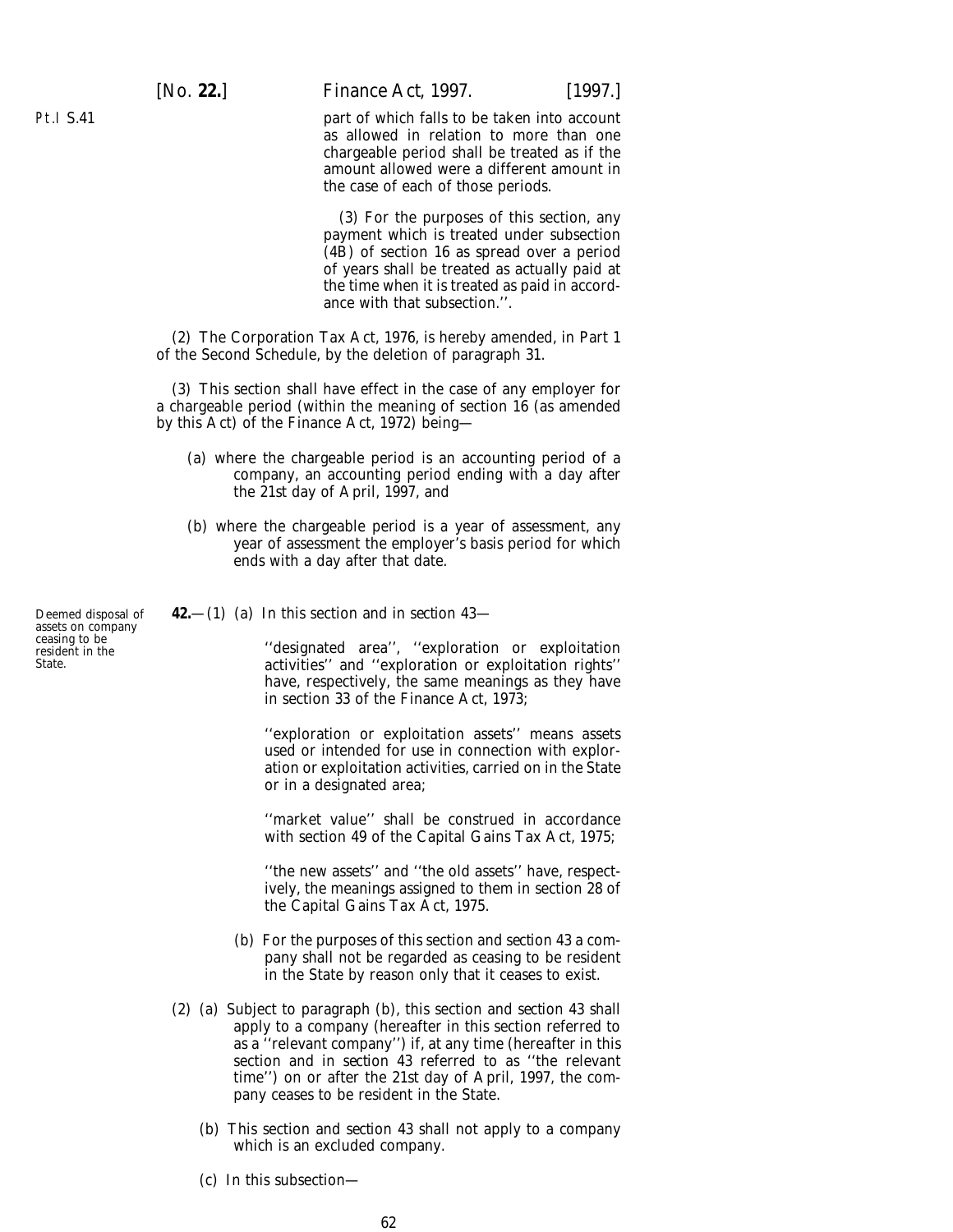"control" shall be construed in accordance with subsec- Pt.I S.42 tions (2) to (6) of section 102 of the Corporation Tax Act, 1976, as if in subsection (6) for ''five or fewer participators'' there were substituted ''persons resident in a relevant territory'';

''excluded company'' means a company of which not less than 90 per cent. of its issued share capital is held by a foreign company or foreign companies, or by a person or persons who are directly or indirectly controlled by a foreign company or foreign companies;

''foreign company'' means a company which—

- (i) is not resident in the State,
- (ii) is under the control of a person or persons resident in a relevant territory, and
- (iii) is not under the control of a person or persons resident in the State;

''relevant territory'' means—

- (i) the United States of America, or
- (ii) a territory with the government of which arrangements having the force of law by virtue of section 361 of the Income Tax Act, 1967, have been made.

(3) A relevant company shall be deemed for all purposes of the Capital Gains Tax Acts—

- (*a*) to have disposed of all its assets, other than assets excepted from this subsection by *subsection (5)*, immediately before the relevant time, and
- (*b*) immediately to have reacquired them,

at the market value of the assets at that time.

(4) Section 28 of the Capital Gains Tax Act, 1975, shall not apply where a relevant company—

- (*a*) has disposed of the old assets, or of its interest in those assets, before the relevant time, and
- (*b*) acquires the new assets, or its interest in those assets, after the relevant time,

unless the new assets are excepted from this subsection by *subsection (5)*.

(5) If at any time after the relevant time a relevant company carries on a trade in the State through a branch or agency—

(*a*) any assets which, immediately after the relevant time, are situated in the State and are used in or for the purposes of the trade, or are used or held for the purposes of the branch or agency, shall be excepted from *subsection (3)*, and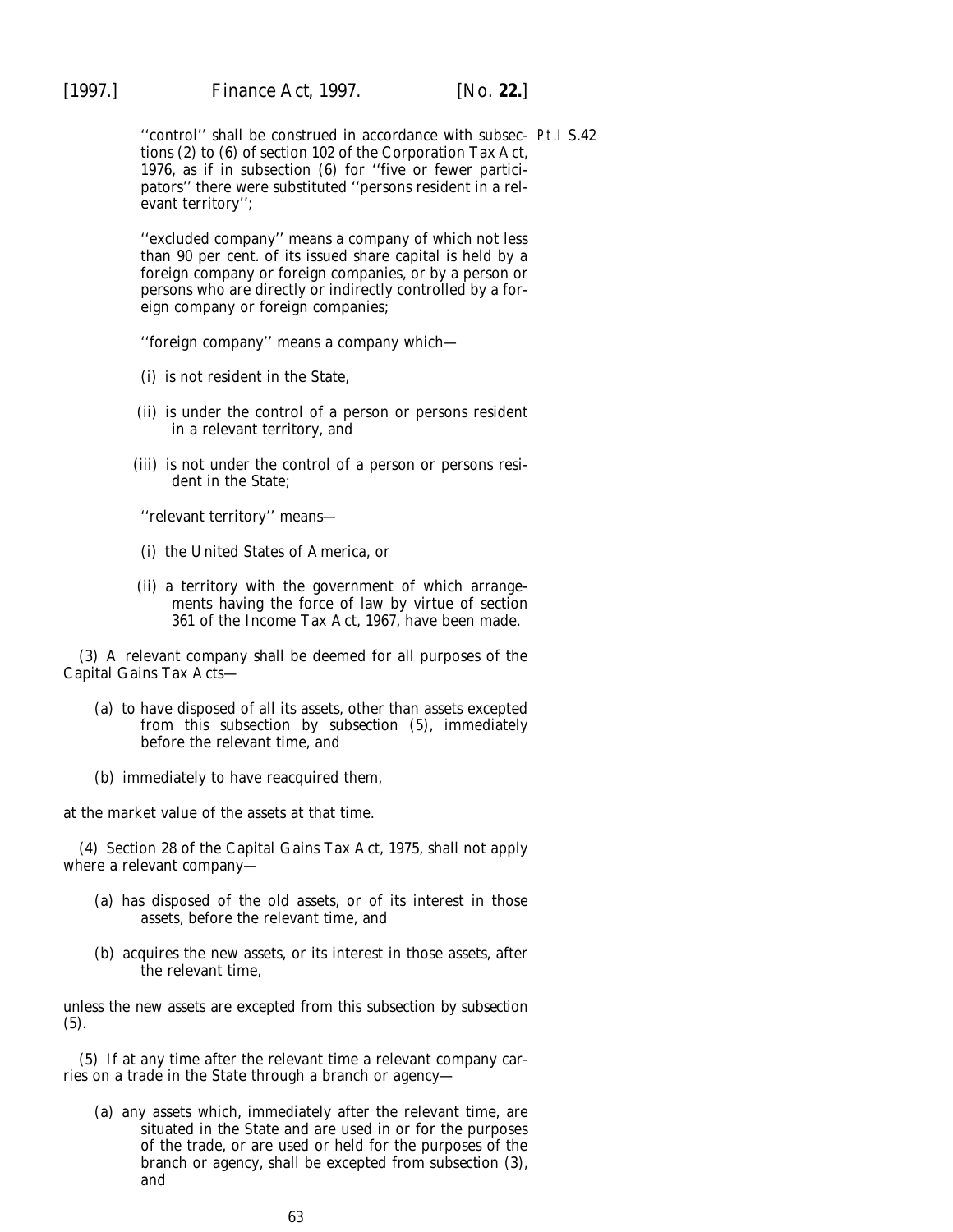[*No.* **22.**] *Finance Act,* 1997. [1997.]

- Pt.I S.42
- (*b*) any new assets which, after that time, are so situated and are so used or so held shall be excepted from *subsection (4)*,

and references in this subsection to assets situated in the State include references to exploration or exploitation assets and to exploration or exploitation rights.

Postponement of charge on deemed disposal under *section 42*.

**43.**—(1) (*a*) In this section—

''deemed disposal'' means a disposal which, by virtue of *section 42(3)*, is deemed to have been made;

''foreign assets'' of a company means any assets of the company which, immediately after the relevant time, are situated outside the State and are used in or for the purposes of a trade carried on by the company outside the State.

- (*b*) For the purposes of this section a company is a 75 per cent. subsidiary of another company if and so long as not less than 75 per cent. of its ordinary share capital (within the meaning of section 155 of the Corporation Tax Act, 1976) is owned directly by that other company.
- $(2)$  If-
	- (*a*) immediately after the relevant time, a company (hereafter in this section referred to as ''the company'') to which this section applies by virtue of *section 42* is a 75 per cent. subsidiary of another company (hereafter in this section referred to as the "principal company") which is resident in the State, and
	- (*b*) the principal company and the company jointly so elect, by notice in writing given to the inspector within 2 years after the relevant time,

the Capital Gains Tax Acts shall apply subject to the following provisions of this section.

(3) Any allowable losses accruing to the company on a deemed disposal of foreign assets shall be set off against the chargeable gains so accruing and—

- (*a*) that deemed disposal shall be treated as giving rise to a single chargeable gain equal to the aggregate of those gains after deducting the aggregate of those losses, and
- (*b*) the whole of that single chargeable gain shall be treated as not accruing to the company on that disposal but an equivalent amount (hereafter in this section referred to as the ''postponed gain'') shall be brought into account in accordance with *subsections (4)* and *(5)*.
- (4) (*a*) If at any time within 10 years after the relevant time the company disposes of any assets (hereafter in this subsection referred to as ''relevant assets'') the chargeable gains on which were taken into account in arriving at the postponed gain, there shall be deemed to accrue to the principal company as a chargeable gain at that time the whole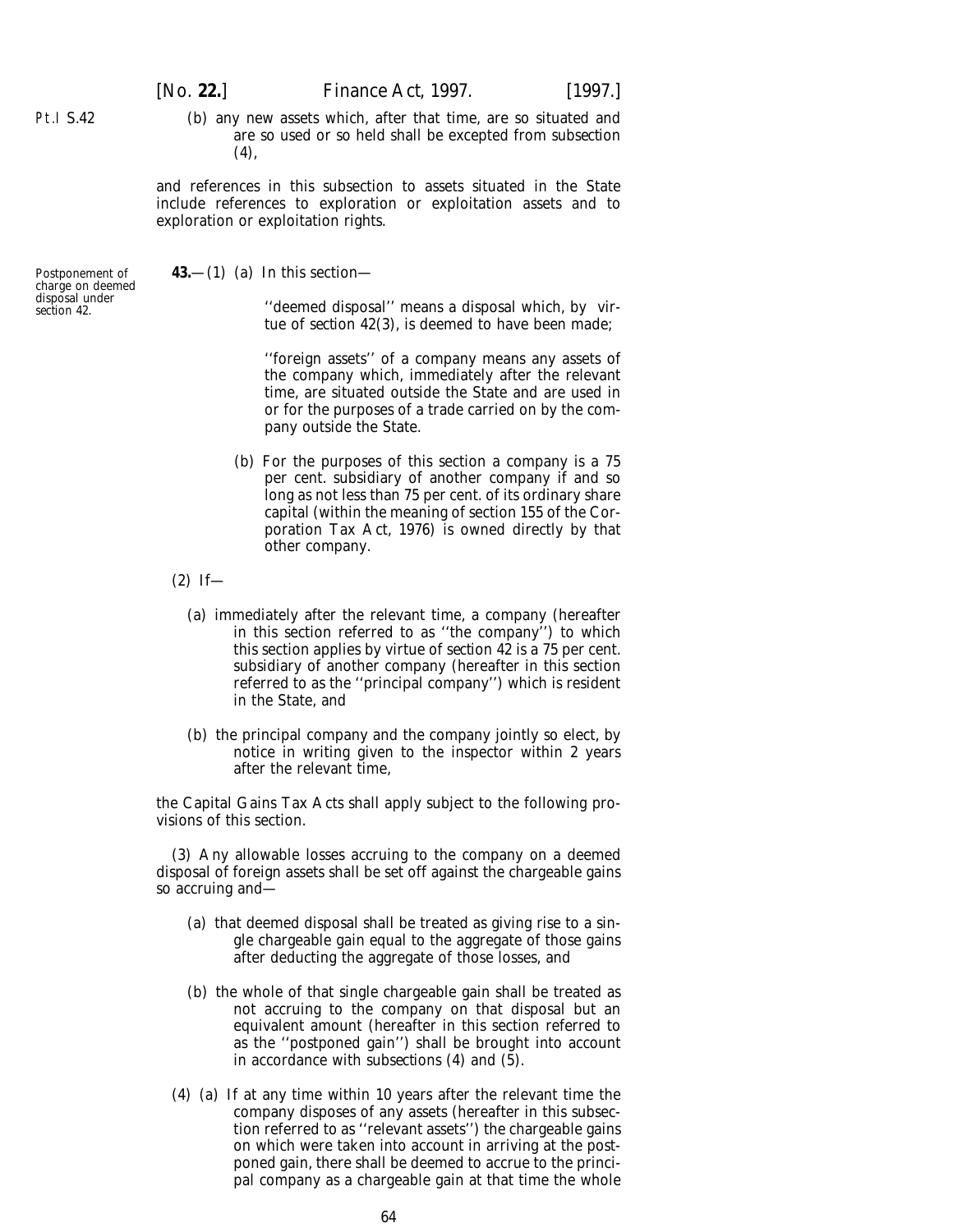or the appropriate proportion of the postponed gain so Pt.I S.43 far as not already taken into account under this subsection or *subsection (5)*.

- (*b*) In this subsection ''the appropriate proportion'' means the proportion which the chargeable gain taken into account in arriving at the postponed gain in respect of the part of the relevant assets disposed of bears to the aggregate of the chargeable gains so taken into account in respect of the relevant assets held immediately before the time of the disposal.
- (5) If at any time within 10 years after the relevant time—
	- (*a*) the company ceases to be a 75 per cent. subsidiary of the principal company, or
	- (*b*) the principal company ceases to be resident in the State,

there shall be deemed to accrue to the principal company as a chargeable gain—

- (i) where *paragraph (a)* applies, at that time, and
- (ii) where *paragraph (b)* applies, immediately before that time,

the whole of the postponed gain so far as not already taken into account under this subsection or *subsection (4)*.

- (6) If at any time—
	- (*a*) the company has allowable losses which have not been allowed as a deduction from chargeable gains, and
	- (*b*) a chargeable gain accrues to the principal company under *subsection (4)* or *(5)*,

then, if and to the extent that the principal company and the company jointly so elect by notice in writing given to the inspector within 2 years after that time, those losses shall be allowed as a deduction from that gain.

**44.**—(1) In this section—

Tax on non-resident company recoverable from group or from controlling director.

''chargeable period'' means a year of assessment or an accounting another member of period, as the case may be;

''controlling director'', in relation to a company, means a director of the company who has control of it (construing control in accordance with section 102 of the Corporation Tax Act, 1976);

''director'', in relation to a company, has the meaning given by section 119(1) of the Income Tax Act, 1967, and includes any person falling within section 103(5) of the Corporation Tax Act, 1976;

''group'' has the meaning which would be given by section 129 of the Corporation Tax Act, 1976, if in that section references to residence in the State were omitted and for references to ''75 per cent. subsidiaries'' there were substituted references to ''51 per cent. subsidiaries'', and references to a company being a member of a group shall be construed accordingly;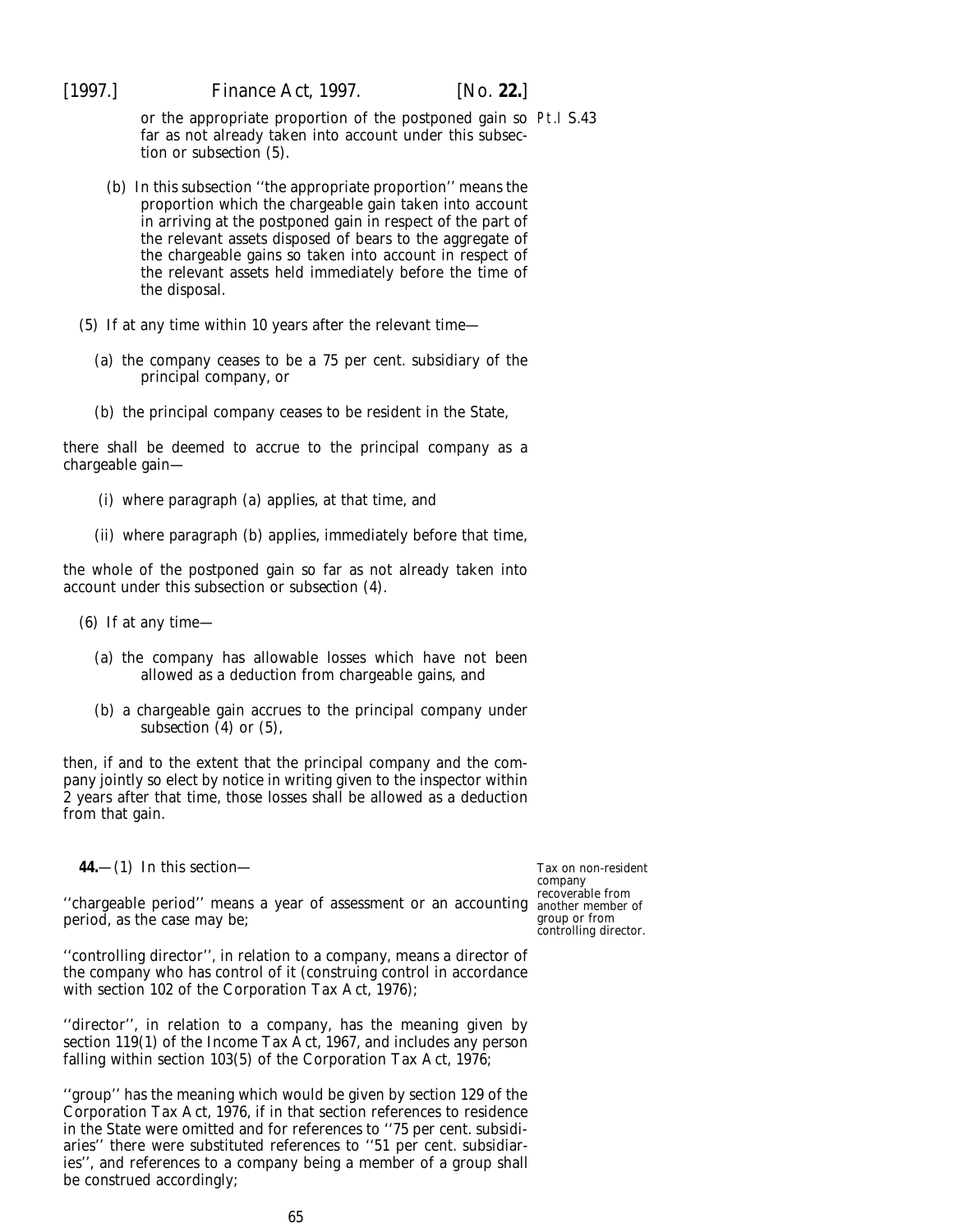''specified period'', in relation to a chargeable period, means the per-Pt.I S.44 iod beginning with the specified return date for the chargeable period (within the meaning of section 9 of the Finance Act, 1988) and ending 3 years after the time when a return under section 10 of the Finance Act, 1988, for the chargeable period is delivered to the appropriate inspector (within the meaning of the said section 9);

''tax'' means corporation tax or capital gains tax, as the case may be.

(2) This section applies at any time on or after the 21st day of April, 1997, where tax payable (being tax which, but for *section 42* or *43*, would not be payable) by a company (hereafter in this section referred to as the ''taxpayer company'') for a chargeable period (hereafter in this section referred to as the ''chargeable period concerned'') is not paid within 6 months after the date on or before which the tax is due and payable.

(3) The Revenue Commissioners may, at any time before the end of the specified period in relation to the chargeable period concerned, serve on any person to whom *subsection (4)* applies a notice—

- (*a*) stating the amount which remains unpaid of the tax payable by the taxpayer company for the chargeable period concerned and the date on or before which the tax became due and payable, and
- (*b*) requiring that person to pay that amount within 30 days of the service of the notice.
- (4) (*a*) This subsection applies to any person being—
	- (i) a company which is, or during the period of 12 months ending with the time when the gain accrued, was a member of the same group as the taxpayer company, and
	- (ii) a person who is, or during that period was, a controlling director of the taxpayer company or of a company which has, or within that period had, control over the taxpayer company.
	- (*b*) This subsection shall have effect in any case where the gain accrued before the 21st day of April, 1998, with the substitution in *paragraph (a)(i)* of ''beginning with the 21st day of April, 1997, and'' for ''of 12 months''.

(5) Any amount which a person is required to pay by a notice under this section may be recovered from the person as if it were tax due by the said person, and such person may recover any such amount paid on foot of a notice under this section from the taxpayer company.

(6) A payment in pursuance of a notice under this section shall not be allowed as a deduction in computing any income, profits or losses for any tax purposes.

**45.**—(1) Section 464 (as amended by the Finance Act, 1992) of Amendment of the Income Tax Act, 1967, is hereby amended in the proviso by the section 464 (issue of substitution for "Case I" of "Case I or Case IV".

exemption from tax) of Income Tax Act, 1967.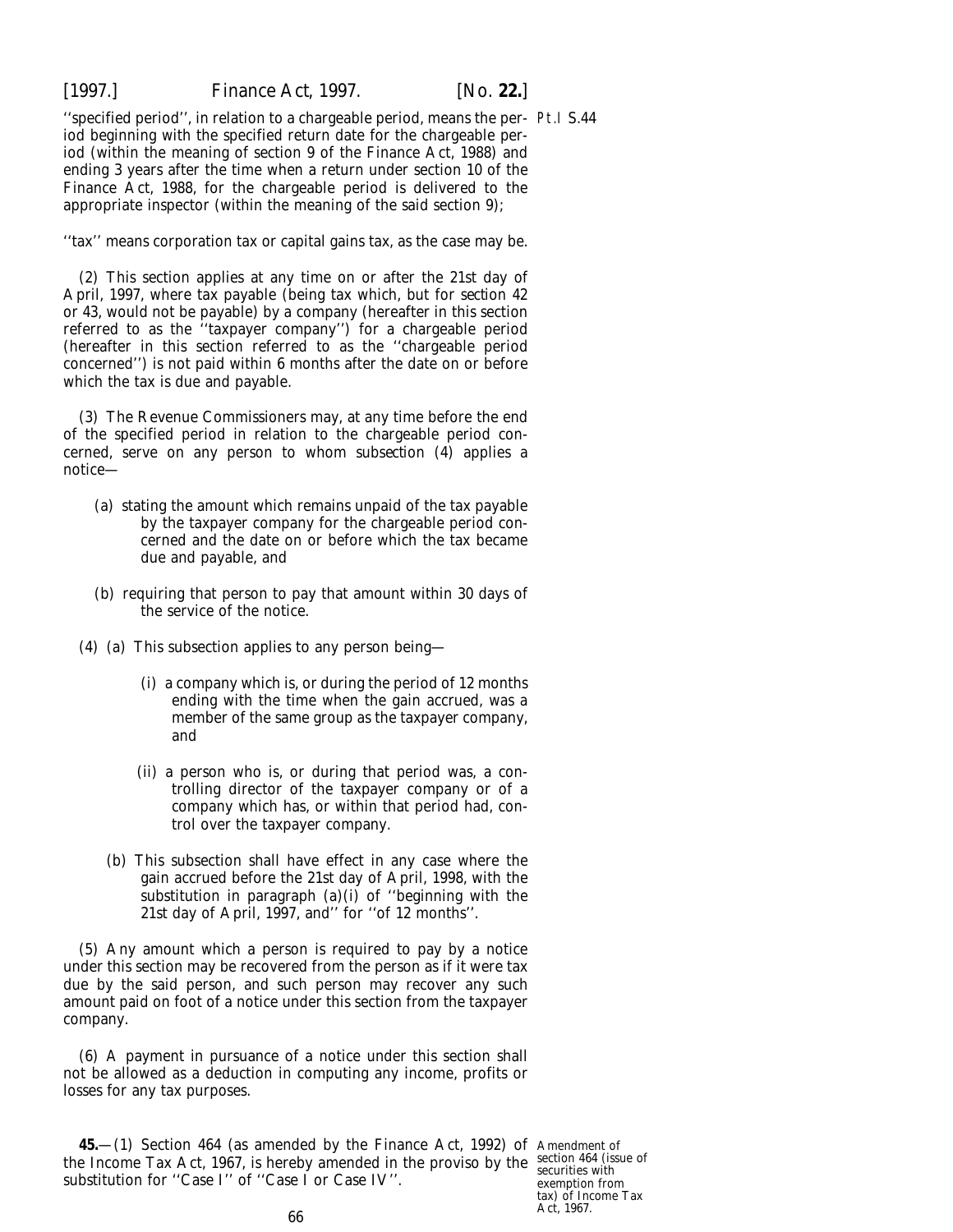(2) This section shall apply and have effect in respect of interest Pt.I S.45 and other profits or gains, accruing on or after the 21st day of April, 1997, from a security.

**46.**—(1) Section 470 (as amended by the Finance Act, 1992) of Amendment of the Income Tax Act, 1967, is hereby amended in paragraph  $(b)$  of section 470 subsection (1) by the substitution for "Case I" of "Case I or Case  $\frac{1}{\sqrt{1-\frac{1}{\sqrt{1-\frac{1}{\sqrt{1-\frac{1}{\sqrt{1-\frac{1}{\sqrt{1-\frac{1}{\sqrt{1-\frac{1}{\sqrt{1-\frac{1}{\sqrt{1-\frac{1}{\sqrt{1-\frac{1}{\sqrt{1-\frac{1}{\sqrt{1-\frac{1}{\sqrt{1-\frac{1}{\sqrt{1-\frac{1}{\sqrt{1-\frac{1}{\sqrt{1-\frac{1}{\sqrt{1-\frac{1}{\sqrt{1$ IV''.

(2) This section shall apply and have effect in respect of interest and other profits or gains accruing on or after the 21st day of April, 1997, from a security.

**47.**—(1) Section 474 (as amended by the Finance Act, 1992) of Amendment of the Income Tax Act, 1967, is hereby amended in subsection (2) by the substitution in the proviso for ''Case I'' of ''Case I or Case IV''.

(2) This section shall apply and have effect in respect of interest and other profits or gains, accruing on or after the 21st day of April, 1997, from a security.

**48.**—(1) In this section and in the *Fifth Schedule*, ''relevant port Replacement of company'' has the meaning assigned to it in *paragraph 1* of that harbour authorities by port companies. Schedule.

(2) The provisions of the *Fifth Schedule* shall apply where assets are vested in, or transferred to, a relevant port company pursuant to the Harbours Act, 1996.

(3) This section and the *Fifth Schedule* shall have effect from the 1st day of March, 1997.

**49.**—(1) In this section ''the authority'' means the Dublin Dock-Treatment of lands Development Authority.

(2) Notwithstanding any provision of the Corporation Tax Acts, profits arising to the authority in any accounting period ending after the 30th day of April, 1997, shall be exempt from corporation tax.

(3) As regards disposals made after the 30th day of April, 1997, section 23 of the Capital Gains Tax Act, 1975, shall apply to a gain accruing to the authority as it does to a body specified in that section.

(4) Section 42 of the Finance Act, 1988, is repealed with effect from the 1st day of May, 1997.

**50.**—The Finance Act, 1982, is hereby amended—

(*a*) in section 52, as on and from the passing of this Act, by the substitution of the following for subsections (7) and (8):

> ''(7) In this Chapter 'the release date', in relation to any of a participant's shares, means the third anniversary of the date on which the shares were appropriated to the participant.

> (8) Subject to section 56(4), for the purposes of provisions of this Chapter charging an individual to

Amendment of Chapter IX (profit sharing schemes) of Part 1 of, and Third Schedule (profit sharing schemes) to, Finance Act, 1982.

(securities of Irish issued abroad) of Income Tax Act, 1967.

section 474 (exemption of certain securities from tax) of Income Tax Act, 1967.

certain profits and gains for tax purposes.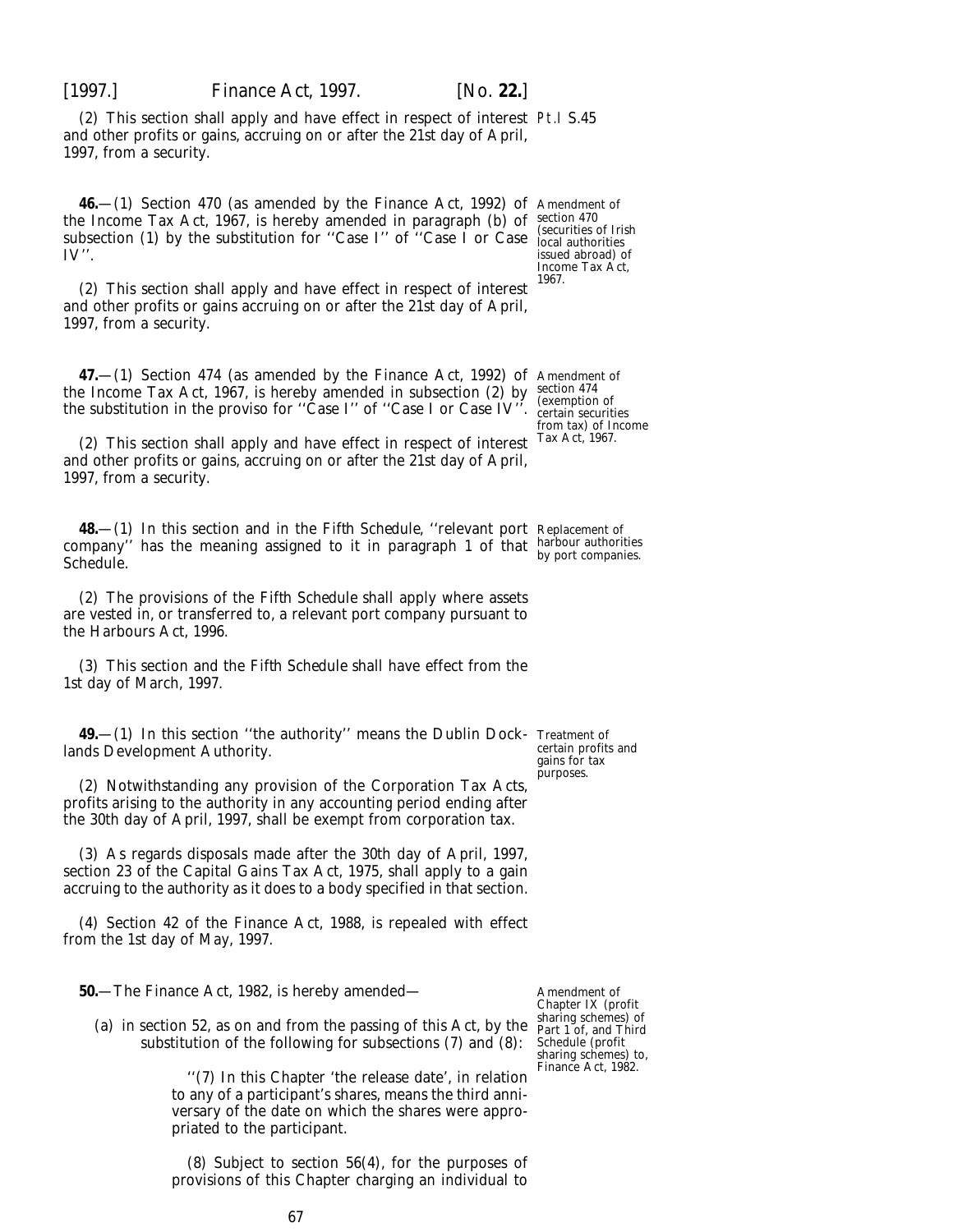income tax under Schedule E by reason of the occurrence of an event relating to any of the individual's shares, any reference to 'the appropriate percentage' in relation to those shares shall be determined according to the time of that event, as follows—

- (*a*) if the event occurs before the third anniversary of the date on which the shares were appropriated to the participant and paragraph (*b*) does not apply, the appropriate percentage is 100 per cent., and
- (*b*) if, in a case where at the time of the event the participant—
	- (i) has ceased to be an employee or director of a relevant company as mentioned in subsection (5)(*a*), or
	- (ii) has reached pensionable age, as defined in section 2 of the Social Welfare (Consolidation) Act, 1993,

the event occurs before the third anniversary of the date on which the shares were appropriated to him, the appropriate percentage is 50 per cent.'',

(*b*) as respects sums expended on or after the passing of this Act, by the insertion of the following section after section 58:

''Costs of 58A.—(1) This section applies to a sum establishing profit expended by a company in establishing a profit sharing schemes. sharing scheme which the Revenue Commissioners approve of in accordance with Part I of the Third Schedule and under which the trustees acquire no shares before such approval is given.

> (2) A sum to which this section applies shall be included—

- (*a*) in the sums to be deducted in computing for the purposes of Schedule D the profits or gains of a trade carried on by the company, or
- (*b*) if the company is an investment company within the meaning of section 15 of the Corporation Tax Act, 1976, or a company in the case of which that section applies by virtue of section 33 of that Act, in the sums to be deducted under section 15(1) of that Act as expenses of management in computing the profits of the company for the purposes of corporation tax.

(3) In a case where—

- (*a*) subsection (2) applies, and
- (*b*) the approval is given after the end of the period of nine months beginning with

Pt.I S.50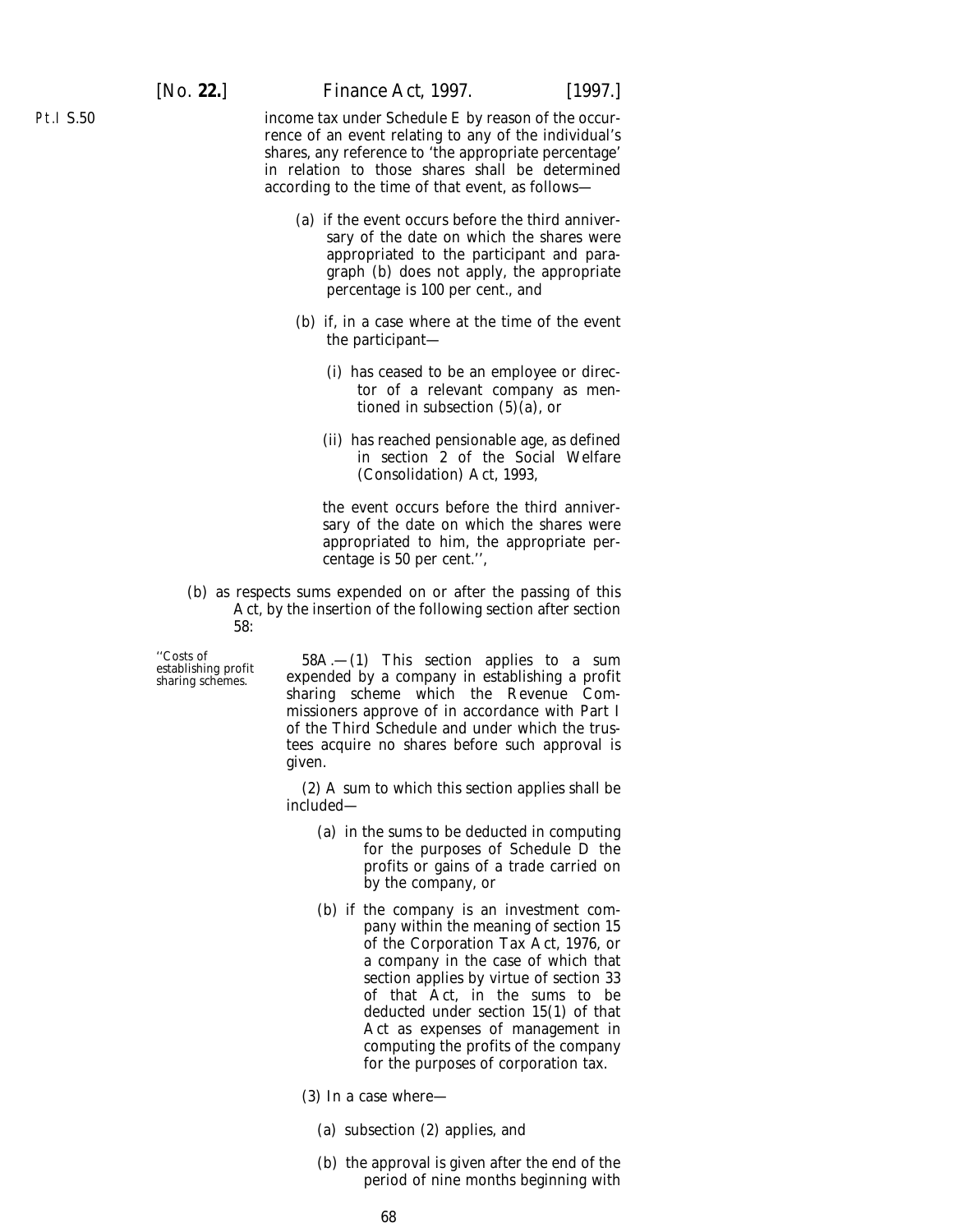the day following the end of the Pt.I S.50accounting period in which the sum is expended,

then, for the purpose of subsection (2), the sum shall be treated as expended in the accounting period in which the approval is given and not the accounting period mentioned in paragraph (*b*).'',

### and

- (*c*) in the Third Schedule, as respects profit sharing schemes approved on or after the passing of this Act—
	- (i) by the substitution, in subparagraph (1) of paragraph 2, of the following for clause (*a*):
		- ''(*a*) is then an employee or full-time director of the company concerned or, in the case of a group scheme, a participating company, and'',

and

- (ii) by the substitution of the following paragraph for paragraph 7:
	- ''7.—(1) The shares must be—
		- (*a*) fully paid up;
		- (*b*) not redeemable; and
		- (*c*) not subject to any restrictions other than restrictions which attach to all shares of the same class or a restriction authorised by subparagraph (2).

(2) Subject to subparagraphs (3) and (4), the shares may be subject to a restriction imposed by the company's articles of association—

- (*a*) requiring all shares held by directors or employees of the company or of any other company of which it has control to be disposed of on ceasing to be so held; and
- (*b*) requiring all shares acquired, in pursuance of rights or interests obtained by such directors or employees, by persons who are not, or have ceased to be, such directors or employees to be disposed of when they are acquired.

(3) A restriction is not authorised by subparagraph (2) unless—

- (*a*) any disposal required by the restriction will be by way of sale for a consideration in money on terms specified in the articles of association; and
- (*b*) the articles also contain general provisions by virtue of which any person disposing of shares of the same class (whether or not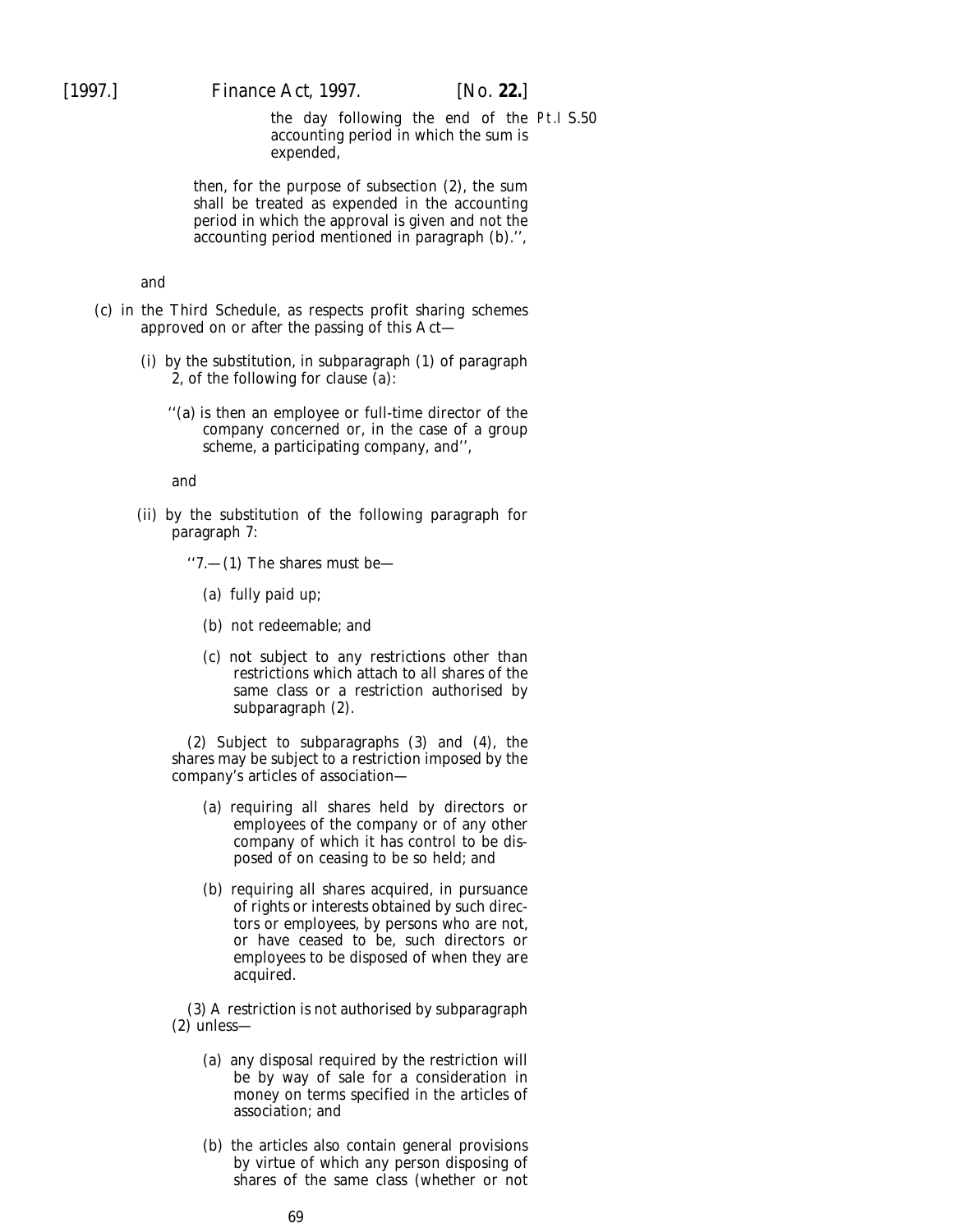Pt.I S.50

Employee share ownership trusts. [*No.* **22.**] *Finance Act,* 1997. [1997.]

held or acquired as mentioned in subparagraph (2)) may be required to sell them on terms which are the same as those mentioned in paragraph (*a*).

(4) Nothing in subparagraph (2) authorises a restriction which would require a person, before the release date, to dispose of his beneficial interest in shares the ownership of which has not been transferred to him.''.

- **51.**—(1) (*a*) This section applies to an employee share ownership trust which the Revenue Commissioners have approved of as a qualifying employee share ownership trust in accordance with the provisions of the *Third Schedule* and which approval has not been withdrawn.
	- (*b*) This section shall be construed together with the *Third Schedule*.

(2) Where, in an accounting period of a company, the company expends a sum—

- (*a*) in establishing a trust to which this section applies, or
- (*b*) (i) in making a payment by way of contribution to the trustees of a trust which at the time the sum is expended is a trust to which this section applies, and
	- (ii) at that time, the company or a company which it then controls has employees who are eligible to benefit under the terms of the trust deed, and
	- (iii) before the expiry of the expenditure period the sum is expended by the trustees for one or more of the qualifying purposes,

then, the sum shall be included—

- (I) in the sums to be deducted in computing for the purposes of Schedule D the profits or gains for that accounting period of a trade carried on by that company, or
- (II) if the company is an investment company within the meaning of section 15 of the Corporation Tax Act, 1976, or a company in the case of which that section applies by virtue of section 33 of that Act, in the sums to be deducted under section 15(1) of that Act as expenses of management in computing the profits of the company for that accounting period for the purposes of corporation tax.
- (3) In a case where—
	- (*a*) *paragraph (a)* of *subsection (2)* applies, and
	- (*b*) the trust is established after the end of the period of 9 months beginning with the day following the end of the accounting period in which the sum is expended by the company,

70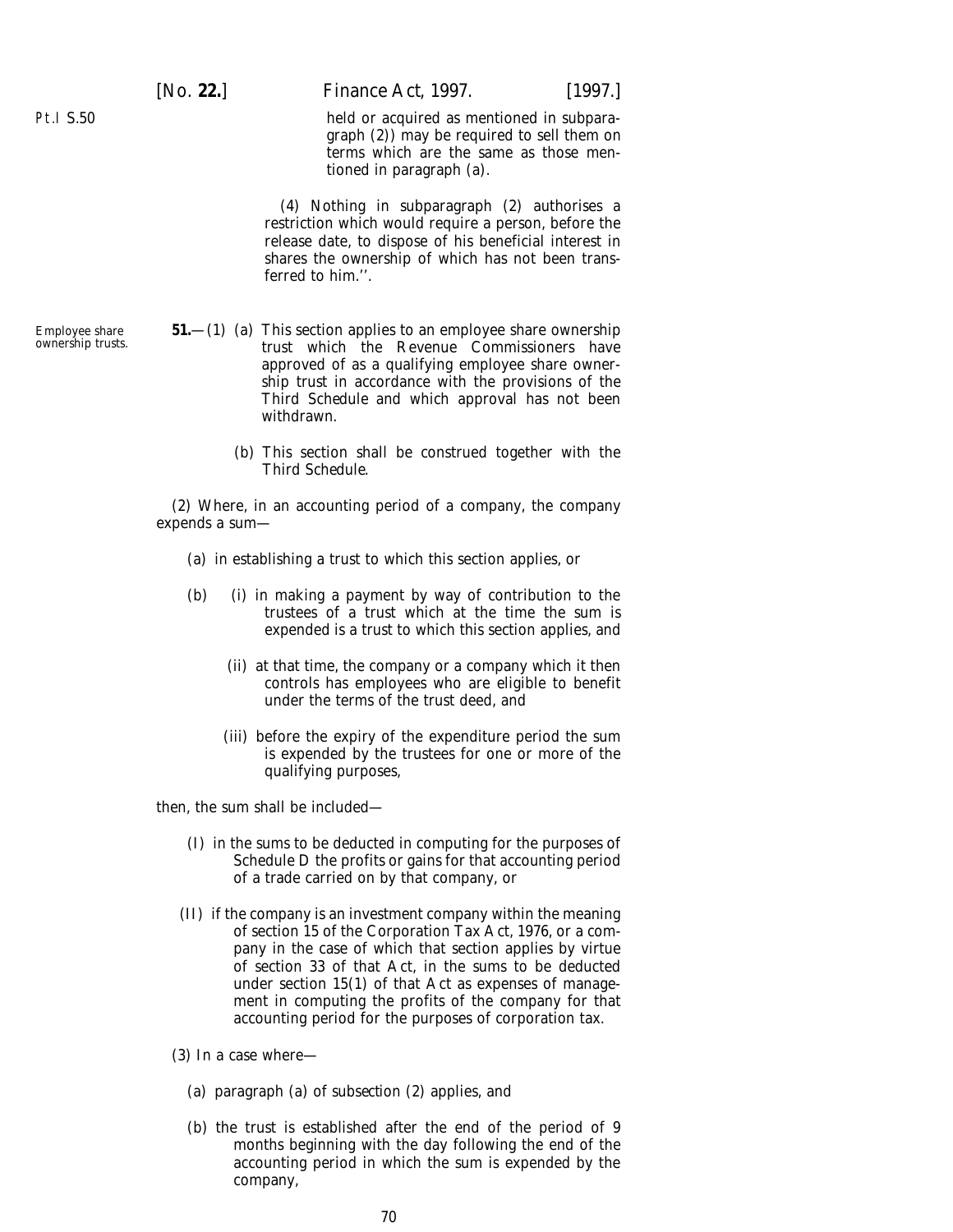then, for the purposes of *subsection (2)*, the sum shall be treated as Pt.I S.51expended in the accounting period in which the trust is established and not the accounting period mentioned in *paragraph (b)*.

(4) For the purposes of *paragraph (b)(ii)* of *subsection (2)*, the question whether one company is controlled by another shall be construed in accordance with section 102 of the Corporation Tax Act, 1976.

- (5) For the purposes of *paragraph (b)(iii)* of *subsection (2)*
	- (*a*) each of the following is a qualifying purpose—
		- (i) the acquisition of shares in the company which established the trust;
		- (ii) the repayment of sums borrowed;
		- (iii) the payment of interest on sums borrowed;
		- (iv) the payment of any sum to a person who is a beneficiary under the terms of the trust deed; and
		- (v) the meeting of expenses;

and

(*b*) the expenditure period is the period of 9 months beginning with the day following the end of the accounting period in which the sum is expended by the company, or such longer period as the Revenue Commissioners may allow by notice given to the company.

(6) For the purposes of this section the trustees of an employee share ownership trust shall be taken to expend sums paid to them in the order in which the sums are received by them, irrespective of the number of companies making payments.

(7) Section 13 of the Finance Act, 1976, shall not apply to income consisting of dividends in respect of securities held by a trust to which this section applies.

(8) Where the trustees of a trust to which this section applies transfer securities to the trustees of a profit sharing scheme approved under Part I of the Third Schedule to the Finance Act, 1982, any gain accruing to those first-mentioned trustees on that transfer shall not be a chargeable gain.

(9) Notwithstanding anything in the foregoing provisions of this section, where the Revenue Commissioners in accordance with the provisions of the *Third Schedule* withdraw approval of an employee share ownership trust as a qualifying employee share ownership trust, this section shall not apply or have effect, on or after the date from which that withdrawal has effect, in relation to—

- (*a*) any sum expended by a company in making a payment to that trust,
- (*b*) income consisting of dividends in respect of securities held by that trust, or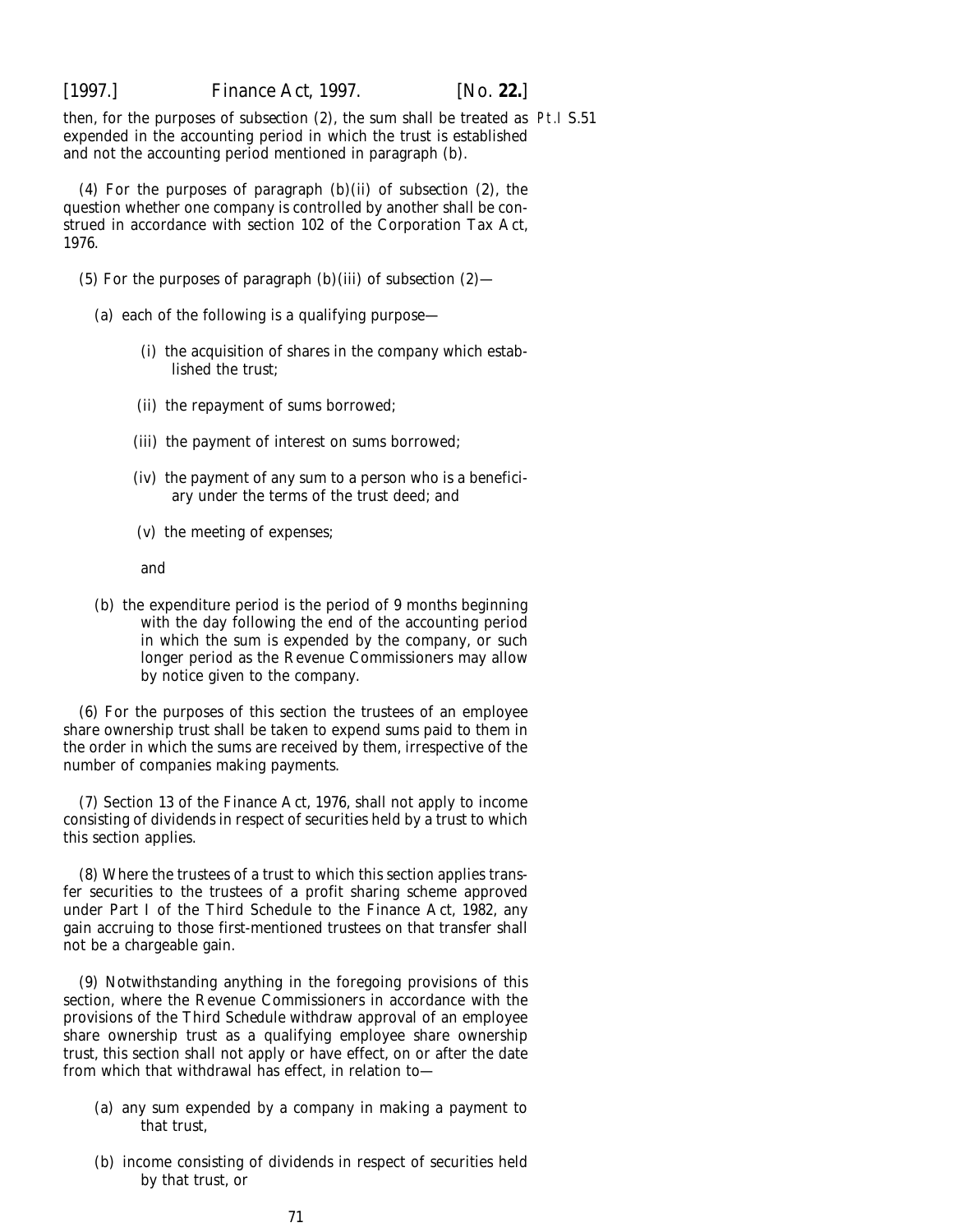(*c*) the transfer of securities to a profit sharing scheme approved under Part I of the Third Schedule to the Finance Act, 1982.

# Chapter III

## *Urban Renewal Reliefs: Introduction of New Scheme in the Dublin Docklands Area*

**52.**—In this Chapter—

Interpretation (*Chapter III*).

Pt.I S.51

''qualifying area'' means an area or areas in the Dublin Docklands Area (within the meaning of section 4 of the Dublin Docklands Development Authority Act, 1997) specified as a qualifying area by order under *section 53*;

"lease", "lessee", "lessor", "premium" and "rent" have the same meanings respectively as in Chapter VI of Part IV of the Income Tax Act, 1967;

''market value'', in relation to a building, structure or house, means the price which the unencumbered fee simple of the building, structure or house would fetch if sold in the open market in such manner and subject to such conditions as might reasonably be calculated to obtain for the vendor the best price for the building, structure or house, less the part of that price which would be attributable to the acquisition of, or of rights in or over, the land on which the building, structure or house is constructed;

''qualifying period'' means, subject to *section 53*, the period commencing on the 1st day of July, 1997, and ending on the 30th day of June, 2000;

''refurbishment'', in relation to a building or structure and other than for the purposes of *section 57*, means any work of construction, reconstruction, repair or renewal, including the provision or improvement of water, sewerage or heating facilities, carried out in the course of the repair or restoration, or maintenance in the nature of repair or restoration, of the building or structure.

Qualifying area.

**53.**—(1) Subject to *subsection (2)*, the Minister for Finance may, after consultation with the Minister for the Environment, following a recommendation from the Executive Board (within the meaning of section 17 of the Dublin Docklands Development Authority Act, 1997) of the Dublin Docklands Development Authority (within the meaning of section 14 of the said Act), by order direct that—

- (*a*) the area or areas described in the order shall be a qualifying area—
	- (i) for the purposes of one or more sections of this Chapter, and
	- (ii) in relation to *section 55*, for the purposes of that section, including or excluding the provisions of *subsection (6)* of that section as may be specified in the order, and
- (*b*) as respects any such area so described in the order, the definition of ''qualifying period'' in *section 52 (1)* shall be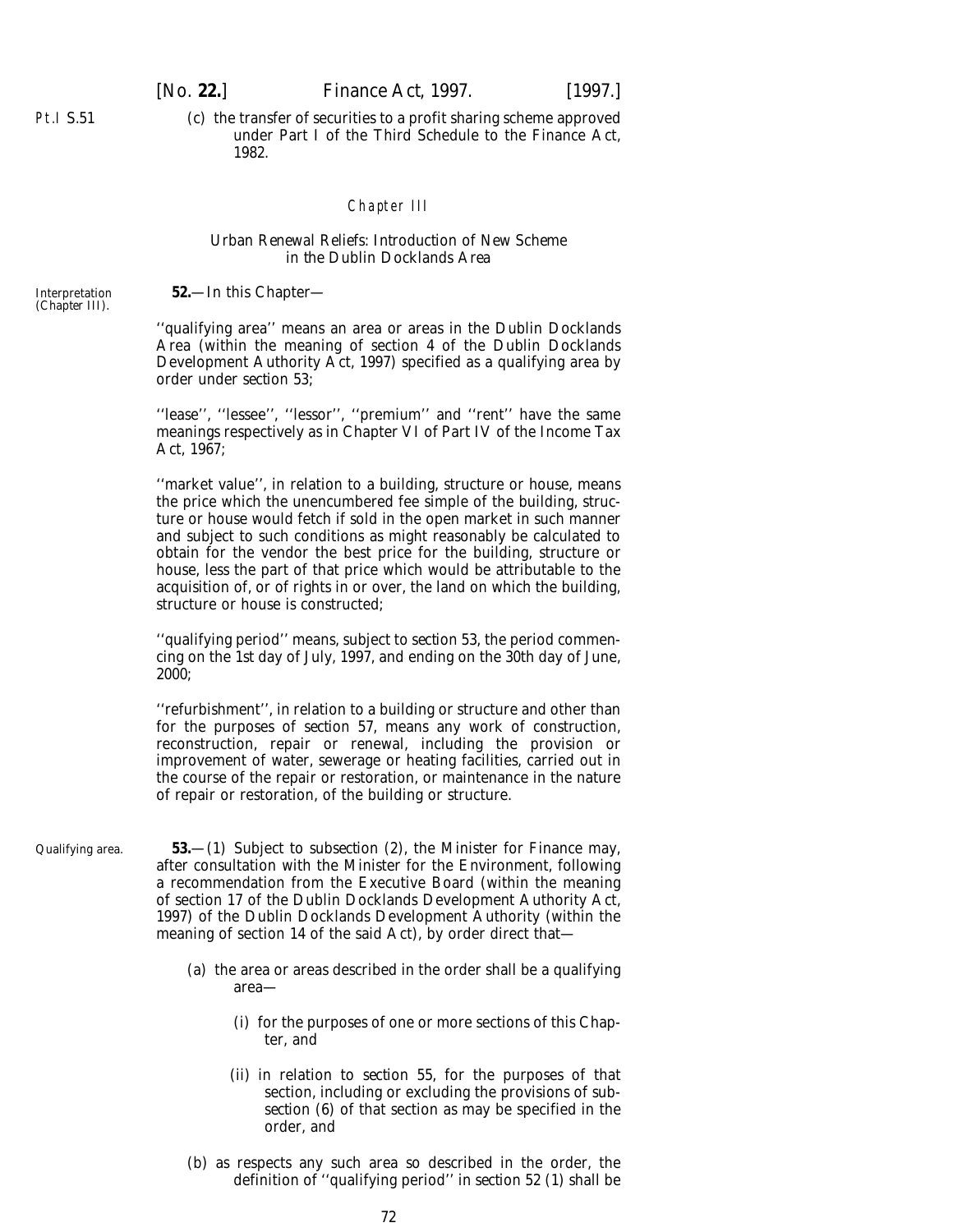construed as a reference to such period as shall be speci-Pt.I S.53 fied in the order in relation to that area, but no such period specified in the order shall commence prior to the 1st day of July, 1997, or end after the 30th day of June, 2000.

(2) In considering the making of an order under *subsection (1)* in respect of an area and, in particular, for the purposes of determining whether that area should be a qualifying area for the purposes of one or more sections of this Chapter and, where the area is to be a qualifying area for the purposes of *section 55*, whether the relief to be provided by virtue of *section 55* is or is not to be subject to *subsection (6)* of that section, the Minister shall have regard to the following criteria—

- (*a*) the consistency in relation to the area, of the types of development for which relief is provided in one or more sections of this Chapter with the relevant provisions of the master plan for the Dublin Docklands Area prepared and adopted under section 24 of the Dublin Docklands Development Authority Act, 1997, which consistency shall be certified by the Executive Board of the Dublin Docklands Development Authority,
- (*b*) the market conditions in the area in terms of the existing and projected supply of, and the existing and projected demand for, the type of development for which relief is provided in one or more sections of this Chapter,
- (*c*) the significance of the area for the overall regeneration of the Dublin Docklands Area, and
- (*d*) the nature and extent of any barriers to the regeneration of the area.

(3) Every order made by the Minister for Finance under *subsection (1)* shall be laid before Dáil Éireann as soon as may be after it is made and, if a resolution annulling the order is passed by Dáil Éireann within the next 21 days on which Dáil Éireann has sat after the order is laid before it, the order shall be annulled accordingly, but without prejudice to the validity of anything previously done thereunder.

**54.**—(1) This section shall apply to a building or structure the site Accelerated capital of which is wholly within a qualifying area and which is to be an allowances in industrial building or structure by reason of its use for a purpose construction or specified in section 255(1)(*a*) of the Income Tax Act, 1967.

(2) Subject to subsection (4), section 254 of the Income Tax Act, structures.1967, shall apply in relation to capital expenditure incurred in the qualifying period on the construction or refurbishment of a building or structure to which this section applies as if—

- (*a*) in paragraph (*a*) of subsection (2A) of the said section 254, the reference to ''before the 1st day of April, 1991'' (as provided for in section 50 of the Finance Act, 1988) were a reference to ''before the 1st day of July, 2000'',
- (*b*) paragraph (*aa*) (inserted by section 74 of the Finance Act, 1990) and paragraph (*b*) of subsection (2A) of the said section 254 were deleted, and

refurbishment of certain industrial buildings or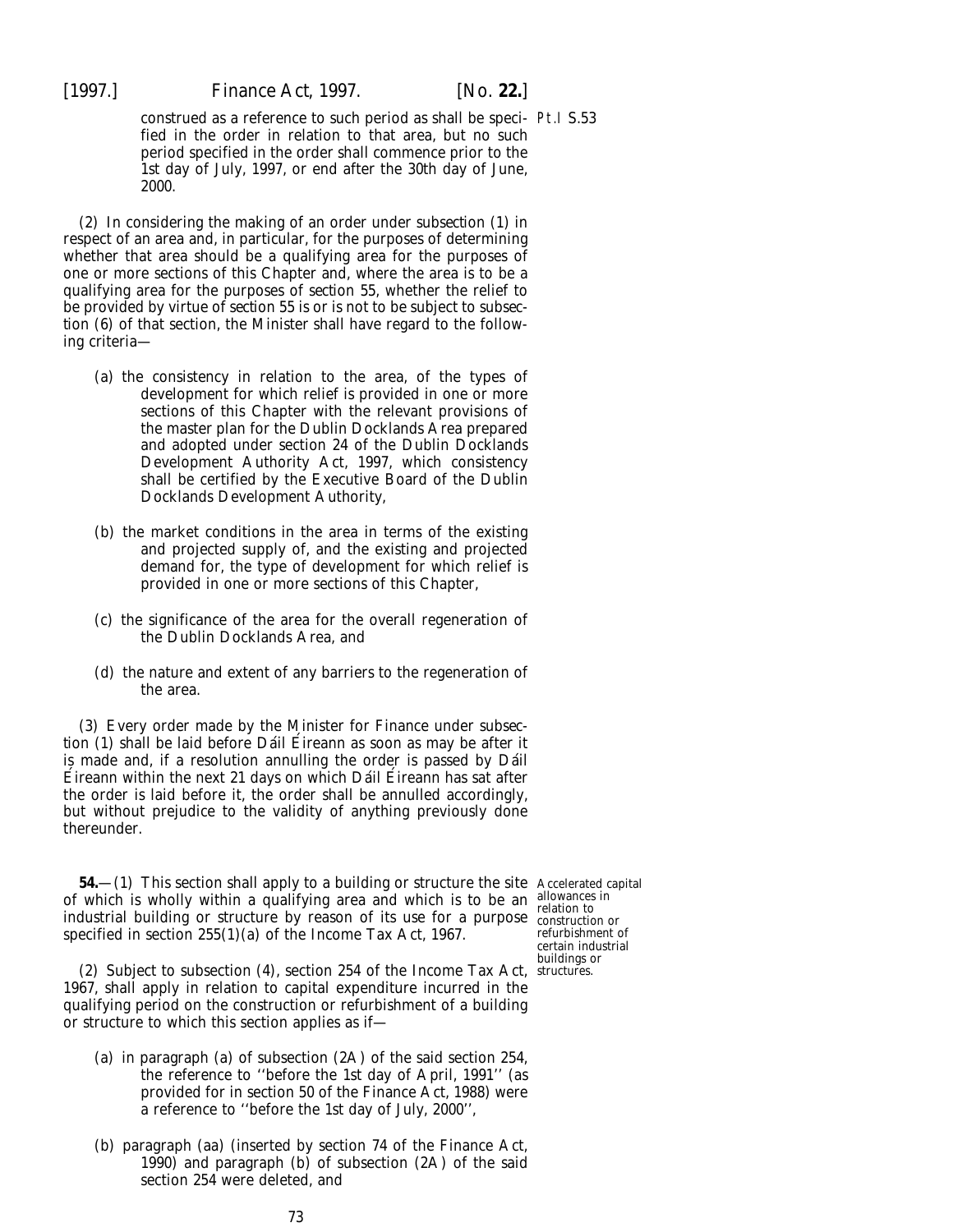Pt.I S.54

(*c*) subsection (2B) (inserted by the said section 74) of the said section 254 were deleted.

(3) Subject to subsection (4), section 25 of the Finance Act, 1978, shall apply in relation to capital expenditure incurred in the qualifying period on the construction or refurbishment of a building or structure to which this section applies as if—

- (*a*) paragraph (*b*) (as amended by section 76 of the Finance Act, 1990) of subsection (2) (inserted by section 48 of the Finance Act, 1988) of the said section 25 were deleted, and
- (*b*) subsection (2A) (including the proviso to that subsection) of that section were deleted.

(4) In the case where capital expenditure is incurred in the qualifying period on the refurbishment of a building or structure to which this section applies, *subsections (2)* and *(3)* shall apply only if the total amount of the capital expenditure so incurred is not less than an amount which is equal to 10 per cent. of the market value of the building or structure immediately before that expenditure is incurred.

(5) For the purposes only of determining, in relation to a claim for an allowance under section 254 of the Income Tax Act, 1967, or section 25 of the Finance Act, 1978, as applied by this section, whether and to what extent capital expenditure incurred on the construction or refurbishment of an industrial building or structure is incurred or not incurred in the qualifying period, only such an amount of that capital expenditure as is properly attributable to work on the construction or refurbishment of the building or structure actually carried out during the qualifying period shall, notwithstanding any other provision of the Tax Acts as to the time when any capital expenditure is or is to be treated as incurred, be treated as having been incurred in that period.

Capital allowances in relation to construction or refurbishment of

certain commercial premises.

**55.**—(1) (*a*) In this section—

''qualifying multi-storey car park'' means a building or structure consisting of 2 or more storeys wholly or mainly in use for the purpose of providing, for members of the public generally without preference for any particular class of person, on payment of an appropriate charge, parking space for mechanically propelled vehicles;

''qualifying premises'' means a building or structure the site of which is wholly within a qualifying area and which—

- (i) apart from this section, is not an industrial building or structure within the meaning of section 255 of the Income Tax Act, 1967, and
- (ii) (I) is in use for the purposes of a trade or profession, or
	- (II) whether or not it is so used, is let on *bona fide* commercial terms for such consideration as might be expected to

74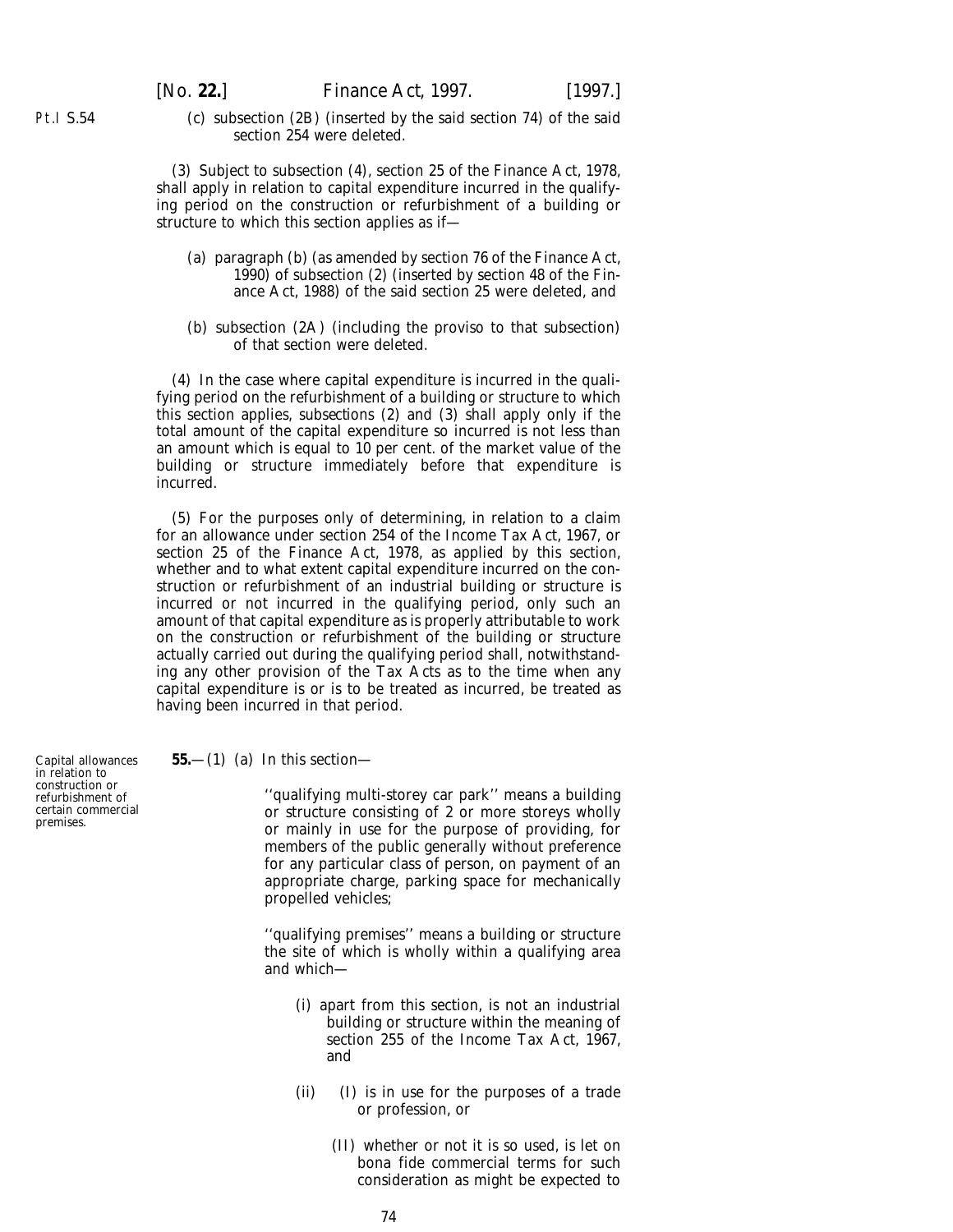# [1997.] *Finance Act,* 1997. [*No.* **22.**]

be paid in a letting of the building or Pt.I S.55structure negotiated on an arm's length basis,

but does not include a car park (other than a qualifying multi-storey car park) or any part of a building or structure in use as or as part of a dwelling-house.

- (*b*) Where part of a building or structure is a qualifying premises and part of it (in this paragraph referred to as ''the second-mentioned part'') is not a qualifying premises and the capital expenditure which has been incurred in the qualifying period on the construction or refurbishment of the second-mentioned part is not more than one-tenth of the total capital expenditure which has been incurred in that period on the construction or refurbishment of the building or structure, then, the building or structure and every part thereof shall be treated as a qualifying premises.
- (2) (*a*) Subject to *paragraph (b)* and *subsections (3)* to *(6)*, the provisions of the Tax Acts (other than *section 54*) relating to the making of allowances or charges in respect of capital expenditure incurred on the construction or refurbishment of an industrial building or structure shall, notwithstanding anything to the contrary in those provisions apply—
	- (i) as if a qualifying premises were, at all times at which it is a qualifying premises, a building or structure in respect of which an allowance is to be made for the purposes of income tax or corporation tax, as the case may be, under Chapter II of Part XV, or Chapter I of Part XVI, of the Income Tax Act, 1967, by reason of its use for a purpose specified in section 255(1)(*a*) of that Act, and
	- (ii) where any activity carried on in the qualifying premises is not a trade, as if it were a trade.
	- (*b*) An allowance shall be given by reason of this subsection in respect of any capital expenditure incurred on the construction or refurbishment of a qualifying premises only in so far as that expenditure is incurred in the qualifying period.

(3) In the case where capital expenditure is incurred in the qualifying period on the refurbishment of a qualifying premises, *subsection (2)* shall apply only if the total amount of the capital expenditure so incurred is not less than an amount which is equal to 10 per cent. of the market value of the qualifying premises immediately before that expenditure is incurred.

(4) For the purposes of the application, by *subsection (2)*, of section 254 of the Income Tax Act, 1967, and section 25 of the Finance Act, 1978, in relation to capital expenditure incurred in the qualifying period on the construction or refurbishment of a qualifying premises—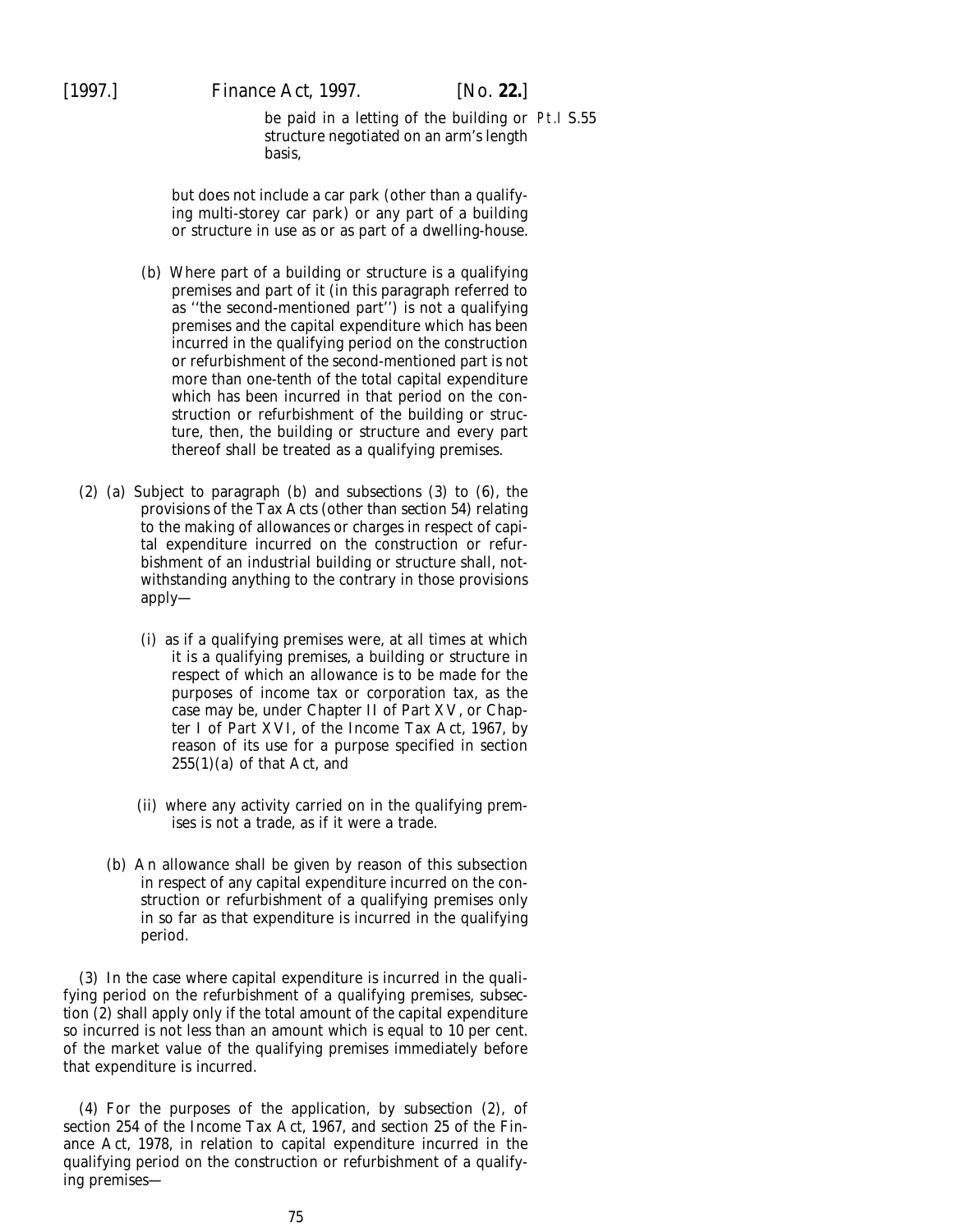- (*a*) the said section 254 shall, notwithstanding section 22 of the Finance Act, 1991, apply as if—
	- (i) in paragraph (*a*) of subsection (2A) of the said section 254, the reference to ''before the 1st day of April, 1991'' (as provided for in section 50 of the Finance Act, 1988) were a reference to ''before the 1st day of July, 2000'',
	- (ii) paragraph (*aa*) (inserted by section 74 of the Finance Act, 1990) and paragraph (*b*) of subsection (2A) of the said section 254 were deleted, and
	- (iii) subsection (2B) (inserted by the said section 74) of the said section 254 were deleted,

and

- (*b*) the said section 25 shall apply—
	- (i) as if paragraph (*b*) (as amended by section 76 of the Finance Act, 1990) of subsection (2) (inserted by section 48 of the Finance Act, 1988) were deleted, and
	- (ii) as if subsection (2A) (including the proviso to that subsection) of that section were deleted.

(5) Notwithstanding section 265(1) of the Income Tax Act, 1967, no balancing charge shall be made in relation to a qualifying premises by reason of any of the events specified in the said section 265(1) which occurs—

- (*a*) more than 13 years after the qualifying premises were first used, or
- (*b*) in a case where section 26 of the Finance Act, 1991, applies more than 13 years after the capital expenditure on refurbishment of the qualifying premises was incurred.
- (6) (*a*) Notwithstanding *subsections (2)* to *(5)*, any allowance or charge which, apart from this subsection, would be made by reason of *subsection (2)* in respect of capital expenditure which is incurred on the construction or refurbishment of a qualifying premises may be reduced to onehalf of the amount which, apart from this subsection, would be the amount of that allowance or charge.
	- (*b*) *Paragraph (a)* shall apply, where, in respect of an area, the Minister for Finance, having had regard to the criteria set out in *section 53(2)*, has specified in an order under that section that the area is a qualifying area for the purposes of this section and that the relief to apply is subject to this subsection.
	- (*c*) For the purposes of *paragraph (a)* the amount of an allowance or charge to be reduced to one-half thereof shall be computed as if—
		- (i) this subsection had not been enacted, and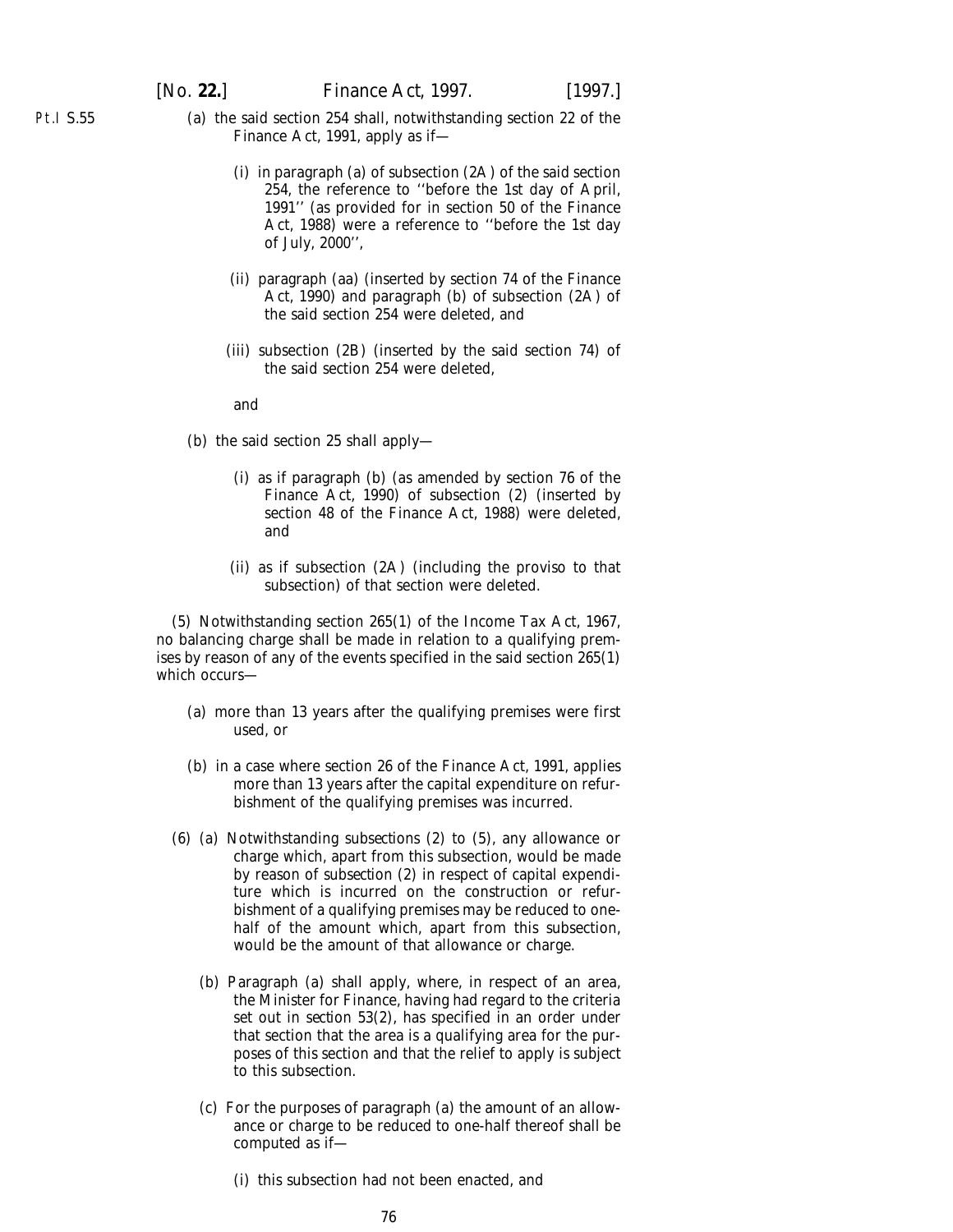- (ii) effect had been given to all allowances taken into Pt.I S.55 account in so computing that amount.
- (*d*) Nothing in this subsection shall affect the operation of section 265(5) of the Income Tax Act, 1967.

(7) For the purposes only of determining, in relation to a claim for an allowance by virtue of *subsection (2)*, whether and to what extent capital expenditure incurred on the construction or refurbishment of a qualifying premises is incurred or not incurred in the qualifying period, only such an amount of that capital expenditure as is properly attributable to work on the construction or refurbishment of the premises actually carried out during the qualifying period shall (notwithstanding any other provision of the Tax Acts as to the time when any capital expenditure is or is to be treated as incurred) be treated as having been incurred in that period.

(8) Where, by virtue of *subsection (2)*, an allowance is given under Chapter II of Part XV of, or Chapter I of Part XVI of, the Income Tax Act, 1967, in respect of any capital expenditure incurred on the construction or refurbishment of a qualifying premises, relief shall not be given in respect of that expenditure under the said Chapter II or the said Chapter I by virtue of any provision of the Tax Acts other than *subsection (2)*.

**56.**—(1) (*a*) In this section—

''qualifying lease'' means a lease in respect of a certain business qualifying premises granted in the qualifying period premises.on *bona fide* commercial terms by a lessor to a lessee not connected with the lessor, or with any other person who is entitled to a rent in respect of the qualifying premises, whether under that lease or any other lease;

''qualifying premises'' means, subject to *paragraph (b)* and *subsection (5)(a)*, a building or structure the site of which is wholly within a qualifying area and—

- (i) (I) which is a building or structure in use for a purpose specified in section 255(1)(*a*) of the Income Tax Act, 1967, and in respect of which capital expenditure is incurred in the qualifying period for which an allowance is to be made, or will by virtue of section 19 (as amended by section 23 of the Finance Act, 1991) of the Finance Act, 1970, be made, for the purposes of income tax or corporation tax, as the case may be, under section 254 of the Income Tax Act, 1967, or section 25 of the Finance Act, 1978, as applied by *section 54*,
	- (II) in respect of which an allowance is to be made, or will by virtue of section 19 (as amended by section 23 of the Finance Act, 1991) of the Finance Act, 1970, be made, for the purposes of income tax or corporation tax, as the case may be, under Chapter II of Part XV of, or Chapter I of Part XVI of,

Double rent allowance in respect of rent paid for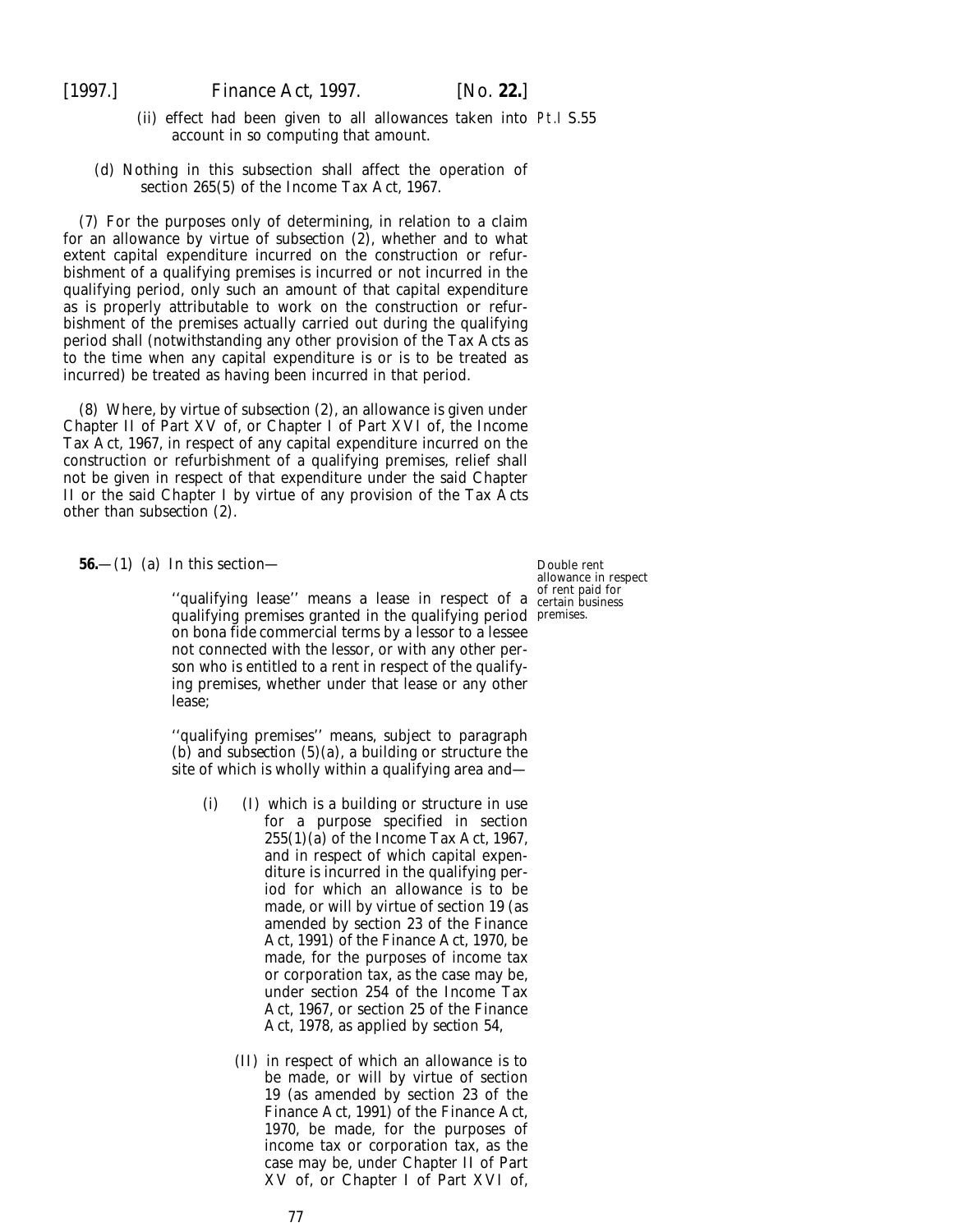the Income Tax Act, 1967, by reason of *section 55*, or

(III) which is a building or structure in use for the purposes specified in section 255(1)(*d*) of the Income Tax Act, 1967, and in respect of the construction or refurbishment of which capital expenditure is incurred in the qualifying period for which an allowance would, but for *subsection (6)*, be made for the purposes of income tax or corporation tax, as the case may be, under Chapter II of Part XV of, or Chapter I of Part XVI of, the Income Tax Act, 1967,

and

- (ii) which is let on such terms as are referred to in *paragraph (ii)(II)* of the definition of ''qualifying premises'' in *section 55*.
- (*b*) Where capital expenditure is incurred in the qualifying period on the refurbishment of a building or structure in respect of which an allowance is to be made, or will by virtue of section 19 of the Finance Act, 1970, be made, or in respect of which an allowance would but for *subsection (6)* be made, for the purposes of income tax or corporation tax, as the case may be, under any of the provisions referred to in *paragraph (a)*, the building or structure shall not be regarded as a qualifying premises unless the total amount of the expenditure so incurred is not less than an amount equal to 10 per cent. of the market value of the building or structure immediately before that expenditure is incurred.

(2) For the purposes of this section, so much of a period, being a period when rent is payable by a person in relation to a qualifying premises under a qualifying lease, shall be a relevant rental period as does not exceed—

- (*a*) 10 years, or
- (*b*) the period by which 10 years exceeds—
	- (i) any preceding period, or
	- (ii) if there is more than one preceding period, the aggregate of those periods,

for which rent was payable by that person or any other person in relation to that premises under a qualifying lease.

(3) Subject to *subsection (4)*, where, in the computation of the amount of the profits or gains of a trade or profession, a person is apart from this section entitled to any deduction (in this subsection referred to as ''the first-mentioned deduction'') on account of rent in respect of a qualifying premises occupied by such person for the purposes of that trade or profession which is payable by such person for a relevant rental period in relation to that qualifying premises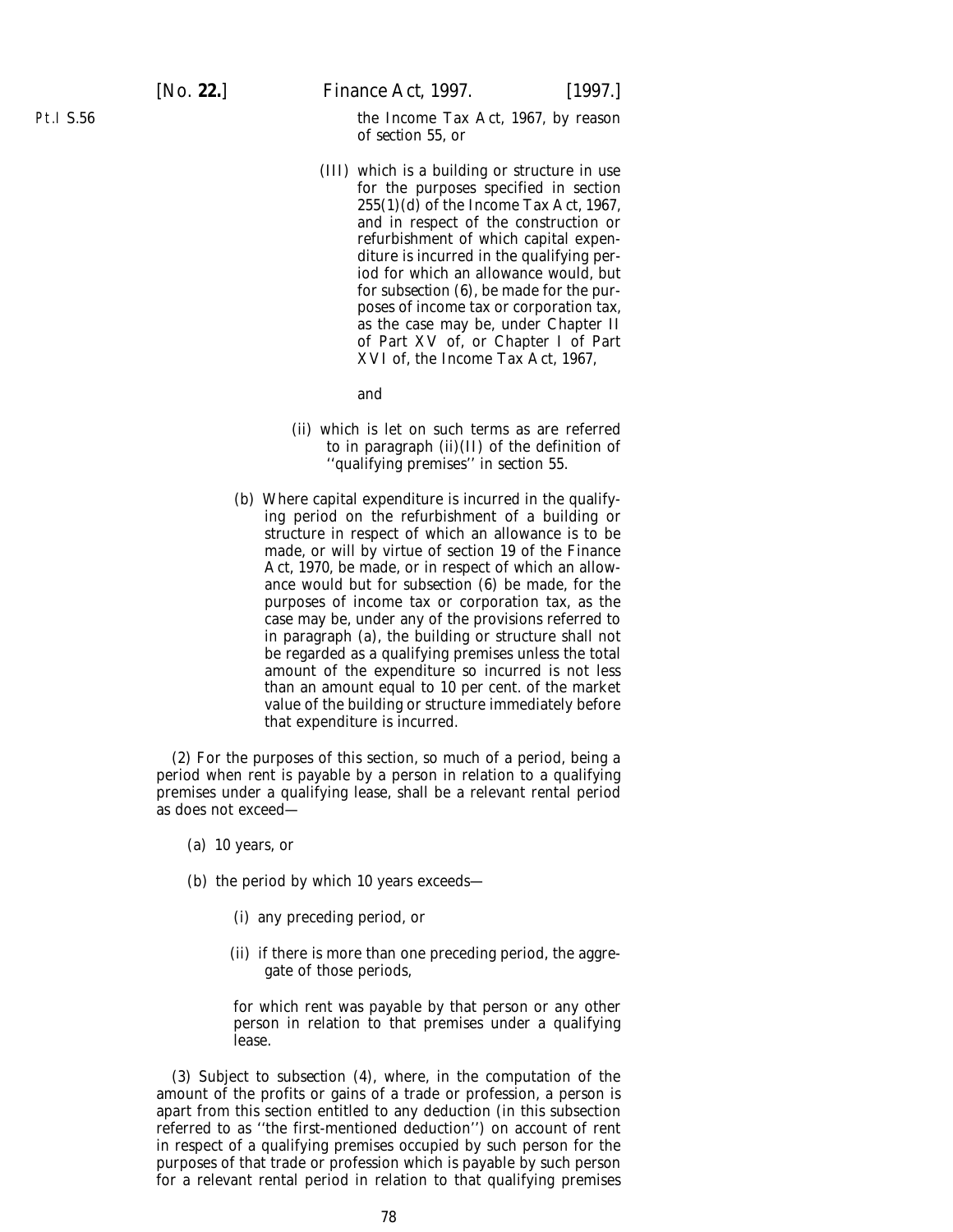under a qualifying lease, such person shall be entitled in that compu-Pt.I S.56tation to a further deduction (in this subsection referred to as ''the second-mentioned deduction'') equal to the amount of the first-mentioned deduction but, where the first-mentioned deduction is on account of rent which is payable by such person to a connected person, such person shall not be entitled in that computation to the second-mentioned deduction.

(4) Where a person holds an interest in a qualifying premises out of which interest a qualifying lease is created, directly or indirectly, in respect of the qualifying premises and in respect of rent payable under the qualifying lease a claim for a further deduction under this section is made, and either such person or another person connected with such person—

- (*a*) takes under a qualifying lease a qualifying premises (in this subsection referred to as ''the second-mentioned premises'') occupied by such person or such other person, as the case may be, for the purposes of a trade or profession, and
- (*b*) is apart from this section entitled, in the computation of the amount of the profits or gains of that trade or profession, to a deduction on account of rent in respect of the second-mentioned premises,

then, unless such person or such other person, as the case may be, shows that the taking on lease of the second-mentioned premises was not undertaken for the sole or main benefit of obtaining a further deduction on account of rent under the provisions of this section, such person or such other person, as the case may be, shall not be entitled in the computation of the amount of the profits or gains of that trade or profession to any further deduction on account of rent in respect of the second-mentioned premises.

- (5) (*a*) A building or structure in use for the purposes specified in section  $255(1)(d)$  of the Income Tax Act, 1967, shall not be a qualifying premises for the purposes of this section unless the person to whom an allowance under Chapter II of Part XV, or Chapter I of Part XVI, of that Act would but for *subsection (6)* be made for the purposes of income tax or corporation tax, as the case may be, in respect of the capital expenditure incurred in the qualifying period on the construction or refurbishment of the building or structure, elects by notice in writing to the appropriate inspector (within the meaning of section 9 of the Finance Act, 1988) to disclaim all allowances under the said Chapter II and the said Chapter I in respect of the said capital expenditure.
	- (*b*) An election under *paragraph (a)* shall be included in the return required to be made by the person concerned under section 10 of the Finance Act, 1988, for the first year of assessment or the first accounting period, as the case may be, for which an allowance would, but for *subsection (6)*, have been made to that person under the said Chapter II or the said Chapter I in respect of the said capital expenditure.
	- (*c*) An election under *paragraph (a)* shall be irrevocable.
	- (*d*) A person who has made an election under *paragraph (a)* shall furnish a copy of that election to any person (in this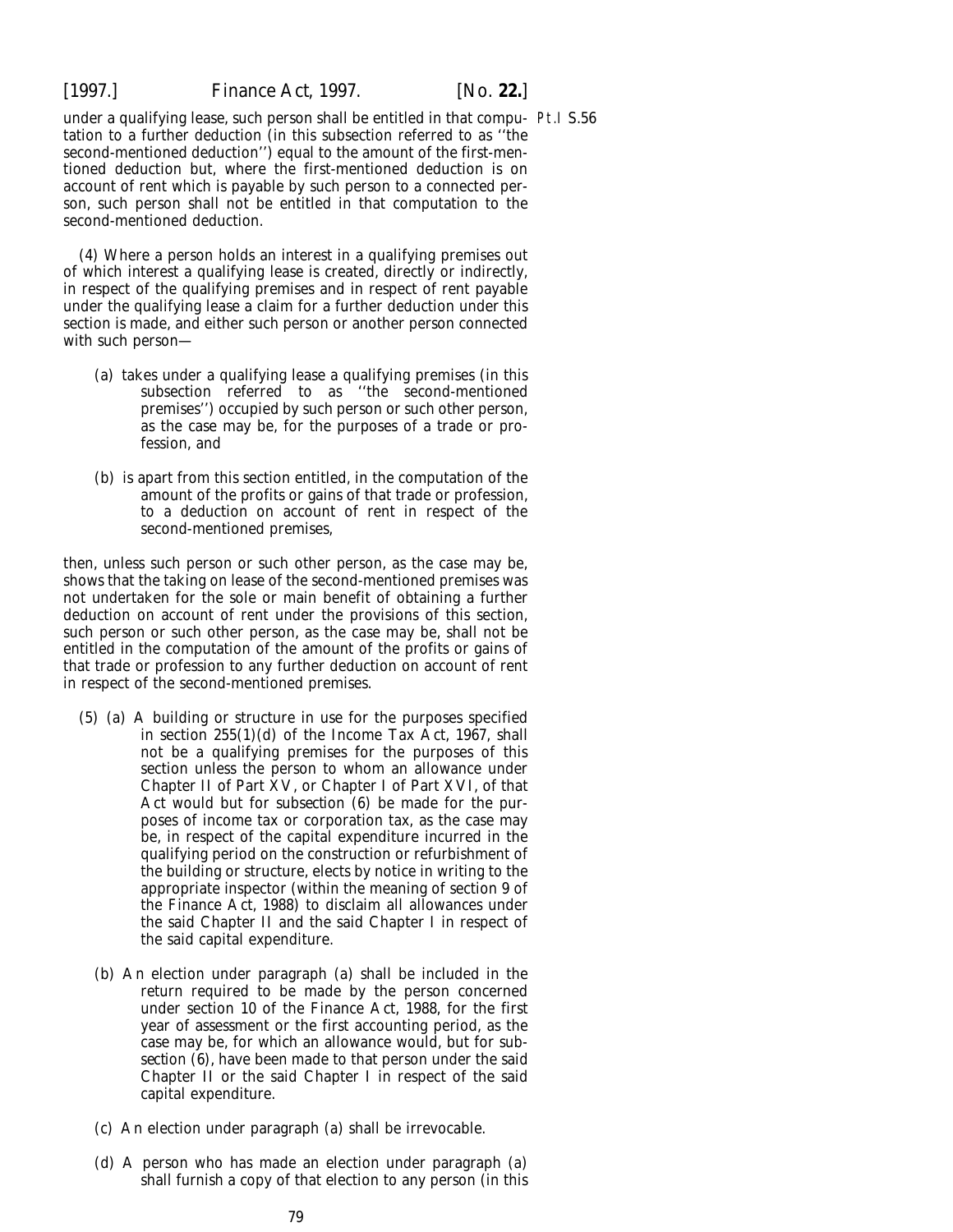Pt.I S.56

paragraph referred to as ''the second-mentioned person'') to whom the person grants a qualifying lease in respect of the qualifying premises and the second-mentioned person shall include the said copy in the return required to be made by the second-mentioned person under section 10 of the Finance Act, 1988, for the year of assessment or accounting period, as the case may be, in which rent is first payable by the second-mentioned person under the qualifying lease in respect of the qualifying premises.

(6) Where a person who has incurred capital expenditure in the qualifying period on the construction or refurbishment of a building or structure in use for the purposes specified in section 255(1)(*d*) of the Income Tax Act, 1967, makes an election under *paragraph (a)* of *subsection (5)*, then, notwithstanding any other provision of the Tax Acts—

- (*a*) no allowance under Chapter II of Part XV, or Chapter I of Part XVI, of the Income Tax Act, 1967, shall be made to the person in respect of that capital expenditure,
- (*b*) on the occurrence, in relation to the building or structure, of any of the events referred to in section 265(1) of the Income Tax Act, 1967, the residue of expenditure (within the meaning of section 266 of that Act) in relation to that capital expenditure shall be deemed to be nil, and
- (*c*) section 19 (as amended by section 23 of the Finance Act, 1991) of the Finance Act, 1970, shall not apply in the case of any person who buys the relevant interest (within the meaning of section 268 of the Income Tax Act, 1967) in the building or structure.

(7) For the purposes of determining, in relation to *paragraph*  $(i)(III)$  of the definition of "qualifying premises" in *subsection*  $(I)(a)$ and *subsections (5)* and *(6)*, whether and to what extent capital expenditure incurred on the construction or refurbishment of a building or structure is incurred or not incurred in the qualifying period, only such an amount of that capital expenditure as is properly attributable to work on the construction or refurbishment of the building or structure actually carried out in the qualifying period shall (notwithstanding any other provision of the Tax Acts as to the time when any capital expenditure is or is to be treated as incurred) be treated as having been incurred in that period.

(8) Section 33 (as amended by section 49(5) of the Finance Act, 1995) of the Finance Act, 1990, is hereby amended—

- (*a*) in subsection (1), by the substitution of ''section 49 of the Finance Act, 1995, or *section 56* of the *Finance Act, 1997*'' for ''or section 49 of the Finance Act, 1995'', and
- (*b*) in subsection  $(2)(a)$ , by the substitution of the following definition for the definition of ''qualifying premises'':

'''qualifying premises' means a qualifying premises within the meaning of section 45 of the Finance Act, 1986, section 42 of the Finance Act, 1994, section 49 of the Finance Act, 1995 or *section 56* of the *Finance Act, 1997*;''.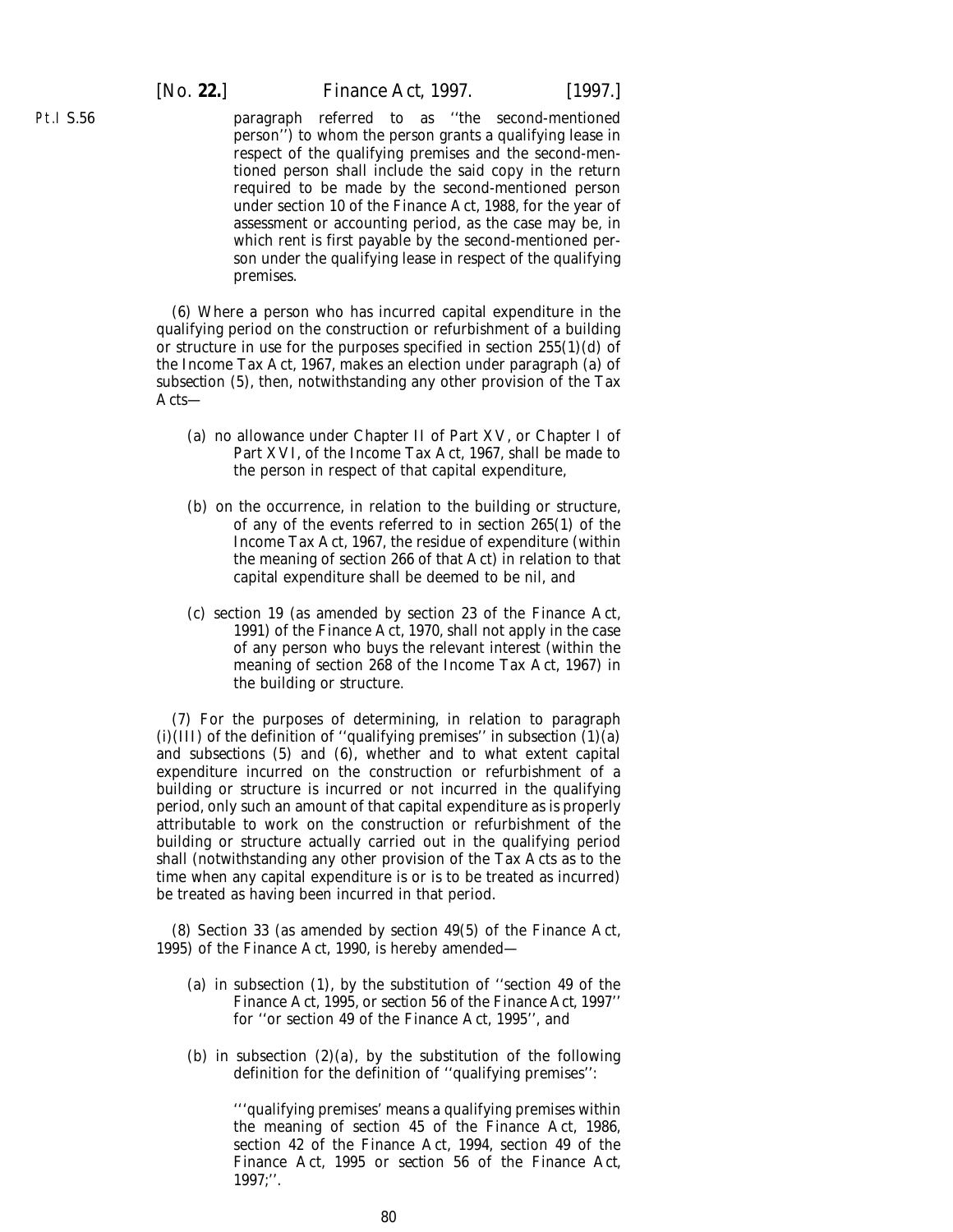**57.**—(1) In this section—

''qualifying expenditure'', in relation to an individual, means an accommodation: amount equal to the amount of the expenditure incurred by the indiamount equal to the amount of the expenditure incurred by the mui-<br>vidual on the construction or, as the case may be, refurbishment of of expenditure on a qualifying premises which is a qualifying owner-occupied dwelling construction or in relation to the individual after deducting from that amount of expenditure any sum in respect of or by reference to that expenditure, or in respect of or by reference to the qualifying premises or the construction or, as the case may be, refurbishment work in respect of which it was incurred, which the individual has received, or is entitled to receive, directly or indirectly, from the State, any board established by statute or any public or local authority;

''qualifying owner-occupied dwelling'', in relation to an individual, means a qualifying premises which is first used, after the qualifying expenditure has been incurred, by such an individual as that individual's only or main residence;

''qualifying premises'', in relation to the incurring of qualifying expenditure, means, subject to *subsections (2)* and *(3)* of *section 58*, a house—

- (*a*) the site of which is wholly within a qualifying area,
- (*b*) which is used solely as a dwelling,
- (*c*) in respect of which, if it is not a new house (for the purposes of section 4 of the Housing (Miscellaneous Provisions) Act, 1979) provided for sale, there is in force a certificate of reasonable cost the amount specified in which in respect of the cost of construction or, as the case may be, refurbishment of the house to which the certificate relates is not less than the expenditure actually incurred on such construction or refurbishment, as the case may be, and
- (*d*) the total floor area of which is not less than 38 square metres and not more than 125 square metres;

''refurbishment'', in relation to a building, means either or both of the following, that is to say:

- (*a*) the carrying out of any works of construction, reconstruction, repair or renewal, and
- (*b*) the provision or improvement of water, sewerage or heating facilities,

where the carrying out of such works, or the provision of such facilities, is certified by the Minister for the Environment, in any certificate of reasonable cost granted by that Minister in relation to any house contained in the building, to have been necessary for the purposes of ensuring the suitability as a dwelling of any house in the building and whether or not the number of houses in the building, or the shape or size of any such house, is altered in the course of such refurbishment.

(2) Subject to *subsection (3)*, where an individual, having made a claim in that behalf, proves to have incurred qualifying expenditure in a year of assessment, the individual shall be entitled, for that year of assessment and for any of the 9 subsequent years of assessment in which the qualifying premises in respect of which the individual incurred the qualifying expenditure is the only or main residence of

Pt.I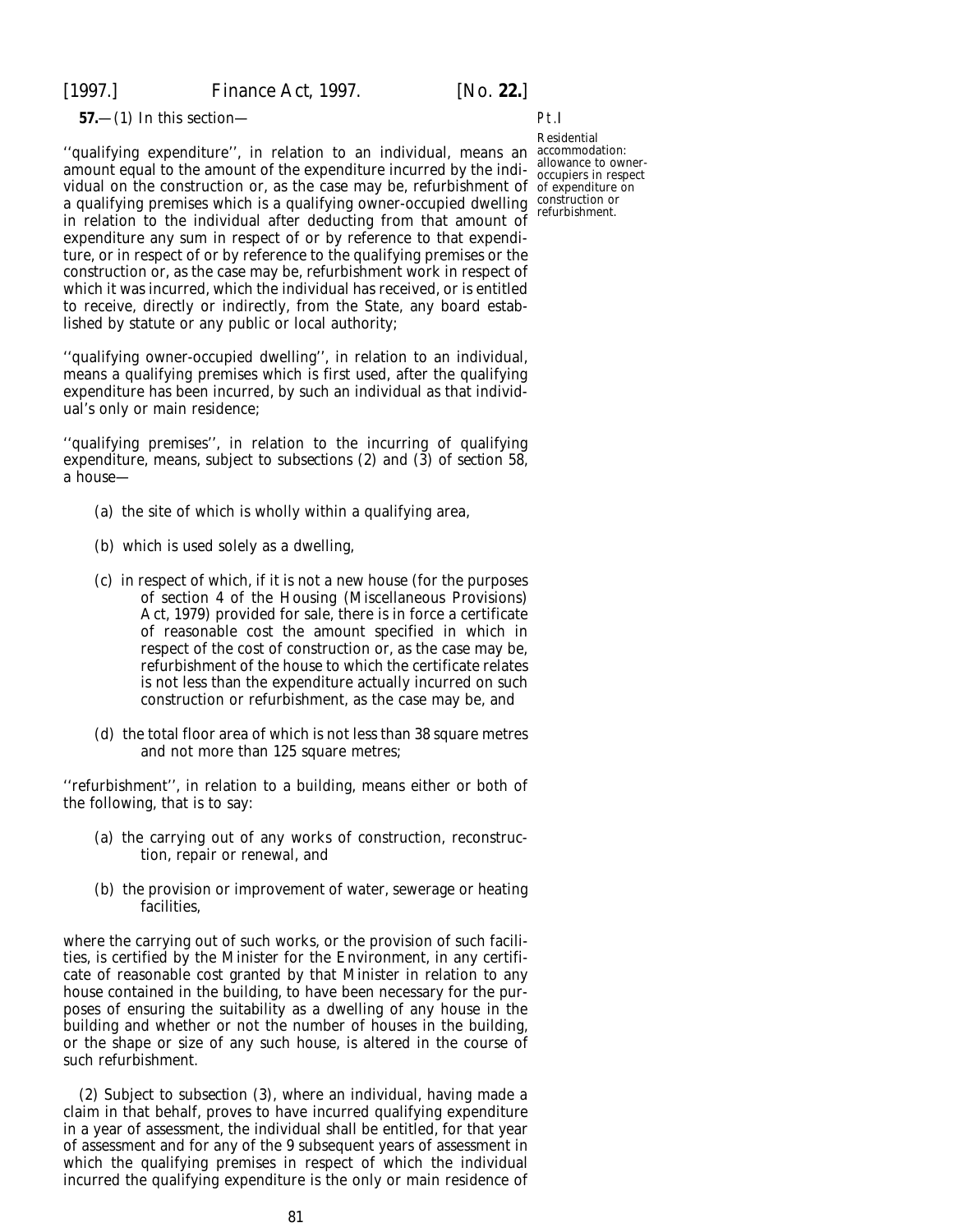Pt.I S.57 the individual, to have a deduction made from the individual's total income of an amount equal to—

- (*a*) in the case where the qualifying expenditure has been incurred on the construction of the qualifying premises, 5 per cent. of the amount of that expenditure, or
- (*b*) in the case where the qualifying expenditure has been incurred on the refurbishment of the qualifying premises, 10 per cent. of the amount of that expenditure.

(3) Where qualifying expenditure in relation to a qualifying premises is incurred by two or more persons, each of those persons shall be treated as having incurred the expenditure in the proportions in which they actually bore the expenditure and the expenditure shall be apportioned accordingly.

(4) Section 137 of the Income Tax Act, 1967, is hereby amended in Part I of the Table to that section by the addition of ''*section 57* of the *Finance Act, 1997*''.

(5) *Section 58* shall apply for the purposes of supplementing this section.

**Provisions** supplementary to *section 57*. **58.**—(1) In *section 57*—

"certificate of reasonable cost" means a certificate granted by the Minister for the Environment for the purposes of *section 57*, stating that the amount specified in the certificate in relation to the cost of construction or refurbishment of, the house to which the certificate relates appears to the Minister at the time of the granting of the certificate and on the basis of the information available to the Minister at that time to be reasonable, and section 18 of the Housing (Miscellaneous Provisions) Act, 1979, shall, with any necessary modifications, apply to a certificate of reasonable cost as if it were a certificate of reasonable value within the meaning of that section;

''house'' includes any building or part of a building used or suitable for use as a dwelling and any out-office, yard, garden or other land appurtenant thereto or usually enjoyed therewith;

''total floor area'' means the total floor area of a house measured in the manner referred to in section  $4(2)(b)$  of the Housing (Miscellaneous Provisions) Act, 1979.

- (2) (*a*) A house shall not be a qualifying premises for the purposes of *section 57*, in so far as it applies to expenditure other than expenditure on refurbishment, unless it complies with such conditions, if any, as may be determined by the Minister for the Environment from time to time for the purposes of section 4 of the Housing (Miscellaneous Provisions) Act, 1979, in relation to standards of construction of houses and the provision of water, sewerage and other services in houses.
	- (*b*) A house shall not be a qualifying premises for the purposes of *section 57*, in so far as it applies to expenditure on refurbishment, unless it complies with such conditions, if any, as may be determined by the Minister for the Environment from time to time for the purposes of section 5 of the Housing (Miscellaneous Provisions) Act, 1979, in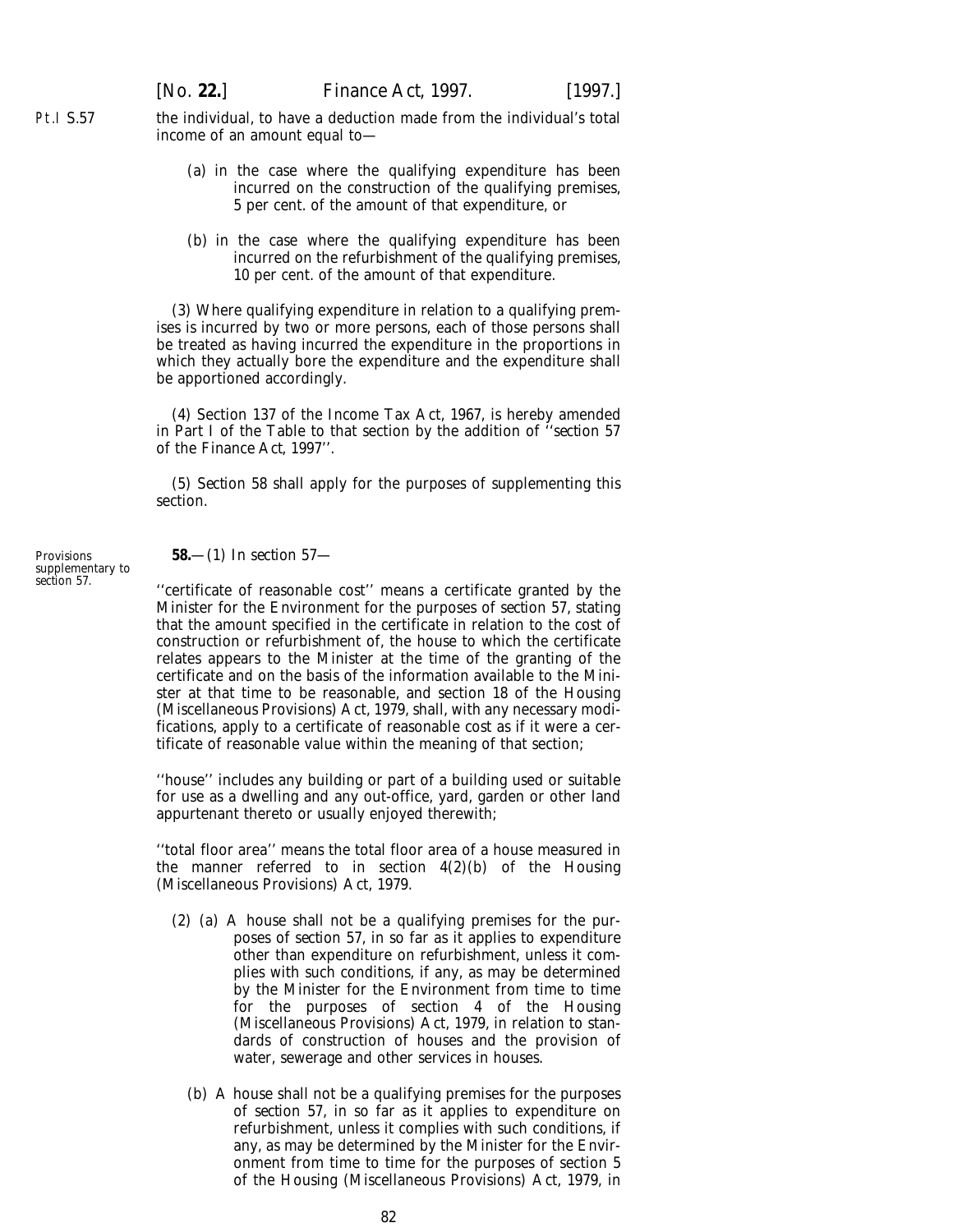relation to standards for improvements of houses and the Pt.I S.58provision of water, sewerage and other services in houses.

- (*c*) A house shall not be a qualifying premises for the purposes of *section 57* unless the house or, in a case where the house is one of a number of houses in a single development, the development of which it is a part complies with such guidelines as may, from time to time, be issued by the Minister for the Environment, with the consent of the Minister for Finance, for the purposes of furthering the objectives of the Urban Renewal Act, 1986, and, without prejudice to the generality of the foregoing, such guidelines may include provisions in relation to all or any one or more of the following:
	- (i) the design and the construction of, conversion into, refurbishment of, or, as the case may be, construction or refurbishment of, houses,
	- (ii) the total floor area and dimensions of rooms within houses, measured in such manner as may be determined by the Minister for the Environment,
	- (iii) the provision of ancillary facilities and amenities in relation to houses, and
	- (iv) the balance to be achieved between houses of different types and sizes within a single development of two or more houses or within such a development and its general vicinity having regard to the housing existing or proposed in that vicinity.

(3) A house shall not be a qualifying premises for the purposes of *section 57* unless persons authorised in writing by the Minister for the Environment for the purposes of that section are permitted to inspect the house at all reasonable times upon production, if so requested by a person affected, of their authorisations.

(4) For the purposes of *section 57*, references in that section to the construction or refurbishment of any premises shall be construed as including references to the development of the land on which the premises is situated or which is used in the provision of gardens, grounds, access or amenities in relation to the premises and, without prejudice to the generality of the foregoing, as including, in particular—

- (*a*) demolition or dismantling of any building on the land,
- (*b*) site clearance, earth moving, excavation, tunnelling and boring, laying of foundations, erection of scaffolding, site restoration, landscaping and the provision of roadways and other access works,
- (*c*) walls, power-supply, drainage, sanitation and water supply, and
- (*d*) the construction of any outhouses or other buildings or structures for use by the occupants of the premises or for use in the provision of amenities for the occupants.
- (5) (*a*) For the purposes of determining, in relation to any claim under *section 57(2)*, whether and to what extent expenditure incurred on the construction or refurbishment of a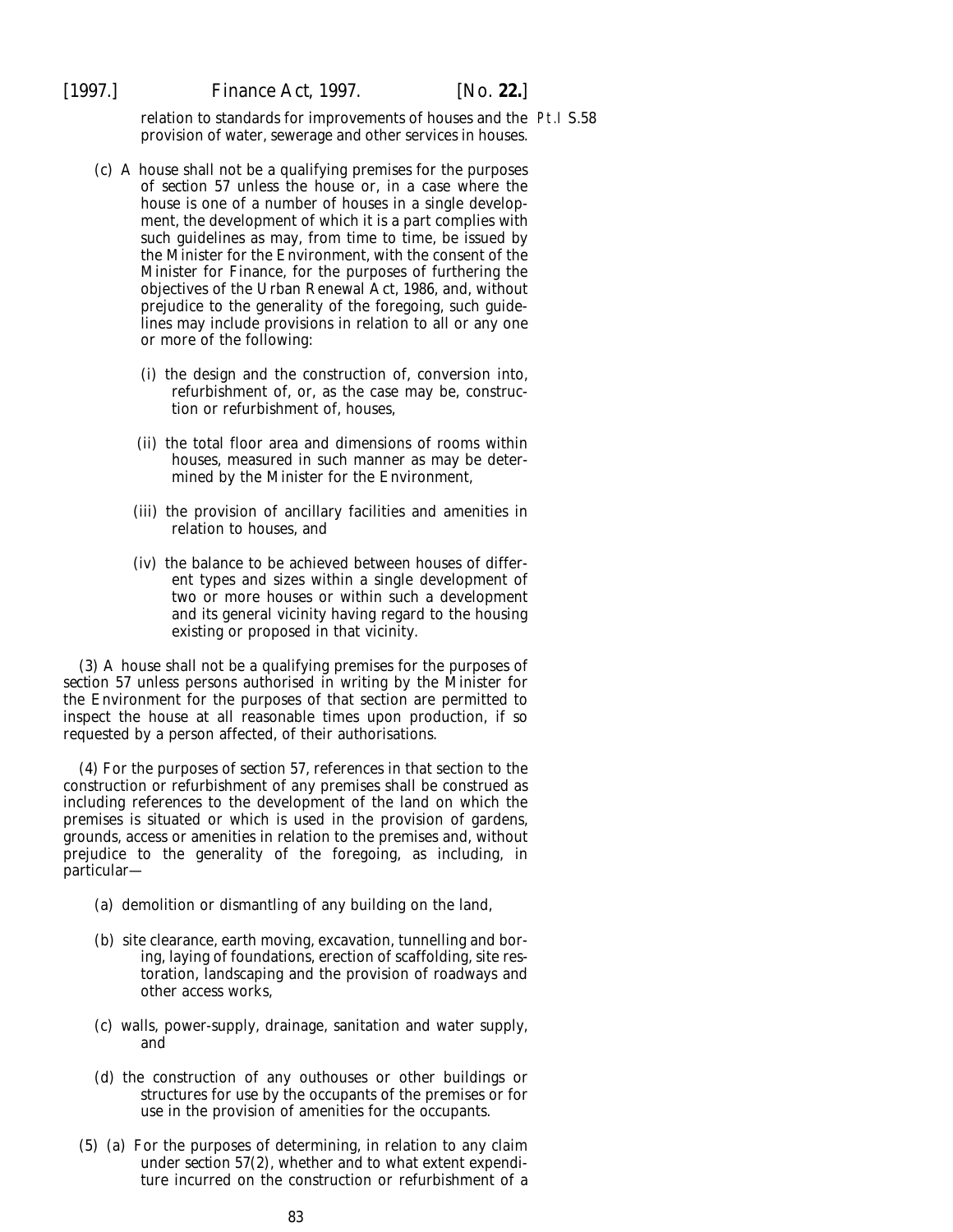Pt.I S.58

qualifying premises is incurred or not incurred during the qualifying period, only such an amount of that expenditure as is properly attributable to work on the construction or refurbishment of the premises which was actually carried out during the qualifying period shall, notwithstanding any other provision of the Tax Acts as to the time when any capital expenditure is or is to be treated as incurred, be treated as having been incurred during that period.

(*b*) Where, by virtue of *subsection (4)*, expenditure on the construction or refurbishment of a qualifying premises includes expenditure on the development of any land, *paragraph (a)* shall have effect, with any necessary modifications, as if the references therein to the construction or refurbishment of the qualifying premises were references to the development of such land.

(6) For the purposes of *section 57* other than for the purposes mentioned in *subsection (5)(a)*, expenditure incurred on the construction or refurbishment of a qualifying premises shall be deemed to have been incurred on the earliest date after the expenditure was actually incurred that the premises is in use as a dwelling.

(7) An appeal to the Appeal Commissioners shall lie on any question arising under this section or under *section 57* other than a question on which an appeal lies under section 18 of the Housing (Miscellaneous Provisions) Act, 1979, in like manner as an appeal would lie against an assessment to income tax or corporation tax and the provisions of the Tax Acts relating to appeals shall apply accordingly.

#### Chapter IV

#### *Corporation Tax*

**59.**—(1) As respects any accounting period ending on or after the 1st day of April, 1997, section 1 (as amended by section 54 of the Finance Act, 1995) of the Corporation Tax Act, 1976, is hereby amended by the substitution of the following subsection for subsection (1):

> ''(1) For the financial year 1974 and each subsequent financial year there shall be charged on the profits of companies a tax, to be called corporation tax, at the rate of—

- (*a*) 38 per cent. for—
	- (i) each financial year until and including the year 1996, and
	- (ii) that part of the financial year 1997 beginning on the first day of January, 1997, and ending on the 31st day of March, 1997;

and

- (*b*) 36 per cent. for—
	- (i) that part of the financial year beginning on the 1st day of April, 1997, and ending on the 31st day of December, 1997, and

Rate of corporation tax.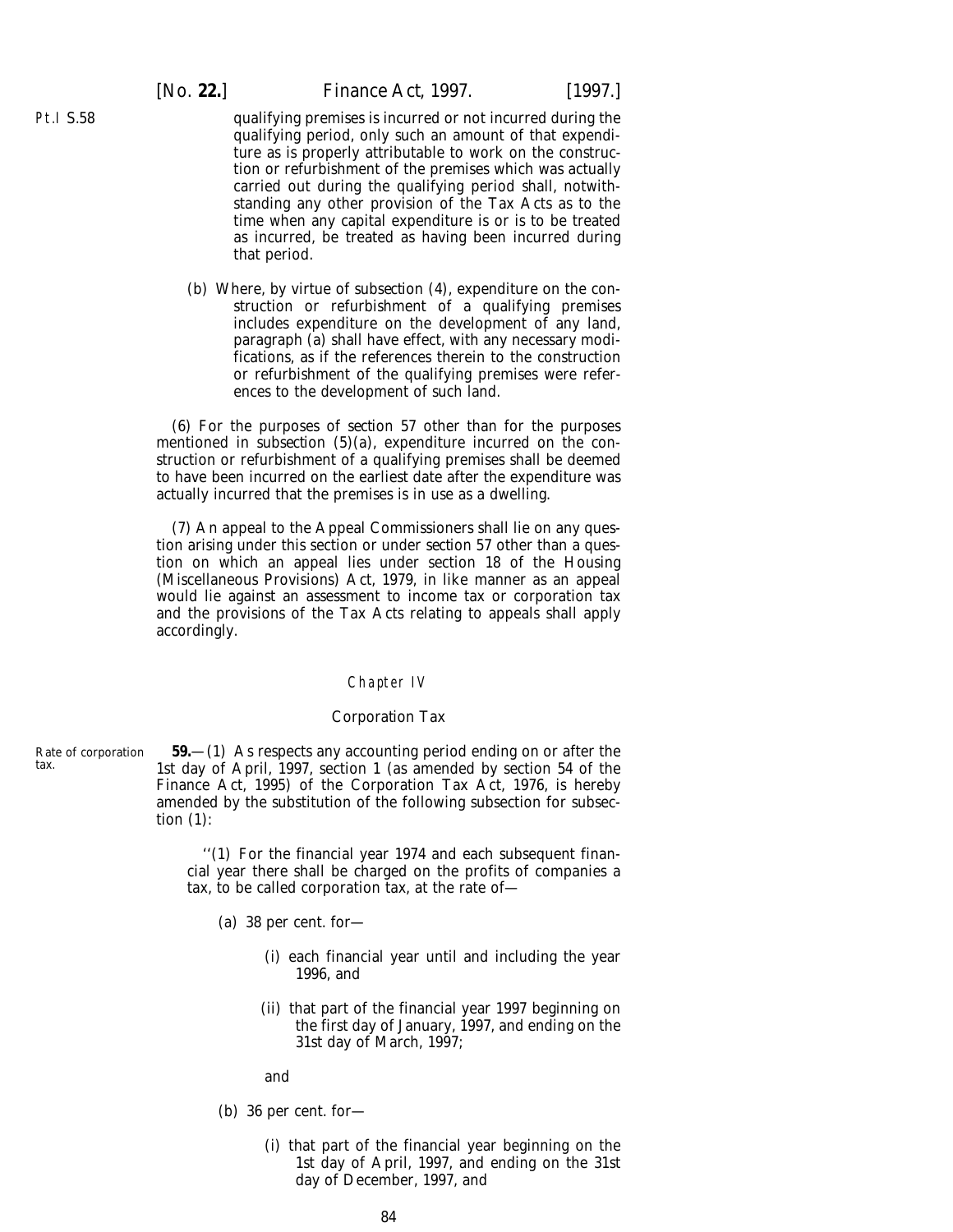(ii) each subsequent financial year.''.

Pt.I S.59

(2) The *Sixth Schedule* shall have effect for the purpose of supplementing this section.

**60.**—(1) Section 28A (as inserted by the Finance Act, 1996) of the Amendment of Corportion Tax Act, 1976, is hereby amended—

section 28A (reduced rate of corporation tax for certain income) of Corporation Tax Act, 1976.

- (*a*) as respects accounting periods ending on or after the 1st day of April, 1997, by the substitution in subsection (1) of "28 per cent." for "30 per cent.", and
- (*b*) in subsection  $(10)$ 
	- (i) in paragraph (*a*), by the substitution for the definition of "S" of the following:

"S is an amount equal to so much of the profits of the company for the accounting period as are charged to tax in accordance with subsection (1),

and",

- (ii) in paragraph (*b*), by the substitution for subparagraph (ii) of the following:
	- "(ii) by an amount equal to so much of the profits of the company for the accounting period as are charged to tax in accordance with subsection  $(1).$ ".

(2) For the purposes of *paragraph (a)* of *subsection (1)*, where an accounting period of a company begins before the 1st day of April, 1997, and ends on or after that day, it shall be divided into two parts, one beginning on the day on which the accounting period begins and ending on the 31st day of March, 1997, and the other beginning on the 1st day of April, 1997, and ending on the day on which the accounting period ends, and both parts shall be treated for the purpose of this section as if they were separate accounting periods of the company.

(3) *Paragraph (b)* of *subsection (1)* shall have effect as respects accounting periods ending on or after the 16th day of June, 1996.

**61.**—(1) In this section—

''the Board'' means the Voluntary Health Insurance Board;

"market value" has the meaning assigned to it in section 49 of the  $\frac{\text{insurance schemes}}{\text{of Convention Tax}}$ Capital Gains Tax Act, 1975.

(2) Section 80 of the Corporation Tax Act, 1976, shall be deemed to have been repealed with effect from the 1st day of March, 1997.

(3) The provisions of section 16 of the Corporation Tax Act, 1976, shall not apply to a loss incurred by the Board in an accounting period ending before the 1st day of March, 1997.

(4) Notwithstanding any other provision of the Tax Acts, bonds and shares held by the Board on the 28th day of February, 1997, in the course of the business of carrying out schemes of voluntary

Repeal of section 80 (exemption of income from carrying out of voluntary health of Corporation Tax Act, 1976.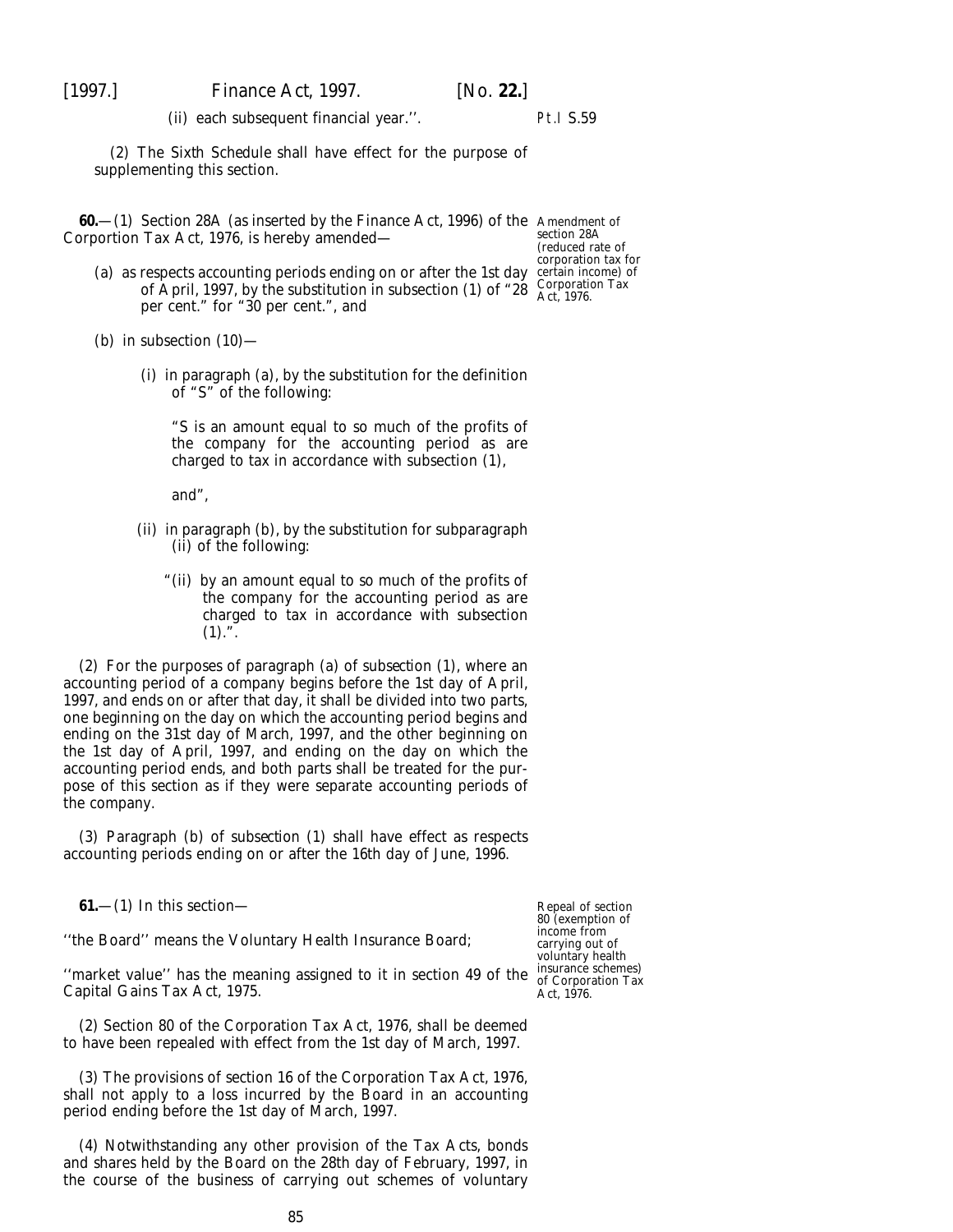health insurance shall be deemed to have been disposed of and immediately reacquired by the Board on that date at the assets' market value on that date.

Exemption of harbour authorities and port companies.

Pt.I S.61

**62.**—(1) (*a*) In this section—

''relevant body'' means—

- (i) a harbour authority within the meaning of the Harbours Act, 1946,
- (ii) a company established pursuant to section 7 of the Harbours Act, 1996, and
- (iii) any other company which controls a harbour and which carries on a trade which consists wholly or partly of the provision in that harbour of such facilities and accommodation for vessels, goods and passengers as are ordinarily provided by harbour authorities specified in *paragraph (i)*, and companies specified in *paragraph (ii)* which control harbours, situate within the State, in those harbours;

''relevant profits or gains'' means so much of the profits or gains of a relevant body controlling a harbour situate within the State as arise from the provision in that harbour of such facilities and accommodation for vessels, goods and passengers as are ordinarily provided by—

(i) harbour authorities specified in *paragraph (i)*, and

(ii) companies specified in *paragraph (ii)*,

of the definition of ''relevant body'', which control harbours, situate within the State, in those harbours.

(*b*) For the purposes of this section, where an accounting period falls partly in a period, the part of the accounting period falling into the period shall be regarded as a separate accounting period.

(2) Section 343 of the Income Tax Act, 1967, shall be deemed to have been repealed with effect from the 1st day of January, 1997.

(3) Exemption shall be granted from tax under Schedule D in respect of relevant profits or gains in the period beginning on the 1st day of January, 1997, and ending on the 31st day of December, 1998.

(4) *Subsection (3)* shall apply to a relevant body which is a harbour authority referred to in *paragraph (i)* of the definition of ''relevant body'' as if ''in the period beginning on the 1st day of January, 1997, and ending on the 31st day of December, 1998'' were deleted.

(5) Where a relevant body is chargeable to tax under Schedule D in respect of relevant profits or gains, the relevant profits or gains shall be reduced by an amount equal to—

- (*a*) as respects accounting periods falling wholly or partly in the year 1999, two-thirds of the said relevant profits or gains, and
- (*b*) as respects accounting periods falling wholly or partly in the year 2000, one-third of the said relevant profits or gains.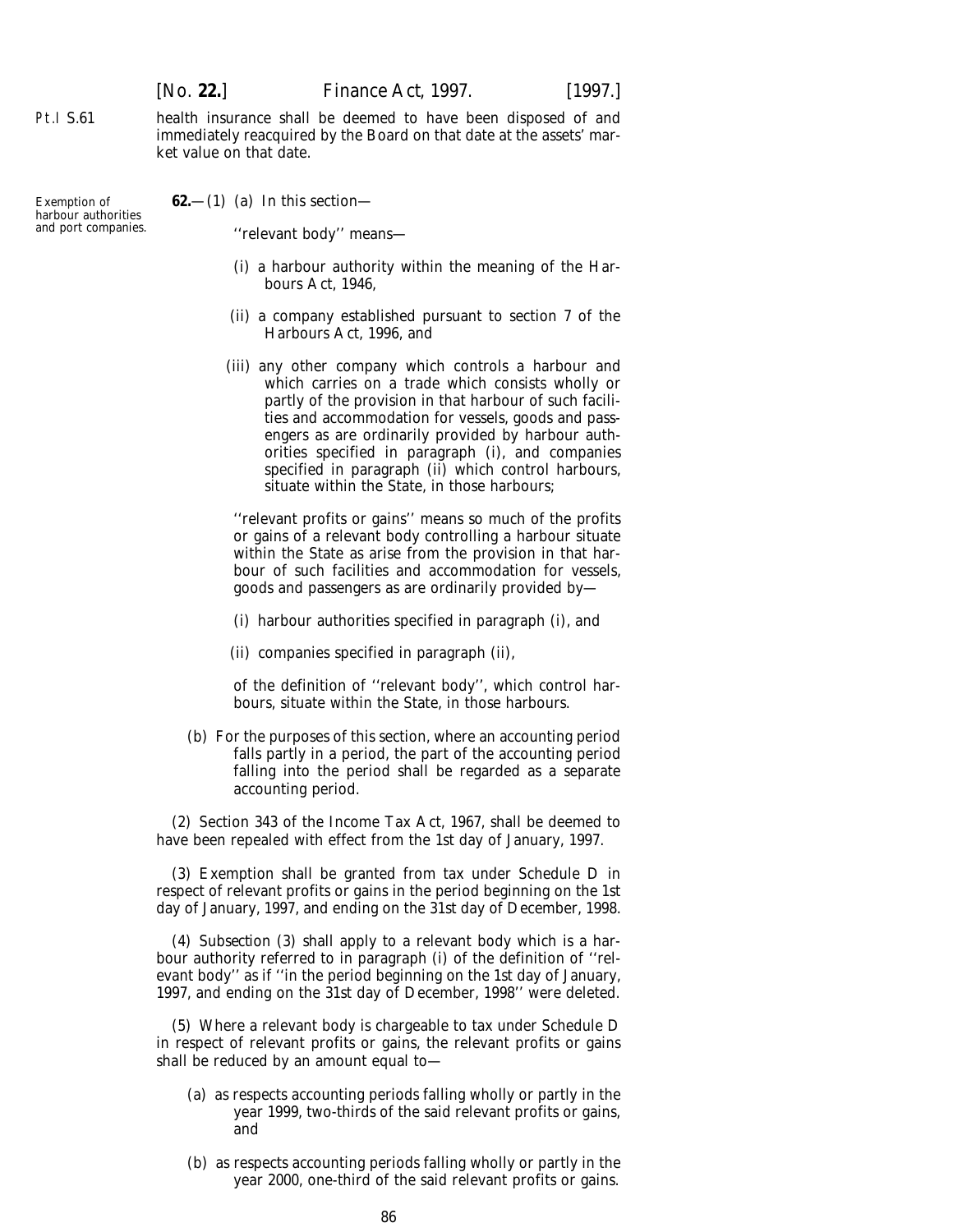[1997.] *Finance Act,* 1997. [*No.* **22.**]

**63.**—Notwithstanding any provision of the Corporation Tax Acts, Pt.I income arising in any accounting period ending after the 30th day of Exemption of April, 1997, to the body designated by the Minster for Enterprise and Employment under section 3 of the Irish Takeover Panel Act, 1997, shall be exempt from corporation tax.

income of body designated under Irish Takeover Panel Act, 1997.

**64.**—Section 56 (as amended by section 56 of the Finance Act, Amendment of 1996) of the Finance Act, 1992, is hereby amended—

- (*a*) by the substitution in paragraph (*a*) of subsection (2) of "on Ltd.) of Finance or before the 31st day of December, 1999'' for ''before the 31st day of December, 1997'',
- (*b*) by the substitution in subsection (3) of ''(hereafter in this section referred to as the 'donor')'' for ''(hereafter in this subsection referred to as the 'donor')'',
- (*c*) by the substitution of the following proviso for the proviso to subsection (3):

''Provided that in determining the net amount of the gift, the amount or value of any consideration received by the said donor as a result of making the gift, whether received directly or indirectly from the company or any other person, shall be deducted from the amount of the gift and relief under this section shall not be given to a donor for an accounting period—

- (i) if the net amount of the gift (or the aggregate of the net amounts of gifts) made by it in that accounting period, being a gift or gifts, as the case may be, to which this section applies, does not exceed £500,
- (ii) to the extent to which the net amount of the gift (or the aggregate of the net amounts of gifts) made by it in that accounting period, being a gift or gifts, as the case may be, to which this section applies, exceeds £100,000,
- (iii) in respect of a gift made at any time in the year ending on the 31st day of December in the year 1998 or 1999, if, at that time, the aggregate of the net amounts of all gifts to which this section applies made to the company within that year exceeds £1,500,000.'',

and

(*d*) by the addition, after subsection (4), of the following subsections:

> ''(5) Where a donor makes a gift in respect of which relief is not to be given by virtue of subparagraph (iii) of the proviso to subsection (3), the company shall, by notice in writing given to the donor within 30 days of the making of the gift, advise the donor accordingly.

section 56 (relief for gifts to The Enterprise Trust Act, 1992.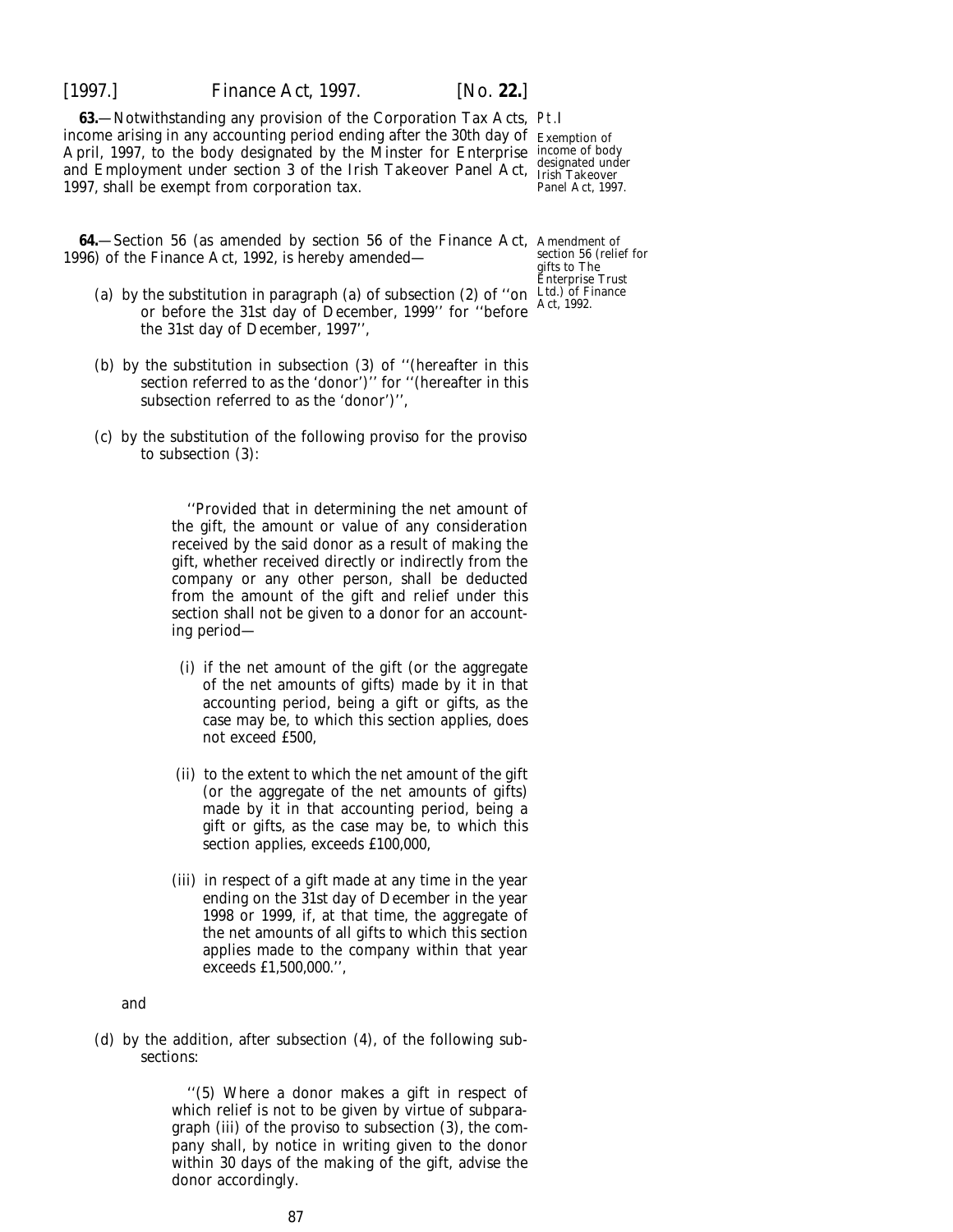[*No.* **22.**] *Finance Act,* 1997. [1997.]

(6) Where a gift to which this section applies is made by a donor in an accounting period of the donor which is less than 12 months, the amounts specified in subparagraphs (i) and (ii) of the proviso to subsection (3) shall be proportionately reduced.''.

Amendment of section 51 (relief for gifts made to First Step) of Finance Act, 1993.

Pt.I S.64

**65.**—Section 51 (as amended by section 67 of the Finance Act, 1995) of the Finance Act, 1993, is hereby amended—

- (*a*) by the substitution in paragraph (*a*) of subsection (2) of ''1st day of January, 2000'' for ''1st day of June, 1997'', and
- (*b*) in the proviso to subsection (3) by the substitution of the following subparagraphs for subparagraph (iii) of paragraph (*b*):
	- ''(iii) in respect of a gift made at any time in the year ending on the 31st day of May in the year 1994, 1995, 1996, 1997, 1998 or 1999, if, at that time, the aggregate of the net amount of all gifts to which this section applies made to First Step within that year exceeds £1,500,000, or
		- (iv) in respect of a gift made at any time in the period commencing on the 1st day of June, 1999, and ending on the 31st day of December, 1999, if, at that time, the aggregate of the net amount of all gifts to which this section applies made to First Step within that period exceeds £875,000.''.

**66.**—(1) Section 36 of the Finance Act, 1988, is hereby amended in paragraph (*a*) of subsection (4) by the substitution for the definition of "foreign life assurance business" of the following definition:

"'foreign life assurance business' means relevant trading operations within the meaning of the said section 39B consisting of life assurance business with policy holders and annuitants who, at the time such business is contracted, reside outside the State and as regards any policy issued or contract made, as the case may be, with such policy holders or annuitants in the course of such business, such policy or contract does not provide for—

- (*a*) the granting of any additional contractual rights, or
- (*b*) an option to have another policy or contract substituted for it,

at a time when the policy holder or annuitant, as the case may be, resides in the State;".

(2) This section shall apply and have effect as on and from the 6th day of April, 1997.

Amendment of section 36 (amendment of section 39B (relief in relation to income from certain trading operations carried on in Custom House Docks Area) of Finance Act, 1980) of Finance Act, 1988.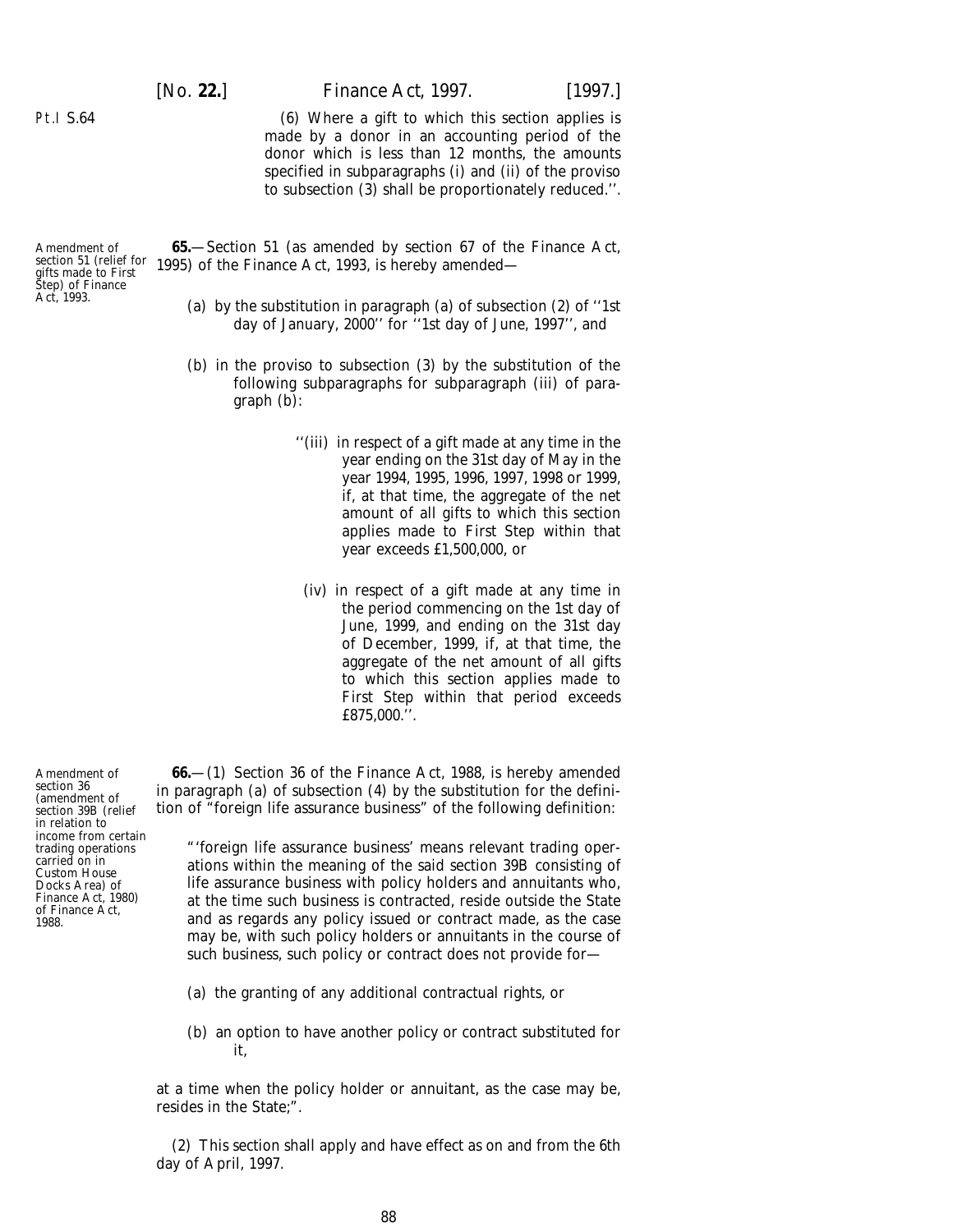**67.**—(1) Section 35 of the Corporation Tax Act, 1976, is hereby Pt.I amended by the insertion after subsection (1A) of the following Amendment of subsection:

section 35 (profits of life business) of Corporation Tax Act, 1976.

''(1B) (*a*) In this subsection—

'policy of assurance' means—

- (i) a policy of assurance issued by a company (to which subsection (1A) applies) to an individual who, on the date the policy is issued, resides outside the State and who continuously so resides throughout a period of not less than six months commencing on that date, or
- (ii) a policy issued or a contract made which is not a retirement benefits policy solely by virtue of the age condition not being complied with;

'relevant amount'—

(i) in relation to a policy of assurance, means the amount determined by the formula—

V-P

and

(ii) in relation to a retirement benefits policy, means the amount determined by the formula—

(V-P) 
$$
x \frac{75}{100}
$$

#### where—

- V is the amount or the aggregate of amounts by which the market value of all the entitlements under the policy of assurance or the retirement benefits policy, as the case may be, increased during any period or periods in which the policy holder was residing in the State, and
- P is the amount of premiums or like sums paid in respect of the policy of assurance or the retirement benefits policy, as the case may be, during any period or periods in which the policy holder was residing in the State;

'retirement benefits policy' means a policy issued or a contract made by a company (to which subsection (1A) applies)—

(i) to or with, as the case may be, an individual who, on the date the policy is issued or the contract is made, resides outside the State and who continuously so resides throughout a period of not less than six months commencing on that date, and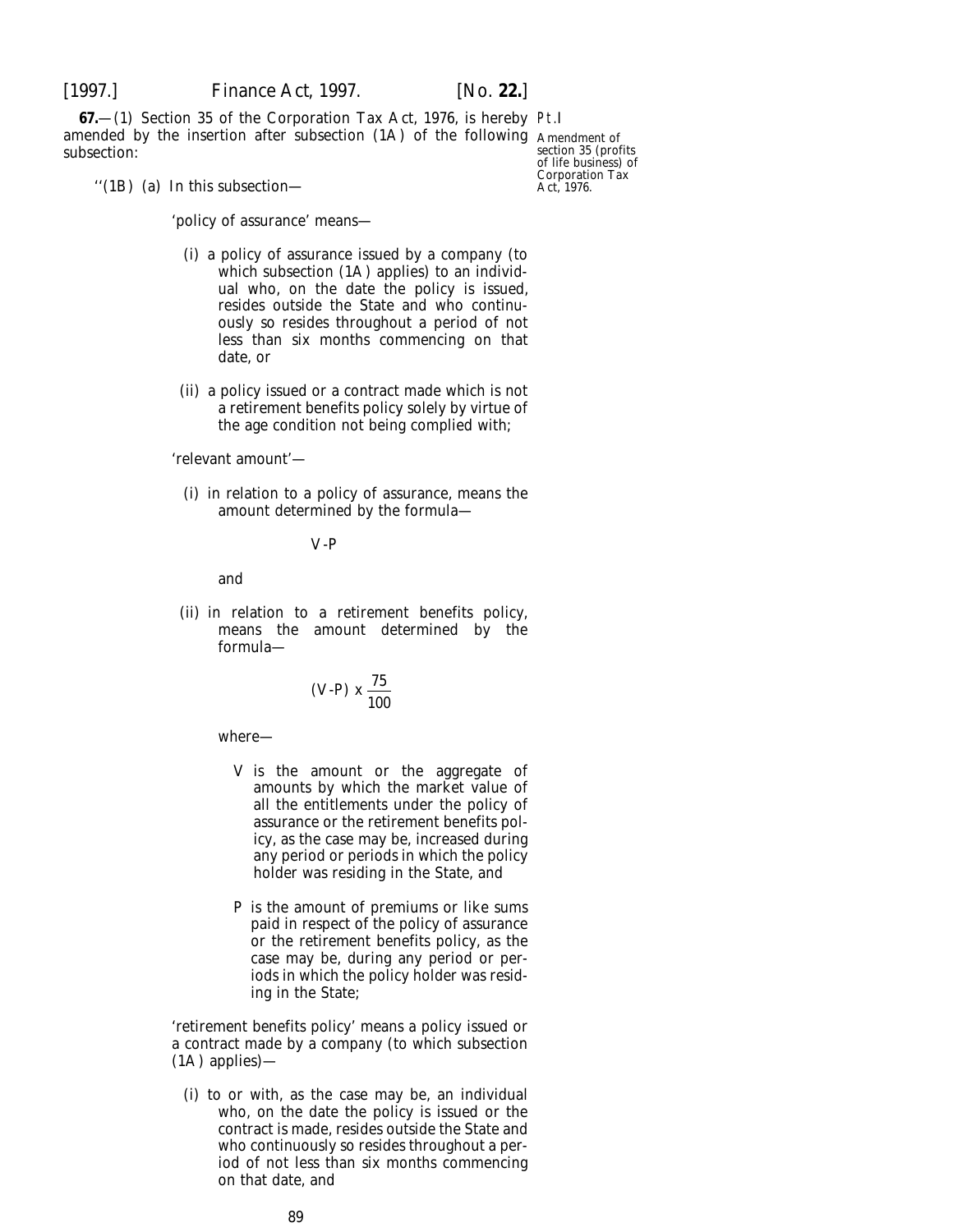Pt.I S.67

# [*No.* **22.**] *Finance Act,* 1997. [1997.]

- (ii) on terms which include the condition (in this subsection referred to as the 'age condition') that the main benefit secured by the policy or contract, is the payment by the company (otherwise than on the death or disability of the individual) of a sum to the individual on or after the individual attains the age of sixty years and before the individual attains the age of seventy years and that condition is complied with.
- (*b*) Where, in respect of a policy of assurance or a retirement benefits policy, a sum is payable (otherwise than by reason of death or disability of the policy holder) to a policy holder who is resident or ordinarily resident in the State, (within the meaning of Chapter I of Part VII of the Finance Act, 1994), by a company, then—
	- (i) the company shall be deemed, for the purposes of this Act, to have made, in the year of assessment in which the sum is payable, an annual payment of an amount equal to the relevant amount in relation to the policy of assurance or the retirement benefits policy, as the case may be, and section 151 (income tax on payments) shall apply for the purposes of the charge, assessment and recovery of such tax,
	- (ii) the company shall be entitled to deduct the tax out of the sum otherwise payable,
	- (iii) the recipient of the sum payable shall not be entitled to repayment of, or credit for, such tax so deducted, and
	- (iv) the sum paid, or any part thereof, shall not be reckoned in computing total income of the recipient thereof, for the purposes of the Income Tax Acts.''.

(2) This section shall apply and have effect as on and from the 6th day of April, 1997.

**68.**—(1) Section 36 (as amended by section 48 of the Finance Act, 1996) of the Corporation Tax Act, 1976, is hereby amended by the substitution for subsection (2) of the following subsections:

''(2) Where in a financial year the rate per cent. (in this subsection and in subsection (2A) referred to as the 'specified rate per cent.') of corporation tax specified in paragraph (*b*) of subsection (1) of section 1 exceeds the standard rate per cent. for either of the years of assessment, part of each of which falls within the financial year, the corporation tax in respect of any of the said unrelieved profits of the company for that year shall be reduced on a claim in that regard being made by the company, by so much of that tax as is equal to the amount by which—

Amendment of section 36 (investment income reserved for policy holders) of Corporation Tax Act, 1976.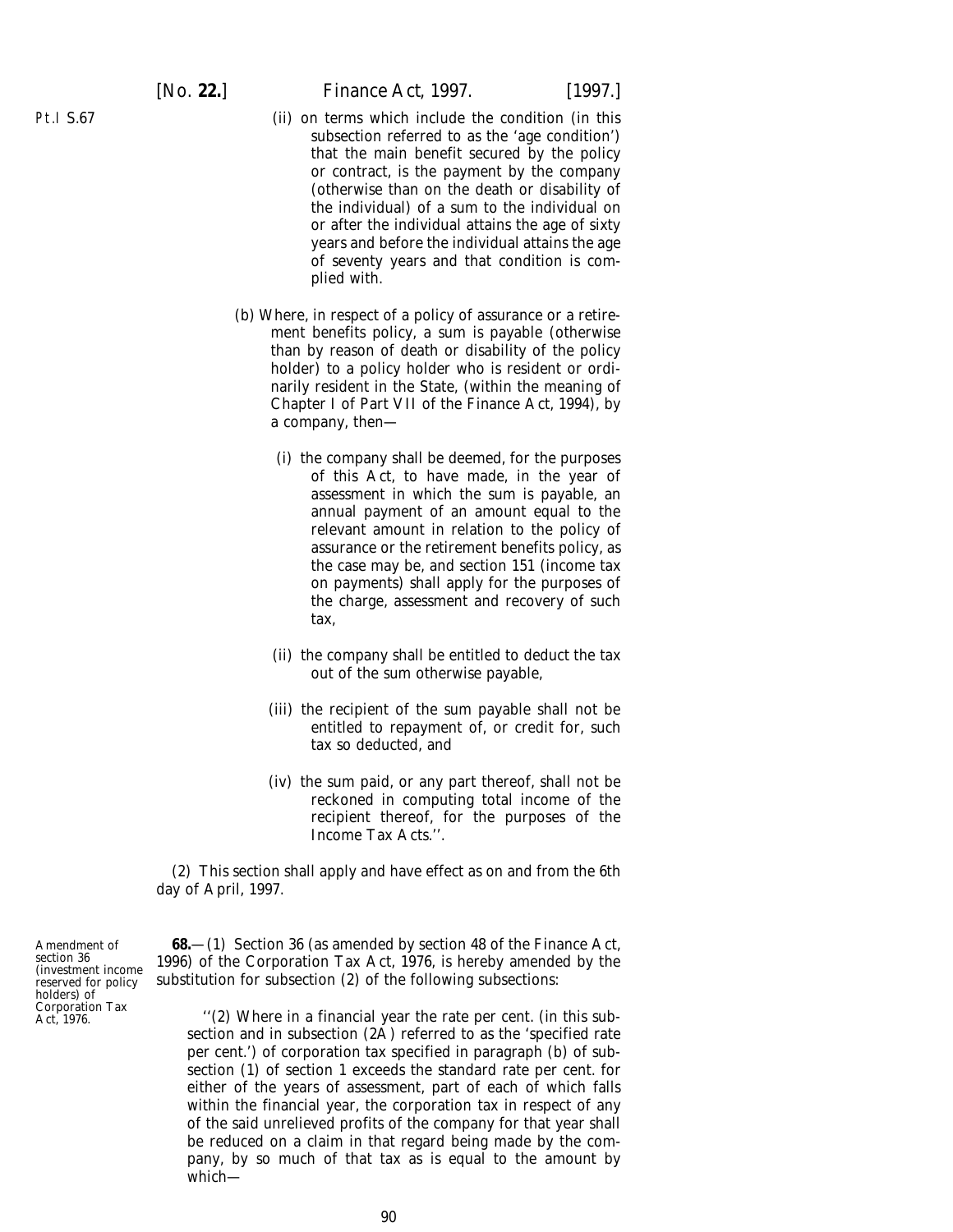(*a*) the corporation tax chargeable on the company for that year Pt.I S.68 in respect of the part specified in subsection (5) of the said unrelieved profits,

exceeds—

(*b*) the corporation tax which would be so chargeable in respect of that part of those profits if the specified rate per cent. for each part of the financial year which coincides with a part of a year of assessment were equal to the standard rate per cent. for the year of assessment.

(2A) In computing that part of those profits for the purposes of paragraph  $(b)$  of subsection  $(2)$ , subsection  $(1A)$  of section 13 shall apply as if the rate per cent. of capital gains tax specified in subsection (3) of section 3 of the Capital Gains Tax Act, 1975, were the specified rate per cent.''.

(2) This section shall apply and have effect as on and from the 1st day of January, 1997.

**69.**—(1) Section 46A (as amended by section 11 of the Finance Amendment of Act, 1993) of the Corporation Tax Act, 1976, is hereby amended in section 46A subsection (3) by the substitution for paragraph (*a*) of the following and reacquisition of paragraph:

- ''(*a*) (i) assets to which section 19 of the Capital Gains Tax Act, 1975, applies by virtue of any provision of the Capital Gains Tax Acts, other than where such assets are held in connection with a contract or other arrangement which secures the future exchange of the assets for other assets, being assets to which the said section 19 does not apply, or
	- (ii) assets which are strips within the meaning of *section 33* of the *Finance Act, 1997*,''.

(2) This section shall apply and have effect as on and from the 26th day of March, 1997.

# Chapter V

## *Capital Gains Tax*

**70.**—(1) Schedule 2 to the Capital Gains Tax Act, 1975, is hereby amended by the insertion after paragraph 5 of the following paragraph:

Amendment of Schedule 2 to Capital Gains Tax Act, 1975.

# ''*Demutualisation of assurance companies*

5A. (1) This paragraph shall apply and have effect in respect of an arrangement between a company and its members, being an arrangement to which subparagraph (1) of paragraph 5 applies by virtue of subparagraph (2) of the said paragraph, and where the company is an assurance company which carries on a mutual life business.

(2) Where, in connection with the arrangement, there is conferred, on a member of the assurance company concerned, any rights—

certain assets) of Corporation Tax Act, 1976.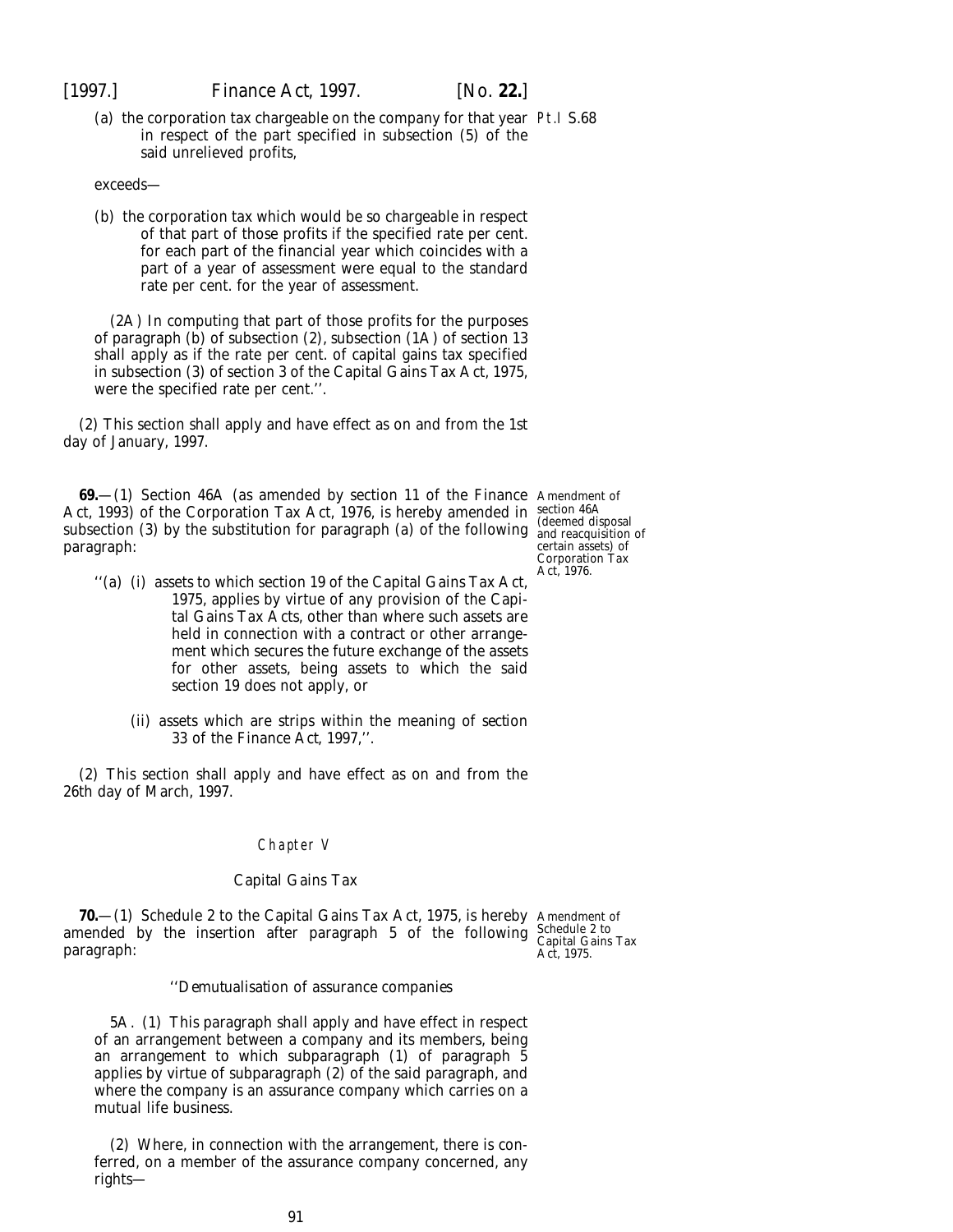- Pt.I S.70
- (*a*) to acquire shares in another company (hereafter in this paragraph referred to as the 'successor company') in priority to other persons, or
- (*b*) to acquire shares in the successor company for consideration of an amount or value lower than the market value of the shares, or
- (*c*) to free shares in the successor company,

then, any such rights so conferred on a member shall be regarded for the purposes of capital gains tax as an option (within the meaning of section 47 of the Capital Gains Tax Act, 1975) granted to and acquired by such member for no consideration and having no value at the time of that grant and acquisition.

(3) Where, in connection with the arrangement, shares in the successor company are issued to a member of the assurance company concerned, and such shares are treated under paragraph 5 as having been exchanged by the member for the interest in the company possessed by the member, those shares shall, notwithstanding paragraph 2, be regarded for the purposes of subparagraph (1) of paragraph 3 of Schedule 1—

- (*a*) as having been issued to the member for a consideration given by the member of an amount or value equal to the amount or value of any new consideration given by the member for the shares or, if no new consideration is given, as having been issued for no consideration, and
- (*b*) as having, at the time of their issue to the member, a value equal to the amount or value of the new consideration so given or, if no new consideration is given, as having no value:

Provided that this subparagraph is without prejudice to the operation, where applicable, of subparagraph  $(2)$ .

- (4) Subparagraph (5) shall apply in any case where—
	- (*a*) in connection with the arrangement, shares in the successor company are issued by that company to trustees on terms which provide for the transfer of those shares to members of the assurance company concerned for no new consideration, and
	- (*b*) the circumstances are such that in the hands of the trustees the shares constitute settled property.
- (5) (*a*) Where this subparagraph applies, then, for the purposes of capital gains tax—
	- (i) the shares shall be regarded as acquired by the trustees for no consideration;
	- (ii) the interest of any member in the settled property constituted by the shares shall be regarded as acquired by the member for no consideration and as having no value at the time of its acquisition; and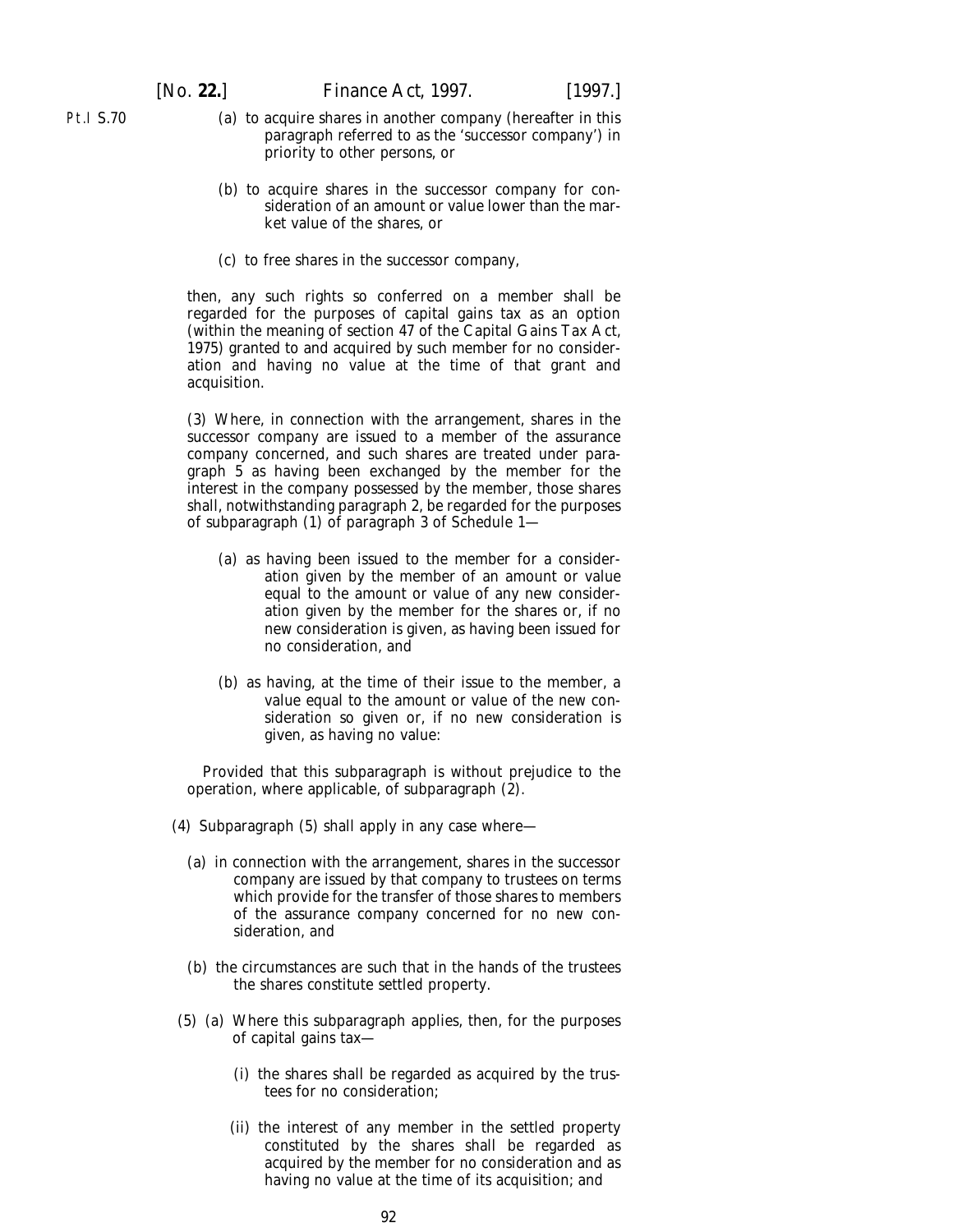- (iii) where on the occasion of a member becoming absol-Pt.I S.70 utely entitled as against the trustees to any of the settled property, both the trustees and the member shall be treated as if, on the member becoming so entitled, the shares in question had been disposed of and immediately reacquired by the trustees, in their capacity as trustees within section 8(3) for a consideration of such an amount as would secure that on the disposal neither a gain nor a loss would accrue to the trustees and, accordingly, section 15 (3) shall not apply in relation to that occasion.
- (*b*) Reference in this subparagraph to the case where a member becomes absolutely entitled to settled property as against the trustees shall be taken to include reference to the case where the member would become so entitled but for being a minor or otherwise under a legal disability.
- (6) In this paragraph—

'assurance company' has the meaning assigned to it in section 50 (2) of the Corporation Tax Act, 1976;

'free shares', in relation to a member of the assurance company, means any shares issued by the successor company to that member in connection with the arrangement but for no new consideration;

'member', in relation to the assurance company, means a person who is or has been a member of it, in that capacity, and any reference to a member includes a reference to a member of any particular class or description;

'new consideration' means consideration other than—

- (*a*) consideration provided directly or indirectly out of the assets of the assurance company or the successor company, or
- (*b*) consideration derived from a member's shares or other rights in the assurance company or the successor company.''.

(2) This section shall apply and have effect as on and from the 21st day of April, 1997.

**71.**—(1) Notwithstanding any other provision of the Capital Gains Divorced persons: Tax Acts, where by virtue or in consequence of an order made under transfers of assets. Part III of the Family Law (Divorce) Act, 1996, on or following the granting of a decree of divorce, either of the spouses concerned disposes of an asset to the other spouse then, subject to *subsection (2)*, both spouses shall be treated for the purposes of those Acts as if the asset was acquired from the spouse making the disposal for a consideration of such amount as would secure that on the disposal neither a gain nor a loss would accrue to the spouse making the disposal.

(2) *Subsection (1)* shall not apply if, until the disposal, the asset formed part of the trading stock of a trade carried on by the spouse making the disposal or if the asset is acquired as trading stock for the purposes of a trade carried on by the spouse acquiring the asset.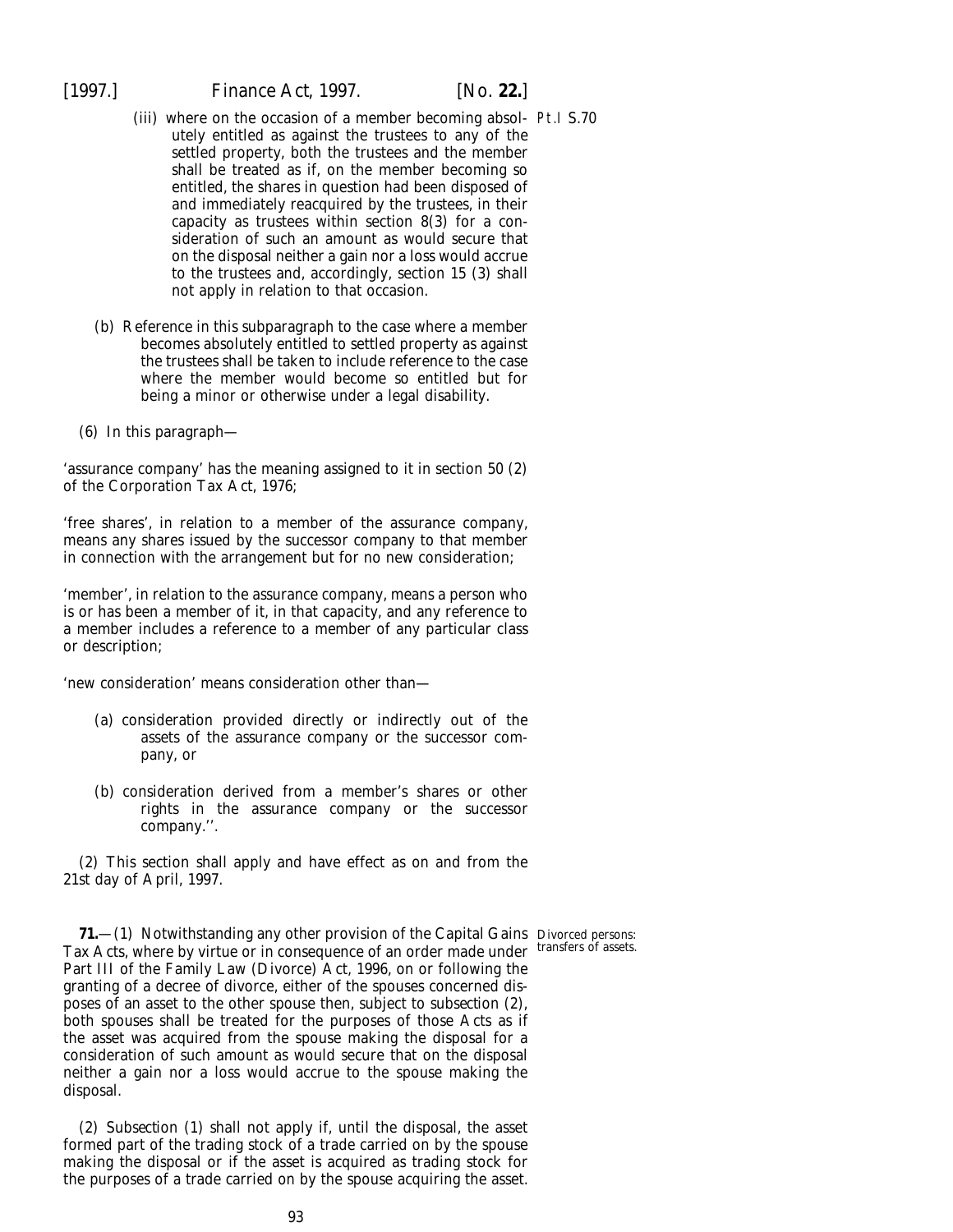Pt.I S.71

[*No.* **22.**] *Finance Act,* 1997. [1997.]

(3) Where *subsection (1)* applies in relation to a disposal of an asset by a spouse to the other spouse, then, in relation to a subsequent disposal of the asset (not being a disposal to which *subsection (1)* applies), the spouse making the disposal shall be treated for the purposes of the Capital Gains Tax Acts as if the other spouse's acquisition or provision of the asset had been his or her acquisition or provision of the asset.

(4) Section 35 of the Family Law (Divorce) Act, 1996, is hereby repealed.

(5) This section shall apply and have effect as on and from the passing of this Act.

Separated spouses: transfers of assets.

**72.**—(1) Notwithstanding any other provision of the Capital Gains Tax Acts, where by virtue or in consequence of—

- (*a*) an order made under Part II of the Family Law Act, 1995, on or following the granting of a decree of judicial separation within the meaning of that Act, or
- (*b*) an order made under Part II of the Judicial Separation and Family Law Reform Act, 1989, on or following the granting of a decree of judicial separation where such order is treated, by virtue of section 3 of the Family Law Act, 1995, as if made under the corresponding provision of the Family Law Act, 1995, or
- (*c*) a deed of separation, or
- (*d*) a relief order (within the meaning of the Family Law Act, 1995) made following the dissolution of a marriage,

either of the spouses concerned disposes of an asset to the other spouse then, subject to *subsection (2)*, both spouses shall be treated for the purposes of those Acts as if the asset was acquired from the spouse making the disposal for a consideration of such amount as would secure that on the disposal neither a gain nor a loss would accrue to the spouse making the disposal.

(2) *Subsection (1)* shall not apply if, until the disposal, the asset formed part of the trading stock of a trade carried on by the spouse making the disposal or if the asset is acquired as trading stock for the purposes of a trade carried on by the spouse acquiring the asset.

(3) Where *subsection (1)* applies in relation to a disposal of an asset by a spouse to the other spouse, then, in relation to a subsequent disposal of the asset (not being a disposal to which *subsection (1)* applies), the spouse making the disposal shall be treated for the purposes of the Capital Gains Tax Acts as if the other spouse's acquisition or provision of the asset had been his or her acquisition or provision of the asset.

(4) Section 52 of the Family Law Act, 1995, is hereby repealed.

(5) This section shall apply and be deemed to have effect as on and from the 1st day of August, 1996.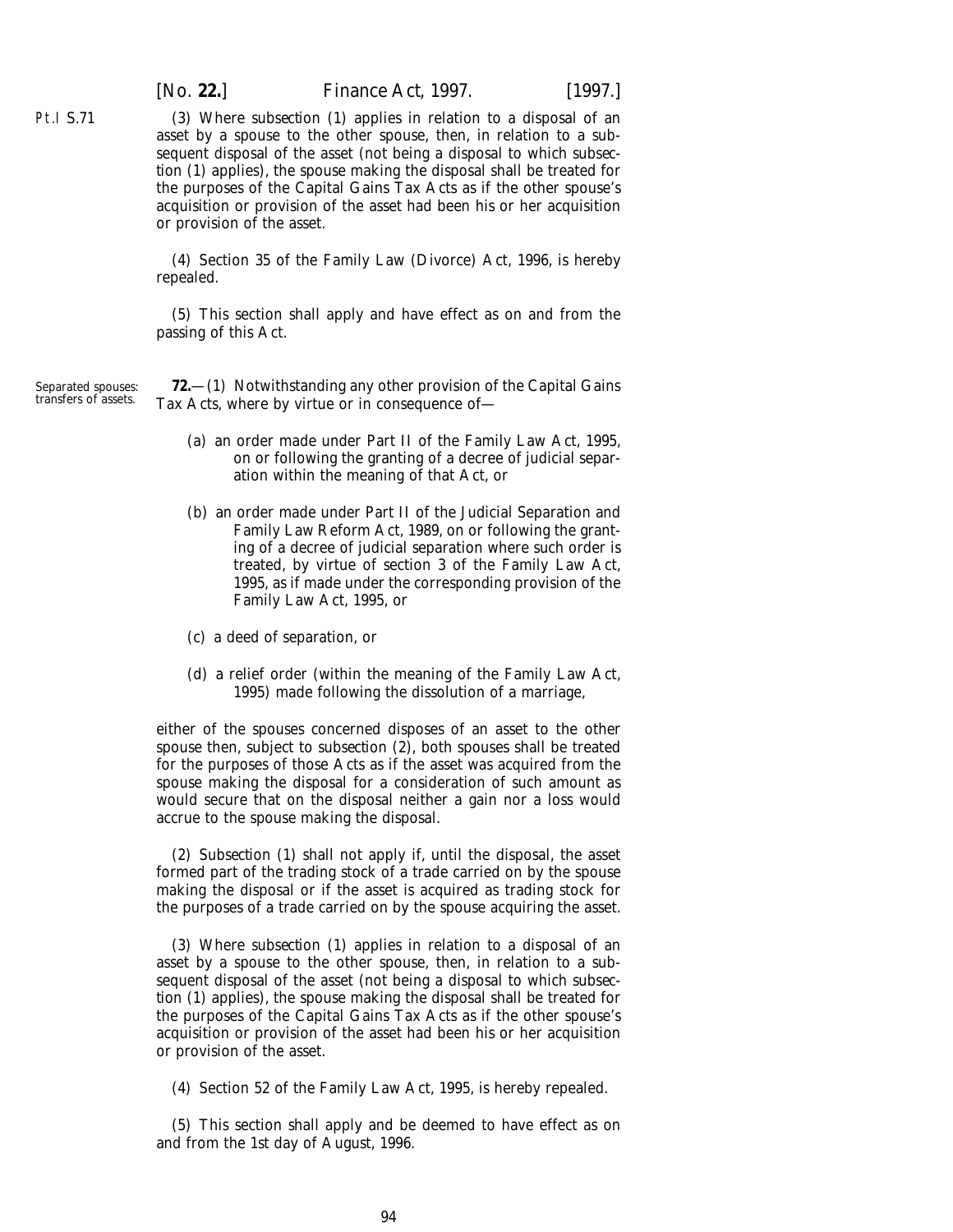**73.**—(1) Section 15 of the Capital Gains Tax Act, 1975, is hereby Pt.I amended by the insertion after subsection (5) of the following Amendment of subsection:

section 15 (settled property) of Capital Gains Tax Act, 1975.

''(5A)(*a*) Subject to paragraph (*b*), where—

- (i) as a consequence of a termination, on the death of the person entitled to it, of a life interest in settled property, subsection (5) applies, and
- (ii) an asset, which forms the whole or any part of that settled property—
	- (I) is comprised in an inheritance (within the meaning of the Capital Acquisitions Tax Act, 1976) taken on the death, and
	- (II) is exempt from tax in relation to the inheritance under section 55 of the said Act of 1976, or that section as applied by section 39 of the Finance Act, 1978,

that asset shall, for the purposes of subsection (5), be excluded from the assets deemed to be disposed of and immediately reacquired.

(*b*) Where in a year of assessment, in respect of an asset an exemption from tax in relation to an inheritance referred to in paragraph (*a*) ceases to apply, then the chargeable gain which, but for the provisions of paragraph (*a*), would have accrued to the trustee on the termination of the life interest in accordance with subsection (5) shall be deemed to accrue to the trustee in that year of assessment and shall accordingly be included in the return required to be made by the trustee concerned under section 10 of the Finance Act, 1988, for that year of assessment.''.

(2) This section shall apply and have effect as respects the year of assessment 1997-98 and subsequent years of assessment.

**74.**—(1) Section 20A (inserted by section 24 of the Finance Act, Amendment of 1993) of the Capital Gains Tax Act, 1975, is hereby amended—

- (*a*) in subsection (1), by the substitution for paragraph (*a*) of deferred annuities: the following paragraph:
	- "(*a*) (i) Subsection (2) applies to any policy of assur-1975.ance or contract for a deferred annuity on the life of any person which is a policy issued or a contract made, as the case may be, on or after the 20th day of May, 1993—
		- (I) otherwise than by an assurance company which is a relevant company, or
		- (II) being a policy or contract which is an excluded policy issued or made, as the case may be, by a relevant company to which subsection (1A) of section 35 of the Corporation Tax Act, 1976, applies.
		- (ii) In this paragraph and in subsection (3)—

section 20A (foreign life assurance and taxation and returns) of Capital Gains Tax Act,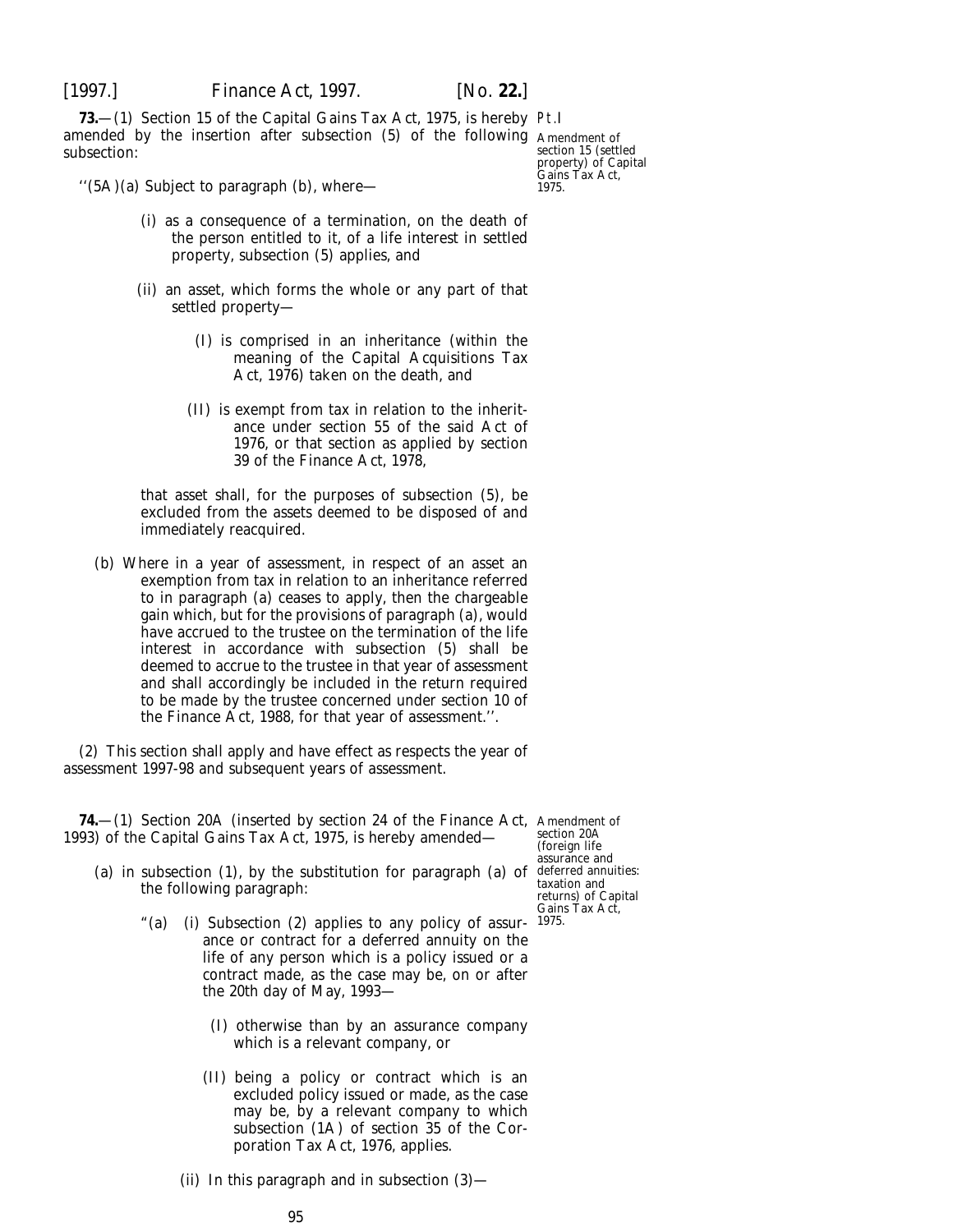[*No.* **22.**] *Finance Act,* 1997. [1997.]

'assurance company' and 'life assurance fund' have the meanings assigned to them, respectively, in section 50 (2) of the Corporation Tax Act, 1976;

'an excluded policy' means a policy of assurance or contract for a deferred annuity on the life of any person where the policy is issued to or the contract is made with, as the case may be, a person who did not continuously reside outside the State throughout the period of six months commencing on the date of issue or the date of contract, as the case may be;

a 'relevant company' means a company which is—

- (I) resident in the State, or
- (II) chargeable under Case III of Schedule D, by virtue of section 43 of the Corporation Tax Act, 1976, in respect of its income from the investment of its life assurance fund.",

and

- (*b*) in subsection (3), by the substitution for paragraph (*a*) of the following paragraph:
	- "(*a*) (i) to a relevant company, and
		- (ii) to every person carrying on in the State a trade or business in the ordinary course of the operations of which he acts as an intermediary in or in connection with the issue of such a policy, or the making of such a contract,

in the same manner as it applies to every intermediary within the meaning of that section, and".

(2) This section shall apply and have effect as on and from the 6th day of April, 1997.

Amendment of individuals on certain reinvestment) of Finance Act, 1993.

section 27 (relief for 1995) of the Finance Act, 1993, is hereby amended— **75.**—(1) Section 27 (as amended by section 74 of the Finance Act,

- (*a*) in subsection  $(1)$ 
	- (i) by the substitution for the meanings assigned to ''eligible shares'', ''ordinary shares'' and ''unquoted company'' of the following:

'' 'eligible shares' and 'ordinary shares' have, respectively, the meanings assigned to them in Chapter III of Part I of the Finance Act, 1984;'',

and

(ii) by the insertion, after the definition of ''trading group'' of the following definition—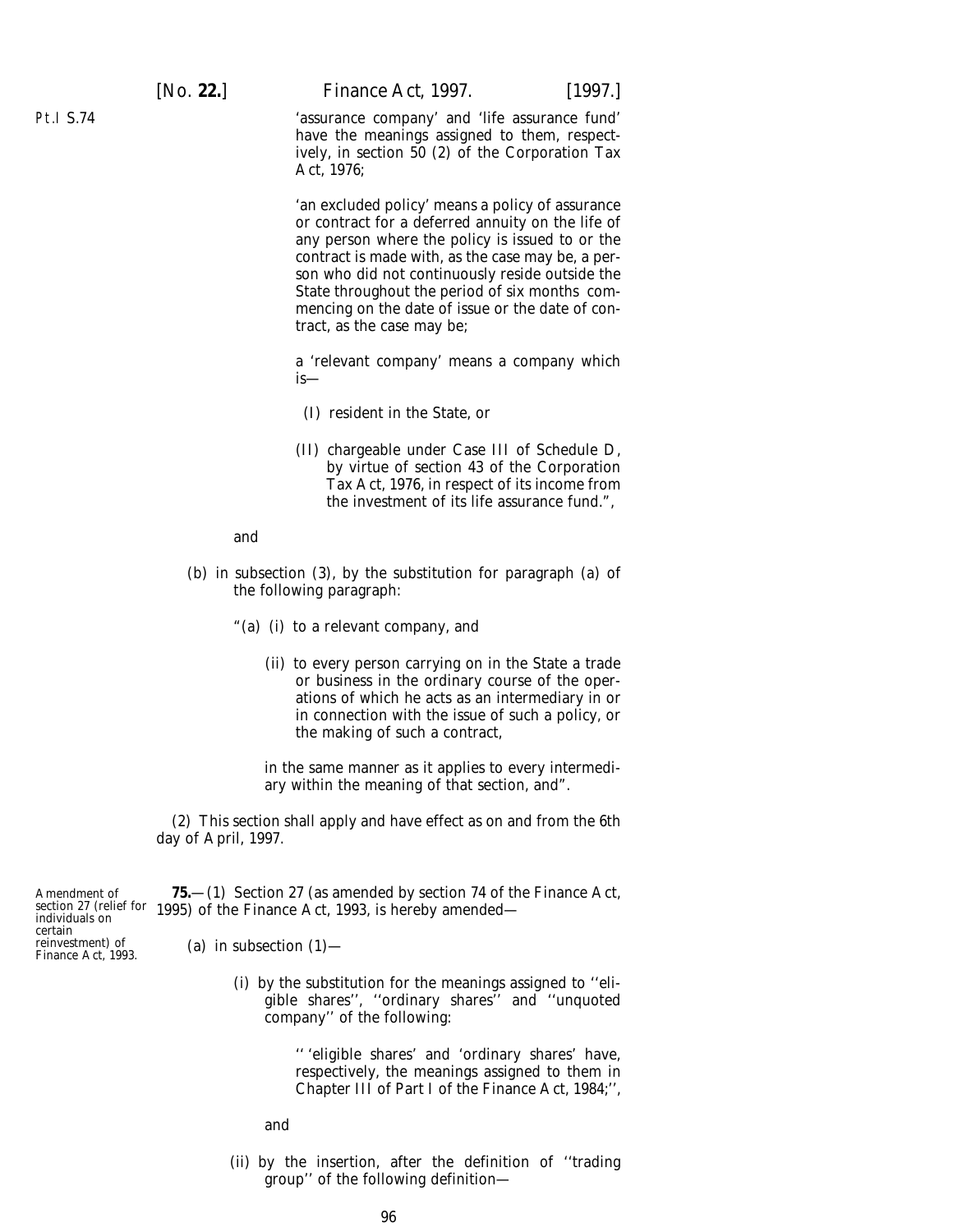[1997.] *Finance Act,* 1997. [*No.* **22.**]

'' 'unquoted company' means a company none Pt.I S.75 of whose shares, stocks or debentures are listed in the official list of a stock exchange or quoted on an unlisted securities market of a stock exchange;'',

and

- (*b*) in subsection (6) by the insertion after paragraph (*a*) of the following paragraph—
	- ''(*aa*) A company shall be deemed not to have ceased to be a qualifying company solely by virtue of shares in the company commencing, at any time in the specified period, to be quoted on the market known as the Developing Companies Market of the Irish Stock Exchange.''.

(2) This section shall apply and have effect as on and from the 6th day of April, 1997.

**76.**—Section 66 (as amended by section 63 of the Finance Act, Amendment of 1996) of the Finance Act, 1994, is hereby amended as respects dis-section 66 (reduced posals made on or after the 6th day of April, 1997—

- (*a*) by the substitution in the definition of "the specified per-by individuals) of  $\frac{1}{2}$ iod'' in subsection (1) of ''3 years'' for ''5 years'',
- (*b*) by the substitution of the following definition in subsection (1) for the definition of ''unquoted company'':

'' 'unquoted company' means a company none of whose shares, stocks or debentures are listed in the official list of a stock exchange or quoted on an unlisted securities market.'',

and

(*c*) by the substitution in subsection (6) of ''26 per cent.'' for ''27 per cent.''.

**77.**—(1) Section 39 of the Finance Act, 1982, is hereby amended Amendment of by the insertion after subsection (3) of the following subsection:

- ''(3A)(*a*) Subject to the following provisions of this subsection, subsection (1) shall not apply to consideration obtained assets) of Finance for a relevant disposal where— Act, 1982.
	- (i) throughout a period of five years ending with the time of disposal, the old assets, and
	- (ii) the new assets within the meaning of section 28 of the Principal Act,

are assets of an authorised racecourse.

- (*b*) Section 28 of the Principal Act shall apply in relation to assets of an authorised racecourse as if—
	- (i) references in subsections (1) and (2) of that section to new assets ceasing to be used for the purposes of

rate of capital gains tax on certain disposals of shares

section 39 (amendment of provisions regarding replacement of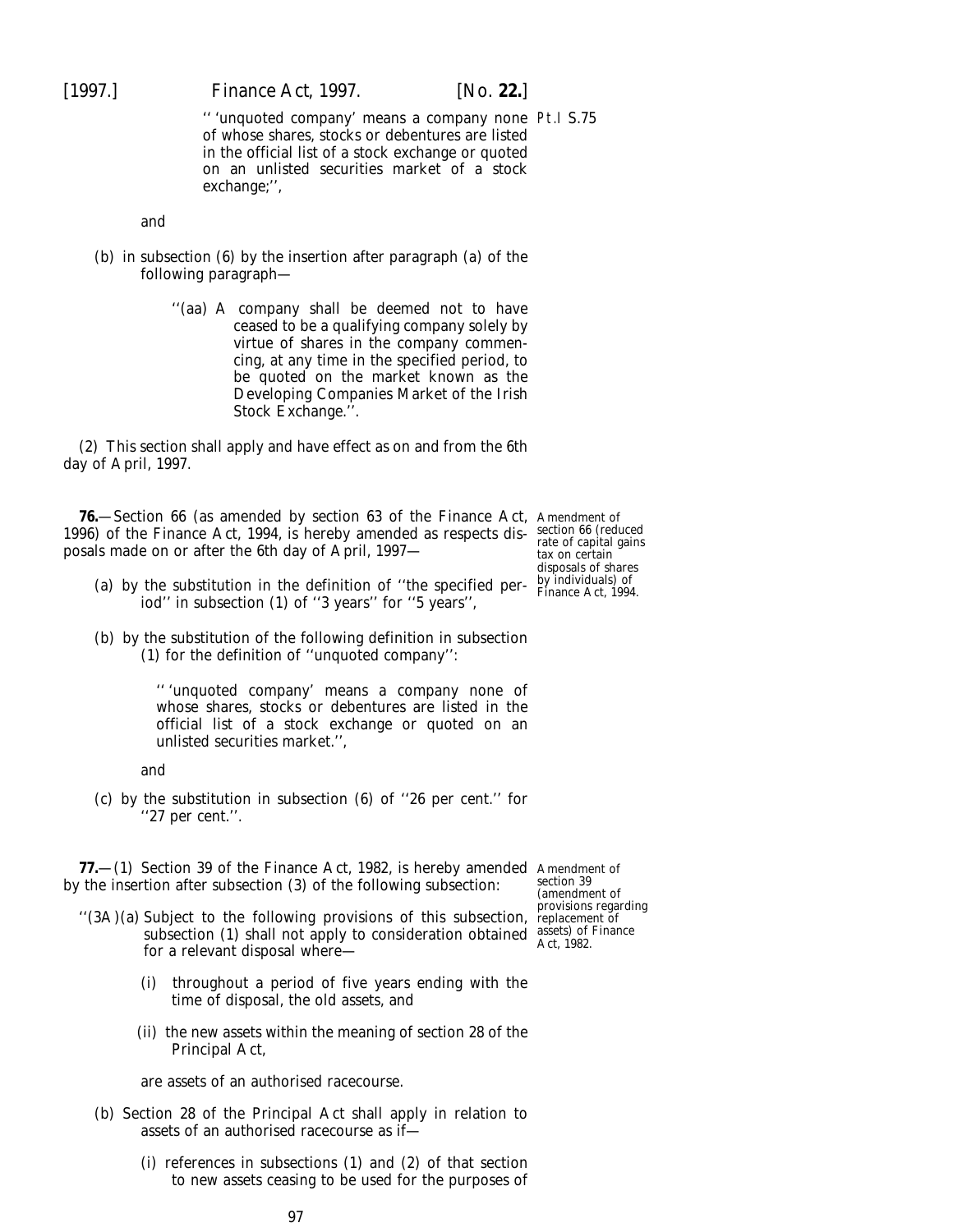a trade included a reference to new assets ceasing to Pt.I S.77 be assets of an authorised racecourse, and

(ii) paragraph (*b*) of section (8) had not been enacted.

(*c*) In this subsection—

'assets of an authorised racecourse' means assets of a racecourse which is an authorised racecourse where the assets are used for the provision of appropriate facilities or services to carry on horseracing at race meetings or to accommodate persons associated with horseracing, including members of the public;

'authorised racecourse' has the same meaning as it has in section 2 of the Irish Horseracing Industry Act, 1994.''.

(2) This section shall be deemed to apply and have effect in respect of relevant disposals made on or after the 6th day of April, 1995.

**78.** - (1) Section 46 of the Capital Gains Tax Act, 1975, is hereby Amendment of amended in subsection (7) (inserted by section 61 of the Finance section 46 (debts) Act, 1996)—

of Capital Gains Tax Act, 1975.

- (*a*) by the deletion of ''or'' in paragraph (*c*), and
- (*b*) by the substitution of the following paragraphs for paragraph (*d*):
	- ''(*d*) in connection with any transfer of assets as is referred to in section 65 of the Finance Act, 1992,
	- (*e*) in connection with any disposal of assets as is referred to in section 66 of the Finance Act, 1992,
	- (*f*) in the course of a transaction which is the subject of an application under section 72 of the Finance Act, 1992, or
	- (*g*) in pursuance of rights attached to any debenture falling within paragraph (*a*), (*b*), (*c*), (*d*), (*e*) or (*f*).''.

(2) Subsection (1) shall apply and have effect as respects the disposal of a debenture on or after the 26th day of March, 1997.

# PART II

#### Customs and Excise

## Chapter I

## *Vehicle Registration Tax*

**79.**—In this Chapter ''the Act of 1992'' means the Finance Act, Interpretation 1992. (*Chapter I*).

**80.**—Chapter IV of Part II of the Act of 1992 is hereby amended Vehicle built up by the substitution of the following section for section 130A (inserted from chassis or by section 5 (*a*) of the Finance (No. 2) Act, 1992):

monocoque or assembly.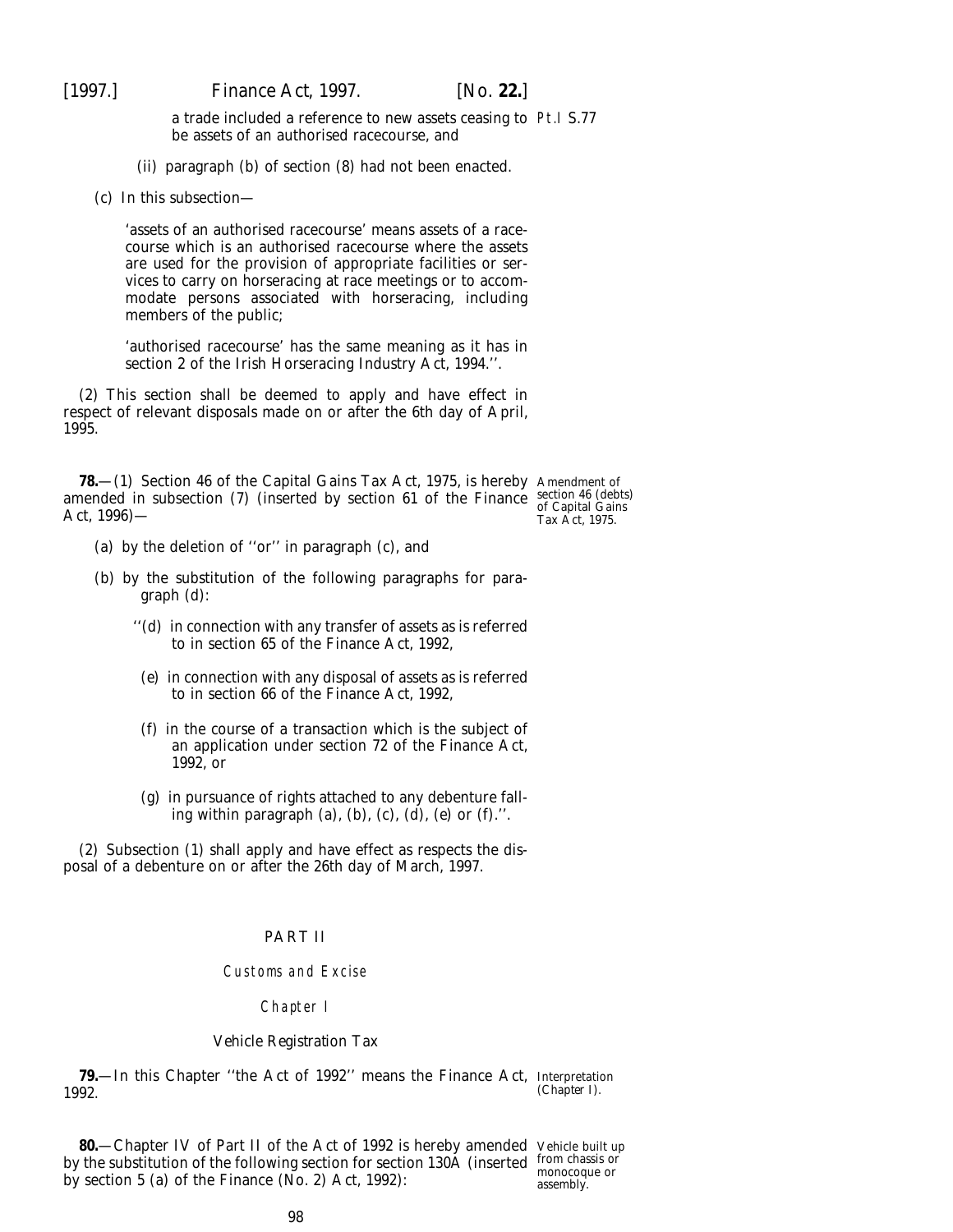"130A. - For the purposes of this Chapter, an unregistered Pt.II S.80 vehicle includes a vehicle—

- (*a*) built up from a chassis, or
- (*b*) built using a monocoque or an assembly serving an equivalent purpose to a chassis,

which chassis or monocoque or assembly is either new and unused or is derived from another unregistered vehicle.''.

**81.**—Chapter IV of Part II of the Act of 1992 is hereby amended Evidence of by the insertion of the following section after section 131:

computer stored records in court proceedings.

 $"131A. - (1)$  In this section-

'copy record' means any copy of an original record or a copy of that copy made in accordance with either of the methods referred to in subsection (2) and accompanied by the certificate referred to in subsection (4), which original record or copy of an original record is in the possession of the Commissioners;

'original record' means any document, record or record of an entry in a document or record or information stored by means of any storage equipment, whether or not in a legible form, made or stored by the Commissioners for the purposes of or in connection with this Chapter and regulations made thereunder and which is in the possession of the Commissioners;

'provable record' means an original record or a copy record and in the case of an original record or a copy record stored in any storage equipment, whether or not in a legible form, includes the production or reproduction of the record in a legible form;

'storage equipment' means any electronic, magnetic, mechanical, photographic, optical or other device used for storing information.

- (2) The Commissioners may, where by reason of—
	- (*a*) the deterioration of, or
	- (*b*) the inconvenience in storing, or
	- (*c*) the technical obsolescence in the manner of keeping,

any original record or any copy record, make a legible copy of the record or store information concerning that record otherwise than in a legible form so that the information is capable of being used to make a legible copy of the record, and the Commissioners may thereupon destroy the original record or the copy record:

Provided that any authorisation required by the National Archives Act, 1986, for such destruction has been granted.

(3) The legible copy of a record made in accordance with subsection (2) or the information concerning such record stored in accordance with subsection (2) shall be deemed to be an original record for the purposes of this section.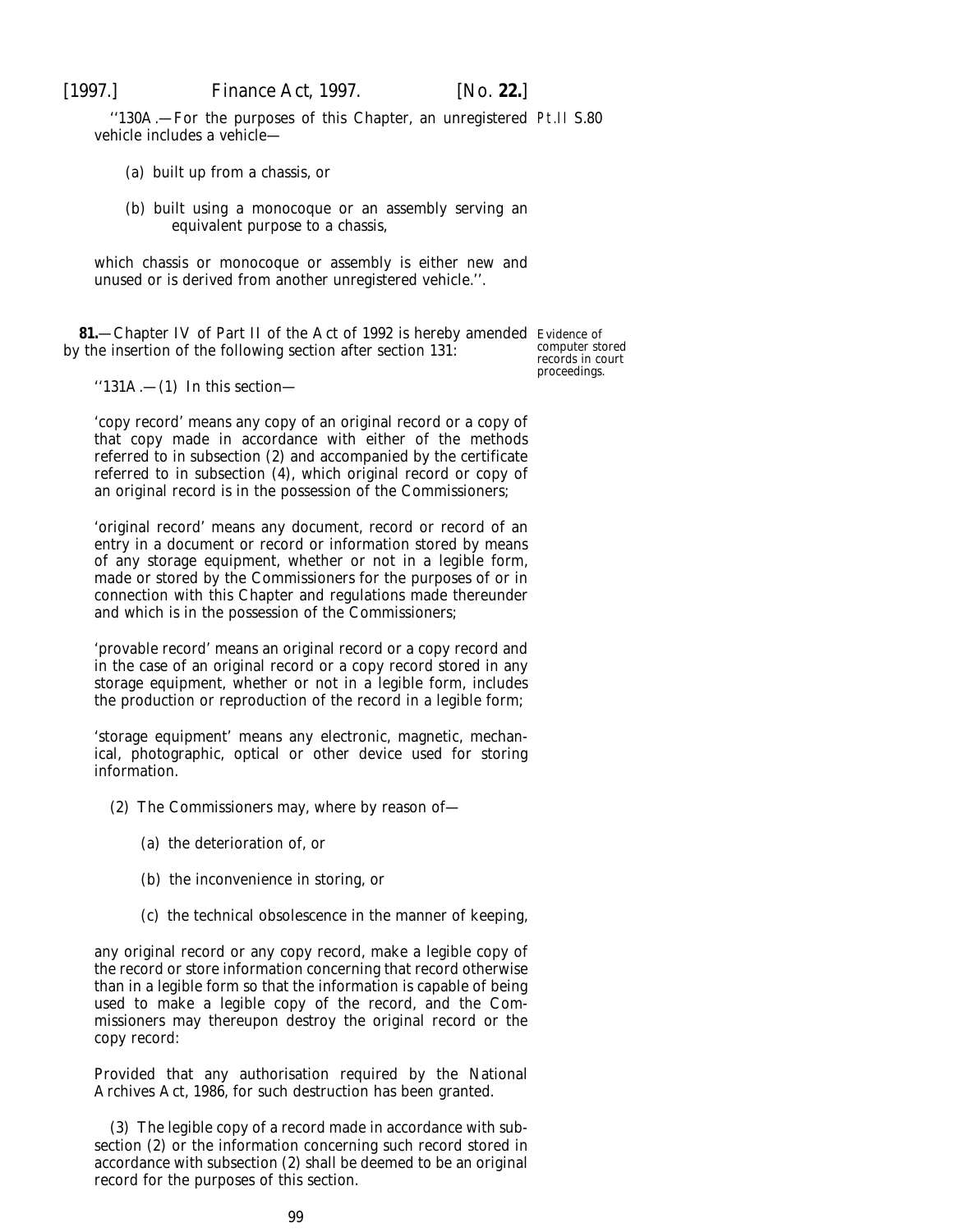(4) In any proceedings a certificate signed by an officer of the Commissioners stating that a copy record has been made in accordance with the provisions of subsection (2) shall be *prima facie* evidence, until the contrary has been proved, of the fact of the making of such a copy record and that it is a true copy.

(5) In any proceedings a document purporting to be a certificate under subsection (4) shall be deemed, until the contrary has been proved, to be such a certificate without proof of the signature of the person purporting to sign the certificate or that such person was a proper person to so sign.

(6) A provable record shall be admissible in evidence in any proceedings and shall be *prima facie* evidence, until the contrary has been proved, of any fact therein stated or event thereby recorded:

Provided that the court is satisfied of the reliability of the system used to make or compile—

- (*a*) in the case of an original record, that record, and
- (*b*) in the case of a copy record, the original on which it was based.

(7) In any proceedings a certificate signed by an officer of the Commissioners stating that a full and detailed search has been made for a record of an event in every place where such records are kept and that no such record has been found shall be *prima facie* evidence, until the contrary has been proved, that the event did not happen:

Provided that the court is satisfied—

- (*a*) of the reliability of the system used to compile or make or keep such records,
- (*b*) that, if the event had happened, a record would have been made of it, and
- (*c*) that the system is such that the only reasonable explanation for the absence of such a record is that the event did not happen.

(8) For the purposes of this section, and subject to the direction and control of the Commissioners, any power, function or duty conferred or imposed on them may be exercised or performed on their behalf by an officer of the Commissioners.

## Chapter II

#### *Miscellaneous*

Hydrocarbons and substitute motor fuel.

**82.**—(1) In this section—

''the Act of 1988'' means the Finance Act, 1988;

''the Act of 1996'' means the Finance Act, 1996;

''the Order of 1975'' means the Imposition of Duties (No. 221) (Excise Duties) Order, 1975 (S.I. No. 307 of 1975).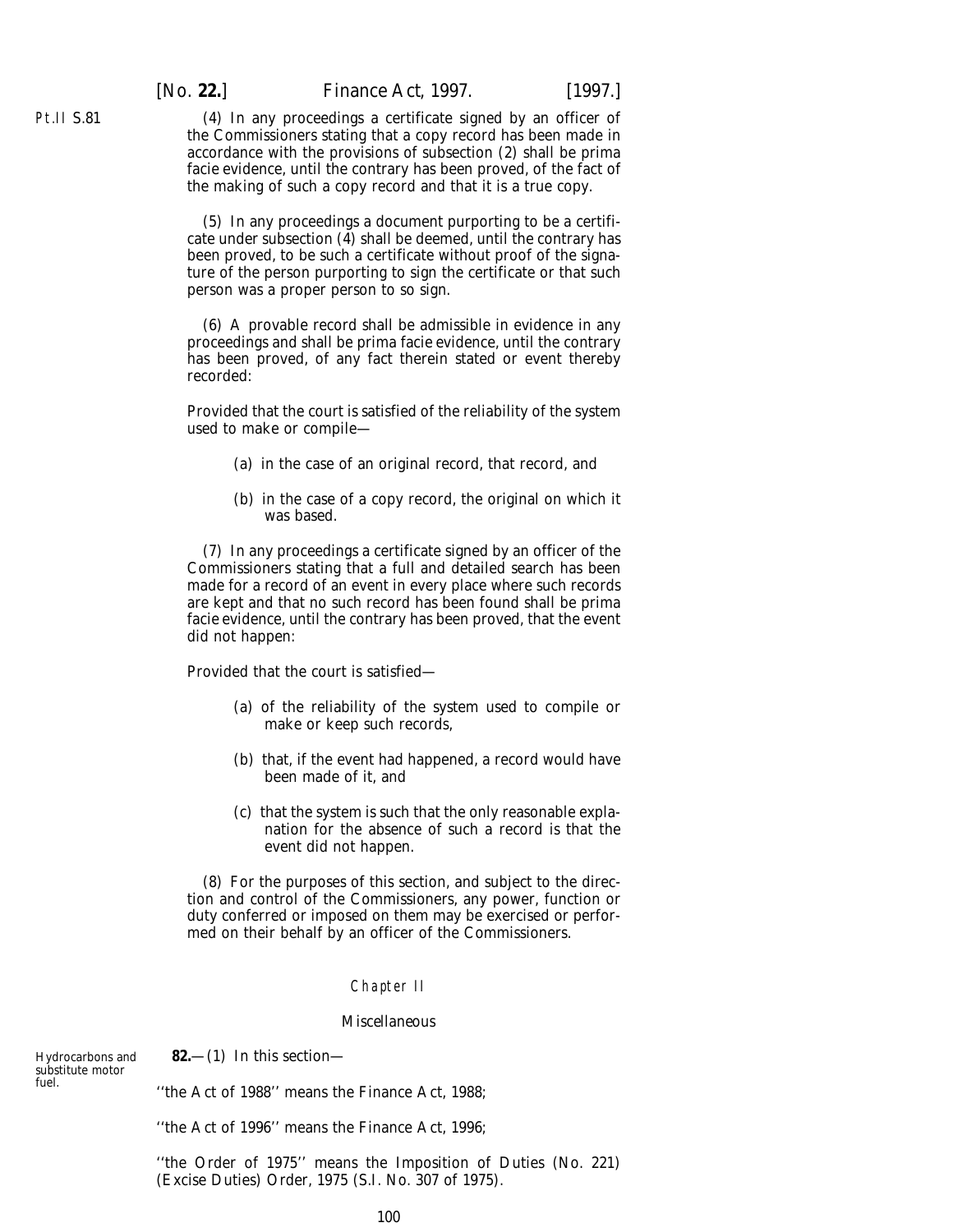(2) The duty of excise on mineral hydrocarbon light oil imposed Pt.II S.82 by paragraph 11 (1) of the Order of 1975, shall, in lieu of the rate specified in section 79 (2) of the Act of 1996, be charged, levied and paid, as on and from the 23rd day of January, 1997, at the rate of £328.31 per 1,000 litres.

(3) The rebate of duty on mineral hydrocarbon light oil provided for in section 56 (3) of the Act of 1988, shall, as respects mineral hydrocarbon light oil on which it is shown to the satisfaction of the Revenue Commissioners that duty at the rate specified in *subsection (2)* of this section has been paid on or after the 23rd day of January, 1997, be calculated at the rate of £33.87 per 1,000 litres.

(4) Subject to compliance with such conditions as the Revenue Commissioners may think fit to impose a rebate of duty of excise on mineral hydrocarbon light oil imposed by paragraph 11 (1) of the Order of 1975, shall be allowed at the rate of £4.14 per 1,000 litres, in respect of such oil which is deemed to be unleaded by virtue of section 56(3)(*a*) of the Act of 1988, which does not qualify for a rebate under section 56(3)(*b*) of that Act and on which duty has been paid at the rate specified in *subsection (2)* of this section on or after the 23rd day of January, 1997.

(5) The duty of excise on hydrocarbon oil imposed by paragraph 12 (1) of the Order of 1975, shall, in lieu of the rate specified in section 79 (4) of the Act of 1996, be charged, levied and paid, as on and from the 23rd day of January, 1997, at the rate of £256.14 per 1,000 litres.

(6) The duty of excise on substitute motor fuel imposed by section 116 (2) of the Finance Act, 1995, shall, in lieu of the rate specified in section 79 (5) of the Act of 1996, be charged, levied and paid, as on and from the 23rd day of January, 1997, at the rate of £256.14 per 1,000 litres.

**83.**—(1) Section 56 of the Finance Act, 1988, is hereby amended Amendment of in subsection (3) (as amended by section 80 (1) of the Finance Act, section 56  $1996$ )—

(hydrocarbons) of Finance Act, 1988.

(*a*) in paragraph (*b*)—

- (i) by the substitution of ''has a research octane number of 96.2 or less or a motor octane number of 86.0 or less'' for ''has a research octane number of 95.4 or less'', and
- (ii) by the substitution of ''has a research octane number of less than 96 or a motor octane number of less than 86'' for ''has a research octane number of 96.2 or less or a motor octane number of 86.0 or less'' (inserted by *subparagraph (i)*),

and

- (*b*) by the substitution of the following paragraph for paragraph (*c*):
	- ''(*c*) In paragraph (*b*) 'research octane number' and 'motor octane number' mean, respectively, the research octane number and motor octane number measured in accordance with the methods outlined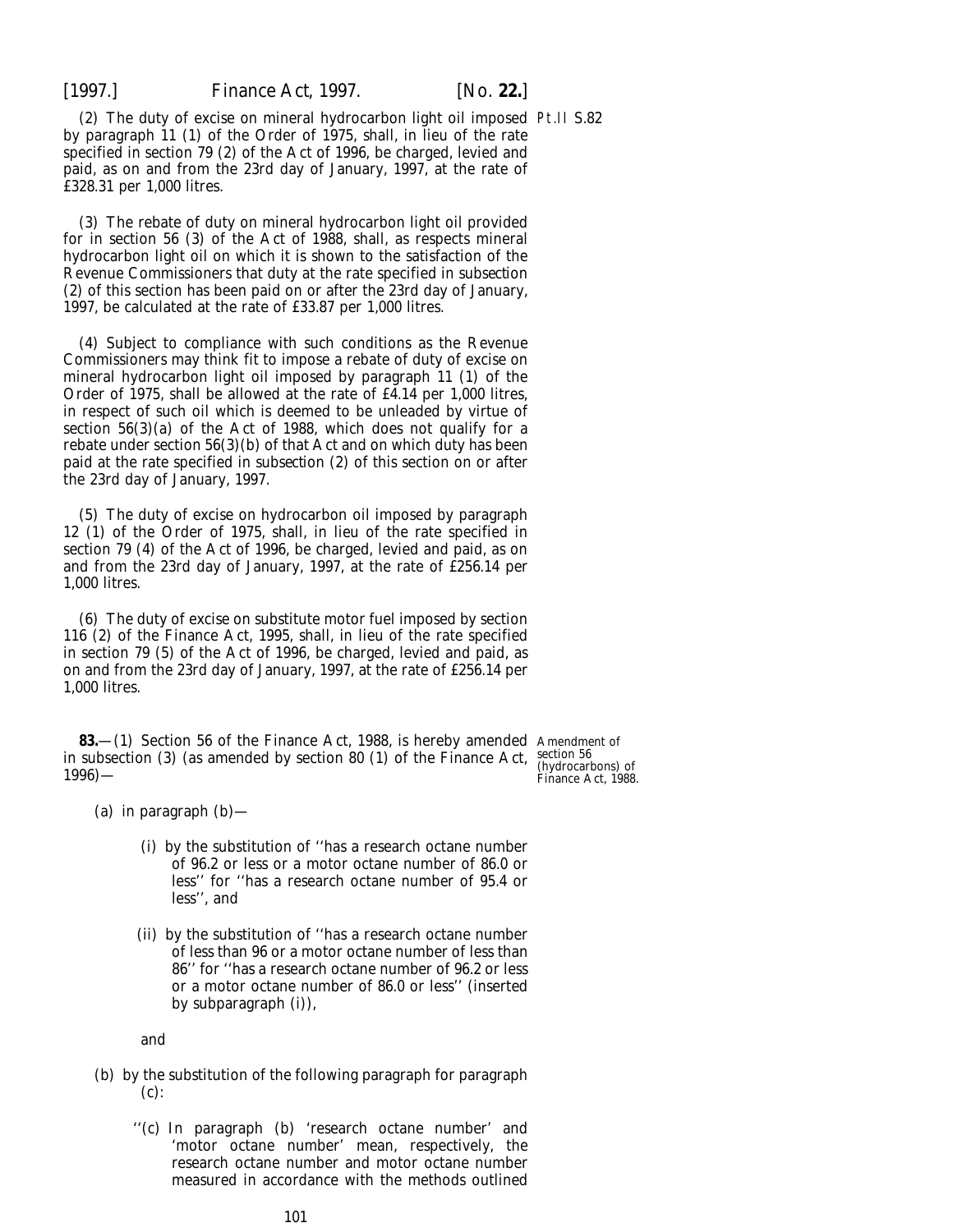[*No.* **22.**] *Finance Act,* 1997. [1997.]

in the Irish Standard I.S./EN 228 : 1994 or other equivalent methods.''.

(2) *Paragraphs (a)(i)* and *(b)* shall be deemed to have come into operation as on and from the 1st day of September, 1996, and *paragraph (a)(ii)* shall come into operation as, on and from the passing of this Act.

Recycled hydrocarbon oil used as a motor fuel.

Pt.II S.83

**84.**—(1) In this section ''motor'' means any device that converts hydrocarbon oil or gaseous hydrocarbons in liquid form into mechanical energy to produce motion, and includes a motor vehicle and a stationary engine.

(2) Notwithstanding the provisions of paragraph (1) of Regulation 24 of the European Communities (Customs and Excise) Regulations, 1992 (S.I. No. 394 of 1992), or that duty in respect of hydrocarbon oil chargeable with the duty of excise imposed by virtue of paragraph 12 (1) of the Imposition of Duties (No. 221)(Excise Duties) Order, 1975 (S.I. No. 307 of 1975) may have already been paid, used hydrocarbon oil, which is shown to the satisfaction of the Revenue Commissioners to have undergone a process of recycling to render it suitable for use as a motor fuel, shall be liable to duty under the said paragraph 12(1).

(3) Subject to compliance with such conditions as the Revenue Commissioners may think fit to impose and notwithstanding the provisions of paragraph 12(3) of the Imposition of Duties (No. 221) (Excise Duties) Order, 1975, the amount of the rebate allowed under the said paragraph 12(3) shall, in respect of hydrocarbon oil referred to in *subsection (2)* and which is imported or delivered from the premises of a refiner of hydrocarbon oil or from a tax warehouse, be the amount of the excise duty chargeable on the quantity of hydrocarbon oil so imported or delivered.

Tobacco products.

**85.**—(1) In this section and in the *Seventh Schedule—*

''the Act of 1977'' means the Finance (Excise Duty on Tobacco Products) Act, 1977;

''cigarettes'', ''cigars'', ''fine-cut tobacco for the rolling of cigarettes'' and ''other smoking tobacco'' have the same meanings as they have in the Act of 1977, as amended by the Imposition of Duties (No. 243) (Excise Duty on Tobacco Products) Order, 1979 (S.I. No. 296 of 1979), and by Regulations 26 and 29 of the European Communities (Customs and Excise) Regulations, 1992 (S.I. No. 394 of 1992).

(2) The duty of excise on tobacco products imposed by section 2 of the Act of 1977, shall, in lieu of the several rates specified in the Third Schedule to the Finance Act, 1996 (No. 9 of 1996), be charged, levied and paid, as on and from the 23rd day of January, 1997, at the several rates specified in the *Seventh Schedule.*

Amendment of section 1 (interpretation) of Finance (Excise Duty on Tobacco Products) Act, 1977.

**86.**—(1) Section 1 of the Finance (Excise Duty on Tobacco Products) Act, 1977, is hereby amended in subsection (1) by the substitution of the following definitions for the definitions of ''cigarettes'', ''cigars'', ''fine-cut tobacco for the rolling of cigarettes'', ''smoking tobacco'' and ''tobacco product'':

'' 'cigarettes' means—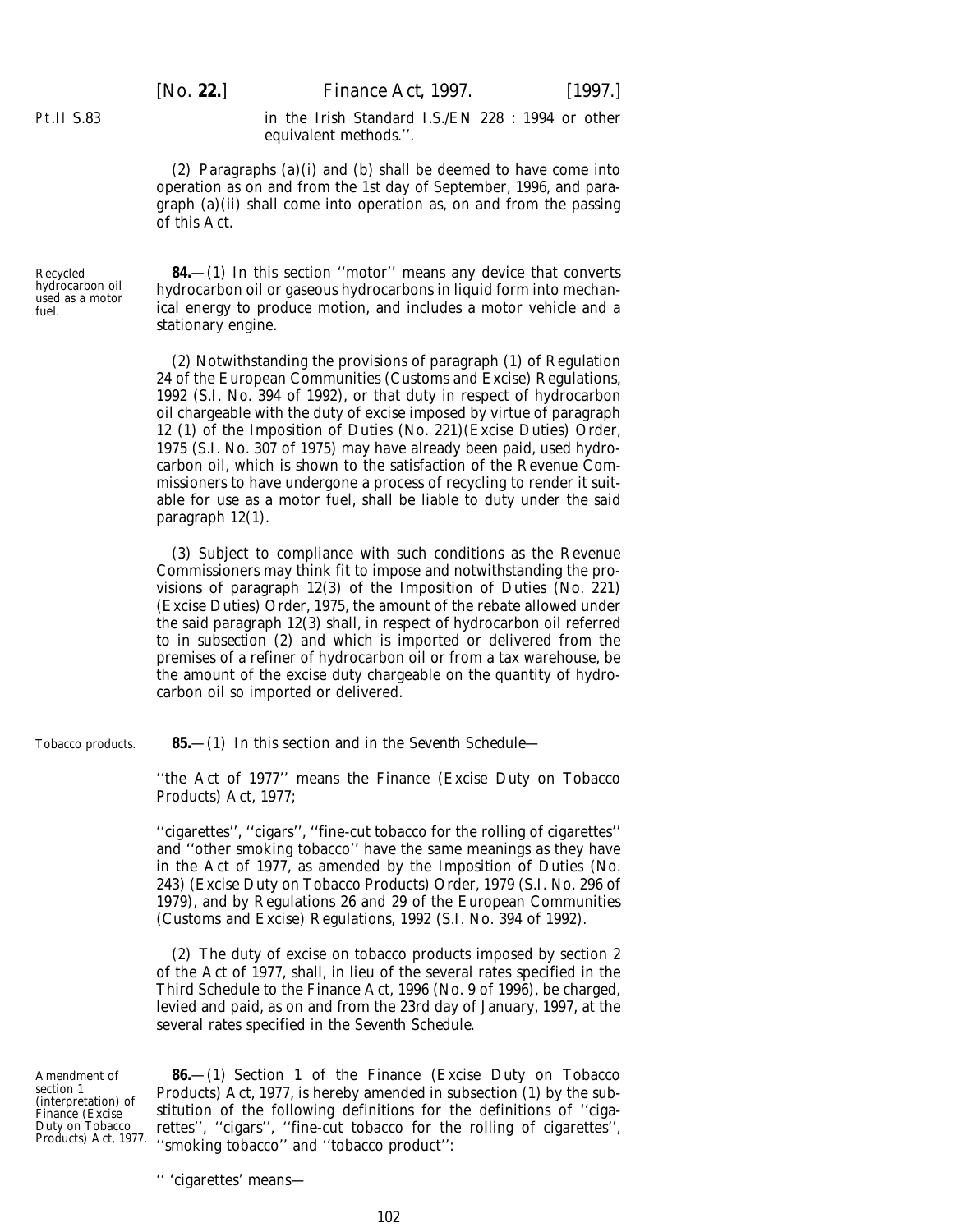- (*a*) rolls of tobacco capable of being smoked as they are and Pt.II S.86which are not cigars;
- (*b*) rolls of tobacco which, by simple non-industrial handling, are inserted into cigarette paper tubes or wrapped in cigarette paper;
- (*c*) products consisting in whole or in part of substances other than tobacco but otherwise conforming to the criteria set out in paragraphs (*a*) or (*b*);

and to which Council Directive No. 95/59/EC of 27 November 1995\*, relates;

'cigars' means—

- (*a*) rolls of tobacco made entirely of natural tobacco;
- (*b*) rolls of tobacco with an outer wrapper of natural tobacco;
- (*c*) rolls of tobacco with an outer wrapper of the normal colour of a cigar, and a binder, of reconstituted tobacco, where at least 60 per cent. by weight of the tobacco particles are both wider and longer than 1.75 millimetres and where the wrapper is fitted in spiral form with an acute angle of at least 30 degrees to the longitudinal axis of the cigar;
- (*d*) rolls of tobacco with an outer wrapper, of the normal colour of a cigar, of reconstituted tobacco, where the unit weight, not including filter or mouth-piece, is not less than 2.3 grammes and if at least 60 per cent. by weight of the tobacco particles are both wider and longer than 1.75 millimetres and the circumference over at least one third of the length is not less than 34 millimetres;
- (*e*) products consisting in part of substances other than tobacco but otherwise conforming to the criteria set out in paragraphs (*a*), (*b*), (*c*) or (*d*) provided they have:
	- (i) a wrapper of natural tobacco,
	- (ii) a wrapper and binder both of reconstituted tobacco, or
	- (iii) a wrapper of reconstituted tobacco;

and to which Council Directive No. 95/59/EC of 27 November 1995, relates;

'fine-cut tobacco for the rolling of cigarettes' means smoking tobacco in which more than 25 per cent. by weight of the tobacco particles have a cut width of less than 1 millimetre and to which Council Directive No. 95/59/EC of 27 November 1995, relates;

'smoking tobacco' means—

- (*a*) tobacco which has been cut or otherwise split, twisted or pressed into blocks and which is capable of being smoked without further industrial processing;
- (*b*) tobacco refuse which is put up for retail sale and can be smoked and is not a cigar or cigarette;

\*O.J. No. L291 of 6th December 1995, page 40.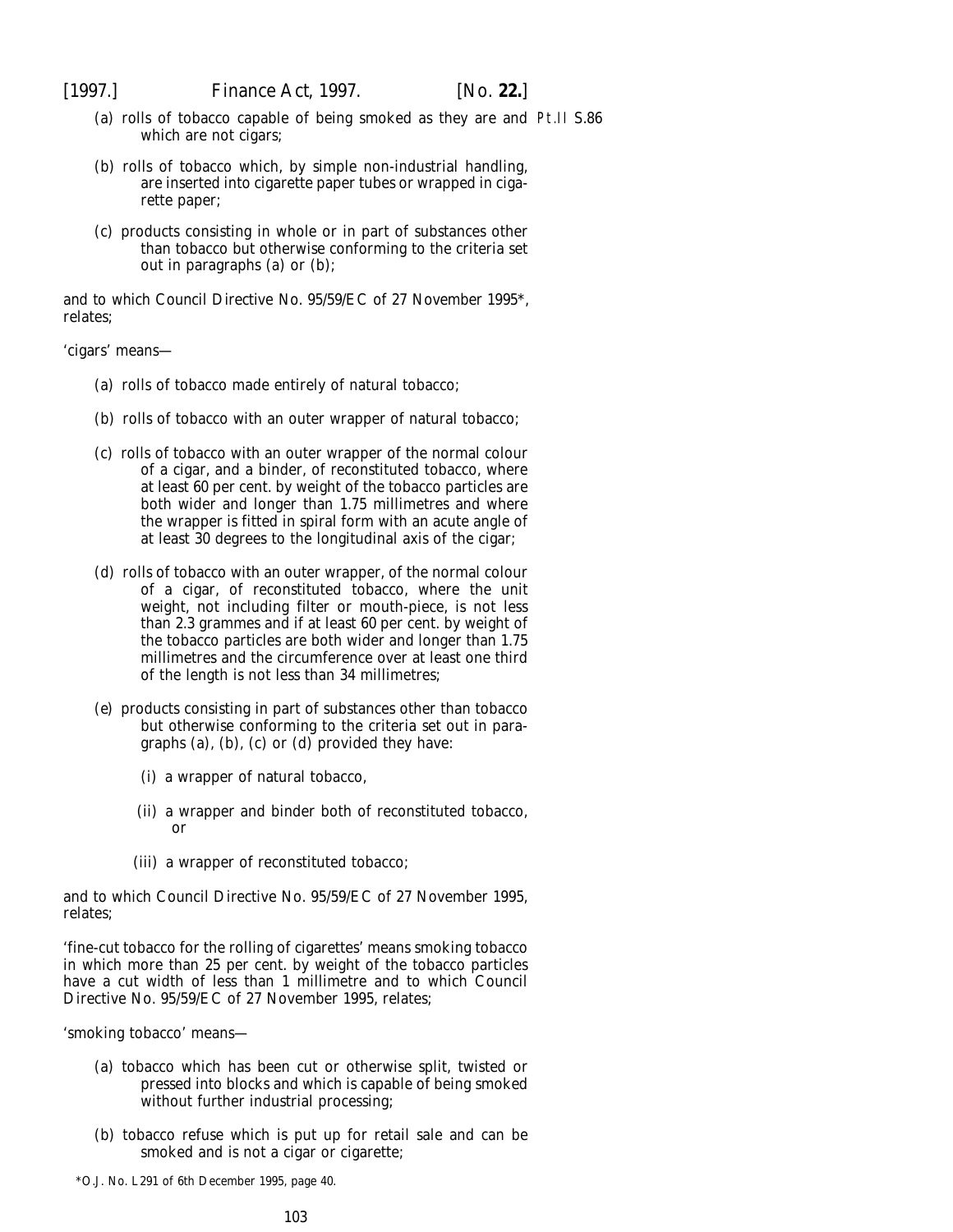(*c*) products consisting in whole or in part of substances other than tobacco but otherwise conforming to the criteria set out in paragraphs (*a*) or (*b*);

and to which Council Directive No. 95/59/EC of 27 November 1995, relates;

'tobacco product' means any product specified in the First Schedule to this Act except where such product contains no tobacco and is used exclusively for medical purposes;''.

(2) Paragraph 6 of the Imposition of Duties (No. 243) (Excise Duty on Tobacco Products) Order, 1979 (S.I. No. 296 of 1979), is hereby revoked.

**87.**—Section 10A (inserted by the Finance Act, 1994) of the Finance (Excise Duty on Tobacco Products) Act, 1977, is hereby amended—

- (*a*) in subsection (1) (as amended by the Finance Act, 1995 and the Finance Act, 1996) by the insertion of ''keeps for sale or delivery,'' after ''offers for sale,'' and by the insertion of ''keeping,'' after ''offer,'',
- (*b*) by the substitution of the following subsection for subsection (3):

''(3) A person who is guilty of an offence under subsection (1) or (2) of this section shall be liable—

- (*a*) on summary conviction, to a fine of £1,000 or, at the discretion of the court, to imprisonment for a term not exceeding 12 months or to both the fine and the imprisonment, or
- (*b*) on conviction on indictment, to a fine not exceeding £10,000 or, at the discretion of the court, to imprisonment for a term not exceeding 5 years or to both the fine and the imprisonment.'',

and

(*c*) by the substitution of the following subsection for subsection  $(4)$ :

> ''(4) In a prosecution for an offence under subsection (1) of this section, it shall be presumed until the contrary is shown—

- (*a*) that duty had not been paid in respect of any pack or packs which do not have a tax stamp affixed thereto,
- (*b*) in the case of a prosecution for keeping for sale or delivery, that the tobacco products concerned were so kept and were not kept for private use, and
- (*c*) that a thing is a cigarette or other tobacco product where, in the opinion of an

Amendment of section 10A (offences in relation to tax stamps) of Finance (Excise Duty on Tobacco Products) Act, 1977.

Pt.II S.86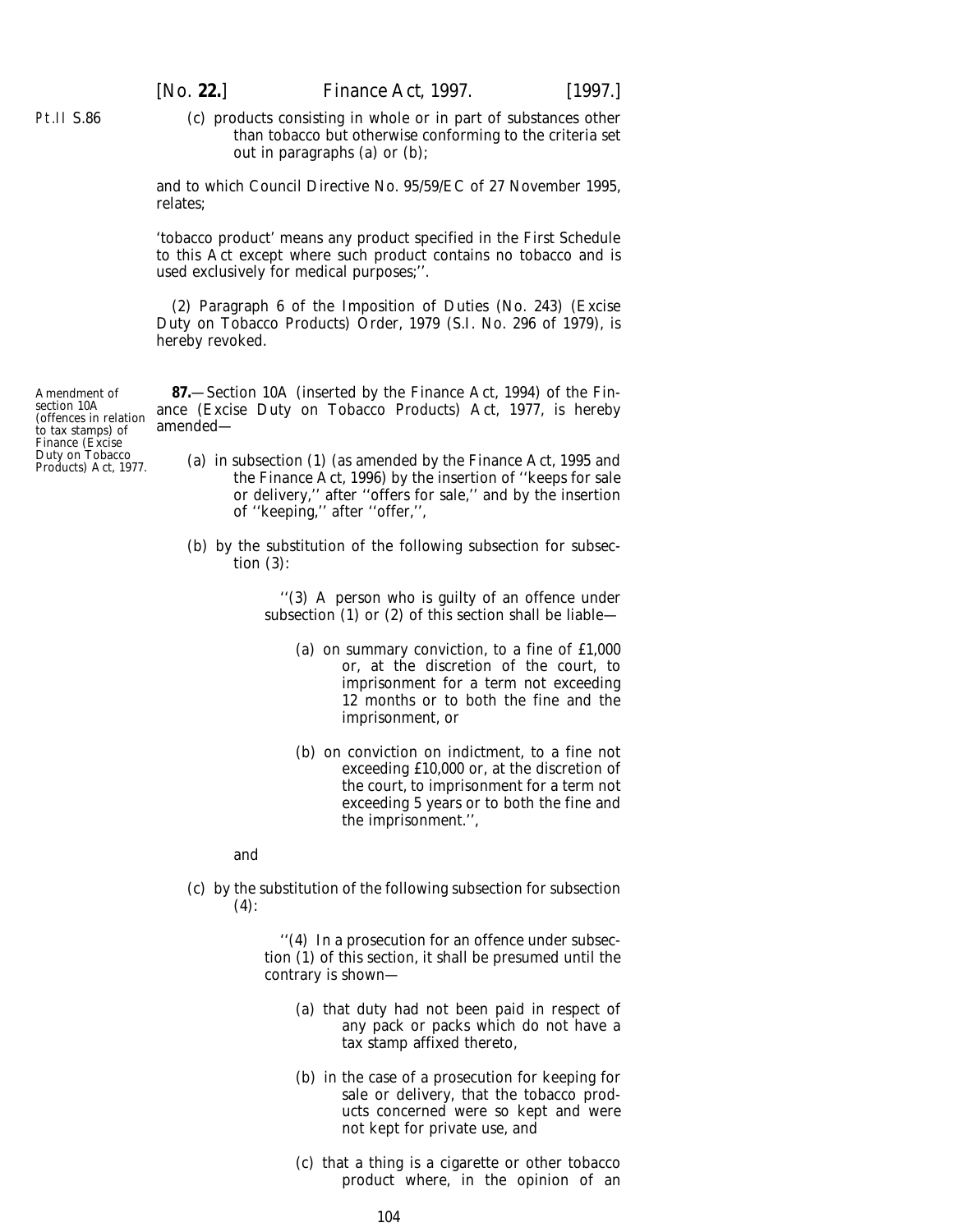[1997.] *Finance Act,* 1997. [*No.* **22.**]

officer of the Revenue Commissioners, it Pt.II S.87 is contained in any form of packaging which, by virtue of any wording thereon, its shape and other characteristics, is indicative of the contents consisting of one or more than one cigarette or of another tobacco product and the officer so states that opinion.''.

**88.**—Section 106 of the Finance Act, 1992, is hereby amended by Amendment of the substitution of the following subsection for subsection (6):

''(6) Any person who contravenes or fails to comply with any released for provision of this section or of any regulations made thereunder consumption in provision or this section or or any regulations made there under another Member<br>or any person who takes possession or charge of excisable State) of Finance products to which this section applies in the knowledge that a Act, 1992. requirement specified in paragraph (*a*), (*b*) or (*c*) of subsection (4) has not been complied with in respect of those products shall, without prejudice to any other penalty to which that person may be liable, be guilty of an offence under the Customs Acts and shall for each offence be liable—

- (*a*) on summary conviction, to a fine of £1,000, or, at the discretion of the court, to imprisonment for a term not exceeding 12 months or to both the fine and the imprisonment,
- (*b*) on conviction on indictment, to a fine of three times the value of the excisable products concerned, including any duty or tax chargeable thereon, or £10,000, whichever is the greater, or, at the discretion of the court to imprisonment for a term not exceeding 5 years or to both the fine and the imprisonment.''.

**89.**—In section 186 of the Customs Consolidation Act, 1876, there Amendment of shall be substituted, in lieu of the penalty for each such offence specified therein (being forfeiture of either treble the value of goods including the duty payable thereon, or one hundred pounds, whichever is the greater)—

- (*a*) on summary conviction, a fine of £1,000, or at the discretion of the court, to imprisonment for a term not exceeding 12 months or to both the fine and the imprisonment,
- (*b*) on conviction on indictment, a fine of treble the value of the goods, including the duty payable thereon, or £10,000, whichever is the greater, or at the discretion of the court, to imprisonment for a term not exceeding 5 years or to both the fine and the imprisonment.

**90.**—Section 34 of the Finance Act, 1963, is hereby amended by Amendment of the insertion in subsection (6) of the following paragraph after paragraph (*b*):

''(*c*) the application of section 13 of the Criminal Procedure Act, 1967, to offences under section 186 of the Customs Consolidation Act, 1876, section 3 of the Customs Act, 1956, or any other provision of the Customs Acts or section 106 of the Finance Act, 1992.''.

section 106 (treatment of excisable products

penalties under section 186 (illegally importing) of Customs Consolidation Act, 1876.

section 34 (amendments relative to penalties) of Finance Act, 1963.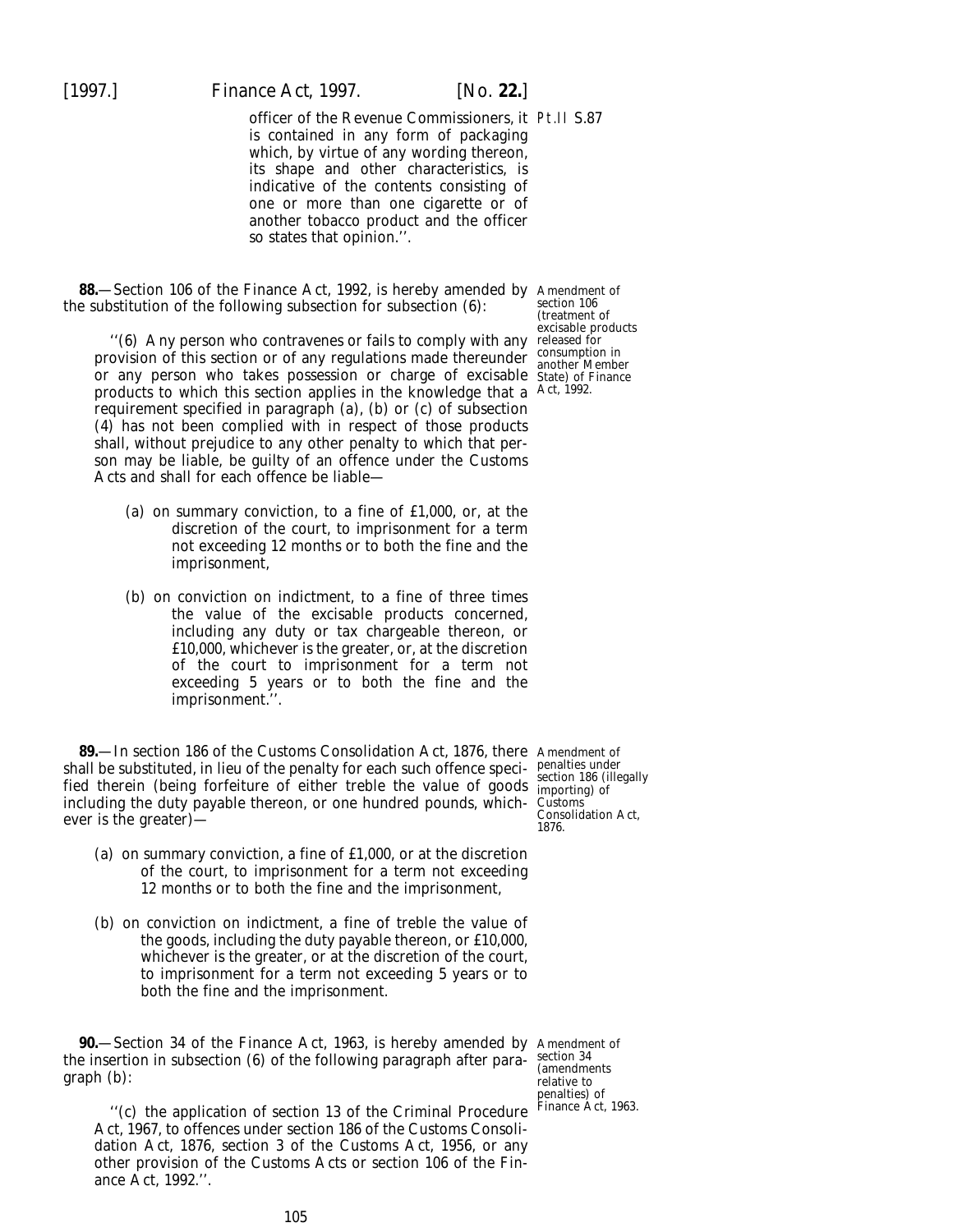Amendment of section 89 (seizure of goods and vehicles) of Finance Act, 1995.

Pt.II

Obligation to answer certain questions, detention and arrest in respect of certain tobacco products.

**91.**—Section 89 of the Finance Act, 1995, is hereby amended by the insertion of the following subsection after subsection (1):

''(1A) Anything liable to forfeiture under section 10A (inserted by the Finance Act, 1994) of the Finance (Excise Duty on Tobacco Products) Act, 1977, may be seized by a member of the Garda Siochana and shall be delivered to an officer.".

**92.**—Chapter II of Part II of the Finance Act, 1995, is hereby amended by the insertion of the following section after section 87:

" $87A$ ,  $- (1)$  An officer or a member of the Garda Siochana may require any person whom such officer or member has reasonable cause to believe to be guilty of an offence under section 10A (inserted by the Finance Act, 1994) of the Finance (Excise Duty on Tobacco Products) Act, 1977, to furnish to such officer or member of the Garda Síochána-

- (*a*) his or her name, address and date of birth,
- (*b*) all such information in relation to the goods in question as may be reasonably required by such officer or member and which is in the possession or procurement of the person.

(2) Any person who, when required under subsection (1) to furnish information—

- (*a*) fails or refuses to supply such information,
- (*b*) gives any such information which is false or misleading, or
- (*c*) resists, impedes or obstructs an officer or member in the exercise of any power conferred on such officer or member by this section,

shall be guilty of an offence and shall be liable on summary conviction to a penalty, under the law relating to excise, of £1,000.

- (3) (*a*) Where an officer has reasonable grounds to believe that a person is or has been committing an offence under section 10A (inserted by the Finance Act, 1994) of the Finance (Excise Duty on Tobacco Products) Act, 1977, then such officer may detain the person and, as soon as practicable thereafter—
	- (i) present the person, or
	- (ii) bring and present the person,
	- to a member of the Garda Síochána.
	- (*b*) Where a member of the Garda Síochána has reasonable grounds to believe—
		- (i) that a person is or has been committing an offence under section 10A of the Finance (Excise Duty on Tobacco Products) Act, 1977, or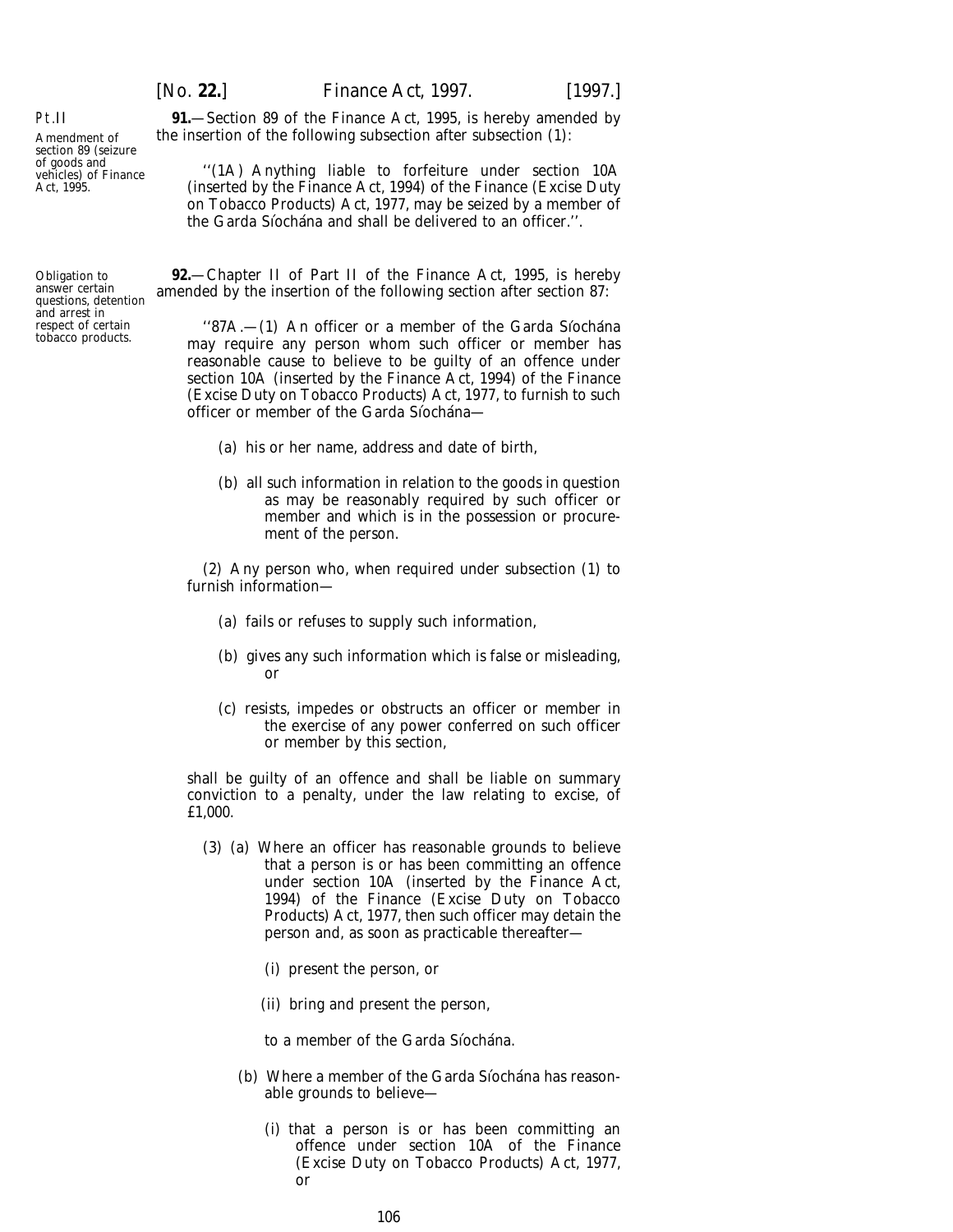(ii) in case of a person presented or brought and presented to such member by an officer, that an offence under the said section 10A was or had been committed by the person and the person was duly detained by an officer under paragraph (*a*) for the offence and was either presented or brought and presented to such member in accordance with that paragraph,

then, such officer may arrest the person without warrant.

(*c*) Where an arrest by a member of the Garda Siochána under paragraph (*b*) is consequent on a detention by an officer under paragraph (*a*) then, for the purposes of any initial time limit imposed by any enactment in respect of a period of arrest, the period of that time limit shall be construed as reduced by the length of period of such detention.''.

**93.**—Section 94 of the Finance Act, 1995, is hereby amended by Amendment of the insertion in subsection (1) of "or by a member of the Garda section 94 (power Síochána" after "by an officer".

**94.**—Nothing in section 100 or section 126 (as amended by the Ships stores. Finance Act, 1967) of the Customs Consolidation Act, 1876, shall prohibit or restrict the exportation or the entry for exportation from the State of goods taken or delivered from a warehouse without payment of duty and shipped or intended to be shipped as stores in any vessel of the burden of less than 40 tons and the shipment or entry for shipment of such goods in such vessel shall not, by virtue of such shipment or entry for shipment, incur the forfeiture of such goods or any penalty under section 7 of the Customs and Inland Revenue Act, 1879.

# PART III

## Value-Added Tax

**95.**—In this Part—

Interpretation (*Part III*).

''the Principal Act'' means the Value-Added Tax Act, 1972;

''the Act of 1978'' means the Value-Added Tax (Amendment) Act, 1978;

''the Act of 1992'' means the Finance Act, 1992;

''the Act of 1993'' means the Finance Act, 1993;

''the Act of 1996'' means the Finance Act, 1996.

**96.**—Section 1 of the Principal Act is hereby amended in subsec-Amendment of tion  $(1)$ —

section 1 (interpretation) of Principal Act.

(*a*) by the insertion after the definition of ''Appeal Commissioners'' of the following definition:

107

to deal with seizures before condemnation) of Finance Act, 1995.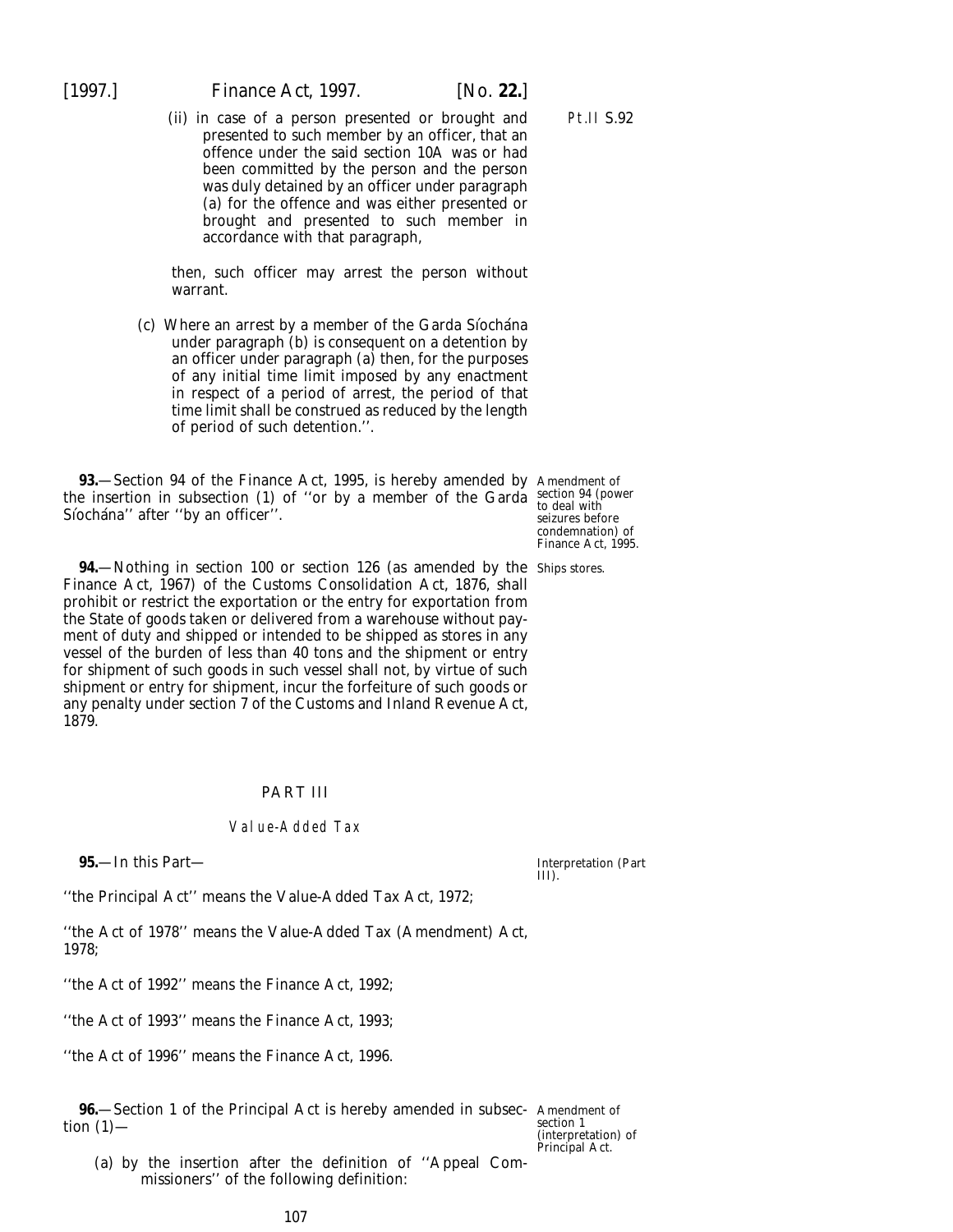[*No.* **22.**] *Finance Act,* 1997. [1997.]

'''assignment', in relation to an interest in immovable goods, means the assignment by a person of that interest in those goods or of any part of those goods to another person:

Provided that where that other person at the time of the assignment retains the reversion on that interest in those goods, that assignment shall be a surrender;'',

(*b*) by the insertion after the meaning assigned to ''supply'' of the following definition:

> '''surrender', in relation to an interest in immovable goods, means the surrender by a person (hereafter referred to in this definition as 'the lessee') of an interest in those goods or any part of those goods to the person (hereafter referred to in this definition as 'the lessor') who at the time of the surrender retains the reversion on the interest in those goods and also includes the abandonment of that interest by the lessee and the failure of the lessee to exercise any option of the type referred to in subsection  $(1)(b)$  of section 4 in relation to that interest and surrender of an interest also includes the recovery by the lessor of that interest in those goods by ejectment or forfeiture prior to the date that that interest would, but for its surrender, have expired;'',

and

(*c*) by the insertion after the definition of ''taxable services'' of the following definition:

> '''telecommunications services' means services relating to the transmission, emission or reception of signals, writing, images and sounds or information of any nature by wire, radio, optical or other electromagnetic systems, including the transfer or assignment of the right to use capacity for such transmission, emission or reception;''.

**97.**—Section 3A (inserted by the Act of 1992) of the Principal Act is hereby amended in paragraph (*a*) of subsection (1) by the insertion after ''supplied by a person registered for value-added tax in a Member State,'' of ''or by a person obliged to be registered for valueadded tax in a Member State,''.

**98.**—Section 4 of the Principal Act is hereby amended—

- (i) by the substitution of the following paragraph for paragraph (*b*):
	- ''(*b*) In this section 'interest', in relation to immovable goods, means an estate or interest therein which, when it was created was for a period of at least ten years or, if it was for a period of less than ten years, its terms contained an option for the person in whose favour the interest was created to extend it to a period of at least ten years, but does not include a mortgage, and a reference to the

Amendment of section 3A (intra-**Community** acquisition of goods) of Principal Act.

Amendment of section 4 (special provisions in relation to the supply of immovable goods) of Principal Act.

Pt.III S.96

<sup>(</sup>*a*) in subsection (1):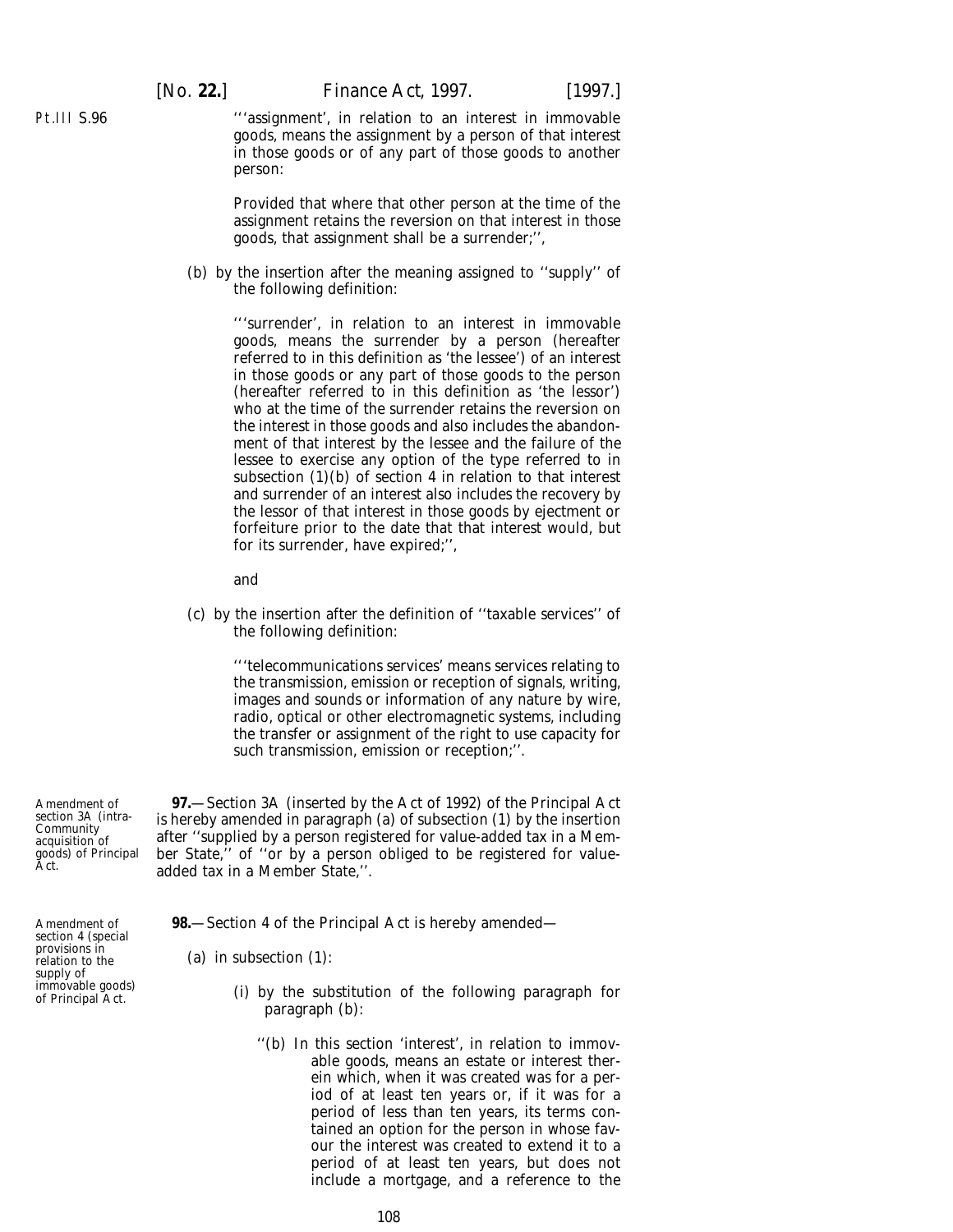[1997.] *Finance Act,* 1997. [*No.* **22.**]

disposal of an interest includes a reference to Pt.III S.98the creation of an interest, and an interval of the type referred to in subsection (2A) shall be deemed to be an interest for the purposes of this section.'',

and

- (ii) by the insertion of the following paragraph after paragraph (*b*):
	- ''(*c*) Where an interest is created and, at the date of its creation, its terms contain one or more options for the person in whose favour the interest was so created to extend that interest, then that interest shall be deemed to be for the period from the date of creation of that interest to the date that that interest would expire if those options were so exercised.'',
- (*b*) in subsection (2) by the insertion after ''disposes'' of '(including by way of surrender or by way of assignment)'',
- (*c*) by the insertion of the following subsections after subsection (2):

''(2A) Where the surrender of an interest in immovable goods is chargeable to tax, and those goods have not been developed since the date of creation of that interest (hereafter referred to in this subsection as a 'surrendered interest'), and the person to whom the surrendered interest was surrendered subsequently disposes, as regards the whole or any part of those goods, of an interest or of an interest which derives therefrom on a date before the date on which the surrendered interest would, but for its surrender, have expired, then that disposal shall be deemed to be a supply of immovable goods, for the purposes of this Act, and where the interest (hereafter referred to in this section as a 'subsequent interest') disposed of is for a period which extends beyond the date on which the surrendered interest would, but for its surrender, have expired, the disposal of that subsequent interest shall be treated, for the purposes of this Act, as if it were the disposal of an interest for the period equal to the interval between the date of the disposal of the subsequent interest and the date on which the surrendered interest would, but for its surrender, have expired (a period hereafter referred to in this section as an 'interval'), and where such interval is for a period of less than ten years, that disposal shall be treated as a supply of immovable goods to which subsection (6) applies:

Provided that the person, who disposes of a subsequent interest in which the interval is for a period of less than ten years, may opt, subject to and in accordance with regulations, if any, to have that disposal treated as a supply of immovable goods to which subsection (6) does not apply.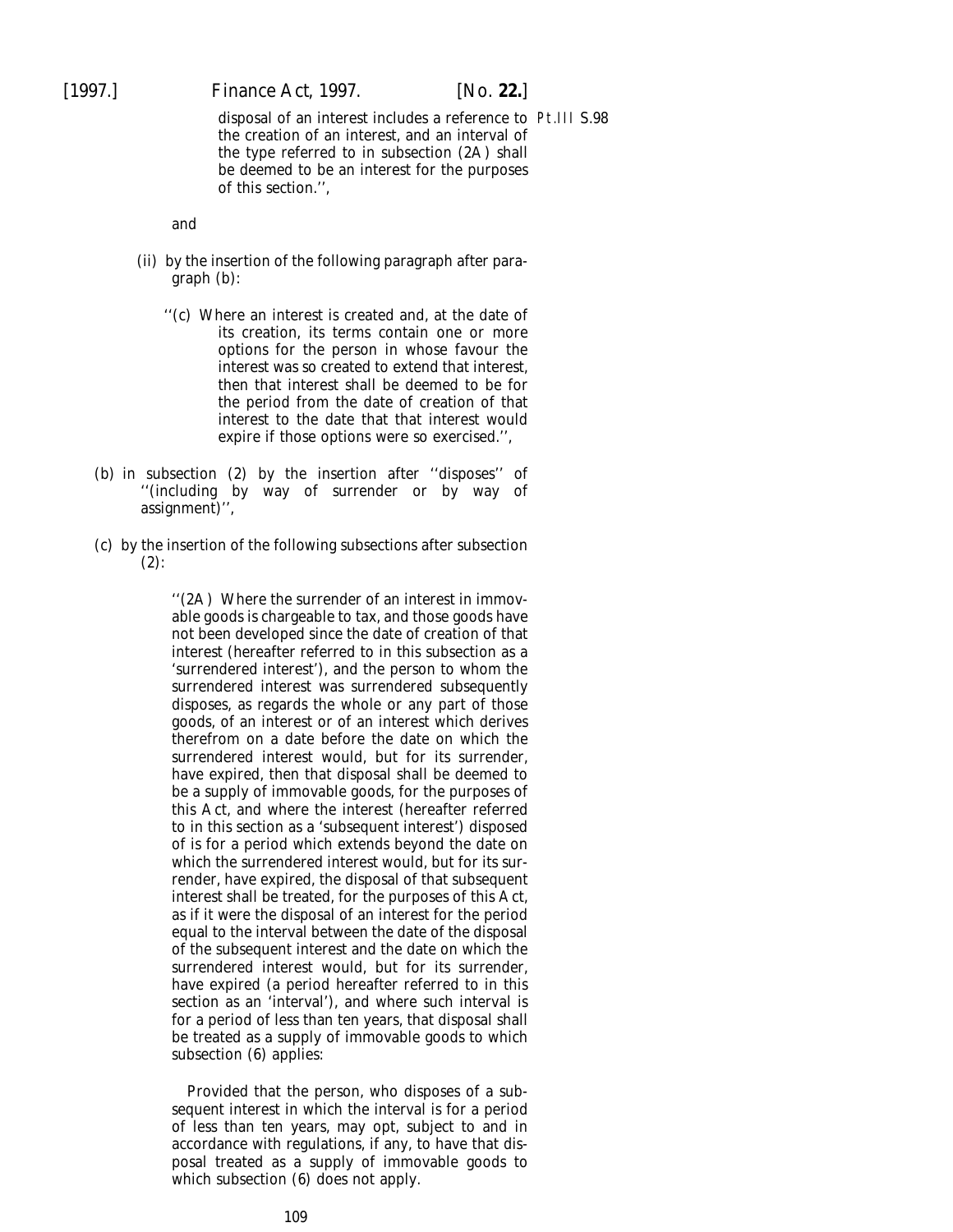Pt.III S.98

(2B) Where a person disposes of a subsequent interest in such circumstances that such person retains the reversion on the interest disposed of, then—

- (*a*) if the subsequent interest expires on or after the date on which the surrendered interest which enabled that person to dispose of a subsequent interest (hereafter referred to in this subsection as 'the surrendered interest') would, but for its surrender, have expired, the provisions of subsection (4) shall not apply to that reversion;
- (*b*) if the subsequent interest expires prior to the date on which the surrendered interest would, but for its surrender, have expired, the provisions of subsection (4) shall apply to that reversion and that reversion shall be deemed for the purposes of subsection (4) to be for the period between the date of expiry of the subsequent interest and the date on which the surrendered interest would, but for its surrender, have expired.

(2C) Where the surrender of an interest in immovable goods is chargeable to tax, and those goods have not been developed since that interest was created and the person to whom the interest that was surrendered surrenders possession of those goods or any part thereof, on a date before the date on which the interest that was surrendered would, but for its surrender, have expired, in such circumstances that that surrender of possession does not constitute a supply of goods, that surrender of possession shall be deemed for the purposes of section 3(1)(*f*), to be an appropriation of the goods or of the part thereof, as the case may be, for a purpose other than the purpose of that person's business except where such surrender of possession is made—

- (*a*) in accordance with an agreement for the leasing or letting of those goods where the person surrendering possession is chargeable to tax in respect of the rent or other payment under the agreement, or
- (*b*) in connection with a transfer which, in accordance with section 3 (5), is deemed, for the purposes of this Act, not to be a supply.'',

#### and

(*d*) by the insertion of the following subsection after subsection  $(7):$ 

> ''(8) Where tax is chargeable in relation to a supply of immovable goods which is a surrender of an interest in immovable goods or an assignment of an interest in immovable goods to—

(*a*) a taxable person,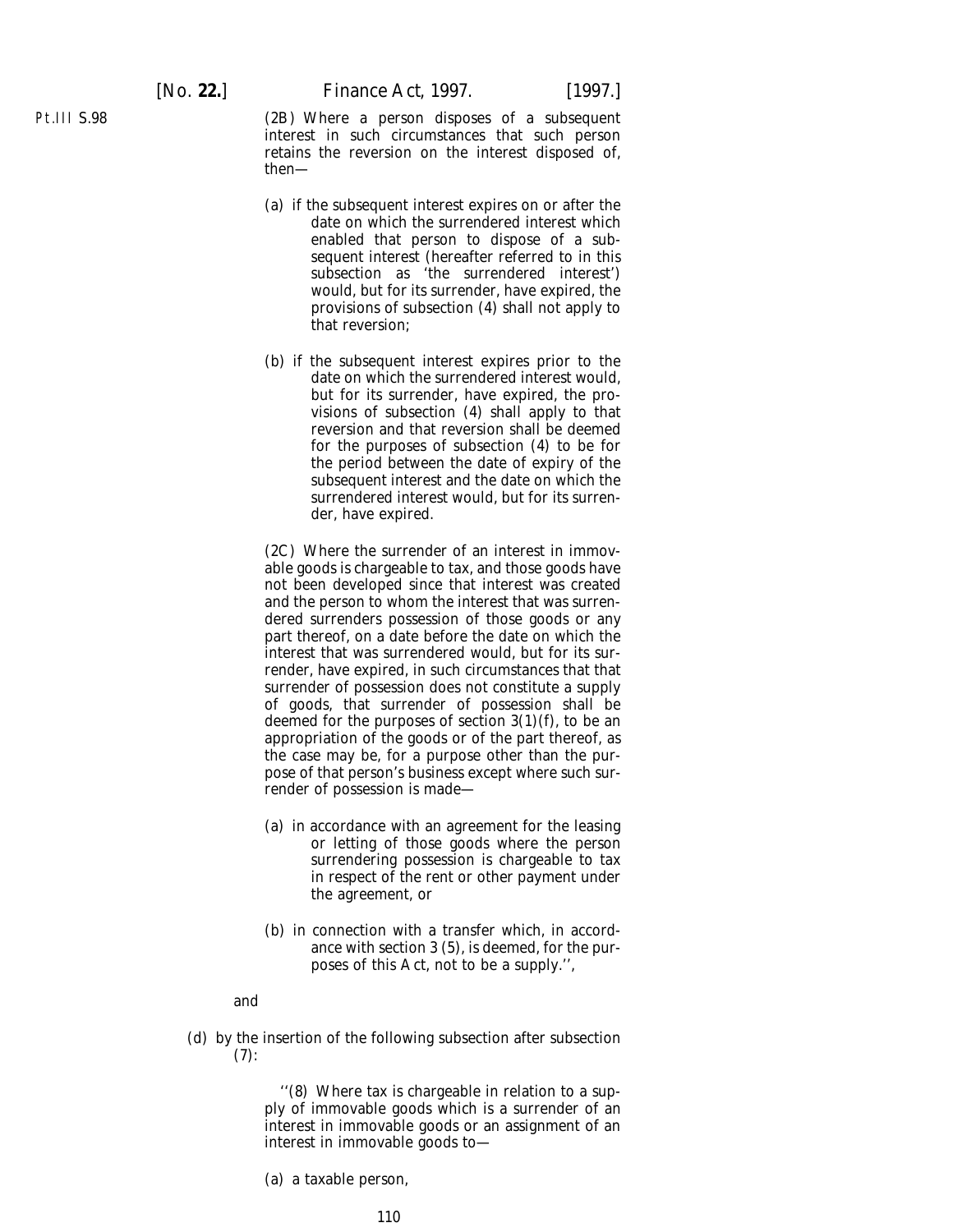(*b*) a Department of State or a local authority, or Pt.III S.98

(*c*) a person supplying goods of a kind referred to in paragraph (*a*) of the definition of 'exempted activity' in section 1 or services of a kind referred to in paragraphs (i), (iv), (ix), (xi), (xi*a*), (xiii) and (xiv) of the First Schedule, in the course or furtherance of business,

then, for the purposes of this Act, the person to whom the goods are supplied shall be deemed to supply those goods in the course or furtherance of business and shall be liable to pay the said tax and in that case the person who makes that surrender or assignment shall be deemed not to supply the goods:

Provided that where a Department of State or a local authority is deemed to make a supply under this subsection, an order under subsection (2A) (*a*) of section 8 shall be deemed to have been made in respect of that supply.''.

**99.**—Section 5 of the Principal Act is hereby amended in subsec- Amendment of tion (6) by the insertion of the following paragraph after paragraph section 5 (supply of (*d*): services) of Principal Act.

''(*dd*) Notwithstanding the provisions of subparagraph (*v*) of paragraph (*e*), where a person supplies a telecommunications service in the course or furtherance of business from outside the Community to a person in the State who is not a person to whom the provisions of subparagraph (ii), (iii) or (iv) of paragraph (*e*) apply, the place of supply of that service shall be

**100.**—Section 7 of the Principal Act is hereby amended—

deemed, for the purposes of this Act, to be the State.''.

(*a*) by the addition of the following proviso to subsection (1):

''Provided that where a person waives his right to exemption from tax in respect of the leasing or letting of goods which are subject to an agreement of the type referred to in section 4(2C)(*a*) then that waiver shall only apply to the supply of services under that agreement.'',

and

(*b*) by the substitution of the following subsection for subsection (3):

> ''(3) Provision may be made by regulations for the cancellation, at the request of a person, of a waiver made by him under subsection (1) and for the payment by him to the Revenue Commissioners as a condition of cancellation of such sum (if any) as when added to the total amount of tax (if any) due by him in accordance with section 19 in relation to the supply of services by him to which the waiver applied is equal to the total of—

> (*a*) the amount of tax deducted by him in accordance with section 12 in respect of tax borne or paid in relation to the supply of such services,

Amendment of

section 7 (waiver of exemption) of Principal Act.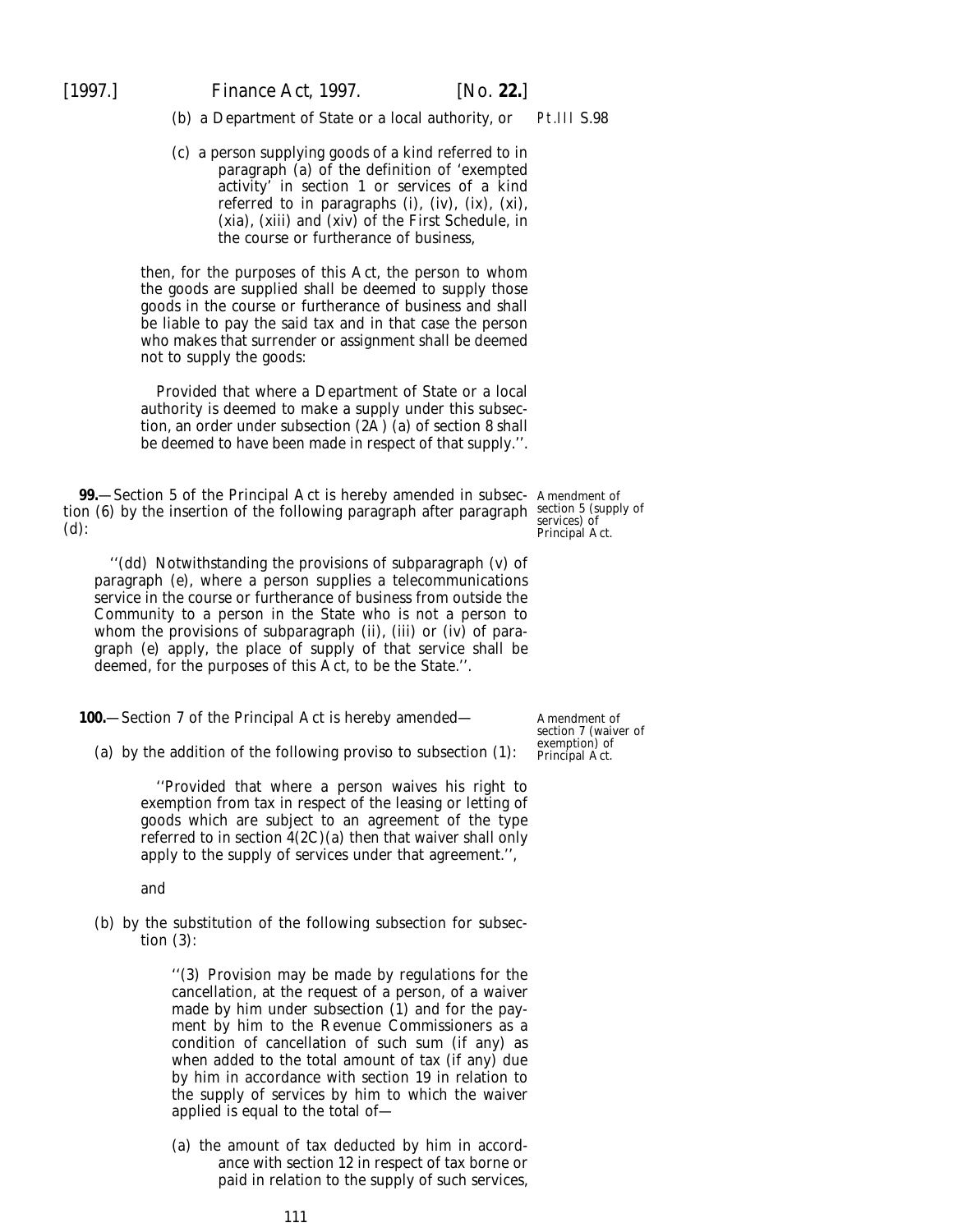## [*No.* **22.**] *Finance Act,* 1997. [1997.]

- (*b*) the amount of tax that would be deductible by him in accordance with section 12 if tax had been chargeable on the transfer of ownership of goods to him in respect of which the provisions of section  $3(5)(b)(iii)$  were applied, and those goods were used by him in the supply of such services, and
- (*c*) the amount of tax that would be deductible by him in accordance with section 12 if tax had been chargeable on the supply to him of goods or services in respect of which the provisions of paragraph (vi*a*) of the Second Schedule were applied, and those goods or services were used in relation to the supply of services by him to which the waiver applied.''.

**101.**—Section 8 of the Principal Act is hereby amended in subsection  $(3)$ —

- (*a*) by the substitution of the following paragraph for paragraph (*a*):
	- '' (*a*) a farmer, for whose supply in any continuous period of twelve months of—
		- (i) agricultural services, other than insemination services, stock-minding or stock-rearing, the total consideration has not exceeded and is not likely to exceed £20,000, or
		- (ii) goods of the type specified in paragraph (xi*a*) of the Sixth Schedule to persons who are not engaged in supplying those goods in the course or furtherance of business, the total consideration has not exceeded and is not likely to exceed £40,000, or
		- (iii) services and goods specified in subparagraph (i) and (ii), the total consideration has not exceeded and is not likely to exceed £20,000,'',

and

- (*b*) by the insertion of the following subparagraph after subparagraph (i) in the proviso to the subsection:
	- ''(i*a*) where a farmer supplies services or goods of the kind specified in paragraph (*a*)(i) or (*a*)(ii), subparagraph (i) of this proviso shall be deemed to apply to those supplies, notwithstanding that the provisions of that subparagraph do not otherwise apply to supplies by a farmer;''.

**102.**—Section 10 of the Principal Act is hereby amended—

Amendment of section 10 (amount on which tax is chargeable) of Principal Act.

- (*a*) in subsection (3) by the addition of the following paragraph:
	- ''(*d*) If, following the issue of an invoice by a taxable person in respect of a supply of goods or services, the person who issued the invoice allows a reduction or

Amendment of section 8 (taxable persons) of Principal Act.

Pt.III S.100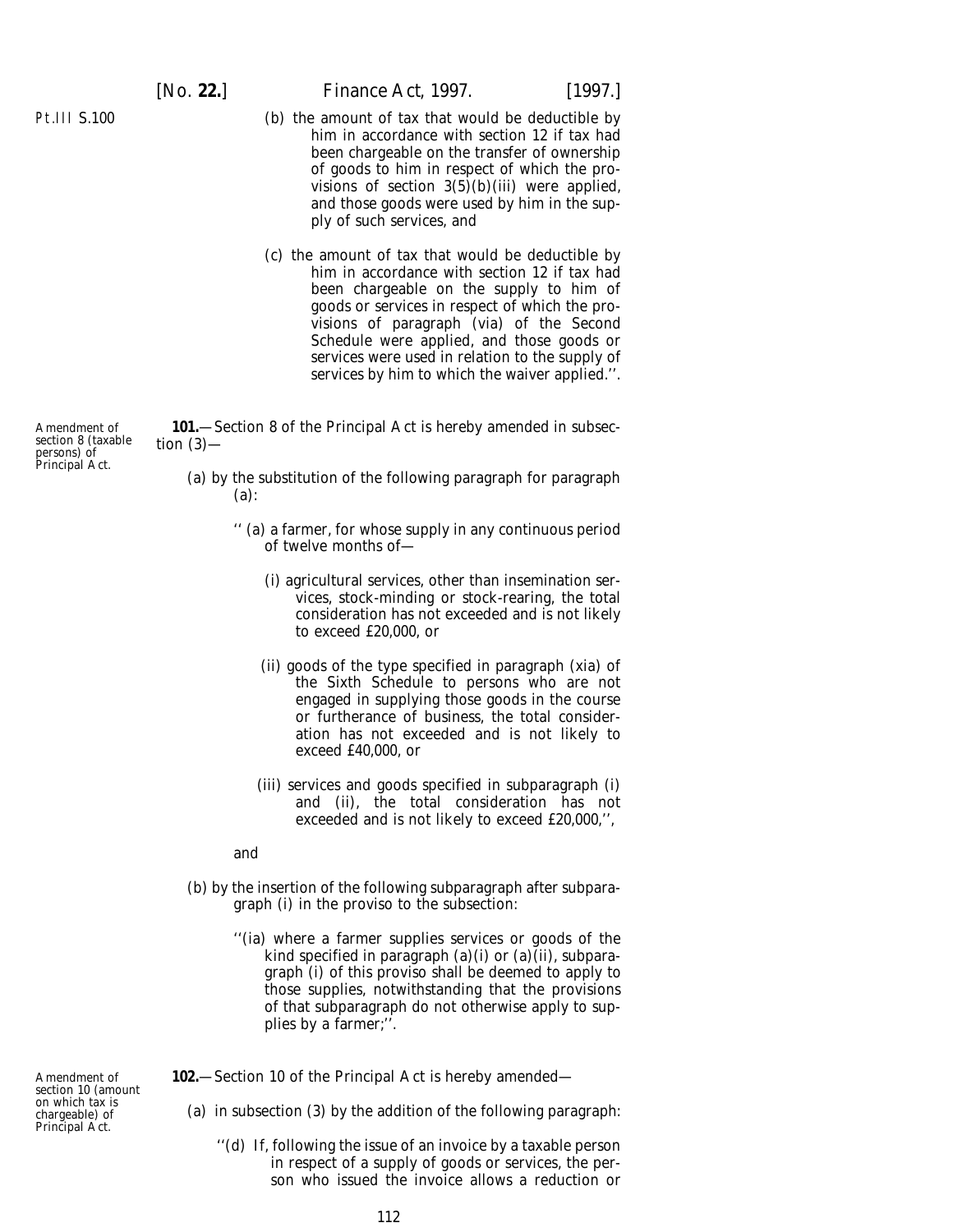discount in the amount of the consideration due in Pt.III S.102respect of that supply, the relief referred to in paragraph (*c*) shall not be given until the person who issued the invoice issues the credit note required in accordance with the provisions of section 17(3)(*b*) in respect of that reduction or discount.'',

(*b*) by the addition of the following proviso to subsection (4):

''Provided that where the supply in question is a supply of immovable goods, (hereafter referred to in this proviso as 'appropriation'), the cost to the person making that appropriation shall include an amount equal to the amount on which tax was chargeable on the supply of those goods to that person, being the last supply of those goods to that person which preceded the appropriation.'',

- (*c*) in subsection (7)—
	- (i) in paragraph (*c*) by the insertion before ''supplies'' of ''subject to subsection (7A),'', and
	- (ii) by the deletion of paragraph (*d*),
- (*d*) by the insertion of the following subsection after subsection  $(7):$ 
	- ''(7A) (*a*) Where a supplier sells a voucher to a buyer at a discount and promises to subsequently accept that voucher at its face value in full or part payment of the price of goods purchased by a customer who was not the buyer of the voucher, and who does not normally know the actual price at which the voucher was sold by the supplier, the consideration represented by the voucher shall, subject to regulations, if any, be the sum actually received by the supplier upon the sale of the voucher.
		- (*b*) Paragraph (*a*) is for the purpose of giving further effect to Article 11A.1.(*a*) of Council Directive No. 77/388/EEC of 17 May 1977<sup>1</sup>, and shall be construed accordingly.'',
- (*e*) in subsection (9), by the addition of the following proviso to paragraph (*b*):

''Provided that where a surrender or an assignment of an interest in immovable goods is a supply of immovable goods which is chargeable to tax, the open market price of such interest shall be determined as if the person who surrendered or assigned that interest were disposing of an interest in those goods which that person had created for the period between the date of the surrender or assignment and the date on which that surrendered or assigned interest would, but for its surrender or assignment, have expired.'',

and

(*f*) by the substitution of the following subsection for subsection (10):

<sup>1</sup> O.J. No. L145 of 13 June 1977, p. 1.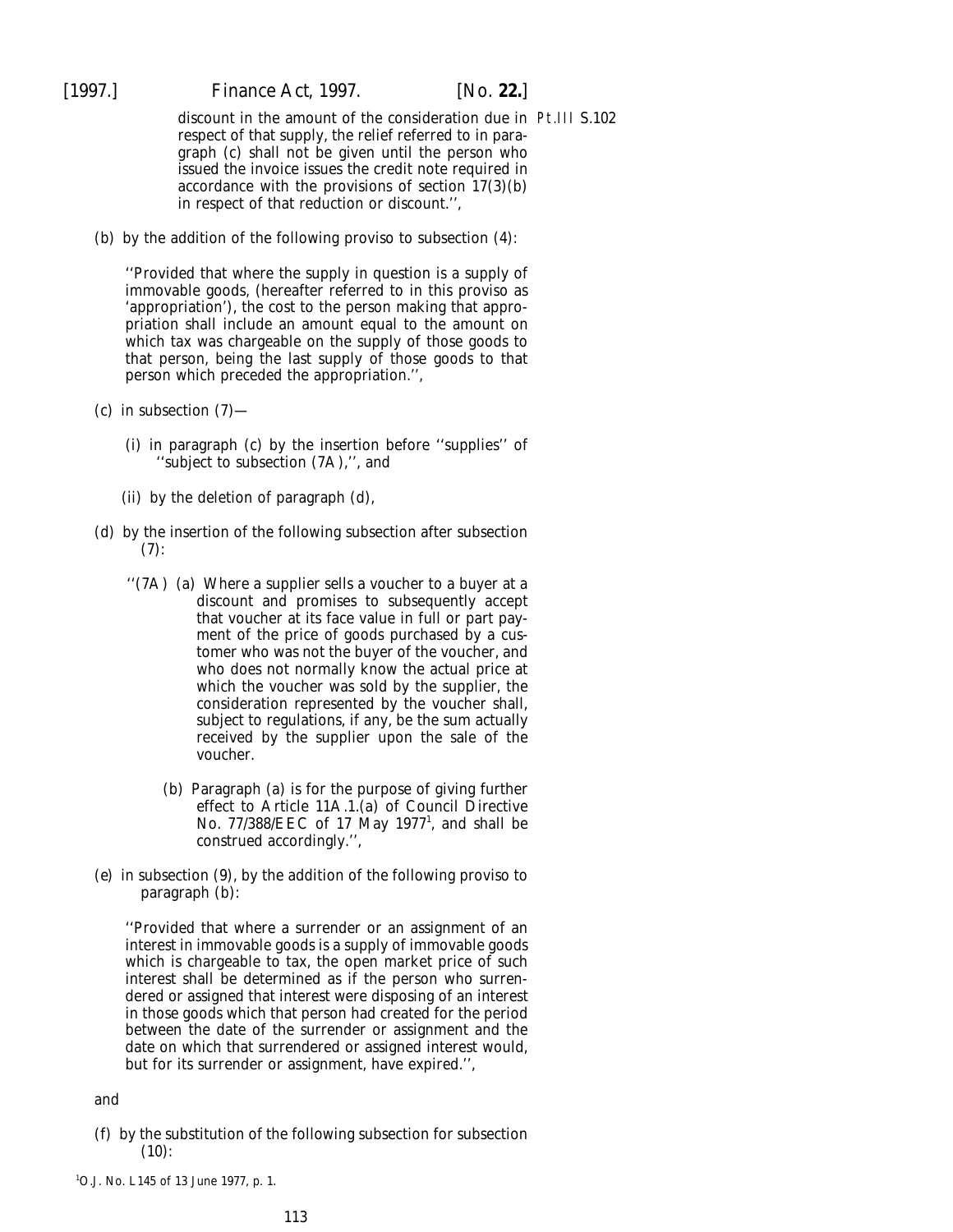[*No.* **22.**] *Finance Act,* 1997. [1997.]

Pt.III S.102

''(10) In this section—

'interest', in relation to immovable goods, and 'disposal' in relation to any such interest, shall be construed in accordance with section 4 (1), provided that for the purposes of determining the open market price of a surrendered or assigned interest in accordance with the proviso to paragraph (*b*) of subsection (9), an interest in immovable goods shall also mean an estate or interest which, when it was created, was for a period equal to the period referred to in that proviso, regardless of the duration of that period;

'the open market price'—

- (*a*) in relation to the value of an interest in immovable goods which is not a freehold interest, means the price, excluding tax, which the right to receive an unencumbered rent in respect of those goods for the period of the interest would fetch on the open market at the time that that interest is disposed of, and
- (*b*) in relation to the supply of any other goods or services or the intra-Community acquisition of goods, means the price, excluding tax, which the goods might reasonably be expected to fetch or which might reasonably be expected to be charged for the services if sold in the open market at the time of the event in question;

'unencumbered rent', for the purposes of valuing an interest in immovable goods, means the rent at which an interest would be let, if that interest was let on the open market free of restrictive conditions.''.

**103.**—Section 11 of the Principal Act is hereby amended—

- (*a*) in subsection (1) (inserted by the Act of 1992) by the substitution in paragraph (*f*) of ''3.3 per cent.'' for ''2.8 per cent.'' (inserted by the Act of 1996), and
- (*b*) in the proviso to subsection (3) (inserted by the Act of 1978) by the substitution of ''25 pence'' for ''5 pence''.

**104.**—Section 12 of the Principal Act is hereby amended in paragraph (*a*) of subsection (1) by the insertion of the following subparagraphs after subparagraph (iii*b*):

''(iii*c*) the tax chargeable during the period, being tax for which he is liable by virtue of section 4(8), in respect of a supply of immovable goods deemed to be supplied by him:

> Provided that this subparagraph shall apply only where he would be entitled to a deduction of that tax elsewhere under this subsection if the goods in question were supplied to him by another person and if he had not been deemed to have supplied them in accordance with section 4(8),

Amendment of section 11 (rates of tax) of Principal Act.

Amendment of section 12 (deduction for tax borne or paid) of Principal Act.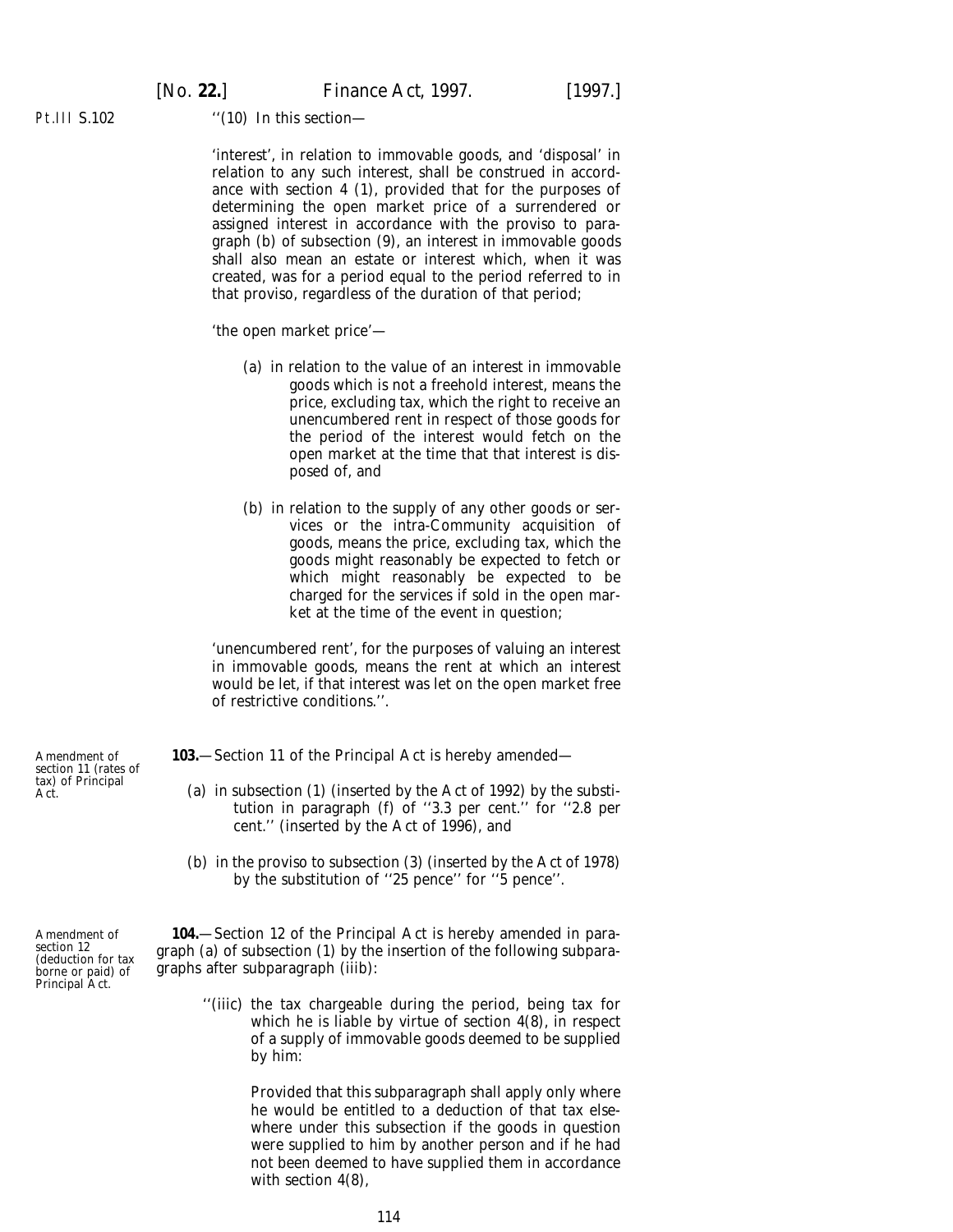[1997.] *Finance Act,* 1997. [*No.* **22.**]

(iiid) the tax chargeable to him during the period by other Pt.III S.104 taxable persons in respect of goods or services directly related to a supply of immovable goods which is deemed not to be supplied by him in accordance with section  $4(8)$ ,".

**105.**—Section 12A (inserted by the Act of 1978) of the Principal Amendment of Act is hereby amended in subsection (1) by the substitution of "3.3 section 12A (special per cent.'' for ''2.8 per cent.'' (inserted by the Act of 1996).

- **106.**—Section 13 of the Principal Act is hereby amended—
	- (*a*) by the insertion of the following subsections after subsection (1):

''(1A) The Revenue Commissioners shall, subject to and in accordance with regulations (if any), allow the application of paragraph (*b*) of subsection (1) of section 11 (hereafter referred to in this section as 'zero-rating') to—

- (*a*) the supply of a traveller's qualifying goods, and
- (*b*) the supply of services by a VAT refunding agent consisting of the service of repaying the tax claimed by a traveller in relation to the supply of a traveller's qualifying goods or the procurement of the zero-rating of the supply of a traveller's qualifying goods,

where they are satisfied that the supplier of the goods or services as the case may be—

- (i) has proof that the goods were exported by or on behalf of the traveller by the last day of the third month following the month in which the supply takes place,
- (ii) repays, within such time limit as may be specified in regulations, any amount of tax paid by the traveller and claimed by that person in respect of goods covered by the provisions of paragraph (i),
- (iii) notifies the traveller in writing of any amount (including the mark-up) charged by the supplier for procuring the repayment of the amount claimed or arranging for the zerorating of the supply,
- (iv) uses, as the exchange rate in respect of monies being repaid to a traveller in a currency other than the currency of the State, the latest selling rate recorded by the Central Bank of Ireland for the currency in question

provisions for tax invoiced by flat-rate farmers) of Principal Act.

Amendment of section 13 (remission of tax on goods exported, etc.) of Principal Act.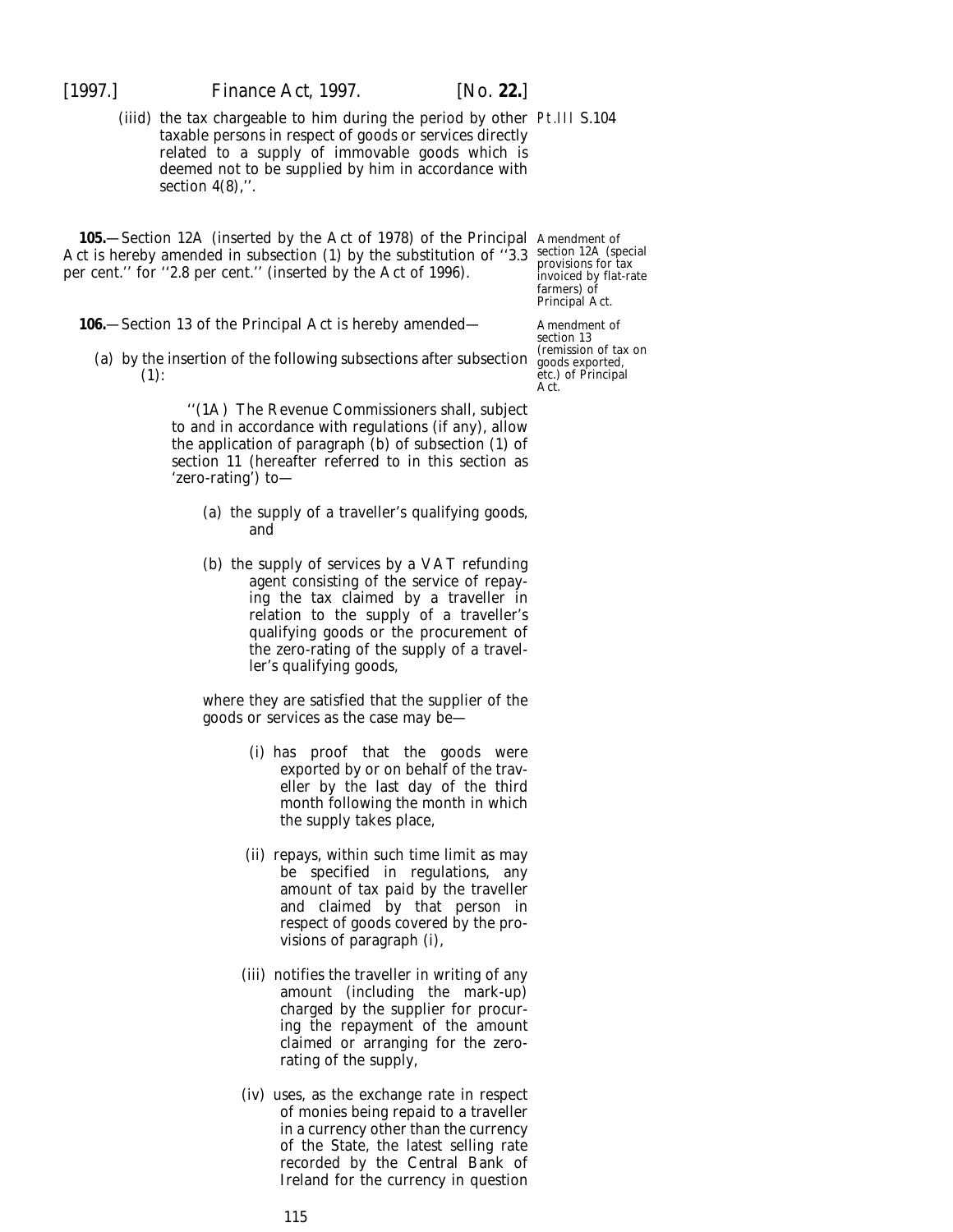Pt.III S.106

at the time of the repayment, or where there is an agreement with the Revenue Commissioners for a method to be used in determining the exchange rate, the exchange rate obtained using the said method, and

(v) has made known to the traveller such details concerning the transaction as may be specified in regulations.

(1B) Regulations may make provision for the authorisation, subject to certain conditions, of taxable persons or a class of taxable persons for the purposes of zero-rating of the supply of a traveller's qualifying goods or to operate as a VAT refunding agent in the handling of a repayment of tax on the supply of a traveller's qualifying goods and such regulations may provide for the cancellation of such authorisation and matters consequential to such cancellation.

(1C) A VAT refunding agent acting as such may, in accordance with regulations, treat the tax charged to the traveller on the supply of that traveller's qualifying goods as tax that is deductible by the agent in accordance with paragraph (*a*) of subsection (1) of section 12, provided that that agent fulfils the conditions set out in subsection  $(1\overline{A})$  in respect of that supply.'',

and

(*b*) by the insertion of the following subsections after subsection (3A):

''(3B) In this section—

'traveller' means a person whose domicile or habitual residence is not situated within the Community and includes a person who is normally resident in the Community but who, at the time of the supply of the goods intends to take up residence outside the Community in the near future and for a period of at least 12 consecutive months;

'traveller's qualifying goods' means goods, other than goods transported by the traveller for the equipping, fuelling and provisioning of pleasure boats, private aircraft or other means of transport for private use, which are supplied within the State to a traveller and which are exported by or on behalf of that traveller by the last day of the third month following the month in which the supply takes place;

'VAT refunding agent' means a person who supplies services which consist of the procurement of a zerorating or repayment of tax in relation to supplies of a traveller's qualifying goods.

(3C) For the purposes of this section, and subject to the direction and control of the Revenue Commissioners, any power, function or duty conferred or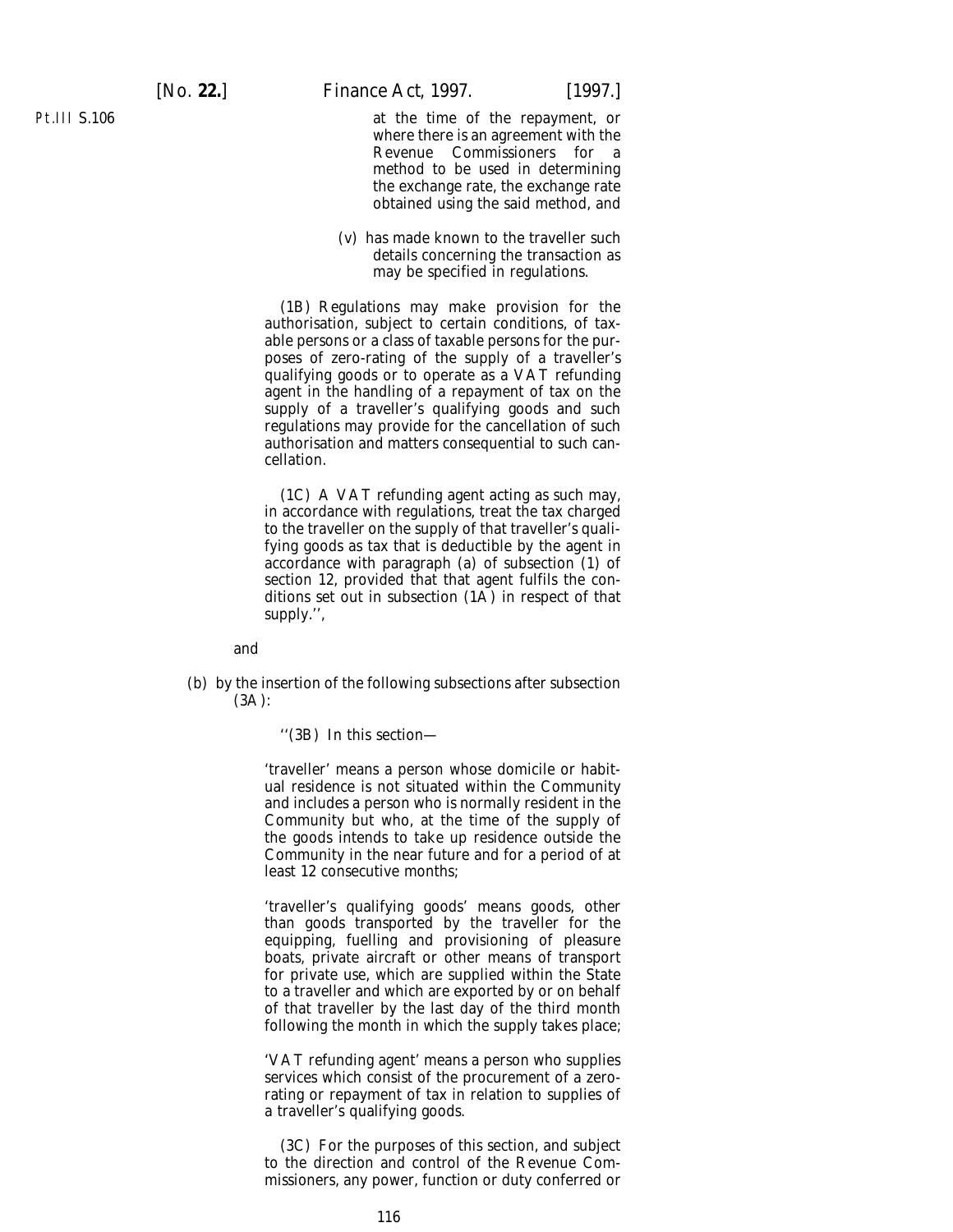imposed on them may be exercised or performed on Pt.III S.106 their behalf by an officer of the Revenue Commissioners.''.

**107.**—Section 19 of the Principal Act is hereby amended—

Amendment of section 19 (tax due and payable) of

(*a*) by the insertion of the following subsection after subsection Principal Act.  $(2)$ :

"(2A) Where a payment is made prior to the 1st day of July, 1997, in respect of a telecommunications service which is to be supplied by a person in the course or furtherance of business from outside the State on or after that date and the place of supply of that service is deemed by virtue of paragraph (*e*) of subsection (6) of section 5 to be, at the time of its supply, the State, then that payment shall be deemed, for the purposes of subsection (2), to be made on that date.'',

- (*b*) by the deletion of the proviso (inserted by the Act of 1993) to paragraph (*a*) of subsection (3), and
- (*c*) by the deletion of subsection (6) (inserted by the Act of 1993).

**108.**—Section 20 of the Principal Act is hereby amended by the Amendment of deletion of the proviso to subsection (1) (inserted by the Act of section 20 (refund 1993).

**109.**—Section 25 (1) of the Principal Act is hereby amended by Amendment of the insertion of the following paragraph after paragraph (*ac*):

''(*ad*) the refusal of an application for authorisation to operate as a VAT refunding agent (within the meaning assigned by section 13 (3B)) or the cancellation of any such authorisation,''.

**110.**—The First Schedule (inserted by the Act of 1978) to the Prin-Amendment of cipal Act is hereby amended—

First Schedule to Principal Act.

- (*a*) in paragraph (ii) by the insertion before ''school'' of ''children's or young people's education,'', and
- (*b*) in paragraph (vi) by the insertion after ''profit'' of the following:

''and the supply of services for the protection or care of children and young persons, and the provision of goods closely related thereto, provided by persons whose activities may be regulated by regulations made under Part VII of the Child Care Act, 1991;''.

**111.**—The Second Schedule to the Principal Act is hereby Amendment of amended—

Second Schedule to Principal Act.

(*a*) in paragraph (i):

of tax) of Principal

Act.

section 25 (appeals) of Principal Act.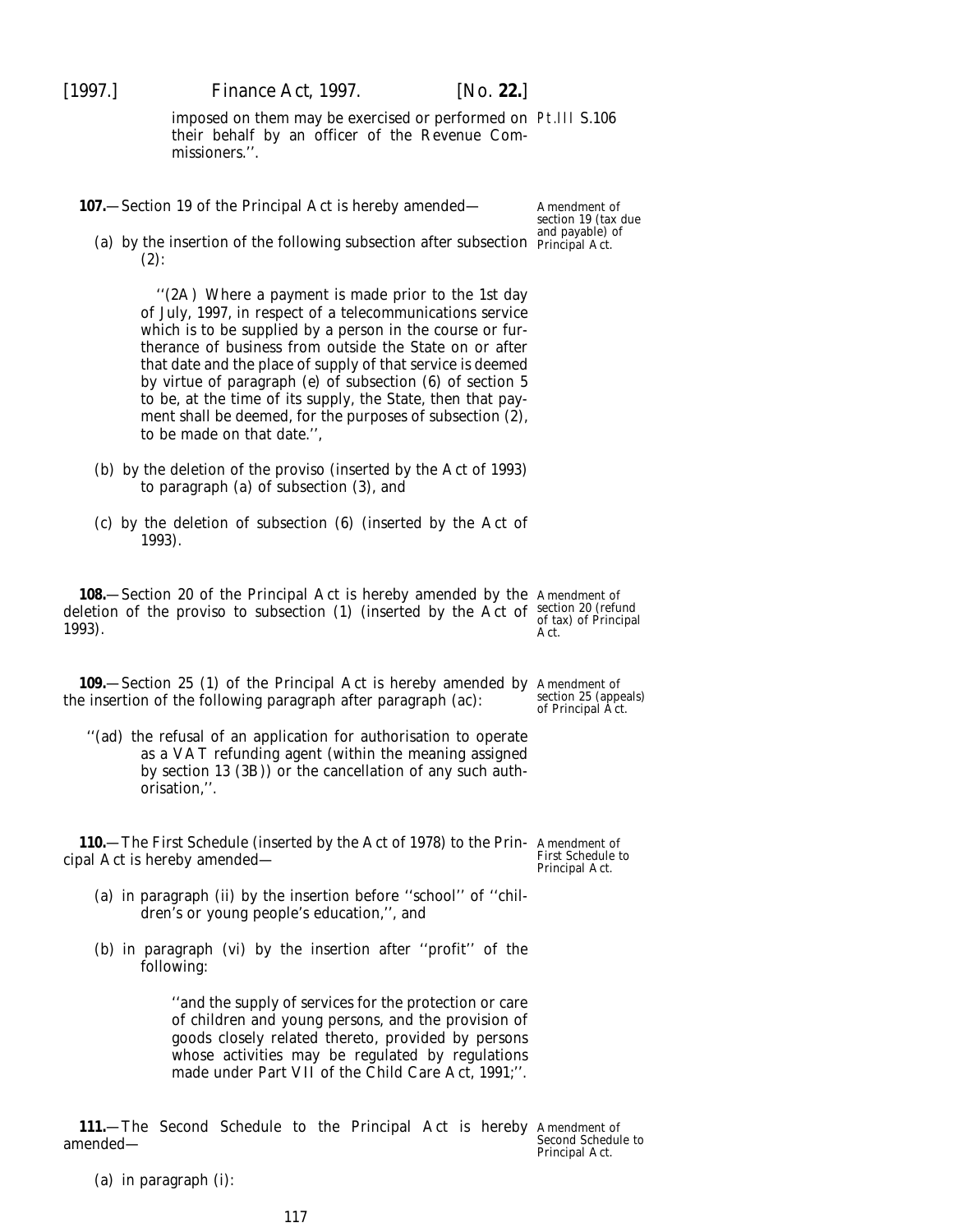- Pt.III S.111
- (i) by the substitution in subparagraph (*a*) of the following clause for clause (I):
	- ''(I) outside the Community:

Provided that this subparagraph shall not apply to a supply of goods to a traveller (within the meaning assigned by section 13 (3B)) which such traveller exports on behalf of the supplier and such supply shall be deemed to be a supply of the type referred to in subparagraph (*f*), or'',

and

- (ii) by the addition of the following subparagraph after subparagraph (*e*):
	- ''(*f*) which are a traveller's qualifying goods (within the meaning assigned by subsection (3B) of section 13), provided that the provisions of subsection (1A) of that section and regulations (if any) made thereunder are complied with;'',

and

- (*b*) by the addition of the following subparagraph after subparagraph (vi*a*):
	- "(vib) the supply of services in procuring a repayment of tax due on the supply of a traveller's qualifying goods (within the meaning assigned by subsection (3B) of section 13) or the application of the provisions of subparagraph (i) (*f*) of this Schedule to that supply of goods, provided that the provisions of subsection (1A) of that section and regulations (if any) made thereunder are complied with;''.

Amendment of Fourth Schedule to Principal Act. **112.**—The Fourth Schedule to the Principal Act is hereby amended by the insertion of the following paragraph after paragraph (iii):

''(iii*a*) telecommunications services;''.

Amendment of Sixth Schedule to Principal Act.

Revocation (*Part*

*III*).

**113.**—The Sixth Schedule (inserted by the Act of 1992) to the Principal Act is hereby amended by the addition of the following paragraph after paragraph (xi):

''(xi*a*) nursery or garden centre stock consisting of live plants, live trees, live shrubs, bulbs, roots and the like, not being of a type specified in paragraph (xv) of the Second Schedule, and cut flowers and ornamental foliage not being artificial or dried flowers or foliage;''.

**114.**—The European Communities (Value-Added Tax) Regulations, 1993 (S.I. No. 345 of 1993), and the Value-Added Tax (Threshold for Advance Payment) (Amendment) Order, 1994 (S.I. No. 342 of 1994), shall be deemed to have been revoked with effect from the 7th day of November, 1996.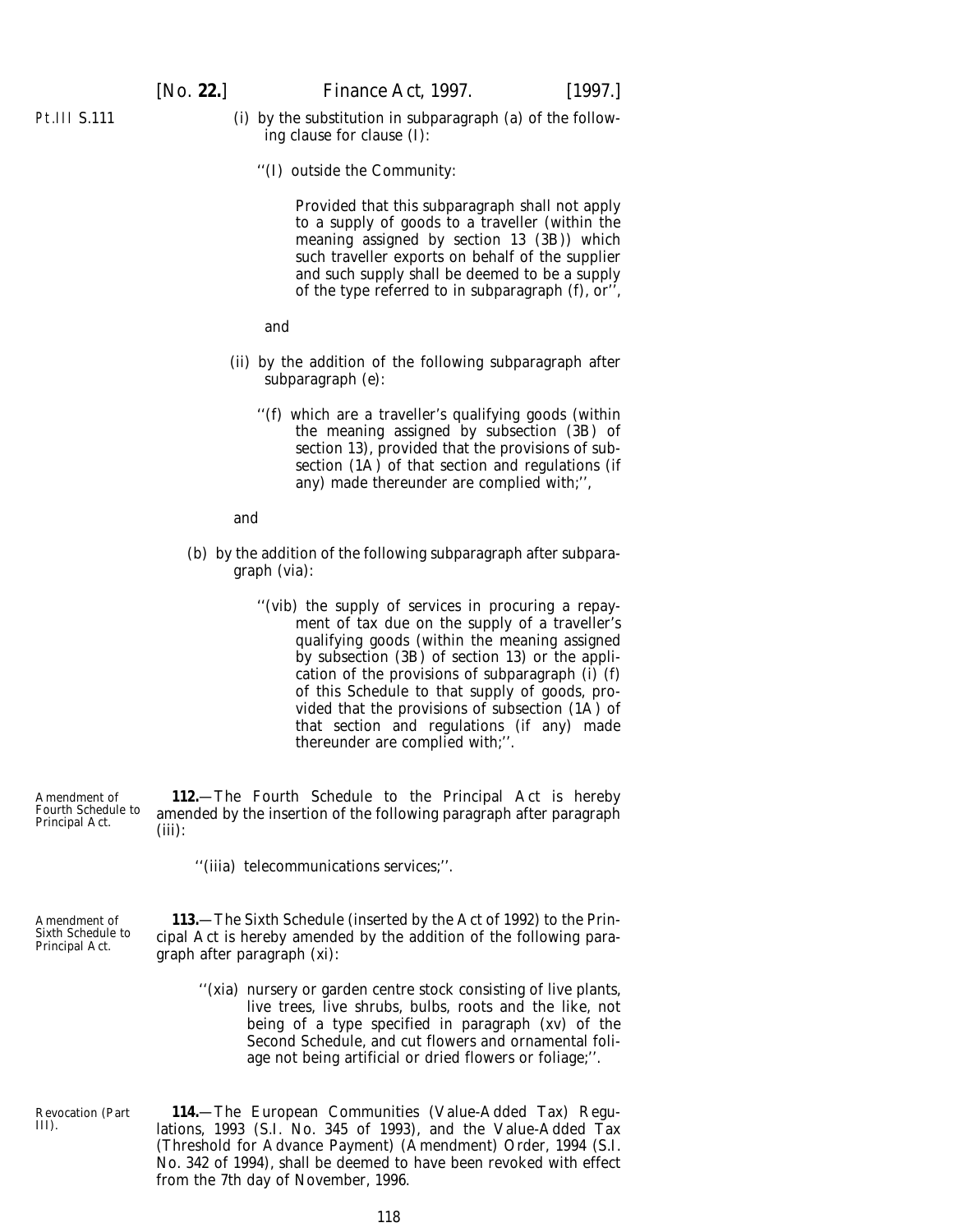[1997.] *Finance Act,* 1997. [*No.* **22.**]

PART IV

# Stamp Duties

Chapter I

### *Special provisions relating to residential property*

**115.**—In this Chapter—

Interpretation (*Chapter I*).

''the Act of 1891'' means the Stamp Act, 1891;

''the Act of 1978'' means the Local Government (Financial Provisions) Act, 1978;

''the Commissioners'' means the Revenue Commissioners;

''the First Schedule'' means the First Schedule, as amended by the Finance Act, 1970, and subsequent enactments, to the Act of 1891;

''community hall'', ''mixed hereditament'', ''secondary school'' and ''valuation lists'' have the meanings, respectively, assigned to them by section 1 of the Act of 1978.

**116.**—This Chapter shall have effect as respects instruments Commencement executed on or after the 23rd day of January, 1997: (*Chapter I*).

Provided that this Chapter shall not apply as respects any instrument executed prior to the 1st day of May, 1997, in pursuance of a contract which was evidenced in writing prior to the 23rd day of January, 1997.

**117.**—The First Schedule is hereby amended—

- (*a*) by the substitution of the Heading and the provisions thereto which are set out in Part I of the *Eighth Schedule* for the Heading (as amended by the Finance Act, 1992) ''CONVEYANCE or TRANSFER on sale of any property other than stocks or marketable securities or a policy of insurance or a policy of life insurance'' and the provisions thereto, and
- (*b*) by the substitution of the subparagraph set out in Part II of the *Eighth Schedule* for subparagraph (*a*) of paragraph (3) of the Heading ''LEASE'' (inserted by the Finance Act, 1991).

**118.**—Section 122 of the Act of 1891 is hereby amended by the Amendment of insertion of the following definition after the definition of ''market-section 122 able security'':

(definitions) of the Act of 1891.

Amendment of the First Schedule.

''The expression 'residential property', in relation to a sale or lease, means—

- (*a*) a building or part of a building which, at the date of the instrument of conveyance or lease—
	- (i) was used or was suitable for use as a dwelling, or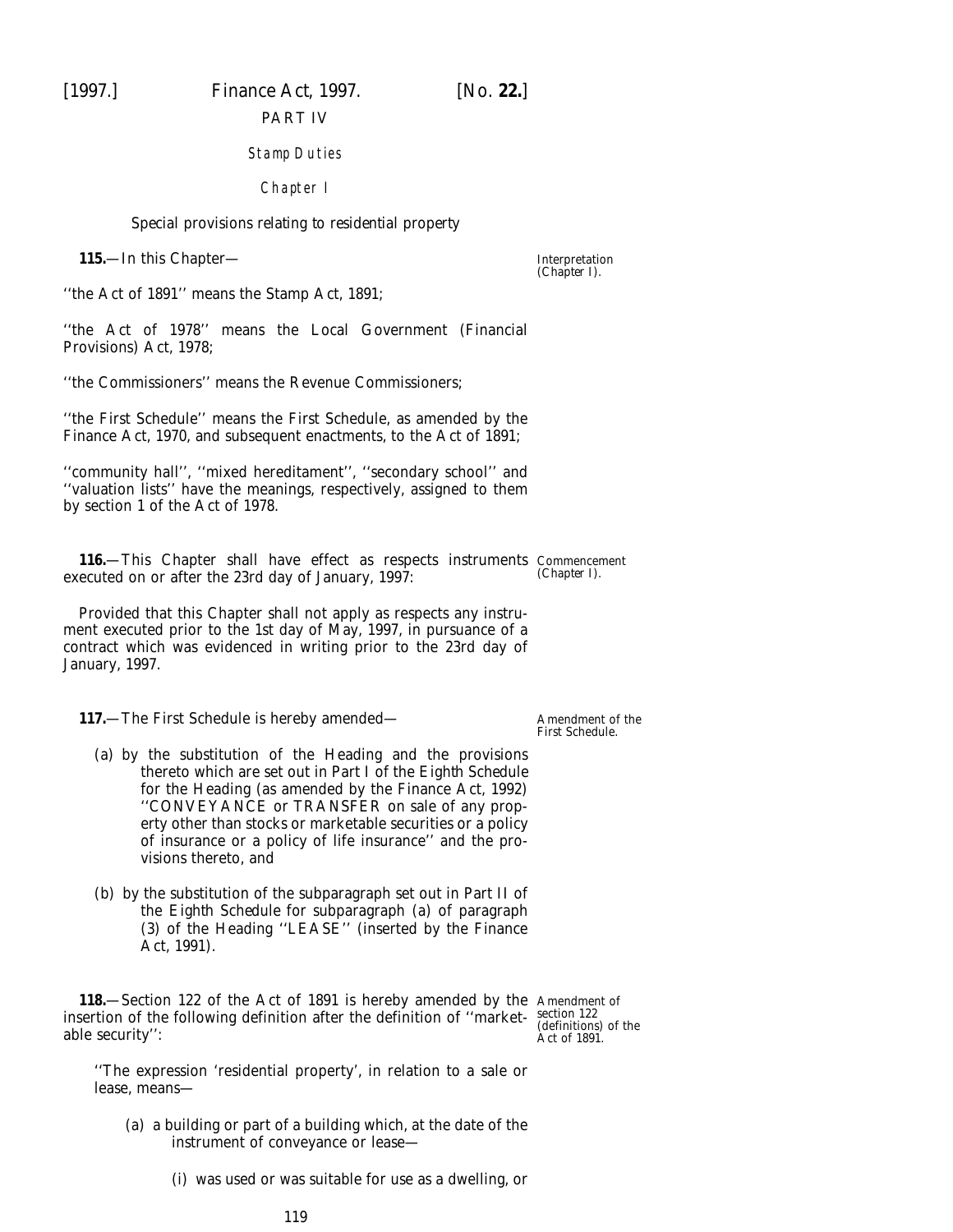- Pt.IV S.118
- (ii) was in the course of being constructed or adapted for use as a dwelling, or
- (iii) had been constructed or adapted for use as a dwelling and had not since such construction or adaptation been adapted for any other use,

and

(*b*) the curtilage of the residential property up to an area (exclusive of the site of the residential property) of one acre:

Provided that—

- (i) where in the year ending on the 31st day of December immediately prior to the date of that instrument of conveyance or lease—
	- (I) a rate was made by a rating authority as regards any hereditament to which the provisions of section 3 of the Act of 1978 did not apply, or
	- (II) a rate was made by a rating authority, and an allowance made under that section of that Act, as regards any hereditament which was at the time the rate was made a mixed hereditament, secondary school or community hall, or
	- (III) a hereditament was described as exempt, or partially exempt, from rating in the valuation lists,

then the whole or an appropriate part of that hereditament as is referable to ordinary use other than as a dwelling at the date of that instrument of conveyance or lease or, where appropriate, when last ordinarily used, shall not be residential property, in relation to that sale or lease,

(ii) where the area of the curtilage (exclusive of the site of the residential property) exceeds one acre then the part which shall be residential property shall be taken to be the part which, if the remainder were separately occupied, would be the most suitable for occupation and enjoyment with the residential property.''.

Amendment of section 58 (conveyances on sale: direction as to duty in certain cases) of the Act of 1891.

**119.**—Section 58 of the Act of 1891 is hereby amended by the insertion of the following subsection after subsection (1):

''(1A) Where—

(*a*) any property which consists partly of an interest in residential property is sold to any person and the sale (hereinafter in this subsection referred to as 'the first-mentioned sale') does not form part of a larger transaction or of a series of transactions, or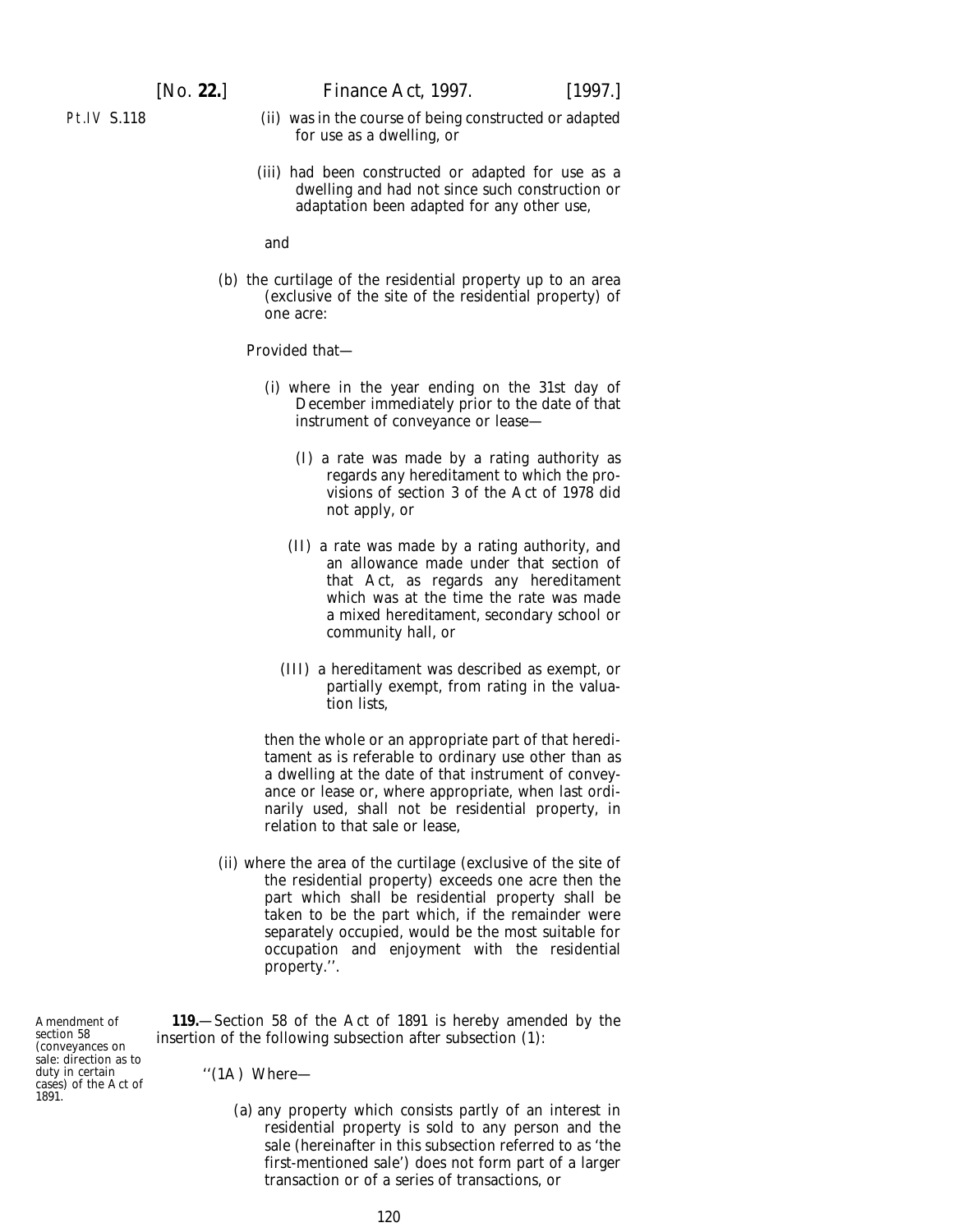(*b*) the sale to any person of property consisting in whole Pt.IV S.119 or in part of such an interest forms part of a larger transaction or of a series of transactions,

the consideration attributable to the first-mentioned sale and the aggregate consideration (other than rent) attributable to that larger transaction or series of transactions, as the case may be, shall be apportioned, on such basis as is just and reasonable, as between that interest in residential property and the other property or part concerned, and that aggregate consideration shall likewise be apportioned as between each other such interest (if any) comprised in that larger transaction or series of transactions and the other property or parts concerned, and notwithstanding the amount or value of the consideration set forth in any instrument, the consideration so apportioned to that interest shall be the amount or the value of the consideration for the sale which is deemed to be attributable to that interest and the consideration so apportioned to the aggregate of all such interests comprised in that larger transaction or series of transactions shall be the amount or value of that aggregate consideration which is deemed to be attributable to residential property.''.

**120.**—Section 77 of the Act of 1891 is hereby amended by the Amendment of addition of the following subsection after subsection (5):

- ''(6) Where—
	- (*a*) any property which consists partly of an interest in residential property is leased to any person and that lease (hereinafter in this subsection referred to as 'the first-mentioned lease') does not form part of a larger transaction or of a series of transactions, or
	- (*b*) the lease to any person of any property consisting in whole or in part of such an interest forms part of a larger transaction or of a series of transactions,

the consideration other than rent attributable to that first-mentioned lease and the aggregate consideration (other than rent) attributable to that larger transaction or series of transactions, as the case may be, shall be apportioned, on such basis as is just and reasonable, as between that interest in residential property and the other property or part concerned, and that aggregate consideration shall likewise be apportioned, as between each other such interest (if any) comprised in that larger transaction or series of transactions and the other property or parts concerned, and notwithstanding the amount or value of the consideration set forth in any instrument, the consideration so apportioned to that interest shall be the amount or the value of the consideration for the lease which is deemed to be attributable to that interest and the consideration so apportioned to the aggregate of all such interests comprised in that larger transaction or series of transactions shall be the amount or value of that aggregate consideration which is deemed to be attributable to residential property.''.

**121.**—(1) In this section—

section 77 (leases: directions as to duty in certain cases) of the Act of 1891.

(*a*) a reference to a sale includes a reference to a lease,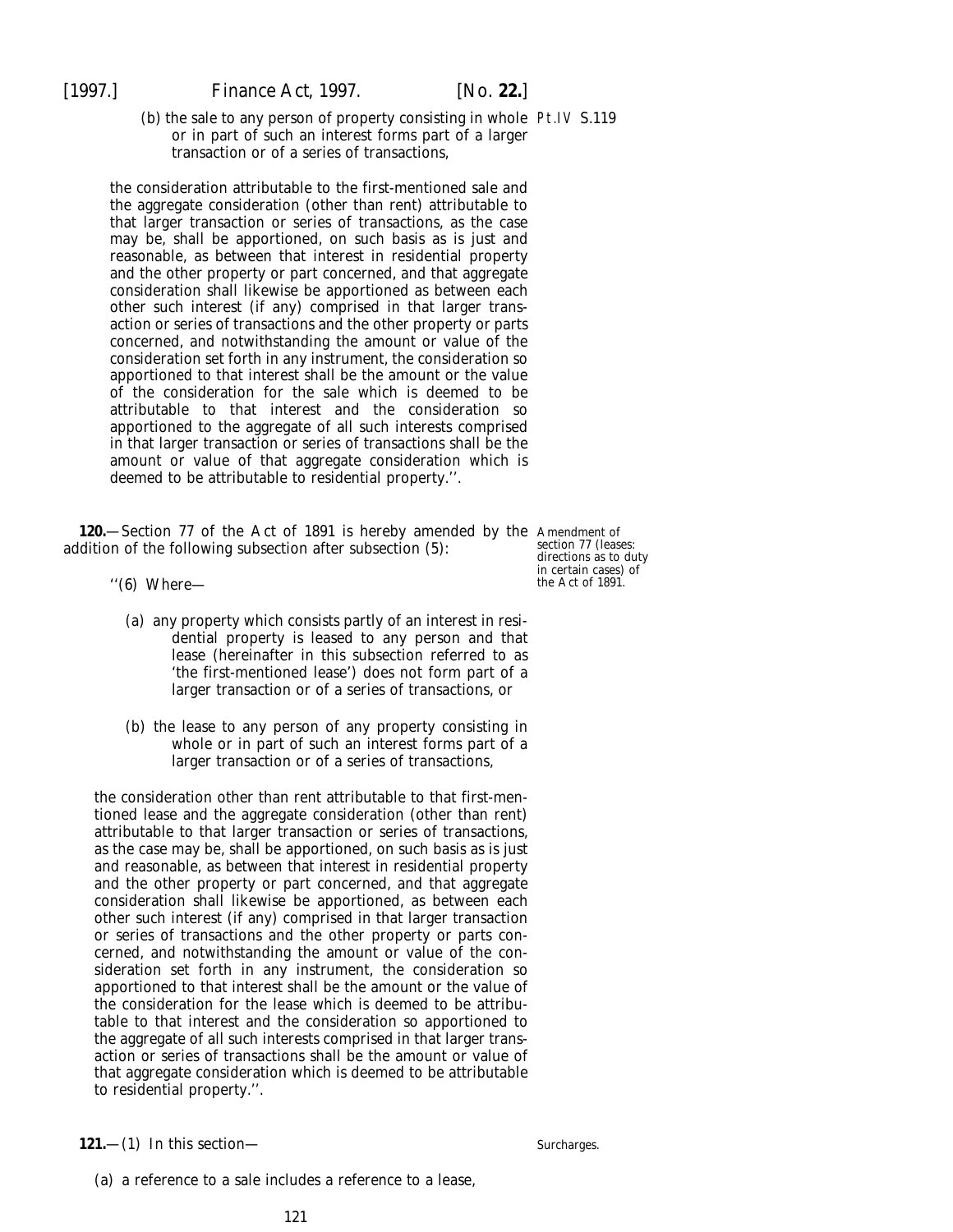Pt.IV S.121

- (*b*) a reference to a vendor includes a reference to a lessor,
	- (*c*) a reference to a vendee includes a reference to a lessee,
	- (*d*) a reference to subsection (1A) of section 58 of the Act of 1891 includes a reference to subsection (6) of section 77 of the Act of 1891, and
	- (*e*) ''residential consideration'' means—
		- (i) in the case of a sale to which paragraph (*a*) of subsection (1A) of section 58 of the Act of 1891 refers, the amount or value of the consideration for the sale which is deemed to be attributable to residential property, and
		- (ii) in the case of a sale to which paragraph (b) of subsection (1A) of section 58 of the Act of 1891 refers, the amount or value of the aggregate consideration (within the meaning of that subsection) which is deemed to be attributable to residential property.

(2) Where, in relation to any sale, the provisions of subsection (1A) of section 58 of the Act of 1891 apply, an estimate (hereinafter in this section referred to as the ''vendor's estimate'' or as the ''vendee's estimate'', as the case may be) of the residential consideration shall be made by the vendor and by the vendee and those estimates together with the amount or value of the aggregate consideration (within the meaning of that subsection), shall be brought to the attention of the Commissioners in the statement delivered under the provisions of subsection (2) of section 5 of that Act and that statement shall be signed by the vendor and the vendee and where the requirements of this subsection are not complied with any person who executes the instrument whereby that sale is effected shall for the purposes of subsection (3) of section 5 of that Act be presumed, until the contrary is proven, to have acted negligently:

Provided that where—

- (*a*) the aggregate consideration (within the meaning of subsection (1A) of section 58 of the Act of 1891), or
- (*b*) in the case where the sale does not form part of a larger transaction or of a series of transactions, the consideration for the sale,

does not exceed £150,000, those estimates need not be brought to the attention of the Commissioners in that statement unless a request in that regard is made by the Commissioners.

(3) Where the vendee's estimate (hereinafter in this subsection referred to as the ''submitted value'') is less than the residential value agreed with, or ascertained by, the Commissioners (hereinafter in this subsection referred to as the ''ascertained value'') then, as a penalty, the duty chargeable upon the instrument shall be increased by an amount (hereinafter in this subsection referred to as the ''surcharge'') calculated according to the following provisions:

(*a*) where the submitted value is less than the ascertained value by an amount which is greater than 10 per cent. of the ascertained value but not greater than 30 per cent. of the ascertained value, a surcharge equal to 50 per cent. of the difference between the duty chargeable by reference to the ascertained value and the duty chargeable by reference to the submitted value;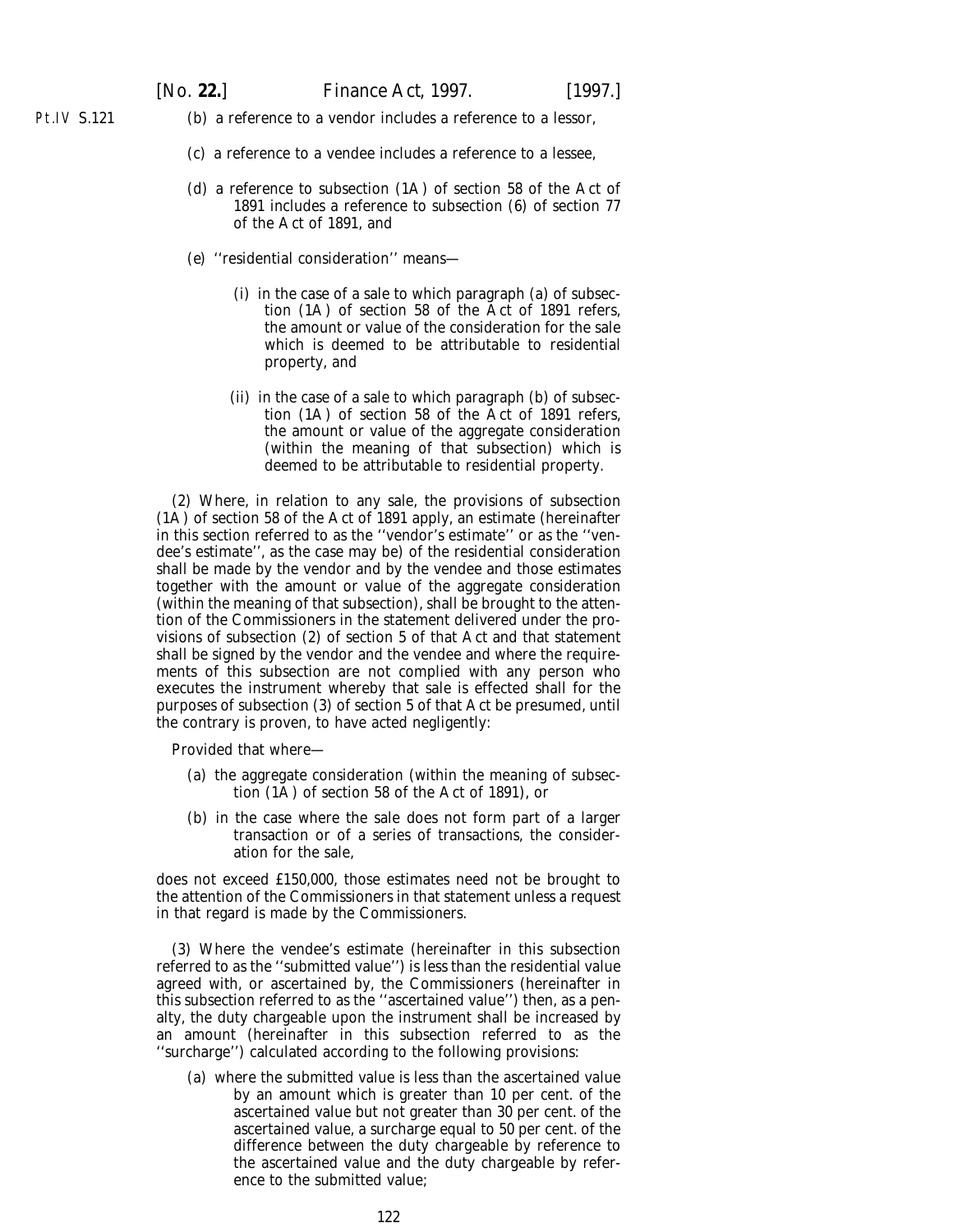(*b*) where the submitted value is less than the ascertained value Pt.IV S.121 by an amount which is greater than 30 per cent. of the ascertained value, a surcharge equal to the difference between the duty chargeable by reference to the ascertained value and the duty chargeable by reference to the submitted value:

Provided that—

- (i) notwithstanding any other provision to the contrary in the Act of 1891, the vendee shall, subject to subparagraph (ii) of this proviso, be entitled to recover from the vendor one-half of that surcharge,
- (ii) where the vendor's estimate is greater than the submitted value, the amount which the vendee shall be entitled to recover from the vendor shall not exceed one-half of what the surcharge would be if the submitted value were equal to the vendor's estimate.

**122.**—The furnishing of an incorrect certificate for the purpose of Furnishing of an the First Schedule shall be deemed to constitute the delivery of an incorrect certificate. incorrect statement for the purposes of section 94 of the Finance Act, 1983.

## Chapter II

#### *Miscellaneous*

**123.**—The amount upon which stamp duty is chargeable by virtue Amount chargeable of the provisions of section 112 (as amended by section 100 of the Finance Act, 1993) of the Finance Act, 1990, shall be deemed, for the purposes of the Stamp Act, 1891, to be the amount or value of apartment. the consideration for the sale or lease in respect of which that duty is chargeable.

to duty where chargeable on new dwellinghouse or

section 112 (stamp duty on transfers of building land) of

**124.**—For the avoidance of doubt it is hereby declared that subsec- Provision relating to tion (2) of section 112 of the Finance Act, 1990, does not apply and shall be deemed never to have applied where the dwellinghouse or apartment concerned was occupied by any person, other than in con-Finance Act, 1990. nection with the building of that dwellinghouse or apartment, at any time prior to the agreement for sale or lease of the land.

**125.**—Section 207 of the Finance Act, 1992, is hereby amended—

- (*a*) in subsection (1) by the insertion in subparagraph (I) of paragraph (*b*) of the definition of ''American depositary receipt'' of ''or Canada'' after ''United States of America'', and
- (*b*) in subsection (2) by the substitution of the following paragraph for paragraph (II) of the proviso to that subsection:
	- ''(II) the stocks or marketable securities of a company, other than a company which is a collective investment undertaking within the meaning of section 18 of the Finance Act, 1989, which is registered in the State.''.

Amendment of section 207 (exemption from stamp duty of certain financial services instruments) of Finance Act, 1992.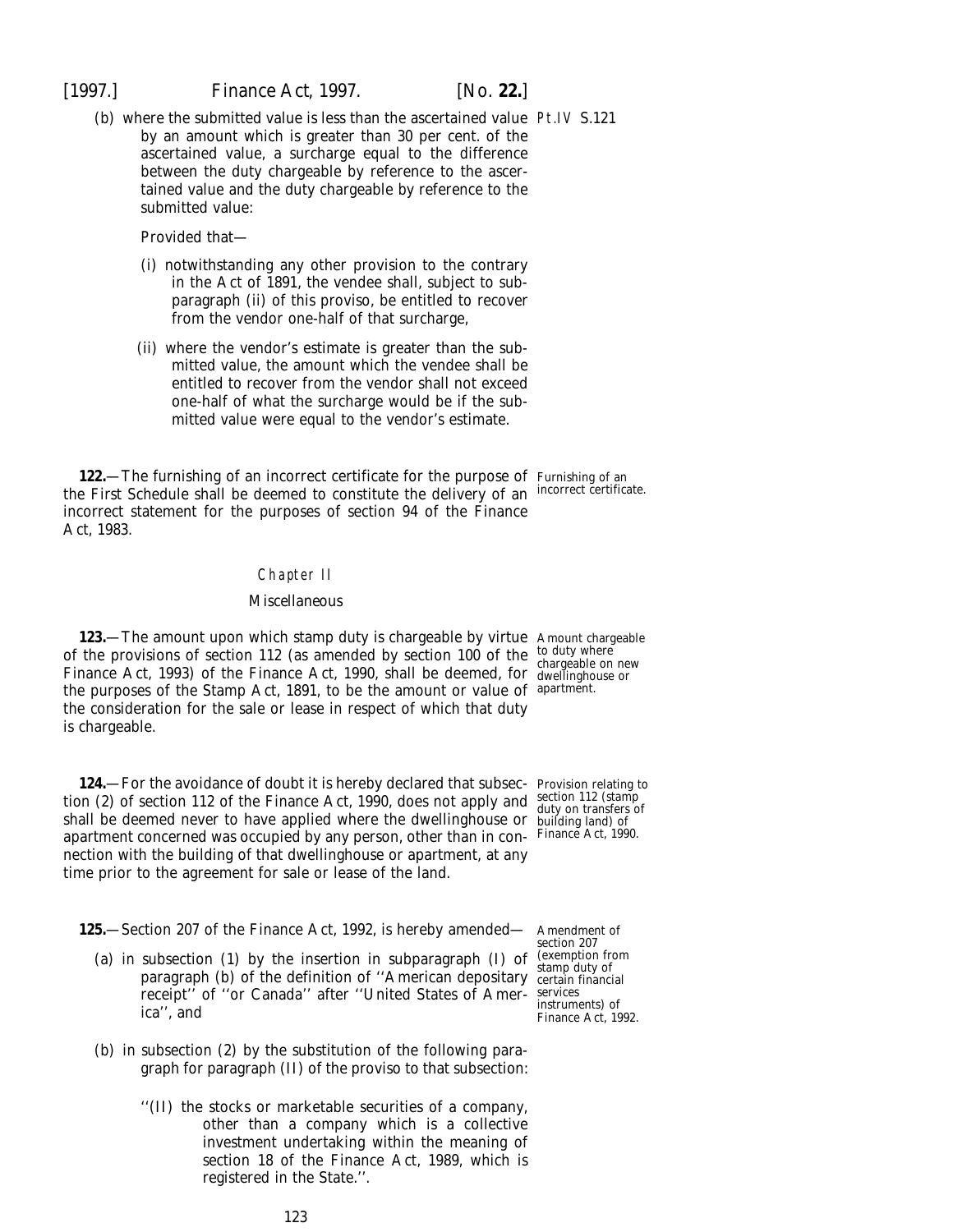**126.**—Section 112 of the Finance Act, 1994, is hereby amended in subsection (7) by the substitution of ''31st day of December, 1999'' for ''31st day of December, 1996''.

# Pt.IV

Amendment of section 112 (relief from stamp duty in respect of transfers to young trained farmers) of Finance Act, 1994.

Exemption of certain transfers from stamp duty following the dissolution of a marriage.

**127.**—(1) Subject to *subsection (3)*, stamp duty shall not be chargeable on an instrument by which property is transferred pursuant to an order to which this subsection applies by either or both of the spouses who were parties to the marriage concerned to either or both of them.

(2) Section 74 (2) of the Finance (1909-10) Act, 1910, shall not apply to a transfer to which *subsection (1)* applies.

- (3) (*a*) *Subsection (1)* applies—
	- (i) to a relief order, within the meaning of section 23 of the Family Law Act, 1995, made following the dissolution of a marriage, or
	- (ii) to an order under Part III of the Family Law (Divorce) Act, 1996.
	- (*b*) *Subsection (1)* does not apply in relation to an instrument referred to in that subsection by which any part of or beneficial interest in the property concerned is transferred to a person other than the spouses concerned.

(4) Section 50 of the Family Law Act, 1995, and section 33 of the Family Law (Divorce) Act, 1996, are hereby repealed.

Exemption from stamp duty of certain instruments (Dublin Docklands Development Authority).

**128.**—(1) No stamp duty shall be chargeable on any instrument under which any land, easement, way-leave, water right or other right whatsoever over or in respect of the land or water is acquired by the body to be established under subsection (1) of section 14 of the Dublin Docklands Development Authority Act, 1997.

(2) Subsection (1) shall have effect as respects instruments executed on or after the 1st day of May, 1997.

(3) Section 65 of the Finance Act, 1989, is hereby repealed.

Exemption from stamp duty of certain policies of health insurance.

**129.**—(1) Stamp duty shall not be chargeable on a health insurance contract (being a health insurance contract within the meaning of section 2 of the Health Insurance Act, 1994).

(2) This section shall have effect with respect to instruments executed on or after the 1st day of March, 1997.

Repeal (*Part IV*).

**130.**—(1) The following exemption under the Heading ''BILL OF EXCHANGE or PROMISSORY NOTE'', in the First Schedule (as amended by the Finance Act, 1970) to the Stamp Act, 1891, is hereby repealed:

''(1) Bill or note issued by the Bank of England or the Bank of Ireland.''.

(2) This section shall have effect with respect to instruments executed on or after the date of passing of this Act.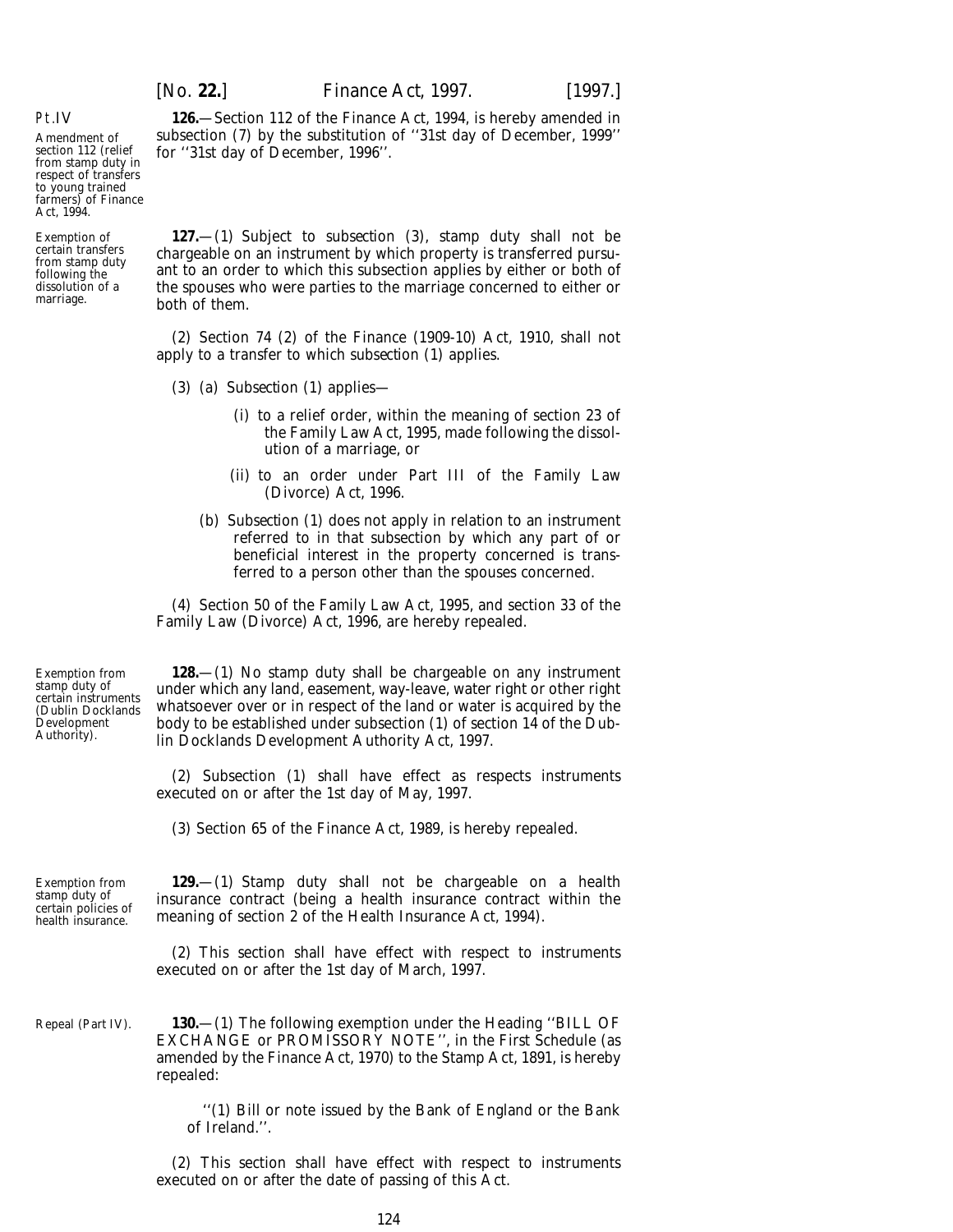[1997.] *Finance Act,* 1997. [*No.* **22.**]

#### PART V

# Residential Property Tax

**131.**—Residential property tax shall not be charged, levied or paid Abolition of under the provisions of section 96 of the Finance Act, 1983, by refer-residential property ence to any valuation date (within the meaning of section 95 (1) of that Act) occurring on or after the 5th day of April, 1997.

**132.**—Section 110A of the Finance Act, 1983 (inserted by the Fin-Amendment of ance Act, 1993) shall have effect, and shall be deemed always to section 110A have had effect, as if the following definition were inserted after the  $\frac{\text{circular area}}{\text{of certain}}$ definition of ''consideration'':

residential property) of Finance Act, 1983.

'' 'general exemption limit' has the meaning assigned to it by section 100;".

# PART VI

# Capital Acquisitions Tax

**133.**—In this Part ''the Principal Act'' means the Capital Acquis-Interpretation (*Part* itions Tax Act, 1976. *VI*).

**134.**—(1) Section 19 of the Principal Act is hereby amended—

(*a*) by the substitution of the following definition for the definition of ''agricultural value'' in subsection (1) (inserted by Principal Act. the Finance Act, 1996):

> '' 'agricultural value' means the market value of agricultural property reduced by 90 per cent. of that value;'',

(*b*) in paragraph (II) of the proviso (inserted by the Finance Act, 1996) to paragraph (*a*) (inserted by the Finance Act, 1994) of subsection (5), by the insertion of ''or *section 134* of the *Finance Act, 1997,*'' after ''Finance Act, 1996,''.

(2) This section shall have effect in relation to gifts or inheritances taken on or after the 23rd day of January, 1997.

**135.**—(1) Subsection (3) of section 57 of the Principal Act is Amendment of hereby amended by the substitution of "disposition" for "dispo- $\frac{\text{section 57}}{\text{(exempti)}}$ sition, or at the date of the gift or the date of the inheritance''.

(2) This section shall have effect in relation to securities or units comprised in a gift or an inheritance where the date of the gift or the date of the inheritance is on or after the 26th day of March, 1997, and the securities or units come into the beneficial ownership of the disponer on or after the 26th day of March, 1997, or become subject to the disposition on or after that date without having been previously in the beneficial ownership of the disponer.

**136.**—(1) For the avoidance of doubt it is hereby declared that Second Schedule paragraph 3 (inserted by the Finance Act, 1984) of the Second (computation of tax) to Principal Schedule to the Principal Act shall have effect and be deemed always Act, declaratory to have had effect as if the following paragraph were substituted provision.therefor:

(exemption of

certain securities) of Principal Act.

Amendment of section 19 (value of agricultural property) of

tax.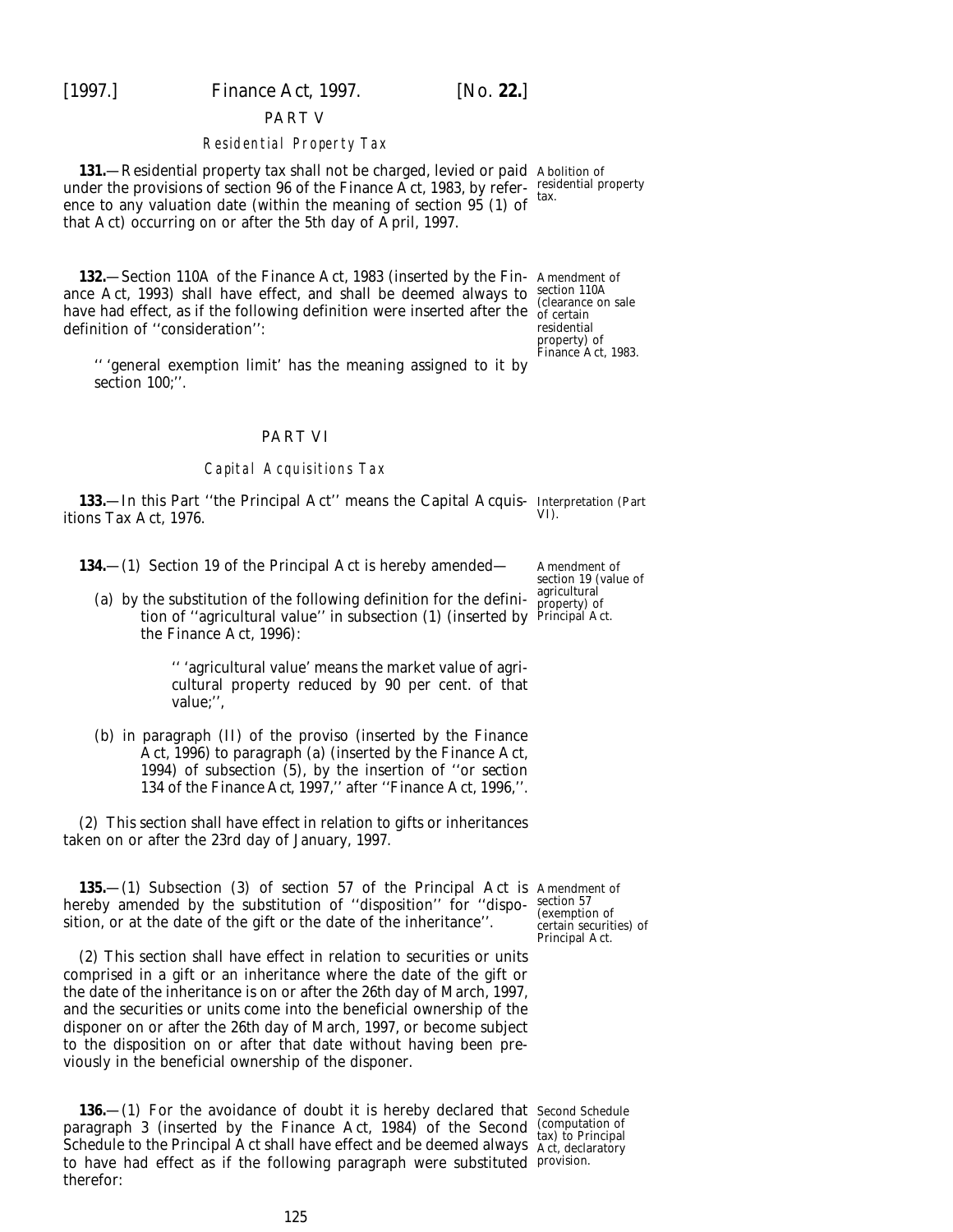Pt.VI S.136

''3. Subject to the provisions of paragraph 6, the tax chargeable on the taxable value of a taxable gift or a taxable inheritance taken by a donee or successor shall be of an amount equal to the amount by which the tax computed on aggregate A exceeds the tax computed on aggregate B, where—

- (*a*) aggregate A is the aggregate of the following:
	- (i) the said taxable value, and
	- (ii) the taxable value of each and every taxable gift and taxable inheritance taken previously by the said donee or successor on or after the 2nd day of June, 1982,
- (*b*) aggregate B is the aggregate of the taxable values of all taxable gifts and taxable inheritances so previously taken, and
- (*c*) the tax on an aggregate is computed at the rate or rates of tax applicable under the Table to that aggregate:

Provided that—

- (i) in a case where no taxable gift or taxable inheritance was so previously taken, the amount of the tax computed on aggregate B shall be deemed to be nil,
- (ii) in every other case, the amount of the tax chargeable shall not exceed the amount which would be chargeable if the threshold amount which applies to aggregate A were deemed, irrespective of the definition of 'threshold amount', to be also the threshold amount which applies to aggregate B, and
- (iii) the amount of an aggregate that comprises only a single taxable value shall be equal to that value.''.

(2) *Subsection (1)* shall not apply to a gift or inheritance in relation to which paragraph 3 of the Second Schedule to the Principal Act was the subject of a determination of the Appeal Commissioners, being a determination made before the 1st day of May, 1997, under section 52 of the Principal Act.

Amendment of section 39 (extension of section 55 (exemption of certain objects) of Capital Acquisitions Tax Act, 1976) of Finance Act, 1978.

**137.**—(1) Section 39 of the Finance Act, 1978, is hereby amended by the insertion of the following subsection after subsection (1):

''(1A) Without prejudice to the generality of subsection (1), the provision of facilities for the viewing by members of the public of a house or garden shall not be regarded as reasonable in relation to any year, which is the year 1997 or any subsequent year and which is taken into account for the purposes of paragraphs (*b*) and (*c*) of subsection (1), unless—

- (a) Bord Fáilte Éireann (hereinafter in this section referred to as 'the Board') has, as regards the year 1997, on or before the 1st day of July, 1997, and, as regards any subsequent year, on or before the 1st day of January in that year, been provided with particulars of—
	- (i) the name, if any, and address of the house or garden, and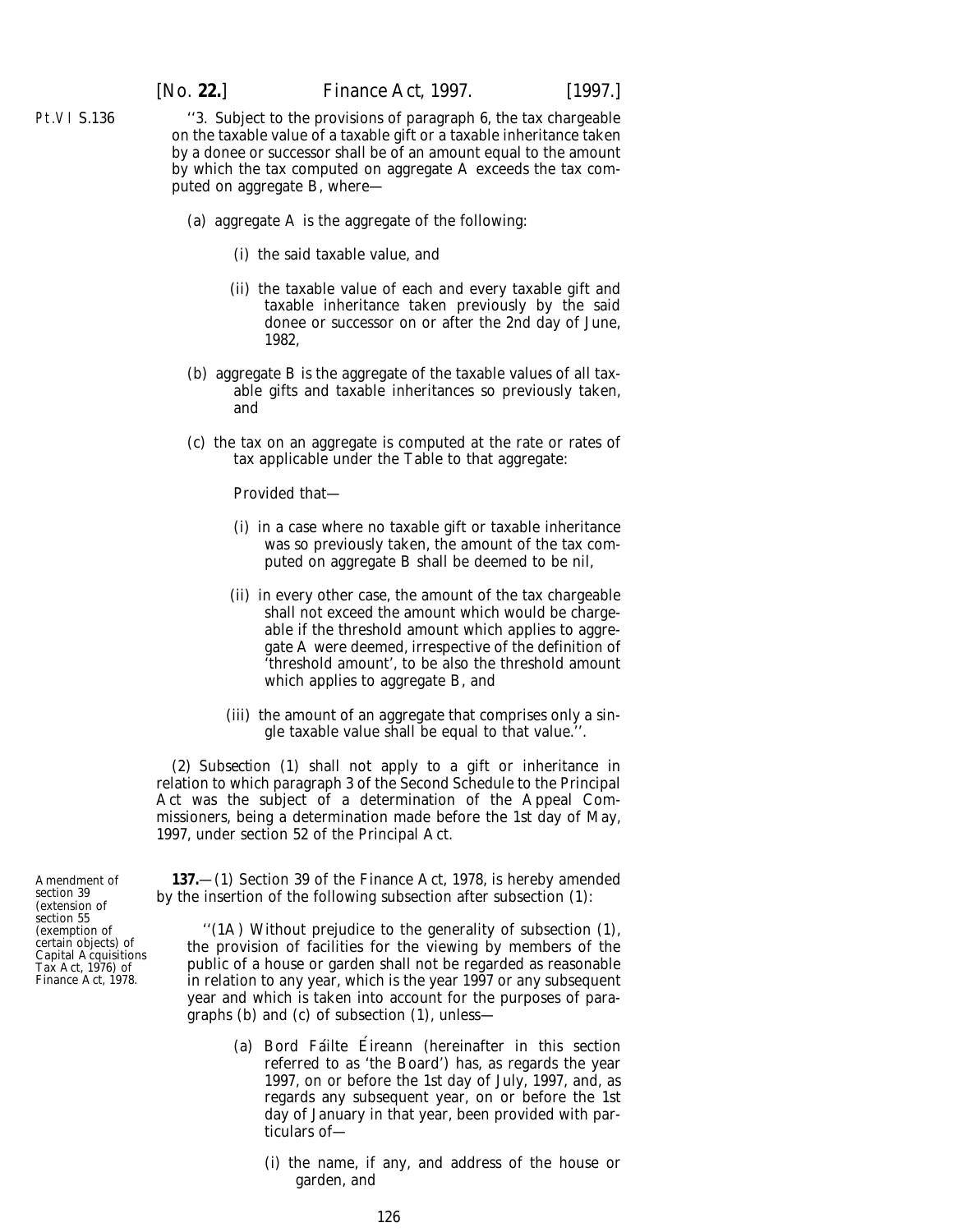- (ii) the days and times during the year when access Pt.VI S.137 to the house or garden is afforded to the public and the price, if any, payable for such access, and
- (*b*) in the opinion of the Commissioners—
	- (i) subject to such temporary closure necessary for the purpose of the repair, maintenance or restoration of the house or garden as is reasonable, access to the house or garden is afforded for not less than 60 days (including not less than 40 days during the period commencing on the 1st day of May and ending on the 30th day of September) in that year;
	- (ii) on each day on which access to the house or garden is afforded, the access is afforded in a reasonable manner and at reasonable times for a period, or periods in the aggregate, of not less than four hours;
	- (iii) access to the whole or to a substantial part of the house or garden is afforded at the same time; and
	- (iv) the price, if any, paid by members of the public in return for that access is reasonable in amount and does not operate to preclude members of the public from seeking access to the house or garden.''.

(2) The Capital Acquisitions Tax (Heritage Houses and Gardens) Regulations, 1987 (S.I. No. 28 of 1987), shall be deemed to have been revoked with effect from the 1st day of January, 1997.

(3) This section shall have effect in relation to gifts and inheritances taken on or after the 1st day of February, 1987.

**138.**—(1) Section 117 of the Finance Act, 1991 (as amended by Amendment of section 144 of the Finance Act, 1994), is hereby amended by the substitution in subsection (1) of ''£80,000'' for ''£60,000''.

(2) This section shall have effect in relation to inheritances taken on or after the date of the passing of this Act.

**139.**—(1) Section 126 (inserted by the Finance Act, 1995) of the Amendment of Finance Act, 1994, is hereby amended by the substitution of "90 per  $\frac{\text{section }126}{\text{functions}}$ cent.'' for ''75 per cent.'' (inserted by the Finance Act, 1996).

(2) This section shall have effect in relation to gifts or inheritances taken on or after the 23rd day of January, 1997.

**140.**—(1) Section 127 of the Finance Act, 1994, is hereby amended Amendment of by the substitution of the following subsections for subsection (6):

''(6) Any land, building, machinery or plant used wholly or Finance Act, 1994.mainly for the purposes of a business carried on as mentioned in subsection (1) (*e*) shall not be relevant business property in relation to a gift or inheritance, unless the disponer's interest in

section 117 (reduction of market value of certain dwellings) of Finance Act, 1991.

(business relief) of Finance Act, 1994.

section 127 (relevant business roperty) of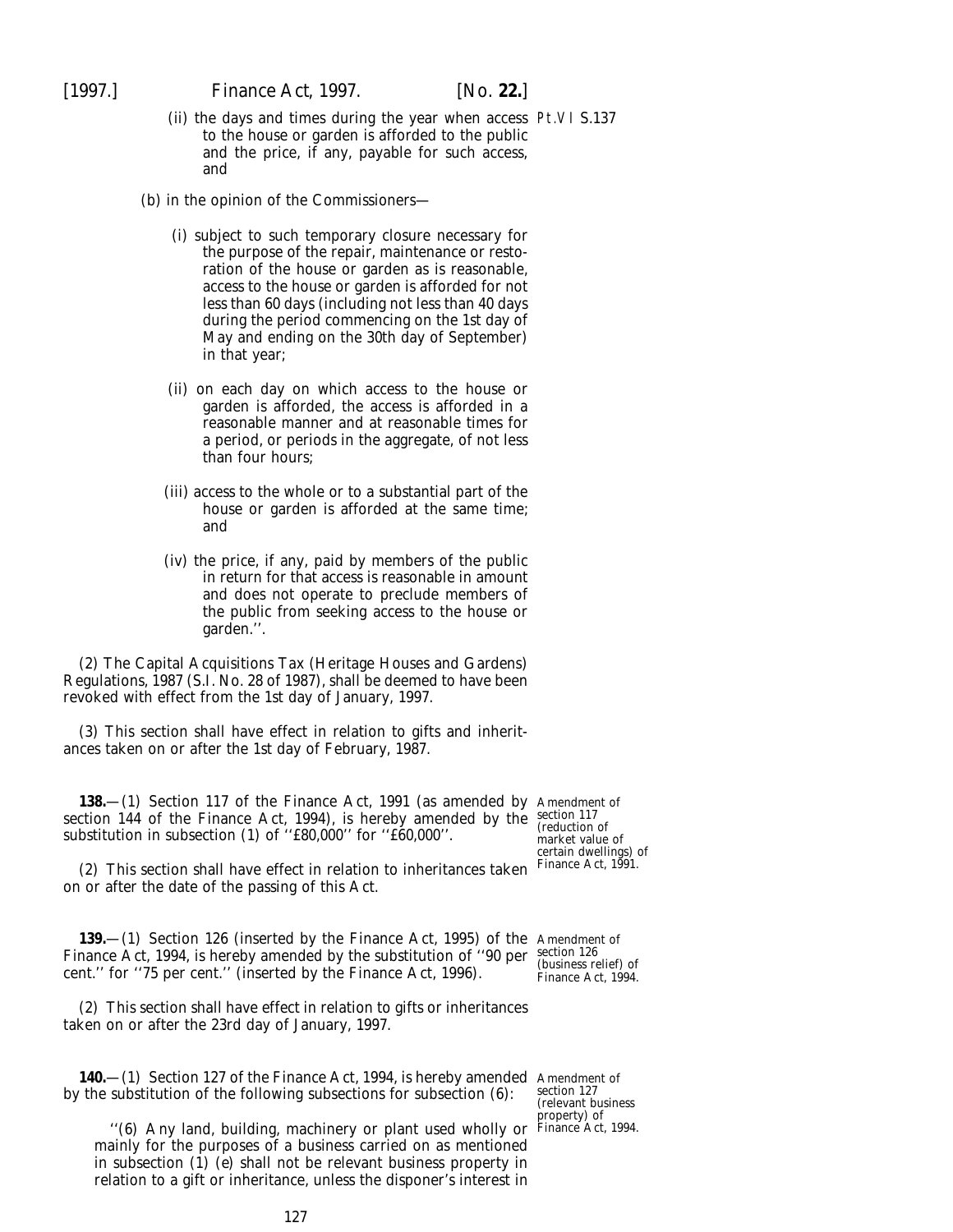[*No.* **22.**] *Finance Act,* 1997. [1997.]

the business is, or shares in or securities of the company carrying on the business immediately before the gift or inheritance are, relevant business property in relation to the gift or inheritance or in relation to a simultaneous gift or inheritance taken by the same donee or successor.

(7) The references to a disponer in subsections (1) (*e*) and (6) shall include a reference to a person in whom the land, building, machinery or plant concerned is vested for a beneficial interest in possession immediately before the gift or inheritance.

(8) Where shares or securities are vested in the trustees of a settlement, any powers of voting which they give to the trustees of the settlement shall, for the purposes of subsection (1) (*e*), be deemed to be given to the person beneficially entitled in possession to the shares or securities except in a case where no individual is so entitled."

(2) This section shall have effect in relation to gifts and inheritances taken on or after the 26th day of March, 1997.

**141.**—(1) Section 135 of the Finance Act, 1994, is hereby amended, in subparagraph (iii) of the proviso (inserted by the Finance Act, 1996) to subsection (2), by the substitution of ''fourninths'' for ''one-third''.

(2) This section shall have effect in relation to gifts or inheritances taken on or after the 23rd day of January, 1997.

**142.**—(1) Notwithstanding the provisions of the Principal Act, a gift or inheritance (within the meaning, in each case, of that Act) taken by virtue or in consequence of an order to which this subsection applies by a spouse who was a party to the marriage concerned shall be exempt from any capital acquisitions tax under that Act and shall not be taken into account in computing such a tax.

- (2) *Subsection (1)* applies—
	- (*a*) to a relief order or an order under section 25 of the Family Law Act, 1995, made following the dissolution of a marriage, or
	- (*b*) to a maintenance pending relief order made following the granting of leave under section 23 (3) of the Family Law Act, 1995, to a spouse whose marriage has been dissolved,
	- (*c*) to an order referred to in section 41 (*a*) of the Family Law Act, 1995, or an order under section 42 (1) of that Act made in addition to or instead of an order under section 41 (*a*) of that Act, in favour of a spouse whose marriage has been dissolved, and
	- (*d*) to an order under Part III of the Family Law (Divorce) Act, 1996.

Amendment of section 135 (withdrawal of relief) of Finance Act, 1994.

Pt.VI S.140

Exemption of certain transfers from capital acquisitions tax following the dissolution of a marriage.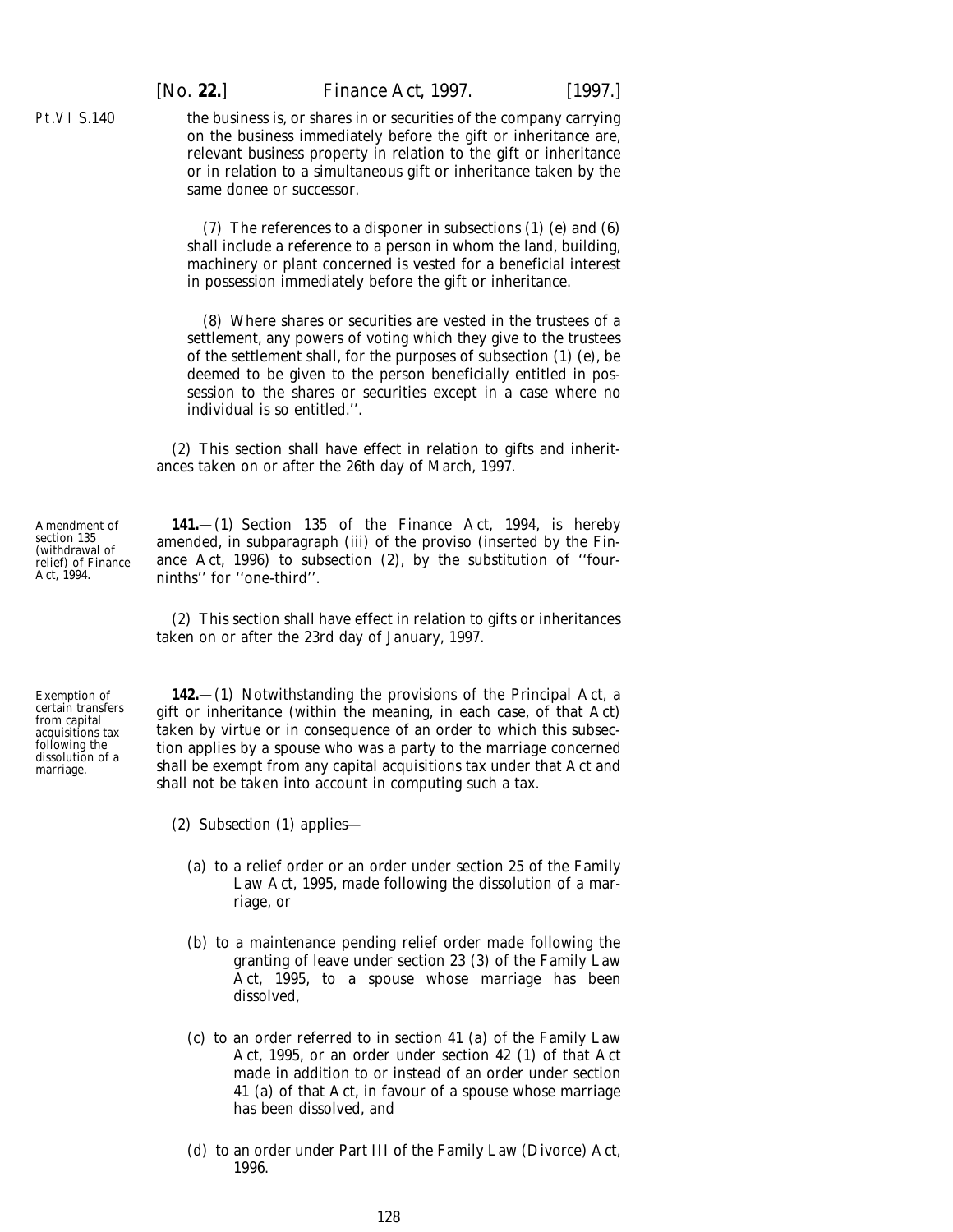(3) Section 51 of the Family Law Act, 1995, and section 34 of the Pt.VI S.142 Family Law (Divorce) Act, 1996, are hereby repealed.

**143.**—(1) Subsection (1) of section 115A of the Finance Act, 1993 Abatement and (which was inserted by the Finance Act, 1994, and provides for the postponement of which was inserted by the 1 martie 7 tet, 1994, and provides for the probate tax on<br>abatement or postponement of probate tax payable by a surviving certain property. spouse)—

- (*a*) shall apply to a spouse in whose favour an order has been made—
	- (i) under section 25 of the Family Law Act, 1995, or
	- (ii) under section 18 of the Family Law (Divorce) Act, 1996,

as it applies to a spouse referred to in the said section 115A, and

(*b*) shall apply to property or an interest in property the subject of such an order as it applies to the share of a spouse referred to in the said section 115A in the estate of a deceased referred to in that section or the interest of such a spouse in property referred to in that section,

with any necessary modifications.

(2) Section 53 of the Family Law Act, 1995, and section 36 of the Family Law (Divorce) Act, 1996, are hereby repealed.

# PART VII

#### Miscellaneous Pre-Consolidation Provisions

#### Chapter I

# *Income Tax, Corporation Tax and Capital Gains Tax*

**144.**—(1) In this section, ''securities'' means any bonds, certificates Securities of certain of charge, debentures, debenture stock, notes, stock or other forms State-owned of security.

(2) The securities specified in the Table to this section shall be deemed to be securities issued under the authority of the Minister for Finance under section 466 of the Income Tax Act, 1967, and that section shall apply accordingly.

(3) Notwithstanding anything in the Tax Acts, in computing for the purposes of assessment under Schedule D the amount of the profits or gains of a company (being a company referred to in the Table to this section) for any accounting period, there shall be allowed as a deduction the amount of the interest on any securities which, by direction of the Minister for Finance given under section 466 of the Income Tax Act, 1967, as applied by *subsection (2)*, is paid by the company without deduction of income tax for such period.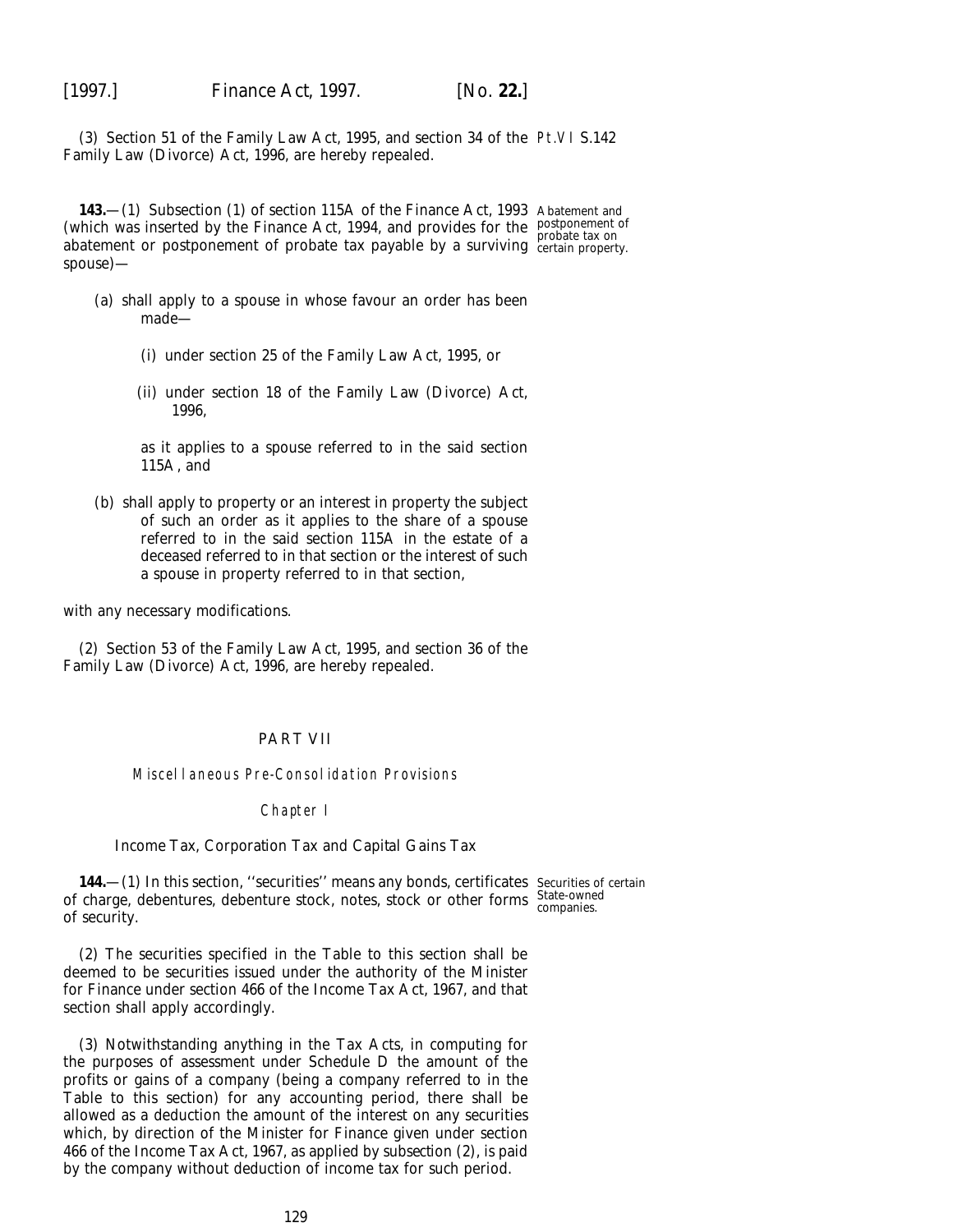# [*No.* **22.**] *Finance Act,* 1997. [1997.] TABLE

# Pt.VII S.144

Securities issued by The Agricultural Credit Corporation, Limited.

Securities issued on or after the 13th day of July, 1954, by the Electricity Supply Board.

Securities issued on or after the 13th day of July, 1954, by Córas Iompair Éireann.

Securities issued on or after the 18th day of July, 1957, by Bord na Móna.

Securities issued on or after the 2nd day of July, 1964, by Aer Lingus, Teoranta.

Securities issued on or after the 2nd day of July, 1964, by Aer Rianta, Teoranta.

Securities issued on or after the 2nd day of July, 1964, by Aerlinte Éireann, Teoranta.

Securities issued on or after the 25th day of May, 1988, by Bord Telecom Eireann.

Securities issued on or after the 25th day of May, 1988, by Irish Telecommunications Investments p.l.c.

Securities issued on or after the 24th day of May, 1989, by Radio Telefís Éireann.

Securities issued on or after the 24th day of May, 1989, by The Industrial Credit Corporation p.l.c.

Securities issued on or after the 28th day of May, 1992, by Bord Gáis Éireann.

Relief for interest paid on certain home loans.

**145.**—(1) (*a*) In this section—

''dependent relative'', in relation to an individual, means any of the persons mentioned in paragraph (*a*) or (*b*) of section 142 (1) of the Income Tax Act, 1967, in respect of whom the individual is entitled to a deduction under that section;

''loan'' means any loan or advance or any other arrangement whatever by virtue of which interest is paid or payable;

''qualifying interest'', in relation to an individual and a year of assessment, means the amount of interest paid by the individual in the year of assessment in respect of a qualifying loan;

''qualifying loan'', in relation to an individual, means a loan or loans which, without having been used for any other purpose, is or are used by the individual solely for the purpose of defraying money employed in the purchase, repair, development or improvement of a qualifying residence or in paying off another loan or loans used for such purpose;

''qualifying residence'', in relation to an individual, means a residential premises situated in the State, Northern Ireland or Great Britain, which is used—

- (i) as the sole or main residence of the individual,
- (ii) as the sole or main residence of a former or separated spouse of the individual, or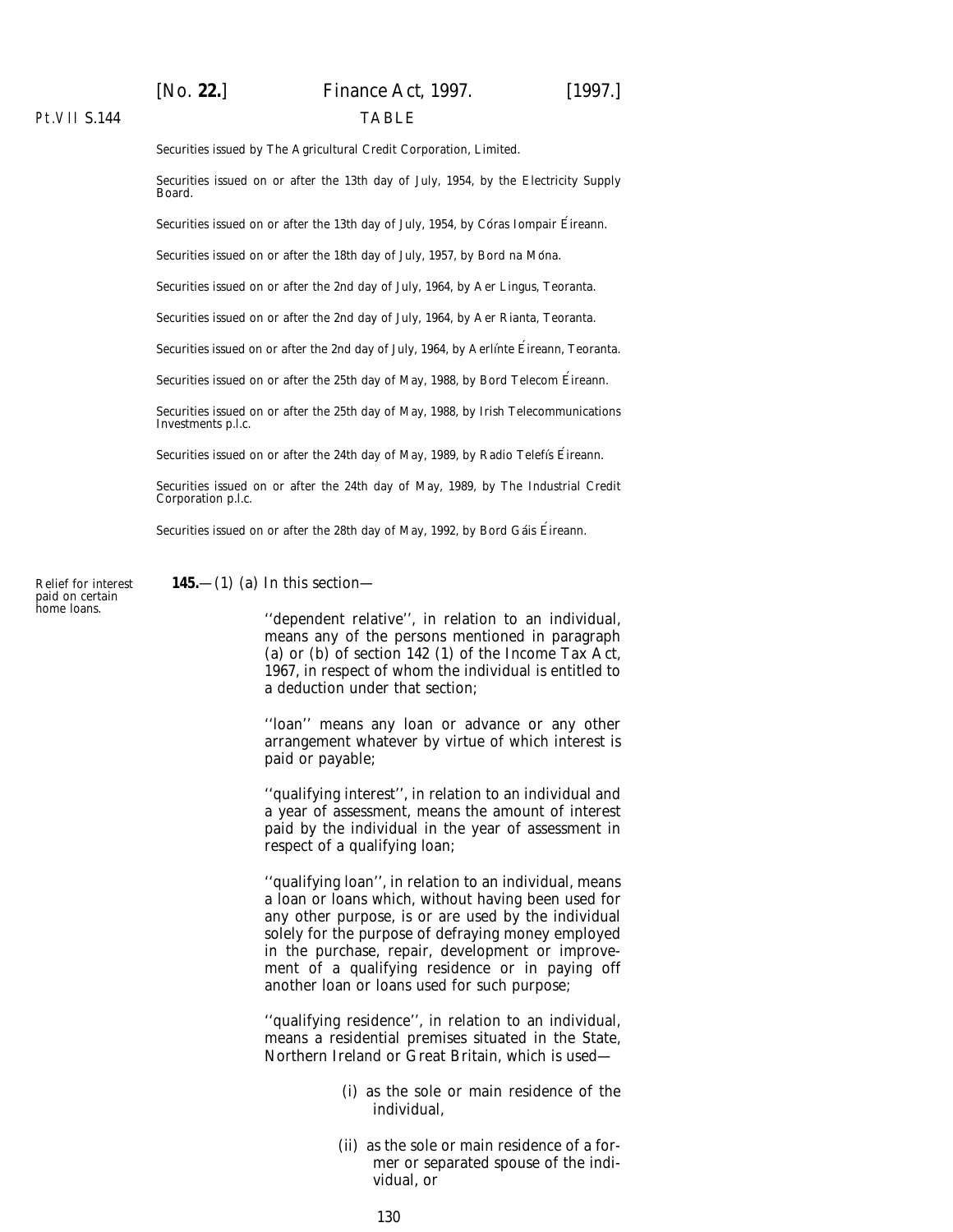(iii) as the sole or main residence of a per-Pt.VII S.145son who, in relation to the individual, is a dependent relative, and is, where the residential premises is provided by the individual, provided rent-free and without any other consideration;

''relievable interest'', in relation to an individual and a year of assessment, means an amount equal to that part of the qualifying interest paid by the individual in the year of assessment which is determined by the formula—

#### (I x 80%)−M

where—

I is—

- (i) in the case of an individual who is assessed to tax for the year of assessment in accordance with section 194 of the Income Tax Act, 1967, the amount of qualifying interest paid by that individual in the year of assessment or, if less, £5,000,
- (ii) in the case of a widowed individual, the amount of qualifying interest paid by that individual in the year of assessment or, if less, £3,600,
- (iii) in the case of any other individual, the amount of qualifying interest paid by that individual in the year of assessment or, if less, £2,500, and

M is—

- (i) in the case of an individual who is assessed to tax for the year of assessment in accordance with section 194 of the Income Tax Act, 1967, £200 or, if less, the amount of qualifying interest paid by that individual in the year of assessment,
- (ii) in the case of any other individual, £100 or, if less, the amount of qualifying interest paid by that individual in the year of assessment,

but, notwithstanding the preceding provisions of this definition and subject to *paragraph (c)*, as respects the first 5 years of assessment for which there is an entitlement to relief under this section in respect of a qualifying loan, ''relieveable interest'', in relation to an individual and a year of assessment, shall mean an amount equal to that part of the qualifying interest paid by the individual in the year of assessment which is determined by the formula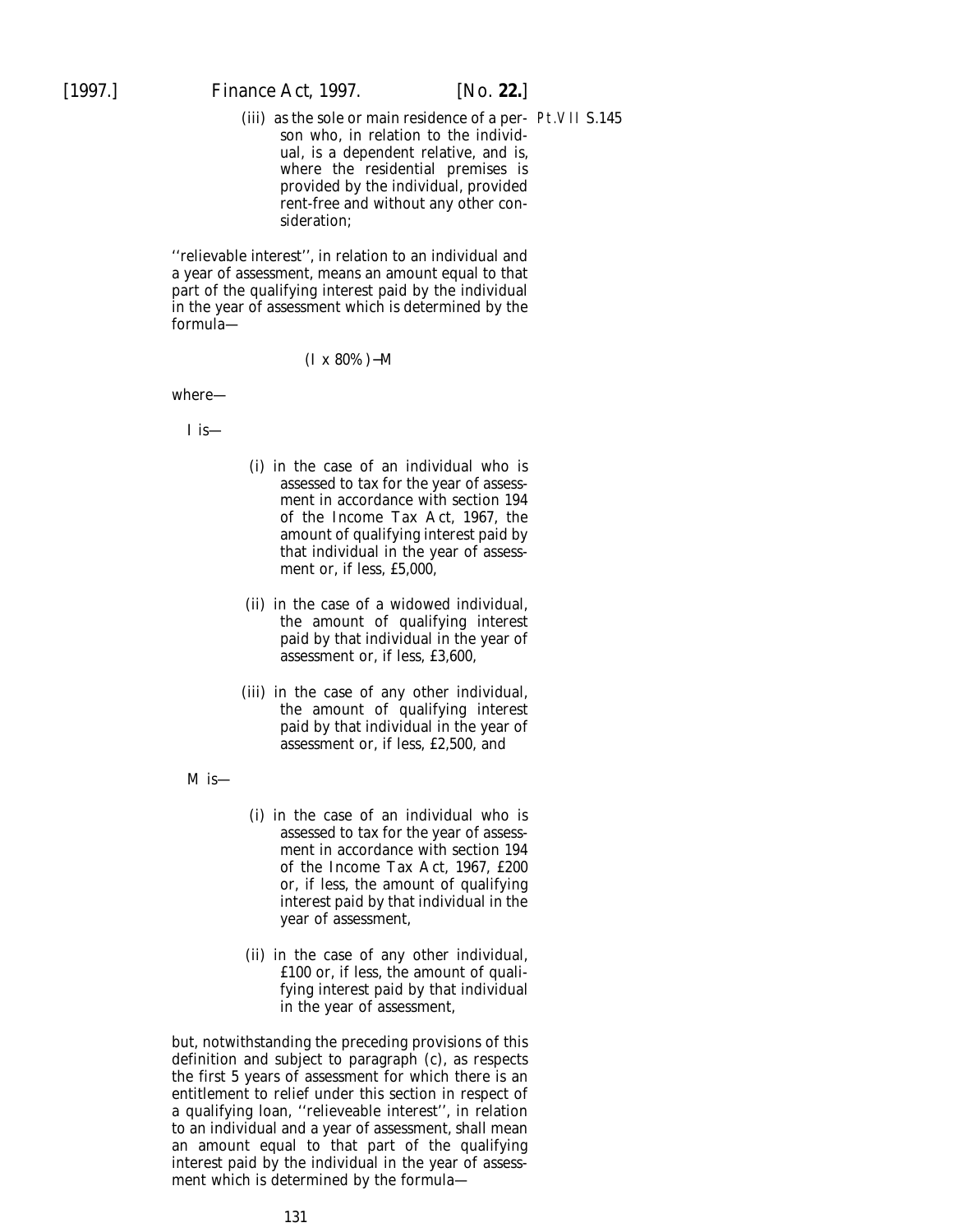Pt.VII S.145

where I has the same meaning as in the preceding provisions of this definition;

''residential premises'' means—

- (i) a building or part of a building used, or suitable for use, as a dwelling, and
- (ii) land which the occupier of a building or part of a building used as a dwelling has for the occupier's own occupation and enjoyment with that building or that part of a building as its garden or grounds of an ornamental nature;

''separated'' means separated under an order of a court of competent jurisdiction or by deed of separation or in such circumstances that the separation is likely to be permanent.

- (*b*) For the purposes of this section, in the case of an individual who is assessed to tax for a year of assessment in accordance with section 194 of the Income Tax Act, 1967, any payment of qualifying interest made by the individual's spouse, in respect of which the individual's spouse would have been entitled to relief under this section if that spouse were assessed to tax for the year of assessment in accordance with section 193 (apart from the proviso thereto) of the said Act, shall be deemed to have been made by the individual.
- (*c*) For the purposes of the second-mentioned formula in the definition of ''relievable interest'', the number of years of assessment in which the amount of relievable interest is to be determined in accordance with that formula shall be reduced by one year of assessment for each year of assessment in which an individual was entitled to relief for a year of assessment prior to the year 1997-98 under section 76 (1) or section 496 of, or paragraph 1 (2) of Part III of Schedule 6 to, the Income Tax Act, 1967.

(2) (*a*) In this subsection, ''appropriate percentage'', in relation to a year of assessment, means a percentage equal to the standard rate of tax for that year.

- (*b*) If an individual makes a claim in that behalf in the manner prescribed by the Income Tax Acts, makes a return in the prescribed form of such individual's total income for a year of assessment and proves that in the year of assessment such individual paid an amount of qualifying interest, then, the income tax to be charged, other than in accordance with section 5 (3) of the Finance Act, 1974, on such individual for that year of assessment shall be reduced by an amount which is the lesser of—
	- (i) the amount equal to the appropriate percentage of the relievable interest, and
	- (ii) the amount which reduces that income tax to nil.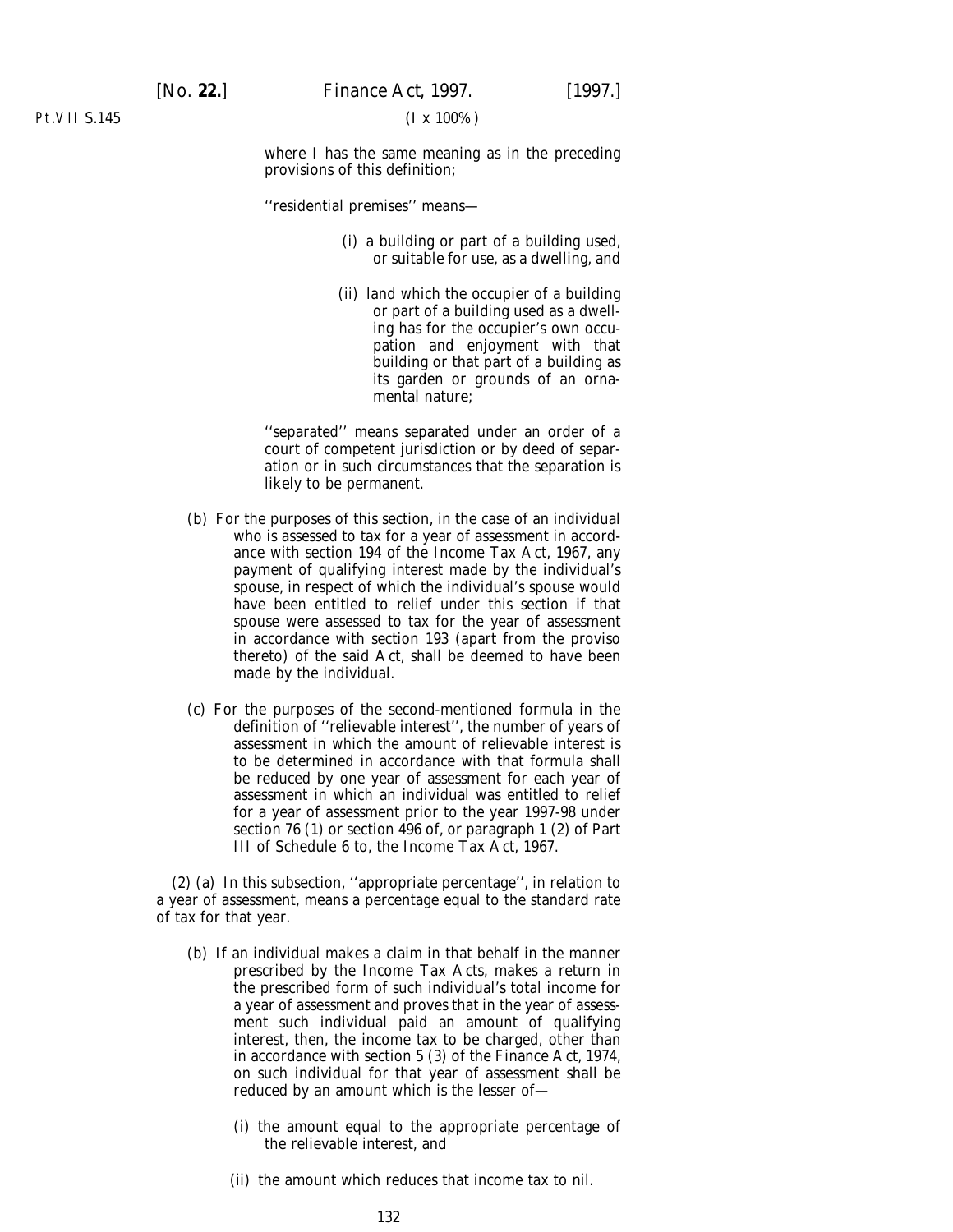(*c*) Except for the purposes of sections 1 and 2 of the Finance Pt.VII S.145Act, 1980, no account shall be taken of relievable interest in calculating the total income of the individual by whom the relievable interest is paid.

(3) (*a*) Where the amount of relievable interest is determined in accordance with the second-mentioned formula in the definition of ''relievable interest'', then, notwithstanding any other provision of the Tax Acts, in the case of an individual who has elected or could be deemed to have duly elected to be assessed to tax for the year of assessment in accordance with section 194 of the Income Tax Act, 1967, where either—

- (i) the individual, or
- (ii) the individual's spouse,

was previously entitled to relief under this section or under section 76 (1) or section 496 of, or paragraph 1 (2) of Part III of Schedule 6 to, the Income Tax Act, 1967, and the other person was not so entitled—

- (I) the relief to be given under this section, other than that part of the relief (in this subsection referred to as ''the additional relief'') which is represented by the difference between the relievable interest and the amount which would have been the amount of the relievable interest had the first-mentioned formula in that definition applied, shall be treated as given in equal proportions to the individual and that individual's spouse for that year of assessment, and
- (II) the additional relief shall be reduced by 50 per cent. and the additional relief, as so reduced, shall be given only to the person who was not previously entitled to relief under this section or under section 76 (1) or section 496 of, or paragraph 1 (2) of Part III of Schedule 6 to, the Income Tax Act, 1967.
- (*b*) *Paragraph (a)* shall apply notwithstanding that—
	- (i) section 197 of the Income Tax Act, 1967, may have applied for the year of assessment, and
	- (ii) the payments in respect of which relief is given may not have been made in equal proportions.
- (4) (*a*) Notwithstanding anything in this section, a loan shall not be a qualifying loan, in relation to an individual, if it is used for the purpose of defraying money applied in—
	- (i) the purchase of a residential premises or any interest in such premises from an individual who is the spouse of the purchaser,
	- (ii) the purchase of a residential premises or any interest in such premises if, at any time after the 25th day of March, 1982, that premises or interest was disposed of by the purchaser or by his or her spouse or if any interest which is reversionary to the interest purchased was so disposed of after that date, or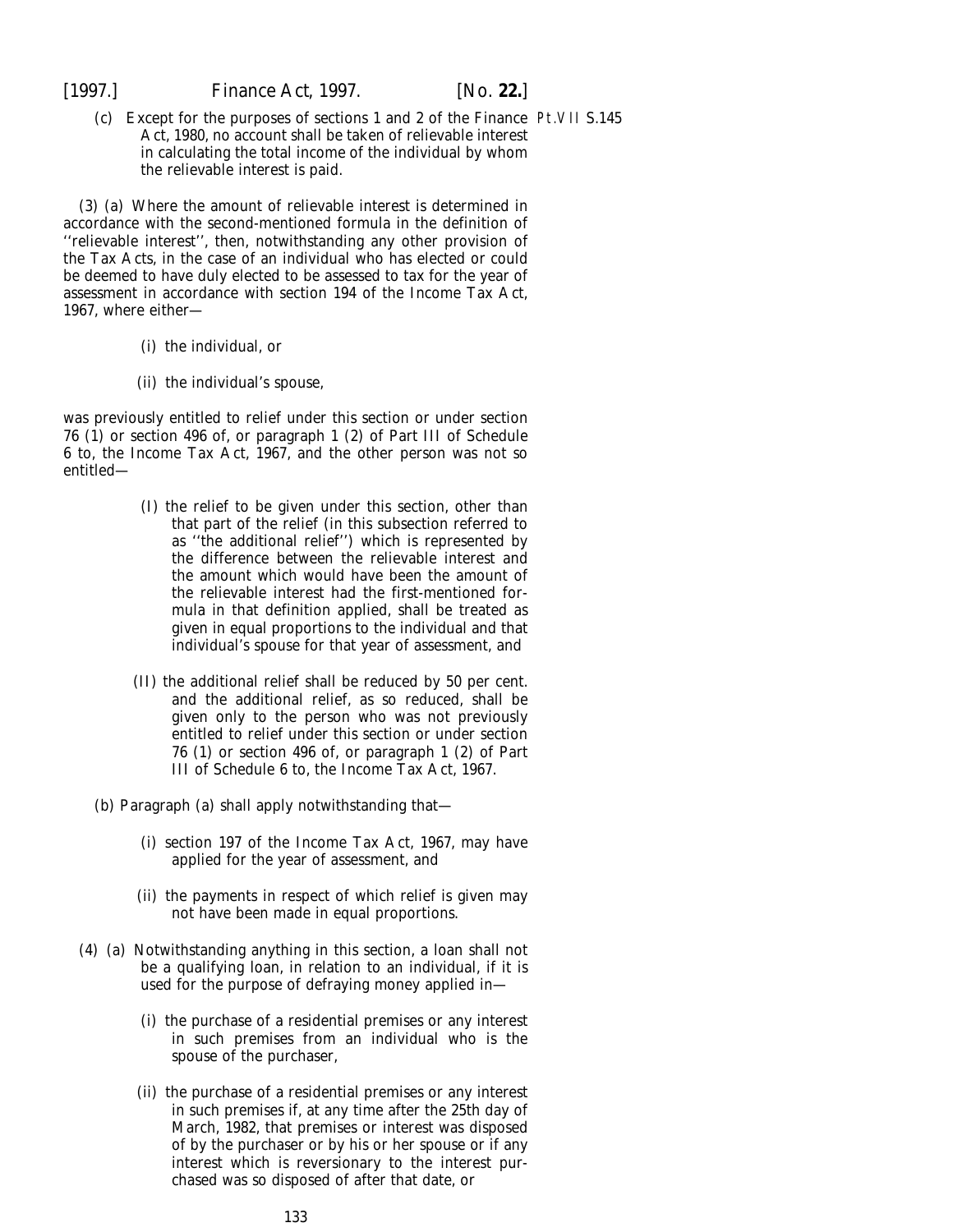Pt.VII S.145

#### [*No.* **22.**] *Finance Act,* 1997. [1997.]

- (iii) the purchase, repair, development or improvement of a residential premises, and the person who, directly or indirectly, received the money is connected with the individual and it appears that the purchase price of the premises substantially exceeds the value of what is acquired or, as the case may be, the cost of the repair, development or improvement substantially exceeds the value of the work done.
- (*b*) *Subparagraphs (i)* and *(ii)* of *paragraph (a)* shall not apply in the case of a husband and wife who are separated.

(5) Where an individual acquires a new sole or main residence but does not dispose of the previous sole or main residence owned by that individual and it is shown to the satisfaction of the inspector that it was the individual's intention, at the time of the acquisition of the new sole or main residence, to dispose of the previous sole or main residence and that the individual has taken and continues to take all reasonable steps necessary to dispose of it, the previous sole or main residence shall be treated as a qualifying residence, in relation to the individual, for the period of 12 months commencing with the date of the acquisition of the new sole or main residence.

- (6) (*a*) In this subsection, ''personal representatives'' has the same meaning as in section 450 of the Income Tax Act, 1967.
	- (*b*) Where any interest paid on a loan used for a purpose mentioned in the definition of ''qualifying loan'' by persons as the personal representatives of a deceased person or as trustees of a settlement made by the will of a deceased person would, on the assumptions stated in *paragraph (c)*, be eligible for relief under this section and, in a case where the condition stated in that paragraph applies, that condition is satisfied, that interest shall be so eligible notwithstanding the preceding provisions of this section.
	- (*c*) For the purposes of *paragraph (b)*, it shall be assumed that the deceased person would have survived and been the borrower; and if, at the time of the person's death, the residential premises was used as that person's sole or main residence, it shall be further assumed that the person would have continued so to use it and the following condition shall then apply, namely, that the residential premises was, at the time the interest was paid, used as the sole or main residence of the deceased's widow or widower or of any dependent relative of the deceased.

**146.**—(1) The enactments specified in *Part I* of the *Ninth Schedule* shall apply subject to the amendments specified in that Schedule, being amendments designed to facilitate, or otherwise desirable in connection with, the consolidation of the Tax Acts and the Capital Gains Tax Acts.

(2) Each enactment specified in *column (2)* of *Part II* of the *Ninth Schedule* is hereby repealed to the extent specified in *column (3)* of *Part II* of that Schedule.

(3) The amendments and repeals in each Part of the *Ninth Schedule* are subject to the provisions of this Act and, in particular, to the provision made at the end of each Part of that Schedule.

Pre-consolidation amendments and repeals.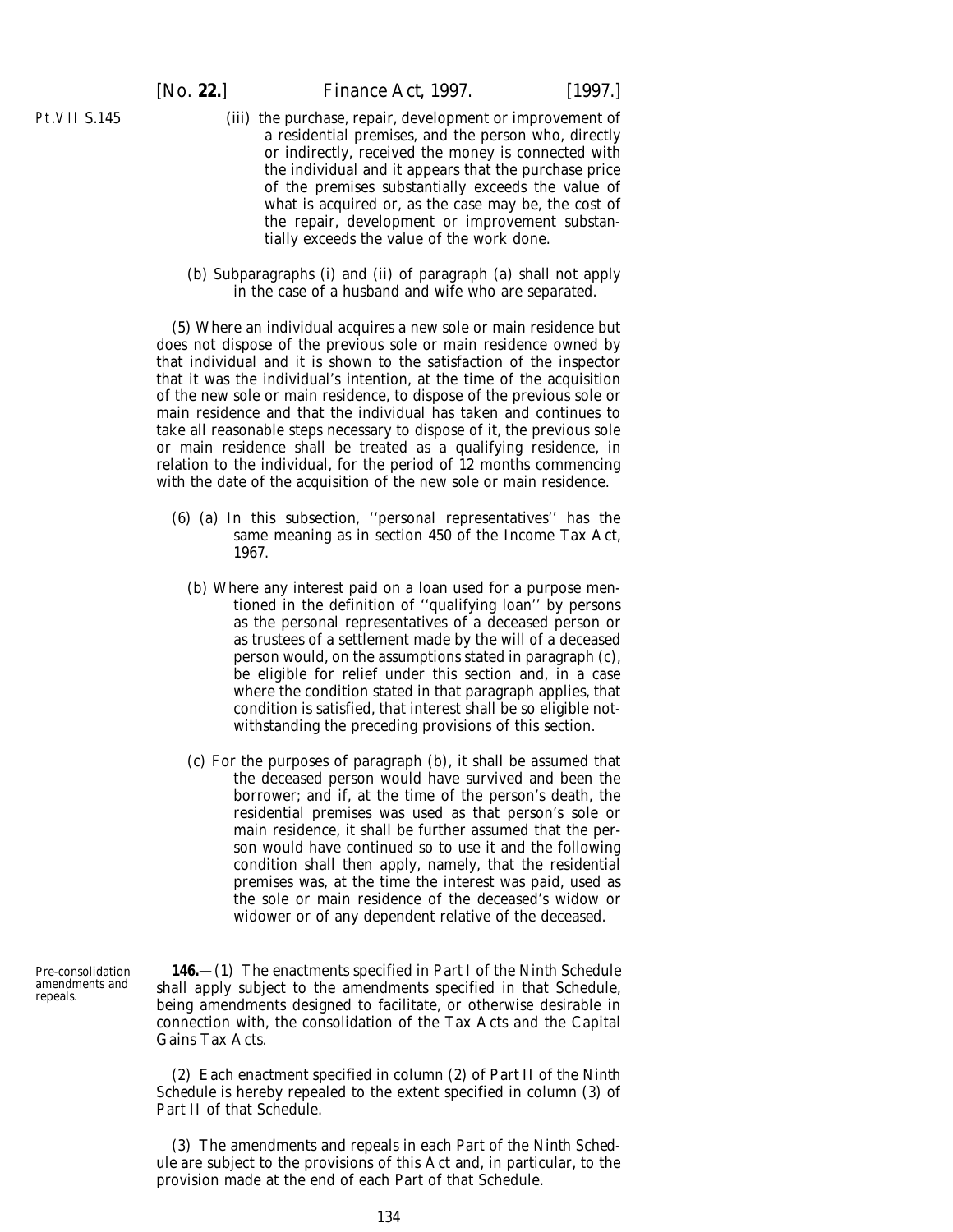Chapter II

# Pt.VII

# *Urban Renewal: Temple Bar Area*

#### **147.**—(1) In this Chapter—

''qualifying period'' means the period commencing on the 6th day of April, 1991, and ending on the 5th day of April, 1999; but, for the purposes of *sections 151* to *153*, ''qualifying period'' means the period commencing on the 30th day of January, 1991, and ending on the 5th day of April, 1999;

''refurbishment'' means any work of construction, reconstruction, repair or renewal, including the provision or improvement of water, sewerage or heating facilities, carried out in the course of repair or restoration, or maintenance in the nature of repair or restoration, of a building or structure, which is consistent with the original character or fabric of the building or structure;

''the Temple Bar Area'' means the area described in Part II of the Second Schedule to the Finance Act, 1991.

(2) The provisions specified in this Chapter as applying in relation to capital or other expenditure incurred or rent payable in relation to any building or premises (however described in this Chapter) in the Temple Bar Area shall apply only if the relevant building or premises, in relation to which that capital or other expenditure was incurred or rent is so payable, is approved for the purposes of this Chapter by the company known as Temple Bar Renewal Limited.

(3) Notwithstanding any other provision of the Tax Acts, where part of a building or structure is used for commercial purposes and part is used for residential purposes, the total amount of the expenditure incurred on the construction or refurbishment of the building or structure shall be apportioned as between the respective parts of the building or structure in such manner as is just and reasonable for the purpose of giving effect to this Chapter.

(4) The Second Schedule to the Finance Act, 1991, shall apply for the purposes of supplementing this Chapter.

**148.**—(1) This section shall apply to a building or structure—

(*a*) which is—

- (i) constructed in the Temple Bar Area in the qualifying certain industrial period, or
- (ii) an existing building or structure in the Temple Bar Area as on the 1st day of January, 1991, and is the subject of refurbishment in the qualifying period,

and

(*b*) which is to be an industrial building or structure by reason of its use for a purpose specified in paragraph (*a*) or (*d*) of section 255(1) of the Income Tax Act, 1967.

(2) Section 254 of the Income Tax Act, 1967, shall apply in relation to capital expenditure incurred in the qualifying period on the construction or refurbishment of a building or structure to which this section applies as if—

Preliminary and general.

Accelerated capital allowances in relation to construction or refurbishment of structures.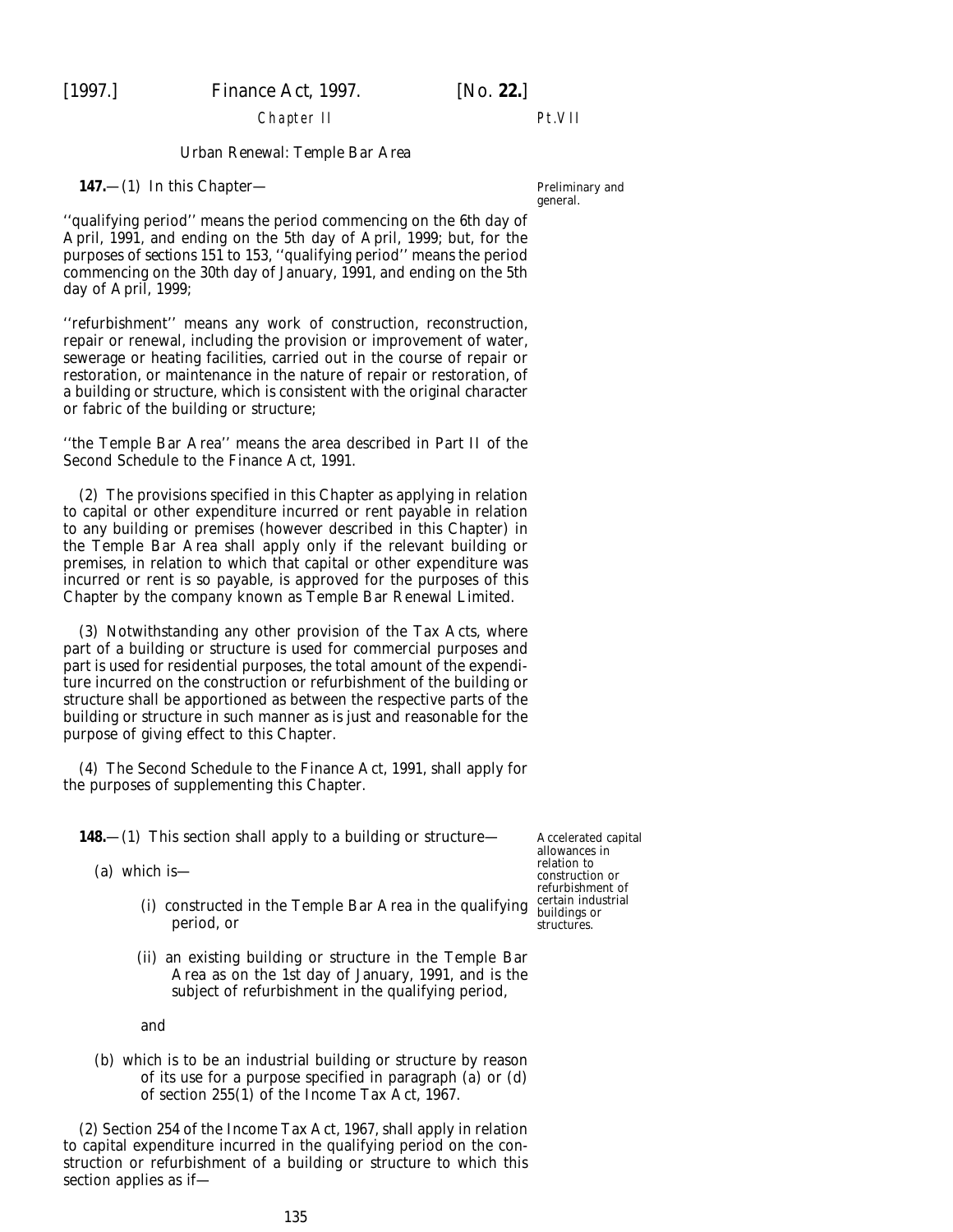- Pt.VII S.148
- (*a*) in subsection (1)(*a*) of that section ''equal to one-tenth thereof'' were deleted,
- (*b*) (i) in the case where the capital expenditure is incurred on the construction of the building or structure, the following subsection were substituted for subsections (2), (2A) and (2B) of that section:

''(2) An industrial building allowance shall be of an amount equal to 25 per cent. of the capital expenditure mentioned in subsection (1).'',

#### and

(ii) in the case where the capital expenditure is incurred on the refurbishment of the building or structure, the following subsection were substituted for subsections (2), (2A) and (2B) of that section:

> ''(2) An industrial building allowance shall be of an amount equal to 50 per cent. of the capital expenditure mentioned in subsection (1).'',

and

(*c*) subsection (7) of that section were deleted.

(3) Section 25 of the Finance Act, 1978, shall apply in relation to capital expenditure incurred in the qualifying period on the construction or refurbishment of a building or structure to which this section applies as if—

- (*a*) in the case where the capital expenditure is incurred on the construction of the building or structure, the following paragraph were substituted for paragraph (*b*) of subsection (2) of that section:
	- ''(*b*) As respects any qualifying expenditure, any allowance made under section 264 of the Income Tax Act, 1967, and increased under paragraph (*a*), in respect of that expenditure, whether claimed in one chargeable period or more than one such period, shall not in the aggregate exceed 50 per cent. of the amount of that qualifying expenditure.'',
- (*b*) in the case where the capital expenditure is incurred on the refurbishment of the building or structure, paragraph (*b*) of subsection (2) of that section were deleted,

and

(*c*) subsection (2A) (including the proviso to that subsection) of that section were deleted.

(4) For the purposes of this section, where capital expenditure is incurred in the qualifying period on the refurbishment of a building or structure to which this section applies, such expenditure shall be deemed to include the lesser of—

(*a*) any expenditure incurred on the purchase of the building or structure, other than expenditure incurred on the acquisition of, or of rights in or over, any land, and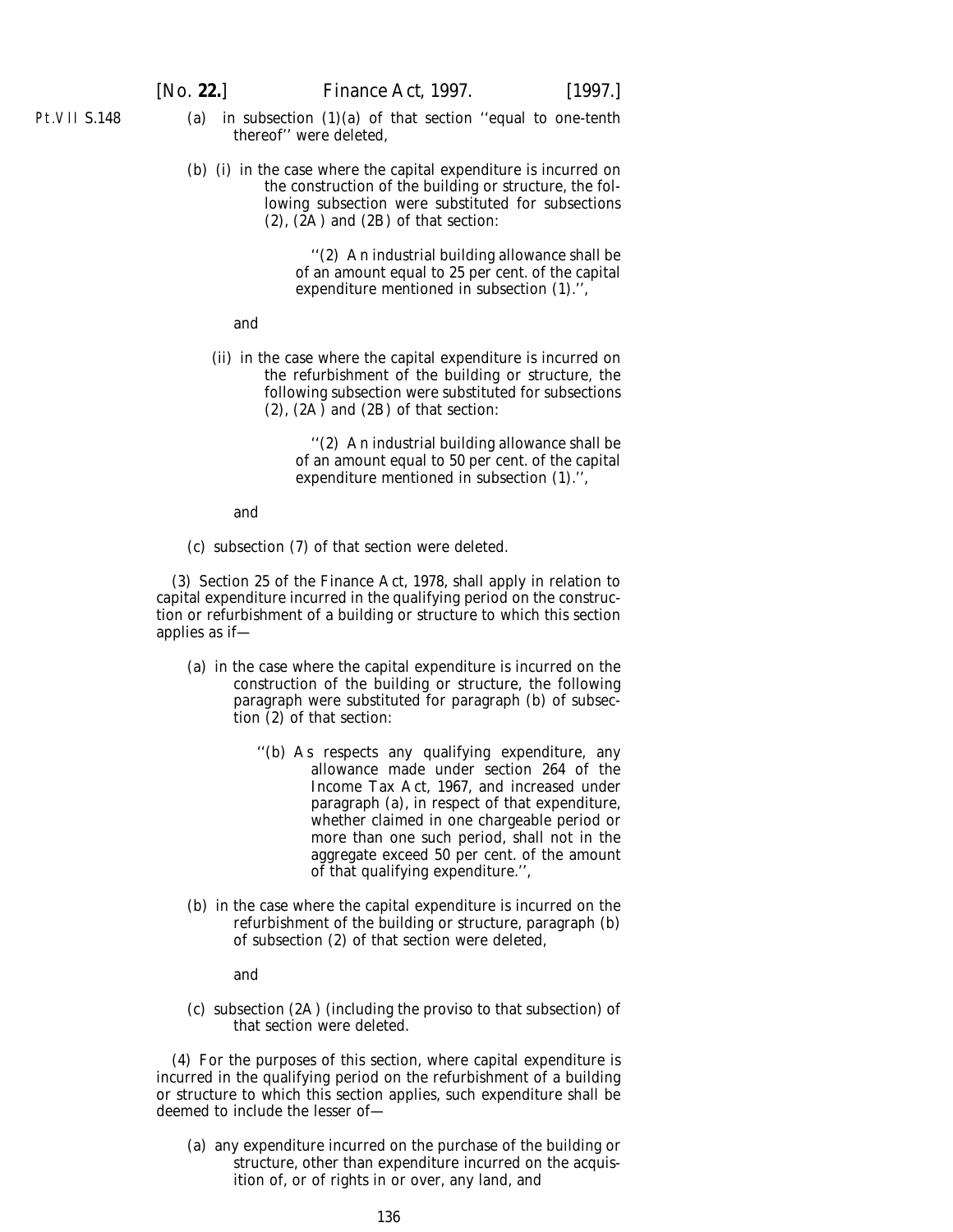(*b*) an amount which is equal to the value of the building or Pt.VII S.148 structure on the 1st day of January, 1991, other than any amount of such value as is attributable to, or to rights in or over, any land,

if the expenditure referred to in *paragraph (a)* or the amount referred to in *paragraph (b)*, as the case may be, is not greater than the amount of the capital expenditure actually incurred in the qualifying period on the refurbishment of the building or structure.

(5) Notwithstanding section 265(1) of the Income Tax Act, 1967, in the case of a building or structure to which this section applies by reason of its use for a purpose specified in section 255(1)(*a*) of that Act, no balancing charge shall be made by reason of any of the events specified in section 265(1) of that Act which occurs—

- (*a*) more than 13 years after the building or structure was first used, or
- (*b*) in a case where section 26 of the Finance Act, 1991, applies, more than 13 years after the capital expenditure on refurbishment of the building or structure was incurred.

(6) For the purposes only of determining, in relation to a claim for an allowance under section 254 of the Income Tax Act, 1967, or section 25 of the Finance Act, 1978, as applied by this section, whether and to what extent capital expenditure incurred on the construction or refurbishment of an industrial building or structure is incurred or not incurred in the qualifying period, only such an amount of that capital expenditure as is properly attributable to work on the construction or, as the case may be, refurbishment of the building or structure actually carried out during the qualifying period shall (notwithstanding any other provision of the Tax Acts as to the time when any capital expenditure is or is to be treated as incurred) be treated as having been incurred in that period; but nothing in this subsection shall affect the operation of *subsection (4)*.

(7) Where, in relation to capital expenditure incurred in the qualifying period on the construction or refurbishment of a building or structure to which this section applies, any allowance or charge has been made under the provisions of the Tax Acts relating to the making of allowances and charges in respect of capital expenditure incurred on the construction or refurbishment of an industrial building or structure by virtue of section 42 of the Finance Act, 1986, as applied by section 55 of the Finance Act, 1991, that allowance or charge shall be deemed to have been made under those provisions by virtue of this section.

**149.**—(1) In this section—

''multi-storey car park'' means a building or structure consisting of 3 refurbishment of or more storeys wholly or mainly in use for the purpose of providing, certain commercial for members of the public generally without preference for any particular class of person, on payment of an appropriate charge, parking space for mechanically propelled vehicles;

Capital allowances in relation to construction or premises.

''qualifying premises'' means a building or structure which—

(*a*) (i) is constructed in the Temple Bar Area in the qualifying period, or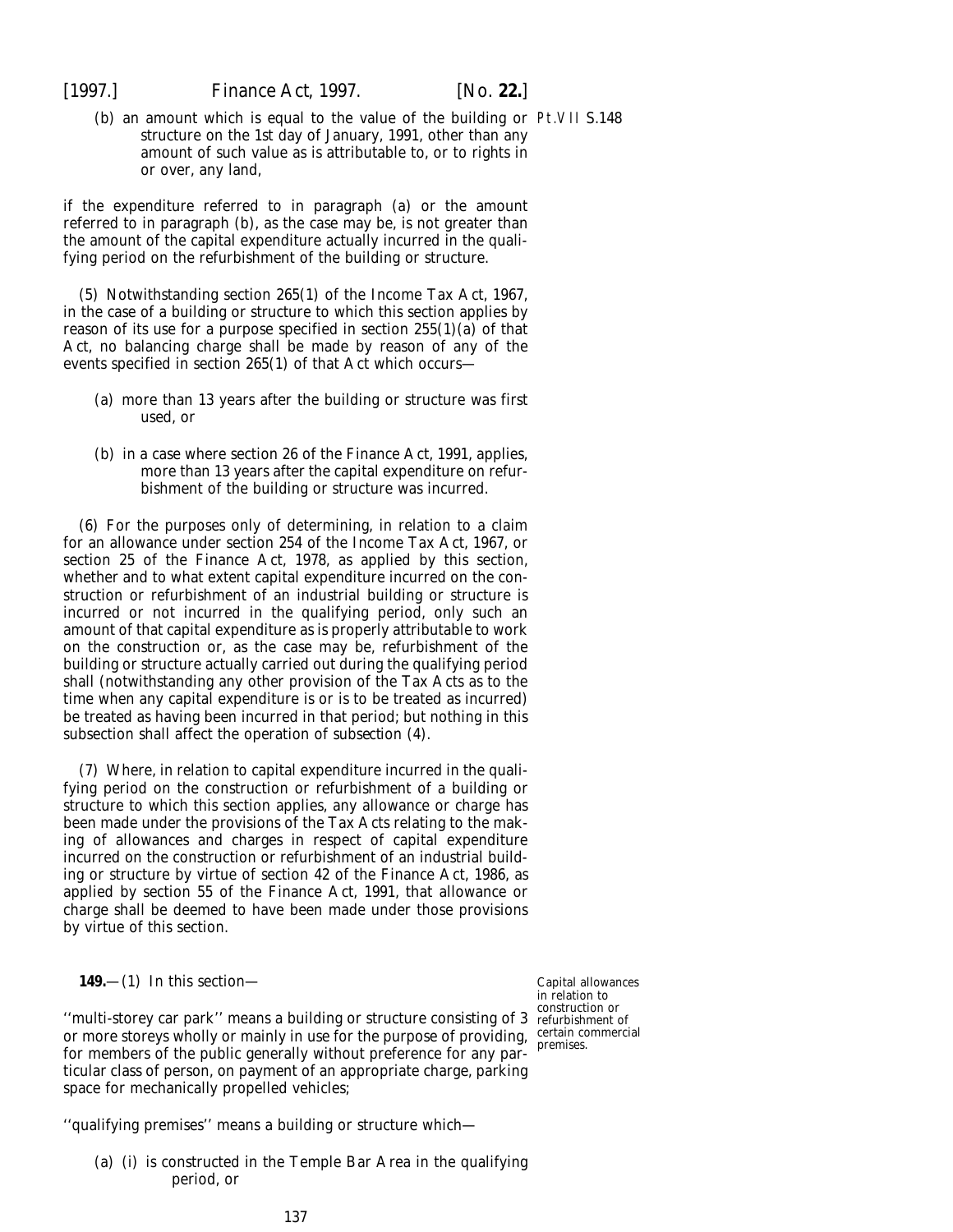Pt.VII S.149

- (ii) is an existing building or structure in the Temple Bar Area as on the 1st day of January, 1991, and is the subject of refurbishment in the qualifying period,
- (*b*) apart from this section is not an industrial building or structure within the meaning of section 255 of the Income Tax Act, 1967, and
- (*c*) (i) is in use for the purposes of a trade or profession, or
	- (ii) whether or not it is so used, is let on *bona fide* commercial terms for such consideration as might be expected to be paid in a letting of the building or structure negotiated on an arm's length basis,

but does not include any part of a building or structure in use as, or as part of, a dwelling house.

- (2) (*a*) Subject to *subsections (3)* to *(8),* the provisions of the Tax Acts relating to the making of allowances or charges in respect of capital expenditure incurred on the construction or refurbishment of an industrial building or structure shall, notwithstanding anything to the contrary in those provisions, apply—
	- (i) as if a qualifying premises were, at all times at which it is a qualifying premises, a building or structure in respect of which an allowance is to be made for the purposes of income tax or corporation tax, as the case may be, under Chapter II of Part XV, or under Chapter I of Part XVI, of the Income Tax Act, 1967, by reason of its use for a purpose specified in section 255(1)(*a*) of that Act, and
	- (ii) where any activity carried on in the qualifying premises is not a trade, as if it were a trade.
	- (*b*) An allowance shall be given by virtue of this subsection in respect of any capital expenditure incurred on the construction or refurbishment of a qualifying premises only in so far as that expenditure is incurred in the qualifying period.

(3) Section 254 of the Income Tax Act, 1967, shall apply in relation to capital expenditure incurred in the qualifying period on the construction or refurbishment of a qualifying premises as if—

- (*a*) in subsection  $(1)(a)$  of that section "equal to one-tenth thereof'' were deleted,
- (*b*) the following subsection were substituted for subsections (2), (2A) and (2B) of that section:

''(2) An industrial building allowance shall be of an amount equal to 50 per cent. of the capital expenditure mentioned in subsection (1).'',

and

(*c*) subsection (7) of that section were deleted.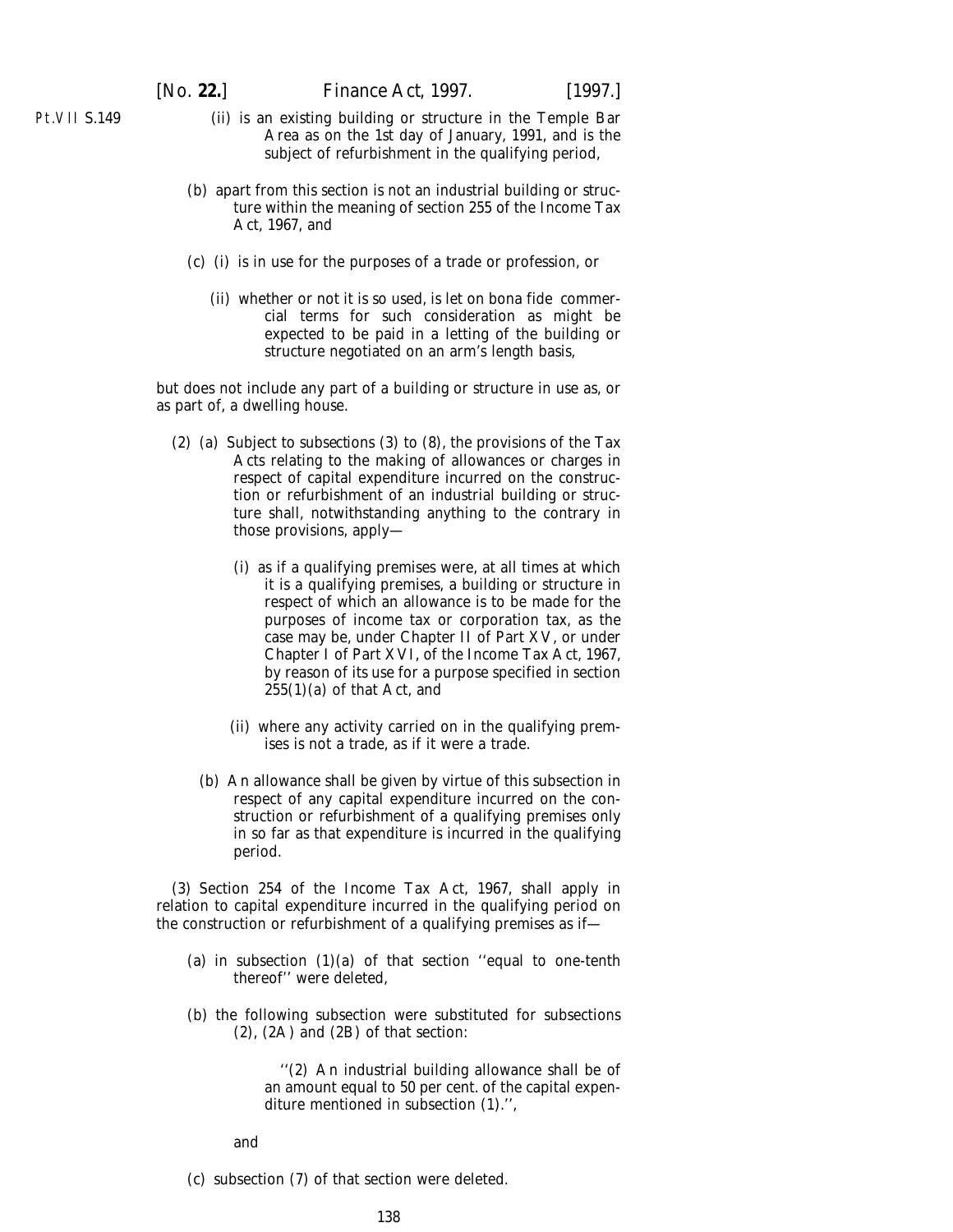(4) Section 25 of the Finance Act, 1978, shall apply in relation to Pt.VII S.149capital expenditure incurred in the qualifying period on the construction or refurbishment of a qualifying premises as if—

(*a*) paragraph (*b*) of subsection (2) of that section,

and

(*b*) subsection (2A) (including the proviso to that subsection) of that section,

were deleted.

(5) For the purposes of this section, where capital expenditure is incurred in the qualifying period on the refurbishment of a qualifying premises, such expenditure shall be deemed to include the lesser of—

- (*a*) any expenditure incurred on the purchase of the building or structure, other than expenditure incurred on the acquisition of, or of rights in or over, any land, and
- (*b*) an amount which is equal to the value of the building or structure as on the 1st day of January, 1991, other than any amount of such value as is attributable to, or to rights in or over, any land,

if the expenditure referred to in *paragraph (a)* or the amount referred to in *paragraph* (b), as the case may be, is not greater than the amount of the capital expenditure actually incurred in the qualifying period on the refurbishment of the qualifying premises.

(6) Notwithstanding section 265(1) of the Income Tax Act, 1967, no balancing charge shall be made in relation to a qualifying premises by reason of any of the events specified in that section which occurs—

- (*a*) more than 13 years after the qualifying premises was first used, or
- (*b*) in a case where section 26 of the Finance Act, 1991, applies, more than 13 years after the capital expenditure on refurbishment of the qualifying premises was incurred.
- (7) (*a*) Notwithstanding *subsections (2)* to *(4)*, any allowance or charge which apart from this subsection would be made by virtue of *subsection (2)* in respect of capital expenditure incurred on the construction of a qualifying premises, other than a qualifying premises which is a multistorey car park, shall be reduced to one-half of the amount which apart from this subsection would be the amount of that allowance or charge.
	- (*b*) For the purposes of *paragraph (a)*, the amount of an allowance or charge to be reduced to one-half shall be computed as if—
		- (i) this subsection had not been enacted, and
		- (ii) effect had been given to all allowances taken into account in so computing that amount.
	- (*c*) Nothing in this subsection shall affect the operation of section 265(5) of the Income Tax Act, 1967.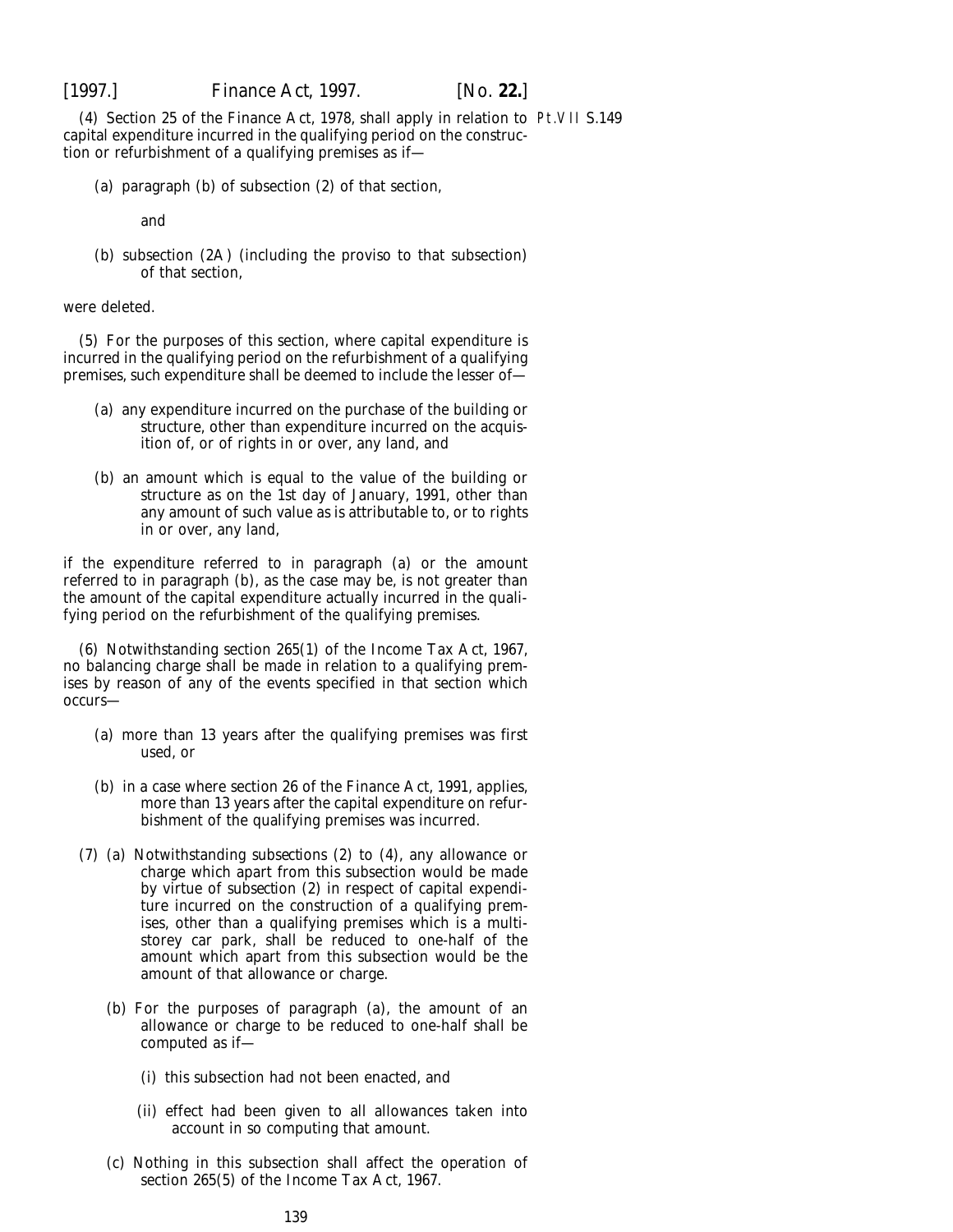[*No.* **22.**] *Finance Act,* 1997. [1997.]

(8) For the purposes only of determining, in relation to a claim for an allowance by virtue of *subsection (2),* whether and to what extent capital expenditure incurred on the construction or refurbishment of a qualifying premises is incurred or not incurred in the qualifying period, only such an amount of that capital expenditure as is properly attributable to work on the construction or, as the case may be, refurbishment of the premises actually carried out during the qualifying period shall (notwithstanding any other provision of the Tax Acts as to the time when any capital expenditure is or is to be treated as incurred) be treated as having been incurred in that period; but nothing in this subsection shall affect the operation of *subsection (5)*.

(9) Where, in relation to capital expenditure incurred in the qualifying period on the construction or refurbishment of a qualifying premises, any allowance or charge has been made under the provisions of the Tax Acts relating to the making of allowances and charges in respect of capital expenditure incurred on the construction or refurbishment of an industrial building or structure by virtue of section 42 of the Finance Act, 1986, as applied by section 55 of the Finance Act, 1991, that allowance or charge shall be deemed to have been made under those provisions by virtue of this section.

**150.**—(1) (*a*) In this section—

"lease", "lessee", "lessor" and "rent" have the same meanings respectively as in Chapter VI of Part IV of the Income Tax Act, 1967;

''market value'', in relation to a building or structure, means the price which the unencumbered fee simple of the building or structure would fetch if sold in the open market in such manner and subject to such conditions as might reasonably be calculated to obtain for the vendor the best price for the building or structure, less the part of that price which would be attributable to the acquisition of, or of rights in or over, the land on which the building or structure is constructed;

''qualifying lease'' means a lease in respect of a qualifying premises granted in the qualifying period, or within the period of 2 years from the day after the end of the qualifying period, on *bona fide* commercial terms by a lessor to a lessee not connected with the lessor, or with any other person entitled to a rent in respect of the qualifying premises, whether under that lease or any other lease;

''qualifying premises'' means a building or structure in the Temple Bar Area—

(i) (I) which is an industrial building or structure within the meaning of section 255(1) of the Income Tax Act, 1967, and in respect of which capital expenditure is incurred in the qualifying period for which an allowance is to be made for the purposes of income tax or corporation tax, as the case may be, under Chapter II of Part XV, or under Chapter I of Part XVI, of that Act, or

Double rent allowance in respect of rent paid for certain business premises.

Pt.VII S.149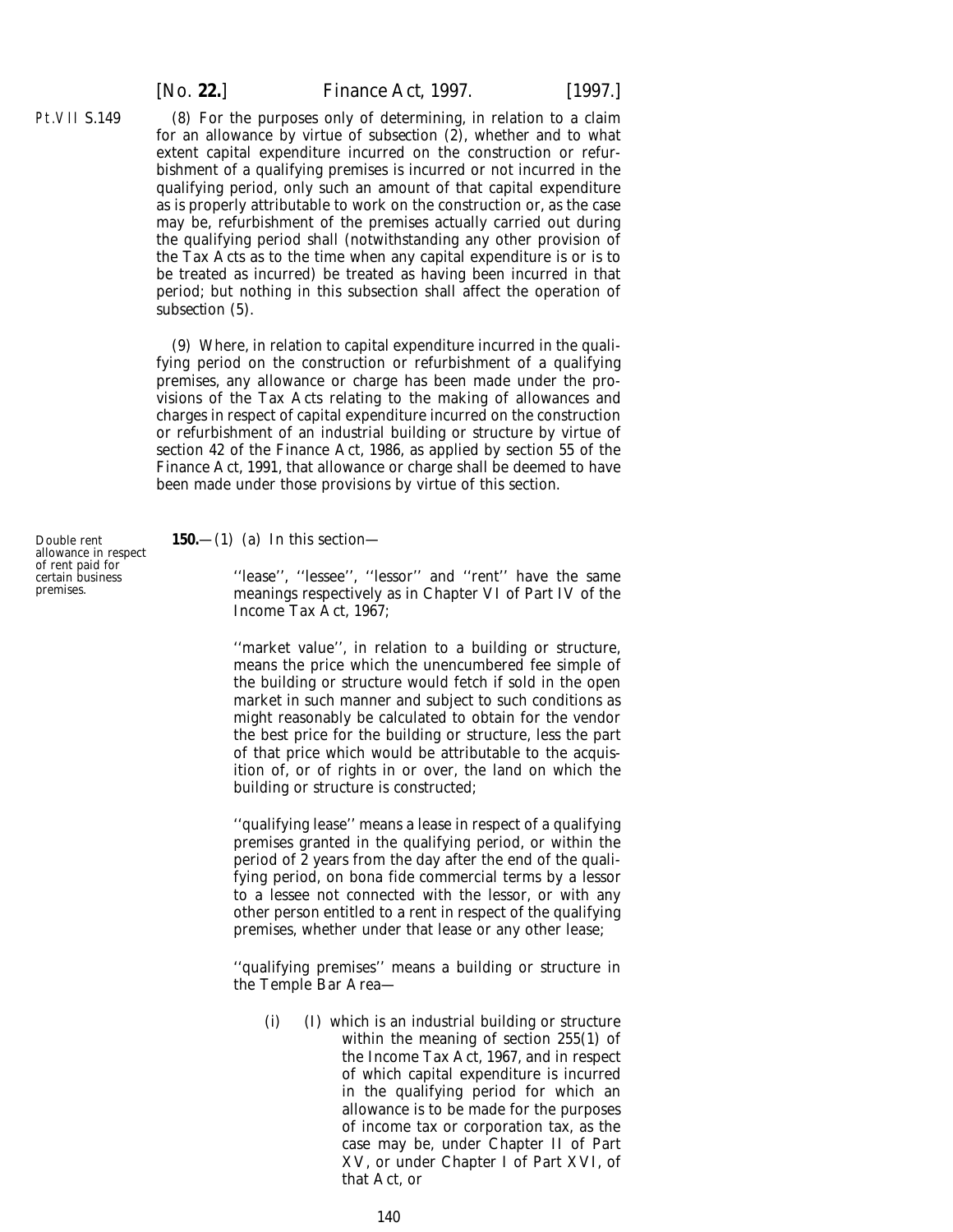- (II) in respect of which an allowance is to be made, or, as respects rent payable under a qualifying lease entered into on or after the 18th day of April, 1991, will by virtue of section 19 of the Finance Act, 1970, be made, for the purposes of income tax or corporation tax, as the case may be, under Chapter II of Part XV, or under Chapter I of Part XVI, of the Income Tax Act, 1967, by virtue of *section 149,* and
- (ii) which is let on *bona fide* commercial terms for such consideration as might be expected to be paid in a letting of the building or structure negotiated on an arm's length basis,

but, as respects rent payable under a qualifying lease entered into on or after the 6th day of May, 1993, where capital expenditure is incurred in the qualifying period on the refurbishment of a building or structure in respect of which an allowance is to be made for the purposes of income tax or corporation tax, as the case may be, under Chapter II of Part XV, or under Chapter I of Part XVI, of the Income Tax Act, 1967, the building or structure shall not be regarded as a qualifying premises unless the total amount of the expenditure so incurred is not less than an amount equal to 10 per cent. of the market value of the building or structure immediately before that expenditure is incurred.

- (*b*) For the purposes of this section but subject to *paragraph (c),* so much of a period, being a period when rent is payable by a person in relation to a qualifying premises under a qualifying lease, shall be a relevant rental period as does not exceed—
	- (i) 10 years, or
	- (ii) the period by which 10 years exceeds—
		- (I) any preceding period, or
		- (II) if there is more than one preceding period, the aggregate of those periods,

for which rent was payable—

- (A) by that person or any other person, or
- (B) as respects rent payable in relation to any qualifying premises under a qualifying lease entered into before the 11th day of April, 1994, by that person or any person connected with that person,

in relation to that premises under a qualifying lease.

(*c*) Notwithstanding *paragraph (b),* as respects rent payable in relation to any qualifying premises under a qualifying lease entered into before the 18th day of April, 1991, ''relevant rental period'', in relation to a qualifying premises, means the period of 10 years commencing on the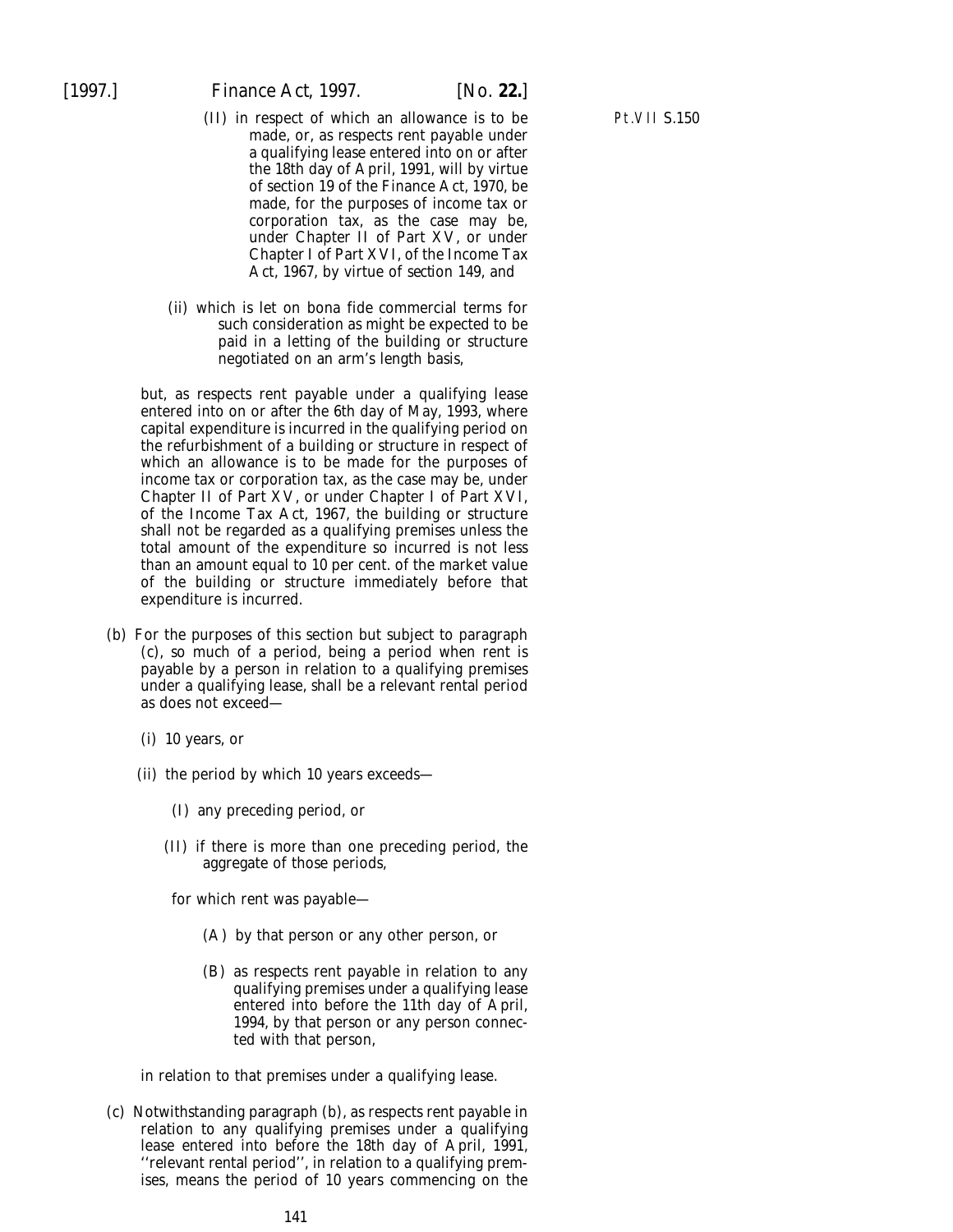Pt.VII S.150

[*No.* **22.**] *Finance Act,* 1997. [1997.]

day on which rent in respect of that premises is first payable under any qualifying lease.

(2) Subject to *subsection (3)*, where in the computation of the amount of the profits or gains of a trade or profession a person is apart from this section entitled to any deduction (in this subsection referred to as ''the first-mentioned deduction'') on account of rent in respect of a qualifying premises occupied by such person for the purposes of that trade or profession payable by such person—

- (*a*) for a relevant rental period, or
- (*b*) as respects rent payable in relation to any qualifying premises under a qualifying lease entered into before the 18th day of April, 1991, in the relevant rental period,

in relation to that qualifying premises under a qualifying lease, such person shall be entitled in that computation to a further deduction (in this subsection referred to as ''the second-mentioned deduction'') equal to the amount of the first-mentioned deduction but, as respects a qualifying lease granted on or after the 21st day of April, 1997, where the first-mentioned deduction is on account of rent which is payable by such person to a connected person, such person shall not be entitled in that computation to the second-mentioned deduction.

(3) Where a person holds an interest in a qualifying premises out of which interest a qualifying lease is created, directly or indirectly, in respect of that qualifying premises and in respect of rent payable under the qualifying lease a claim for a further deduction under this section is made, and such person or, as respects rent payable in relation to any qualifying premises under a qualifying lease entered into on or after the 6th day of May, 1993, either such person or another person connected with such person—

- (*a*) takes under a qualifying lease a qualifying premises (in this subsection referred to as ''the second-mentioned premises'') occupied by such person or such other person, as the case may be, for the purposes of a trade or profession, and
- (*b*) is apart from this section entitled, in the computation of the amount of the profits or gains of that trade or profession, to a deduction on account of rent in respect of the second-mentioned premises,

then, unless such person or such other person, as the case may be, shows that the taking on lease of the second-mentioned premises was not undertaken for the sole or main benefit of obtaining a further deduction on account of rent under this section, such person or such other person, as the case may be, shall not be entitled in the computation of the amount of the profits or gains of that trade or profession to any further deduction on account of rent in respect of the secondmentioned premises.

- (4) Section 33 of the Finance Act, 1990, is hereby amended—
	- (*a*) in subsection (1), by the substitution of ''section 49 of the Finance Act, 1995, *section 56* of the *Finance Act, 1997*, or *section 150* of the *Finance Act, 1997*'' for ''or section 49 of the Finance Act, 1995'', and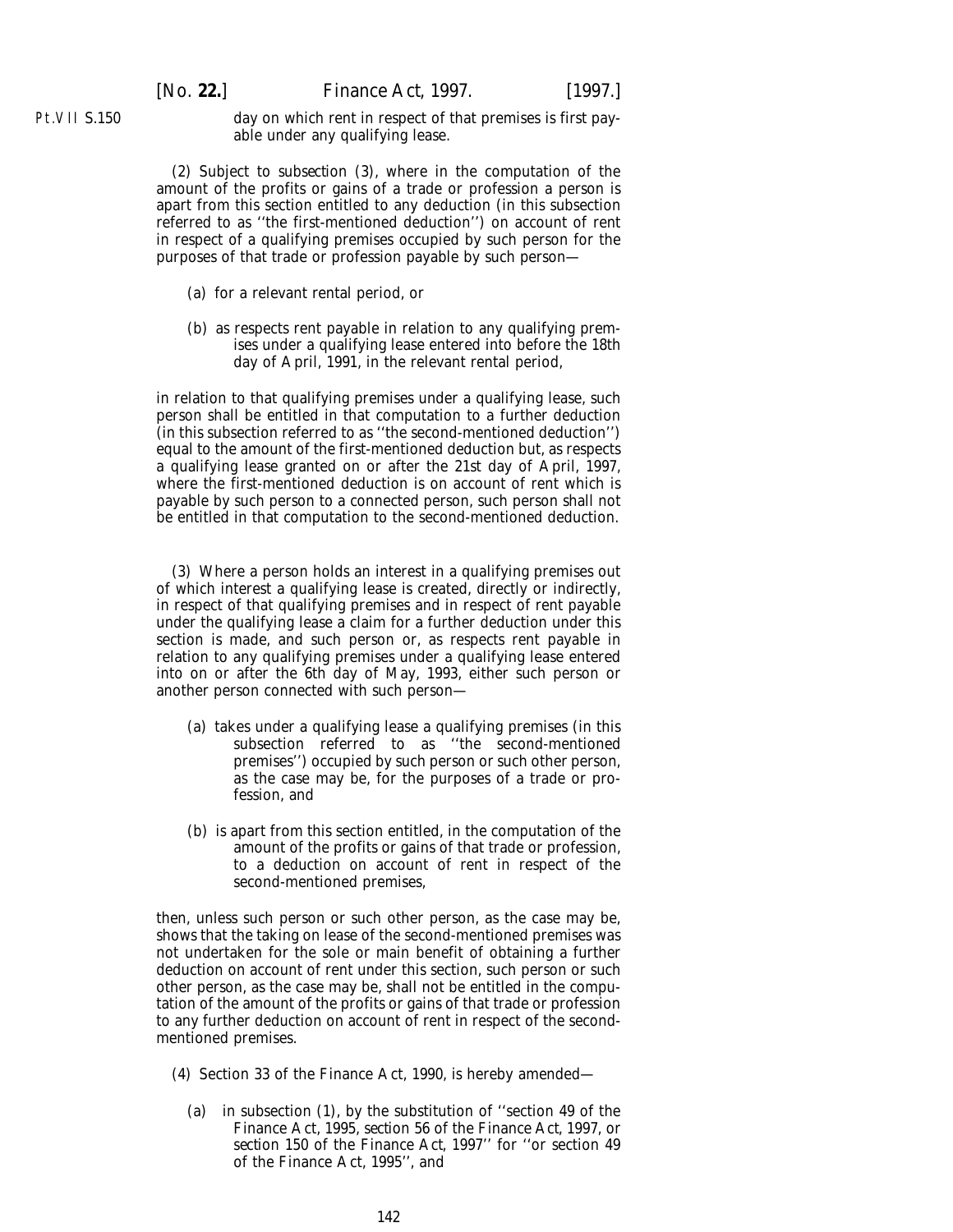(b) in subsection  $(2)(a)$ , by the substitution of the following Pt.VII S.150 definition for the definition of ''qualifying premises'':

> '''qualifying premises' means a qualifying premises within the meaning of section 45 of the Finance Act, 1986, section 42 of the Finance Act, 1994, section 49 of the Finance Act, 1995, *section 56* of the *Finance Act, 1997*, or *section 150* of the *Finance Act, 1997*.''.

(5) In determining whether a period is a relevant rental period for the purposes of this section, rent payable by any person in relation to a premises in respect of which a further deduction was given under section 45 of the Finance Act, 1986, as applied by section 55 of the Finance Act, 1991 (or would have been so given but for the operation of paragraph (*b*) of the proviso to subsection (2) of section 45 of the Finance Act, 1986), shall be treated as having been payable by that person in relation to the premises under a qualifying lease.

**151.**—(1) In this section—

Rented residential accommodation: deduction for

''qualifying lease'', in relation to a house, means, subject to *section* certain expenditure 155(2), a lease of the house the consideration for the grant of which on construction. consists—

- (*a*) solely of periodic payments all of which are or are to be treated as rent for the purposes of Chapter VI of Part IV of the Income Tax Act, 1967, or
- (*b*) of payments of the kind mentioned in *paragraph (a)*, together with a payment by means of a premium which does not exceed 10 per cent. of the relevant cost of the house;

''qualifying premises'' means, subject to *subsections (3), (4)(a)* and *(5)* of *section 155*, a house in the Temple Bar Area—

- (*a*) which is used solely as a dwelling,
- (*b*) the total floor area of which—
	- (i) is not less than 30 square metres and not more than—
		- (I) 125 square metres, or
		- (II) as respects expenditure incurred before the 12th day of April, 1995, 90 square metres,

in the case where the house is a separate self-contained flat or maisonette in a building of 2 or more storeys, or

- (ii) in any other case, is not less than 35 square metres and not more than 125 square metres,
- (*c*) in respect of which, if it is not a new house (for the purposes of section 4 of the Housing (Miscellaneous Provisions) Act, 1979) provided for sale, there is in force a certificate of reasonable cost, the amount specified in which in respect of the cost of construction of the house is not less than the expenditure actually incurred on such construction, and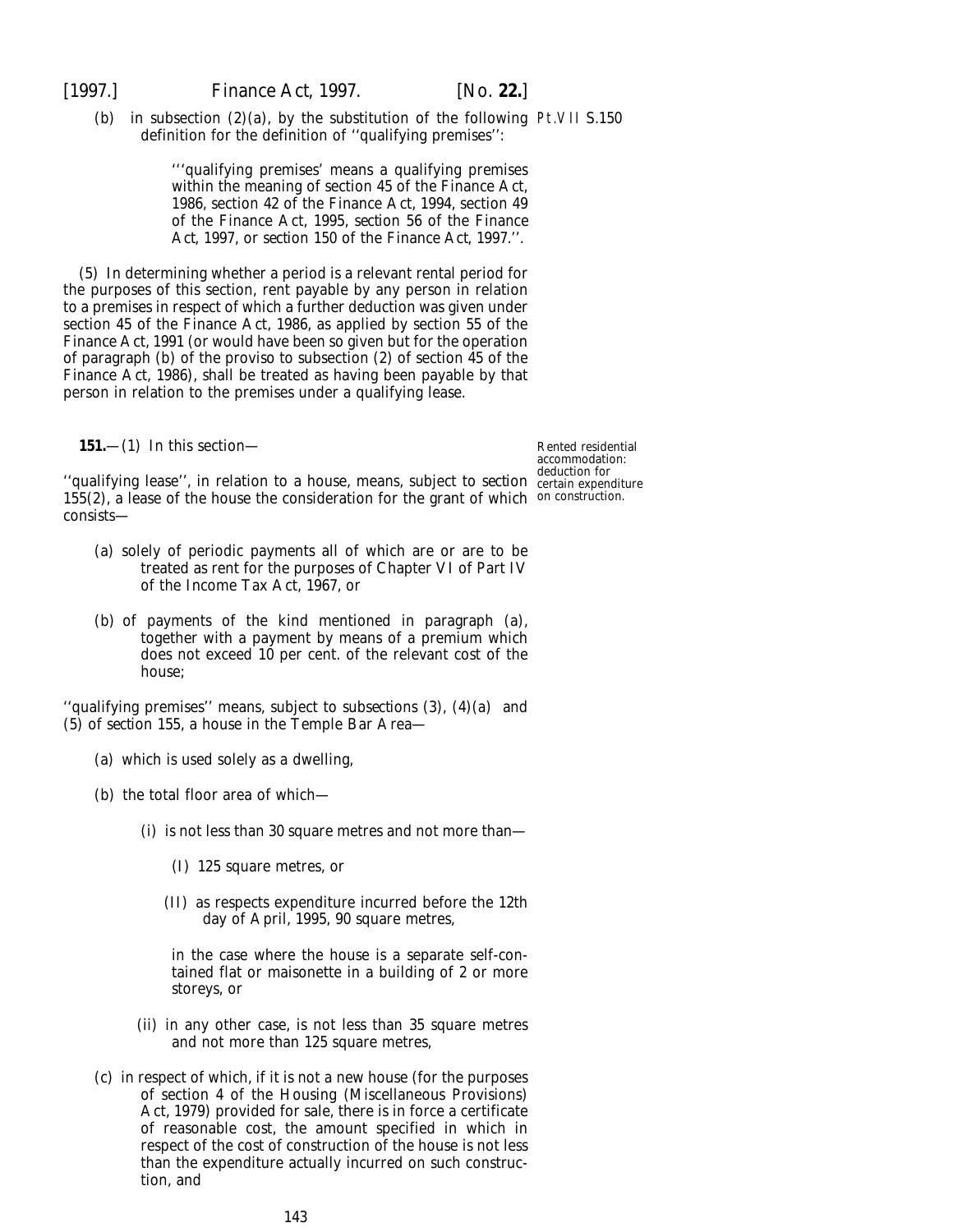Pt.VII S.151

(*d*) which without having been used is first let in its entirety under a qualifying lease and thereafter throughout the remainder of the relevant period (except for reasonable periods of temporary disuse between the ending of one qualifying lease and the commencement of another such lease) continues to be let under such a lease;

''relevant cost'', in relation to a house, means, subject to *subsection (3)*, an amount equal to the aggregate of—

- (*a*) the expenditure incurred on the acquisition of, or of rights in or over, any land on which the house is constructed, and
- (*b*) the expenditure actually incurred on the construction of the house;

''relevant period'', in relation to a qualifying premises, means the period of 10 years beginning on the date of the first letting of the premises under a qualifying lease.

(2) Subject to *subsection (3)*, where a person, having made a claim in that behalf, proves to have incurred expenditure on the construction of a qualifying premises—

- (*a*) such person shall be entitled, in computing for the purposes of section 81(4) of the Income Tax Act, 1967, the amount of a surplus or deficiency in respect of the rent from the qualifying premises, to a deduction of so much (if any) of that expenditure as is to be treated under *section 155(7)* or under this section as having been incurred by such person in the qualifying period, and
- (*b*) Chapter VI of Part IV of the Income Tax Act, 1967, shall apply as if that deduction were a deduction authorised by section 81(5) of that Act.
- (3) (*a*) This subsection shall apply to any premium or other sum which is payable, directly or indirectly, under a qualifying lease or otherwise under the terms subject to which the lease is granted, to or for the benefit of the lessor or to or for the benefit of any person connected with the lessor.
	- (*b*) Where any premium or other sum to which this subsection applies, or any part of such premium or such other sum, is not or is not treated as rent for the purposes of section 81 of the Income Tax Act, 1967, the expenditure to be treated as having been incurred in the qualifying period on the construction of the qualifying premises to which the qualifying lease relates shall be deemed for the purposes of *subsection (2)* to be reduced by the lesser of-
		- (i) the amount of such premium or such other sum or, as the case may be, that part of such premium or such other sum, and
		- (ii) the amount which bears to the amount mentioned in *subparagraph (i)* the same proportion as the amount of the expenditure actually incurred on the construction of the qualifying premises which is to be treated under *section 155(7)* as having been incurred in the qualifying period bears to the whole of the expenditure incurred on that construction.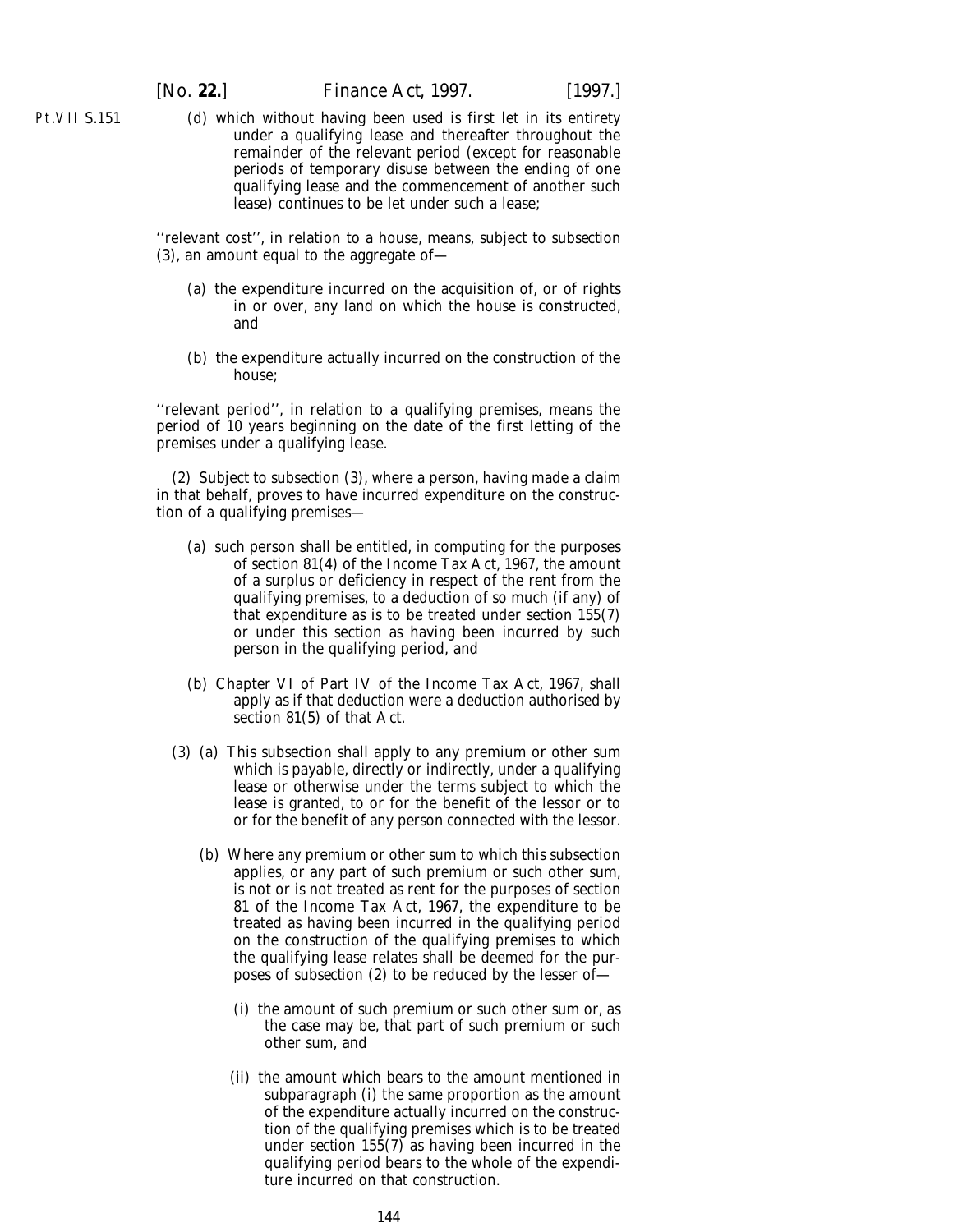(4) Where a qualifying premises forms a part of a building or is Pt.VII S.151one of a number of buildings in a single development, or forms a part of a building which is itself one of a number of buildings in a single development, there shall be made such apportionment as is necessary—

- (*a*) of the expenditure incurred on the construction of that building or those buildings, and
- (*b*) of the amount which would be the relevant cost in relation to that building or those buildings if the building or buildings, as the case may be, were a single qualifying premises,

for the purposes of determining the expenditure incurred on the construction of the qualifying premises and the relevant cost in relation to the qualifying premises.

(5) Where a house is a qualifying premises and at any time during the relevant period in relation to the premises either of the following events occurs—

- (*a*) the house ceases to be a qualifying premises, or
- (*b*) the ownership of the lessor's interest in the house passes to any other person but the house does not cease to be a qualifying premises,

then, the person who before the occurrence of the event received or was entitled to receive a deduction under *subsection (2)* in respect of expenditure incurred on the construction of the qualifying premises shall be deemed to have received on the day before the day of the occurrence of the event an amount as rent from the qualifying premises equal to the amount of the deduction.

- (6) (*a*) Where the event mentioned in *subsection (5)(b)* occurs in the relevant period in relation to a house which is a qualifying premises, the person to whom the ownership of the lessor's interest in the house passes shall be treated for the purposes of this section as having incurred in the qualifying period an amount of expenditure on the construction of the house equal to the amount which under *section 155(7)* or under this section (apart from *subsection (3)(b)*) the lessor was treated as having incurred in the qualifying period on the construction of the house; but, in the case of a person who purchases such a house, the amount so treated as having been incurred by such person shall not exceed the relevant price paid by such person on the purchase.
	- (*b*) For the purposes of this subsection and *subsection (7)*, the relevant price paid by a person on the purchase of a house shall be the amount which bears to the net price paid by such person on that purchase the same proportion as the amount of the expenditure actually incurred on the construction of the house which is to be treated under *section 155(7)* as having been incurred in the qualifying period bears to the relevant cost in relation to that house.
- (7) (*a*) Subject to *paragraph (b)*, where expenditure is incurred on the construction of a house and before the house is used it is sold, the person who purchases the house shall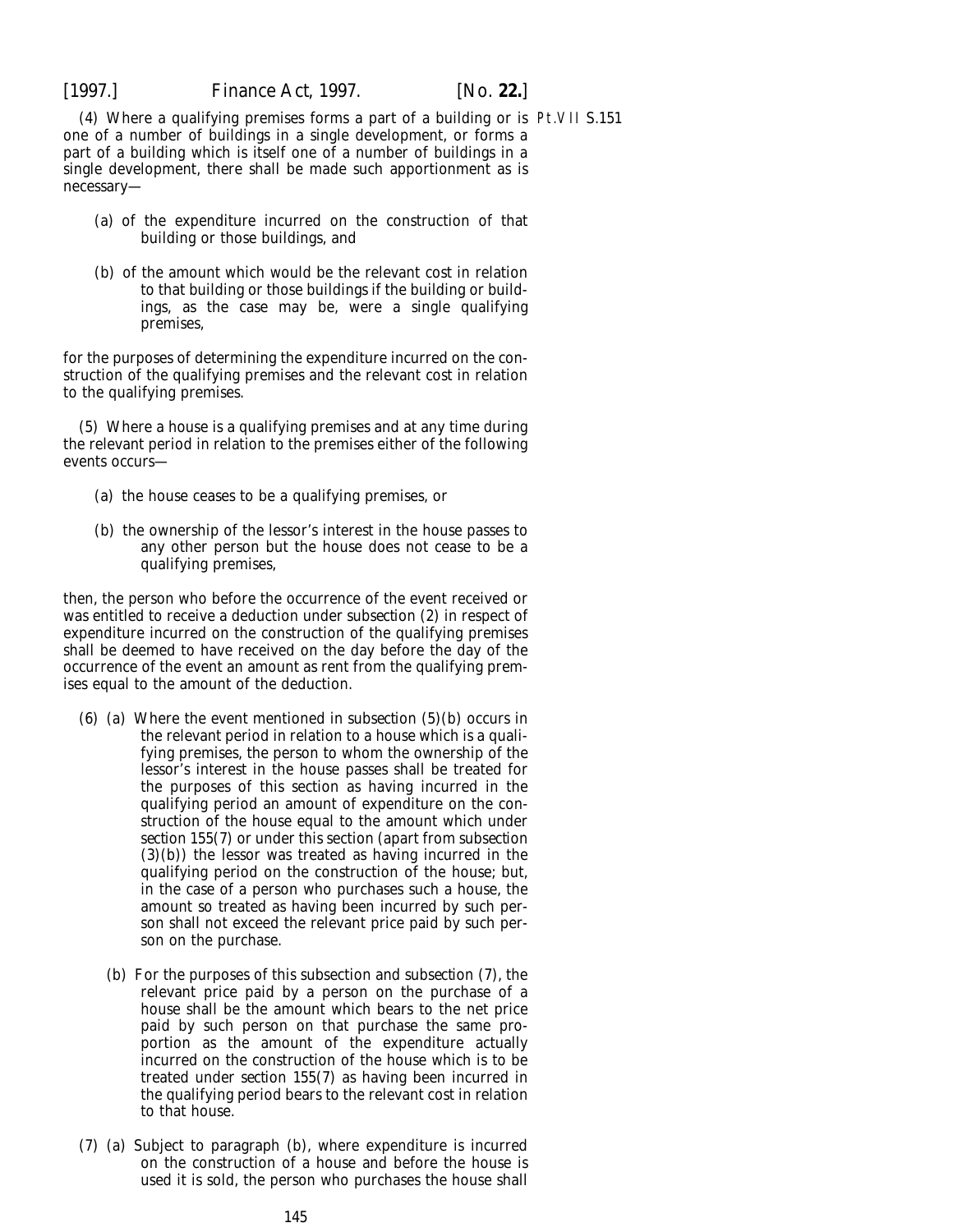Pt.VII S.151

be treated for the purposes of this section as having incurred in the qualifying period expenditure on the construction of the house equal to the lesser of—

- (i) the amount of such expenditure which is to be treated under *section 155(7)* as having been incurred in the qualifying period, and
- (ii) the relevant price paid by such person on the purchase;

but, where the house is sold more than once before it is used, this subsection shall apply only in relation to the last of those sales.

- (*b*) Where expenditure is incurred on the construction of a house by a person carrying on a trade or part of a trade which consists, as to the whole or any part of the trade, of the construction of buildings with a view to their sale and the house, before it is used, is sold in the course of that trade or, as the case may be, that part of that trade—
	- (i) the person (in this paragraph referred to as ''the purchaser'') who purchases the house shall be treated for the purposes of this section as having incurred in the qualifying period expenditure on the construction of the house equal to the relevant price paid by the purchaser on the purchase (in this paragraph referred to as ''the first purchase''), and
	- (ii) in relation to any subsequent sale or sales of the house before the house is used, *paragraph (a)* shall apply as if the reference to the amount of expenditure which is to be treated as having been incurred in the qualifying period were a reference to the relevant price paid on the first purchase.

(8) This section shall apply as if a deduction given to a person under section 23 of the Finance Act, 1981, as applied by section 56 of the Finance Act, 1991 (in so far as it applied in relation to the Temple Bar Area), were a deduction given to such person under this section in respect of expenditure incurred in the qualifying period on the construction of a qualifying premises.

(9) *Section 155* shall apply for the purposes of supplementing this section.

**152.**—(1) In this section—

Rented residential accommodation: deduction for certain expenditure on conversion.

''conversion expenditure'' means, subject to *subsection (2)*, expenditure incurred on—

(*a*) refurbishment in the course of the conversion into a house of a building in the Temple Bar Area which has not been previously in use as a dwelling,

and

(*b*) refurbishment in the course of the conversion into 2 or more houses of a building in the Temple Bar Area which prior to the conversion had not been in use as a dwelling or had been in use as a single dwelling,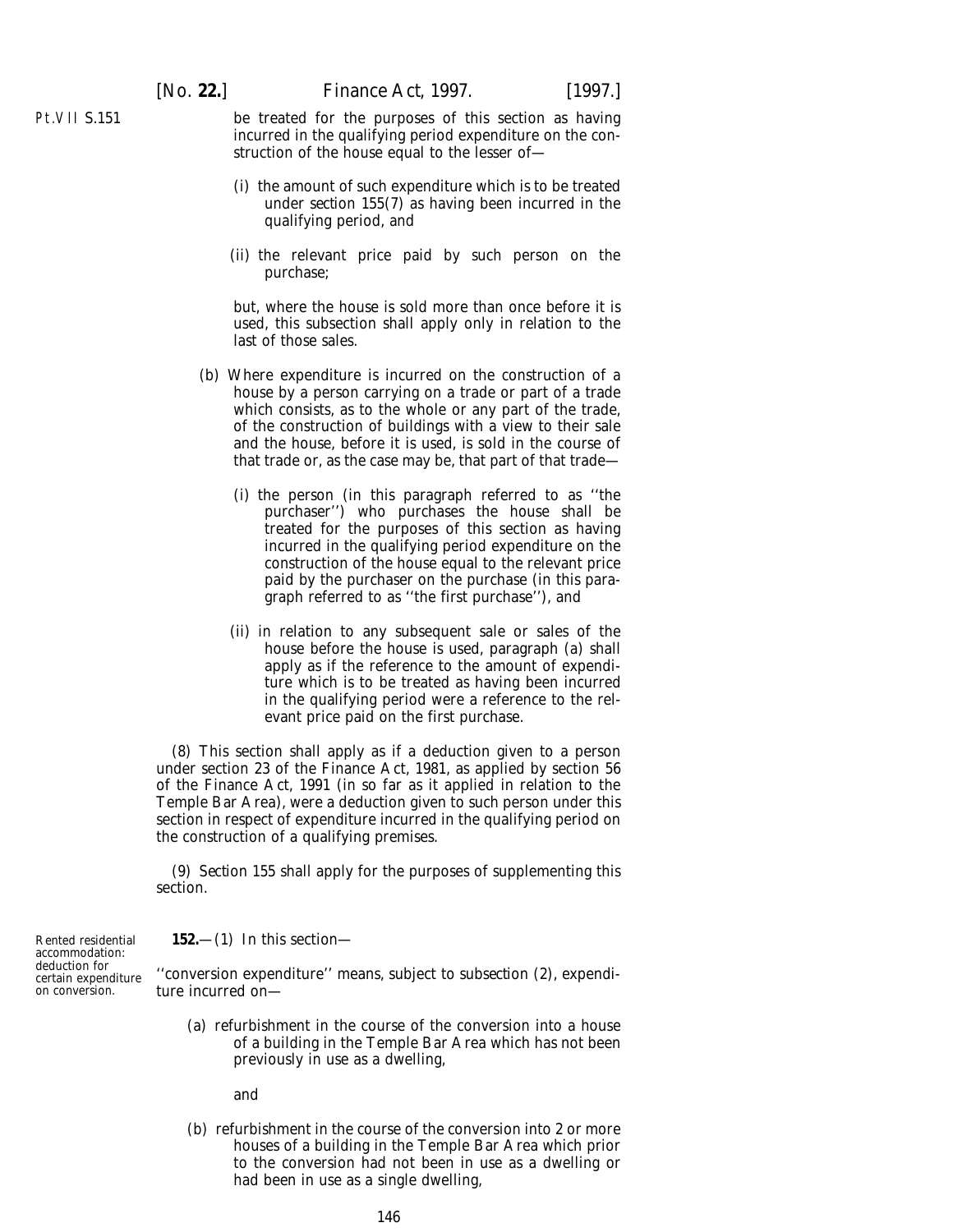and references in this section and in *section 155* to ''conversion'', Pt.VII S.152''conversion into a house'' and ''expenditure incurred on conversion'' shall be construed accordingly;

''qualifying lease'', in relation to a house, means, subject to *section 155(2)*, a lease of the house the consideration for the grant of which consists—

- (*a*) solely of periodic payments all of which are or are to be treated as rent for the purposes of Chapter VI of Part IV of the Income Tax Act, 1967, or
- (*b*) of payments of the kind mentioned in *paragraph (a)*, together with a payment by means of a premium which does not exceed 10 per cent. of the market value of the house at the time the conversion is completed and, in the case of a house which is a part of a building and is not saleable apart from the building of which it is a part, the market value of the house at the time the conversion is completed shall for the purposes of this paragraph be taken to be an amount which bears to the market value of the building at that time the same proportion as the total floor area of the house bears to the total floor area of the building;

''qualifying premises'' means, subject to *subsections (3), (4)(b)* and *(5)* of *section 155*, a house—

- (*a*) which is used solely as a dwelling,
- (*b*) the total floor area of which—
	- (i) is not less than 30 square metres and not more than—
		- (I) 125 square metres, or
		- (II) as respects expenditure incurred before the 26th day of January, 1994, 90 square metres,

in the case where the house is a separate self-contained flat or maisonette in a building of 2 or more storeys, or

- (ii) in any other case, is not less than 35 square metres and not more than 125 square metres,
- (*c*) in respect of which there is in force a certificate of reasonable cost the amount specified in which in respect of the cost of conversion in relation to the house is not less than the expenditure actually incurred on such conversion, and
- (*d*) which without having been used subsequent to the incurring of the expenditure on the conversion is first let in its entirety under a qualifying lease and thereafter throughout the remainder of the relevant period (except for reasonable periods of temporary disuse between the ending of one qualifying lease and the commencement of another such lease) continues to be let under such a lease;

''relevant period'', in relation to a qualifying premises, means the period of 10 years beginning on the date of the first letting of the premises under a qualifying lease.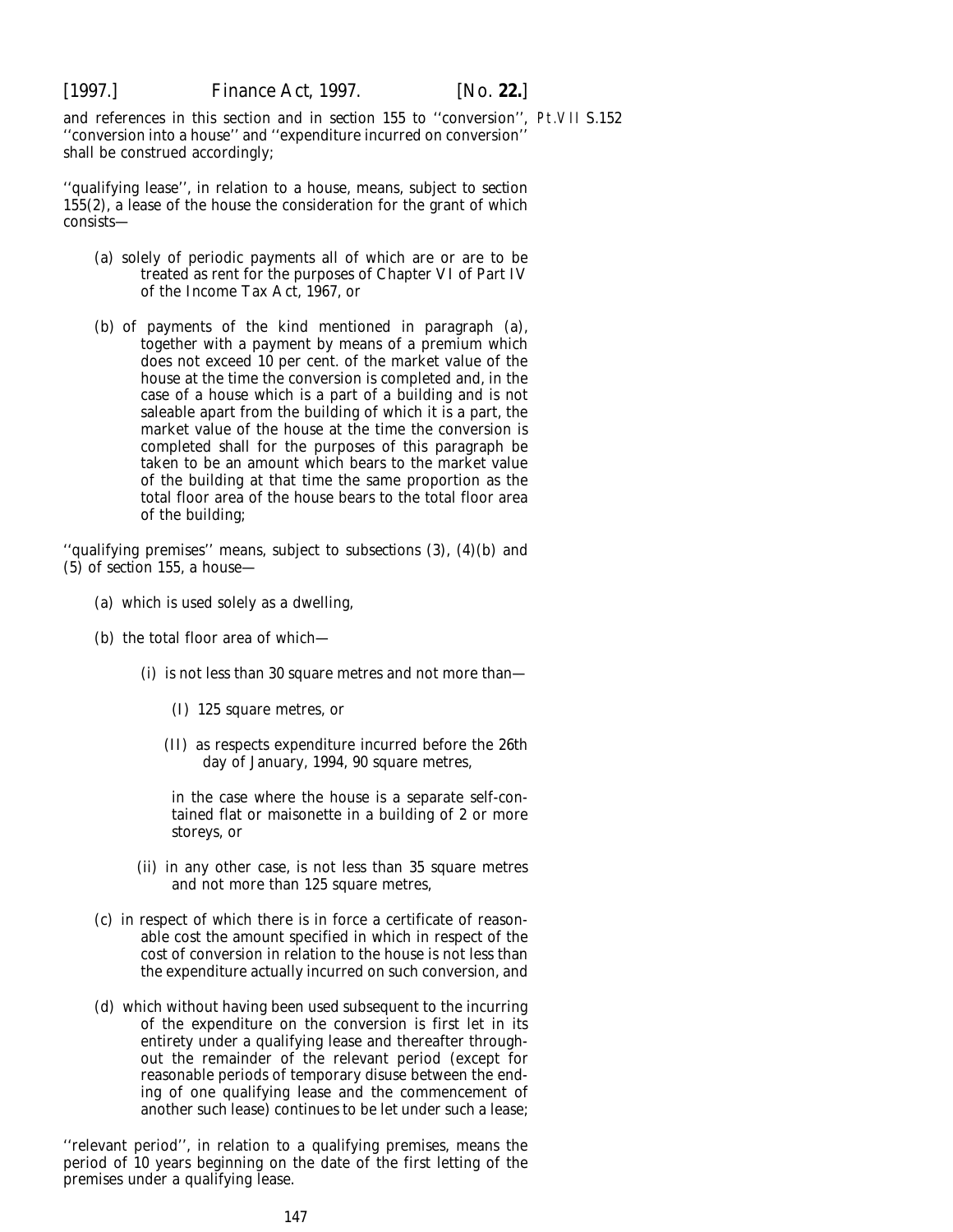(2) For the purposes of this section, expenditure incurred on the conversion of a building shall be deemed to include expenditure incurred in the course of the conversion on either or both of the following—

- (*a*) the carrying out of any works of construction, reconstruction, repair or renewal, and
- (*b*) the provision or improvement of water, sewerage or heating facilities,

in relation to the building or any outoffice appurtenant to or usually enjoyed with the building, but shall not be deemed to include—

- (i) any expenditure in respect of which any person is entitled to a deduction, relief or allowance under any other provision of the Tax Acts, or
- (ii) any expenditure attributable to any part (in this section referred to as a ''non-residential unit'') of the building which on completion of the conversion is not a house.

(3) For the purposes of *subsection (2)(ii)*, where expenditure is attributable to a building in general and not directly to any particular house or non-residential unit comprised in the building on completion of the conversion, such an amount of that expenditure shall be deemed to be attributable to a non-residential unit as bears to the whole of that expenditure the same proportion as the total floor area of the non-residential unit bears to the total floor area of the building.

(4) Subject to *subsection (5)*, where a person, having made a claim in that behalf, proves to have incurred conversion expenditure in relation to a house which is a qualifying premises—

- (*a*) such person shall be entitled, in computing for the purposes of section 81(4) of the Income Tax Act, 1967, the amount of a surplus or deficiency in respect of the rent from the qualifying premises, to a deduction of so much (if any) of the expenditure as is to be treated under *section 155(7)* or under this section as having been incurred by such person in the qualifying period, and
- (*b*) Chapter VI of Part IV of the Income Tax Act, 1967, shall apply as if that deduction were a deduction authorised by section 81(5) of that Act.
- (5) (*a*) This subsection shall apply to any premium or other sum which is payable, directly or indirectly, under a qualifying lease or otherwise under the terms subject to which the lease is granted, to or for the benefit of the lessor or to or for the benefit of any person connected with the lessor.
	- (*b*) Where any premium or other sum to which this subsection applies, or any part of such premium or such other sum, is not or is not treated as rent for the purposes of section 81 of the Income Tax Act, 1967, the conversion expenditure to be treated as having been incurred in the qualifying period in relation to the qualifying premises to which the qualifying lease relates shall be deemed for the purposes of *subsection* (4) to be reduced by the lesser of-

Pt.VII S.152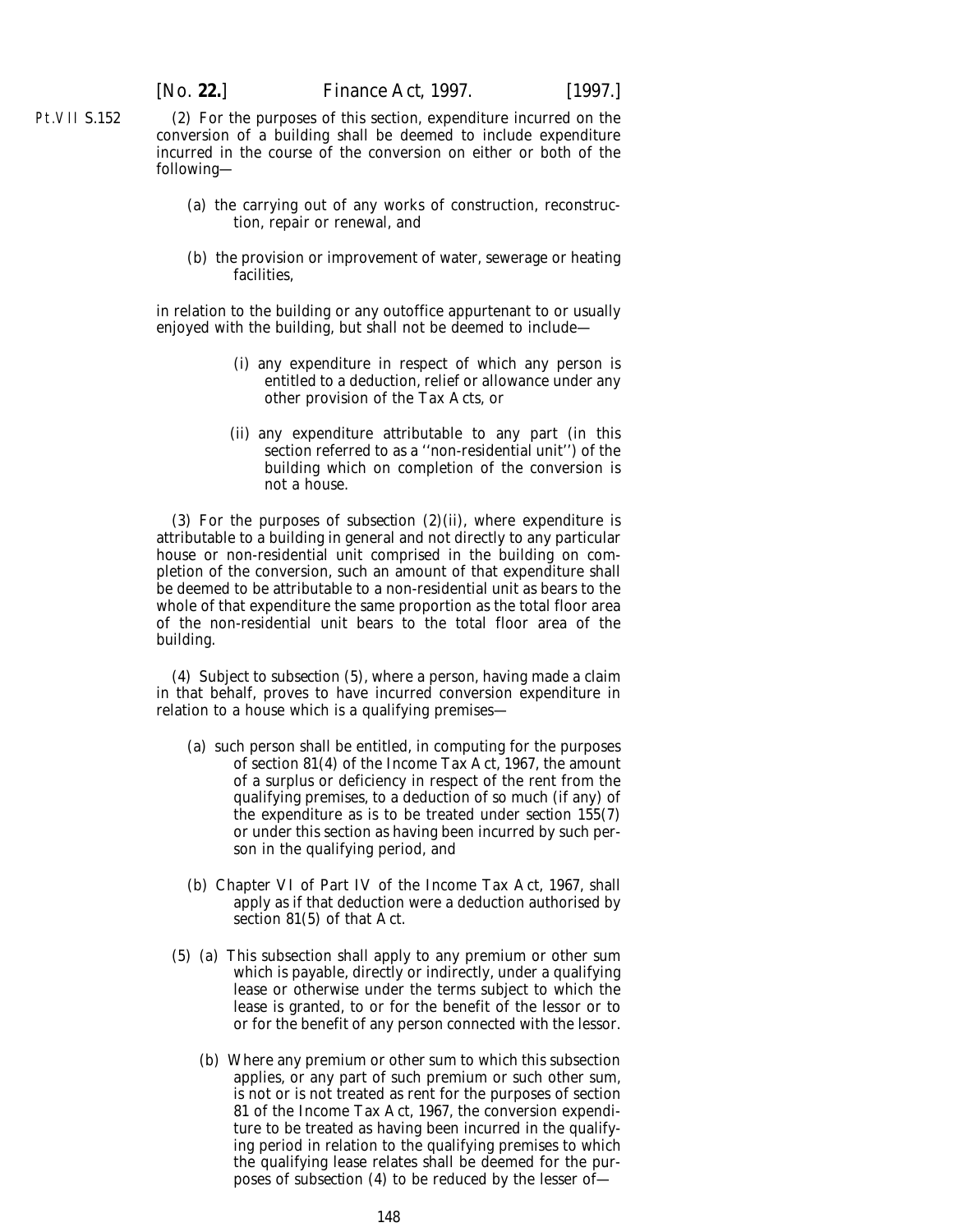- (i) the amount of such premium or such other sum or, as Pt.VII S.152the case may be, that part of such premium or such other sum, and
- (ii) the amount which bears to the amount mentioned in *subparagraph (i)* the same proportion as the amount of the conversion expenditure actually incurred in relation to the qualifying premises which is to be treated under *section 155(7)* as having been incurred in the qualifying period bears to the whole of the conversion expenditure incurred in relation to the qualifying premises.

(6) Where a qualifying premises forms a part of a building or is one of a number of buildings in a single development, or forms a part of a building which is itself one of a number of buildings in a single development, there shall be made such apportionment as is necessary of the expenditure incurred on the conversion of that building or those buildings for the purposes of determining the conversion expenditure incurred in relation to the qualifying premises.

(7) Where a house is a qualifying premises and at any time during the relevant period in relation to the premises either of the following events occurs—

- (*a*) the house ceases to be a qualifying premises, or
- (*b*) the ownership of the lessor's interest in the house passes to any other person but the house does not cease to be a qualifying premises,

then, the person who before the occurrence of the event received or was entitled to receive a deduction under *subsection (4)* in respect of conversion expenditure incurred in relation to the qualifying premises shall be deemed to have received on the day before the day of the occurrence of the event an amount as rent from the qualifying premises equal to the amount of the deduction.

(8) Where the event mentioned in *subsection (7)(b)* occurs in the relevant period in relation to a house which is a qualifying premises, the person to whom the ownership of the lessor's interest in the house passes shall be treated for the purposes of this section as having incurred in the qualifying period an amount of conversion expenditure in relation to the house equal to the amount of the conversion expenditure which under *section 155(7)* or under this section (apart from *subsection (5)(b)*) the lessor was treated as having incurred in the qualifying period in relation to the house; but, in the case of a person who purchases such a house, the amount so treated as having been incurred by such person shall not exceed—

- (*a*) the net price paid by such person on the purchase, or
- (*b*) in case only a part of the conversion expenditure incurred in relation to the house is to be treated under *section 155(7)* as having been incurred in the qualifying period, the amount which bears to that net price the same proportion as that part bears to the whole of the conversion expenditure incurred in relation to the house.

(9) Where conversion expenditure is incurred in relation to a house and before the house is used subsequent to the incurring of that expenditure it is sold, the person who purchases the house shall be treated for the purposes of this section as having incurred in the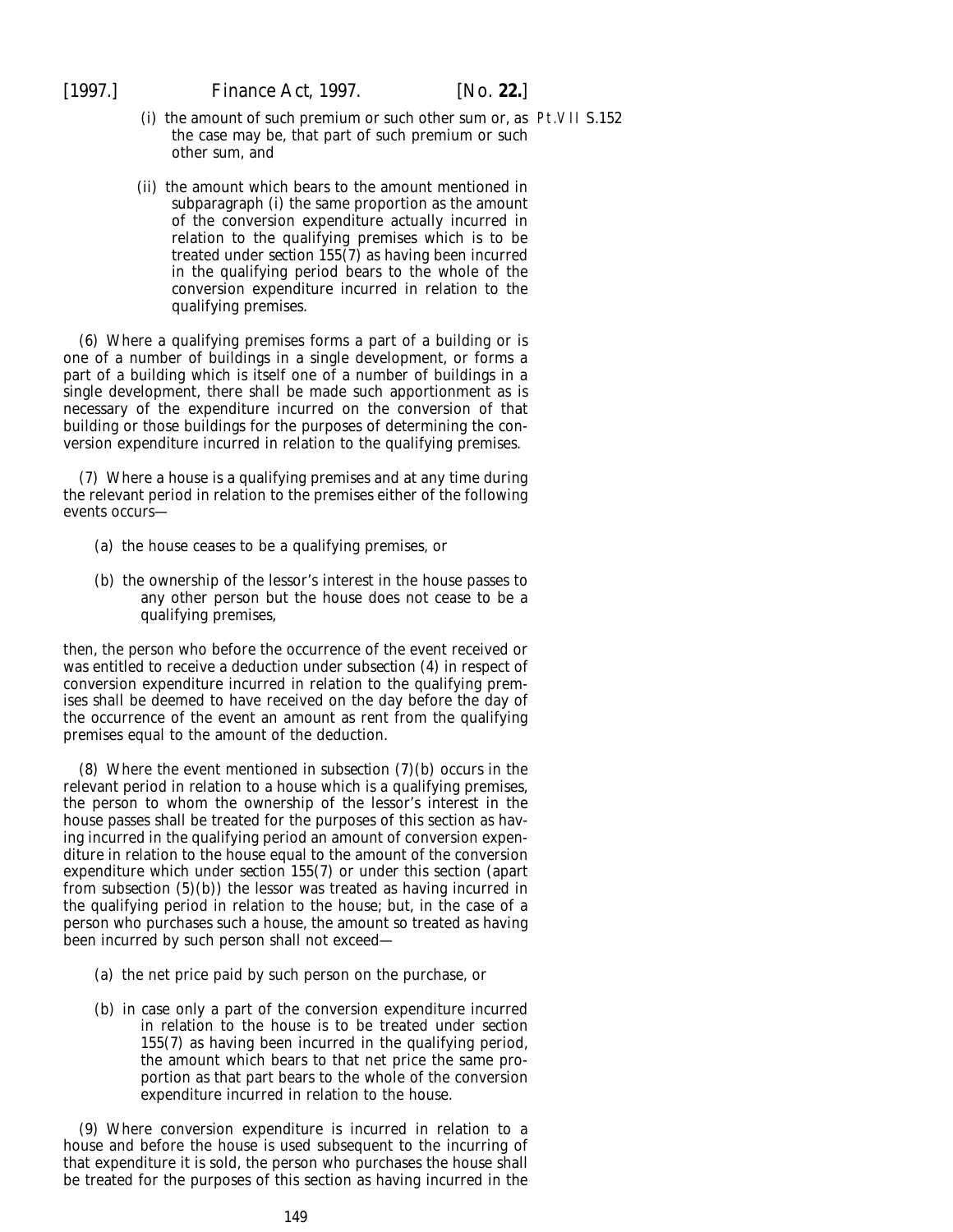Pt.VII S.152 qualifying period conversion expenditure in relation to the house equal to the lesser of—

- (*a*) the amount of such expenditure which is to be treated under *section 155(7)* as having been incurred in the qualifying period, and
- (*b*) (i) the net price paid by such person on the purchase, or
	- (ii) in case only a part of the conversion expenditure incurred in relation to the house is to be treated under *section 155(7)* as having been incurred in the qualifying period, the amount which bears to that net price the same proportion as that part bears to the whole of the conversion expenditure incurred in relation to the house;

but, where the house is sold more than once before it is used subsequent to the incurring of the conversion expenditure in relation to the house, this subsection shall apply only in relation to the last of those sales.

(10) This section shall not apply in the case of a conversion unless planning permission in respect of the conversion has been granted under the Local Government (Planning and Development) Acts, 1963 to 1993.

(11) This section shall apply as if a deduction given to a person under section 23 of the Finance Act, 1981, by virtue of section 24 of that Act or section 22 of the Finance Act, 1985, as respectively applied by sections 56 and 58 of the Finance Act, 1991 (in so far as those sections applied to the Temple Bar Area), were a deduction given to such person under this section in respect of conversion expenditure incurred in the qualifying period in relation to a house which is a qualifying premises.

(12) *Section 155* shall apply for the purposes of supplementing this section.

Rented residential accommodation: deduction for certain expenditure on refurbishment.

**153.**—(1) In this section—

''qualifying lease'', in relation to a house, means, subject to *section 155(2)*, a lease of the house the consideration for the grant of which consists—

- (*a*) solely of periodic payments all of which are or are to be treated as rent for the purposes of Chapter VI of Part IV of the Income Tax Act, 1967, or
- (*b*) of payments of the kind mentioned in *paragraph (a)*, together with a payment by means of a premium—
	- (i) which is payable on or subsequent to the date of the completion of the refurbishment to which the relevant expenditure relates or which, if payable before that date, is so payable by reason of or otherwise in connection with the carrying out of the refurbishment, and
	- (ii) which does not exceed 10 per cent. of the market value of the house on the date of completion of the refurbishment to which the relevant expenditure relates; and, in the case of a house which is a part of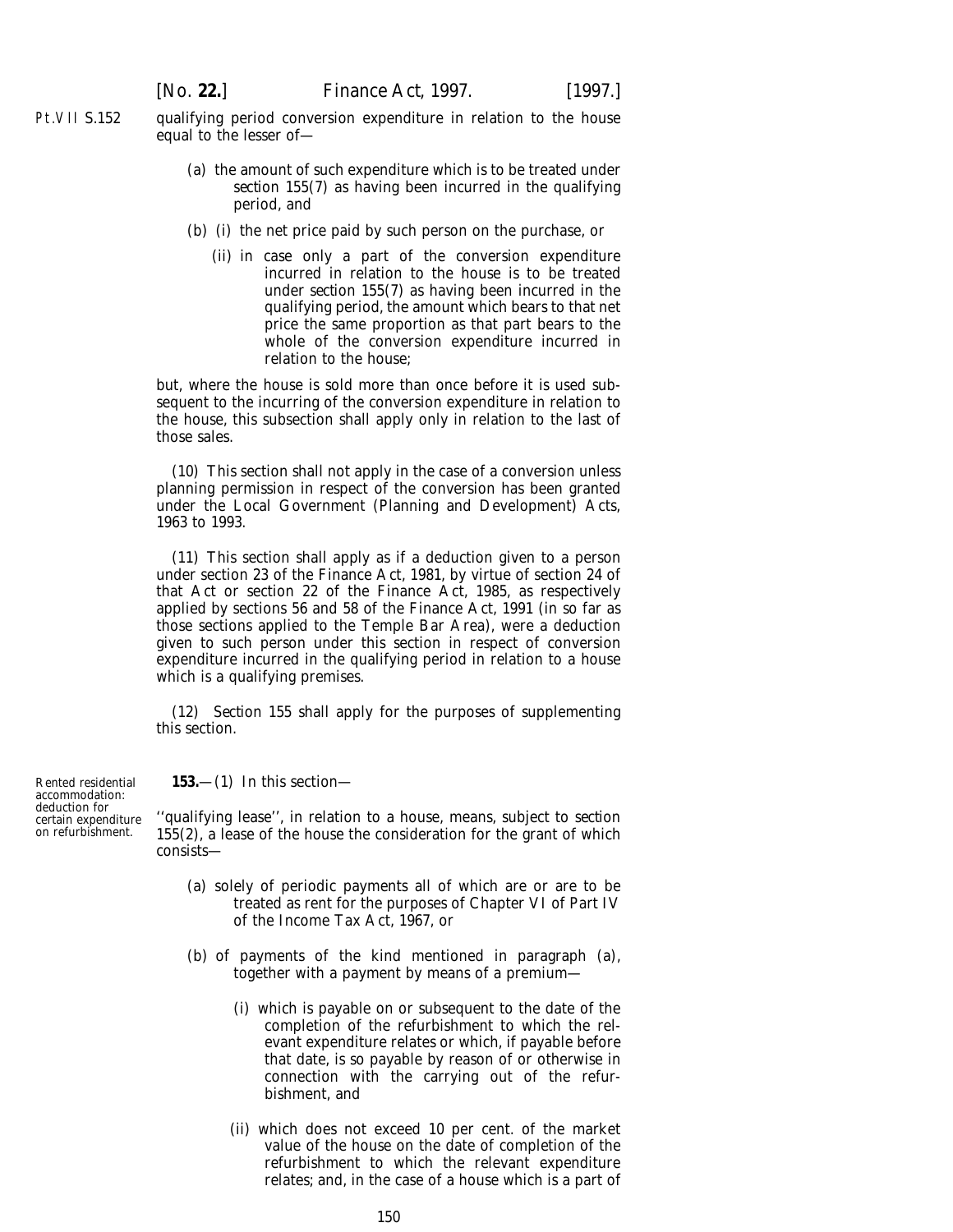[1997.] *Finance Act,* 1997. [*No.* **22.**]

a building and which is not saleable apart from the Pt.VII S.153building of which it is a part, the market value of the house on that date shall for the purposes of this subparagraph be taken to be an amount which bears to the market value of the building on that date the same proportion as the total floor area of the house bears to the total floor area of the building;

''qualifying premises'' means, subject to *subsections (3), (4)(b)* and *(5)* of *section 155*, a house—

- (*a*) which is used solely as a dwelling,
- (*b*) the total floor area of which—
	- (i) is not less than 30 square metres and not more than—
		- (I) 125 square metres, or
		- (II) as respects expenditure incurred before the 26th day of January, 1994, 90 square metres,

in the case where the house is a separate self-contained flat or maisonette in a building of 2 or more storeys, or

- (ii) in any other case, is not less than 35 square metres and not more than 125 square metres,
- (*c*) in respect of which there is in force a certificate of reasonable cost the amount specified in which in respect of the cost of refurbishment in relation to the house is not less than the relevant expenditure actually incurred on such refurbishment, and
- (*d*) which on the date of completion of the refurbishment to which the relevant expenditure relates is let (or, if not let on that date, is, without having been used after that date, first let) in its entirety under a qualifying lease and thereafter throughout the remainder of the relevant period (except for reasonable periods of temporary disuse between the ending of one qualifying lease and the commencement of another such lease) continues to be let under such a lease;

''relevant expenditure'' means expenditure incurred on the refurbishment of a specified building, other than expenditure attributable to any part (in this section referred to as a ''non-residential unit'') of the building which on completion of the refurbishment is not a house, and for the purposes of this definition where expenditure is attributable to the specified building in general (and not directly to any particular house or non-residential unit comprised in the building on completion of the refurbishment), such an amount of that expenditure shall be deemed to be attributable to a non-residential unit as bears to the whole of that expenditure the same proportion as the total floor area of the non-residential unit bears to the total floor area of the building;

''relevant period'', in relation to a qualifying premises, means the period of 10 years beginning on the date of the completion of the refurbishment to which the relevant expenditure relates or, if the premises was not let under a qualifying lease on that date, the period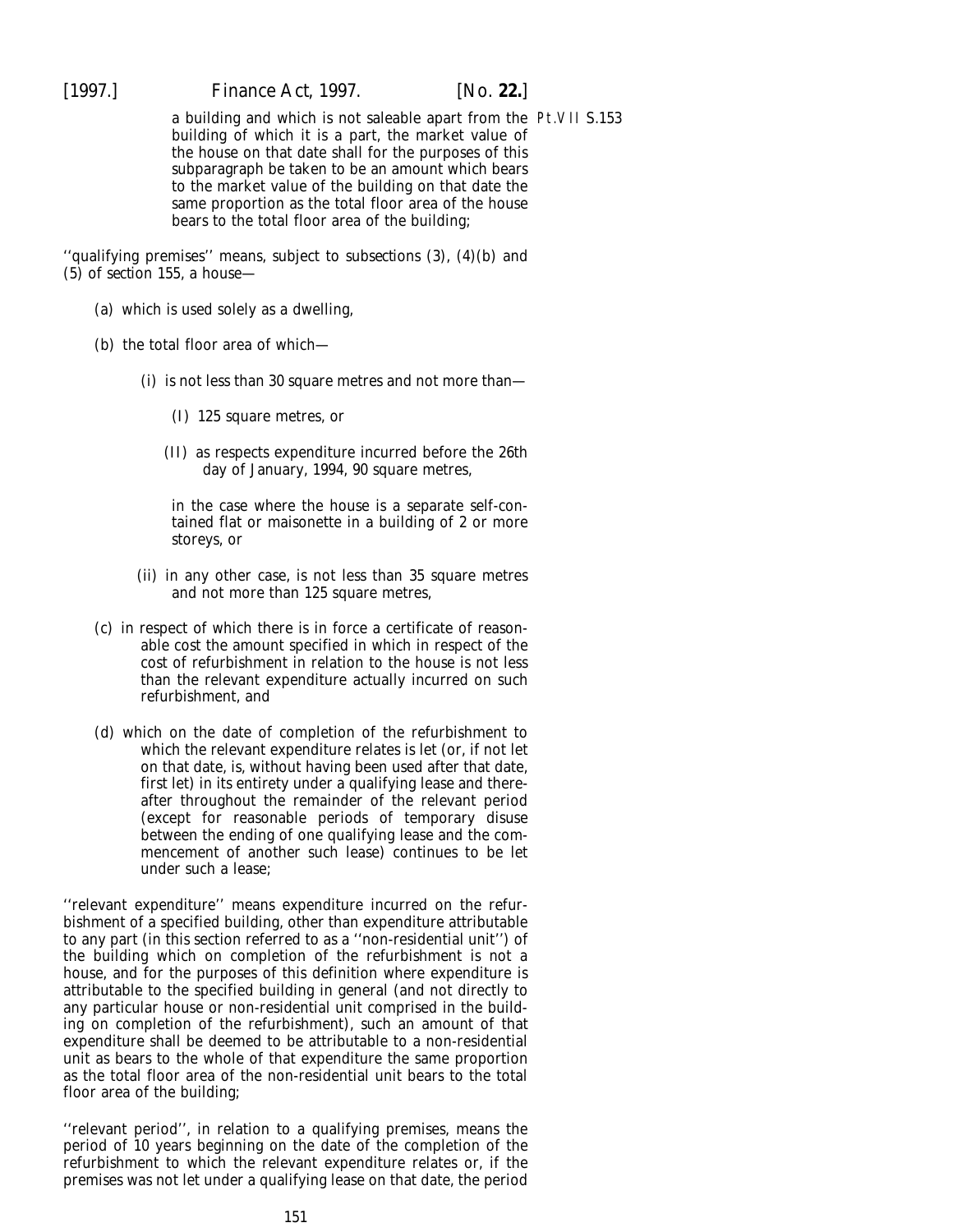Pt.VII S.153 of 10 years beginning on the date of the first such letting after the date of such completion;

''specified building'' means a building in the Temple Bar Area—

- (*a*) in which prior to the refurbishment to which the relevant expenditure relates there are 2 or more houses, and
- (*b*) which on completion of that refurbishment contains (whether in addition to any non-residential unit or not) 2 or more houses.

(2) Subject to *subsection (3)*, where a person, having made a claim in that behalf, proves to have incurred relevant expenditure in relation to a house which is a qualifying premises—

- (*a*) such person shall be entitled, in computing for the purposes of section 81 (4) of the Income Tax Act, 1967, the amount of a surplus or deficiency in respect of the rent from the qualifying premises, to a deduction of so much (if any) of the expenditure as is to be treated under *section 155(7)* or under this section as having been incurred by such person in the qualifying period, and
- (*b*) Chapter VI of Part IV of the Income Tax Act, 1967, shall apply as if that deduction were a deduction authorised by section 81(5) of that Act.
- (3) (*a*) This subsection shall apply to any premium or other sum which—
	- (i) is payable, directly or indirectly, under a qualifying lease or otherwise under the terms subject to which the lease is granted, to or for the benefit of the lessor or to or for the benefit of any person connected with the lessor, and
	- (ii) is payable on or subsequent to the date of the completion of the refurbishment to which the relevant expenditure relates or, if payable before that date, is so payable by reason of, or otherwise in connection with, the carrying out of the refurbishment.
	- (*b*) Where any premium or other sum to which this subsection applies, or any part of such premium or such other sum, is not or is not treated as rent for the purposes of section 81 of the Income Tax Act, 1967, the relevant expenditure to be treated as having been incurred in the qualifying period in relation to the qualifying premises to which the qualifying lease relates shall be deemed for the purposes of *subsection (2)* to be reduced by the lesser of—
		- (i) the amount of such premium or such other sum or, as the case may be, that part of such premium or such other sum, and
		- (ii) the amount which bears to the amount mentioned in *subparagraph (i)* the same proportion as the amount of the relevant expenditure actually incurred in relation to the qualifying premises which is to be treated under *section 155(7)* as having been incurred in the qualifying period bears to the whole of the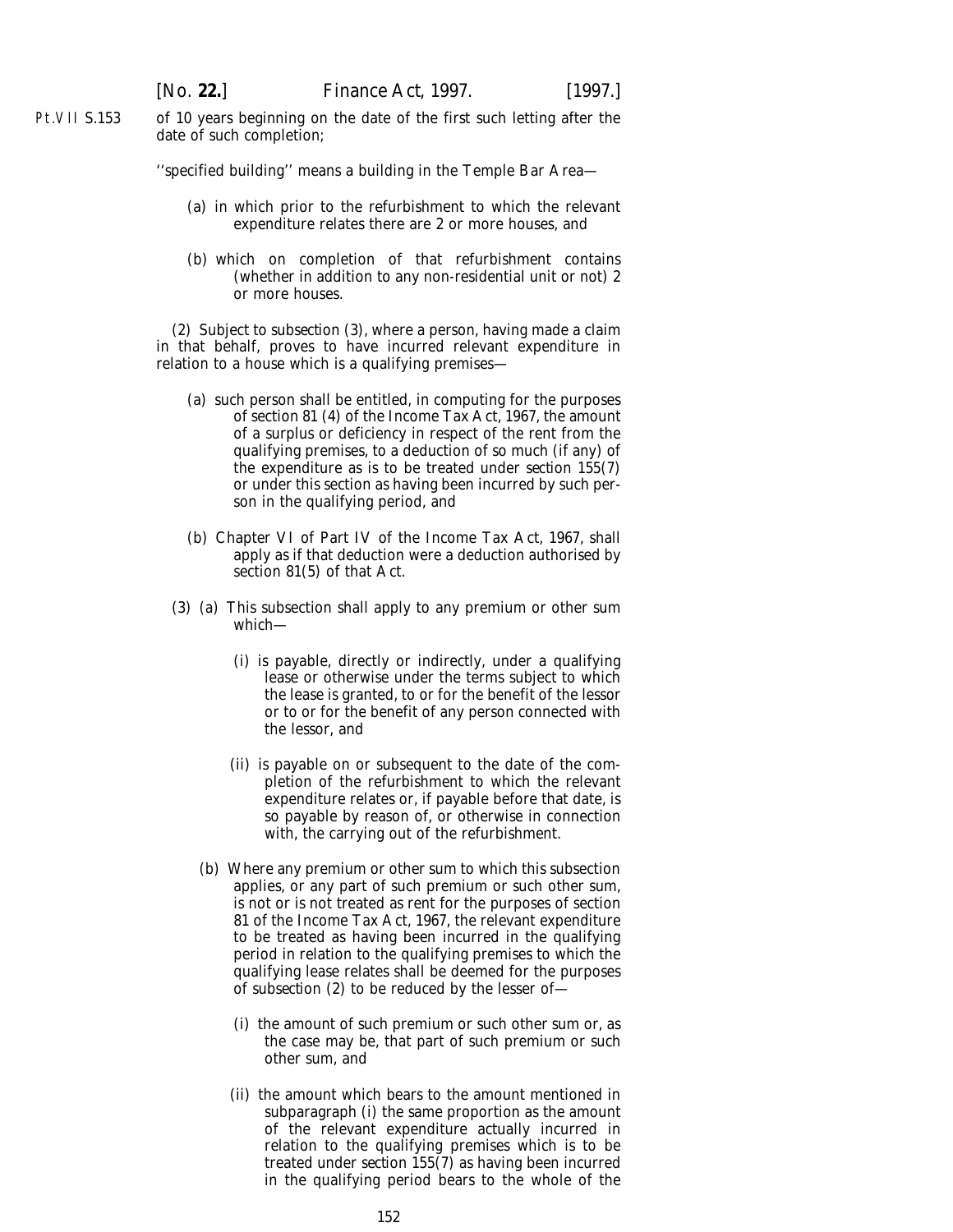relevant expenditure incurred in relation to the Pt.VII S.153qualifying premises.

(4) Where a qualifying premises forms a part of a building or is one of a number of buildings in a single development, or forms a part of a building which is itself one of a number of buildings in a single development, there shall be made such apportionment as is necessary of the relevant expenditure incurred on that building or those buildings for the purposes of determining the relevant expenditure incurred in relation to the qualifying premises.

(5) Where a house is a qualifying premises and at any time during the relevant period in relation to the premises either of the following events occurs—

- (*a*) the house ceases to be a qualifying premises, or
- (*b*) the ownership of the lessor's interest in the house passes to any other person but the house does not cease to be a qualifying premises,

then, the person who before the occurrence of the event received or was entitled to receive a deduction under *subsection (2)* in respect of relevant expenditure incurred in relation to the qualifying premises shall be deemed to have received on the day before the day of the occurrence of the event an amount as rent from the qualifying premises equal to the amount of the deduction.

(6) Where the event mentioned in *subsection (5)(b)* occurs in the relevant period in relation to a house which is a qualifying premises, the person to whom the ownership of the lessor's interest in the house passes shall be treated for the purposes of this section as having incurred in the qualifying period an amount of relevant expenditure in relation to the house equal to the amount of the relevant expenditure which under *section 155(7)* or under this section (apart from *subsection (3)(b)*) the lessor was treated as having incurred in the qualifying period in relation to the house; but, in the case of a person who purchases such a house, the amount so treated as having been incurred by such person shall not exceed—

- (*a*) the net price paid by such person on the purchase, or
- (*b*) in case only a part of the relevant expenditure incurred in relation to the house is to be treated under *section 155(7)* as having been incurred in the qualifying period, the amount which bears to that net price the same proportion as that part bears to the whole of the relevant expenditure incurred in relation to the house.

(7) Where relevant expenditure is incurred in relation to a house and before the house is used subsequent to the incurring of that expenditure it is sold, the person who purchases the house shall be treated for the purposes of this section as having incurred in the qualifying period relevant expenditure in relation to the house equal to the lesser of—

- (*a*) the amount of such expenditure which is to be treated under *section 155(7)* as having been incurred in the qualifying period, and
- (*b*) (i) the net price paid by such person on the purchase, or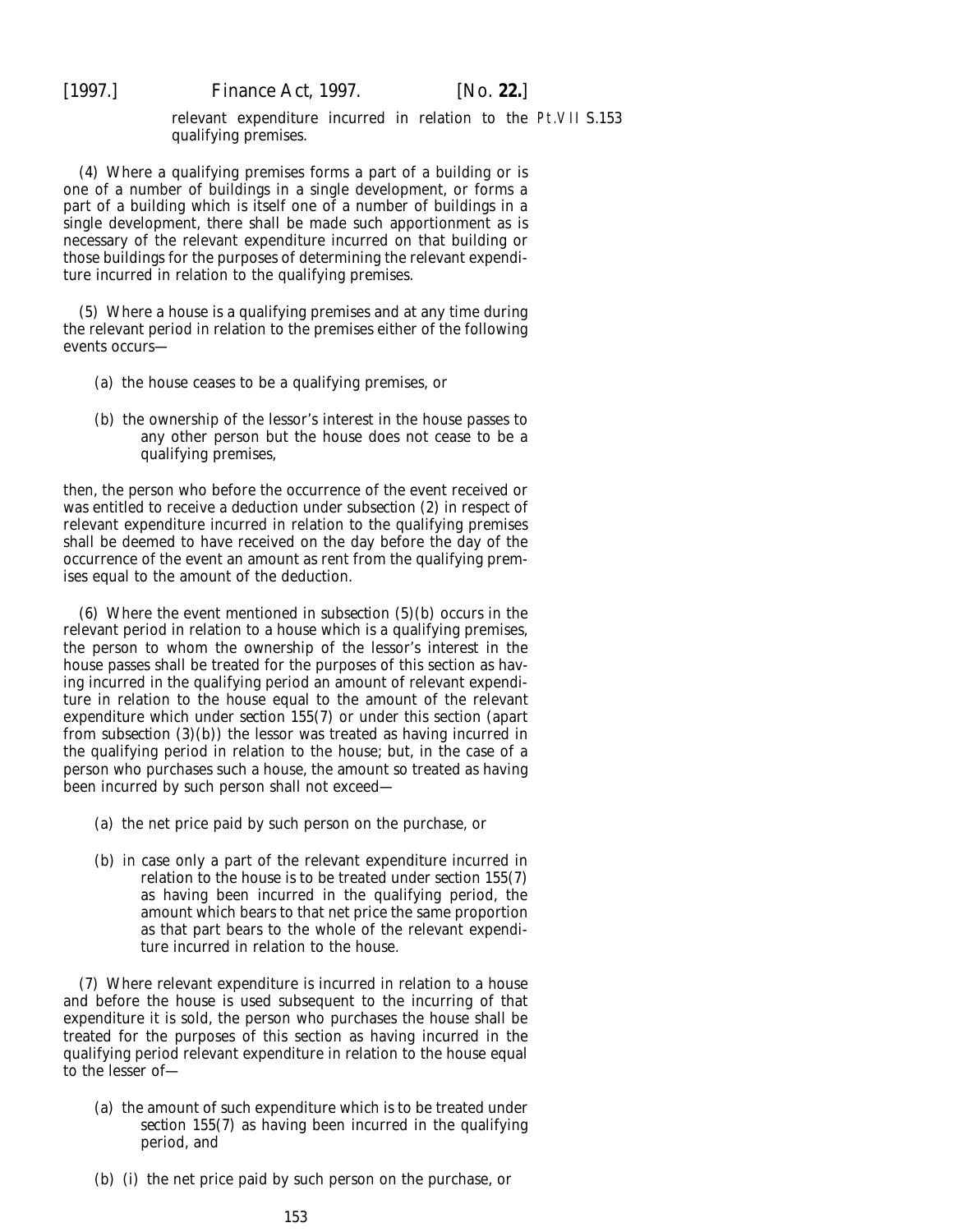Pt.VII S.153

(ii) in case only a part of the relevant expenditure incurred in relation to the house is to be treated under *section 155(7)* as having been incurred in the qualifying period, the amount which bears to that net price the same proportion as that part bears to the whole of the relevant expenditure incurred in relation to the house;

but, where the house is sold more than once before it is used subsequent to the incurring of the relevant expenditure in relation to the house, this subsection shall apply only in relation to the last of those sales.

(8) This section shall not apply in the case of any refurbishment unless planning permission, in so far as it is required, in respect of the work carried out in the course of the refurbishment has been granted under the Local Government (Planning and Development) Acts, 1963 to 1993.

(9) Expenditure in respect of which a person is entitled to relief under this section shall not include any expenditure in respect of which any person is entitled to a deduction, relief or allowance under any other provision of the Tax Acts.

(10) This section shall apply as if a deduction given to a person under section 23 of the Finance Act, 1981, by virtue of section 21 of the Finance Act, 1985, as applied by section 57 of the Finance Act, 1991 (in so far as that section applied to the Temple Bar Area), were a deduction given to such person under this section in respect of relevant expenditure incurred in the qualifying period in relation to a house which is a qualifying premises.

(11) *Section 155* shall apply for the purposes of supplementing this section.

**154.**—(1) In this section—

''qualifying expenditure'', in relation to an individual, means an amount equal to the amount of the expenditure incurred by the individual in the qualifying period on the construction or, as the case may be, refurbishment of a qualifying premises which is a qualifying owner-occupied dwelling in relation to the individual after deducting from that amount of expenditure any sum in respect of or by reference to—

- (*a*) that expenditure,
- (*b*) the qualifying premises, or
- (*c*) the construction or, as the case may be, refurbishment work in respect of which that expenditure was incurred,

which the individual has received or is entitled to receive, directly or indirectly, from the State, any board established by statute or any public or local authority;

''qualifying owner-occupied dwelling'', in relation to an individual, means a qualifying premises which is wholly within the Temple Bar Area and is first used, after the qualifying expenditure has been incurred, by the individual as his or her only or main residence;

Residential accommodation: allowance to owneroccupiers in respect of expenditure on construction or refurbishment.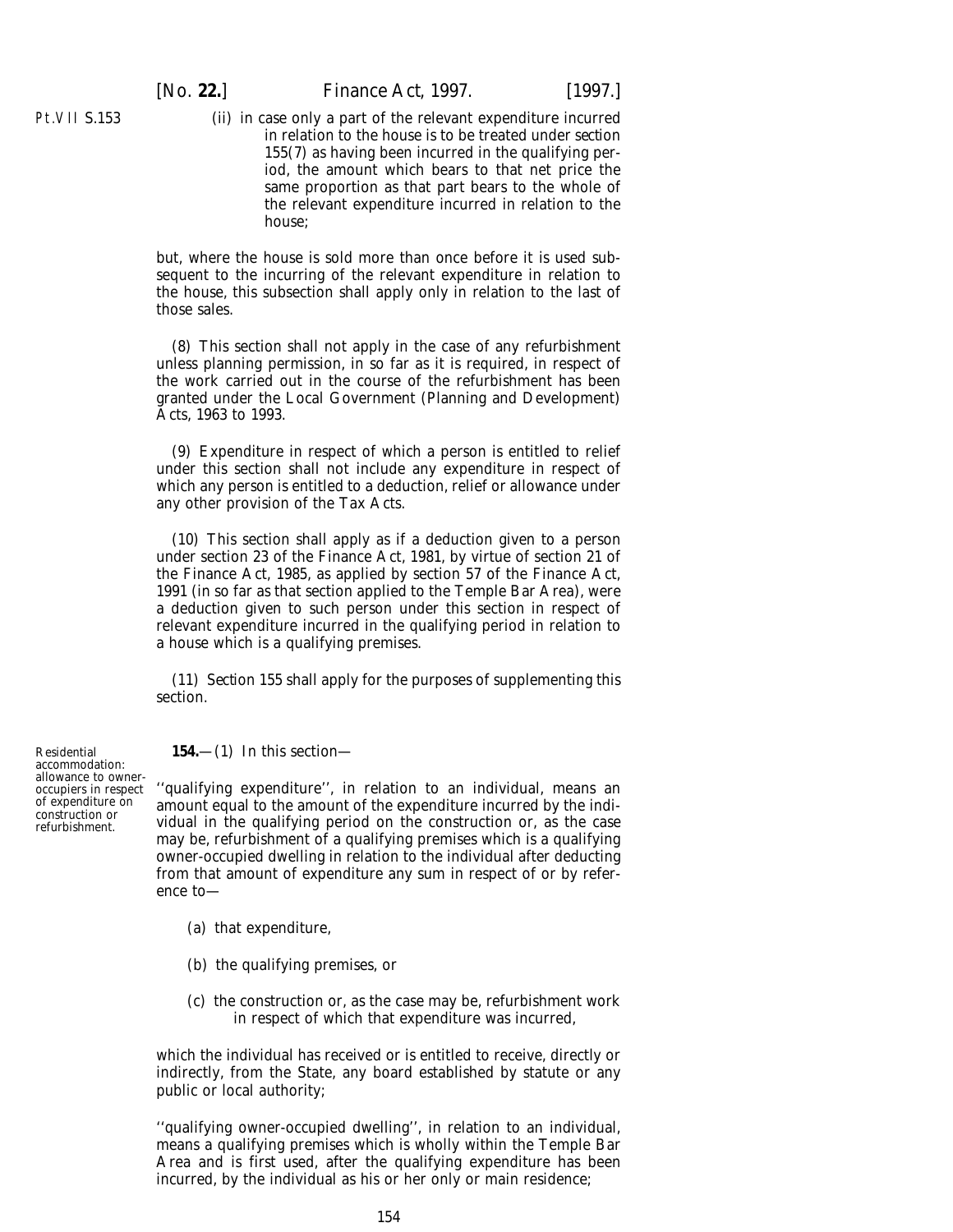''qualifying premises'', in relation to the incurring of qualifying Pt.VII S.154expenditure, means, subject to *subsections (4)* and *(5)* of *section 155*, a house—

- (*a*) which is used solely as a dwelling,
- (*b*) in respect of which, if it is not a new house (for the purposes of section 4 of the Housing (Miscellaneous Provisions) Act, 1979) provided for sale, there is in force a certificate of reasonable cost the amount specified in which in respect of the cost of construction or, as the case may be, refurbishment of the house is not less than the expenditure actually incurred on such construction or refurbishment, as the case may be, and
- (*c*) the total floor area of which—
	- (i) is not less than 30 square metres and not more than—
		- (I) 125 square metres, or
		- (II) as respects expenditure incurred before the 12th day of April, 1995, on the construction of a house, and expenditure incurred before the 26th day of January, 1994, on the refurbishment of a house, 90 square metres,

in the case where the house is a separate self-contained flat or maisonette in a building of 2 or more storeys, or

(ii) in any other case, is not less than 35 square metres and not more than 125 square metres.

(2) Where an individual, having made a claim in that behalf, proves to have incurred qualifying expenditure in a year of assessment, the individual shall be entitled, for that year of assessment and for any of the 9 subsequent years of assessment in which the qualifying premises in respect of which the expenditure was incurred is the only or main residence of the individual, to have a deduction made from his or her total income of an amount equal to—

- (*a*) in the case where the qualifying expenditure has been incurred on the construction of the qualifying premises, 5 per cent. of the amount of that expenditure, or
- (*b*) in the case where the qualifying expenditure has been incurred on the refurbishment of the qualifying premises, 10 per cent. of the amount of that expenditure.

(3) For the purposes of this section, where qualifying expenditure is incurred in the qualifying period on the refurbishment of a qualifying premises, such expenditure shall be deemed to include the lesser of—

- (*a*) any expenditure incurred on the purchase of the qualifying premises, other than expenditure incurred on the acquisition of, or of rights in or over, any land, and
- (*b*) an amount equal to the amount of the value of the qualifying premises as on the 1st day of January, 1991, other than any amount of such value as is attributable to, or to rights in or over, any land,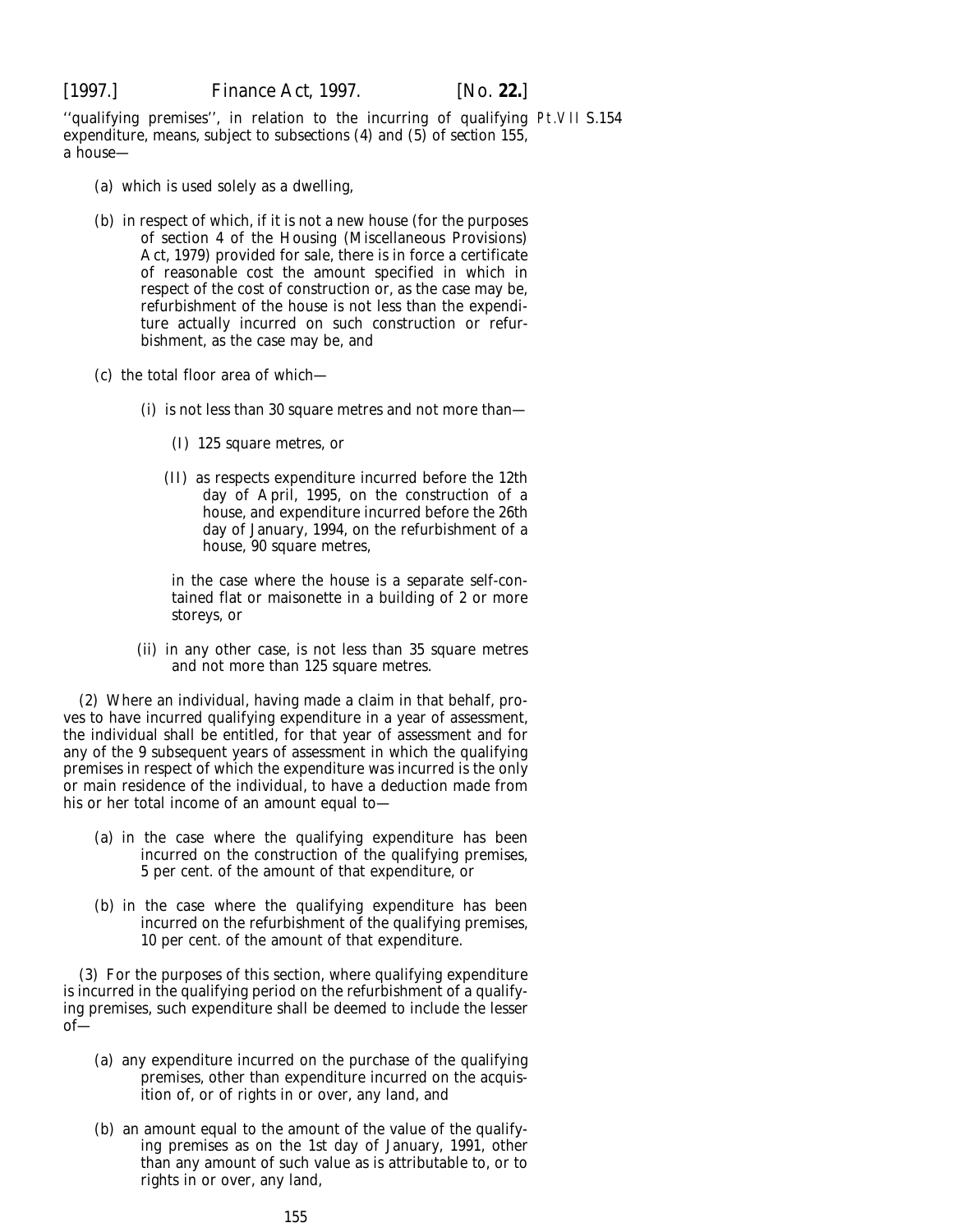if the expenditure referred to in *paragraph (a)* or the amount referred to in *paragraph (b)*, as the case may be, is not greater than the amount of the qualifying expenditure actually incurred in the qualifying period on the refurbishment of the qualifying premises.

(4) Where the qualifying expenditure in relation to a qualifying premises is incurred by 2 or more persons, each of those persons shall be treated as having incurred the expenditure in the proportions in which they actually bore the expenditure, and the expenditure shall be apportioned accordingly.

(5) This section shall apply as if a deduction given to an individual for any year of assessment under section 44 of the Finance Act, 1986, as applied by section 55 of the Finance Act, 1991, were a deduction given to the individual under this section in respect of qualifying expenditure.

(6) *Section 155* shall apply for the purposes of supplementing this section.

**Provisions** supplementary to *sections 151* to *154*.

Pt.VII S.154

**155.**—(1) In *sections 151* to *154*—

''certificate of reasonable cost'' means a certificate granted by the Minister for the Environment for the purposes of *section 151*, *152*, *153* or *154*, as the case may be, stating that the amount specified in the certificate in relation to the cost of construction of, conversion into, refurbishment of, or, as the case may be, construction or refurbishment of, the house to which the certificate relates appears to that Minister at the time of the granting of the certificate and on the basis of the information available to that Minister at that time to be reasonable, and section 18 of the Housing (Miscellaneous Provisions) Act, 1979, shall, with any necessary modifications, apply to a certificate of reasonable cost as if it were a certificate of reasonable value within the meaning of that section;

''house'' includes any building or part of a building used or suitable for use as a dwelling and any outoffice, yard, garden or other land appurtenant to or usually enjoyed with that building or part of a building;

"lease", "lessee", "lessor", "premium" and "rent" have the meanings respectively assigned to them by Chapter VI of Part IV of the Income Tax Act, 1967;

''total floor area'' means the total floor area of a house measured in the manner referred to in section  $4(2)(b)$  of the Housing (Miscellaneous Provisions) Act, 1979.

(2) A lease shall not be a qualifying lease for the purposes of *section 151*, *152* or *153* if the terms of the lease contain any provision enabling the lessee or any other person, directly or indirectly, at any time to acquire any interest in the house to which the lease relates for a consideration less than that which might be expected to be given at that time for the acquisition of the interest if the negotiations for that acquisition were conducted in the open market at arm's length.

(3) A house shall not be a qualifying premises for the purposes of *section 151*, *152* or *153* if—

(*a*) it is occupied as a dwelling by any person connected with the person entitled, in relation to the expenditure incurred on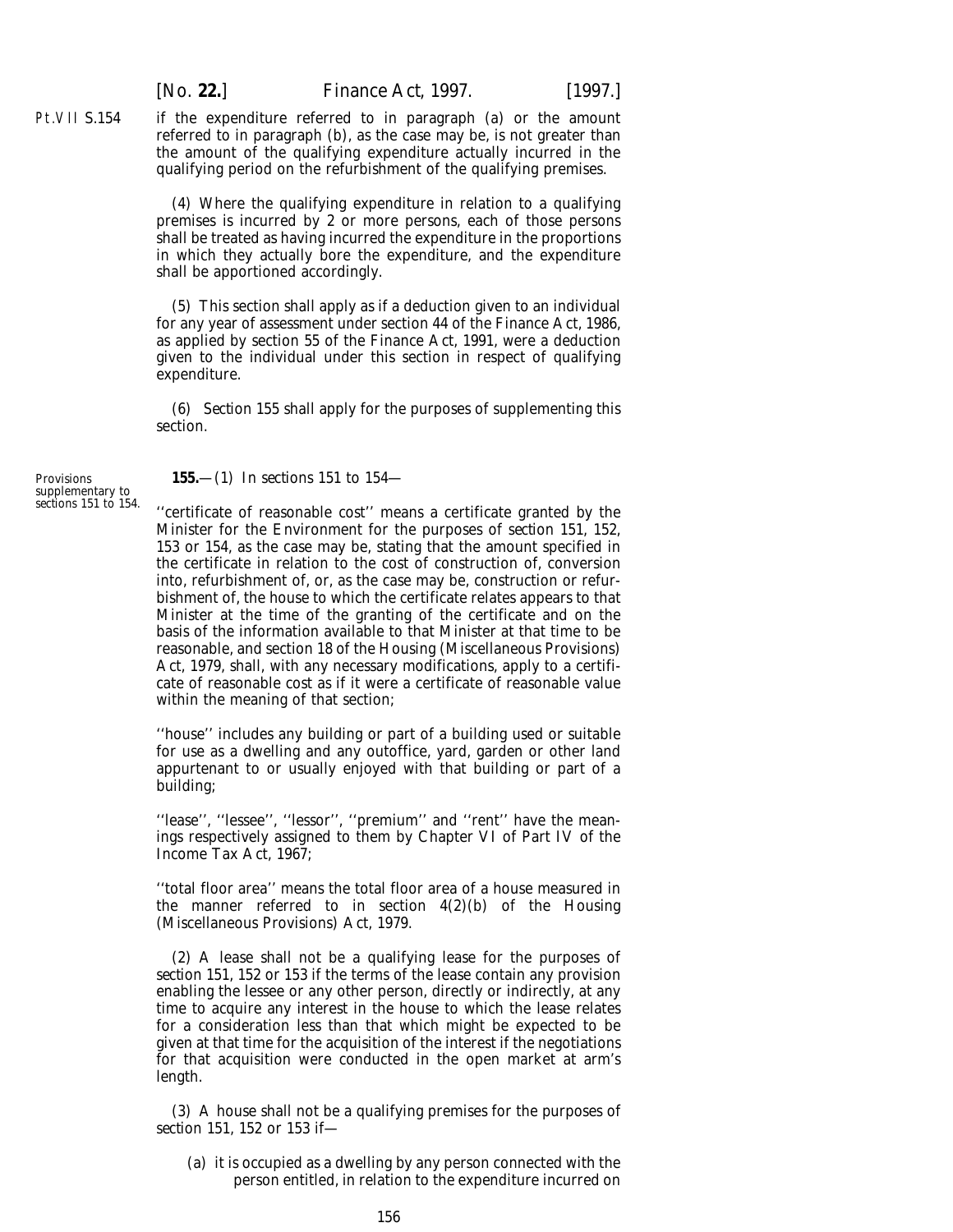the construction of, conversion into, or, as the case may Pt.VII S.155be, refurbishment of, the house, to a deduction under *section 151(2)*, *152(4)* or *153(2)*, as the case may be, and

- (*b*) the terms of the qualifying lease in relation to the house are not such as might have been expected to be included in the lease if the negotiations for the lease had been at arm's length.
- (4) (*a*) A house shall not be a qualifying premises for the purposes of *section 151*, or, in so far as it applies to expenditure other than expenditure on refurbishment, *section 154*, unless it complies with such conditions, if any, as may be determined by the Minister for the Environment from time to time for the purposes of section 4 of the Housing (Miscellaneous Provisions) Act, 1979, in relation to standards of construction of houses and the provision of water, sewerage and other services in houses.
	- (*b*) A house shall not be a qualifying premises for the purposes of *section 152*, *153* or, in so far as it applies to expenditure on refurbishment, *section 154*, unless it complies with such conditions, if any, as may be determined by the Minister for the Environment from time to time for the purposes of section 5 of the Housing (Miscellaneous Provisions) Act, 1979, in relation to standards for improvements of houses and the provision of water, sewerage and other services in houses.

(5) A house shall not be a qualifying premises for the purposes of *section 151*, *152*, *153* or *154* unless persons authorised in writing by the Minister for the Environment for the purposes of those sections are permitted to inspect the house at all reasonable times on production, if so requested by a person affected, of their authorisations.

(6) For the purposes of *sections 151* to *154*, references in those sections to the construction of, conversion into, refurbishment of, or, as the case may be, construction or refurbishment of, any premises shall be construed as including references to the development of the land on which the premises is situated or which is used in the provision of gardens, grounds, access or amenities in relation to the premises and, without prejudice to the generality of the foregoing, as including in particular—

- (*a*) demolition or dismantling of any building on the land,
- (*b*) site clearance, earth moving, excavation, tunnelling and boring, laying of foundations, erection of scaffolding, site restoration, landscaping and the provision of roadways and other access works,
- (*c*) walls, power supply, drainage, sanitation and water supply, and
- (*d*) the construction of any outhouses or other buildings or structures for use by the occupants of the premises or for use in the provision of amenities for the occupants.
- (7) (*a*) For the purposes of determining, in relation to any claim under *section 151(2), 152(4), 153(2)* or *154(2)*, as the case may be, whether and to what extent expenditure incurred on the construction of, conversion into, refurbishment of, or, as the case may be, construction or refurbishment of,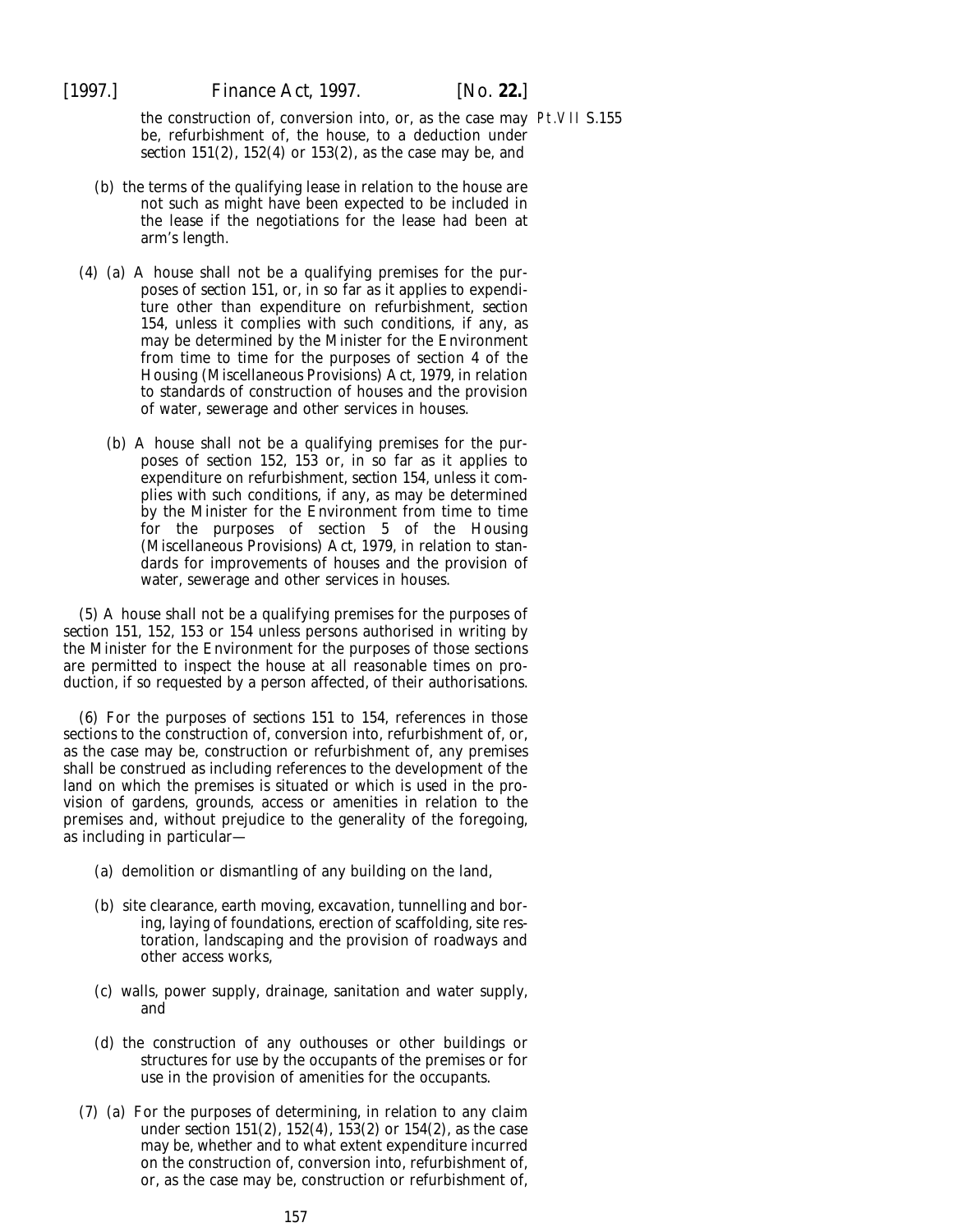Pt.VII S.155

- a qualifying premises is incurred or not incurred during the qualifying period, only such an amount of that expenditure as is properly attributable to work on the construction of, conversion into, refurbishment of, or, as the case may be, construction or refurbishment of, the premises which was actually carried out during the qualifying period shall be treated as having been incurred during that period.
- (*b*) Where by virtue of *subsection (6)* expenditure on the construction of, conversion into, refurbishment of, or, as the case may be, construction or refurbishment of, a qualifying premises includes expenditure on the development of any land, *paragraph (a)* shall apply with any necessary modifications as if the references in that paragraph to the construction of, conversion into, refurbishment of, or, as the case may be, construction or refurbishment of, the qualifying premises were references to the development of such land.
- (*c*) Nothing in this subsection shall affect the operation of *section 154(3).*
- (8) (*a*) For the purposes of *sections 151* and *152* other than the purposes mentioned in *subsection (7)(a)*, expenditure incurred on the construction of, or, as the case may be, conversion into, a qualifying premises shall be deemed to have been incurred on the date of the first letting of the premises under a qualifying lease.
	- (*b*) For the purposes of *section 153* other than the purposes mentioned in *subsection (7)(a)*, relevant expenditure incurred in relation to the refurbishment of a qualifying premises shall be deemed to have been incurred on the date of the commencement of the relevant period in relation to the premises, determined as respects the refurbishment to which the relevant expenditure relates.
	- (*c*) For the purposes of *section 154* other than the purposes mentioned in *subsection (7)(a)*, expenditure incurred on the construction or refurbishment of a qualifying premises shall be deemed to have been incurred on the earliest date after the expenditure was actually incurred on which the premises is in use as a dwelling.

(9) For the purposes of *sections 152* and *153*, expenditure shall not be regarded as incurred by a person in so far as it has been or is to be met, directly or indirectly, by the State, by any board established by statute or by any public or local authority.

(10) Paragraph 5 of Schedule 1 to the Capital Gains Tax Act, 1975, shall apply as if a deduction under *section 151(2)*, *152(4)* or *153(2)*, as the case may be, were a capital allowance and as if any rent deemed to have been received by a person under *section 151(5), 152(7)* or *153(5)*, as the case may be, were a balancing charge.

(11) An appeal to the Appeal Commissioners shall lie on any question arising under this section or under *section 151*, *152*, *153* or *154* (other than a question on which an appeal lies under section 18 of the Housing (Miscellaneous Provisions) Act, 1979) in like manner as an appeal would lie against an assessment to income tax or corporation tax, and the provisions of the Tax Acts relating to appeals shall apply accordingly.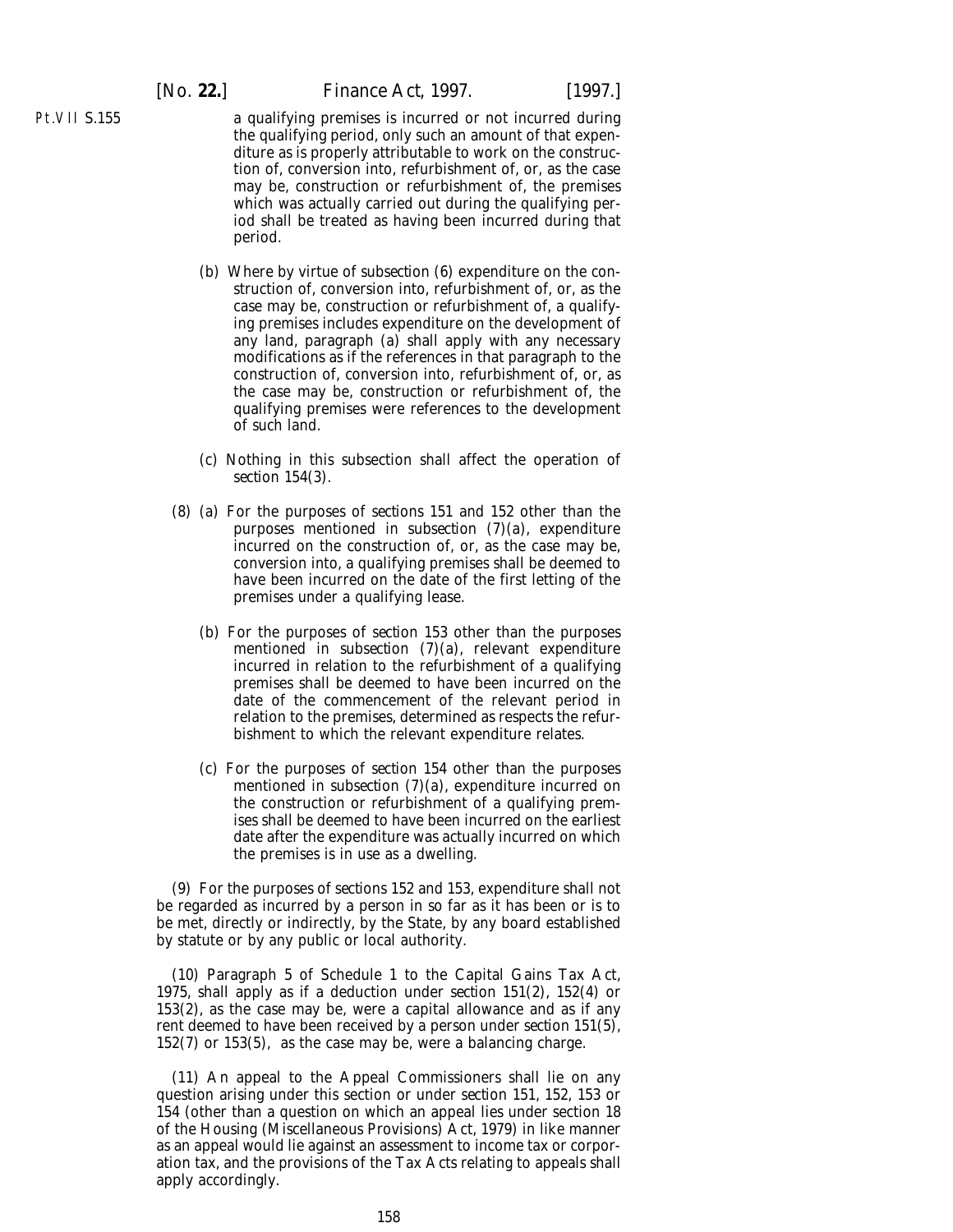156 – (1) The following provisions of Chapter VII of Part I of the Pt. VII Finance Act, 1991, are hereby repealed—

Repeals and consequential amendments.

- (*a*) sections 54 and 55,
- (*b*) subparagraph (iii) of paragraph (*a*) of subsection (1), and the proviso to subsection (2), of section 56,
- (*c*) paragraph (*a*) of subsection (1), and subsection (2), of section 57, and
- (*d*) paragraph (*a*) of subsection (1), and subsection (2), of section 58.

(2) Section 137 of the Income Tax Act, 1967, is hereby amended in Part I of the Table to that section by the addition of ''*Section 154* of the *Finance Act, 1997*''.

(3) Section 33A of the Corporation Tax Act, 1976, is hereby amended in subsection (1) by the substitution of ''section 42 of the Finance Act, 1994, or *section 150* of the *Finance Act, 1997*,'' for ''or section 42 of the Finance Act, 1994''.

(4) Section 56 of the Finance Act, 1991, is hereby amended in paragraph (*c*) of subsection (1) by the substitution of ''subparagraph (i) or (ii)" for "subparagraph  $(i)$ ,  $(ii)$  or  $(iii)$ ".

### Part VIII

### Miscellaneous

**157.**—As on and from the passing of this Act, section 162 of the Amendment of Income Tax Act, 1967, is hereby amended, in subsection (3), by the deletion, in both paragraphs (*a*) and (*b*) (inserted by the Finance Act, 1987), of the words ''and at his direction''.

section 162 (Collector-General) of Income Tax Act, 1967.

**158.**—As respects the year 1997 and subsequent years, section 23 Amendment of of the Finance Act, 1983, is hereby amended—

(*a*) by the substitution of the following subsection for subsection  $(2)$ :

> ''(2) The Revenue Commissioners shall, as respects each relevant period (being the period beginning on the 1st day of January, 1997, and ending on the 30th day of June, 1997, and each subsequent period of three months beginning with the period ending on the 30th day of September, 1997), compile a list of names and addresses and the occupations or descriptions of every person—

- (*a*) upon whom a fine or other penalty was imposed by a court under any of the Acts during that relevant period,
- (*b*) upon whom a fine or other penalty was otherwise imposed by a court during that relevant period in respect of an act or omission by the person in relation to tax, or
- (*c*) in whose case the Revenue Commissioners, pursuant to an agreement made with the

section 23 (publication of names of defaulters) of Finance Act, 1983.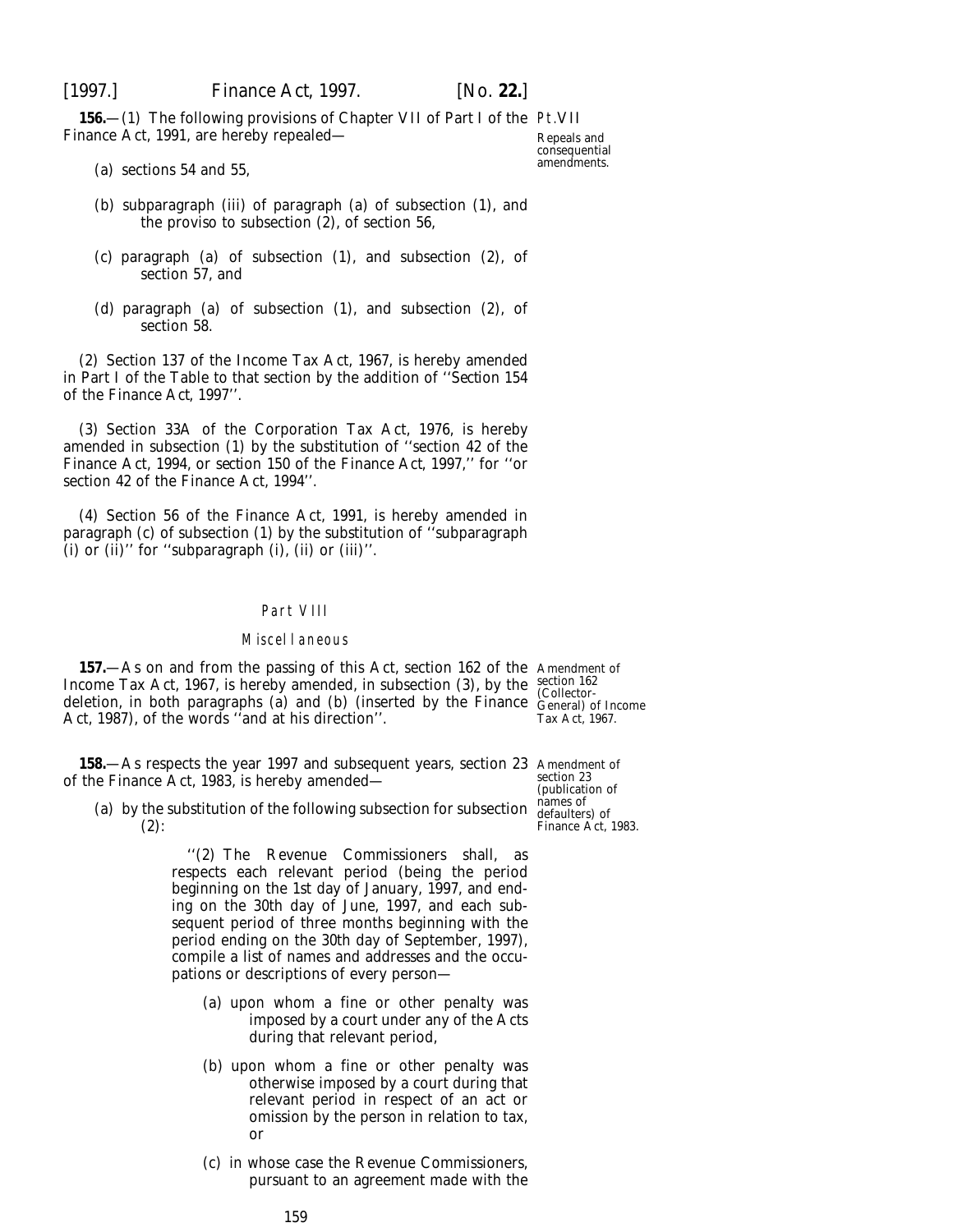Pt.VIII S.158

Evidence of authorisation. [*No.* **22.**] *Finance Act,* 1997. [1997.]

person in that relevant period, refrained from initiating proceedings for recovery of any fine or penalty of the kind mentioned in paragraphs (*a*) and (*b*) and, in lieu of initiating such proceedings, accepted, or undertook to accept, a specified sum of money in settlement of any claim by the Revenue Commissioners in respect of any specified liability of the person under any of the Acts for—

- (i) payment of any tax,
- (ii) payment of interest thereon, and
- (iii) a fine or other monetary penalty in respect thereof.'',

and

(*b*) by the substitution of the following subsection for subsection (3):

> ''(3) Notwithstanding any obligation as to secrecy imposed on them by the Acts or the Official Secrets Act, 1963—

- (*a*) the Revenue Commissioners shall, before the expiration of three months from the end of each relevant period, cause each such list referred to in subsection (2) in relation to that period to be published in *Iris Oifigiu´il,* and
- (*b*) the Revenue Commissioners may, at any time, cause any such list referred to in subsection (2) to be publicised in such manner as they shall consider appropriate.''.

**159.**—(1) In this section, except where the context otherwise requires—

''the Acts'' means—

- (*a*) (i) the Customs Acts,
	- (ii) the statutes relating to the duties of excise and to the management of those duties,
	- (iii) the Tax Acts,
	- (iv) the Capital Gains Tax Acts,
	- (v) the Value-Added Tax Act, 1972, and the enactments amending or extending that Act,
	- (vi) the Capital Acquisitions Tax Act, 1976, and the enactments amending or extending that Act,
	- (vii) the statutes relating to stamp duty and to the management of that duty,

and any instruments made thereunder or under any other enactment and relating to tax, and

(*b*) the European Communities (Intrastat) Regulations, 1993 (S.I. No. 136 of 1993);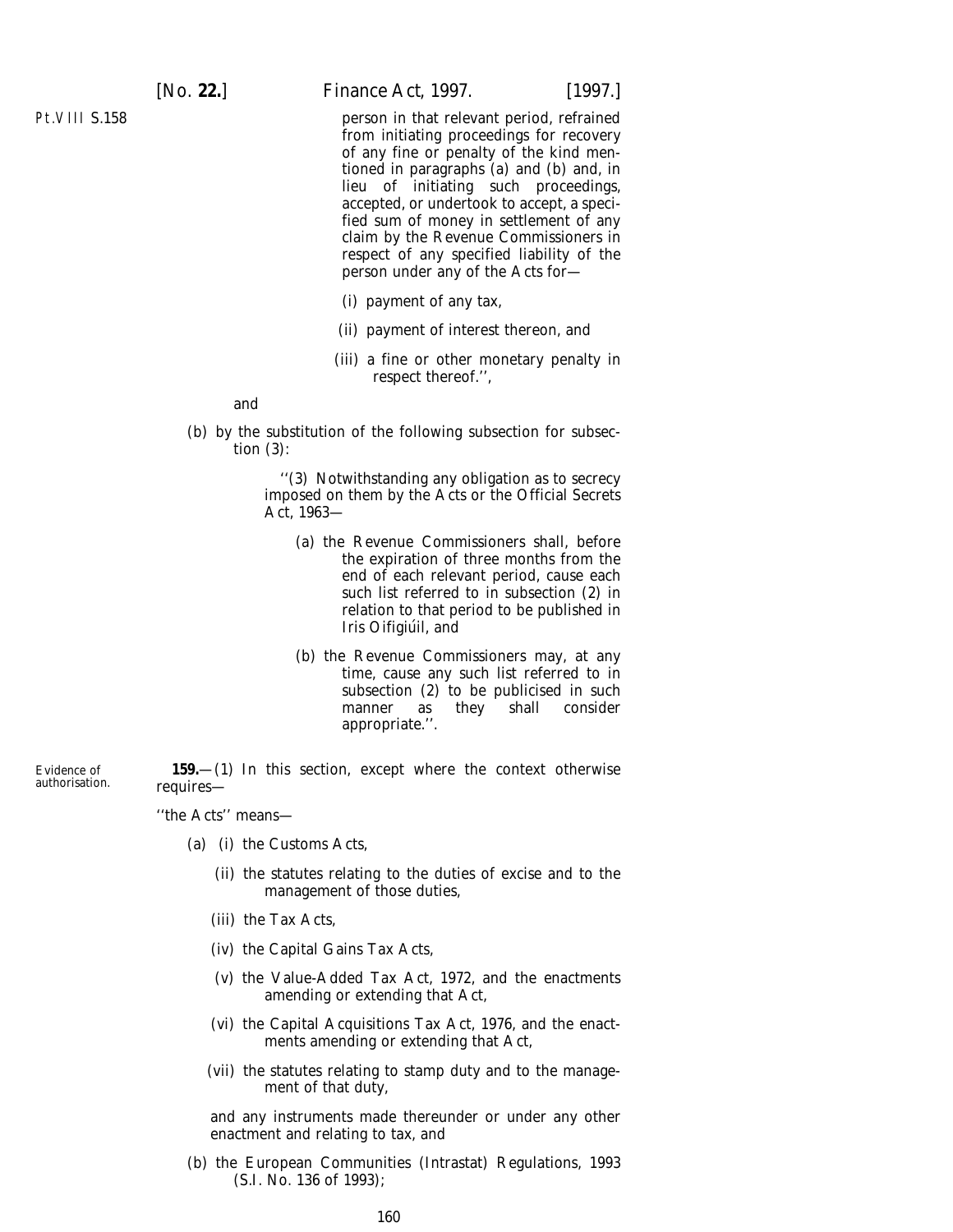"authorised officer" means an officer of the Revenue Commissioners Pt.VIII S.159 who is authorised, nominated or appointed under any provision of the Acts, to exercise or perform any functions under any of the specified provisions, and ''authorised'' and ''authorisation'' shall be construed accordingly;

''functions'' includes powers and duties;

''identity card'', in relation to an authorised officer, means a card which is issued to the officer by the Revenue Commissioners and which contains—

- (*a*) a statement to the effect that the officer—
	- (i) is an officer of the Revenue Commissioners, and
	- (ii) is an authorised officer for the purposes of the specified provisions,
- (*b*) a photograph and signature of the officer,
- (*c*) a hologram showing the logo of the Office of the Revenue Commissioners,
- (*d*) the facsimile signature of a Revenue Commissioner, and
- (*e*) particulars of the specified provisions under which the officer is authorised;

''specified provisions'', in relation to an authorised officer, means either or both the provisions of the Acts under which the authorised officer—

- (*a*) is authorised and which are specified on his or her identity card, and
- (*b*) exercises or performs functions under the Customs Acts or any statutes relating to the duties of excise and to the management of those duties;

''tax'' means any tax, duty, levy, charge under the care and management of the Revenue Commissioners.

(2) Where, in the exercise or performance of any functions under any of the specified provisions in relation to him or her, an authorised officer is requested to produce or show his or her authorisation for the purposes of that provision, the production by the authorised officer of his or her identity card—

- (*a*) shall be taken as evidence of authorisation under that provision, and
- (*b*) shall satisfy any obligation under that provision which requires the authorised officer to produce such authorisation on request.

(3) This section shall come into operation on such day as the Minister for Finance may appoint by order.

**160.**—(1) Section 242(1) of the Finance Act, 1992, is hereby Tax clearance for amended in the definition of "licence" (as amended by the Finance  $\frac{\text{money} }{\text{mort} 290}$ Act, 1993)—

(a) by the substitution of "'licence' means a licence or authoris-intermediaries. ation, as the case may be, of the kind referred to—'' for '' 'licence' means a licence of the kind referred to—'', and

mortgage intermediaries and credit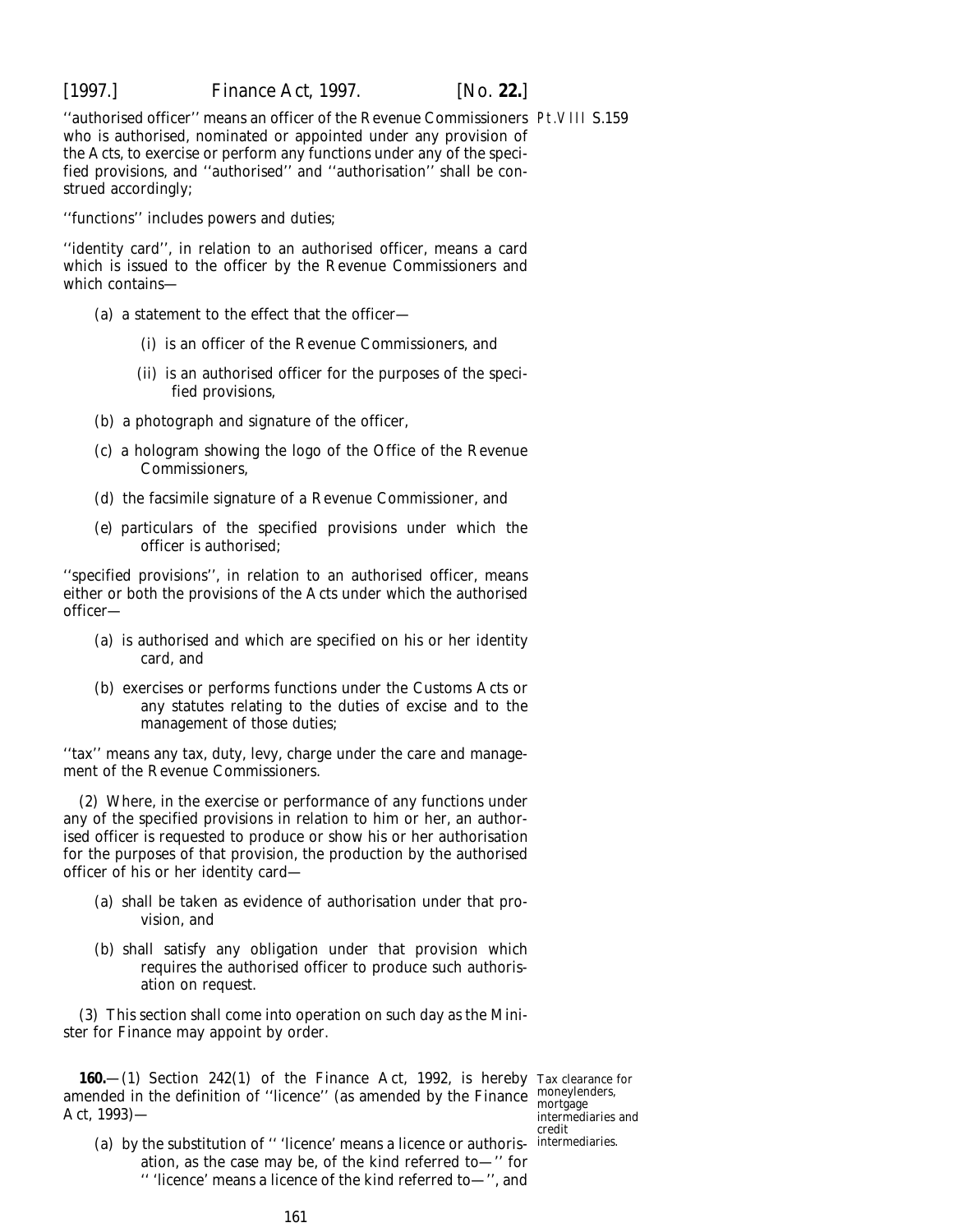Pt.VIII S.160

(*b*) by the insertion of the following paragraph after paragraph (*g*):

- (2) The Consumer Credit Act, 1995, is hereby amended—
	- (*a*) in section 93—
		- (i) by the substitution, in subsection (10), of the following for paragraph (*d*):
			- ''(*d*) the applicant has failed to provide satisfactory evidence that a current tax clearance certificate in relation to the licence has been issued in accordance with the provisions of section 242 (as amended by the *Finance Act, 1997*) of the Finance Act, 1992,'',

and

- (ii) by the insertion of the following after subsection (10):
	- ''(10A)(*a*) Where in relation to a moneylender's licence—
		- (i) an application in accordance with section 242 of the Finance Act, 1992, for a tax clearance certificate has been made—
			- (I) not less than four months prior to the commencement date of such licence, and
			- (II) a tax clearance certificate has not yet been issued or refused,
			- or
		- (ii) a tax clearance certificate has been refused and an appeal against such refusal has been made and accepted in accordance with subsection  $(6)$  of the said section 242,

and in either case, the licence could, but for the provisions relating to a tax clearance certificate, have been issued, then—

- (I) in a case where a licence has been granted in respect of the previous licensing period, such licence may continue in force beyond its latest expiry date pending—
	- (A) the issue or refusal of a tax clearance certificate, or
	- (B) in the case of an appeal, the final determination of that appeal,

and

162

<sup>&#</sup>x27;'(*gg*) in section 93, 116 or 144 of the Consumer Credit Act, 1995;''.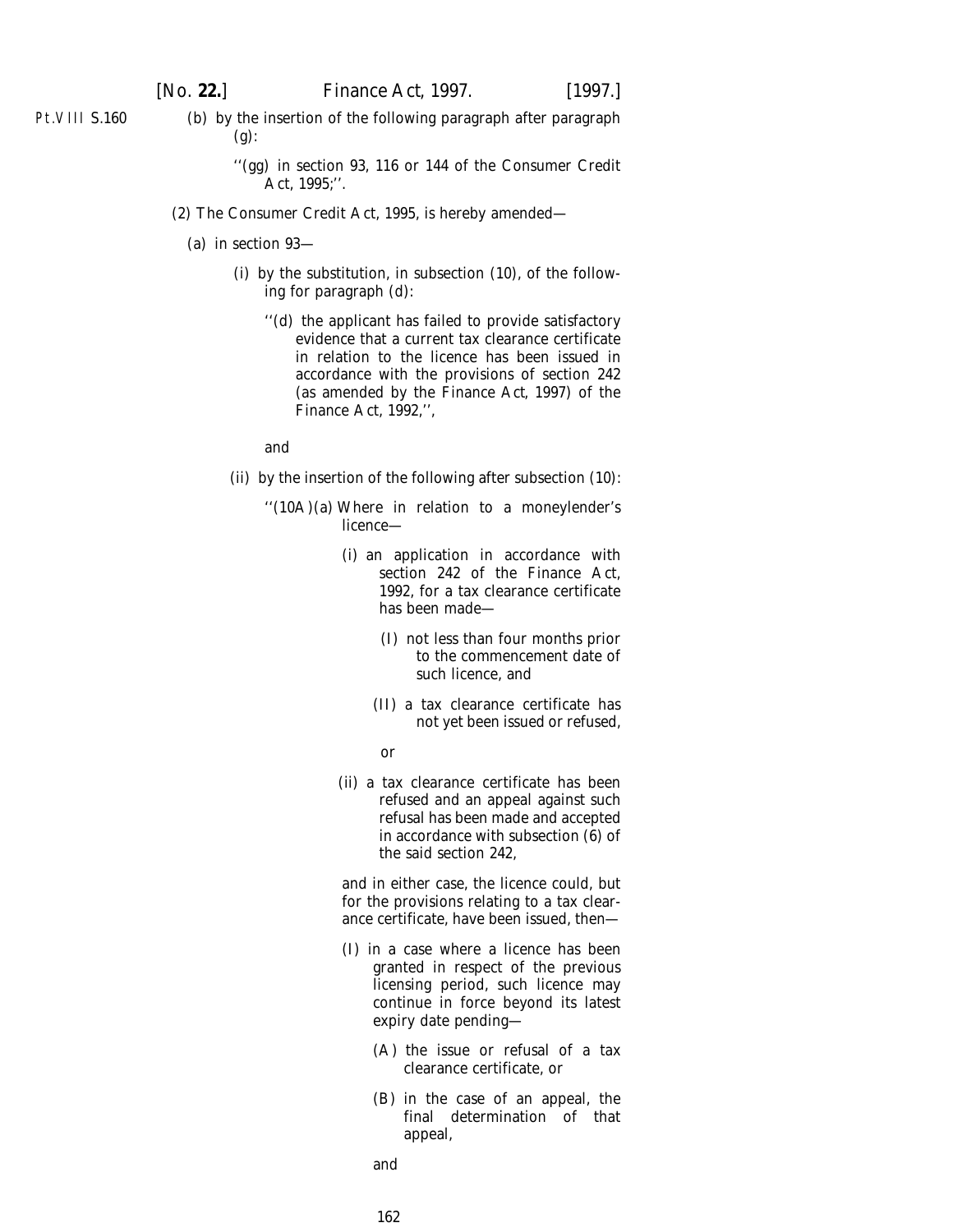- (II) in a case where a licence has not Pt.VIII S.160been granted in respect of the previous licensing period, a licence may be issued temporarily and remain in force pending—
	- (A) the issue or refusal of a tax clearance certificate, or
	- (B) in the case of an appeal, the final determination of that appeal:

Provided that the amount of the fee that would be payable on the application for the licence is duly deposited with the Director.

- (*b*) Every licence issued temporarily or continued in force in accordance with paragraph (*a*) shall, while it remains in force, be deemed to be a licence within the meaning of this section.
- (*c*) Where—
	- (i) a determination is made to issue a tax clearance certificate, in respect of an application referred to in subparagraph (i) of paragraph (*a*), or
	- (ii) the final determination of an appeal referred to in subparagraph (ii) of paragraph (*a*) is to the effect that the application for a tax clearance certificate in relation to a licence is an acceptable application,

and where the tax clearance certificate has been issued, the licence continued in force or issued temporarily under this subsection shall expire upon the grant of a licence under this section and the duty deposited shall be set against the appropriate duty payable on the grant of the licence.

- (*d*) Where—
	- (i) a determination is made to refuse a tax clearance certificate, in respect of an application referred to in subparagraph (i) of paragraph (*a*), or
	- (ii) the final determination of an appeal under subparagraph (ii) of paragraph (*a*) is to the effect that the refusal of an application for a tax clearance certificate in relation to a licence is a valid refusal,

the licence continued in force or issued temporarily under this subsection shall expire not later than seven days after such refusal or after the determination of such appeal, and the amount of any duty deposited in excess of the proportion of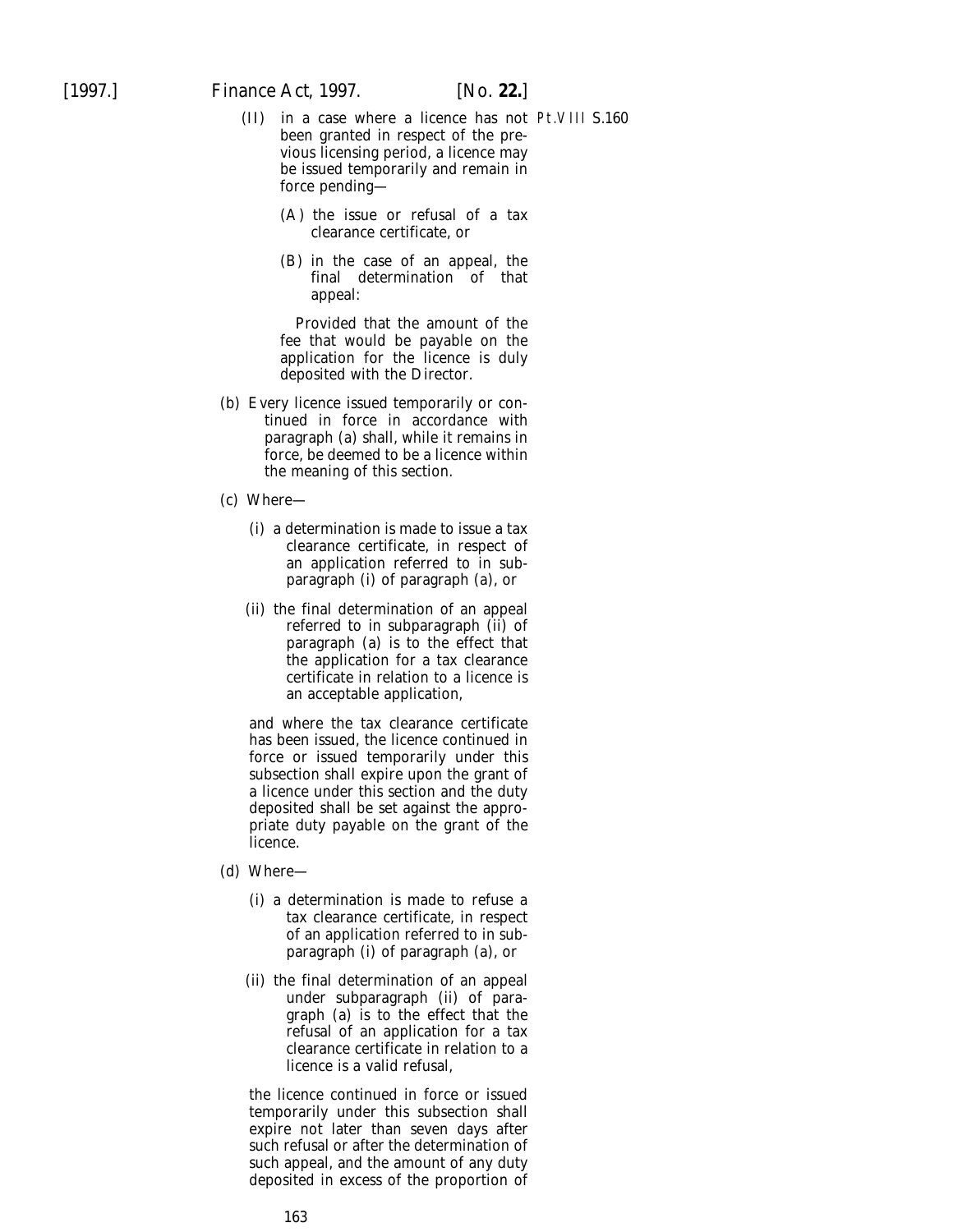Pt.VIII S.160

that duty attributable to the period when the licence was temporarily in force shall be repaid,'',

- (*b*) in section 116—
	- (i) by the substitution, in subsection (9), of the following for paragraph (*d*):
		- ''(*d*) the applicant has failed to provide satisfactory evidence that a current tax clearance certificate in relation to the authorisation has been issued in accordance with the provisions of section 242 (as amended by the *Finance Act, 1997*) of the Finance Act, 1992,'',

and

- (ii) by the insertion of the following after subsection (9):
	- ''(9A) (*a*) Where in relation to an authorisation—
		- (i) an application in accordance with section 242 of the Finance Act, 1992, for a tax clearance certificate has been made—
			- (I) not less than four months prior to the commencement date of such authorisation, and
			- (II) a tax clearance certificate has not yet been issued or refused,

or

(ii) a tax clearance certificate has been refused and an appeal against such refusal has been made and accepted in accordance with subsection  $(\hat{6})$  of the said section 242,

and in either case, the authorisation could, but for the provisions relating to a tax clearance certificate, have been issued, then—

- (I) in a case where an authorisation has been granted in respect of the previous authorisation period, such authorisation may continue in force beyond its latest expiry date pending—
	- (A) the issue or refusal of a tax clearance certificate, or
	- (B) in the case of an appeal, the final determination of that appeal,

and

(II) in a case where an authorisation has not been granted in respect of the previous authorisation period, an authorisation may be issued temporarily and remain in force pending—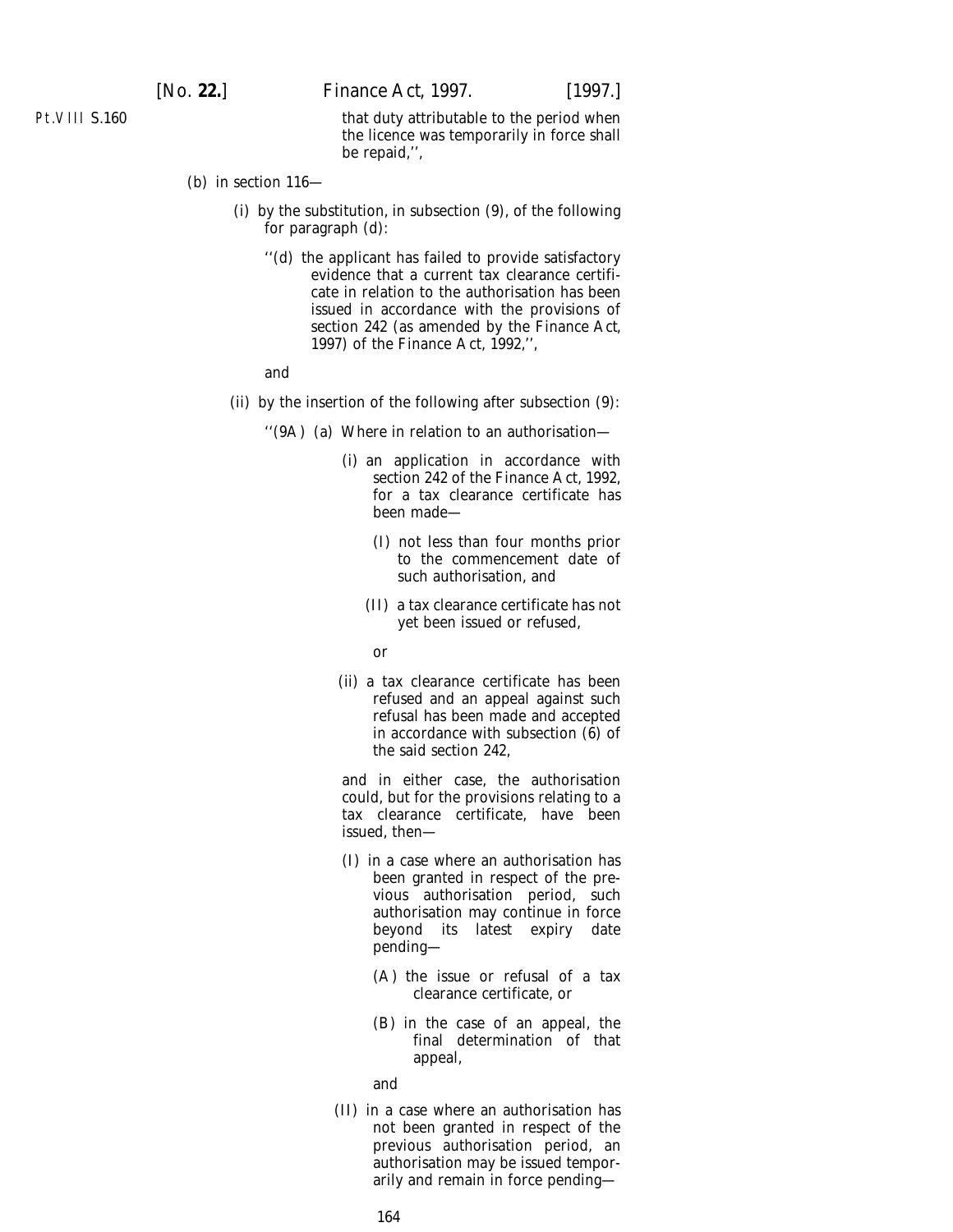- (A) the issue or refusal of a tax Pt.VII S.160clearance certificate, or
- (B) in the case of an appeal, the final determination of that appeal:

Provided that the amount of the fee that would be payable on the application for the authorisation is duly deposited with the Director.

- (*b*) Every authorisation issued temporarily or continued in force in accordance with paragraph (*a*) shall, while it remains in force, be deemed to be an authorisation within the meaning of this section.
- (*c*) Where—
	- (i) a determination is made to issue a tax clearance certificate, in respect of an application referred to in subparagraph (i) of paragraph (*a*), or
	- (ii) the final determination of an appeal referred to in subparagraph (ii) of paragraph (*a*) is to the effect that the application for a tax clearance certificate in relation to an authorisation is an acceptable application,

and where the tax clearance certificate has been issued, the authorisation continued in force or issued temporarily under this subsection shall expire upon the grant of an authorisation under this section and the duty deposited shall be set against the appropriate duty payable on the grant of the authorisation.

- (*d*) Where—
	- (i) a determination is made to refuse a tax clearance certificate, in respect of an application referred to in subparagraph (i) of paragraph (*a*), or
	- (ii) the final determination of an appeal under subparagraph (ii) of paragraph (*a*) is to the effect that the refusal of an application for a tax clearance certificate in relation to an authorisation is a valid refusal,

the authorisation continued in force or issued temporarily under this subsection shall expire not later than seven days after such refusal or after the determination of such appeal, and the amount of any duty deposited in excess of the proportion of that duty attributable to the period when the authorisation was temporarily in force shall be repaid.'',

### and

(*c*) in section 144—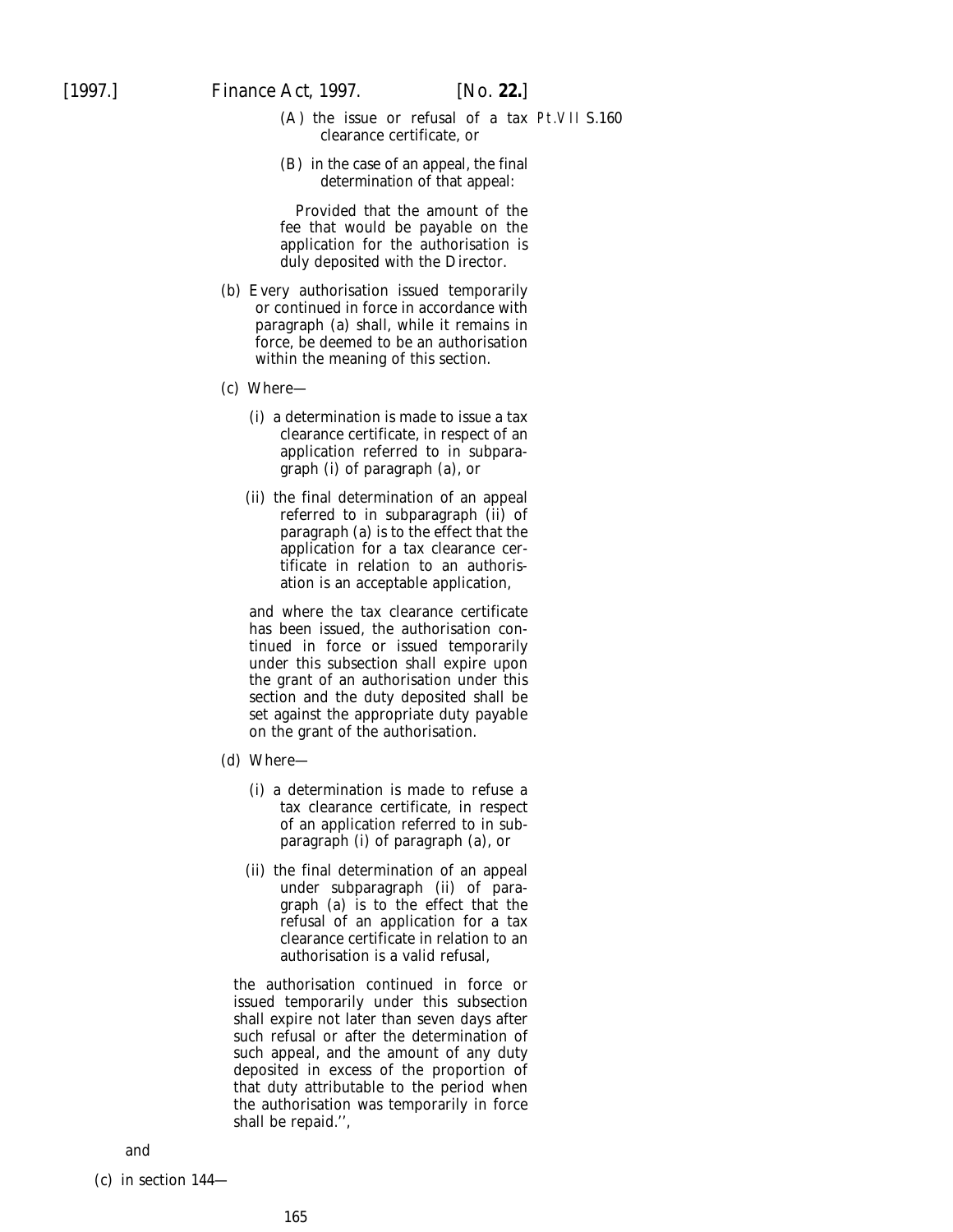- (i) by the substitution, in subsection (9), of the following for paragraph (*d*):
	- ''(*d*) the applicant has failed to provide satisfactory evidence that a current tax clearance certificate issued in relation to the authorisation has been issued in accordance with the provisions of section 242 (as amended by the *Finance Act, 1997*) of the Finance Act, 1992,'',
- (ii) by the insertion of the following after subsection (9):
	- ''(9A) (*a*) Where in relation to an authorisation—
		- (i) an application in accordance with section 242 of the Finance Act, 1992, for a tax clearance certificate has been made—
			- (I) not less than four months prior to the commencement date of such an authorisation, and
			- (II) a tax clearance certificate has not yet been issued or refused,

or

(ii) a tax clearance certificate has been refused and an appeal against such refusal has been made and accepted in accordance with subsection (6) of the said section 242,

and in either case, the authorisation could, but for the provisions relating to a tax clearance certificate, have been issued, then—

- (I) in a case where an authorisation has been granted in respect of the previous authorisation period, such authorisation may continue in force beyond its latest expiry date pending—
	- (A) the issue or refusal of a tax clearance certificate, or
	- (B) in the case of an appeal, the final determination of that appeal,

and

- (II) in a case where an authorisation has not been granted in respect of the previous authorisation period, an authorisation may be issued temporarily and remain in force pending—
	- (A) the issue or refusal of a tax clearance certificate, or
	- (B) in the case of an appeal, the final determination of that appeal: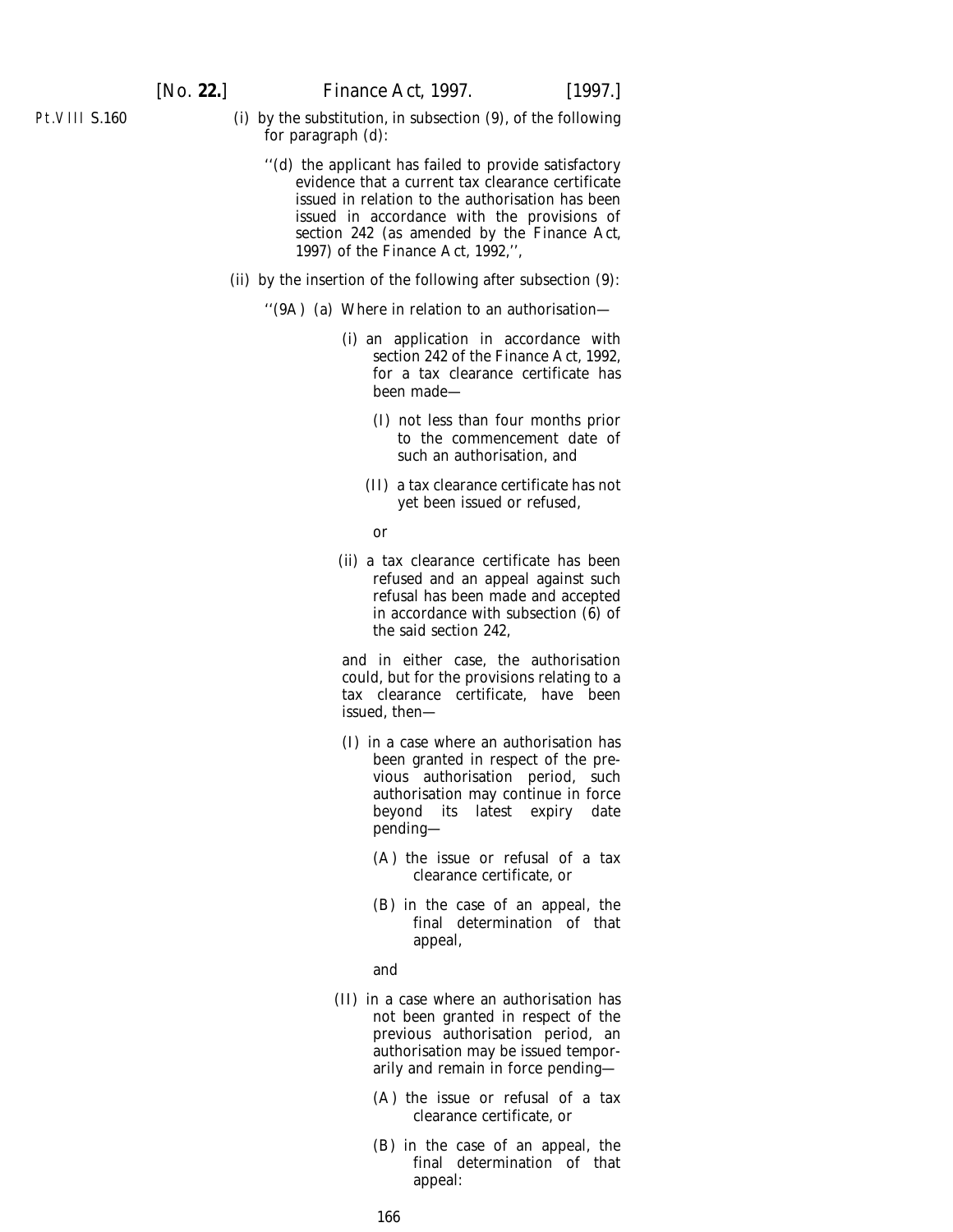Provided that the amount of the fee Pt.VIII S.160that would be payable on the application for the authorisation is duly deposited with the Director.

- (*b*) Every authorisation issued temporarily or continued in force in accordance with paragraph (*a*) shall, while it remains in force, be deemed to be an authorisation within the meaning of this section.
- (*c*) Where—
	- (i) a determination is made to issue a tax clearance certificate, in respect of an application referred to in subparagraph (i) of paragraph (*a*), or
	- (ii) the final determination of an appeal referred to in subparagraph (ii) of paragraph (*a*) is to the effect that the application for a tax clearance certificate in relation to an authorisation is an acceptable application,

and where the tax clearance certificate has been issued, the authorisation continued in force or issued temporarily under this subsection shall expire upon the grant of an authorisation under this section and the duty deposited shall be set against the appropriate duty payable on the grant of the authorisation.

- (*d*) Where—
	- (i) a determination is made to refuse a tax clearance certificate, in respect of an application referred to in subparagraph (i) of paragraph (*a*), or
	- (ii) the final determination of an appeal under subparagraph (ii) of paragraph (*a*) is to the effect that the refusal of an application for a tax clearance certificate in relation to an authorisation is a valid refusal,

the authorisation continued in force or issued temporarily under this subsection shall expire not later than seven days after such refusal or after the determination of such appeal, and the amount of any duty deposited in excess of the proportion of that duty attributable to the period when the authorisation was temporarily in force shall be repaid.''.

(3) This section shall apply and have effect in relation to an application under—

- (*a*) section 93 of the Consumer Credit Act, 1995, for a moneylender's licence,
- (*b*) section 116 of that Act, for a mortgage intermediaries authorisation,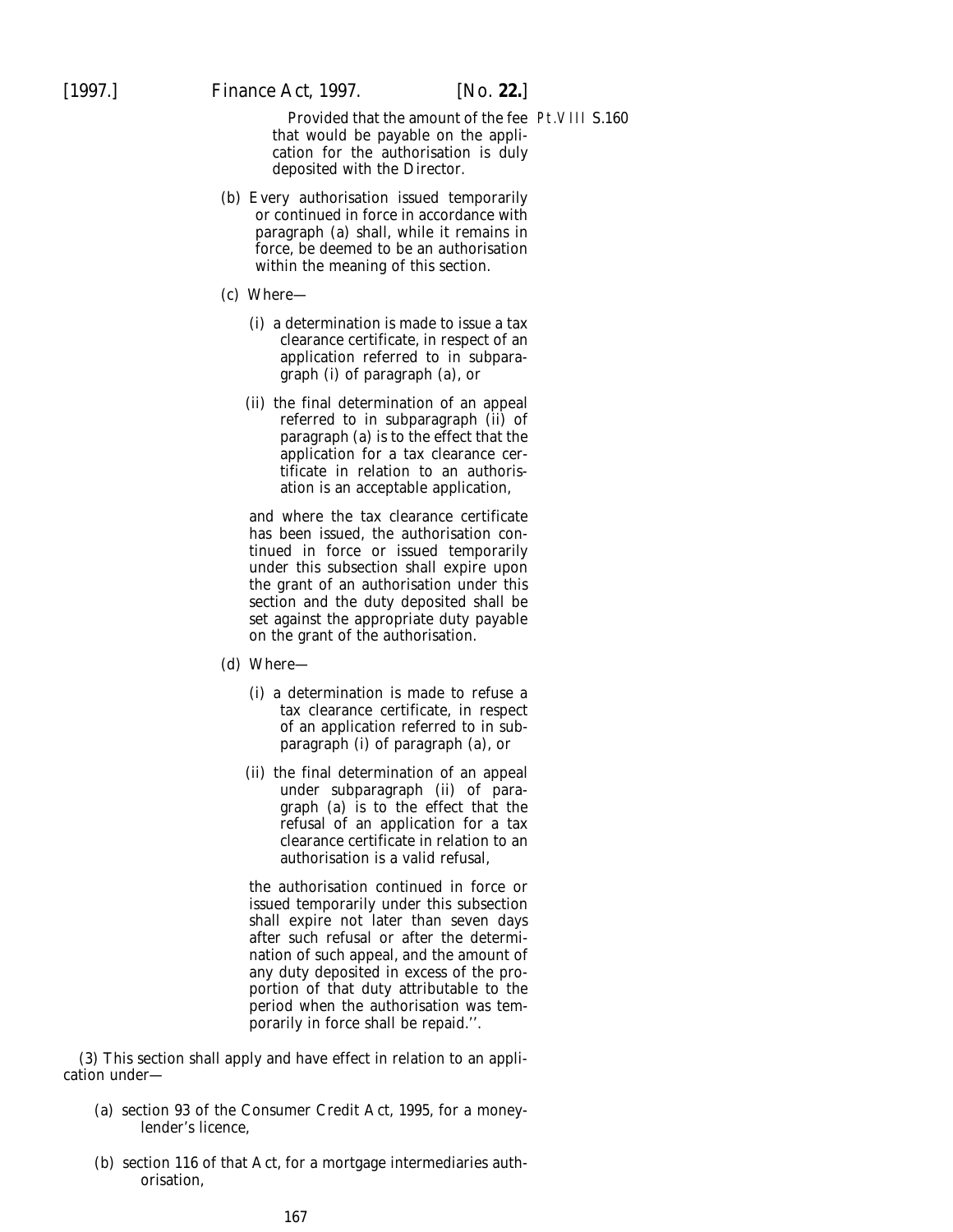Pt.VIII S.160

(*c*) section 144 of that Act, for a credit intermediaries authorisation,

the commencement date of which is on or after the 1st day of January, 1998.

Amendment of section 54 (creation and issue of securities by Minister for Finance) of Finance Act, 1970, etc.

Advance of moneys to Post Office Savings Bank Fund by the Minister for

Finance.

**161.**—(1) Section 54 of the Finance Act, 1970, is hereby amended by the insertion after subsection (9) (inserted by the Finance Act, 1993) of the following subsection:

- ''(10) (*a*) The Minister for Finance may, whenever and so often as the Minister thinks fit, nominate any securities issued under subsection (1) of this section as securities under which each obligation to make a payment whether of principal or of interest, may be separated and each such separated obligation (in this subsection referred to as 'strips') shall constitute securities for the purposes of this section.
	- (*b*) Strips created by virtue of paragraph (*a*) may be used to constitute securities fungible with the securities from which such strips were derived.
	- (*c*) The Minister may, whenever and so often as the Minister thinks fit, prescribe such terms and conditions for the purposes of implementing the provisions of paragraphs (*a*) and (*b*).''.

**162.**—(1) The Minister for Finance may advance moneys from the Central Fund or the growing produce thereof to the Post Office Savings Bank Fund on such terms and conditions as that Minister thinks fit for the purpose of the acquisition, holding or disposal of any rights or interests, direct or indirect, in any securities of the State to which section  $138(1)(b)(i)$  of the Finance Act, 1993, relates.

- (2) (*a*) In respect of any moneys advanced by virtue of *subsection (1)*, such moneys shall, subject to *paragraph (b)*, be repaid to the Minister for Finance at such time or in such circumstances as that Minister may specify, together with any interest thereon at such rate or rates as that Minister may fix.
	- (*b*) The Minister for Finance may, from time to time, alter the time or circumstances under which any moneys advanced by virtue of *subsection (1)* are to be repaid.

Amendment of National Treasury Management Agency Act, 1990.

**163.**—The National Treasury Management Agency Act, 1990, is hereby amended—

- (*a*) in section 4 by the insertion of the following subsection after subsection (1):
	- ''(1A) An additional function of the Agency shall be:
		- (*a*) to perform, on behalf of the Minister for Agriculture, Food and Forestry whenever requested by that Minister, the borrowing function set out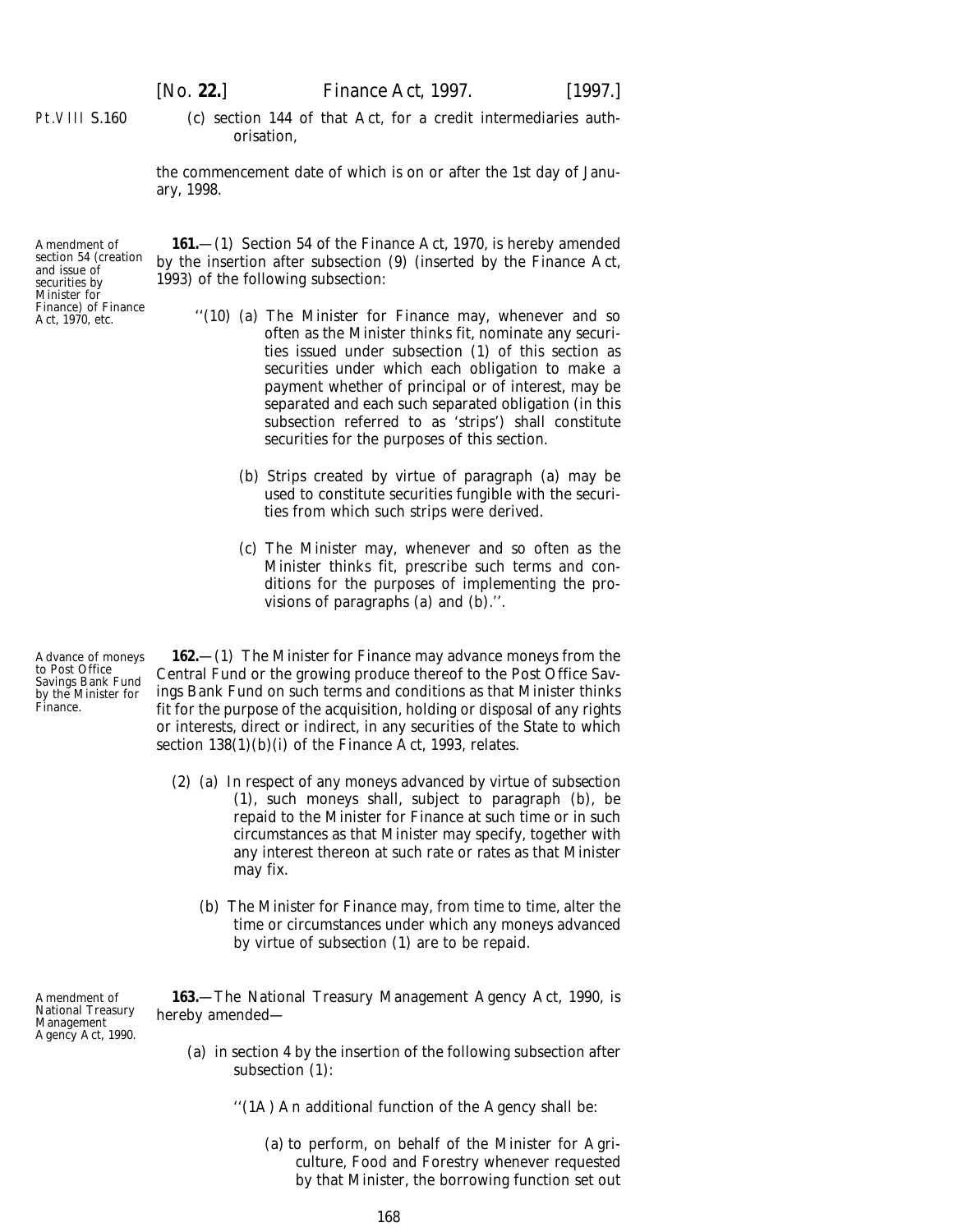[1997.] *Finance Act,* 1997. [*No.* **22.**]

in Regulation 11 of the European Communities Pt.VIII S.163 (Common Agricultural Policy) (Market Intervention) Regulations, 1973 (S.I. No. 24 of 1973), and

(*b*) to exercise the function of that Minister in relation to the management of the indebtedness arising from such borrowing, on such terms and conditions as may be agreed by the Agency with that Minister.'',

and

(*b*) in the First Schedule, by the insertion of the following paragraph after paragraph (*g*):

> ''(*gg*) section 54(10) (inserted by *section 161* of the *Finance Act, 1997*) of the Finance Act, 1970,''.

**164.**—(1) In this section—

Capital Services Redemption Account.

''the 1996 amending section'' means section 138 of the Finance Act, 1996;

''capital services'' has the same meaning as it has in the principal section;

''the forty-seventh additional annuity'' means the sum charged on the Central Fund under *subsection (4)*;

''the principal section'' means section 22 of the Finance Act, 1950.

(2) In relation to the twenty-nine successive financial years commencing with the financial year ending on the 31st day of December, 1997, subsection (4) of the 1996 amending section shall have effect with the substitution of ''£88,264,810'' for ''£83,599,421''.

(3) Subsection (6) of the 1996 amending section shall have effect with the substitution of ''£66,821,199'' for ''£64,256,400''.

(4) A sum of £94,679,697 to redeem borrowings, and interest thereon, in respect of capital services shall be charged annually on the Central Fund or the growing produce thereof in the thirty successive financial years commencing with the financial year ending on the 31st day of December, 1997.

(5) The forty-seventh additional annuity shall be paid into the Capital Services Redemption Account in such manner and at such times in the relevant financial year as the Minister for Finance may determine.

(6) Any amount of the forty-seventh additional annuity, not exceeding £72,772,950 in any financial year, may be applied towards defraying the interest on the public debt.

(7) The balance of the forty-seventh additional annuity shall be applied in any one or more of the ways specified in subsection (6) of the principal section.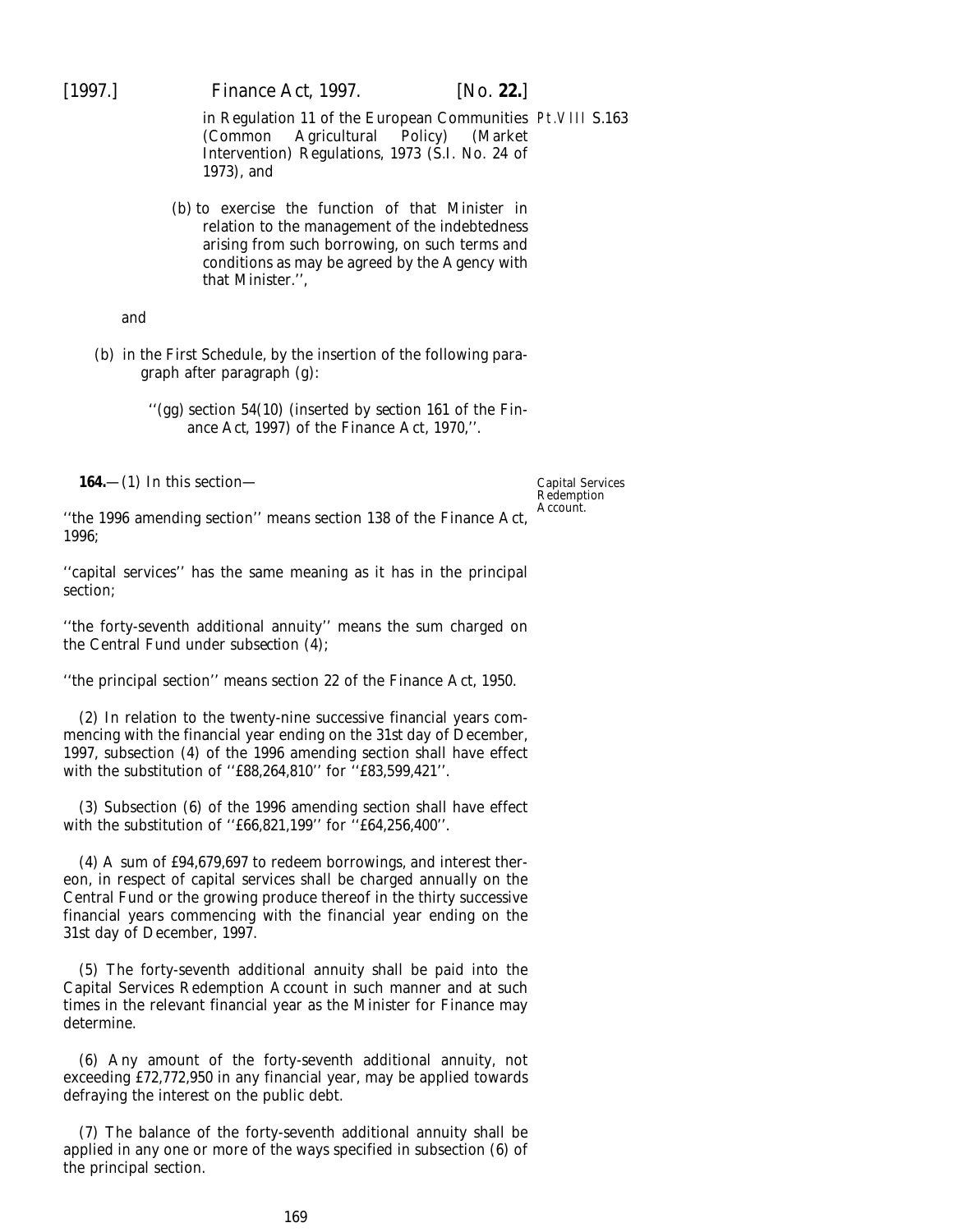[*No.* **22.**] *Finance Act,* 1997. [1997.] **165.**—All taxes and duties imposed by this Act are hereby placed

Pt.VIII

Care and management of taxes and duties.

Short title, construction and commencement.

**166.**—(1) This Act may be cited as the Finance Act, 1997.

under the care and management of the Revenue Commissioners.

(2) *Parts I* and *VII* (so far as relating to income tax) shall be construed together with the Income Tax Acts and (so far as relating to corporation tax) shall be construed together with the Corporation Tax Acts and (so far as relating to capital gains tax) shall be construed together with the Capital Gains Tax Acts.

(3) *Part II* (so far as relating to customs) shall be construed together with the Customs Acts and (so far as relating to duties of excise) shall be construed together with the statutes which relate to the duties of excise and to the management of those duties.

(4) *Part III* shall be construed together with the Value-Added Tax Acts, 1972 to 1996, and may be cited together therewith as the Value-Added Tax Acts, 1972 to 1997.

(5) *Part IV* shall be construed together with the Stamp Act, 1891, and the enactments amending or extending that Act.

(6) *Part V* shall be construed together with Part VI of the Finance Act, 1983, and the enactments amending or extending that Part.

(7) *Part VI* (so far as relating to capital acquisitions tax) shall be construed together with the Capital Acquisitions Tax Act, 1976, and the enactments amending or extending that Act.

(8) *Part VIII* (so far as relating to income tax) shall be construed together with the Income Tax Acts and (so far as relating to corporation tax) shall be construed together with the Corporation Tax Acts and (so far as relating to capital gains tax) shall be construed together with the Capital Gains Tax Acts and (so far as relating to valueadded tax) shall be construed together with the Value-Added Tax Acts, 1972 to 1996, and (so far as relating to Residential Property Tax) shall be construed together with Part VI of the Finance Act, 1983, and the enactments amending or extending that Act and (so far as relating to capital acquisitions tax) shall be construed together with the Capital Acquisitions Tax Act, 1976, and the enactments amending or extending that Act.

(9) *Part I* and *VII* shall, save as is otherwise expressly provided therein, be deemed to have come into force and shall take effect as on and from the 6th day of April, 1997.

(10) In relation to *Part III*:

- (*a*) *section 95*, paragraphs (*b*) and *(c)* of *section 107*, *section 108* and *section 114* shall be deemed to have come into force and shall take effect as on and from the 7th day of November, 1996;
- (*b*) *paragraph (a)* of *section 103* and *section 105* shall be deemed to have come into force and shall take effect as on and from the 1st day of March, 1997;
- (*c*) *paragraphs (a)* and *(b)* of *section 96*, *section 98*, *section 100*, *paragraphs (b)*, *(e)* and *(f)* of *section 102* and *section 104* shall be deemed to have come into force and shall take effect as on and from the 26th day of March, 1997;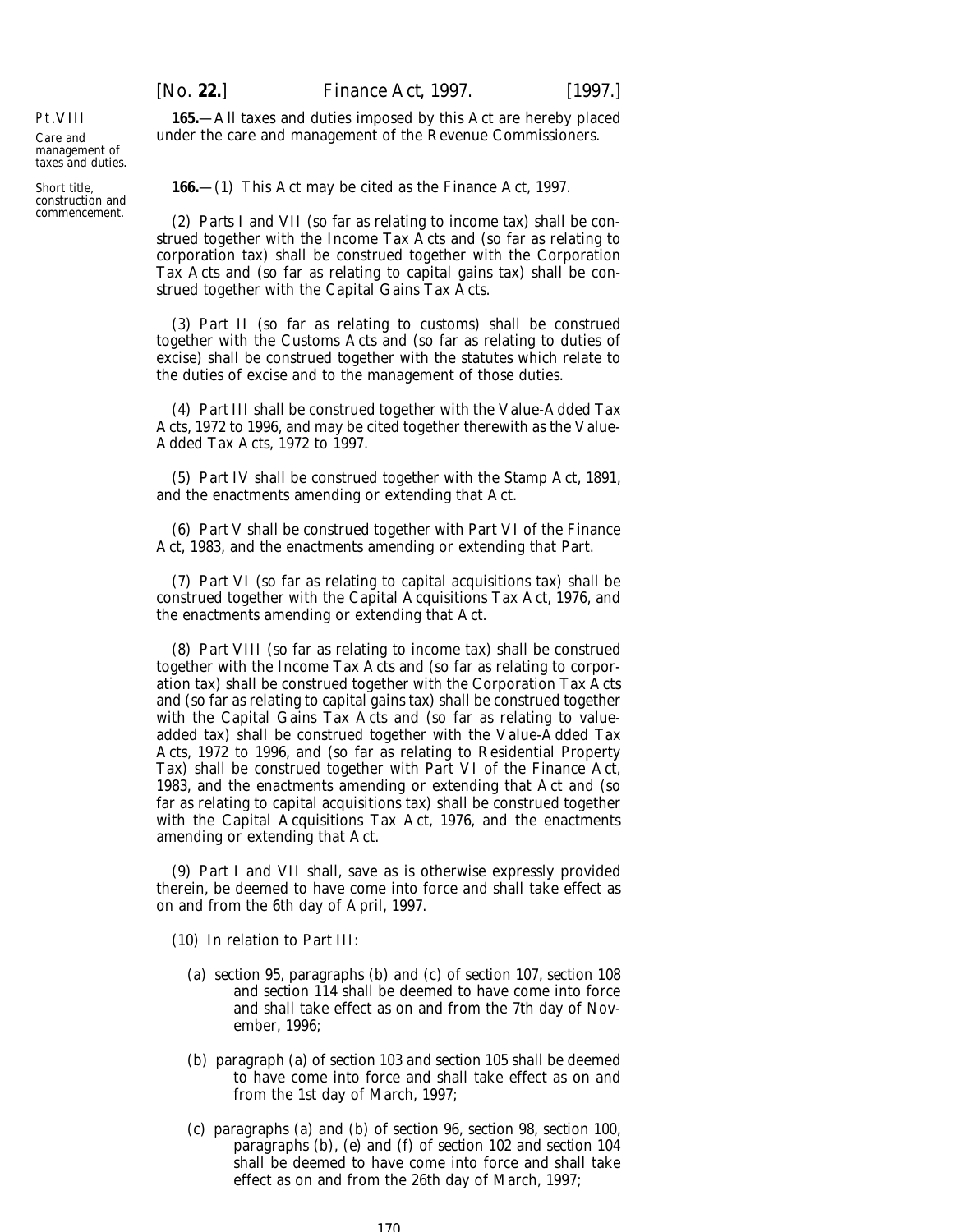- (*d*) *section 110* shall be deemed to have come into force and Pt.VIII S.166shall take effect as on and from the 1st day of May, 1997;
- (*e*) *paragraph (c)* of *section 96*, *section 99*, *section 106*, *paragraph (a)* of *section 107*, *section 109*, *section 111* and *section 112* shall take effect as on and from the 1st day of July, 1997;
- (*f*) *sections 101* and *113* shall take effect as on and from such date as the Minister for Finance may by order, appoint;
- (*g*) the provisions of this Part, other than those specified in *paragraphs (a)*, *(b)*, *(c)*, *(d)*, *(e)* and *(f)*, shall have effect as on and from the date of passing of this Act.

(11) Any reference in this Act to any other enactment shall, except so far as the context otherwise requires, be construed as a reference to that enactment as amended by or under any other enactment including this Act.

(12) In this Act, a reference to a Part, section or Schedule is to a Part or section of, or Schedule to, this Act, unless it is indicated that reference to some other enactment is intended.

(13) In this Act, a reference to a subsection, paragraph, subparagraph, clause or subclause is to the subsection, paragraph, subparagraph, clause or subclause of the provision (including a Schedule) in which the reference occurs, unless it is indicated that reference to some other provision is intended.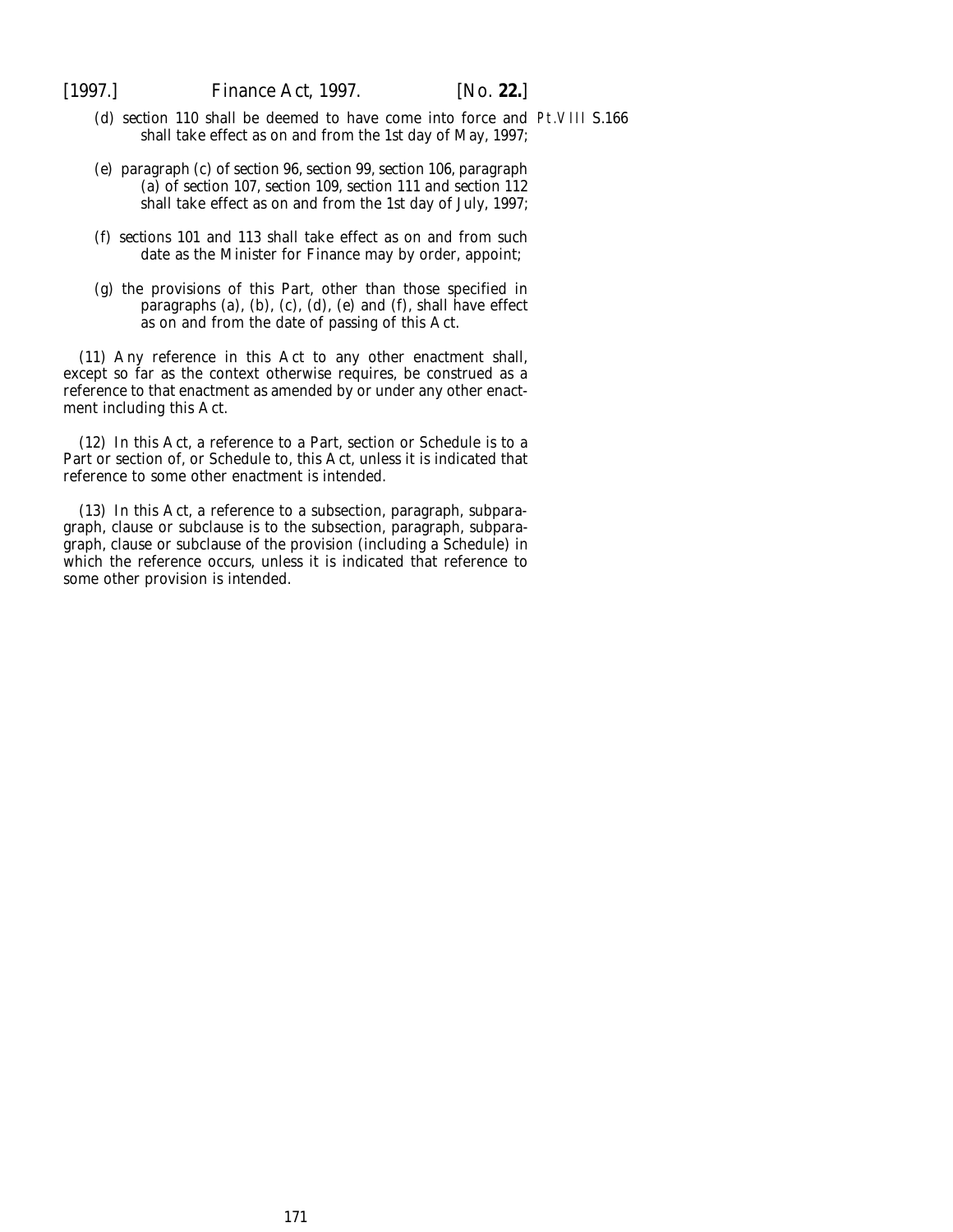# [*No.* **22.**] *Finance Act,* 1997. [1997.]

### FIRST SCHEDULE

Amendments Consequential on Changes in Personal Reliefs

1. The Income Tax Act, 1967, is hereby amended in accordance with the following provisions:

- (*a*) in section 138 (inserted by the Finance Act, 1980)—
	- (i) in paragraph (*a*) (inserted by the Finance Act, 1996), by the substitution of ''£5,800'' for ''£5,300'',
	- (ii) in paragraph (*b*) (as amended by the Finance Act, 1988), by the substitution of ''£3,400'' and ''£5,800'', respectively, for ''£3,150'' and ''£5,300'' (inserted by the Finance Act, 1996), and
	- (iii) in paragraph (*c*), by the substitution of ''£2,900'' for ''£2,650'' (inserted by the Finance Act, 1996),

and

(*b*) in subsection (2) of section 138A (inserted by the Finance Act, 1985), by the substitution of ''£2,400'' and ''£2,900'', respectively, for ''£2,150'' and ''£2,650'' (inserted by the Finance Act, 1996).

2. Section 8 of the Finance Act, 1974, is hereby amended, in subsection (1), by the substitution of ''£800'' for ''£400'' (inserted by the Finance Act, 1986) and of "£400" for "£200" (inserted by the Finance Act, 1986).

*Section 3*.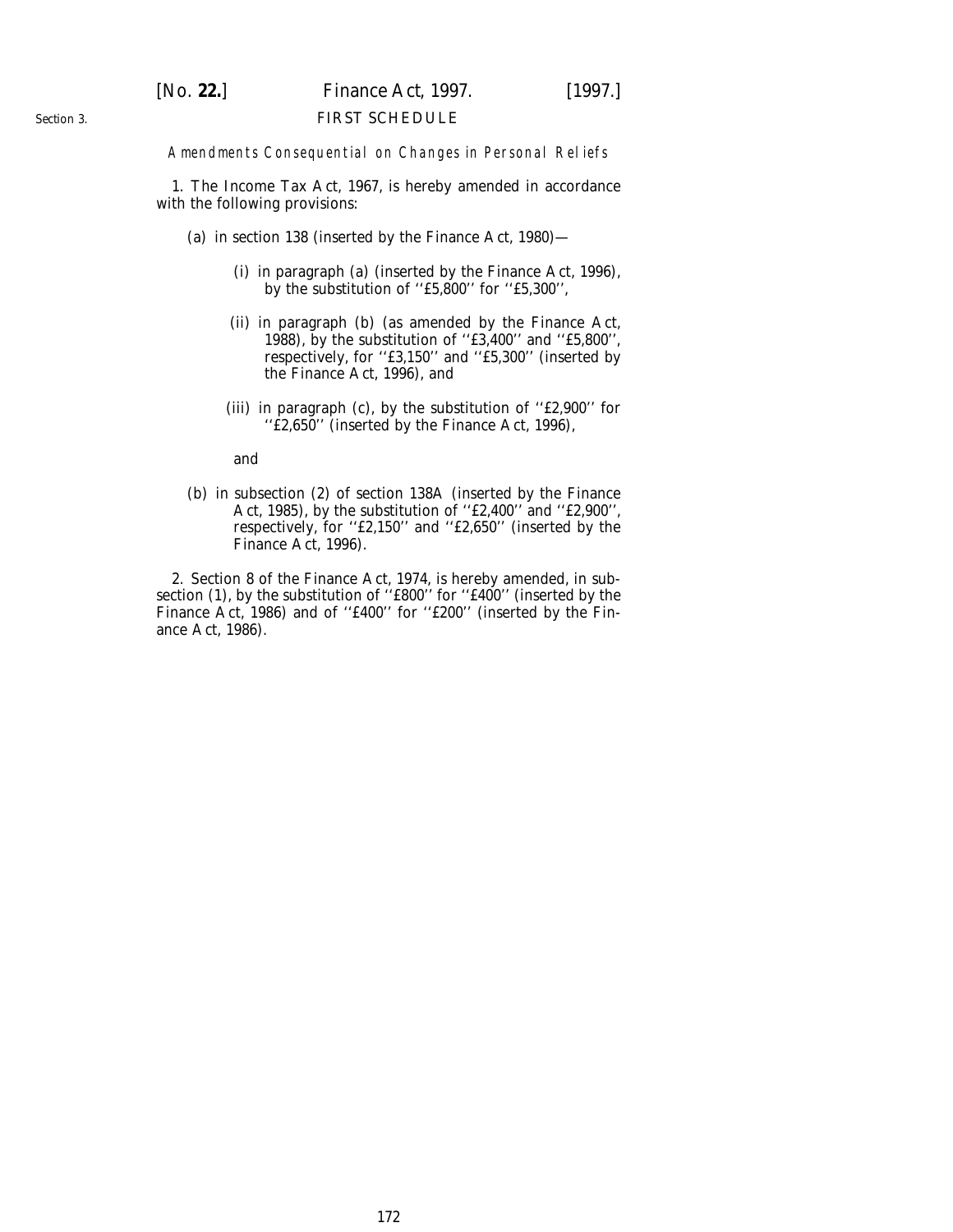[1997.] *Finance Act,* 1997. [*No.* **22.**]

### SECOND SCHEDULE

*Section 37*.

### Amendments Consequential on Changes in Amounts of Tax Credits in Respect of Distributions

1. The provisions referred to in *section 37 (1)* are sections 45 (5), 64 (2), 66A (1), 82 (2), 82 (7), 88 (2) and 178 of the Corporation Tax Act, 1976.

2. For the purposes of section 45 (5) of the Corporation Tax Act, 1976, where an accounting period begins before the 6th day of April, 1997, and ends on or after that date, it shall be divided into one part, beginning on the day on which the accounting period begins and ending on the 5th day of April, 1997, and another part beginning on the 6th day of April, 1997, and ending on the day on which the accounting period ends and both parts shall be treated as separate accounting periods.

3. (1) This paragraph applies to a distribution which is made by a company in the year of assessment 1997-98 and subsequent years of assessment, and to which section 64 of the Corporation Tax Act, 1976, applies.

(2) Section 28 (7) of the Finance Act, 1978, section 28 (3) of the Finance Act, 1983, paragraph 4 of Part I of the Second Schedule to the Finance Act, 1988, paragraph 3 of the First Schedule to the Finance Act, 1990, and paragraph 3 of the Second Schedule to the Finance Act, 1995, shall each not apply to a distribution to which this paragraph applies.

(3) The reference to certain tax credits in the definition of ''B'' in subsection (2) of section 64 of the Corporation Tax Act, 1976, shall, in relation to distributions which were received by a company which makes a distribution to which this paragraph applies, be construed—

- (*a*) as a reference to such tax credits multiplied by .4937 in so far as they are tax credits in respect of distributions which were made before the 6th day of April, 1978, or which were made after the 5th day of April, 1983, and before the 6th day of April, 1988,
- (*b*) as a reference to such tax credits multiplied by .6203 in so far as they are tax credits in respect of distributions made after the 5th day of April, 1978, and before the 6th day of April, 1983,
- (*c*) as a reference to such tax credits multiplied by .5649 in so far as they are tax credits in respect of distributions made after the 5th day of April, 1988, and before the 6th day of April, 1989,
- (*d*) as a reference to such tax credits multiplied by .6835 in so far as they are tax credits in respect of distributions made after the 5th day of April, 1989, and before the 6th day of April, 1991,
- (*e*) as a reference to such tax credits multiplied by .7975 in so far as they are tax credits in respect of distributions made after the 5th day of April, 1991, and before the 6th day of April, 1995, and
- (*f*) as a reference to such tax credits multiplied by .8899 in so far as they are tax credits in respect of distributions made after the 5th day of April, 1995, and before the 6th day of April, 1997.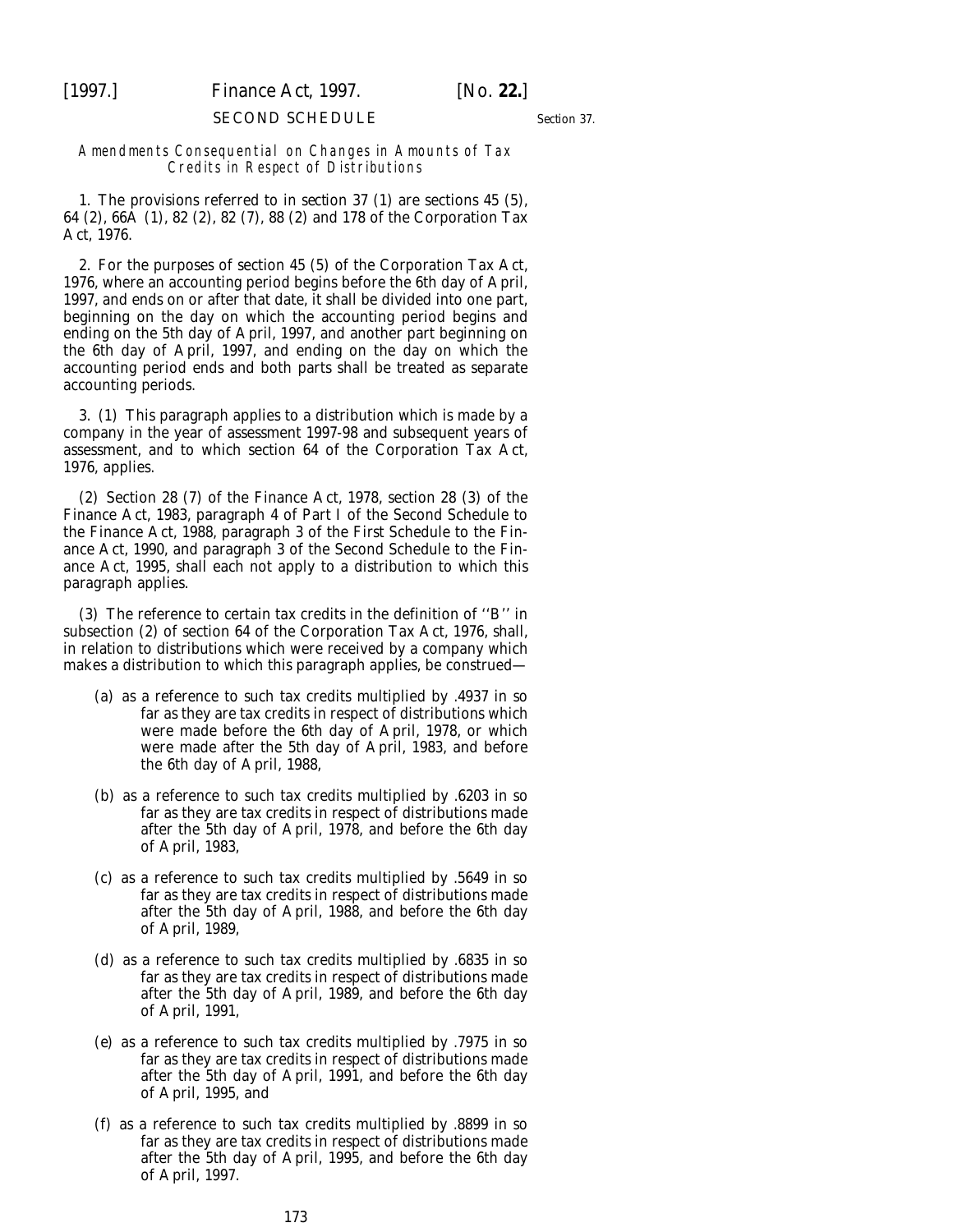## [*No.* **22.**] *Finance Act,* 1997. [1997.]

### THIRD SCHEDULE

### Employee Share Ownership Trusts

### *Interpretation*

1. (1) For the purposes of this Schedule—

''ordinary share capital'' has the meaning assigned to it by section 155 of the Corporation Tax Act, 1976;

''securities'' mean shares (including stock) and debentures.

(2) For the purposes of this Schedule, the question whether one company is controlled by another shall be construed in accordance with section 102 of the Corporation Tax Act, 1976.

(3) For the purposes of this Schedule a person shall be regarded as an employee or a director of a company falling within the founding company's group at a particular time if, at the time or within 18 months prior to the time, that person is or was an employee or director of—

- (*a*) the founding company, being a company resident in the State,
- (*b*) a company resident in the State and controlled by the founding company, or
- (*c*) a company, being the founding company or a company controlled by the founding company, which carries on a trade in the State through a branch or agency in which that person is employed.
- (4) (*a*) For the purposes of this Schedule a person shall be treated as having a material interest in a company if the person, either on his or her own or with any one or more of his or her associates, or if any associate of his or her with or without any such other associates is the beneficial owner of, or able directly or through the medium of other companies or by any other indirect means to control, more than 5 per cent. of the ordinary share capital of the company.
	- (*b*) In this subparagraph—

"associate" has the meaning given to it by section 103 of the Corporation Tax Act, 1976;

''control'' has the same meaning as in section 102 of that Act.

(5) For the purposes of this Schedule a trust is established when the deed under which it is established is executed.

### *Approval of Qualifying Trusts*

2. On the application of a body corporate (in this Schedule referred to as ''the founding company'') which has established an employee share ownership trust, the Revenue Commissioners shall approve of the trust as a qualifying employee share ownership trust if they are satisfied that the conditions set out in *paragraphs 6* to *18* are met in relation to the trust.

*Section 51*.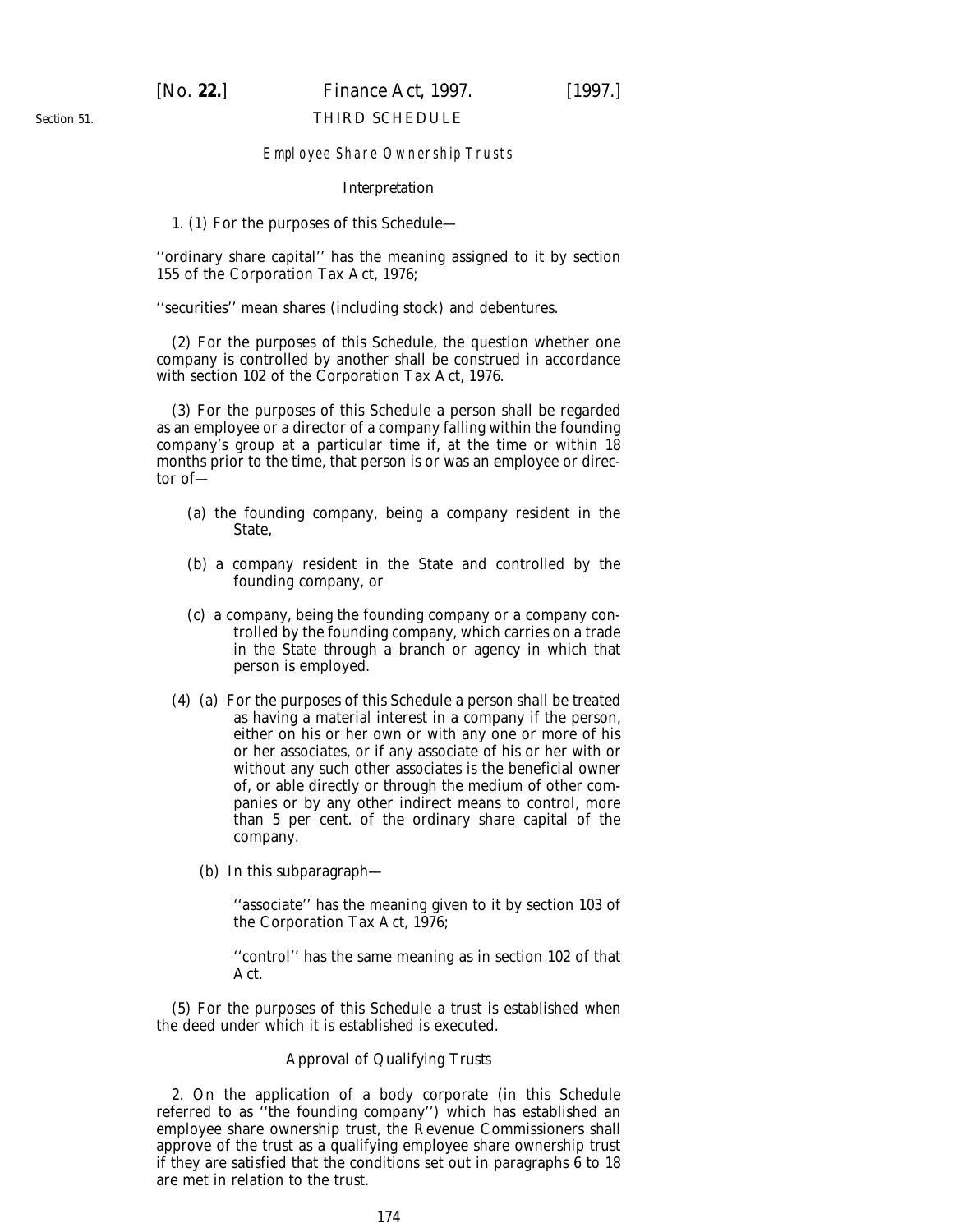3. (1) If, at any time after the Revenue Commissioners have Sch.3approved of a trust—

- (*a*) there is, with respect to the operation of the trust, any contravention of the conditions set out in *paragraphs 6* to *18*, or
- (*b*) any shares of a class of which shares have been acquired by the trustees receive different treatment in any respect from the other shares of that class, in particular, different treatment in respect of—
	- (i) the dividend payable,
	- (ii) repayment,
	- (iii) the restrictions attaching to the shares, or
	- (iv) any offer of substituted or additional shares, securities or rights of any description in respect of the shares,

the Revenue Commissioners may, subject to *subparagraph (3)*, withdraw the approval with effect from that time or from such later time as they may specify.

(2) If, at any time after the Revenue Commissioners have approved of a trust, an alteration is made to the terms of the trust, the approval shall not have effect after the date of the alteration unless they have approved of the alteration.

(3) It shall not be a ground for withdrawal of approval of a trust that shares which have been newly issued receive, in respect of dividends payable with respect to a period beginning before the date on which the shares were issued, treatment which is less favourable than that accorded to shares issued before that date.

(4) The Revenue Commissioners may by notice in writing require any person to furnish to them, within such time as they may direct which is not less than 30 days, such information as they think necessary to enable them to either or both—

- (*a*) determine whether to approve of an employee share ownership trust or withdraw an approval already given, and
- (*b*) determine the liability to tax of any beneficiary under an approved employee share ownership trust.
- 4. (1) If the founding company is aggrieved by—
	- (*a*) the failure of the Revenue Commissioners to approve of an employee share ownership trust,
	- (*b*) the failure of the Revenue Commissioners to approve of an alteration as mentioned in *paragraph 3(2)*, or
	- (*c*) the withdrawal of approval,

the company may, by notice in writing given to the Revenue Commissioners within 30 days from the date on which it is notified of their decision, make an application to have its claim for relief heard and determined by the Appeal Commissioners.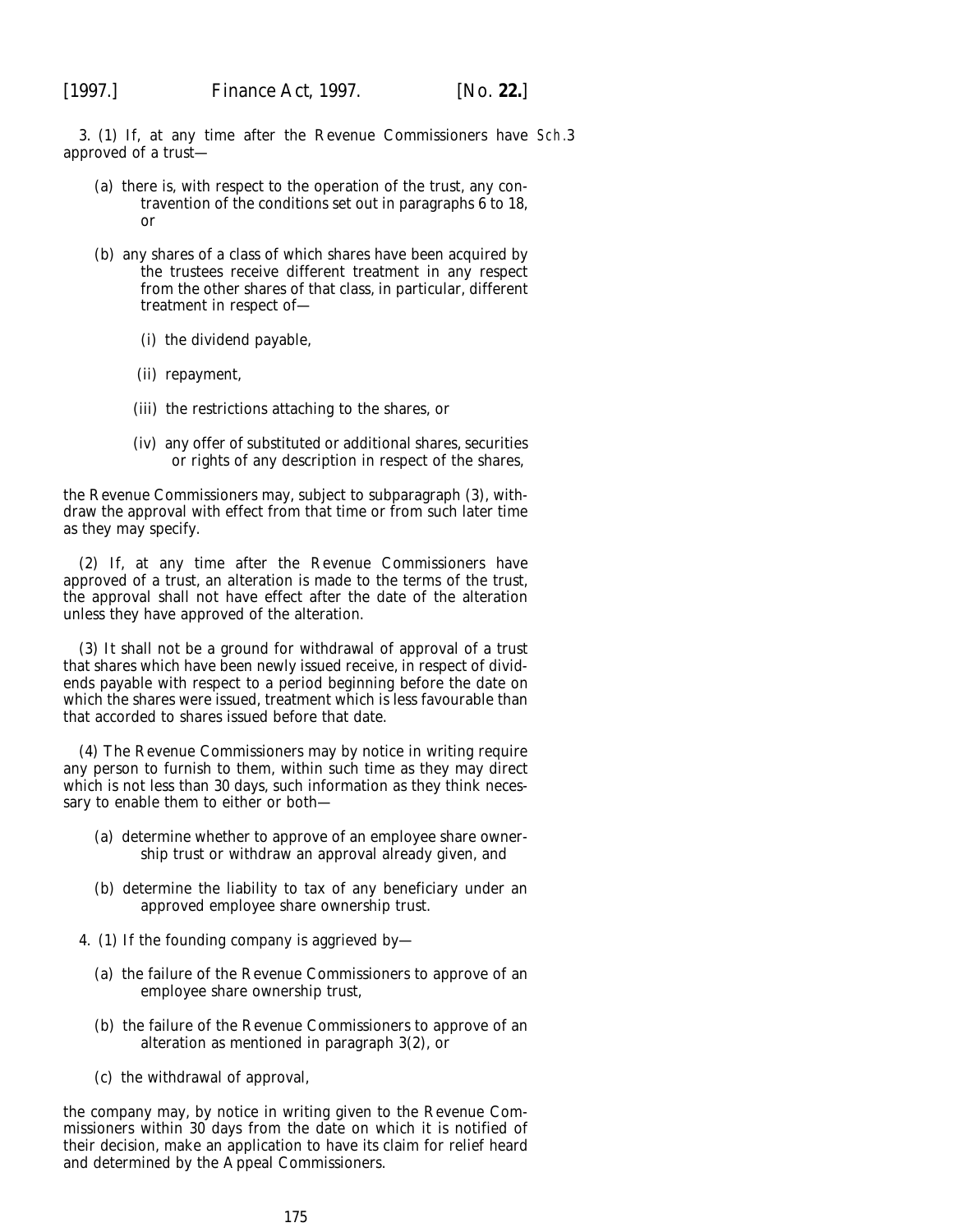[*No.* **22.**] *Finance Act,* 1997. [1997.]

(2) Where an application is made under *subparagraph (1)*, the Appeal Commissioners shall hear and determine the claim in like manner as an appeal made to them against an assessment and all the provisions of the Income Tax Acts relating to such an appeal (including the provisions relating to the re-hearing of an appeal and to the statement of a case for the opinion of the High Court on a point of law) shall apply accordingly with any necessary modifications.

5. The Revenue Commissioners may nominate any of their officers, including an inspector, to perform any acts and discharge any functions authorised by this Schedule to be performed or discharged by them.

### *General*

6. (1) The trust shall be established under a deed (in this Schedule and *section 51*, referred to as ''the trust deed'').

(2) The trust shall be established by the founding company which, at the time the trust is established, is not controlled by another company.

### *Trustees*

7. The trust deed shall provide for the establishment of a body of trustees complying with the provisions of *paragraph 8, 9* or *10*.

- 8. (1) The trust deed shall—
	- (*a*) appoint the initial trustees;
	- (*b*) contain rules for the retirement and removal of trustees;
	- (*c*) contain rules for the appointment of replacement and additional trustees.

(2) The trust deed shall provide that at any time while the trust subsists (in this subparagraph referred to as "the relevant time")-

- (*a*) the number of trustees shall not be less than three;
- (*b*) all the trustees shall be resident in the State;
- (*c*) the trustees shall include one person who is a trust corporation, a solicitor, or a member of such other professional body as the Revenue Commissioners may from time to time allow for the purposes of this paragraph;
- (*d*) the majority of the trustees must be persons who are not and have never been directors of any company which falls within the founding company's group at the relevant time;
- (*e*) the majority of the trustees shall be representatives of the employees of the companies which fall within the founding company's group at the relevant time, and who do not have and have never had a material interest in any such company;
- (*f*) the trustees to whom *subparagraph (e)* relates, shall, before being appointed as trustees, have been selected by a majority of the employees of the companies falling within

Sch.3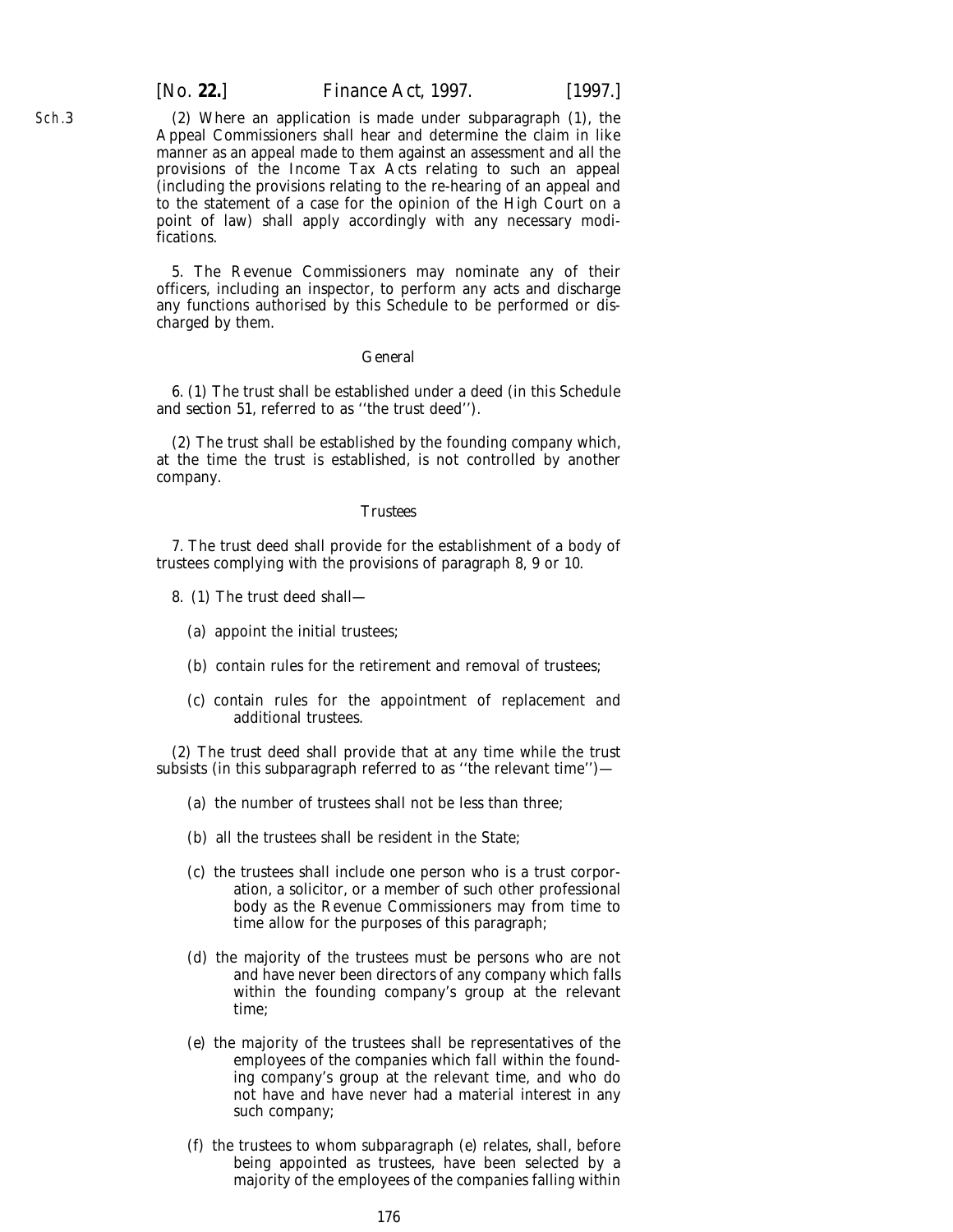the founding company's group at the time of the Sch.3selection.

- 9. (1) The trust deed shall—
	- (*a*) appoint the initial trustees;
	- (*b*) contain rules for the retirement and removal of trustees;
	- (*c*) contain rules for the appointment of replacement and additional trustees.

(2) The trust deed shall be so framed that at any time while the trust subsists the conditions set out in *subparagraph (3)* are fulfilled as regards the persons who are then trustees, and in that subparagraph ''the relevant time'' means that time.

- (3) The conditions referred to in *subparagraph (2)* are that—
	- (*a*) the number of trustees is not less than three;
	- (*b*) all the trustees are resident in the State;
	- (*c*) the trustees include at least one person who is a professional trustee and at least two persons who are non-professional trustees;
	- (*d*) at least half of the non-professional trustees were, before being appointed as trustees, selected in accordance with *subparagraph (6)* or *(7)*;
	- (*e*) all the trustees so selected are persons who are employees of companies which fall within the founding company's group at the relevant time, and who do not have and have never had a material interest in any such company.

(4) For the purposes of this paragraph a trustee is a professional trustee at a particular time if—

- (*a*) the trustee is then a trust corporation, a solicitor, or a member of such other professional body as the Revenue Commissioners allow for the purposes of this subparagraph,
- (*b*) the trustee is not then an employee or director of any company then falling within the founding company's group, and
- (*c*) the trustee meets the requirements of *subparagraph (5)*,

and for the purposes of this paragraph a trustee is a non-professional trustee at a particular time if the trustee is not then a professional trustee for those purposes.

- (5) A trustee meets the requirements of this subparagraph if—
	- (*a*) he or she was appointed as an initial trustee and, before being appointed as trustee, was selected by, and only by, the persons who later became the non-professional initial trustees, or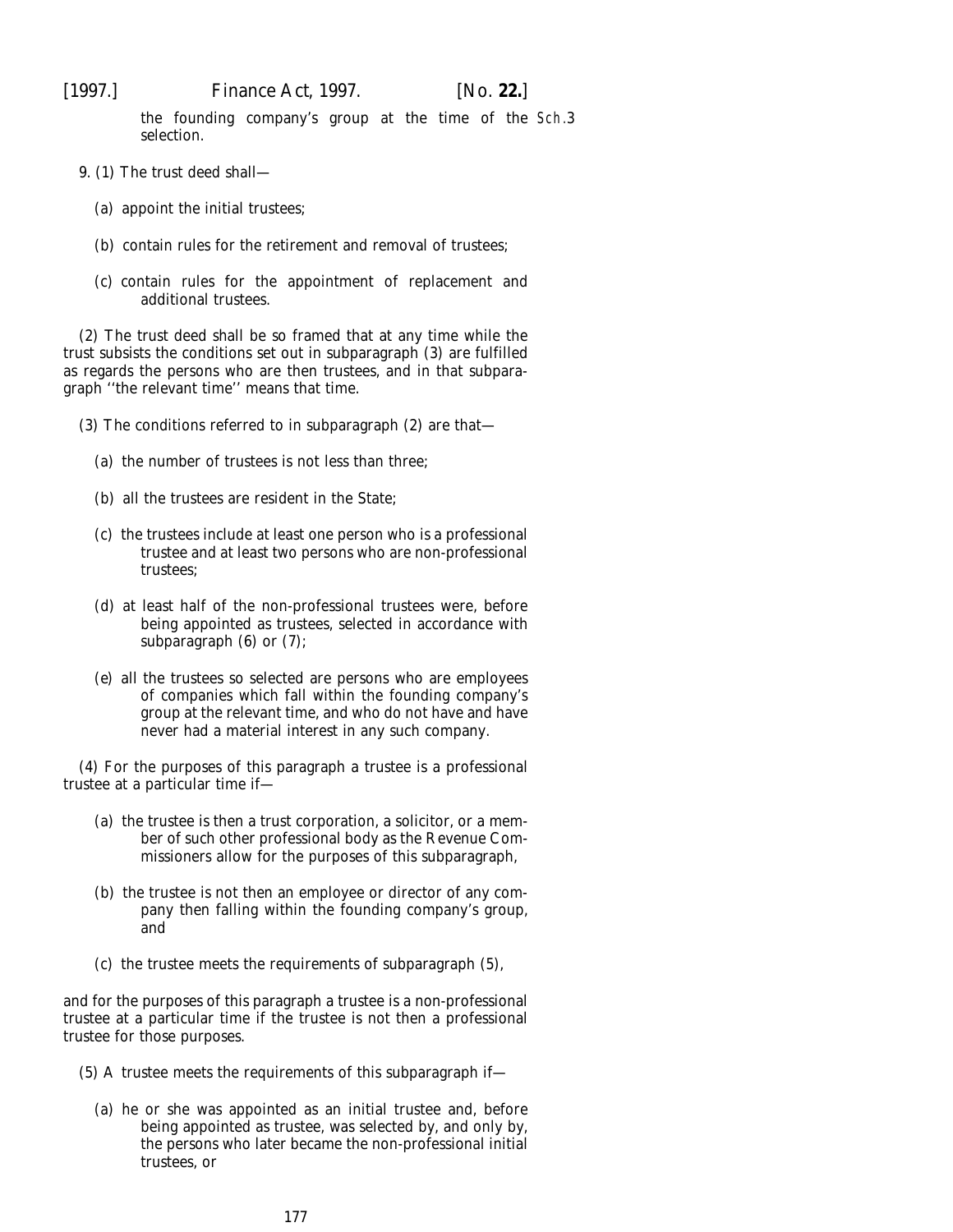Sch.3

(*b*) he or she was appointed as a replacement or additional trustee and, before being appointed as trustee, was selected by, and only by, the persons who were the non-professional trustees at the time of the selection.

(6) Trustees are selected in accordance with this subparagraph if the process of selection is one under which—

- (*a*) all the persons who are employees of the companies which fall within the founding company's group at the time of the selection, and who do not have and have never had a material interest in any such company, are, so far as is reasonably practicable, given the opportunity to stand for selection,
- (*b*) all the employees of the companies falling within the founding company's group at the time of the selection are, so far as is reasonably practicable, given the opportunity to vote, and
- (*c*) persons gaining more votes are preferred to those gaining less.

(7) Trustees are selected in accordance with this subparagraph if they are selected by persons elected to represent the employees of the companies falling within the founding company's group at the time of the selection.

10. (1) This paragraph applies where the trust deed provides that at any time while the trust subsists there shall be a single trustee.

- (2) The trust deed shall—
	- (*a*) be so framed that at anytime while the trust subsists the trustee is a company which at that time is resident in the State and controlled by the founding company;
	- (*b*) appoint the initial trustee;
	- (*c*) contain rules for the removal of any trustee and for the appointment of a replacement trustee.

(3) The trust deed shall be so framed that at any time while the trust subsists the company which is then the trustee is a company so constituted that the conditions set out in *subparagraph (4)* are then fulfilled as regards the persons who are then directors of the company, and in that subparagraph ''the relevant time'' means that time and ''the trust company'' means that company.

- (4) The conditions referred to in *subparagraph (3)* are that—
	- (*a*) the number of directors is not less than three;
	- (*b*) all the directors are resident in the State;
	- (*c*) the directors include at least one person who is a professional director and at least two persons who are nonprofessional directors;
	- (*d*) at least half of the non-professional directors were, before being appointed as directors, selected in accordance with *subparagraph (7)* or *(8)*;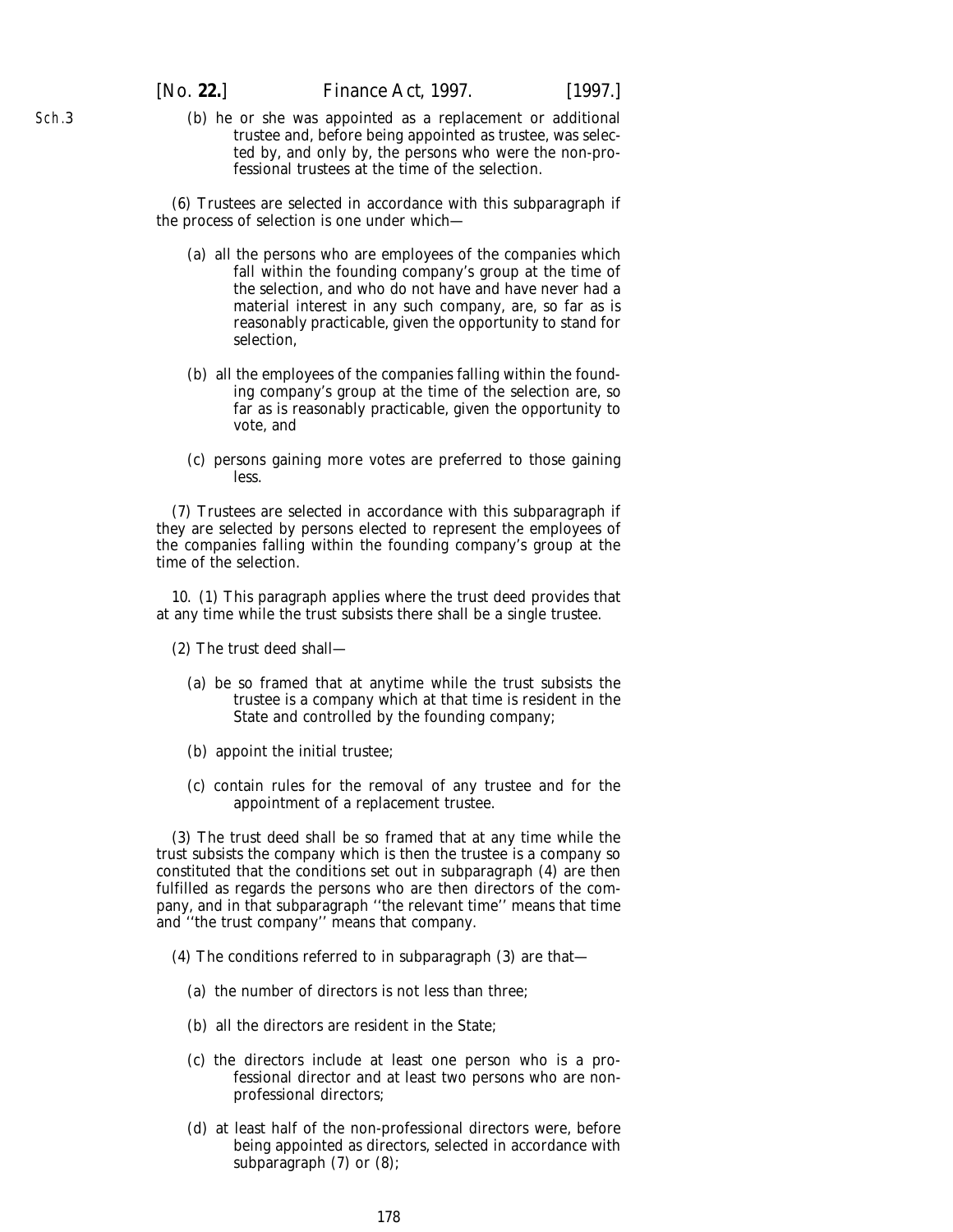(*e*) all the directors so selected are persons who are employees Sch.3of companies which fall within the founding company's group at the relevant time, and who do not have and have never had a material interest in any such company.

(5) For the purposes of this paragraph a director is a professional director at a particular time if—

- (*a*) the director is then a solicitor or a member of such other professional body as the Revenue Commissioners may at that time allow for the purposes of this subparagraph,
- (*b*) the director is not then an employee of any company then falling within the founding company's group,
- (*c*) the director is not then a director of any such company other than the trust company, and
- (*d*) the director meets the requirements of *subparagraph (6)*,

and for the purposes of this paragraph a director is a non-professional director at a particular time if the director is not then a professional director for those purposes.

- (6) A director meets the requirements of this subparagraph if—
	- (*a*) he or she was appointed as an initial director and, before being appointed as director, was selected by and only by the persons who later became the non-professional initial directors, or
	- (*b*) he or she was appointed as a replacement or additional director and, before being appointed as director, was selected by and only by the persons who were the nonprofessional directors at the time of the selection.

(7) Directors are selected in accordance with this subparagraph if the process of selection is one under which—

- (*a*) all the persons who are employees of the companies which fall within the founding company's group at the time of the selection, and who do not have and have never had a material interest in any such company, are, so far as is reasonably practicable, given the opportunity to stand for selection,
- (*b*) all the employees of the companies falling within the founding company's group at the time of the selection are, so far as is reasonably practicable, given the opportunity to vote, and
- (*c*) persons gaining more votes are preferred to those gaining less.

(8) Directors are selected in accordance with this subparagraph if they are selected by persons elected to represent the employees of the companies falling within the founding company's group at the time of the selection.

### *Beneficiaries*

11. (1) The trust deed shall contain provision as to the beneficiaries under the trust, in accordance with the following.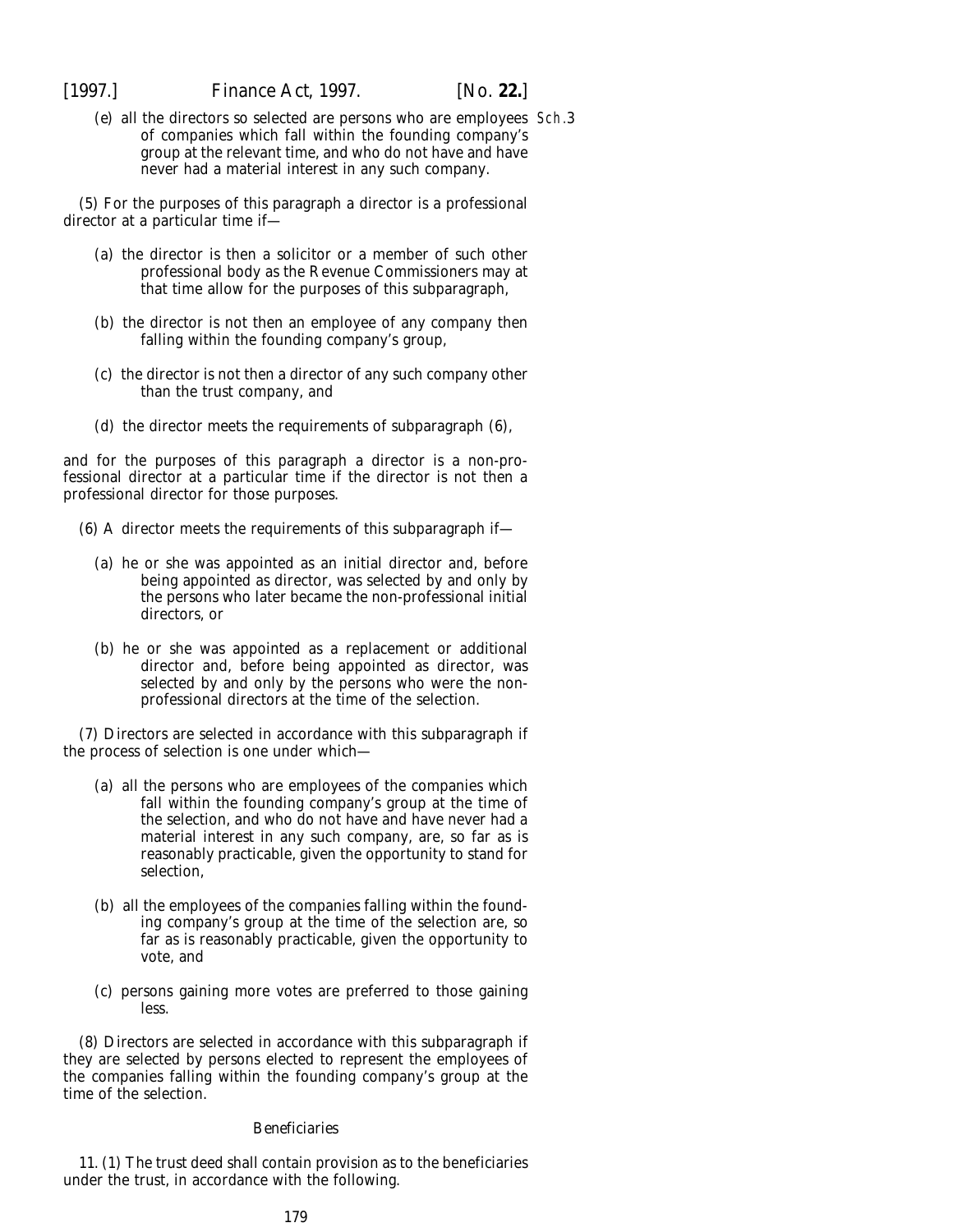(2) The trust deed shall provide that a person is a beneficiary at a particular time (in this subparagraph referred to as ''the relevant time'') if—

- (*a*) the person is at the relevant time an employee or director of a company which at that time falls within the founding company's group,
- (*b*) at each given time in a qualifying period the person was such an employee or director of a company falling within the founding company's group at that given time, and
- (*c*) in the case of a director, at that given time the person worked as a director of the company concerned at the rate of at least 20 hours a week (ignoring such matters as holidays and sickness).

(3) The trust deed may provide that a person is a beneficiary at a particular time (in this subparagraph referred to as ''the relevant time'') if—

- (*a*) the person has at each given time in a qualifying period been an employee or director of a company falling within the founding company's group at that given time,
- (*b*) the person has ceased to be an employee or director of the company or the company has ceased to fall within that group, and
- (*c*) at the relevant time a period of not more than 18 months has elapsed since the person so ceased or the company so ceased, as the case may be.

(4) The trust deed may provide for a person to be a beneficiary if the person is a charity and the circumstances are such that—

- (*a*) there is no person who is a beneficiary within the rule which is included in the deed and conforms with *subparagraph (2)* or with any rule which is so included and conforms with *subparagraph (3)*, and
- (*b*) the trust is in consequence being wound up.

(5) For the purposes of *subparagraph (2)* a qualifying period is a period—

- (*a*) whose length is not more than 5 years,
- (*b*) whose length is specified in the trust deed, and
- (*c*) which ends with the relevant time (within the meaning of that subparagraph).

(6) For the purposes of *subparagraph (3)* a qualifying period is a period—

- (*a*) whose length is equal to that of the period specified in the trust deed for the purposes of a rule which conforms with *subparagraph (2)*, and
- (*b*) which ends when the person or company, as the case may be, ceased as mentioned in *subparagraph (3)(b)*.

Sch.3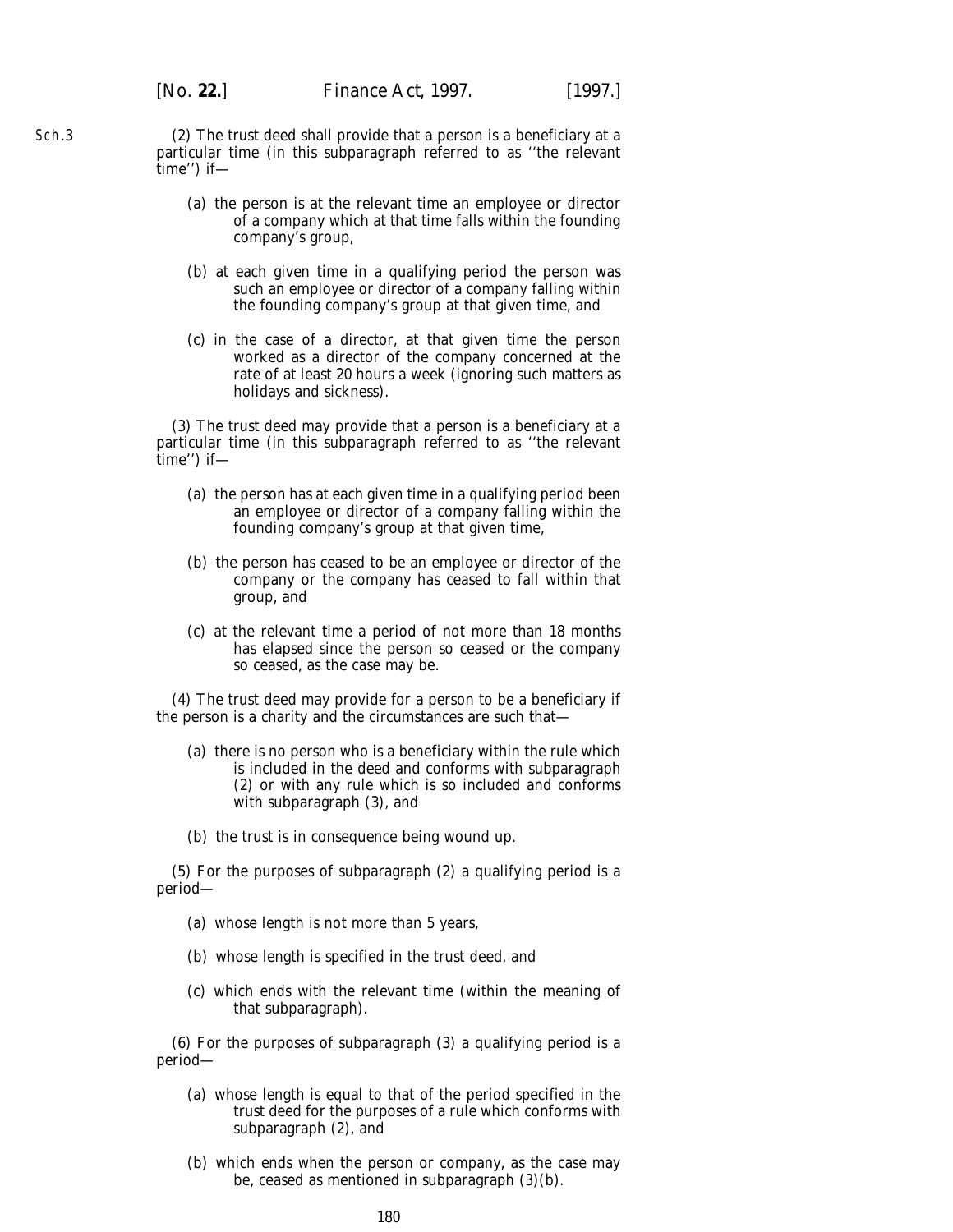(7) The trust deed shall not provide for a person to be a benefici-Sch.3ary unless the person falls within the rule which is included in the deed and conforms with *subparagraph (2)* or any rule which is so included and conforms with *subparagraph (3)* or *(4)*.

(8) The trust deed shall provide that, notwithstanding any other rule which is included in it, a person cannot be a beneficiary at a particular time (in this subparagraph referred to as ''the relevant time'') by virtue of a rule which conforms with *subparagraph (2)*, *(3)* or *(4)* if—

- (*a*) at the relevant time the person has a material interest in the founding company, or
- (*b*) at any time in the period of one year preceding the relevant time the person has had a material interest in that company.

(9) For the purposes of this paragraph ''a charity'' means any body of persons or trust established for charitable purposes only.

### *Trustees' functions*

12. (1) The trust deed shall contain provision as to the functions of the trustees.

(2) The functions of the trustees shall be so expressed that it is apparent that their general functions are—

- (*a*) to receive sums from the founding company and other sums, by way of loan or otherwise;
- (*b*) to acquire securities;
- (*c*) to grant rights to acquire shares to persons who are beneficiaries under the terms of the trust deed;
- (*d*) to transfer either or both securities and sums to persons who are beneficiaries under the terms of the trust deed;
- (*e*) to transfer securities to the trustees of profit sharing schemes approved under Part I of the Third Schedule to the Finance Act, 1982;
- (*f*) pending transfer, to retain the securities and to manage them, whether by exercising voting rights or otherwise.

#### *Sums*

13. (1) The trust deed shall require that any sum received by the trustees—

- (*a*) shall be expended within the expenditure period,
- (*b*) may be expended only for one or more of the qualifying purposes, and
- (*c*) shall, while it is retained by them, be kept as cash, or be kept in an account with a relevant deposit taker (within the meaning of section 31 of the Finance Act, 1986).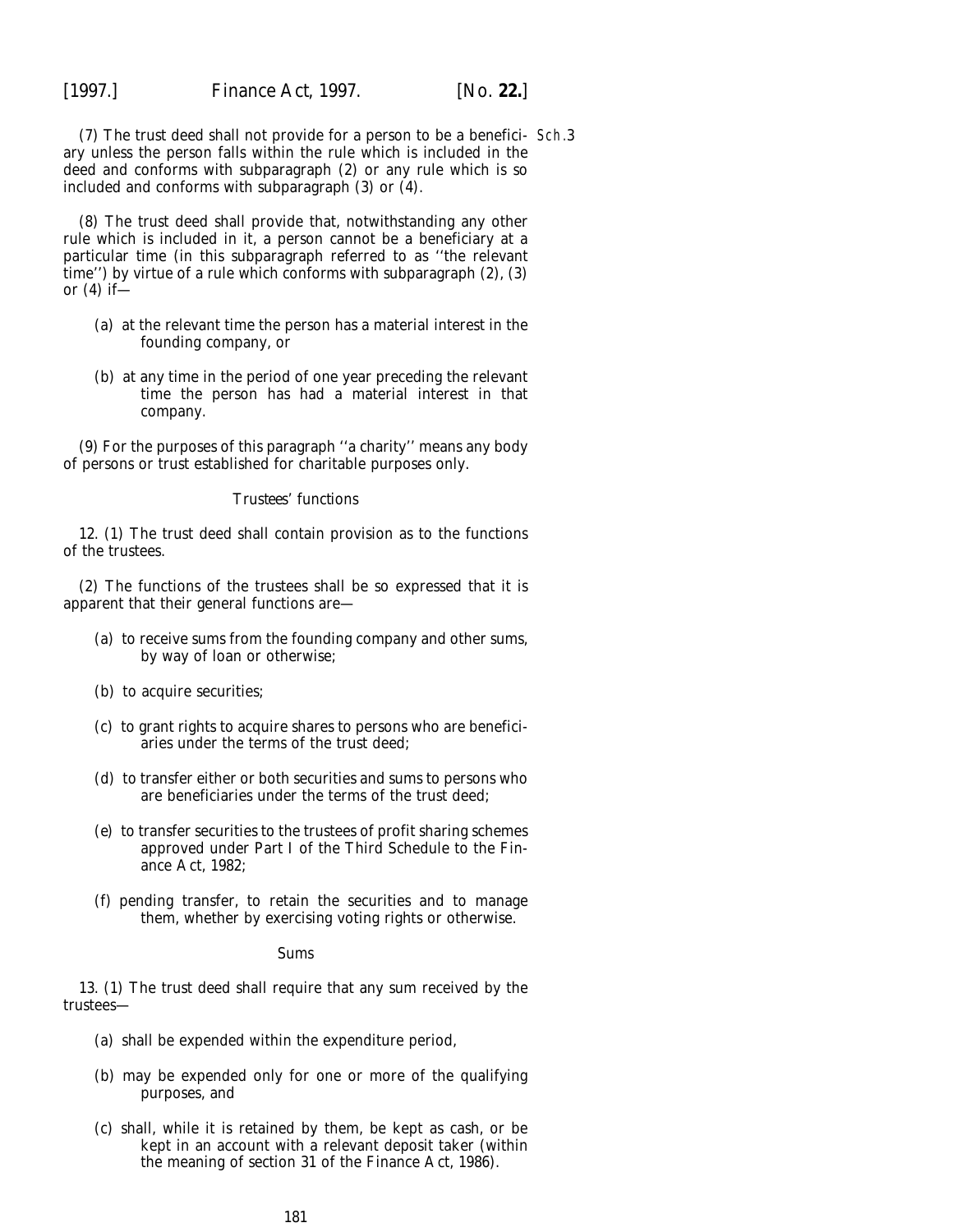(2) For the purposes of *subparagraph (1)* the expenditure period is the period of 9 months beginning with the day determined as follows:

- (*a*) in a case where the sum is received from the founding company, or a company which is controlled by that company at the time the sum is received, the day following the end of the accounting period in which the sum is expended by the company from which it is received;
- (*b*) in any other case, the day the sum is received.

(3) For the purposes of *subparagraph (1)* each of the following is a qualifying purpose—

- (*a*) the acquisition of shares in the founding company;
- (*b*) the repayment of sums borrowed;
- (*c*) the payment of interest on sums borrowed;
- (*d*) the payment of any sum to a person who is a beneficiary under the terms of the trust deed;
- (*e*) the meeting of expenses.

(4) The trust deed shall provide that, in ascertaining for the purposes of a relevant rule (being a provision which is included in the trust deed and conforms with *subparagraph (1)*) whether a particular sum has been expended, sums received earlier by the trustees shall be treated as expended before sums received by them later.

(5) The trust deed shall provide that, where the trustees pay sums to different beneficiaries at the same time, all the sums shall be paid on similar terms.

(6) For the purposes of *subparagraph (5)*, the fact that terms vary according to the levels of remuneration of beneficiaries, the length of their service, or similar factors, shall not be regarded as meaning that the terms are not similar.

### *Securities*

14. (1) Subject to *paragraph 15*, the trust deed shall provide that securities acquired by the trustees shall be shares in the founding company which—

- (*a*) form part of the ordinary share capital of the company,
- (*b*) are fully paid up,
- (*c*) are not redeemable, and
- (*d*) are not subject to any restrictions other than restrictions which attach to all shares of the same class or a restriction authorised by *subparagraph (2)*.

(2) Subject to *subparagraph (3)*, a restriction is authorised by this subparagraph if—

(*a*) it is imposed by the founding company's articles of association,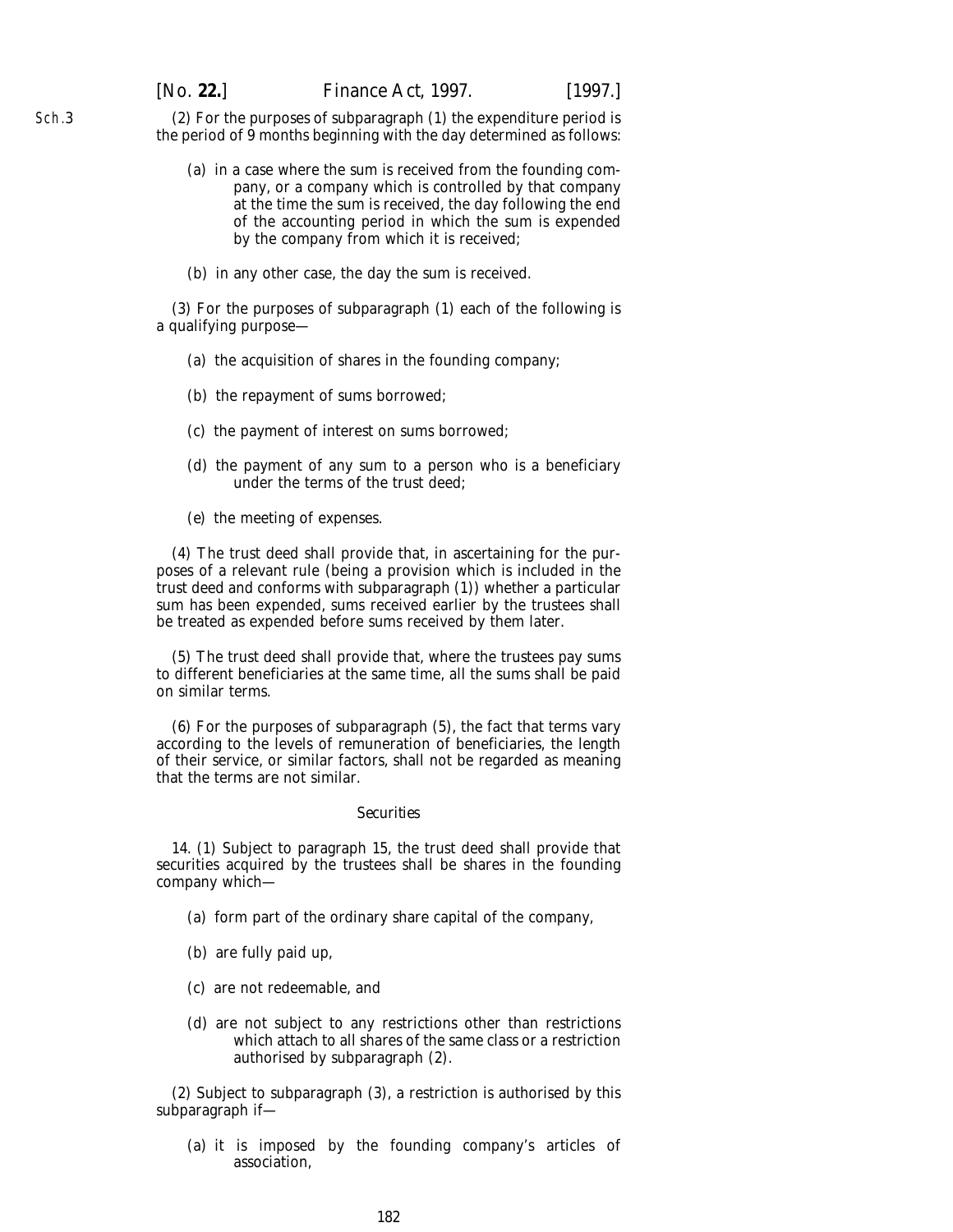- (*b*) it requires all shares held by directors or employees of the Sch.3founding company, or of any other company which it controls for the time being, to be disposed of on ceasing to be so held, and
- (*c*) it requires all shares acquired, in pursuance of rights or interests obtained by such directors or employees, by persons who are not, or have ceased to be, such directors or employees to be disposed of when they are acquired.
- (3) A restriction is not authorised by *subparagraph (2)* unless—
	- (*a*) any disposal required by the restriction will be by way of sale for a consideration in money on terms specified in the articles of association, and
	- (*b*) the articles also contain general provisions by virtue of which any person disposing of shares of the same class (whether or not held or acquired as mentioned in *subparagraph (2)*) may be required to sell them on terms which are the same as those mentioned in *clause (a)*.

(4) The trust deed shall provide that shares in the founding company may not be acquired by the trustees at a price exceeding the price they might reasonably be expected to fetch on a sale in the open market.

(5) The trust deed shall provide that shares in the founding company may not be acquired by the trustees at a time when that company is controlled by another company.

15. The trust deed may provide that the trustees may acquire securities other than shares in the founding company—

- (*a*) if they are securities issued to the trustees in exchange in circumstances mentioned in paragraph 4 of Schedule 2 to the Capital Gains Tax Act, 1975, or
- (*b*) if they are securities acquired by the trustees as a result of a reorganisation or reduction of share capital, and the original shares the securities represent are shares in the founding company (construing ''reorganisation or reduction of share capital'' and ''original shares'' in accordance with paragraph 2 of that Schedule).
- 16. (1) The trust deed shall provide that—
	- (*a*) where the trustees transfer securities to a beneficiary, they shall do so on qualifying terms;
	- (*b*) the trustees shall transfer securities before the expiry of twenty years beginning with the date on which they acquired them.

(2) For the purposes of *subparagraph (1)* a transfer of securities is made on qualifying terms if—

- (*a*) all the securities transferred at the same time are transferred on similar terms,
- (*b*) securities have been offered to all the persons who are beneficiaries under the terms of the trust deed when the transfer is made, and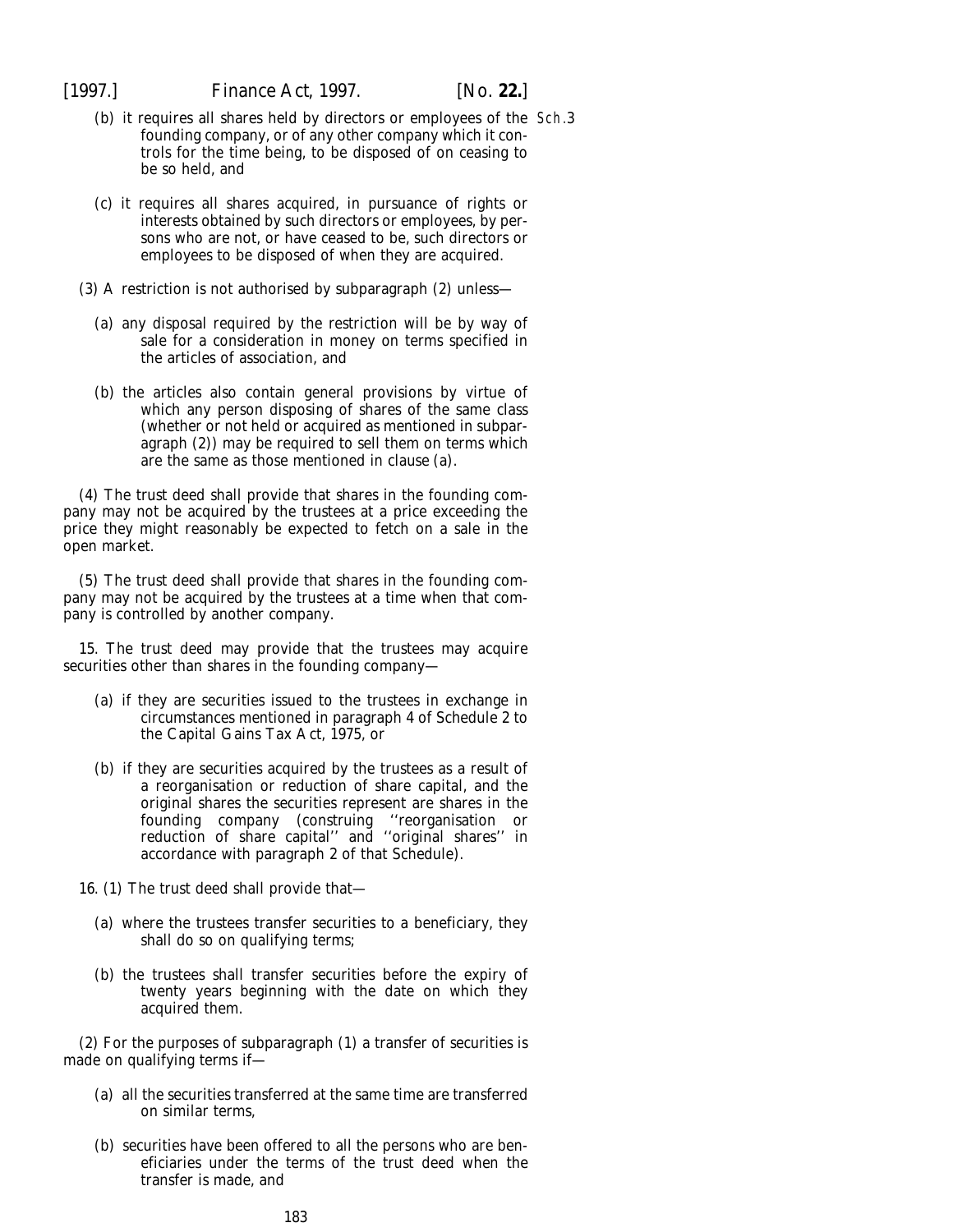Sch.3

(*c*) securities are transferred to all such beneficiaries who have accepted.

(3) For the purposes of *subparagraph (2)*, the fact that terms vary according to the levels of remuneration of beneficiaries, the length of their service, or similar factors, shall not be regarded as meaning that the terms are not similar.

(4) The trust deed shall provide that, in ascertaining for the purposes of a relevant rule (being a provision which is included in the trust deed and conforms with *subparagraph (1)*) whether particular securities are transferred, securities acquired earlier by the trustees shall be treated as transferred by them before securities acquired by them later.

### *Other features*

17. The trust deed shall not contain features which are not essential or reasonably incidental to the purpose of acquiring sums and securities, transferring sums and securities to employees and directors, and transferring securities to the trustees of profit sharing schemes approved under Part I of the Third Schedule to the Finance Act, 1982.

18. (1) The trust deed shall provide that, for the purposes of the deed, the trustees—

- (*a*) acquire securities when they become entitled to them;
- (*b*) transfer securities to another person when that other becomes entitled to them;
- (*c*) retain securities if they remain entitled to them.

(2) If the trust deed provides for the matter set out in *paragraph 15*, it shall provide for the following exceptions to any rule which is included in it and conforms with *subparagraph (1)(a)*, namely, that—

- (*a*) if securities are issued to the trustees in exchange in circumstances mentioned in paragraph 4 of Schedule 2 to the Capital Gains Tax Act, 1975, they shall be treated as having acquired them when they became entitled to the securities for which they are exchanged;
- (*b*) if the trustees become entitled to securities as a result of a reorganisation or reduction of share capital, they shall be treated as having acquired them when they became entitled to the original shares which those securities represent (construing ''reorganisation or reduction of share capital'' and ''original shares'' in accordance with paragraph 2 of the said Schedule 2).
- (3) The trust deed shall provide that—
	- (*a*) if the trustees agree to take a transfer of securities, for the purposes of the deed they become entitled to them when the agreement is made and not on a later transfer made pursuant to the agreement;
	- (*b*) if the trustees agree to transfer securities to another person, for the purposes of the deed the other person becomes entitled to them when the agreement is made and not on a later transfer made pursuant to the agreement.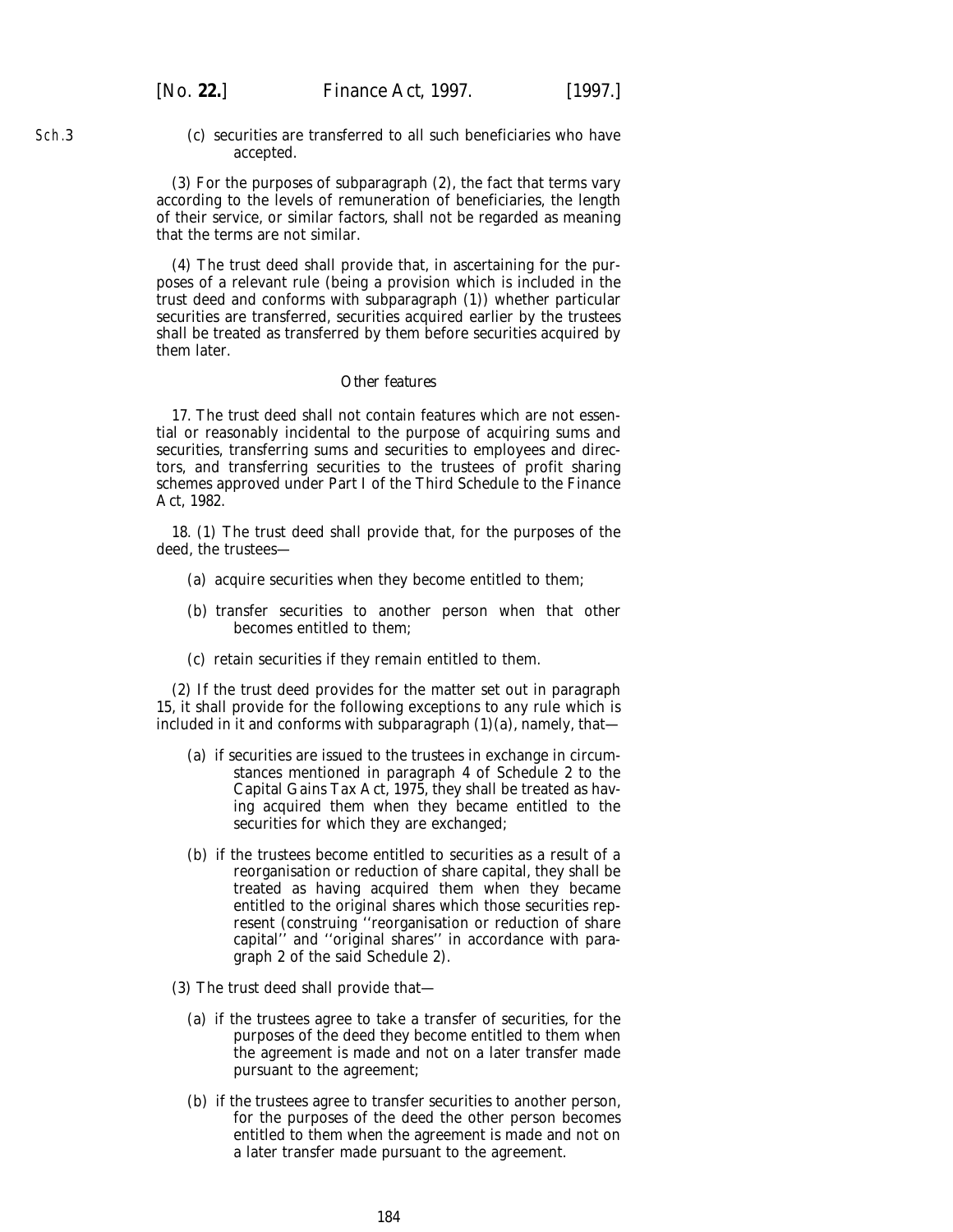# [1997.] *Finance Act,* 1997. [*No.* **22.**]

### FOURTH SCHEDULE

*Section 20*.

### Farm Buildings and Structures to Which Allowances for the Control of Pollution Apply

- 1. Waste storage facilities including slurry tanks.
- 2. Soiled water tanks.
- 3. Effluent tanks.
- 4. Tank fences and covers.
- 5. Dungsteads and manure pits.
- 6. Yard drains for storm and soiled water removal.
- 7. Walled silos, silage bases and silo aprons.
- 8. Housing for cattle, including drystock accommodation, byres, loose houses, slatted houses, sloped floor houses and kennels, roofed feed or exercise yards where such houses or structures eliminate soiled water.
- 9. Housing for sheep and unroofed wintering stuctures for sheep and sheep dipping tanks.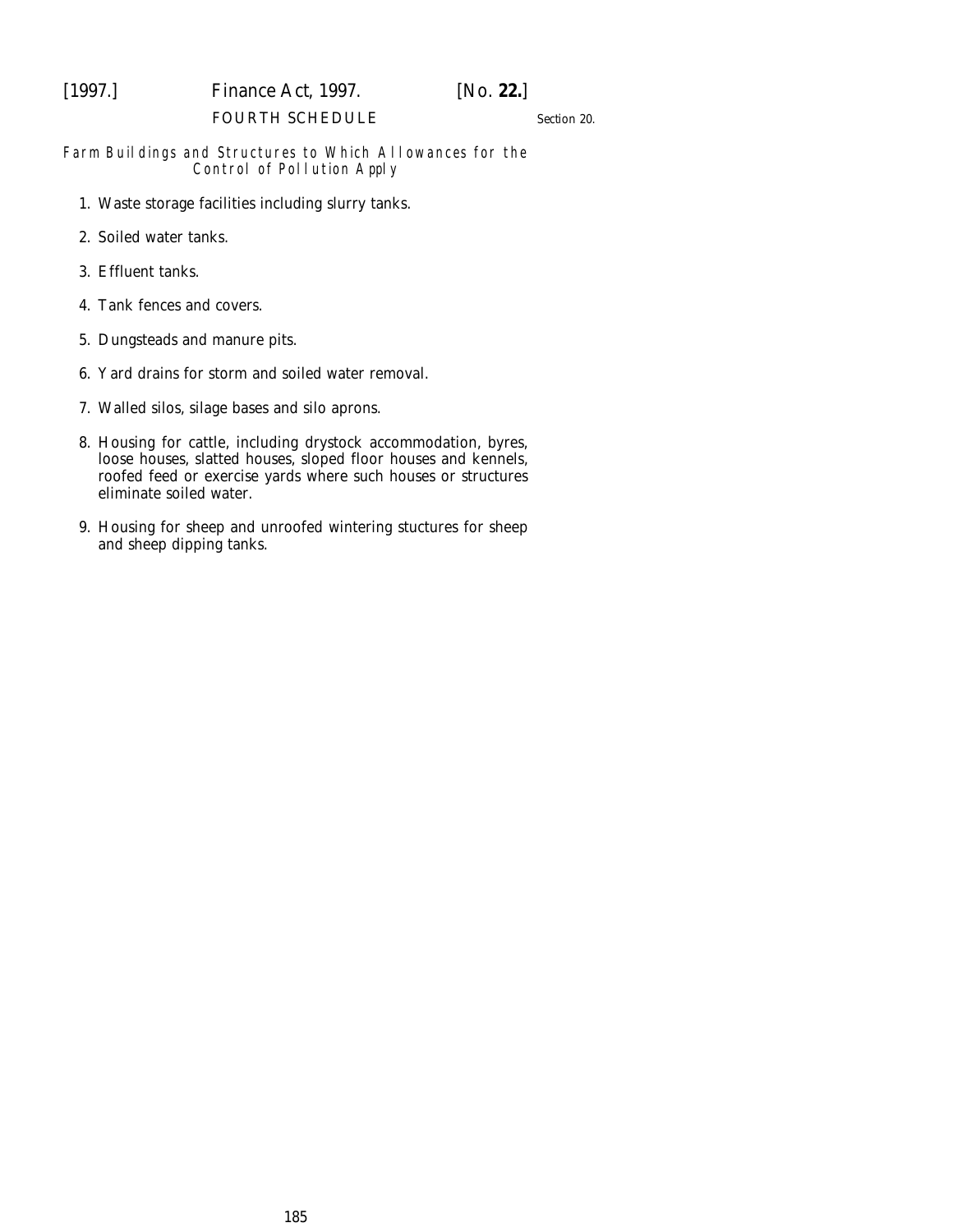### [*No.* **22.**] *Finance Act,* 1997. [1997.] FIFTH SCHEDULE

### Replacement of Harbour Authorities by Port Companies

#### *Interpretation*

1. In this Schedule—

''relevant port company'' means a company formed pursuant to section 7 or 87 of the Harbours Act, 1996;

''relevant transfer'' means—

- (*a*) the vesting in a relevant port company of assets in accordance with section 96 of the Harbours Act, 1996, and
- (*b*) the transfer to a relevant port company of rights and liabilities in accordance with section 97 of the said Act of 1996.

### *Capital Allowances*

2. (1) The provisions of this paragraph shall have effect for the purposes of—

- (*a*) allowances and charges provided for in Parts XIII to XVIII of the Income Tax Act, 1967, or any other provision of the Income Tax Acts relating to the making of allowances or charges under or in accordance with any of those Parts, and
- (*b*) allowances or charges provided for by section 14 of the Corporation Tax Act, 1976.

(2) The relevant transfer shall not be treated as giving rise to any such allowance or charge under any of the provisions referred to in *subparagraph (1)*.

(3) There shall be made to or on the relevant port company in accordance with section 14 of the Corporation Tax Act, 1976, all such allowances and charges in respect of an asset acquired by it in the course of a relevant transfer as would have fallen to be made if—

- (*a*) allowances in relation to the asset made to the person from whom the asset was acquired had been made to the relevant port company, and
- (*b*) everything done to or by that person, in relation to the asset had been done to or by the relevant port company.

### *Capital Gains*

3. (1) The provisions of this paragraph shall have effect for the purposes of the Capital Gains Tax Acts and of the Corporation Tax Act, 1976, in so far as it relates to chargeable gains.

(2) The disposal of an asset by a person in the course of a relevant transfer shall be deemed to be for a consideration of such amount as would secure that on the disposal neither a gain nor a loss would accrue to the person.

(3) Where *subparagraph (2)* has had effect in relation to a disposal of an asset, then in relation to any subsequent disposal of the asset

*Section 48*.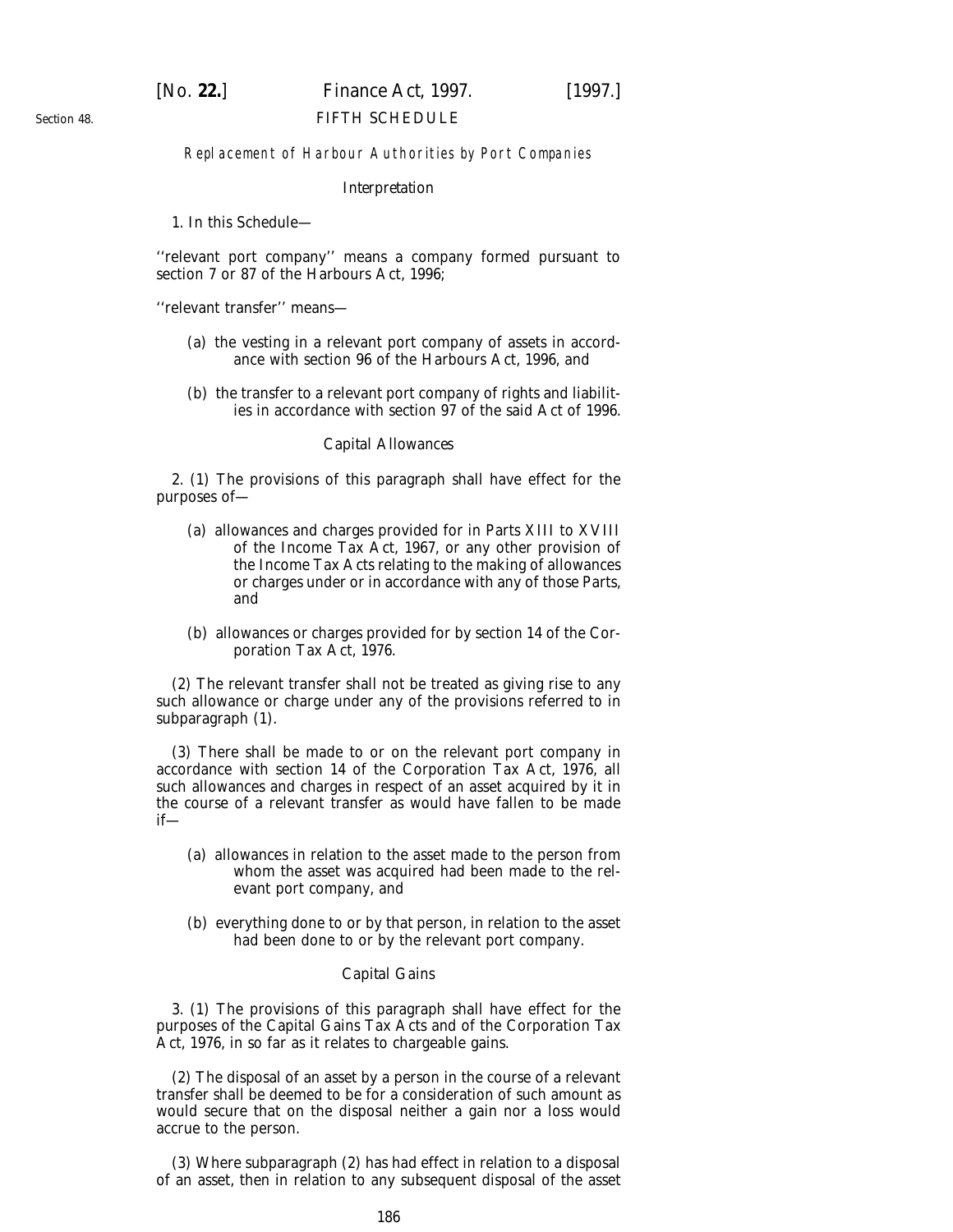by the relevant port company, the relevant port company shall be Sch.5treated as if the acquisition or provision of the asset by the person from whom it was acquired by the said relevant port company was that company's acquisition or provision of it.

(4) For the purposes of section 28 of the Capital Gains Tax Act, 1975, the relevant port company and the person from whom an asset was acquired in the course of a relevant transfer, shall be treated as if they were the same person.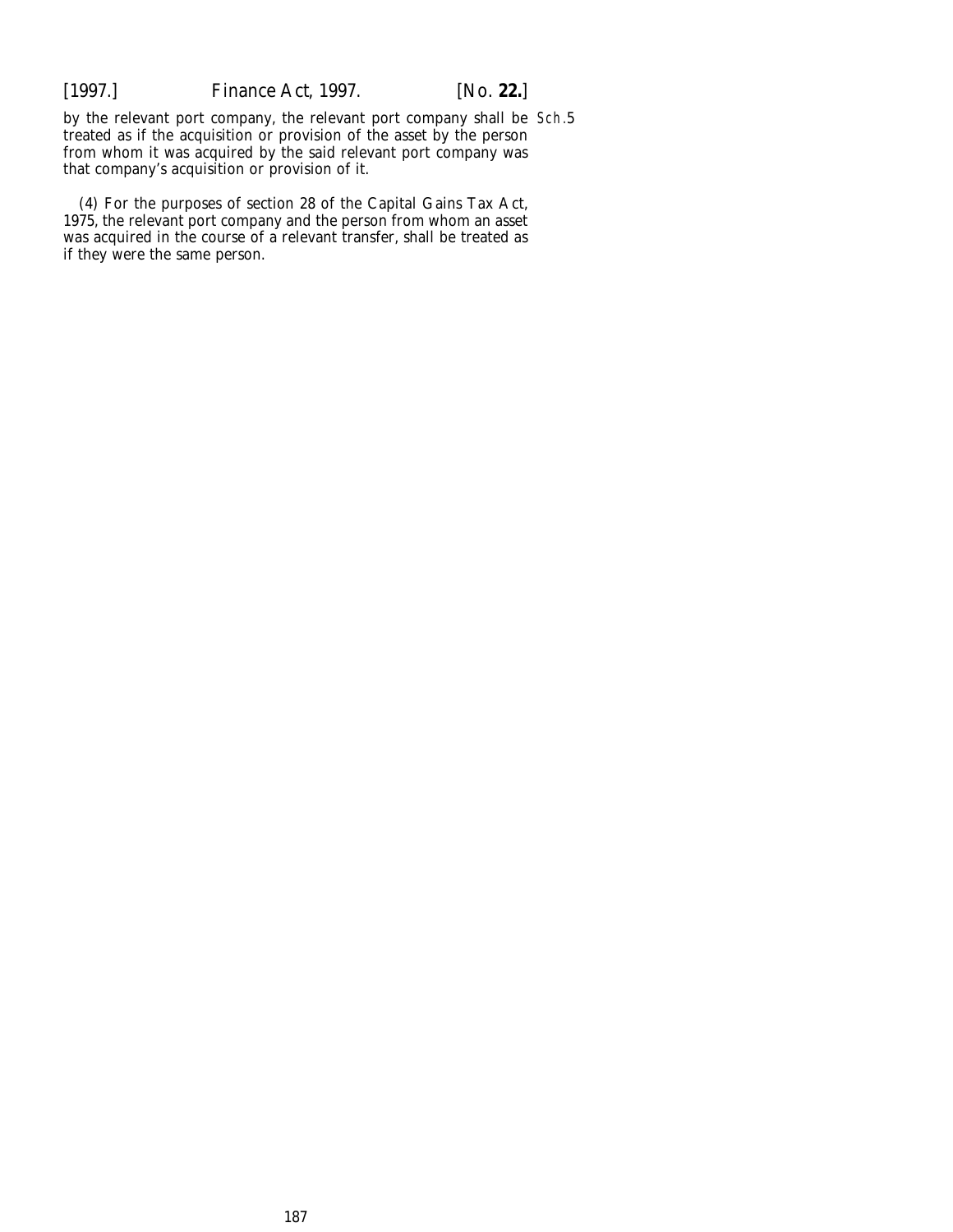### SIXTH SCHEDULE

### Change in Rate of Corporation Tax: Consequential Provisions

#### Part I

### *Application of sections 6 (3), 13 (1B), 182 and 184 of Corporation Tax Act, 1976*

1. Section 6 (3) and the proviso to section 13 (1B) of the Corporation Tax Act, 1976, shall have effect, as respects accounting periods ending on or after the 1st day of April, 1997, as if—

- (*a*) the period beginning on the 1st day of January, 1996, and ending on the 31st day of March, 1997, and
- (*b*) the period beginning on the 1st day of April, 1997, and ending on the 31st day of December, 1998,

were each a financial year.

2. (1) For the purposes of *subparagraph (3)* and of sections 182 and 184 of the Corporation Tax Act, 1976, where an accounting period begins before the 1st day of April, 1997, and ends on or after that day, it shall be divided into one part, beginning on the day on which the accounting period begins and ending on the 31st day of March, 1997, and another part beginning on the 1st day of April, 1997, and ending on the day on which the accounting period ends, and both parts shall be treated as if they were separate accounting periods.

(2) Where, under *subparagraph (1)*, a part of an accounting period is treated as a separate accounting period, the corporation tax charged for the part which is so treated shall, in so far as it is affected by the rate of corporation tax which is taken to have been charged, be taken, for the purposes of the said section 184, to be the corporation tax which would have been charged if that part were a separate accounting period.

(3) Section 182(3) and 184(3) of the said Act shall have effect for any accounting period beginning on or after the 1st day of April, 1997, as if the standard rate were 21 per cent., for the year of assessment 1997-98 and each subsequent year of assessment.

### Part II

### *Amendment of Chapter VI (Corporation Tax: Relief in relation to Certain Income of Manufacturing Companies) of Part I of Finance Act, 1980*

1. (1) As respects any accounting period which begins before the 1st day of April, 1997, and ends on or after that day, section 41 (2) (as amended by the Finance Act, 1995) of the Finance Act, 1980, referred to subsequently in this Part as ''section 41(2)'', shall have effect as if for the words from ''shall be reduced by twenty-eightthirty-eighths'' to the end of the subsection there were substituted the following:

''shall be reduced—

(*a*) by twenty-eight-thirty-eighths, in so far as it is corporation tax charged on profits which, under section 6

*Section 59*.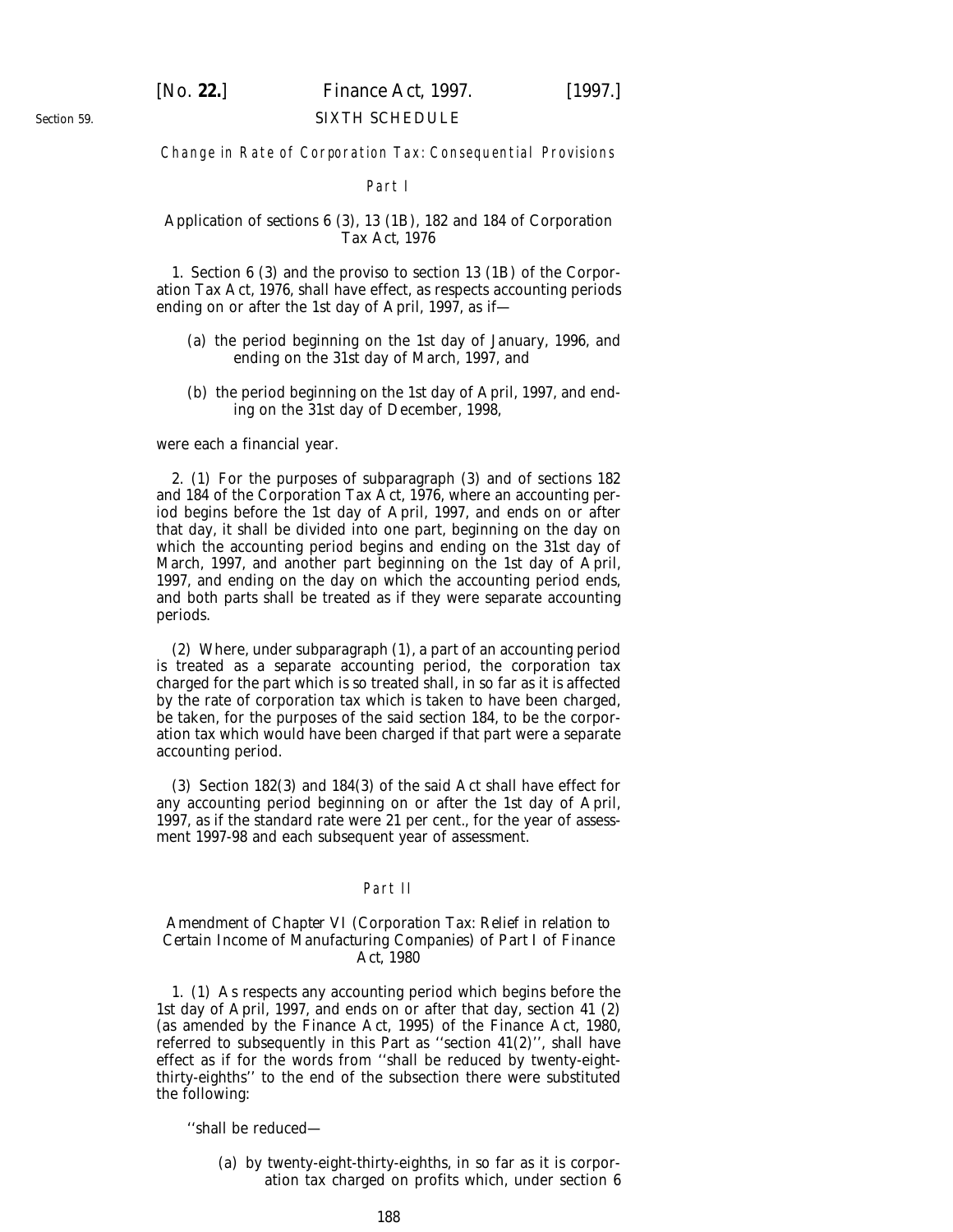(3) of the Corporation Tax Act, 1976, are apportioned Sch.6to the period beginning on the 1st day of January, 1996, and ending on the 31st day of March, 1997, and

(*b*) by twenty-six-thirty-sixths, in so far as it is corporation tax charged on profits which, under the said section 6 (3), are apportioned to the period beginning on the 1st day of April, 1997, and ending on the 31st day of December, 1998,

and the corporation tax referable to the income from the sale of those goods—

- (i) shall, for the purposes of paragraph (*a*), be such an amount as bears to the part of the relevant corporation tax charged on profits which, under the said section 6(3), are apportioned to the period beginning on the 1st day of January, 1996, and ending on the 31st day of March, 1997, the same proportion as the income from the sale of those goods bears to the total income brought into charge to corporation tax for the relevant accounting period, and
- (ii) shall, for the purposes of paragraph (*b*), be such an amount as bears to the part of the relevant corporation tax charged on profits which, under the said section 6(3), are apportioned to the period beginning on the 1st day of April, 1997, and ending on the 31st day of December, 1998, the same proportion as the income from the sale of those goods bears to the total income brought into charge to corporation tax for the relevant accounting period.''.

(2) Section 41 (2) is hereby amended as respects any accounting period beginning on or after the 1st day of April, 1997, by substitution of ''twenty-six-thirty-sixths'' for ''twenty-eight-thirty-eighths''.

2. (1) Sections 47(2) and 48(2) (as amended by the Finance Act, 1995) of the Finance Act, 1980, are hereby amended as respects any accounting period beginning on or after the 1st day of April, 1997—

- (*a*) in paragraph (i) of section 47(2), by the substitution of ''36/26'' for ''38/28'',
- (*b*) in paragraph (ii) of the said section 47(2), by the substitution of ''10/26'' for ''10/28'', and
- (*c*) in paragraph (ii) of the said section 48(2), by the substitution of ''10/26'' for ''10/28''.

(2) Where by virtue of *paragraph 2(1)* of *Part I* a part of an accounting period is treated as a separate accounting period for the purposes of sections 182 and 184 of the Corporation Tax Act, 1976, that part shall also be treated as a separate accounting period for the purposes of this paragraph and for the purposes of sections 47(2) and 48(2) of the Finance Act, 1980, and the corporation tax charged for a part of an accounting period which is so treated shall, in so far as it is affected by the rate of corporation tax which is taken to have been charged, be taken for the purposes of the said sections 47(2) and 48(2), to be the corporation tax which would have been charged if that part were a separate accounting period.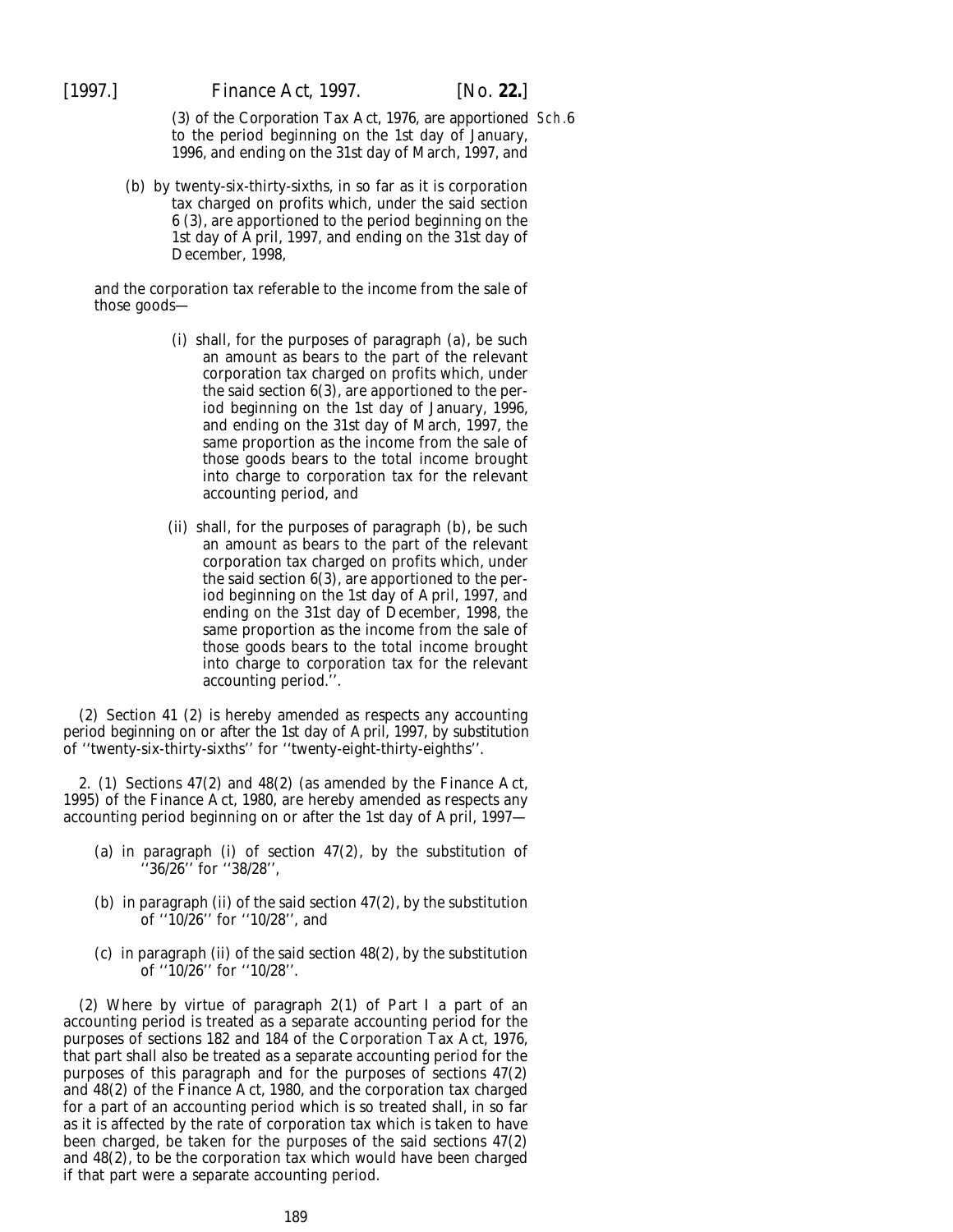## [*No.* **22.**] *Finance Act,* 1997. [1997.] SEVENTH SCHEDULE

### *Section 85*.

### Rates of Excise Duty on Tobacco Products

|                                                | <b>Description of Product</b> |   | Rate of Duty |  |   |                                                                                                                                       |  |  |
|------------------------------------------------|-------------------------------|---|--------------|--|---|---------------------------------------------------------------------------------------------------------------------------------------|--|--|
| <b>Cigarettes</b>                              |                               | . |              |  | . | £62.64 per thousand together with<br>an amount equal to 16.93 per<br>cent. of the price at which the<br>cigarettes are sold by retail |  |  |
| Cigars $\dots$                                 | $\cdots$                      |   |              |  |   | £94.652 per kilogram                                                                                                                  |  |  |
| Fine-cut tobacco for the rolling of cigarettes |                               |   |              |  |   | £79.872 per kilogram                                                                                                                  |  |  |
| Other smoking tobacco<br>.                     |                               |   |              |  |   | £65.666 per kilogram                                                                                                                  |  |  |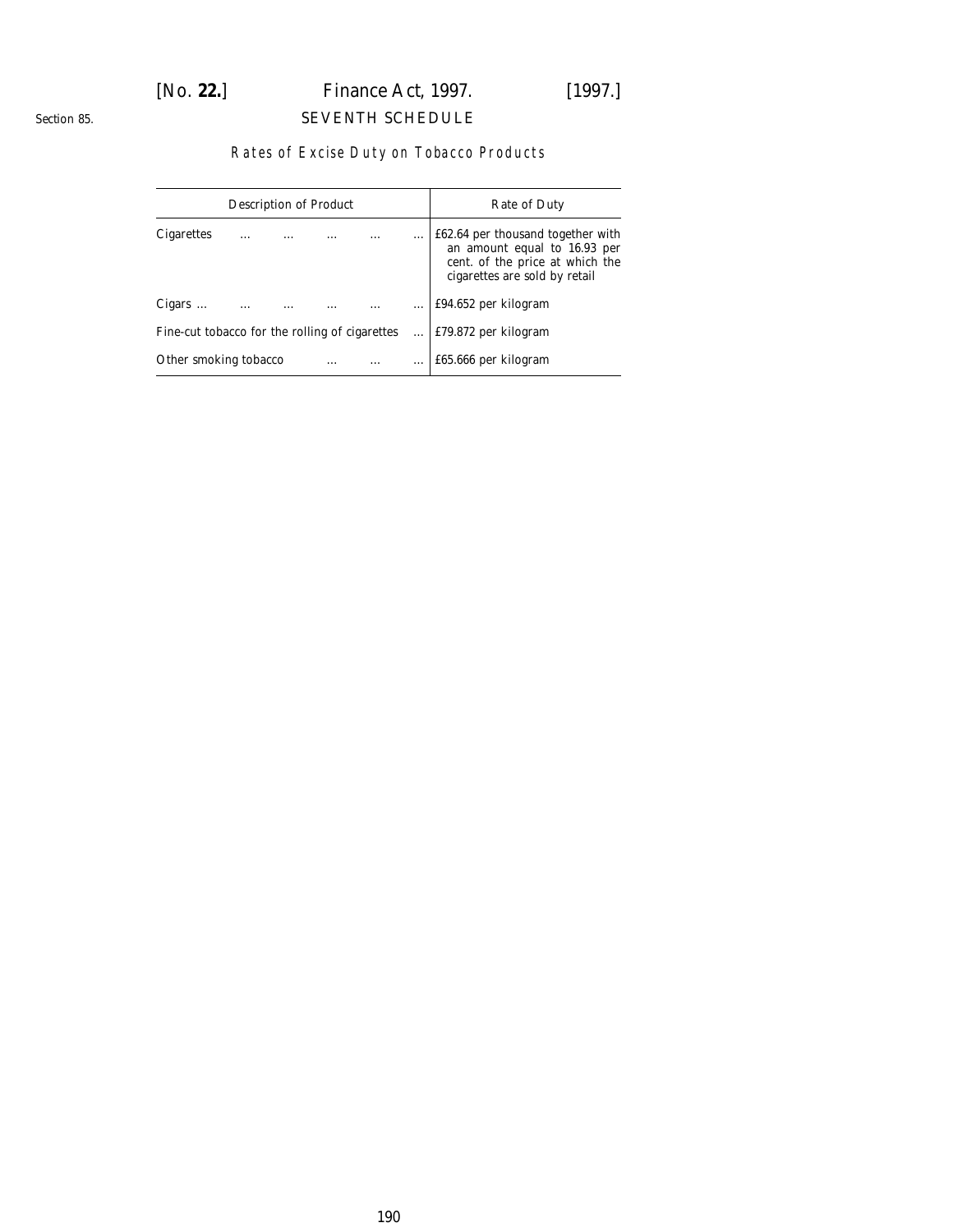## [1997.] *Finance Act,* 1997. [*No.* **22.**]

#### EIGHTH SCHEDULE

*Section 117*.

#### Stamp Duty on Instruments

#### Part I

### *Conveyance or Transfer on Sale of any property other than stocks or marketable securities or a policy of insurance or a policy of life insurance*

''CONVEYANCE or TRANSFER on sale of any property other than stocks or marketable securities or a policy of insurance or a policy of life insurance.

(1) Where the amount or value of the consideration for the sale does not exceed £5,000 and the instrument contains a statement certifying that the transaction thereby effected does not form part of a larger transaction or of a series of transactions in respect of which the amount or value, or the aggregate amount or value, of the consideration exceeds £5,000 ... ... ... ... ... Exempt

(2) Where paragraph (1) does not apply and the amount or value of the consideration for the sale does not exceed £10,000 and the instrument contains a statement certifying that the transaction thereby effected does not form part of a larger transaction or of a series of transactions in respect of which the amount or value, or the aggregate amount or value, of the consideration exceeds £10.000:

for every £100, or fractional part of £100, of<br>the consideration  $\cdots$   $\cdots$   $\cdots$   $\cdots$  £1.00 the consideration … … …

(3) Where paragraphs (1) and (2) do not apply and the amount or value of the consideration for the sale does not exceed £15,000 and the instrument contains a statement certifying that the transaction thereby effected does not form part of a larger transaction or of a series of transactions in respect of which the amount or value, or the aggregate amount or value, of the consideration exceeds £15,000:

for every £100, or fractional part of £100, of the consideration … … … … £2.00

(4) Where paragraphs (1) to (3) do not apply and the amount or value of the consideration for the sale does not exceed £25,000 and the instrument contains a statement certifying that the transaction thereby effected does not form part of a larger transaction or of a series of transactions in respect of which the amount or value, or the aggregate amount or value, of the consideration exceeds £25,000:

for every £100, or fractional part of £100, of<br>the consideration  $\cdots$   $\cdots$   $\cdots$   $\cdots$  £3.00 the consideration … … …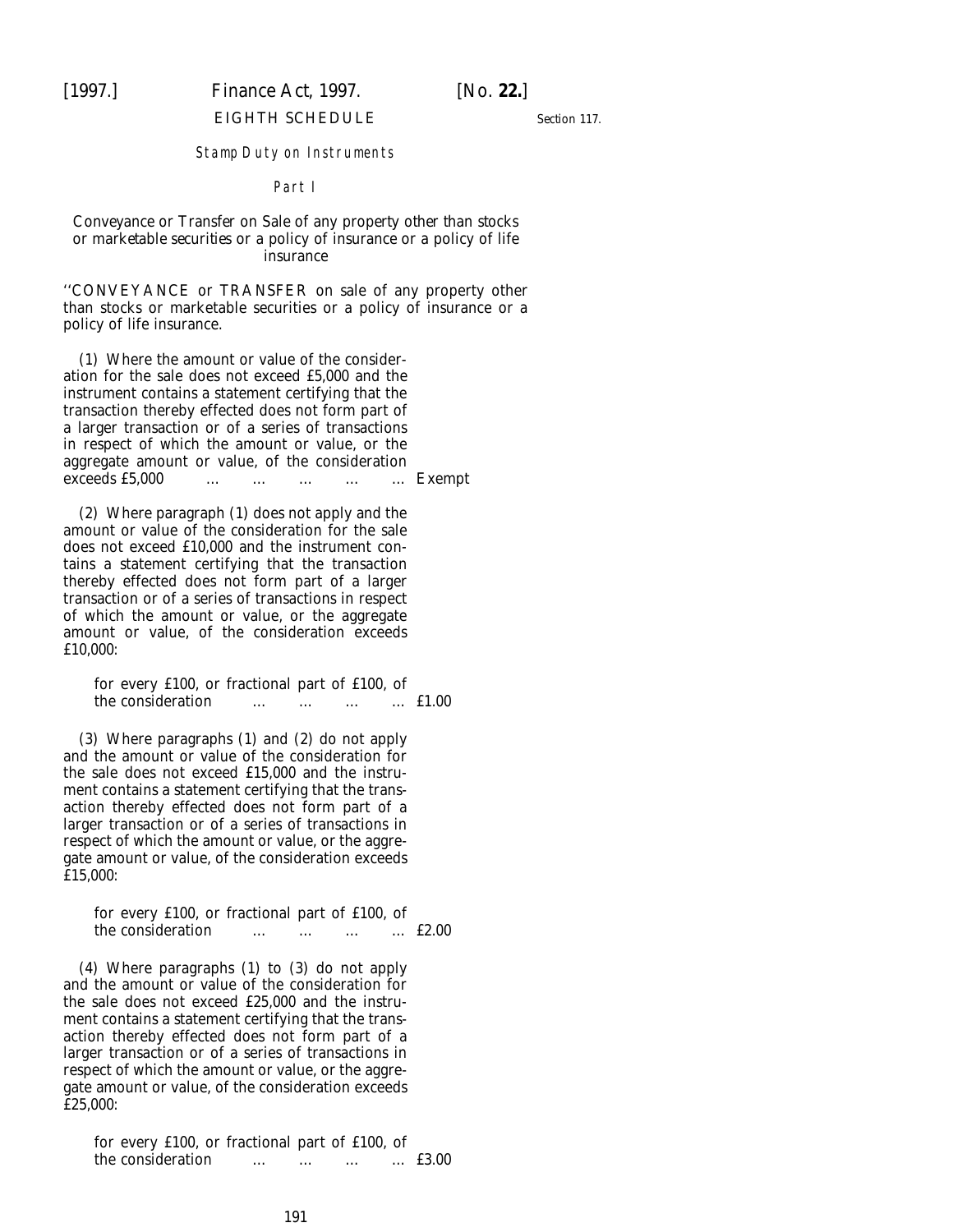(5) Where paragraphs (1) to (4) do not apply and the amount or value of the consideration for the sale does not exceed £50,000 and the instrument contains a statement certifying that the transaction thereby effected does not form part of a larger transaction or of a series of transactions in respect of which the amount or value, or the aggregate amount or value, of the consideration exceeds  $E$ 50.000:

for every £100, or fractional part of £100, of the consideration … … … … £4.00

(6) Where paragraphs (1) to (5) do not apply and the amount or value of the consideration for the sale does not exceed £60,000 and the instrument contains a statement certifying that the transaction thereby effected does not form part of a larger transaction or of a series of transactions in respect of which the amount or value, or the aggregate amount or value, of the consideration exceeds £60,000:

|                   |  | for every £100, or fractional part of £100, of |                      |          |               |
|-------------------|--|------------------------------------------------|----------------------|----------|---------------|
| the consideration |  | $\cdots$                                       | $\ddot{\phantom{0}}$ | $\cdots$ | $\dots$ £5.00 |

- (7) Where paragraphs (1) to (6) do not apply:
	- (*a*) if the instrument contains a statement—
		- (i) that the amount or value of the consideration for the sale does not exceed £150,000 and that the transaction thereby effected does not form part of a larger transaction or of a series of transactions in respect of which the amount or value, or the aggregate amount or value, of the consideration exceeds £150,000, or
		- (ii) that no part of the consideration for the sale is attributable, or deemed to be attributable, to residential property:

for every £100, or fractional part of £100, of the consideration which is not deemed to be attributable to residential property … … … £6.00

(*b*) if the instrument contains a statement that the provisions of subsection (1A) of section 58 of this Act apply in relation to the sale:

> for every £100, or fractional part of £100, of the consideration for the sale which is not deemed to be attribu-<br>table to residential property ... £6.00 table to residential property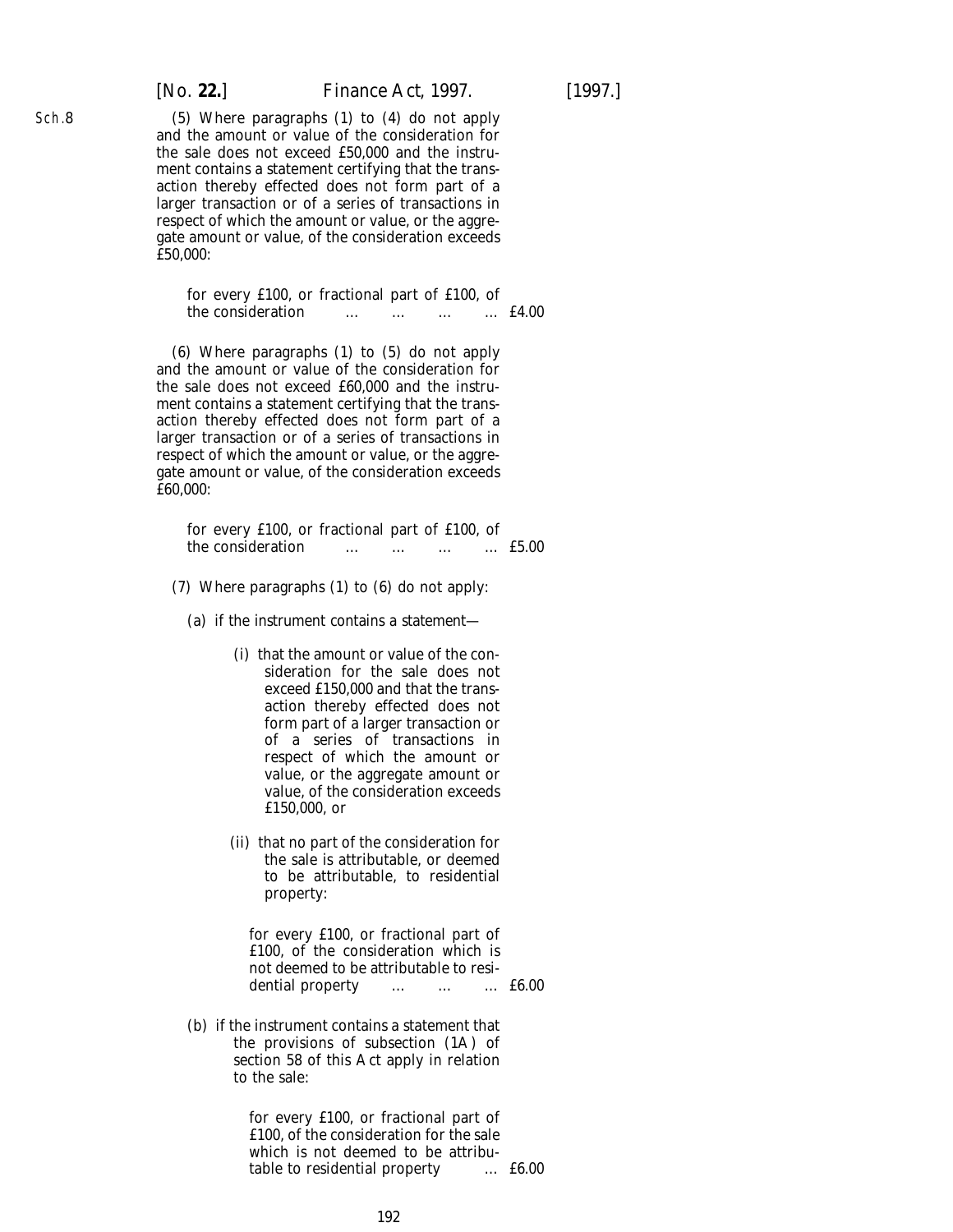- (*c*) if the amount or value of the consideration for the sale which is attributable to residential property or which is deemed to be attributable to residential property:
	- (i) does not exceed £150,000 and the instrument contains a statement certifying that the provisions of subsection (1A) of section 58 of this Act apply in relation to that sale and that the amount or value of the aggregate consideration (within the meaning of that subsection) which is deemed to be attributable to residential property, or which would be deemed to be so attributable if the contents of residential property were considered to be residential property, does not exceed £150,000… … £6.00 for every

£100, or fractional part of £100, of the consideration

(ii) does not exceed £160,000 and the instrument contains a statement certifying that the provisions of subsection (1A) of section 58 of this Act do not apply in relation to the sale or that the provisions of that subsection do apply in relation to the sale and that the amount or value of the aggregate consideration (within the meaning of that subsection) which is deemed to be attributable to residential property, or which would be deemed to be so attributable if the contents of residential property were considered to be residential property, does not exceed £160,000, and subparagraphs (*a*)(i) and  $(c)$  (i) do not apply ...  $\ldots$  **...** £7.00 for every

£100, or fractional part of £100, of the consideration

(iii) does not exceed £170,000 and the instrument contains a statement certifying that the provisions of subsection (1A) of section 58 of this Act do not apply in relation to that sale or that the provisions of that subsection do apply in relation to the sale and that the amount or value of the aggregate consideration (within the meaning of that subsection) which is deemed to be attributable to residential property, or which would be deemed to be so attributable if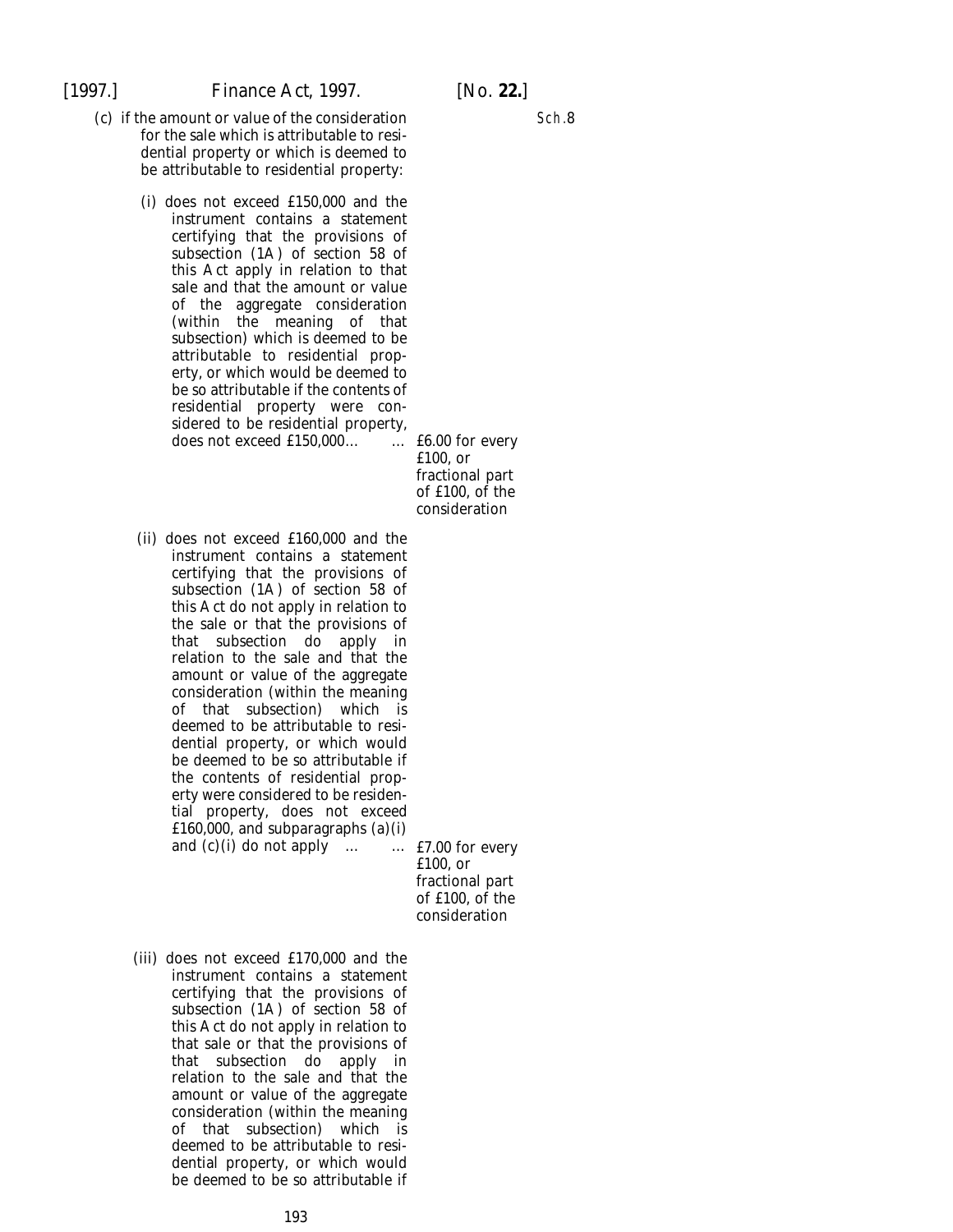### [*No.* **22.**] *Finance Act,* 1997. [1997.]

the contents of residential property were considered to be residential property, does not exceed £170,000, and subparagraphs (*a*)(i),  $(c)$  (i) and  $(c)$  (ii) do not apply  $\qquad \qquad$  £8.00 for every

£100, or fractional part of £100, of the consideration

(8) Of any other kind whatsoever not hereinbefore described:

for every £100, or fractional part of £100, of the consideration … … … … £9.00

(9) Where in the case of a conveyance or transfer on sale or in the case of a conveyance or transfer operating as a voluntary disposition *inter vivos* the consideration for the sale or the value of the property exceeds £5,000 and the instrument contains a certificate by the party to whom the property is being conveyed or transferred to the effect that the person becoming entitled to the entire beneficial interest in the property (or, where more than one person becomes entitled to a beneficial interest therein, each of them) is related to the person or each of the persons immediately theretofore entitled to the entire beneficial interest in the property in one or other of the following ways, that is to say, as a lineal descendant, parent, grandparent, step-parent, husband or wife, brother or sister of a parent or brother or sister, or lineal descendant of a parent, husband or wife or brother or sister:

a duty of an amount equal to one-half of the *ad valorem* stamp duty which, but for the provisions of this paragraph, would be chargeable under this Heading.''.

### PART II

#### *Lease*

- ''(*a*) where the consideration, or any part of the consideration (other than rent), moving either to the lessor or to any other person, consists of any money, stock or security, and—
	- (i) the amount or value of such consideration does not exceed £5,000 and the lease contains a statement certifying that the transaction thereby effected does not form part of a larger transaction or of a series of transactions in respect of which the amount or value, or the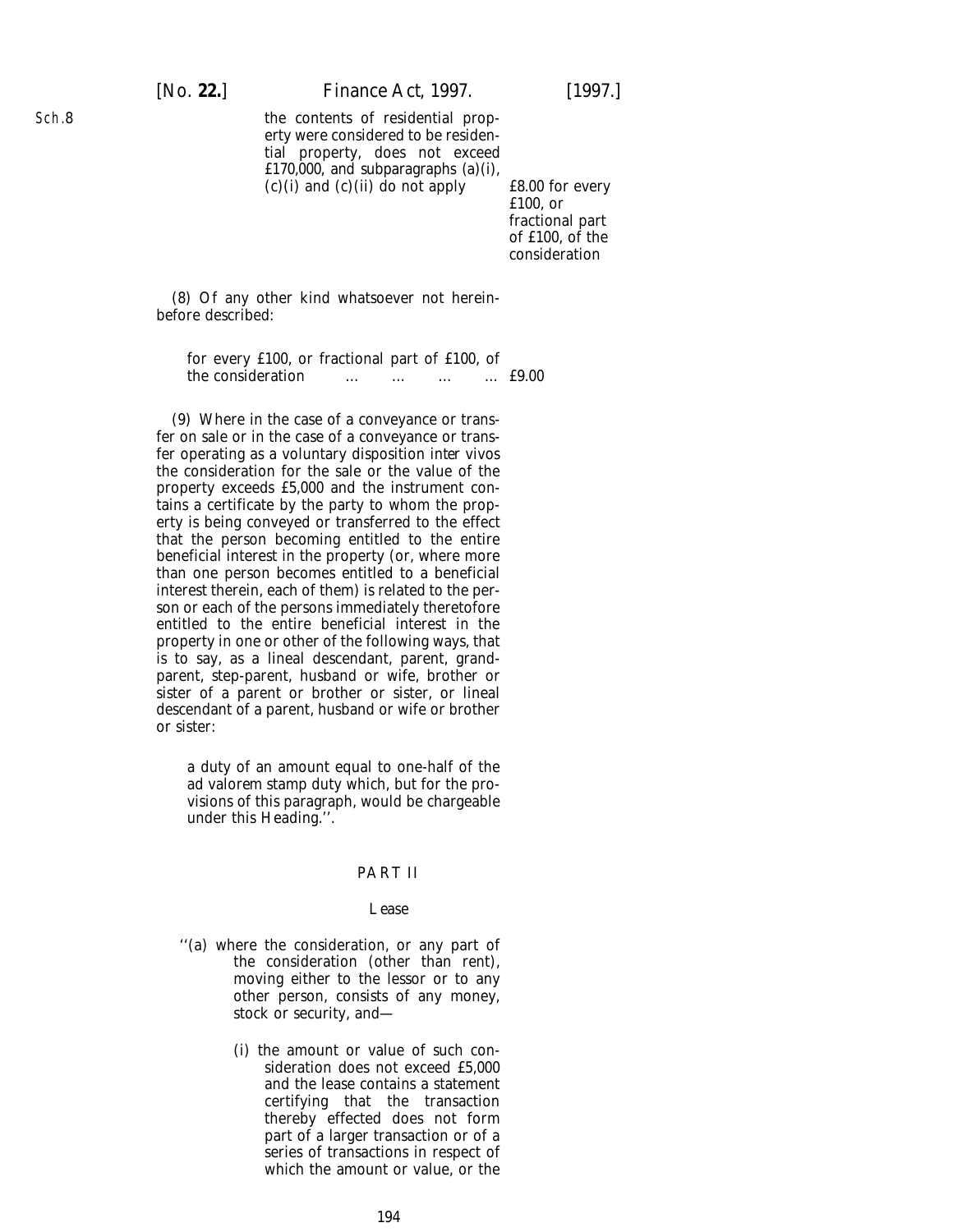aggregate amount or value, of the consideration other than rent exceeds £5,000 … … … Exempt

(ii) the amount or value of such consideration does not exceed £10,000 and the lease contains a statement certifying that the transaction thereby effected does not form part of a larger transaction or of a series of transactions in respect of which the amount or value, or the aggregate amount or value, of the consideration other than rent exceeds £10,000 and subparagraph (i) does not apply:

> for every £100, or fractional part £1.00 of £100, of the consideration …

(iii) the amount or value of such consideration does not exceed £15,000 and the lease contains a statement certifying that the transaction thereby effected does not form part of a larger transaction or of a series of transactions in respect of which the amount or value, or the aggregate amount or value, of the consideration other than rent exceeds £15,000 and subparagraphs (i) and (ii) do not apply:

> for every £100, or fractional part £2.00 of £100, of the consideration …

(iv) the amount or value of such consideration does not exceed £25,000 and the lease contains a statement certifying that the transaction thereby effected does not form part of a larger transaction or of a series of transactions in respect of which the amount or value, or the aggregate amount or value, of the consideration other than rent exceeds £25,000 and subparagraphs (i) to (iii) do not apply:

> for every £100, or fractional part £3.00 of £100, of the consideration …

(v) the amount or value of such consideration does not exceed £50,000 and the lease contains a statement certifying that the transaction thereby effected does not form part of a larger transaction or of a series of transactions in respect of which the amount or value, or the aggregate amount or value, of the consideration other than rent

Sch.8

195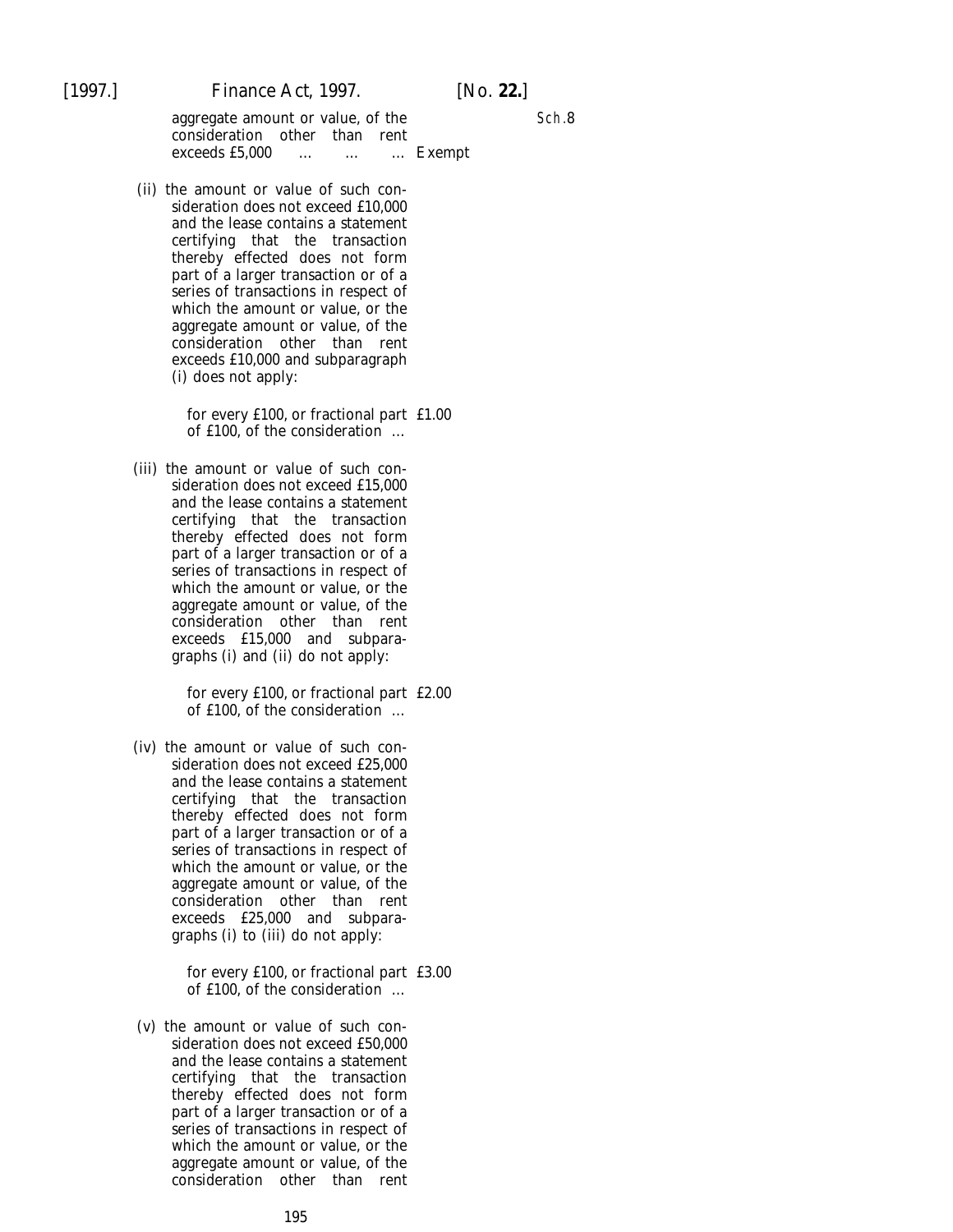exceeds £50,000 and subparagraphs (i) to (iv) do not apply:

for every £100, or fractional part £4.00 of £100, of the consideration …

(vi) the amount or value of such consideration does not exceed £60,000 and the lease contains a statement certifying that the transaction thereby effected does not form part of a larger transaction or of a series of transactions in respect of which the amount or value, or the aggregate amount or value, of the consideration other than rent exceeds £60,000 and subparagraphs (i) to (v) do not apply:

> for every £100, or fractional part £5.00 of £100, of the consideration …

- (vii) where subparagraphs (i) to (vi) do not apply:
	- (I) if the instrument contains a statement—
		- (A) that the amount or value of the consideration other than rent does not exceed £150,000 and that the transaction thereby effected does not form part of a larger transaction or of a series of transactions in respect of which the amount or value, or the aggregate amount or value, of the consideration other than rent exceeds £150,000, or
		- (B) that no part of the consideration is attributable, or deemed to be attributable, to residential prop-

erty … … … £6.00 for every £100, or fractional part of £100, of the consideration

(II) if the instrument contains a statement that the provisions of subsection (6) of section 77 of this Act apply in relation to the lease:

> for every £100, or fractional part of £100, of the consideration which is not deemed to be attributable to residential property … … … £6.00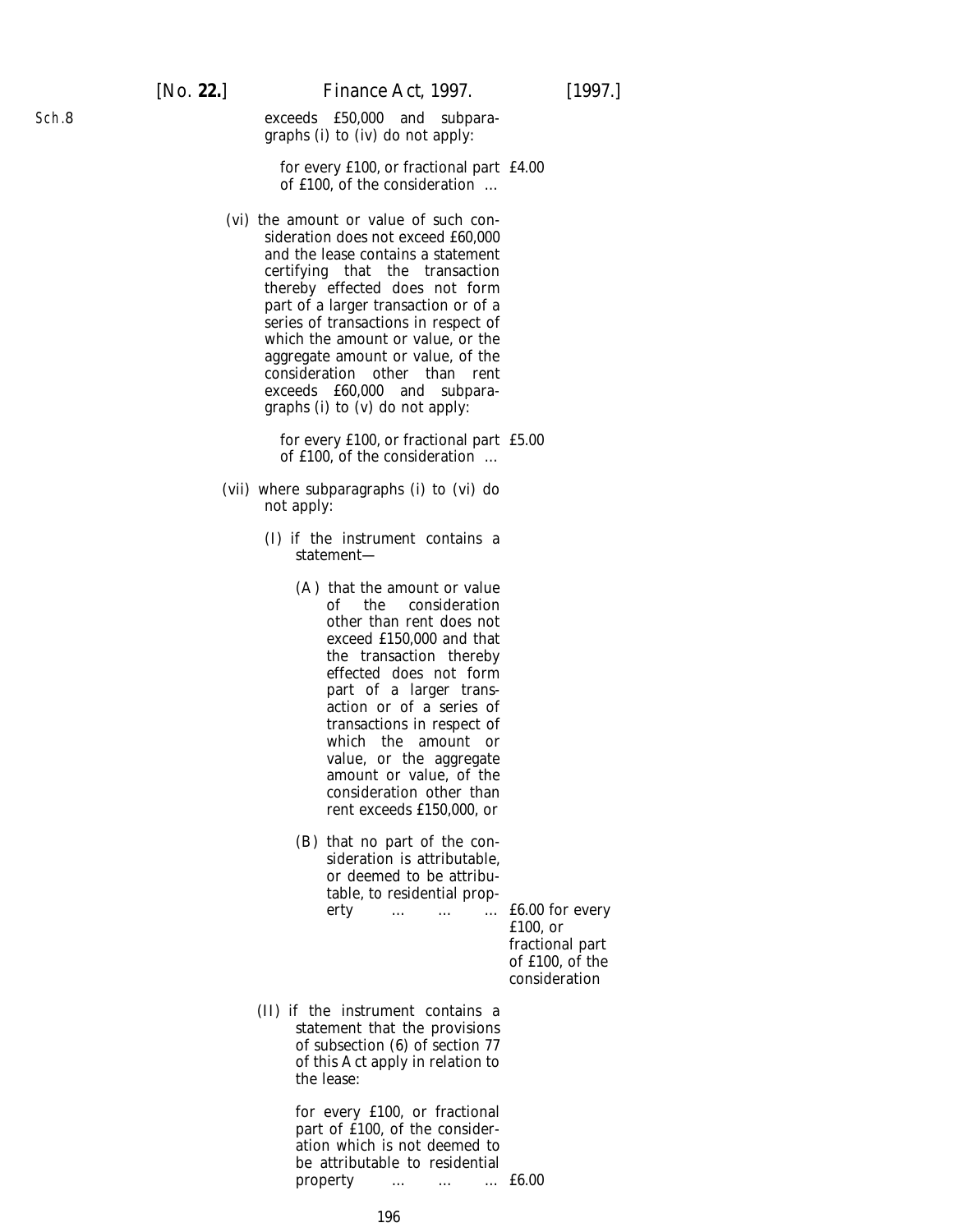- (III) if the amount or value of such consideration which is attributable to residential property or which is deemed to be attributable property:
	- (A) does not exceed £150,000 and the instrument contains a statement certifying that the provisions of subsection  $(6)$  of section 77 of this Act apply in relation to that lease and that the amount or value of the aggregate consideration (within the<br>meaning of that meaning of<br>subsection) which subsection) which is deemed to be attributable to residential property, or which would be deemed to be so attributable if the contents of residential property were considered to be residential property, does not exceed £150,000 ... … £6.00 for every

£100, or fractional part of £100, of the consideration

(B) does not exceed £160,000 and the instrument contains a statement certifying that the provisions of subsection  $(\hat{6})$  of section 77 of this Act do not apply in relation to that lease or that the provisions of that subsection do apply in relation to that lease and that the amount or value of the aggregate consideration (within the meaning of that subsection) which is deemed to be attributable to residential property, or which would be deemed to be so attributable if the contents of residential property were considered to be residential property, does not exceed £160,000, and clauses  $(I)(A)$  and  $(III)(A)$ do not apply ... £7.00 for every

£100, or fractional part of £100, of the consideration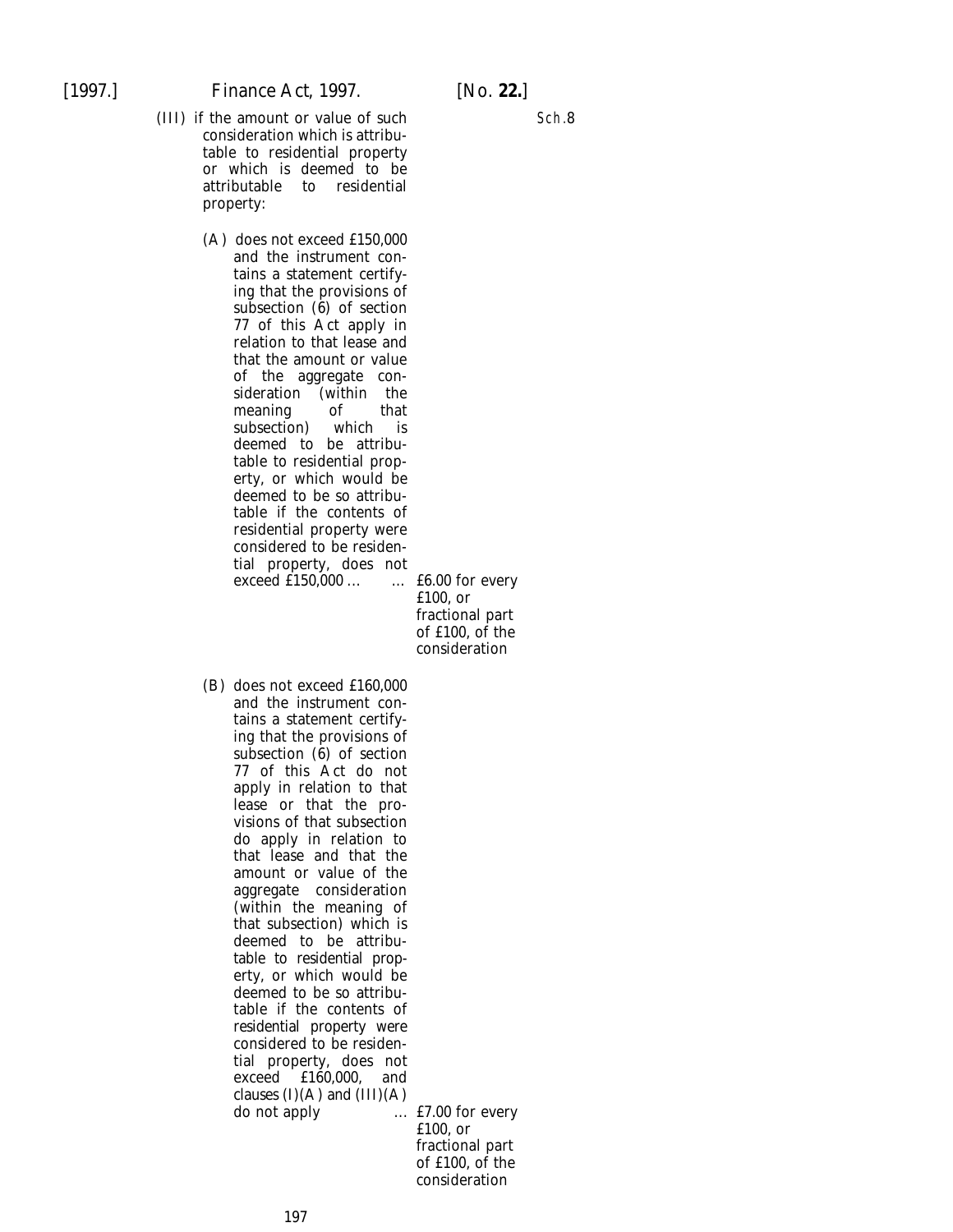(C) does not exceed £170,000 and the instrument contains a statement certifying that the provisions of subsection  $(\hat{6})$  of section 77 of this Act do not apply in relation to that lease or that the provisions of that subsection do apply in relation to that lease and that the amount or value of the aggregate consideration (within the meaning of that subsection) which is deemed to be attributable to residential property, or which would be deemed to be so attributable if the contents of residential property were considered to be residential property, does not exceed £170,000 and clauses  $(I)(A)$ ,  $(III)(A)$ and (III)(B) do not apply … … … £8.00 for every

£100, or fractional part of £100, of the consideration

(viii) the case is of any other kind whatsoever not hereinbefore described:

> for every £100, or fractional part of £100, of the consideration … £9.00.''.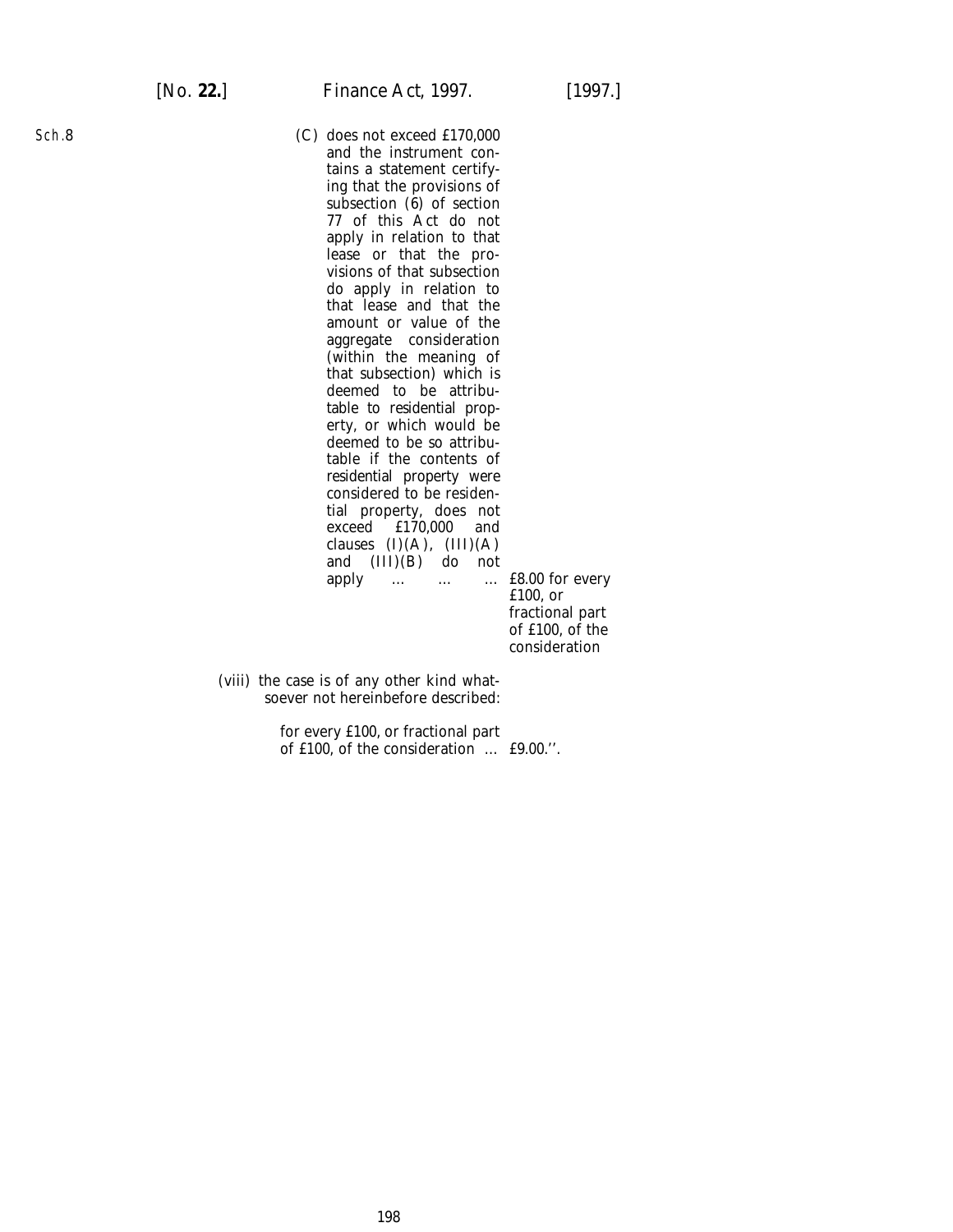## [1997.] *Finance Act,* 1997. [*No.* **22.**]

### NINTH SCHEDULE

*Section 59*.

### Part I

### Pre-Consolidation Amendments

### **The Income Tax Act, 1967 (No. 6 of 1967)**

1. The Income Tax Act, 1967, is hereby amended in accordance with the following provisions of this paragraph.

(1) In section 1(1), after the definition of ''the National Debt Commissioners'' there shall be inserted the following:

'' 'ordinary share capital' has the same meaning as in section 155 of the Corporation Tax Act, 1976;''.

(2) In section 58(1), for ''sections 59 and 60'' there shall be substituted ''sections 58A, 59 and 60''.

(3) In section 61, after ''charged'' there shall be inserted ''to tax under Case I or Case II of Schedule D''.

(4) In section 76(1), for paragraph (*c*) there shall be substituted the following:

> ''(*c*) to a deduction on account of any annuity or other annual payment (apart from annual interest) payable out of the income to a person not resident in the State,''.

(5) In section 77(5), for ''as if references therein to income which arises or which arose were references to income which is or was so received'' there shall be substituted ''as if the reference therein to income arising was a reference to income which is so received''.

(6) In section 81(5)(*b*), for ''in respect of county rate, municipal rate or other rate'' there shall be substituted ''in respect of any rate levied by a local authority''.

(7) In section 89(2), for ''the first subsequent assessment, and so far as it cannot be so given then from the next assessment'' there shall be substituted ''the assessment for the first subsequent year of assessment and, so far as it cannot be so given, from the assessment for the next year of assessment''.

(8) In section 137, in Part II of the Table, after ''Section 5 of the Finance Act, 1996'' there shall be inserted the following:

''Section 15 of the Finance Act, 1996

*Section 145* of the *Finance Act, 1997*''.

(9) In section 138B, with effect as on and from the 6th day of April, 1996—

(*a*) in subsection (2), after the definition of ''proprietary director'' there shall be inserted the following:

> '' 'specified employed contributor' means a person who is an employed contributor for the purposes of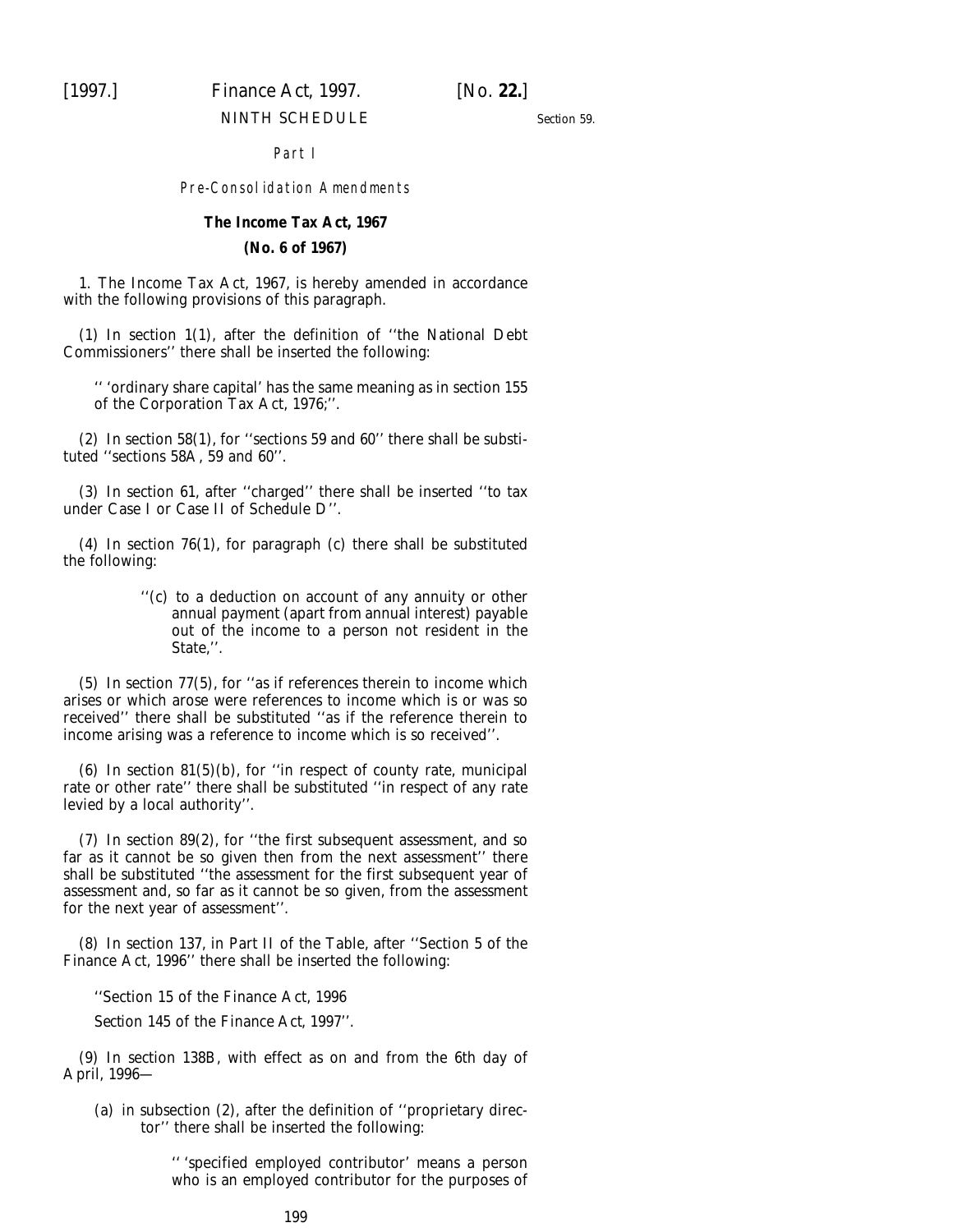the Social Welfare (Consolidation) Act, 1993, but does not include a person—

- (*a*) who is an employed contributor for those purposes by reason only of section  $9(1)$ (*b*) of that Act, or
- (*b*) to whom Article 81, 82 or 83 of the Social Welfare (Consolidated Contributions and Insurability) Regulations, 1996 (S.I. No. 312 of 1996), applies.'', and
- (*b*) in subsection (2A)(*a*), for Clause (I) of subparagraph (i) there shall be substituted ''(I) the individual is a specified employed contributor, or''.

(10) In section 142(1)(*b*), before ''widowed mother'' there shall be inserted ''widowed father or''.

(11) In section 183, for subsection (7) there shall be substituted the following:

''(7) In this section, 'personal reliefs' means relief under any of the provisions specified in the Table to section 137.''.

(12) In section 197, for subsection (6) there shall be substituted the following:

''(6) In this section and in section 198, 'personal reliefs' means relief under any of the provisions specified in the Table to section 137 apart from relief under section 138A and section 4 of the Finance Act, 1991.''.

(13) In section 198, for paragraph (*a*) of subsection (1) there shall be substituted the following:

- ''(*a*) subject to subsection (2), the benefit flowing from the personal reliefs may be given either by means of reduction of the amount of the tax to be paid, or by repayment of any excess of tax which has been paid, or by both of those means, as the case requires, and shall be allocated to the husband and the wife—
	- (i) so far as it flows from relief under—
		- (I) sections 138 and 141 (other than subsection (2)),
		- (II) section 11 of the Finance Act, 1971, or
		- (III) section 8 of the Finance Act, 1974,

in the proportions of one-half and one-half,

- (ii) so far as it flows from relief under section 138B, to the husband or to the wife according as the emoluments from which the deduction under that section is made are emoluments of the husband or of the wife,
- (iii) so far as it flows from relief in respect of a child under section 141(2) or relief in respect of a dependent relative under section 142, to the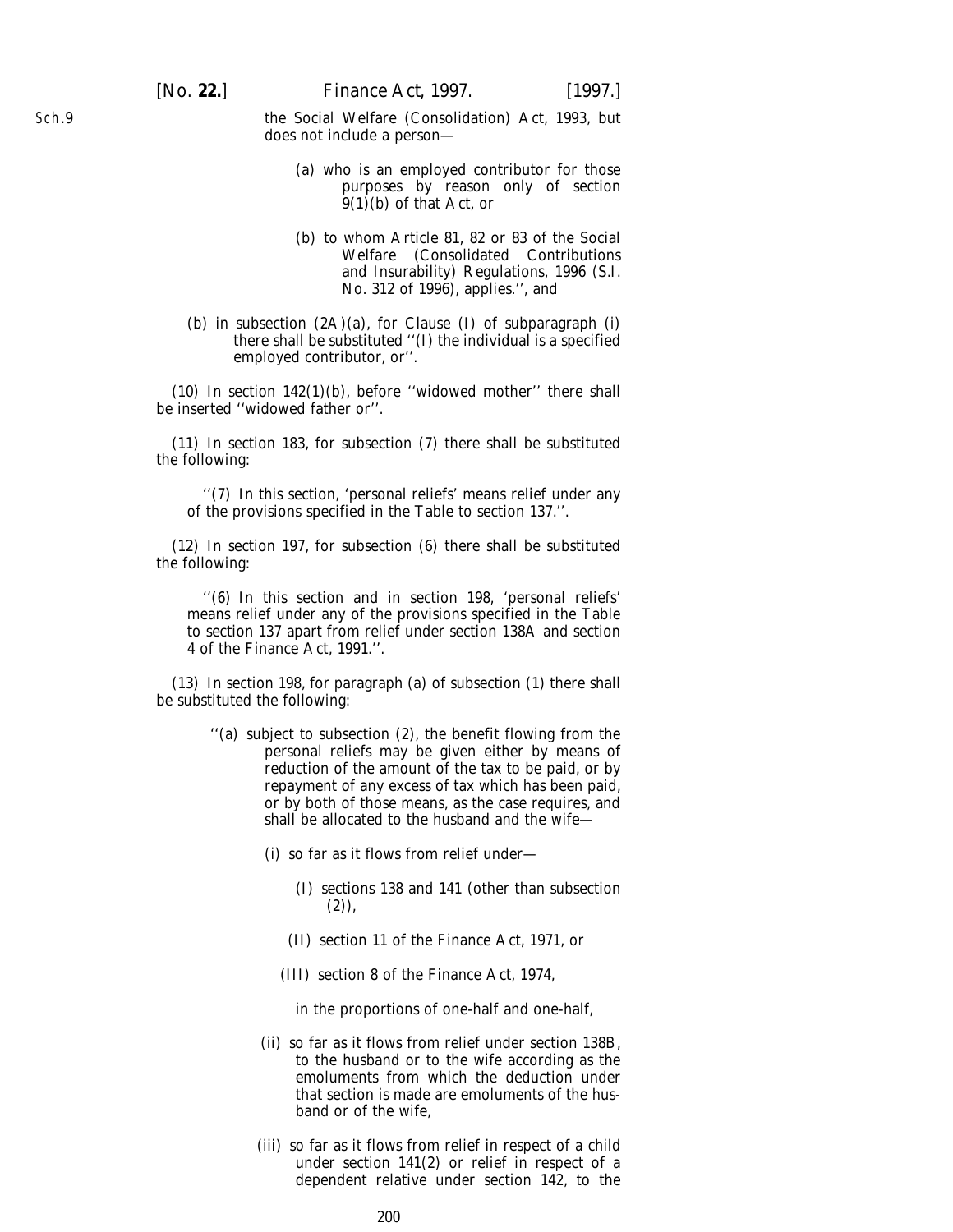husband or to the wife according as he or she Sch.9maintains the child or relative,

- (iv) so far as it flows from relief under section 142A or 145, to the husband or to the wife according as he or she made the payment giving rise to the relief,
- (v) so far as it flows from relief under—
	- (I) section 12 of the Finance Act, 1967,
	- (II) section 8 of the Finance Act, 1979,
	- (III) section 12 of the Finance Act, 1986,
	- (IV) section 44 of the Finance Act, 1986,
	- (V) section 4 of the Finance Act, 1989,
	- (VI) section 46 of the Finance Act, 1994,
- (VII) section 6 of the Finance Act, 1995,
- (VIII) section 7 of the Finance Act, 1995,
	- (IX) section 5 of the Finance Act, 1996,
	- (X) section 15 of the Finance Act, 1996,
	- (XI) section 69 of the Finance Act, 1996,
- (XII) *section 57* of the *Finance Act, 1997*,
- (XIII) *section 145* of the *Finance Act, 1997*, or
- (XIV) *section 154* of the *Finance Act, 1997*,

in the proportions in which they incurred the expenditure giving rise to the relief,

- (vi) so far as it flows from relief under section 3 of the Finance Act, 1969, in the proportions in which they bear the cost of employing the person in respect of whom the relief is given,
- (vii) so far as it flows from relief under Chapter III of Part I of the Finance Act, 1984, in the proportions in which they subscribed for the eligible shares giving rise to the relief,
- (viii) so far as it flows from relief under section 35 of the Finance Act, 1987, in the proportions in which they made the relevant investment giving rise to the relief,''.

### (14) In section 225—

(*a*) for ''is paid to him or to his widow or his child or any of his relatives or dependants'' there shall be substituted ''is paid to that person or to that person's widow or widower or that person's child or any of that person's relatives or dependants'', and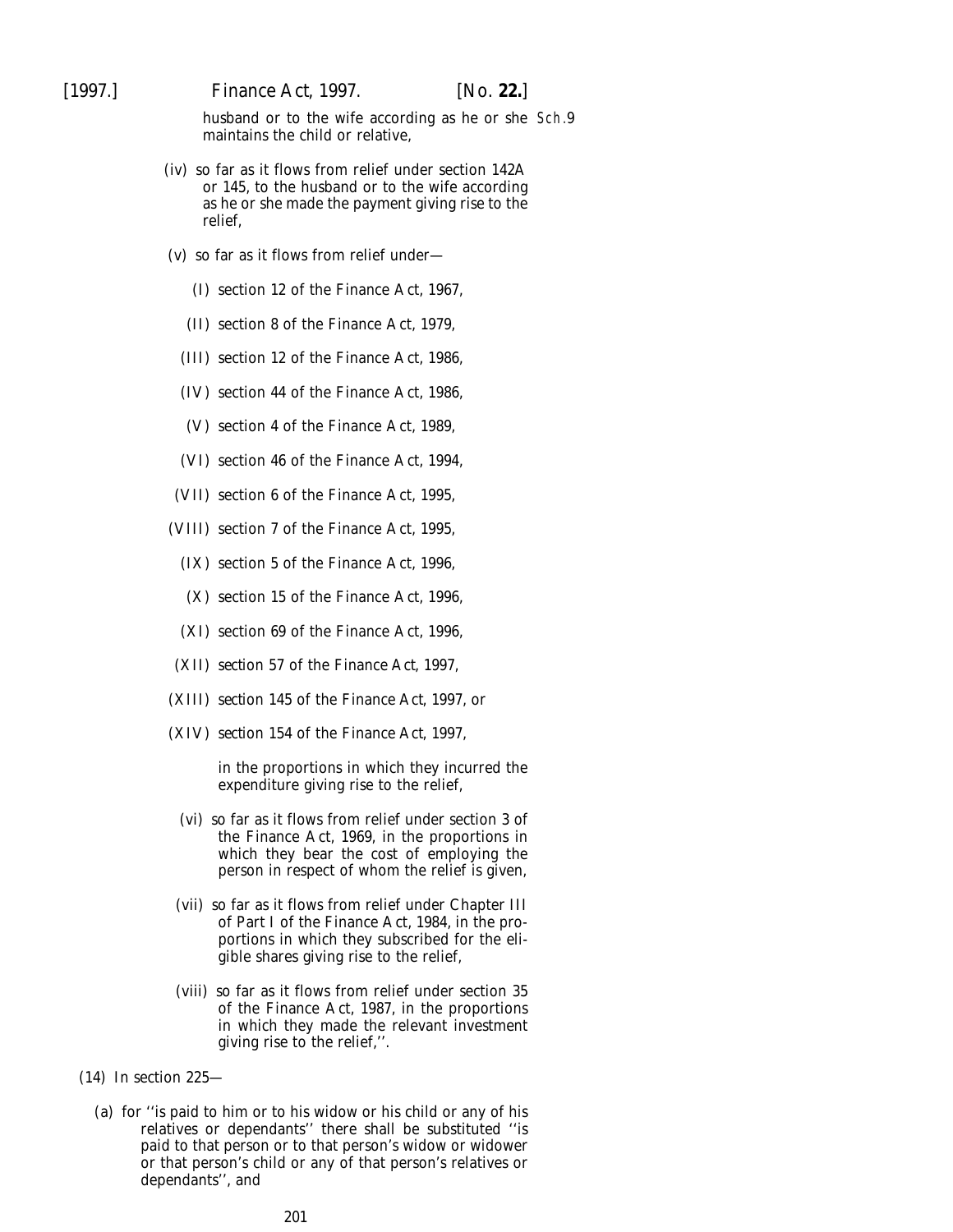(*b*) for ''under whom he held such office or by whom he was so employed,'' there shall be substituted ''under whom that person held such office or by whom that person was so employed,''.

(15) In section 239(4), for ''the notice shall be conclusive'' there shall be substituted ''the notice shall be evidence until the contrary is proved''.

(16) In section  $241(1)(b)(i)$ , with effect as on and from the 6th day of April, 1996, for ''15 per cent. of the capital expenditure incurred as aforesaid'' there shall be substituted ''15 per cent. of the actual cost of the machinery or plant, including in that actual cost any expenditure in the nature of capital expenditure on the machinery or plant by way of renewal, improvement or reinstatement''.

(17) In section 241A, after subsection (2) there shall be inserted the following:

''(3) The preceding provisions of this section shall, as respects chargeable periods ending on or after the 6th day of April, 1994, and with any necessary modifications, apply in relation to professions, employments and offices as they apply in relation to trades.''.

(18) In section 256—

- (*a*) in subsection (1), after ''structure'' there shall be inserted ''includes expenditure on the refurbishment of the building or structure but'', and
- (*b*) after subsection (2), there shall be inserted the following:

''(3) In this section, 'refurbishment', in relation to a building or structure, means any work of construction, reconstruction, repair or renewal, including the provision of water, sewerage or heating facilities carried out in the course of the repair or restoration, or maintenance in the nature of repair or restoration, of the building or structure.''.

(19) In section 284(3), for ''section 130 of the Industrial and Commercial Property (Protection) Act, 1927'' there shall be substituted ''section 77 of the Patents Act, 1992''.

(20) In section 304—

- (*a*) in subsection (2), for ''this Part'' there shall be substituted ''this Part, or in Part XIII or Chapter I of Part XV'',
- (*b*) in subsection (3), for ''this Part'' there shall be substituted ''this Part, Part XIII and Chapter I of Part XV'', and
- (*c*) in subsection (6), for ''this Part'' there shall be substituted ''this Part, or in Part XIII or Chapter I or II of Part XV''.

(21) In section 309(2), for ''the first subsequent assessment, and so far as it cannot be so given then from the next assessment'' there shall be substituted ''the assessment for the first subsequent year of assessment and, so far as it cannot be so given, from the assessment for the next year of assessment''.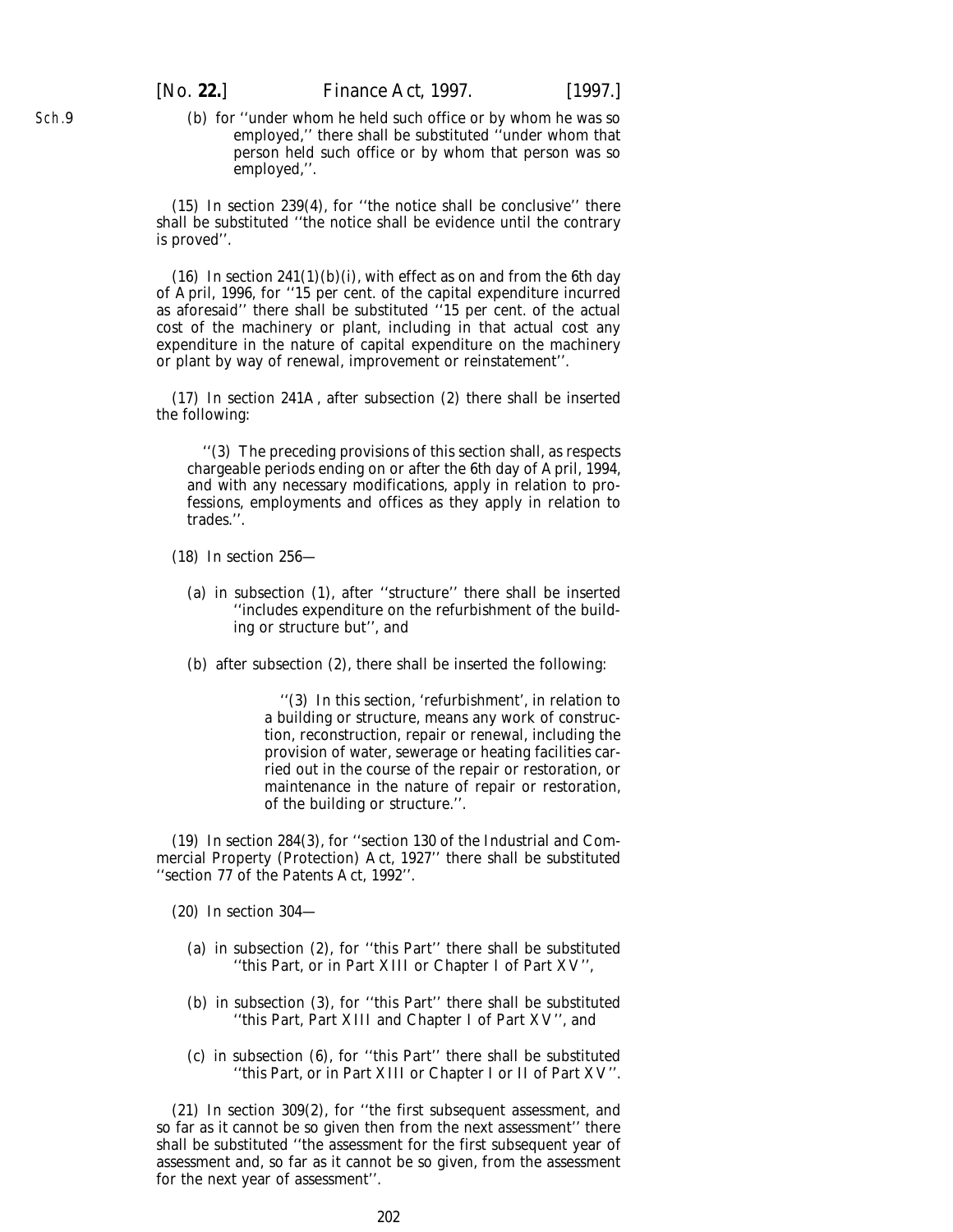(22) In section 310(3), for ''the first subsequent assessment, and Sch.9so far as it cannot be so given then from the next assessment'' there shall be substituted ''the assessment for the first subsequent year of assessment and, so far as it cannot be so given, from the assessment for the next year of assessment''.

(23) In section 318, for subsection (1) there shall be substituted the following:

''(1) Subject to this Chapter, any claim made under section 307 for relief in respect of a loss sustained in any trade in any year of assessment (in this Chapter referred to as 'the year of the loss') may require the amount of the loss to be determined as if an amount equal to the capital allowances for the year of the loss were to be deducted in computing the profits or gains or losses of the trade in the year of the loss, and a claim may be so made notwithstanding that, apart from those allowances, a loss had not been sustained in the trade in the year of the loss.''.

(24) In section 319, for subsection (1) there shall be substituted the following:

''(1) The capital allowances for any year of assessment shall be taken into account under section 318(1) only if and so far as such capital allowances are not required to offset balancing charges for the year; and relief shall not be given by reference to the capital allowances so taken into account in respect of an amount greater than the amount non-effective in the year of assessment for which the claim is made.''.

(25) In section 349—

(*a*) for subsection  $(1)(b)$  there shall be substituted the following:

- ''(*b*) (i) any body of persons that, as respects the year 1983-84 or any earlier year of assessment, was granted exemption from income tax under the provisions of the Income Tax Act, 1967, for which this section was substituted, or
	- (ii) any company that, as respects any accounting period ending before the 6th day of April, 1984, was granted exemption from corporation tax under those provisions as applied for corporation tax by section 11(6) of the Corporation Tax Act, 1976,'',
- (*b*) in subsection (2), after ''income tax'' there shall be inserted ''or, as the case may be, corporation tax'', and
- (*c*) in subsection (3), after ''income tax'' where it first occurs there shall be inserted ''or, as the case may be, corporation tax''.
- (26) For section 354 there shall be substituted the following:

''Exemption of child 354.—Child benefit payable under Part IV benefit. of the Social Welfare (Consolidation) Act, 1993, or any subsequent Act together with which that Act may be cited, shall be exempt from tax and shall not be reckoned in computing income for the purposes of the Income Tax Acts.''.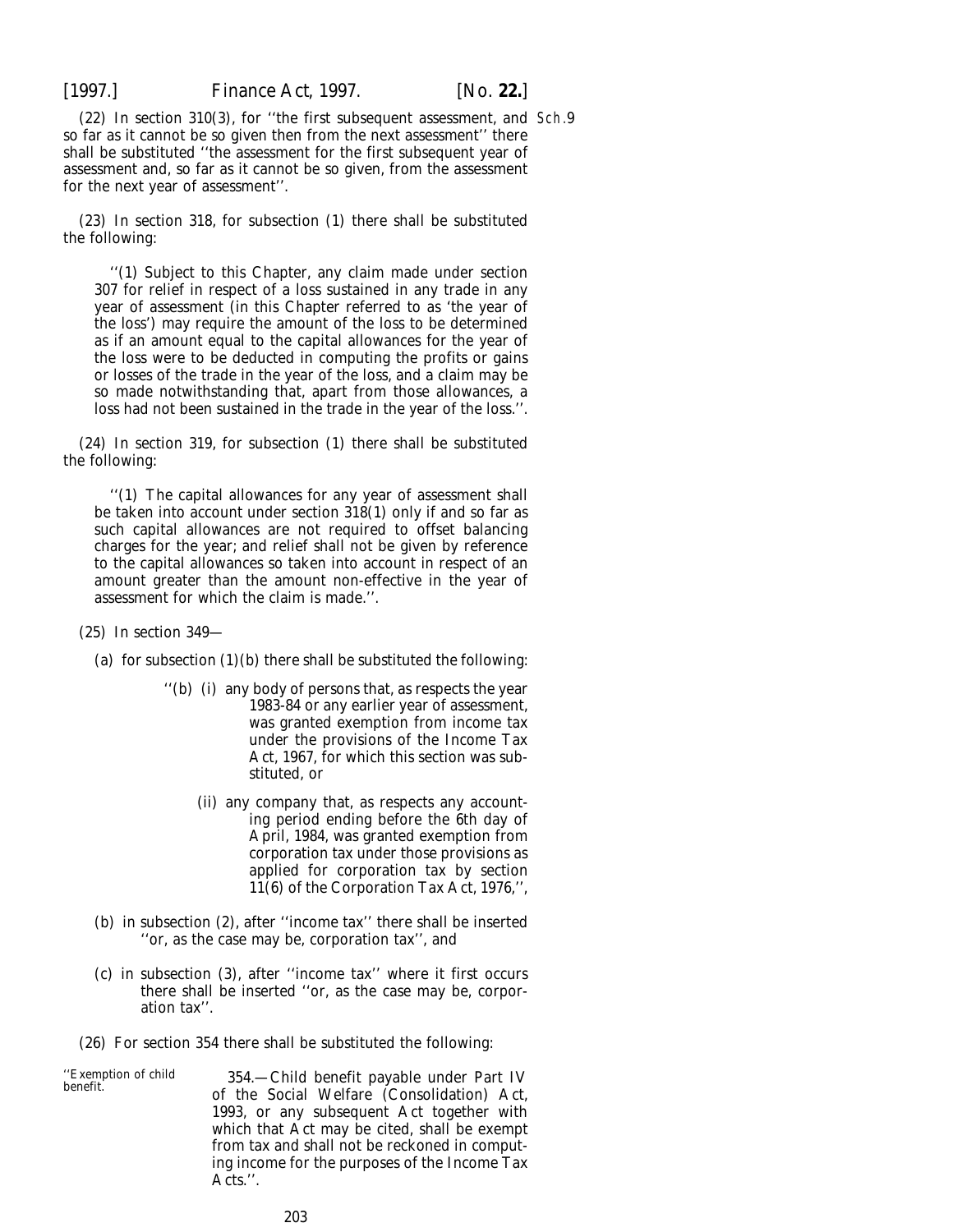(27) In section 429(4), for the proviso there shall be substituted the following:

''Provided that where the amount of tax is altered by the determination of the judge or by giving effect to an agreement under subsection (6), then, if too much tax has been paid, the amount or amounts overpaid shall be repaid and (except where the interest amounts to less than £10) in so far as the amount to be repaid represents tax paid in accordance with this subsection it shall be repaid with interest at the rate of 0.6 per cent., or such other rate (if any) as stands prescribed by the Minister for Finance by regulations, for each month or part of a month from the date or dates of payment of the amount or amounts giving rise to the overpayment to the date on which the repayment is made.''.

(28) In section 441(1), for ''shall be conclusive evidence'' there shall be substituted ''shall be evidence until the contrary is proved''.

(29) In section 446(1), for ''shall be conclusive evidence'' there shall be substituted ''shall be evidence until the contrary is proved''.

- (30) In section 450(2)—
	- (*a*) for the definition of ''personal representatives'' there shall be substituted the following:

'' 'personal representative', in relation to the estate of a deceased person, means his or her personal representative within the meaning of section 3(1) of the Succession Act, 1965, and includes any person who takes possession of or intermeddles with the property of the deceased and also includes any person having, in relation to the deceased, under the law of another country any functions corresponding to the functions for administration purposes under the law of the State of a personal representative within the meaning of that section, and references to personal representatives as such shall be construed as references to personal representatives in their capacity as having such functions as aforesaid;'',

and

- (*b*) for paragraph (ii) of the definition of ''charges on residue'' there shall be substituted the following:
	- ''(ii) general legacies, demonstrative legacies, and annuities and''.

(31) In section  $466(3)(b)$ , for "the person" there shall be substituted ''the name and address of the person''.

(32) In section 474(1), for the words ''in pursuance of'' to the end of the subsection there shall be substituted the following:

''in pursuance of—

- (*a*) section 472,
- (*b*) section 59 of the Finance Act, 1970,
- (*c*) section 92 of the Finance Act, 1973,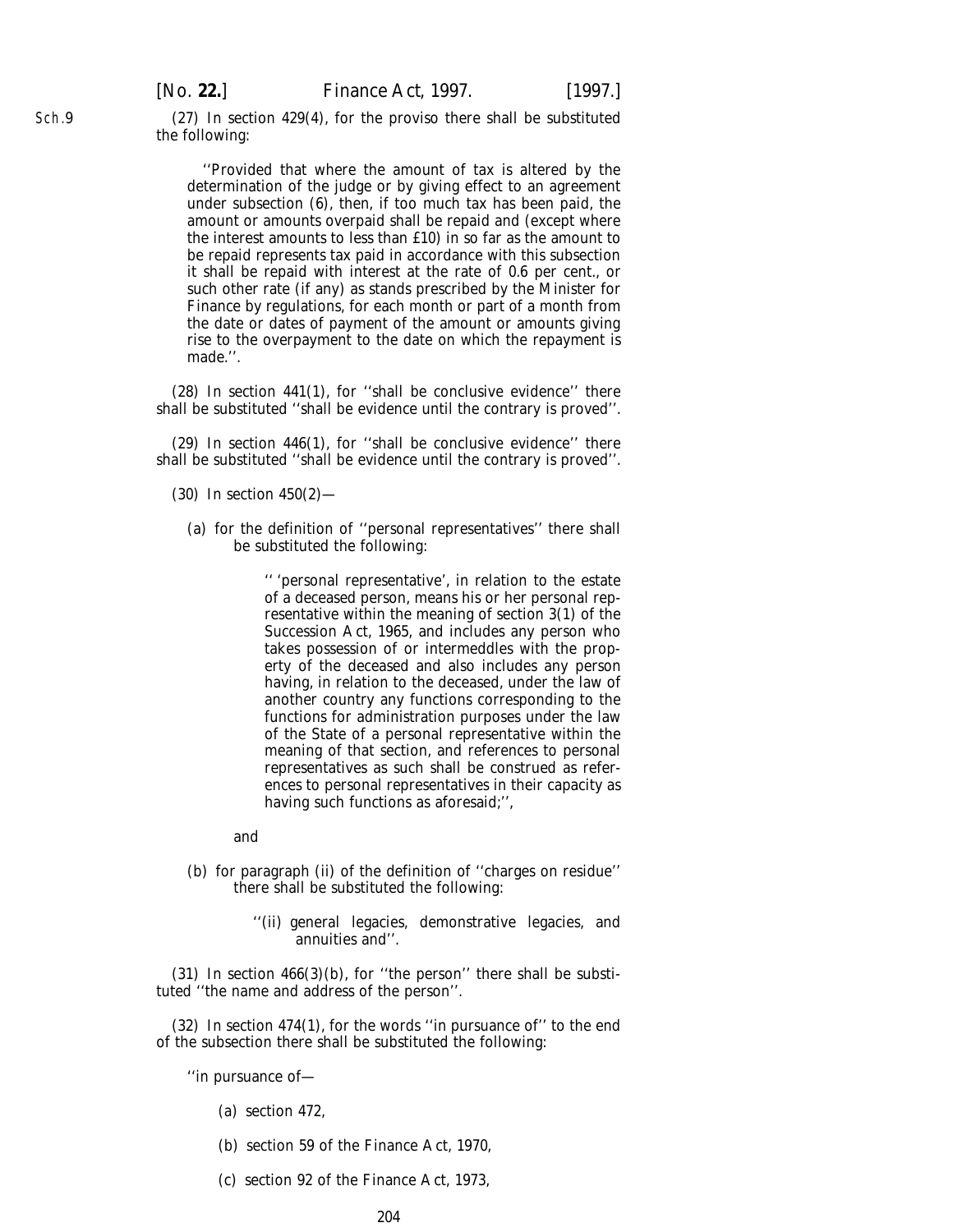[1997.] *Finance Act,* 1997. [*No.* **22.**]

(*d*) section 161 of the Finance Act, 1994,

Sch.9

- (*e*) section 39 of the Finance Act, 1996, or
- (*f*) *section 144* of the *Finance Act, 1997*.''.

(33) In section 484—

- (*a*) in subsection (1), for ''Schedule D or E'' there shall be substituted ''Schedule D, E or F'',
- (*b*) in subsection (2), for ''the Accountant General of Revenue'' there shall be substituted ''the Collector-General'',
- (*c*) in subsection (3), for ''the Accountant General of Revenue'' there shall be substituted ''the Collector-General'',
- (*d*) in subsection (6), for ''to the Accountant General or to the Collector'' there shall be substituted ''to the Collector-General'', and
- (*e*) after subsection (6), there shall be inserted the following:

''(7) The Revenue Commissioners may nominate any of their officers to perform any acts and discharge any functions authorised by this section to be performed or discharged by the Revenue Commissioners.''.

(34) In section  $492(1)(d)$ , for "conclusive evidence" there shall be substituted ''evidence until the contrary is proved''.

(35) In section 525(5), for paragraph (*a*) there shall be substituted the following:

''(*a*) In this section—

- (i) 'accounting period' means an accounting period determined in accordance with section 9 of the Corporation Tax Act, 1976;
- (ii) 'basis period' means the period on the profits or gains of which income tax falls to be finally computed under Schedule D or, where, by virtue of this Act, the profits or gains of any other period are to be taken to be the profits or gains of that period, that other period;
- (iii) 'office or employment' means any office or employment whatever such that the emoluments of that office or employment, if any, are or would be chargeable to income tax under Schedule E, or under Case III of Schedule D, for any year of assessment.''.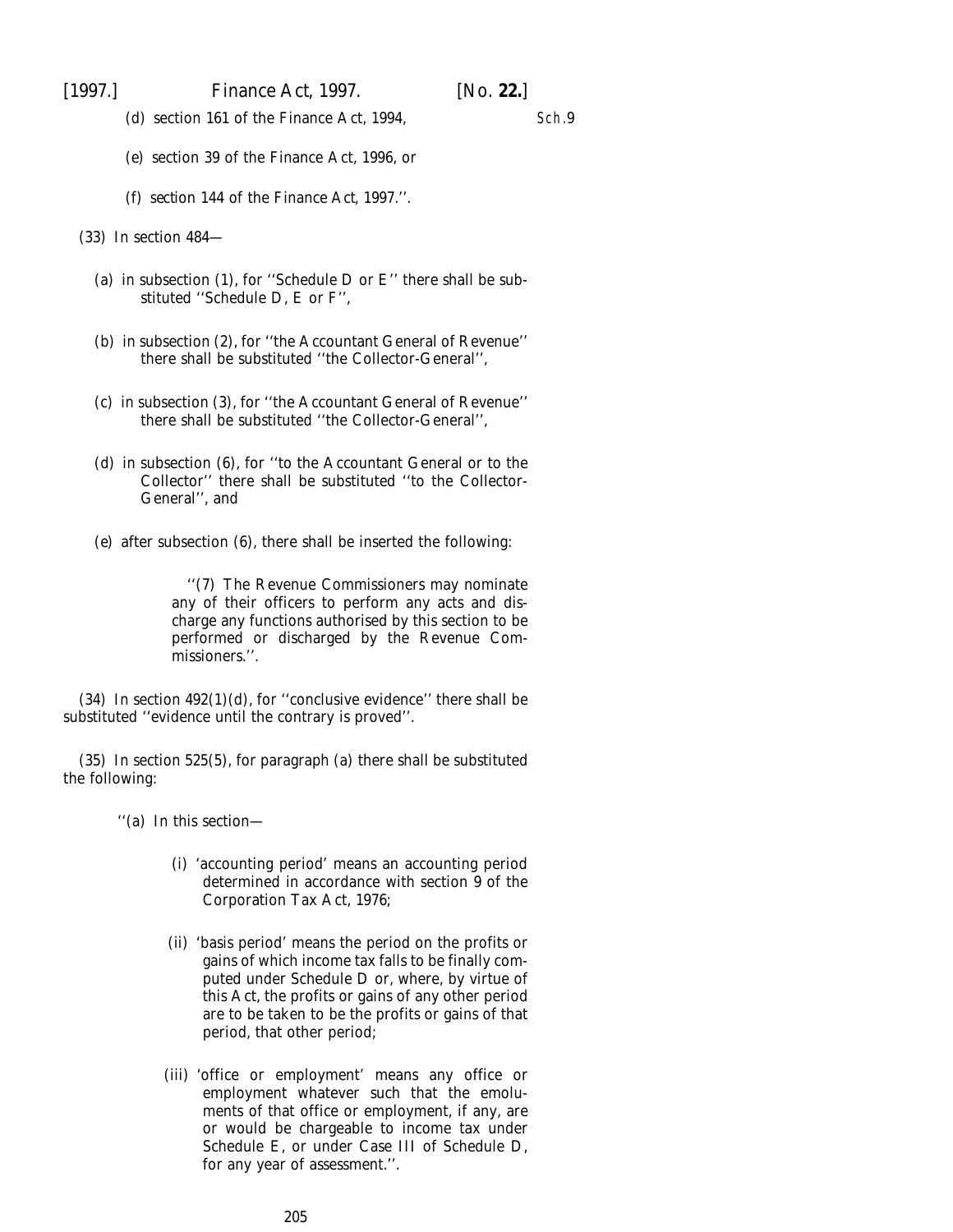(36) In Schedule 6, Part III, paragraph 1(2), for ''any annual interest or any annuity or other annual payment'' there shall be substituted ''any annuity or other annual payment (apart from annual interest)''.

### **The Finance Act, 1967 (No. 17 of 1967)**

2. In section 12(1) of the Finance Act, 1967, for the definitions of ''hospital'' and ''practitioner'' there shall be substituted the following, respectively:

- '' 'hospital' means—
	- (*a*) any institution which is provided and maintained by a health board for the provision of services pursuant to the provisions of the Health Acts, 1947 to 1996,
	- (*b*) any institution in which services are provided on behalf of a health board pursuant to the provisions of the Health Acts, 1947 to 1996,
	- (*c*) any hospital, nursing home, maternity home or other institution approved of for the purposes of this section by the Minister for Finance after consultation with the Minister for Health;'',

'' 'practitioner' means any person who is registered in the register established under section 26 of the Medical Practitioners Act, 1978, or who is registered in the register established under section 26 of the Dentists Act, 1985, or, in relation to health care provided outside the State, any person who is entitled under the laws of the country in which the care is provided to practise medicine or dentistry there;''.

### **The Finance (Miscellaneous Provisions) Act, 1968 (No. 7 of 1968)**

3. In section 9 of the Finance (Miscellaneous Provisions) Act, 1968—

- (*a*) in subsection (1), for ''any pension or similar benefit'' there shall be substituted ''any pension, benefit or allowance'', and
- (*b*) in subsection (2), for the words from the commencement of the subsection to the end of paragraph (*a*) there shall be substituted the following:

''(2) This section shall apply to any pension, benefit or allowance which—

(*a*) is given in respect of past services in an office or employment or is payable under the provisions of the law of the country in which it arises which correspond to the provisions of Chapter 12, 16 or 17 of Part II of, or Chapter 4 or 6 of Part III of, the Social Welfare (Consolidation) Act, 1993, or any subsequent Act together with which that Act may be cited, and''.

206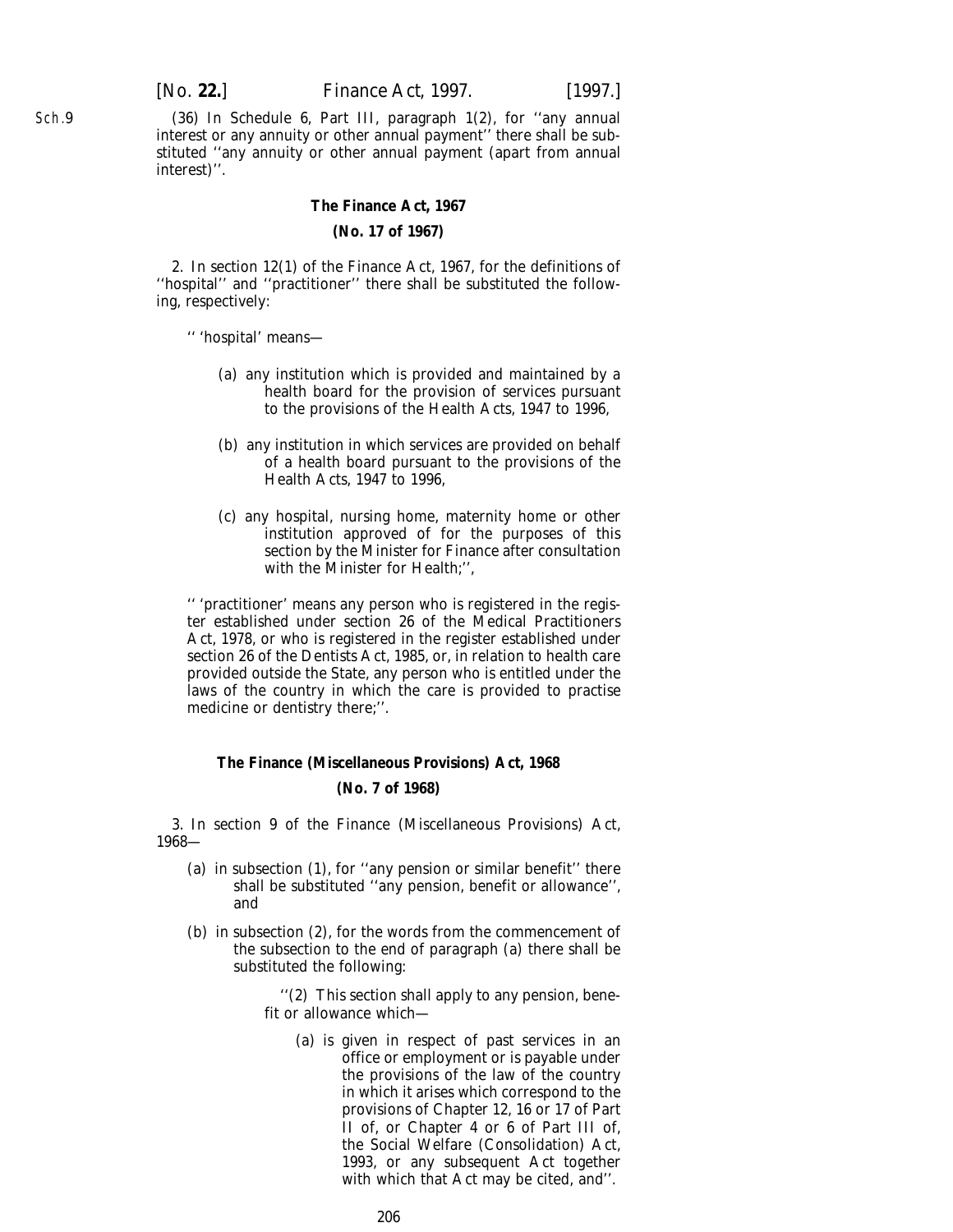[1997.] *Finance Act,* 1997. [*No.* **22.**]

Sch.9

### **The Finance Act, 1970 (No. 14 of 1970)**

4. The Finance Act, 1970, is hereby amended in accordance with the following provisions of this paragraph.

(1) In section 14(2), for ''subsections (6) and (7) of the said section 241'' there shall, as respects chargeable periods ending on or after the 6th day of April, 1996, be substituted ''subsections (1)(*b*)(ii),  $(1A)(a)$  and  $(6)$  of the said section 241".

(2) In section 19(2A), in the definition of ''D'', for ''section 256'' there shall be substituted ''section 256(1)''.

(3) In section 59(1), for ''(other than securities to which section 467, 468, 471 or 473 of the Income Tax Act, 1967, applies)'' there shall be substituted ''(other than securities specified in the Table to *section 144* of the *Finance Act, 1997*)''.

## **The Finance Act, 1972**

### **(No. 19 of 1972)**

5. The Finance Act, 1972, is hereby amended in accordance with the following provisions of this paragraph.

- (1) In section 15—
	- (*a*) in subsection (2)—
		- (i) in paragraph (*a*), for ''the widow'' there shall be substituted ''the widow or the widower'', and
		- (ii) in paragraph (*b*), for ''which concern him'' there shall be substituted ''which concern the employee'';

(*b*) in subsection (3)—

- (i) for paragraph (*b*) there shall be substituted:
	- ''(*b*) that any pension for any widow or widower of an employee who dies before retirement shall be a pension payable on the employee's death of an amount that does not exceed two-thirds of any pension or pensions which, consonant with the condition in paragraph (*a*), could have been provided for the employee on retirement on attaining the specified age, if the employee had continued to serve until he or she attained that age at an annual rate of remuneration equal to his or her final remuneration,'',
- (ii) in paragraph (*c*), for ''widow'' there shall be substituted ''widow or widower'',
- (iii) for paragraph (*d*) there shall be substituted:
	- ''(*d*) that any benefit for any widow or widower of an employee payable on the employee's death after retirement is a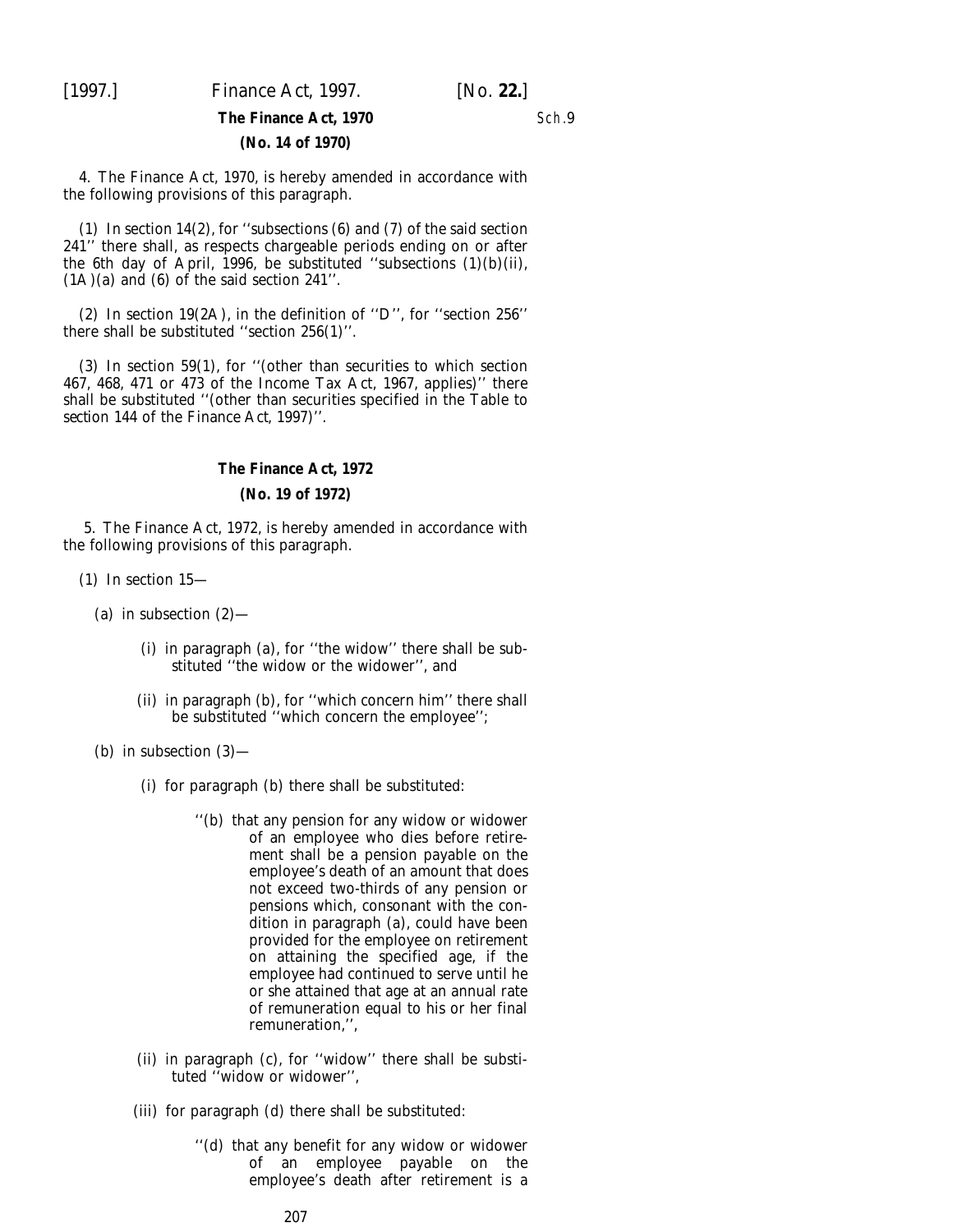[*No.* **22.**] *Finance Act,* 1997. [1997.]

pension such that the amount payable to the widow or widower does not exceed two-thirds of any pension or pensions payable to the employee,'',

- (iv) in paragraph (*e*), for ''his death'' there shall be substituted ''his or her death'', and
- (v) in paragraph (*f*), for ''by commutation of his pension, a lump sum or sums not exceeding in all three-eightieths of his final remuneration'' there shall be substituted ''by commutation of the employee's pension, a lump sum or sums not exceeding in all three-eightieths of his or her final remuneration''.

(2) In section 18(5), for ''that employee's wife or widow,'' there shall be substituted ''that employee's spouse or widow or widower,''.

(3) In the First Schedule, Part III, for paragraph 4 there shall be substituted the following:

''4. (1) The repeal of Chapter II of Part XII of the Income Tax Act, 1967, by the Finance Act, 1972, shall, subject to subparagraph (2), not affect—

- (i) section 235(7) of the Income Tax Act, 1967,
- (ii) section  $3(1)(b)(ii)$  of the Finance Act, 1968, or
- (iii) any other enactment which contains a reference to that Chapter or to any part of that Chapter.

(2) In so far as any of the provisions of section 226 of the Income Tax Act, 1967, apply for the purposes of any of the enactments specified in subparagraph (1), the definition of 'ordinary share capital' in section 1 of that Act (inserted by the *Finance Act, 1997*) shall apply for the purposes of those enactments to the exclusion of the definition of that term in section 226 of that Act.''.

### **The Finance Act, 1973**

#### **(No. 19 of 1973)**

6. The Finance Act, 1973, is hereby amended in accordance with the following provisions of this paragraph.

(1) In section 25(1), for ''subsection (7) of that section'' there shall, as respects chargeable periods ending on or after the 6th day of April, 1996, be substituted ''subsection (1)(*b*)(ii) of that section''.

(2) In section 34(3), for ''section 92 of the Patents Act, 1964'' there shall be substituted ''section 77 of the Patents Act, 1992''.

### **The Finance (Taxation of Profits of Certain Mines) Act, 1974 (No. 17 of 1974)**

7. The Finance (Taxation of Profits of Certain Mines) Act, 1974, is hereby amended in accordance with the following provisions of this paragraph.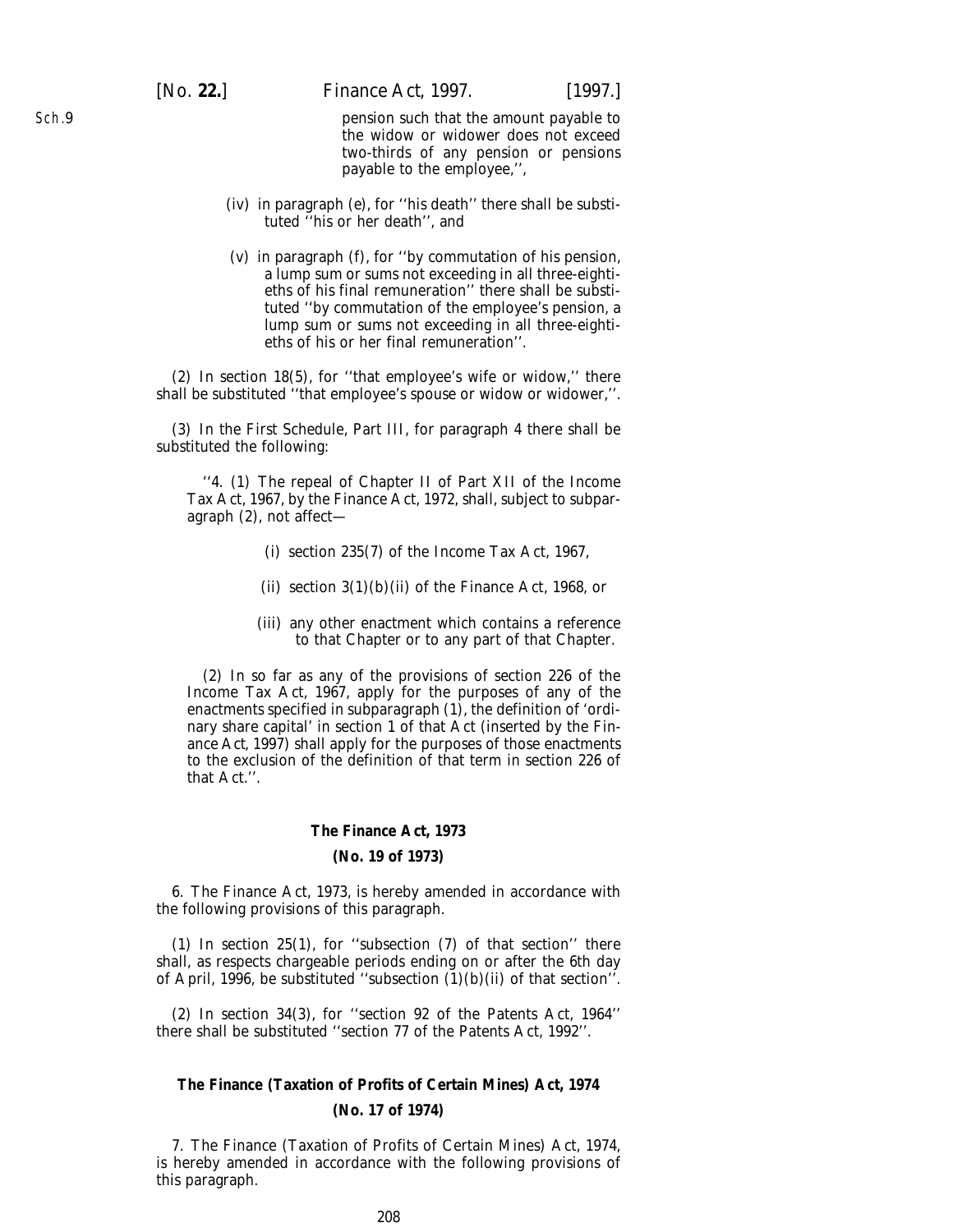(1) In section 7, for subsection (4) there shall be substituted the Sch.9following:

- ''(4) (*a*) Subsections (3) and (4) of section 22 and sections 24 and 25 of the Finance Act, 1971, shall, subject to paragraph (*b*), apply as if for subsections (1) and (2) of section 22 of that Act, in so far as they apply to a person carrying on the trade of working a qualifying mine, there were substituted subsection (3) of this section.
	- (*b*) For the purposes of paragraph (*a*), section 24 of the Finance Act, 1971, shall apply as if for subsection (1) of that section there were substituted the following:

'(1) For the purposes of ascertaining the amount of any allowance to be made to any person under section 241 of the Income Tax Act, 1967, in respect of expenditure incurred during the chargeable period on any qualifying machinery or plant, no account shall be taken of an investment allowance made in respect of that expenditure.'.

(*c*) Subsections (2), (3) and (3A) of section 297 of the Income Tax Act, 1967, shall apply in determining the chargeable period (being a year of assessment) for which an allowance is to be made under subsection (3) of this section.''.

(2) In section 8A(1), after paragraph (*b*), there shall be inserted the following:

- ''(*c*) Paragraph 1 of the First Schedule to the Corporation Tax Act, 1976, shall have effect for the interpretation of this section.
- (*d*) Subsections (2), (3) and (3A) of section 297 of the Income Tax Act, 1967, shall apply in determining the chargeable period (being a year of assessment) for which an allowance is to be made under this section.''.

#### **The Finance Act, 1974**

#### **(No. 27 of 1974)**

8. The Finance Act, 1974, is hereby amended in accordance with the following provisions of this paragraph.

(1) In section 32(1)(*c*), for ''repayment of tax under section 496 of the Income Tax Act, 1967, as amended by section 29,'' there shall be substituted ''a reduction in tax under *section 145* of the *Finance Act, 1997*,''.

(2) In section 59, for subsection (5) there shall be substituted the following:

''(5) In this section, 'settlement' and 'settlor' have the same meanings respectively as in section 131 of the Finance Act, 1996.''.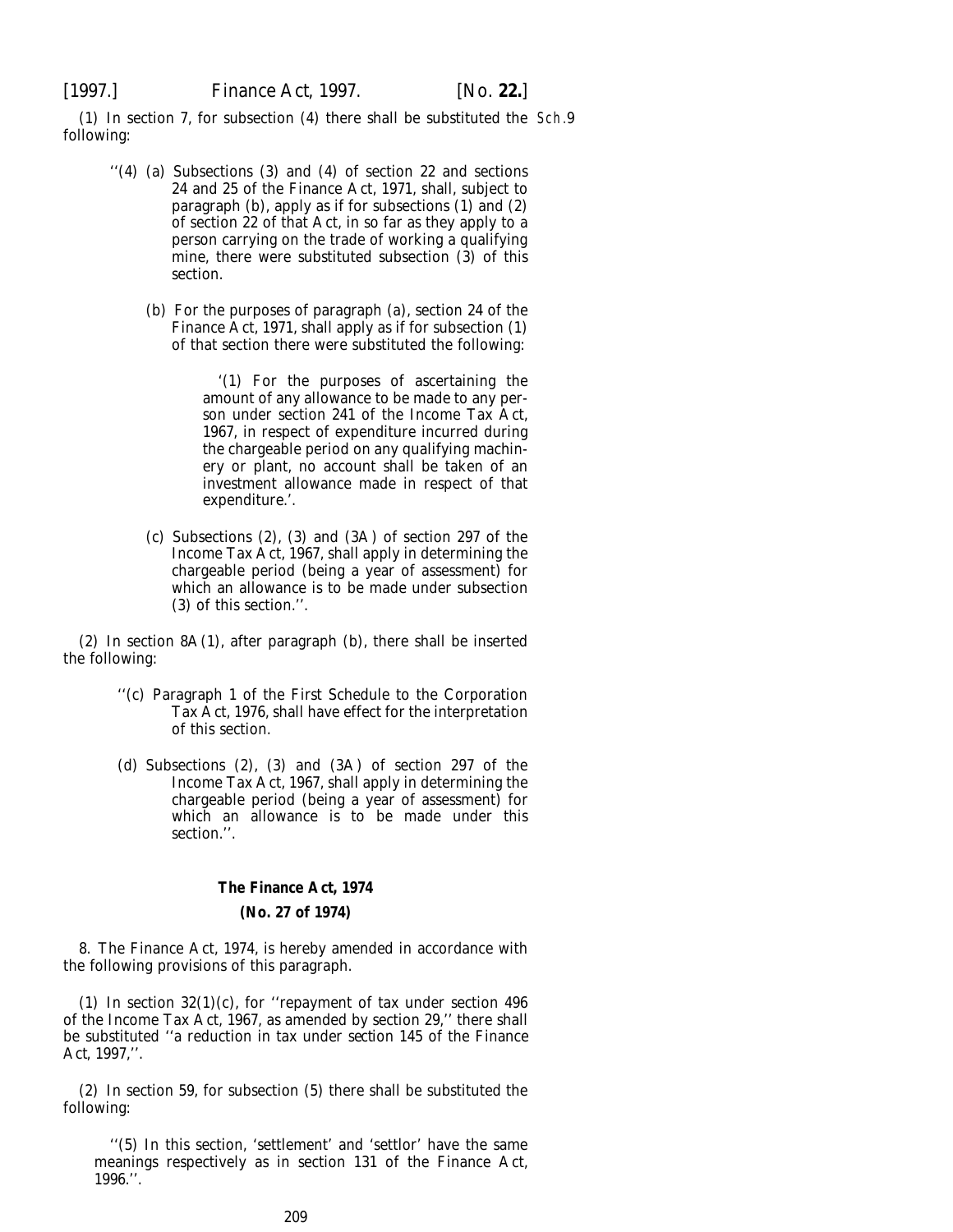### **The Capital Gains Tax Act, 1975**

### **(No. 20 of 1975)**

9. The Capital Gains Tax Act, 1975, is hereby amended in accordance with the following provisions of this paragraph.

(1) In section 2(1), for the definitions of ''settlement'' and ''settlor'' there shall be substituted the following:

'' 'settlement' and 'settlor' have the same meanings respectively as in section 131 of the Finance Act, 1996, and 'settled property' shall be construed accordingly;''.

(2) In section 25(9A)(*a*), for ''widowed mother (whether or not she is so incapacitated)'' there shall be substituted ''widowed father or widowed mother (whether or not he or she is so incapacitated)''.

(3) In section 38(1), for ''for references to income there shall be substituted references to capital gains'' there shall be substituted ''for references to income there shall be substituted references to chargeable gains, for references to this Act there shall be substituted references to the Capital Gains Tax Acts''.

### **The Corporation Tax Act, 1976 (No. 7 of 1976)**

10. The Corporation Tax Act, 1976, is hereby amended in accordance with the following provisions of this paragraph.

(1) In section 76, after subsection (6), there shall be inserted the following:

''(6A) For the purposes of subsection (6), the distributable income of a company for an accounting period shall be an amount determined by the formula—

 $(R - S) + T$ 

where R, S and T have the same meanings respectively as in paragraph (*a*) of subsection (1) of section 45 of the Finance Act, 1980.''.

(2) (*a*) In section 84A, as inserted by the Finance Act, 1984, in subsection (6), for the definitions of ''agricultural society'' and ''fishery society'' there shall be substituted the following:

> '' 'agricultural society' and 'fishery society' have respectively the meanings assigned to them by subsection (1CC8) (inserted by the Finance Act, 1992) of section 39 of the Finance Act, 1980;'', and

(*b*) in section 84A, as substituted by the Finance Act, 1989, in subsection (9), for the definitions of ''agricultural society'' and ''fishery society'' there shall be substituted the following:

> '' 'agricultural society' and 'fishery society' have respectively the meanings assigned to them by subsection (1CC8) (inserted by the Finance Act, 1992) of section 39 of the Finance Act, 1980;''.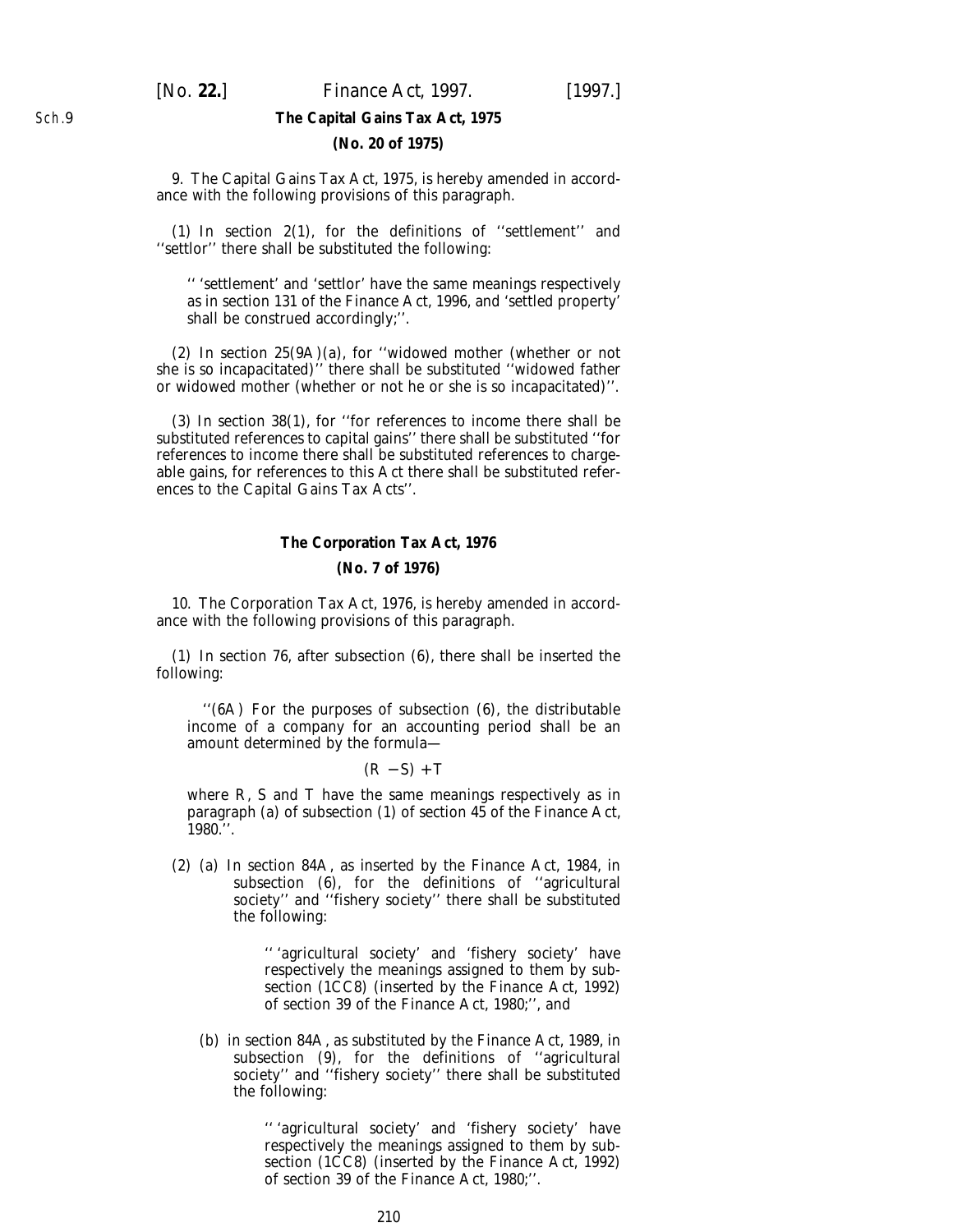(3) In section 93(7), for ''section 64(4)'' there shall be substituted Sch.9''section 76(6A)''.

(4) In section 101, for subsection (6) there shall be substituted the following:

''(6) The provisions of the Corporation Tax Acts relating to—

- (*a*) assessments to corporation tax,
- (*b*) appeals against such assessments (including the rehearing of appeals and the statement of a case for the opinion of the High Court), and
- (*c*) the collection and recovery of corporation tax,

shall apply in relation to a surcharge made under this section as they apply to corporation tax charged otherwise than under this section.''.

(5) In section 103(3), for ''section 96(3)(*h*) of the Income Tax Act, 1967,'' there shall be substituted ''section 131 of the Finance Act, 1996,''.

(6) In section 124(6), for ''Part XVI (Annual Allowances for Certain Capital Expenditure) of that Act'' there shall be substituted ''Parts XIII to XVI of that Act and in the Finance (Taxation of Profits of Certain Mines) Act, 1974,''.

(7) In section 145, for subsection (3) there shall be substituted the following:

''(3) Section 550 of the Income Tax Act, 1967, apart from the proviso to subsection (1), shall apply for the purposes of corporation tax as it applies for the purposes of income tax, and section 28 of the Finance Act, 1975, shall apply to interest which, under section 550 of the Income Tax Act, 1967, as applied by this section, is chargeable in respect of corporation tax.''.

(8) In section 160, for ''Part VI of the Income Tax Act, 1967, by virtue of section 153(2) of that Act'' there shall be substituted ''any of the provisions specified in the Table to section 137 of the Income Tax Act, 1967, by virtue of subsection (2) or (3) of section 153 of that Act''.

(9) In section 162 (5), for ''with the substitution in section 101(2)'' there shall be substituted ''with the substitution in subsections (2) and (3) of section 101''.

 $(10)$  In section 170(7), for "section 64(4)" there shall be substituted ''section 76(6A)''.

### **The Finance Act, 1980 (No. 14 of 1980)**

11. The Finance Act, 1980, is hereby amended in accordance with the following provisions of this paragraph.

(1) In section 39 (1CC), with effect from the 1st day of January, 1994, for subparagraph (I) there shall be substituted the following: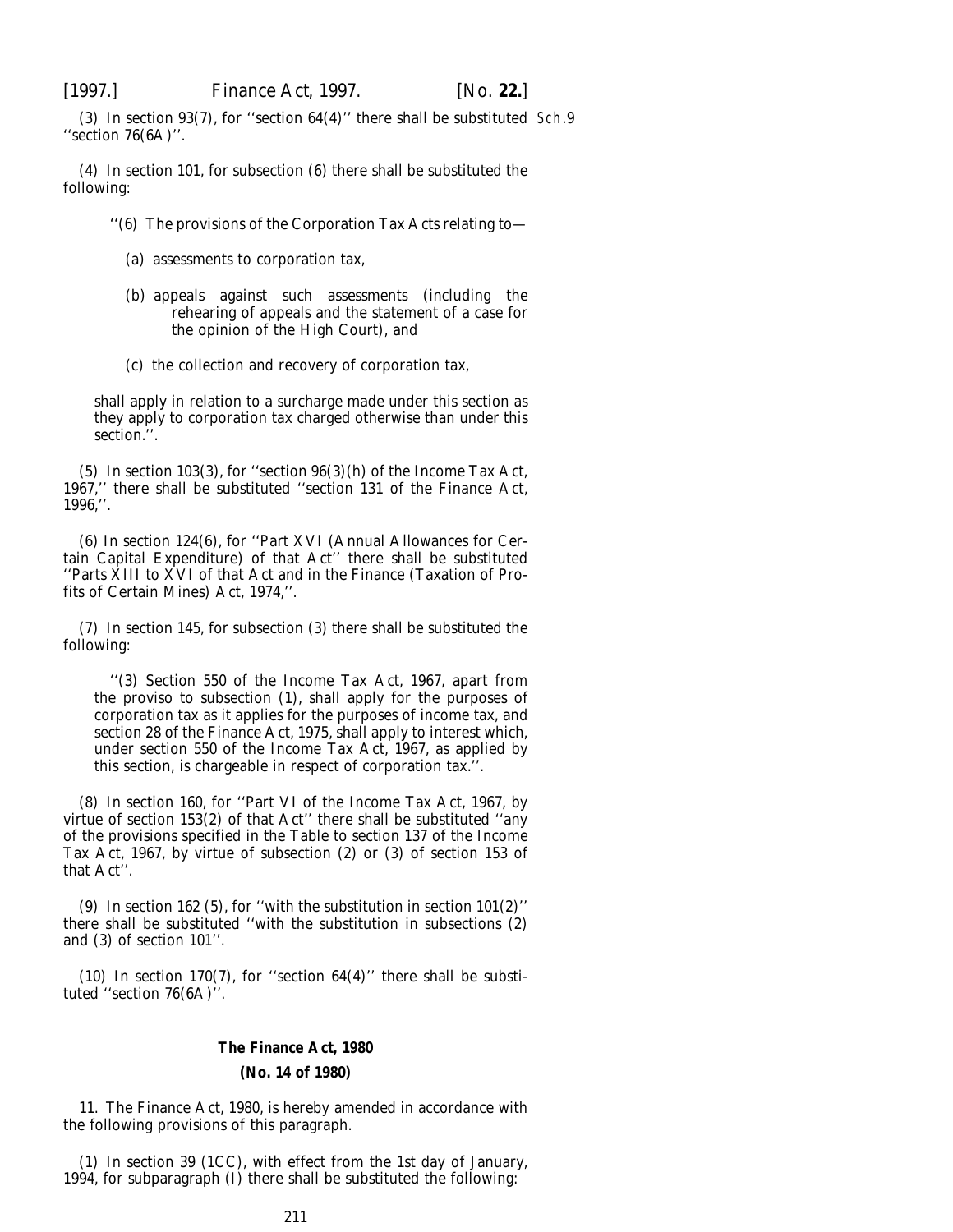- ''(I) (A) an employment grant was made by the Industrial Development Authority under section 25 of the Industrial Development Act, 1986, or
	- (B) an employment grant was made by the Industrial Development Agency (Ireland) or Forbairt, as may be appropriate, under section 12(2) of the Industrial Development Act, 1993, or''.

(2) In section  $45(1)(a)$ , in the definition of "R", for "or section 71 of the Corporation Tax Act, 1976'' there shall be substituted ''section 71 of the Corporation Tax Act, 1976, or section 25 of the Finance Act, 1996''.

#### **The Finance Act, 1982**

#### **(No. 14 of 1982)**

12. The Finance Act, 1982, is hereby amended in accordance with the following provisions of this paragraph.

- (1) In section 8—
	- (*a*) in subsection (1), for subparagraph (I) of paragraph (i) of the definition of ''the specified rate'' there shall be substituted the following:
		- ''(I) the interest which is paid on the preferential loan qualifies for relief under *section 145* of the *Finance Act, 1997*, or'', and
	- (*b*) in subsection (4), for ''for the purposes of sections 76(1) and 496 of, and paragraph 1(2) of Part III of Schedule 6 to, the Income Tax Act, 1967'' there shall be substituted ''for the purposes of *section 145* of the *Finance Act, 1997*''.
- (2) For section 18 there shall be substituted the following:

''Exemption of 18.—(1) This section shall apply to a grant employment grants. made, whether before or after the passing of the *Finance Act, 1997*, being an employment grant under—

- (*a*) section 25 of the Industrial Development Act, 1986, or
- (*b*) section 12 of the Industrial Development Act, 1993.

(2) A grant to which this section applies shall be disregarded for all the purposes of the Tax Acts.''.

(3) In section 58(3), for ''after any deduction or addition by virtue of section 31A of the Finance Act, 1975'' there shall be substituted ''after any deduction by virtue of section 134 of the Finance Act, 1996''.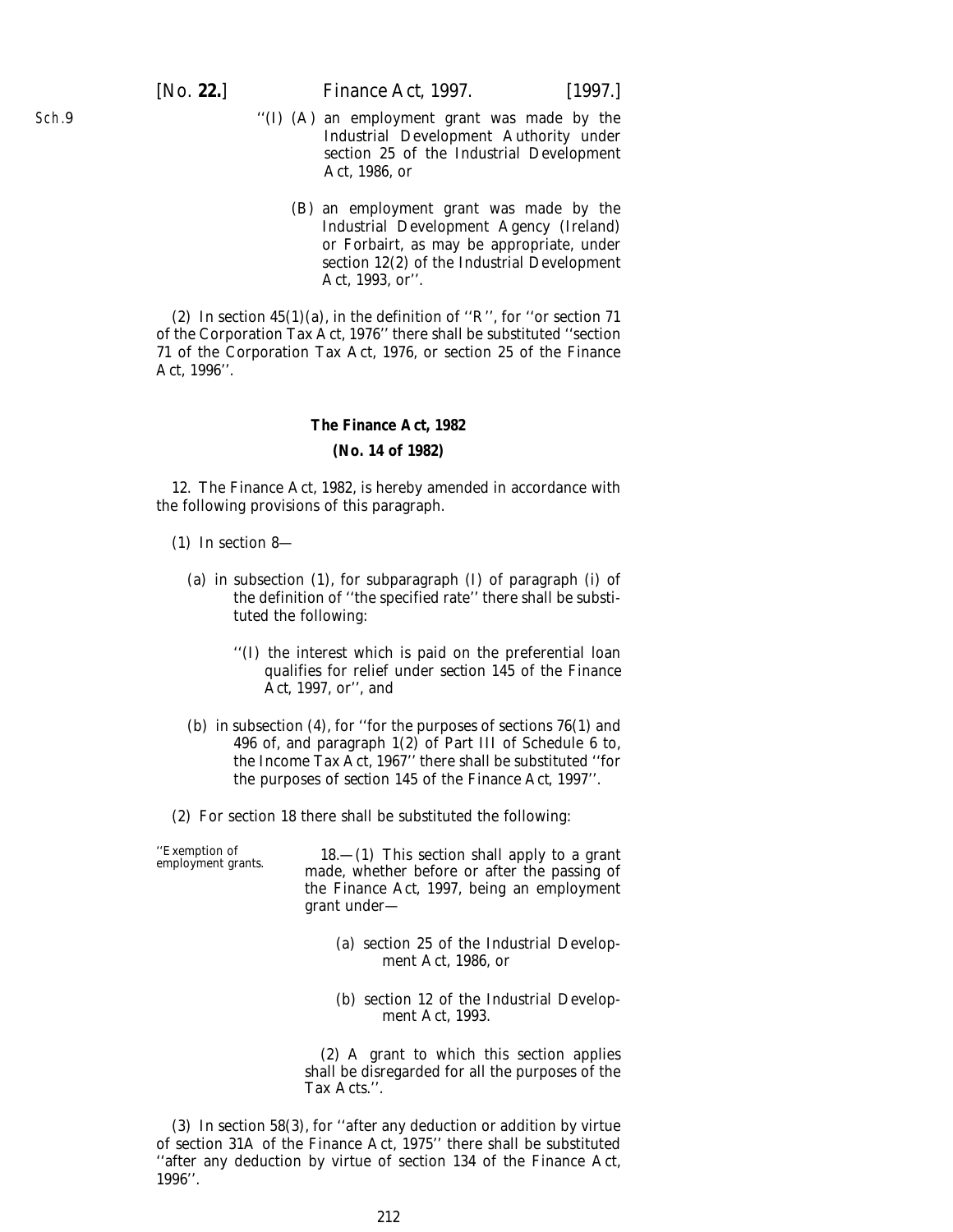[1997.] *Finance Act,* 1997. [*No.* **22.**]

### Sch.9

### **The Finance Act, 1984 (No. 9 of 1984)**

13. The Finance Act, 1984, is hereby amended in accordance with the following provisions of this paragraph.

(1) In section  $12(7)(b)$ , for "as respects sections 15, 16 and 26" there shall be substituted ''as respects sections 15, 16, 22 and 26''.

 $(2)$  In section  $13A(1A)$ —

- (*a*) after ''relief shall not be given in respect of'' there shall be inserted ''the excess of'', and
- (*b*) in the definition of ''B'', after ''the date of the relevant issue'' there shall be inserted ''(other than the amount raised through the relevant issue)''.

(3) In section 13B(1)—

- (*a*) in the proviso, after ''the date of the relevant issue'' there shall be inserted ''(other than the amount raised through the relevant issue)'', and
- (*b*) in the definition of ''A'' in the Table, after ''the date of the relevant issue'' there shall be inserted ''(other than the amount raised through the relevant issue)''.

(4) In section 14(1), for paragraph (*a*) there shall be substituted the following:

> ''(*a*) An individual qualifies for relief if he subscribes on his own behalf for eligible shares in a qualifying company and is not at any time in the relevant period connected with the company.''.

(5) In section 15(3C), for paragraph (*b*) there shall be substituted the following:

> ''(*b*) unless and until it shows to the satisfaction of the Revenue Commissioners that a certificate referred to in the said subsection (2D) has been given by the Minister for Arts, Culture and the Gaeltacht to the company in relation to such qualifying recording or qualifying recordings;

but, where a certificate referred to in the said subsection (2D) is revoked by the Minister for Arts, Culture and the Gaeltacht, the company shall not be a qualifying company.''.

### **The Finance Act, 1986**

### **(No. 13 of 1986)**

14. In section 33A(3) of the Finance Act, 1986, for ''apart from that subsection'' there shall be substituted ''apart from subsection  $(2)$ ".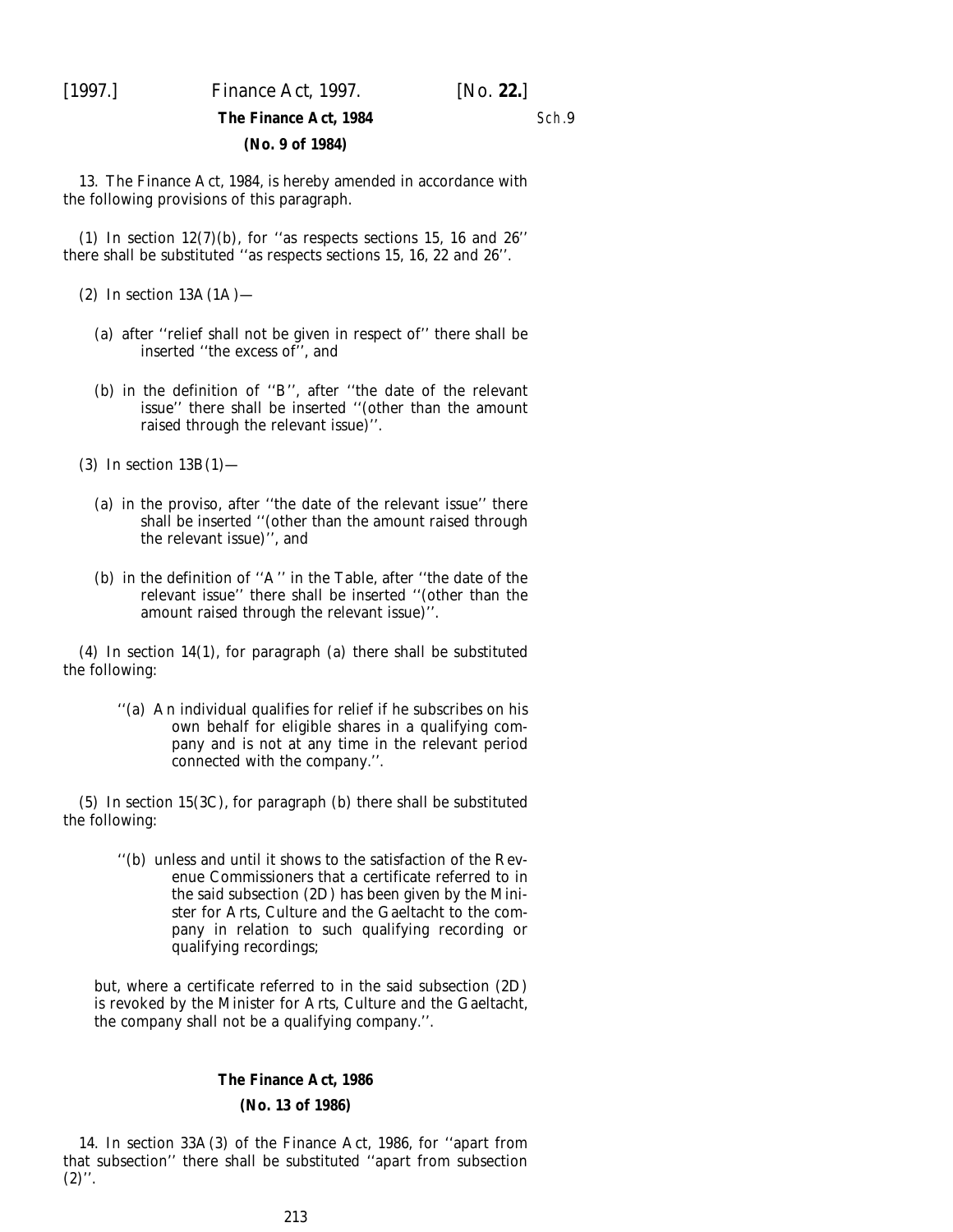[*No.* **22.**] *Finance Act,* 1997. [1997.] **The Finance Act, 1988 (No. 12 of 1988)**

### 15. In section 12 of the Finance Act, 1988—

- (*a*) in subsection (7), for ''at which it would carry interest if it were an amount of tax repaid under the provisions of section 30(4) of the Finance Act, 1976'' there shall be substituted ''of 0.6 per cent., or such other rate (if any) as stands prescribed by the Minister for Finance by regulations, for each month or part of a month for the period from the date or dates of the payment of the amount or amounts giving rise to the overpayment, as the case may require, to the date on which the repayment is made'', and
- (*b*) after subsection (11), there shall be inserted the following:

''(12) Every regulation made under this section shall be laid before Dáil Éireann as soon as may be after it is made and, if a resolution annulling the regulation is passed by Dáil Éireann within the next  $21$  days on which Dáil Éireann has sat after the regulation is laid before it, the regulation shall be annulled accordingly, but without prejudice to the validity of anything previously done thereunder.''.

#### **The Finance Act, 1992**

### **(No. 9 of 1992)**

16. The Finance Act, 1992, is hereby amended in accordance with the following provisions of this paragraph.

(1) In section  $45(1)(a)$ , in the definitions of "base tax" and "tax" liability'' for ''exclusive of the part of the company's profits attributable to chargeable gains'' there shall be substituted ''exclusive of the corporation tax on the part of the company's profits attributable to chargeable gains''.

(2) In section 84(11), for ''Subsections (2) and (3)'' there shall be substituted ''Subsections (2), (3) and (3A)''.

### **The Finance Act, 1993 (No. 13 of 1993)**

17. The Finance Act, 1993, is hereby amended in accordance with the following provisions of this paragraph.

- (1) In section 14—
	- (*a*) in subsection  $(1)(a)$ , for the definition of "ordinary shares" there shall be substituted the following:

'' 'ordinary shares' means shares forming part of a company's ordinary share capital;'', and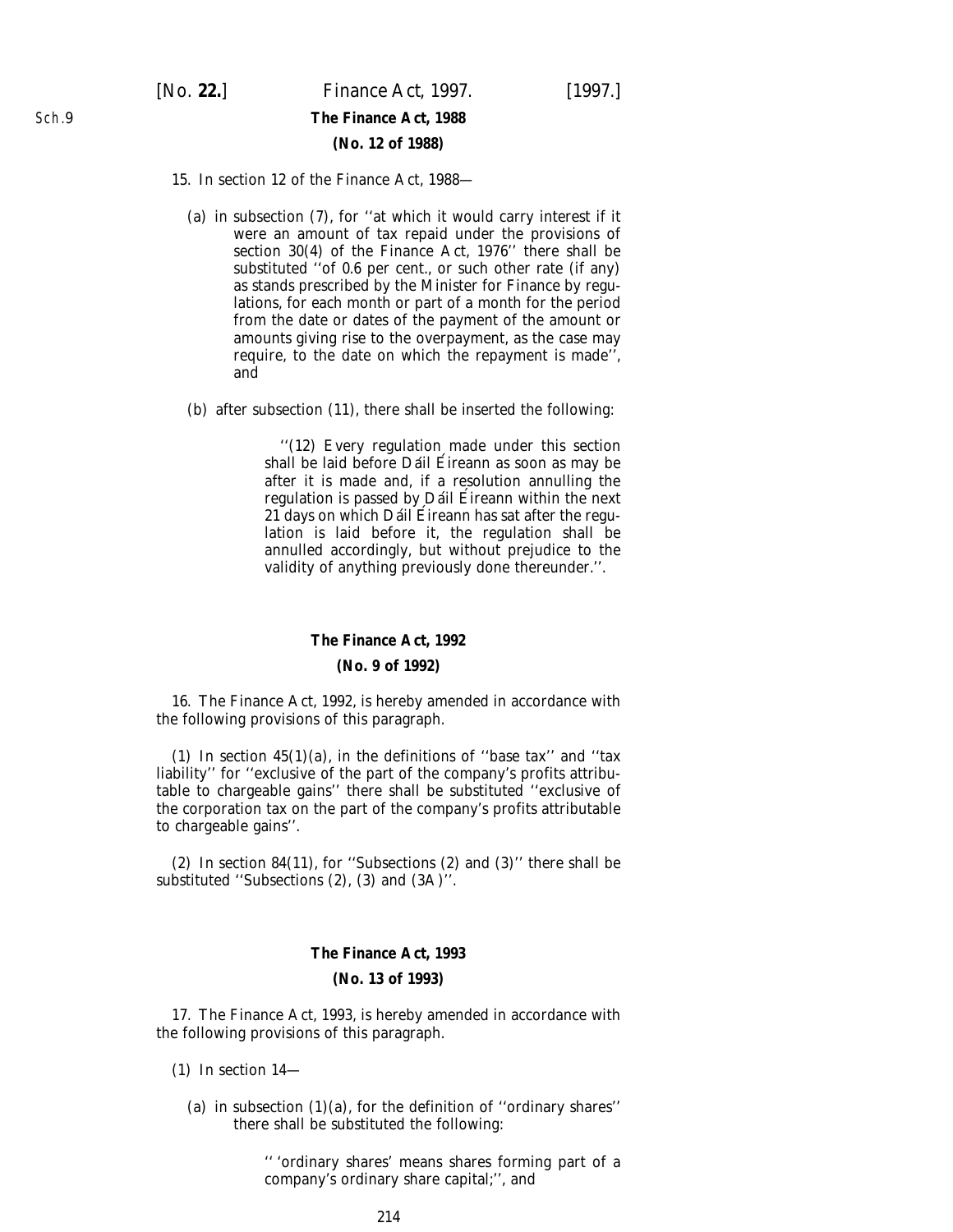(b) in subsection  $(5)(b)$ , after "eligible shares" there shall be Sch.9 inserted ''in qualifying companies''.

(2) In section  $35(1)(a)$ , for the definition of "society" there shall be substituted the following:

'' 'society' means a society registered under the Industrial and Provident Societies Acts, 1893 to 1978, which is an agricultural society or a fishery society within the meaning of subsection (1CC8) (inserted by the Finance Act, 1992) of section 39 of the Finance Act, 1980.''.

### **The Finance Act, 1994 (No. 13 of 1994)**

18. The Finance Act, 1994, is hereby amended in accordance with the following provisions of this paragraph.

(1) In section  $14(3)(b)(i)$ , for "under that subsection" there shall be substituted ''under subsection (5A) of that section''.

(2) In the proviso to section 45(2), after ''where any premium or other sum which is payable (directly or indirectly),'' there shall be inserted ''under a qualifying lease, or otherwise under the terms subject to which the lease is granted,''.

(3) In section  $66(7)(a)$ , for "subsections (8) and  $(8A)$ " there shall be substituted ''subsection (8)''.

#### **The Finance Act, 1995**

#### **(No. 8 of 1995)**

19. In section 48(5) of the Finance Act, 1995, for ''paragraph (*a*) of the definition of 'qualifying premises' '' there shall be substituted ''paragraph (*a*) of the definition of 'qualifying tourism facilities' ''.

### **The Finance Act, 1996 (No. 9 of 1996)**

20. In the proviso to section 68(2) of the Finance Act, 1996, after ''where any premium or other sum which is payable (directly or indirectly),'' there shall be inserted ''under a qualifying lease, or otherwise under the terms subject to which the lease is granted,''.

<sup>21.</sup> The amendments in this Part of this Schedule shall not, except where otherwise expressly provided in those amendments, affect the liability to income tax or capital gains tax for years of assessment ending on or before the 5th day of April, 1997, or the liability to corporation tax for accounting periods ending on or before that date, or the assessment, collection or recovery of any of those taxes or of interest on those taxes or other proceedings relating to those taxes or that interest.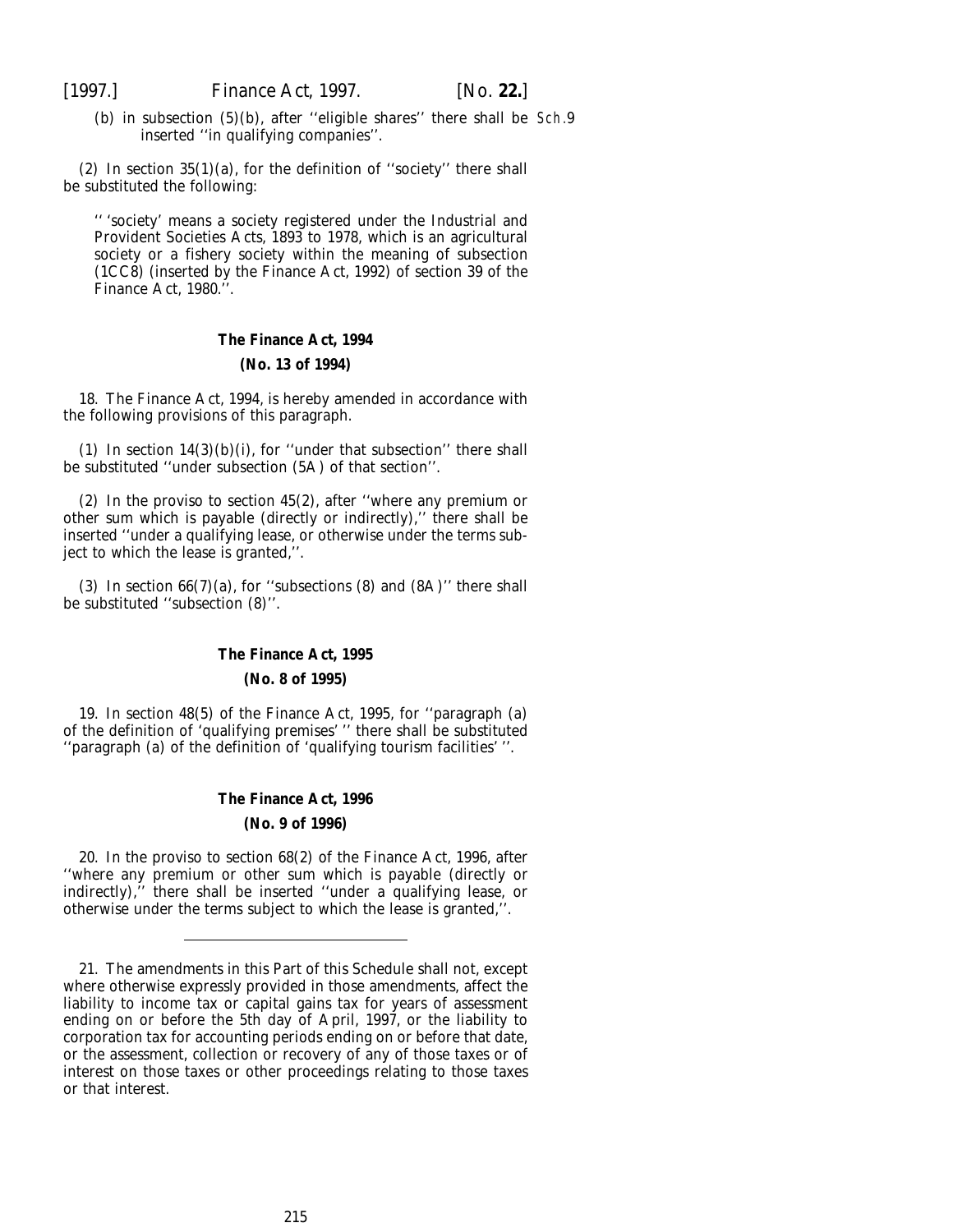## [*No.* **22.**] *Finance Act,* 1997. [1997.]

### Sch.9

## Part II Pre-Consolidation Repeals

| Number and Year<br>(1)           | <b>Short Title</b><br>(2)                | <b>Extent of Repeal</b><br>(3)                                                                                                                                                                                                                                                                                          |
|----------------------------------|------------------------------------------|-------------------------------------------------------------------------------------------------------------------------------------------------------------------------------------------------------------------------------------------------------------------------------------------------------------------------|
| No. 6 of 1967                    | Income Tax Act, 1967.                    | In section $1(1)$ , the definitions of<br>"county rate" and "municipal<br>rate".                                                                                                                                                                                                                                        |
|                                  |                                          | Section 46.<br>Section 68(2).<br>Section 82.<br>Section 106.                                                                                                                                                                                                                                                            |
|                                  |                                          | Section 177.<br>In section $307(1)$ , the words<br>"other than farming" and the<br>words ", or in farming in a<br>case in which this section                                                                                                                                                                            |
|                                  |                                          | applies,".<br>Section $307(1A)$ .<br>In section 317(2), paragraph (a),<br>and the matter from "In<br>paragraph $(a)$ " to the end.<br>In section 340(2), paragraphs $(e)$                                                                                                                                               |
|                                  |                                          | and $(f)$ .<br>Section 365.<br>Section 366.                                                                                                                                                                                                                                                                             |
|                                  |                                          | Section 419.<br>Section 467.<br>Section 467A.<br>Section 467B.                                                                                                                                                                                                                                                          |
|                                  |                                          | Section 467C.<br>Section 468(1) and (2).<br>Section 469.<br>Section 471.                                                                                                                                                                                                                                                |
|                                  |                                          | Section 472(2).<br>Section 473.<br>Section $484(5)$ .<br>Section 486(3).<br>Section 496.<br>Section 550(2A).                                                                                                                                                                                                            |
|                                  |                                          | Schedule 1, Part II.<br>In Schedule 18, paragraph VIII,<br>the first subparagraph.                                                                                                                                                                                                                                      |
| No. 19 of 1972<br>No. 27 of 1974 | Finance Act, 1972.<br>Finance Act, 1974. | Section 11.<br>In section $16(5)$ , the definition of<br>"ordinary share capital".<br>Section 38.<br>Section 44.<br>Section 52.<br>Section 54.                                                                                                                                                                          |
| No. 20 of 1975                   | Capital Gains Tax Act,<br>1975.          | In section $32(4)(b)$ , the words<br>', before any deduction under<br>section 13(1) of the<br>Corporation Tax Act, 1976,".<br>Section $49(7)$ .                                                                                                                                                                         |
| No. 7 of 1976                    | Corporation Tax Act,<br>1976.            | Section $6(4)$ (including the<br>proviso).<br>In section $66A(3)$ , the proviso.<br>Section $66A(4)$ .<br>In section $76A(2)$ , the proviso.<br>In section $76(6)$ , the words "(as<br>defined in section $64(4)$ )".<br>Section $76A(3)$ .<br>In section $152(3)$ , the words "and"<br>subsections $(2)$ and $(2A)$ ". |
| No. 16 of 1976                   | Finance Act, 1976.                       | Section 25.<br>Section 30.                                                                                                                                                                                                                                                                                              |
| No. 14 of 1980                   | Finance Act, 1980.                       | Section 7.                                                                                                                                                                                                                                                                                                              |
| No. 16 of 1981                   | Finance Act, 1981.                       | Section 6.<br>Section 18.                                                                                                                                                                                                                                                                                               |
| No. 14 of 1982                   | Finance Act, 1982.                       | Section 21.<br>Section 22.                                                                                                                                                                                                                                                                                              |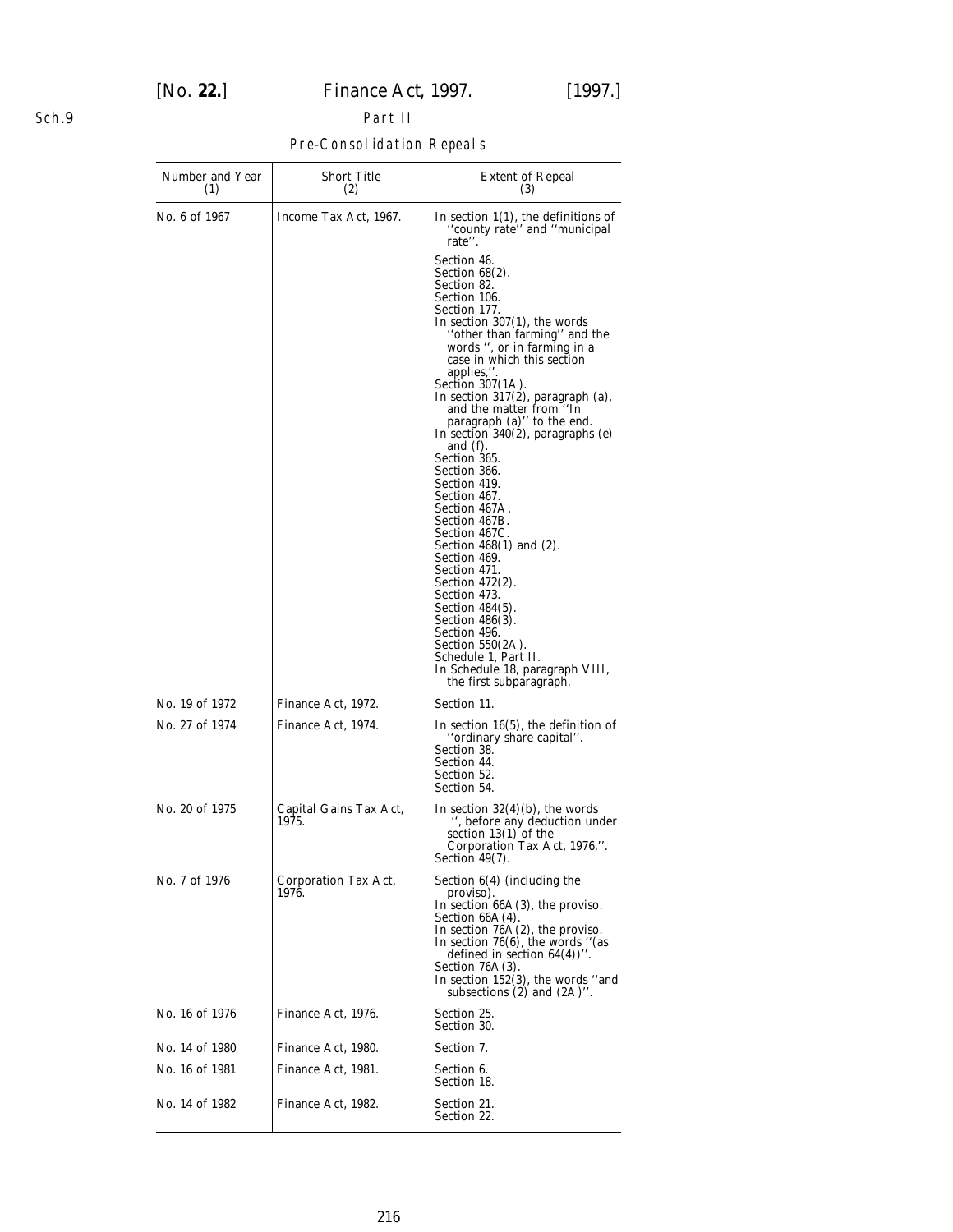# [1997.] *Finance Act,* 1997. [*No.* **22.**]

| Number and Year<br>(1) | <b>Short Title</b><br>(2) | <b>Extent of Repeal</b><br>(3)                                                                                                                                                  |
|------------------------|---------------------------|---------------------------------------------------------------------------------------------------------------------------------------------------------------------------------|
| No. 15 of 1983         | Finance Act, 1983.        | In section $50(11)$ , in paragraph<br>$(d)$ , the words "and subsections"<br>$(2)$ and $(2A)$ " and paragraph<br>(e).                                                           |
| No. 13 of 1986         | Finance Act, 1986.        | Section 8.<br>Part I, Chapter III.<br>In section $33(9)$ , in paragraph<br>$(d)$ , the words "and subsections"<br>$(2)$ and $2(A)$ " and paragraph<br>(e).<br>Section $46(4)$ . |
| No. 10 of 1987         | Finance Act, 1987.        | Section 6.<br>Section $35(22)$ .                                                                                                                                                |
| No. 12 of 1988         | Finance Act. 1988.        | Section $19(1)$ .<br>Section $21(6)$ .<br>Section 22.                                                                                                                           |
| No. 10 of 1989         | Finance Act, 1989.        | Section 7.<br>In the First Schedule, in<br>paragraph $1(7)(d)$ , the words<br>and subsections $(2)$ and $2(A)$ "<br>and paragraph $1(7)(e)$ .                                   |
| No. 13 of 1993         | Finance Act, 1993.        | Section 5.<br>Section 38.<br>Section 49.                                                                                                                                        |
| No. 13 of 1994         | Finance Act. 1994.        | Section 6.<br>Section $66(8A)$ .                                                                                                                                                |
| No. 9 of 1996          | Finance Act, 1996.        | Section $15(6)$ .                                                                                                                                                               |

The repeals in this Part of this Schedule shall not affect the liability to income tax or capital gains tax for years of assessment ending on or before the 5th day of April, 1997 or the liability to corporation tax for accounting periods ending on or before that date, or the assessment, collection or recovery of any of those taxes or of interest on those taxes or other proceedings relating to those taxes or that interest.

## TENTH SCHEDULE

*Section 26*.

### Income Tax and Corporation Tax : Reliefs for Certain Enterprise Areas

#### Part I

## *Interpretation*

In this Schedule—

''thoroughfare'' includes any canal, lane, motorway, railway line and road;

a reference to a line drawn along any thoroughfare is a reference to a line drawn along the centre of that thoroughfare;

a reference to the point where any thoroughfare intersects, joins or traverses any other thoroughfare is a reference to the point where a line drawn along the centre of one thoroughfare would be intersected, joined or traversed by a line drawn along the centre of the other thoroughfare;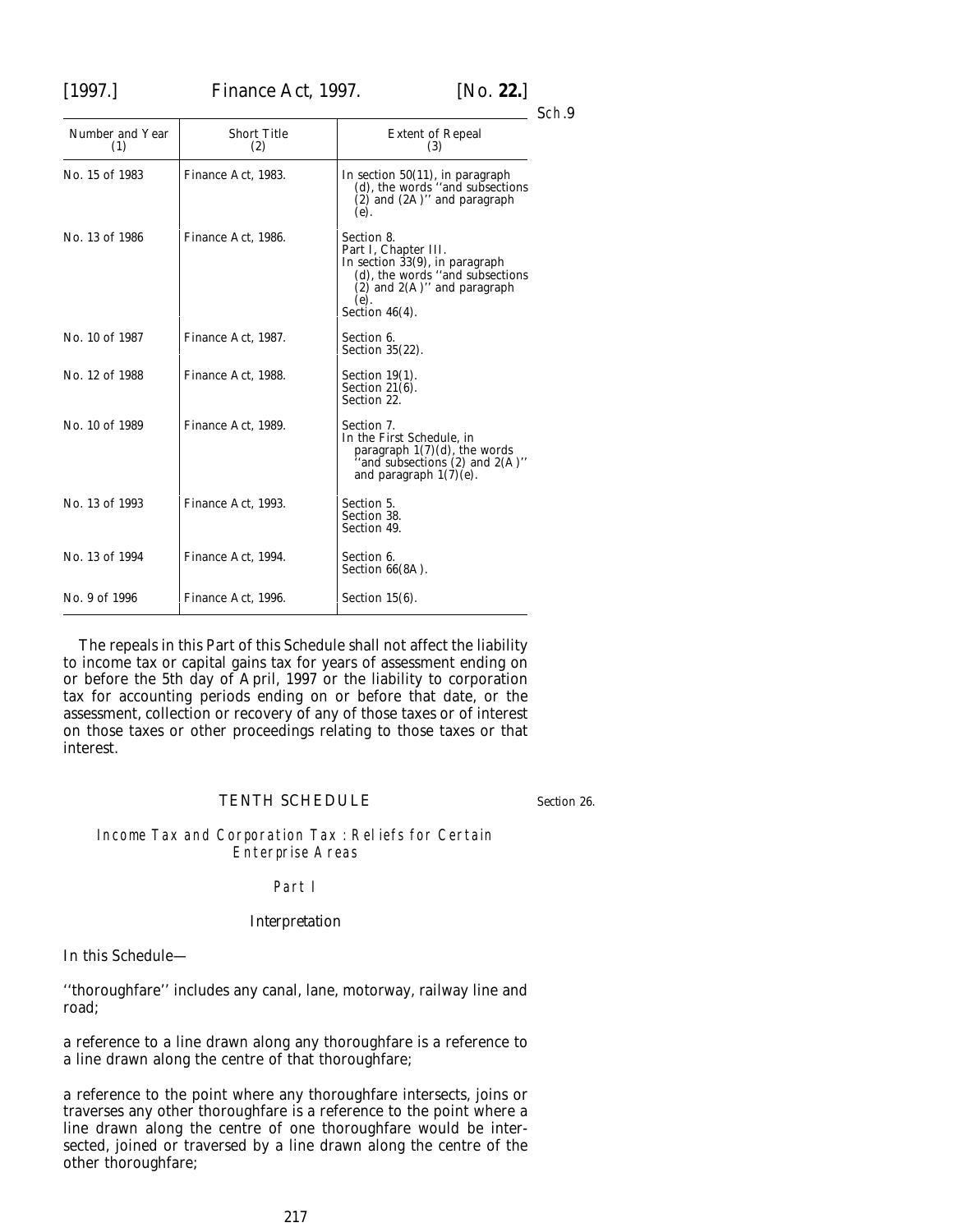Sch.10

a reference to a point where any thoroughfare is intersected by the projection of a boundary is a reference to the point where a line drawn along the centre of such thoroughfare would be intersected by the projection of such boundary.

### Part II

#### *Description of Cherry Orchard/Gallanstown Enterprise Area*

That part of the county borough of Dublin and the administrative county of South Dublin bounded by a line commencing at the point (in this description referred to as ''the first-mentioned point'') where the Grand Canal is traversed by the M50 motorway, then continuing in an easterly direction along the Grand Canal to the point where it is traversed by the unnamed road to the east of the Dublin Corporation Waterworks installation, then continuing in a north-westerly direction along the said unnamed road for a distance of 250 metres, then continuing in a straight undefined line in a north-easterly direction to a point on the South Western Railway Line which is 950 metres east of the point where the said railway line is traversed by the M50 motorway, then continuing in a westerly direction along the said railway line to the point where it is traversed by the M50 motorway, then continuing in a south-easterly direction along the said motorway to the first-mentioned point.

## Part III

### *Description of Finglas Enterprise Area*

That part of the county borough of Dublin and the administrative county of Fingal bounded by a line commencing at the point (in this description referred to as ''the first-mentioned point'') where Jamestown Road is intersected by the western projection of the northern boundary of Poppintree Industrial Estate, then continuing in a northerly direction along Jamestown Road to the point where it joins St. Margaret's Road, then continuing in an easterly direction along St. Margaret's Road for a distance of 110 metres, then continuing in a straight undefined line due north to the point where it intersects the M50 motorway, then continuing in an easterly direction along the M50 motorway to the point where it is traversed by the unnamed road immediately to the west of the playing fields on the northern side of St. Margaret's Road, then continuing in a southerly direction along the said unnamed road to the point where it joins St. Margaret's Road, then continuing in an easterly direction along St. Margaret's Road for a distance of 115 metres, then continuing in a straight undefined line in a southerly direction to the point where Balbutcher Lane is intersected by the eastern projection of the northern boundary of Poppintree Industrial Estate, then continuing in a westerly direction along the last-mentioned projection and boundary and the western projection of the last-mentioned boundary to the first-mentioned point.